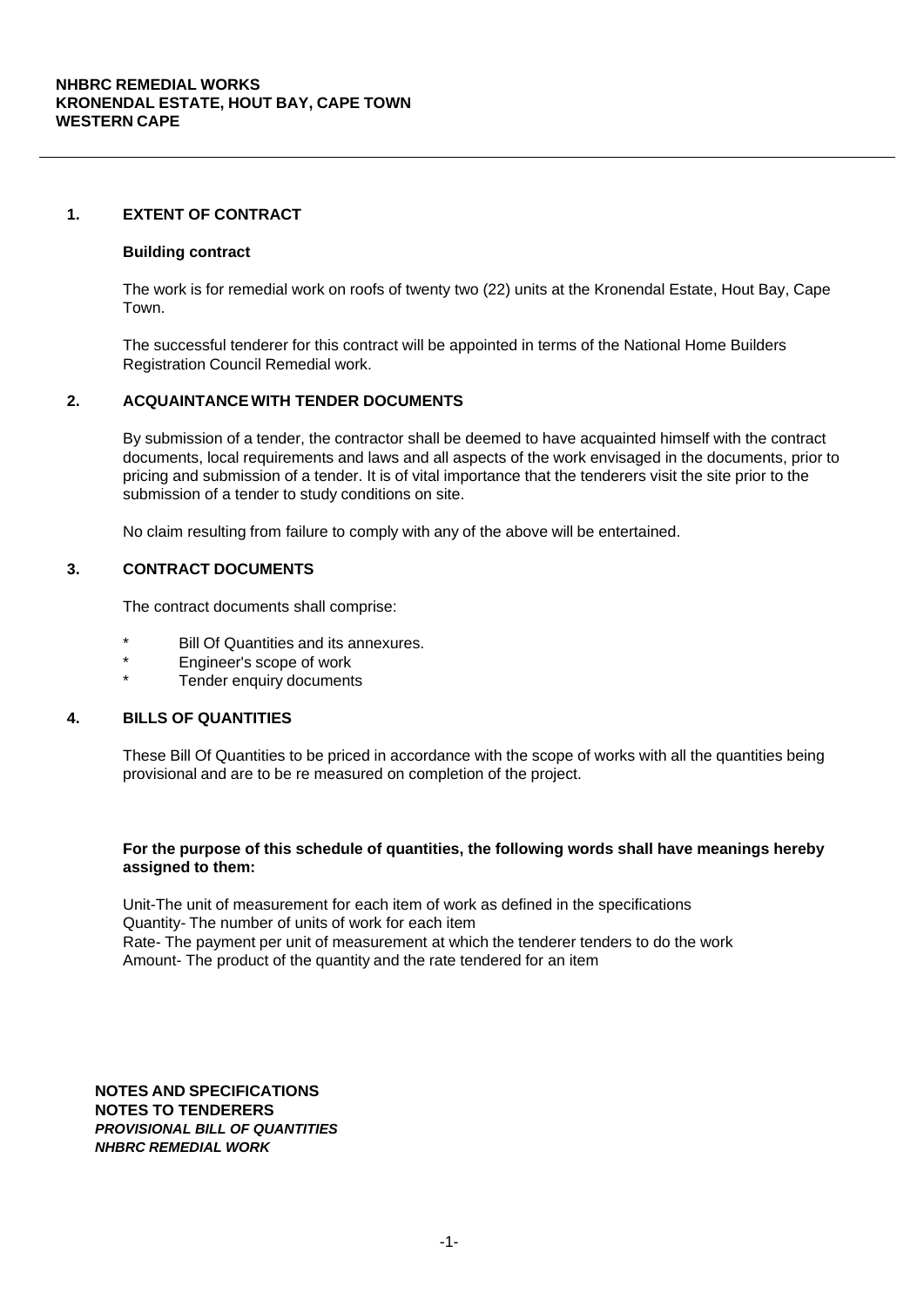To quantities set out in the schedule of quantities are approximate quantities only. The quantities of work finally accepted and certified for payment, and not the quantities given in the schedule of quantities, shall be used for determining payments to the contractor

The validity of the contract shall in no way be affected by differences between the quantities in the schedule of quantities and the quantities finally certified for payment. Work shall be valued at the rates tendered.

The tenderer shall fill in a rate or a lump for each item where provision has been made for it, even where are given. Items against which no rate or lump sum has been entered in the Tender will not be paid when the work is executed, as it is assumed that the contractor does not wish to receive payment for any such work.

Should the tenderer group a number of items together and tender one lump sum for such group items, this single lump sum shall apply to that group of items and not to that group of items and not to each individual item, or, should he indicate against any item that full compensation for such item has been included in another item, the rate for the item included in another item shall be deemed to be nil.

The amount of work or the quantities of material stated in the schedule of quantities shall not be considered as restricting oe extending the amount of work to be done or the quantity of material to be supplied by the contractor.

The stating of quantities of material or the amount in the schedule of quantities shall not be regarded as authorization for the contractor to order material or to execute work. The contractor shall obtain the Engineer's detailed instructions in regard to all work before ordering any materials or executing the work, or before making arrangements in this regard

The short descriptions of the items of payment given in the schedule of quantities are only for the purposes of identifying the items and of providing specific details. More details regarding the extent of the work entailed under each item appear inter alia, on the drawings, and in the specifications, the general conditions of contract and the special conditions of contract.

The units of measurement indicated in the schedule of quantities are metric units

The following abbreviations are used in the schedule of quantities:

| mm             | $=$ millimeter   |
|----------------|------------------|
| m              | $=$ metre        |
| m <sub>2</sub> | $=$ square metre |
| mЗ             | $=$ cubic metre  |
| no             | $=$ number       |
| $\frac{0}{0}$  | $=$ percent      |

All rates and sums of money quoted in the schedule of quantities shall be in rands and whole cents. Fractions of a cent shall be discounted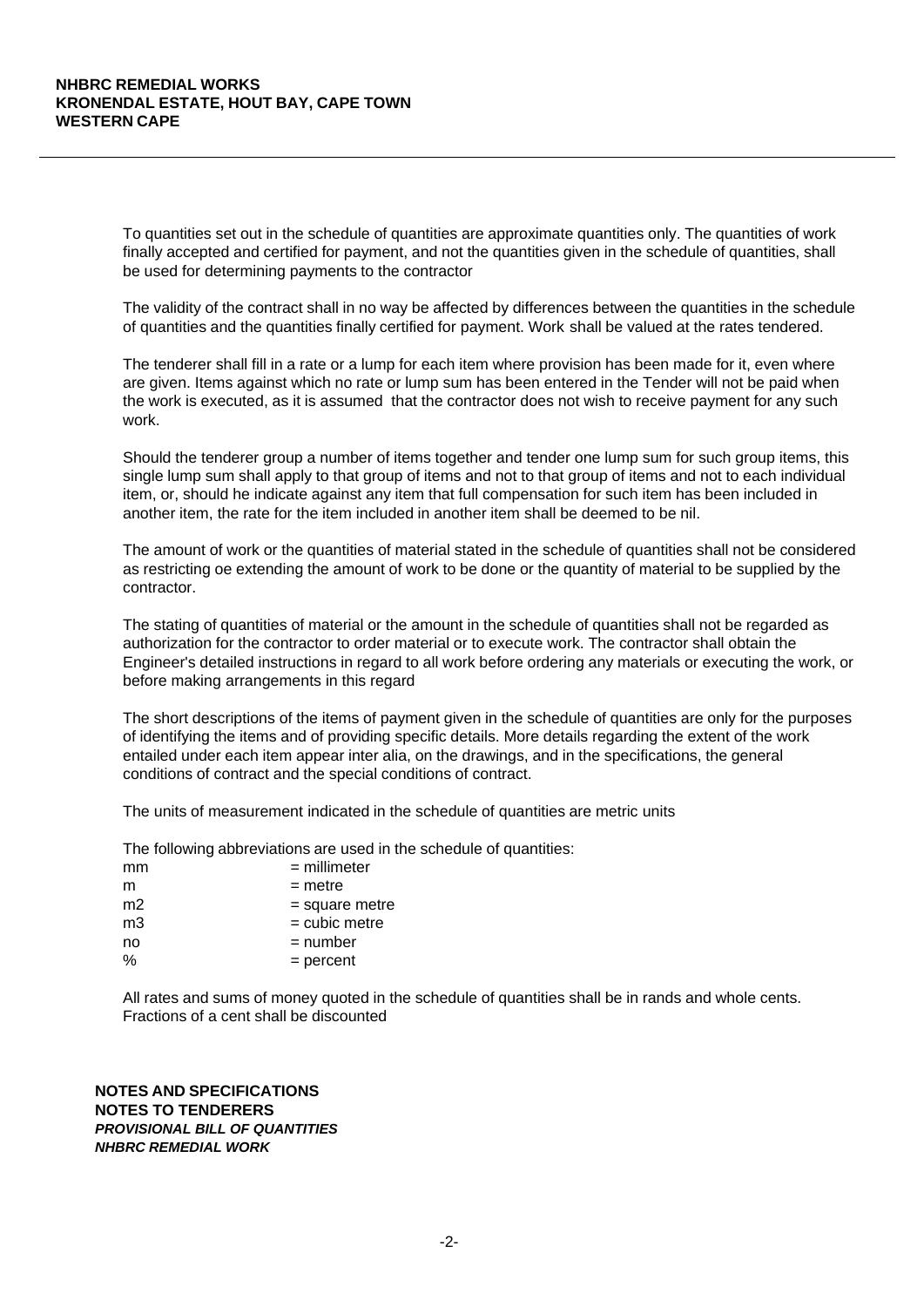These bills of quantities contain pages numbered consecutively as indicated in the Index. Before the contractor submits his tender he should check the number of pages, and if any are found to be missing or duplicated, or the figures or writing indistinct, or the tender documents contain any obvious errors, he should apply to the quantity surveyors at once and have same rectified as no liability whatsoever will be admitted by the National Home Builders Registration Council (NHBRC) in respect of errors in a tender due to the foregoing.

On no account should these documents be used for placing orders for materials. The contractor may do so at his own risk but shall not be reimbursed for additional costs so incurred.

Unless a separate rate for the supply and for the installation of any items is specifically called for, the supply and installation costs of any item shall be deemed to be fully included in the unit price.

#### **5. MATERIAL AND LABOUR COST FLUCTUATIONS**

Tender rates shall be fixed ie inclusive of provision for material and labour cost fluctuations during the course of the works.

# **6. CONDITIONS TO BE OBSERVED IN TENDERING**

- 6.1 Tenders shall include Value Added Tax
- 6.2 The conciliation officer will notify the tenderers of the tender results
- 6.3 The lowest, or any, or portion of any tender will not necessarily be accepted.
- 6.4 All tenders must be entered on the form provided herein.
- 6.5 Tenders must hold good for thirty (90) calendar days from the tender closing date as stated herein.
- 6.6 All recipients of the tender document (whether they submit a tender or not) must treat the details of the document as private and confidential
- 6.7 The employer will not be responsible for, or pay for, expenses or losses, which may be incurred by any tenderer in the preparation of his tender.

## **7. TENDER INFORMATION**

The employer may require additional information from the tenderer in order to evaluate the tender. The tenderer is required to provide such information if so required by the employer.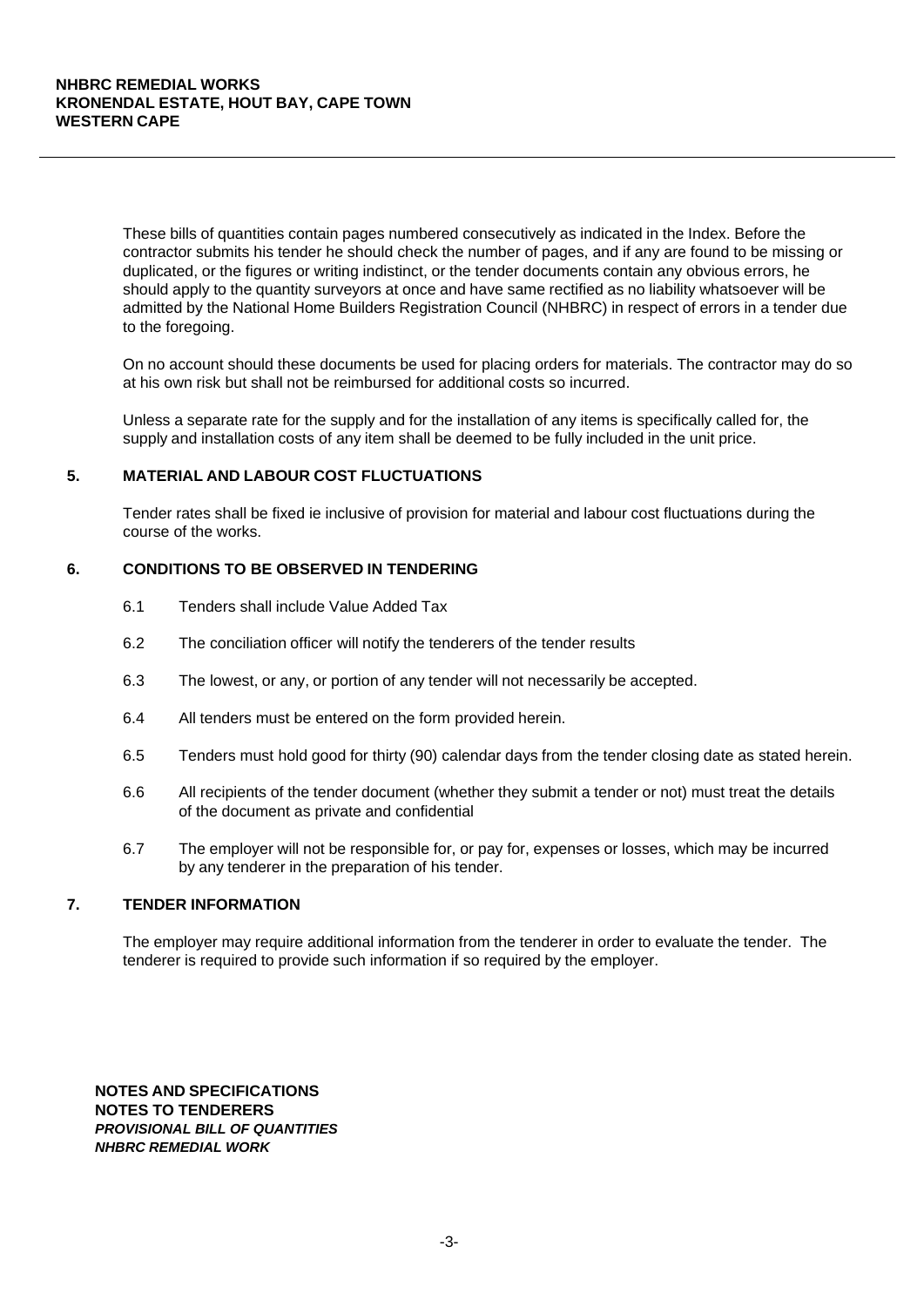# **8. SITE INSPECTION**

Tenderers are required to inspect the site before submission of his tender. Site briefing, (with date to be confirmed) for this tender is compulsory

The tenderer is also required to familiarise himself before submission of his tender with regard to relevant local site conditions, site accessibility, the nature of operations required, availability of labour and any conditions pertaining there to, together with conditions relating to unloading, carting and storage of materials, equipment and tools required for the works.

# **9. SUBMISSION OF TENDERS**

The tenderer shall submit the Form of Tender in a sealed envelope marked TENDER KRONENDAL ESTATE, HOUT BAY, email to scmrequests@nhbrc.org.za

The tender shall be delivered at the office of the Procurement & Contracts Officer, Ground Floor, Barinor, Vinyard South, Office Estate, 99 de Drive, Bellville by no later than........................h.................on................

Late tenders will not be considered.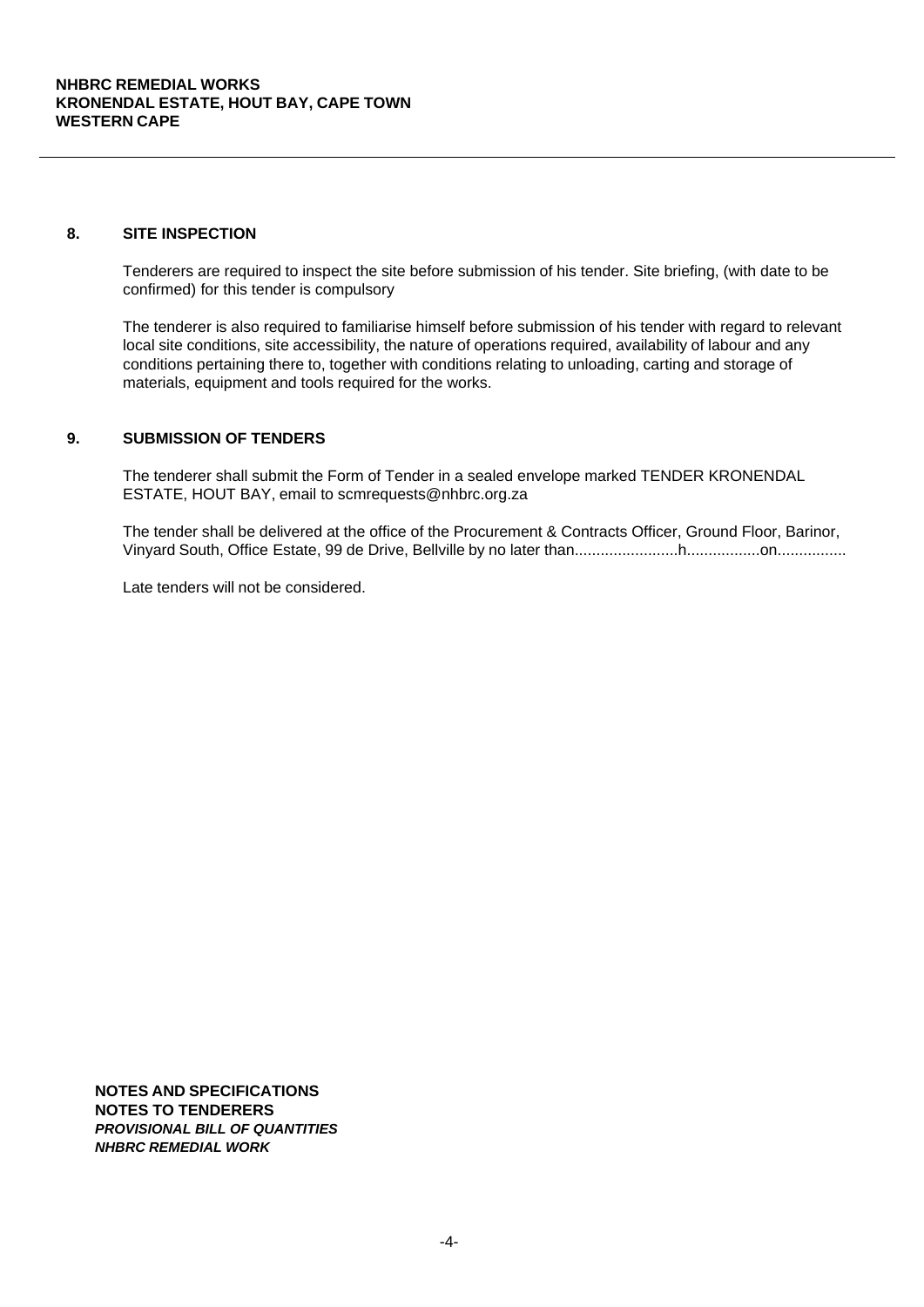# **NAMES OF PARTIES**

# **1. EMPLOYER**

National Home Builders Registration Council Contact Person: Mr Abbrey Chikane Physical Address: 5 Leeuwkop Road, Sunninghill, Johannesburg Postal Address: P O BOX 461, Randburg, 2125 Tell : (011) 317 0000

# **2. ENGINEER**

National Home Builders Registration Council Contact Person: Mr Anton Marais Physical Address: Ground Floor, Barinor Vinyard South, Office Estate, 99 Jip de Drive Bellville Tel: (021) 913 9210

# **3. CONCILIATION OFFICER**

National Home Builders Registration Council Contact Person: Ms Faith Sekobi Physical Address: Ground Floor, Barinor Vinyard South, Office Estate, 99 Jip de Drive Bellville Tel: (021) 913 9210

# **4. QUANTITY SURVEYORS**

National Home Builders Registration Council Contact Person: Mr Waldo Van Rooyen Physical Address: 5 Leeuwkop Road, Sunninghill, Johannesburg Postal Address: P O BOX 461, Randburg, 2125 Tel: (011) 317 0118

National Home Builders Registration Council Contact Person: Mr Moseto Sebetha Physical Address: 5 Leeuwkop Road, Sunninghill, Johannesburg Postal Address: P O BOX 461, Randburg, 2125 Tel: 011) 317 0006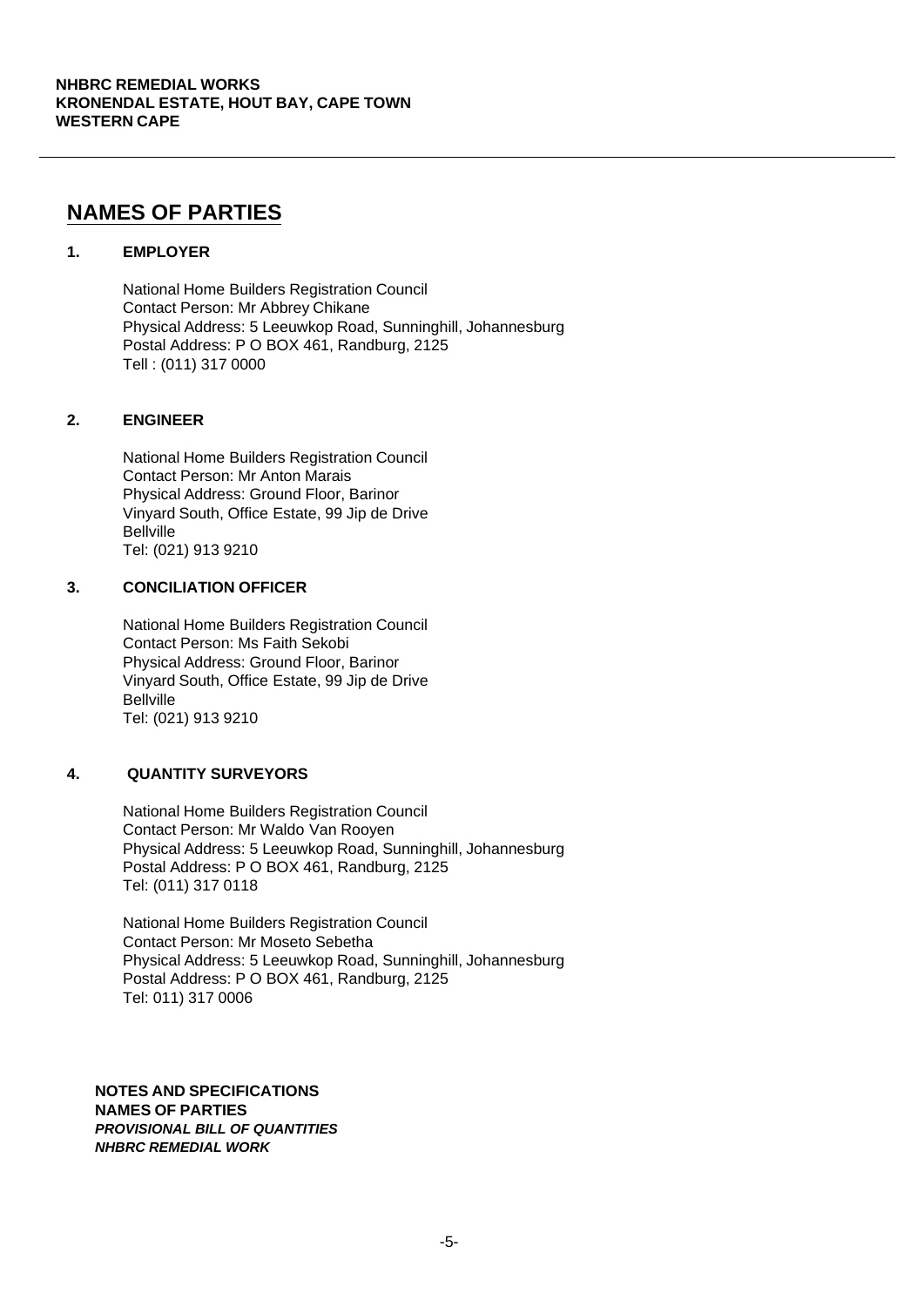|                                                                                                                                                                                                                                                                                                                                                                                                              | Quantity | Rate | <b>Amount</b> |
|--------------------------------------------------------------------------------------------------------------------------------------------------------------------------------------------------------------------------------------------------------------------------------------------------------------------------------------------------------------------------------------------------------------|----------|------|---------------|
| <b>BILL NO.1</b>                                                                                                                                                                                                                                                                                                                                                                                             |          |      |               |
| <b>PRELIMINARIES AND GENERALS</b>                                                                                                                                                                                                                                                                                                                                                                            |          |      |               |
| <b>NOTES</b>                                                                                                                                                                                                                                                                                                                                                                                                 |          |      |               |
| The agreement is to be a "Remedial work contract<br>agreement" that will be signed between the Employer (<br>NHBRC) and Contractor upon acceptance to tender offer                                                                                                                                                                                                                                           |          |      |               |
| Temporary works and plant                                                                                                                                                                                                                                                                                                                                                                                    |          |      |               |
| The contractor shall protect, uphold and maintain all public<br>utilities and services and shall not interfere with their operation<br>without the consent of the service authorities and the<br>Conciliation Officer. The contractor shall notify the Conciliation<br>Officer of any damage to such services and shall make good<br>same at his own cost to the satisfaction of the service<br>authorities. |          |      |               |
| Fuel, power and water for commissioning of mechanical and<br>other specialised equipment shall also include for the cost of all<br>necessary reticulation and connections thereto                                                                                                                                                                                                                            |          |      |               |
| The contractor shall provide noise and dust control to the<br>approval of the Conciliation Officer.                                                                                                                                                                                                                                                                                                          |          |      |               |
| The contractor shall maintain the access roads, paths,<br>buildings, etc., adjacent to the construction area etc., during the<br>period of the works in a clean and rubble free condition.                                                                                                                                                                                                                   |          |      |               |
| Identity of employees                                                                                                                                                                                                                                                                                                                                                                                        |          |      |               |
| All employees of the contractor and his subcontractors shall be<br>identifiable at all times by means of ID cards, company name<br>and logos imprinted on overalls. Any person found on site not<br>complying with the aforementioned conditions the contractor<br>shall be requested by Conciliation Officer, to remove such<br>person from the site.                                                       |          |      |               |
| Health and safety                                                                                                                                                                                                                                                                                                                                                                                            |          |      |               |
| The contractor is to comply with all requirements of the Health<br>and Safety Specification                                                                                                                                                                                                                                                                                                                  |          |      |               |
| <b>Carried forward</b><br><b>Section No. 1</b><br>PRELIMINARIES AND GENERAL<br><b>Bill No. 1</b><br><b>PRELIMINARIES</b><br><b>PROVISIONAL BILL OF QUANTITIES</b><br><b>NHBRC REMEDIAL WORK</b>                                                                                                                                                                                                              |          | R    |               |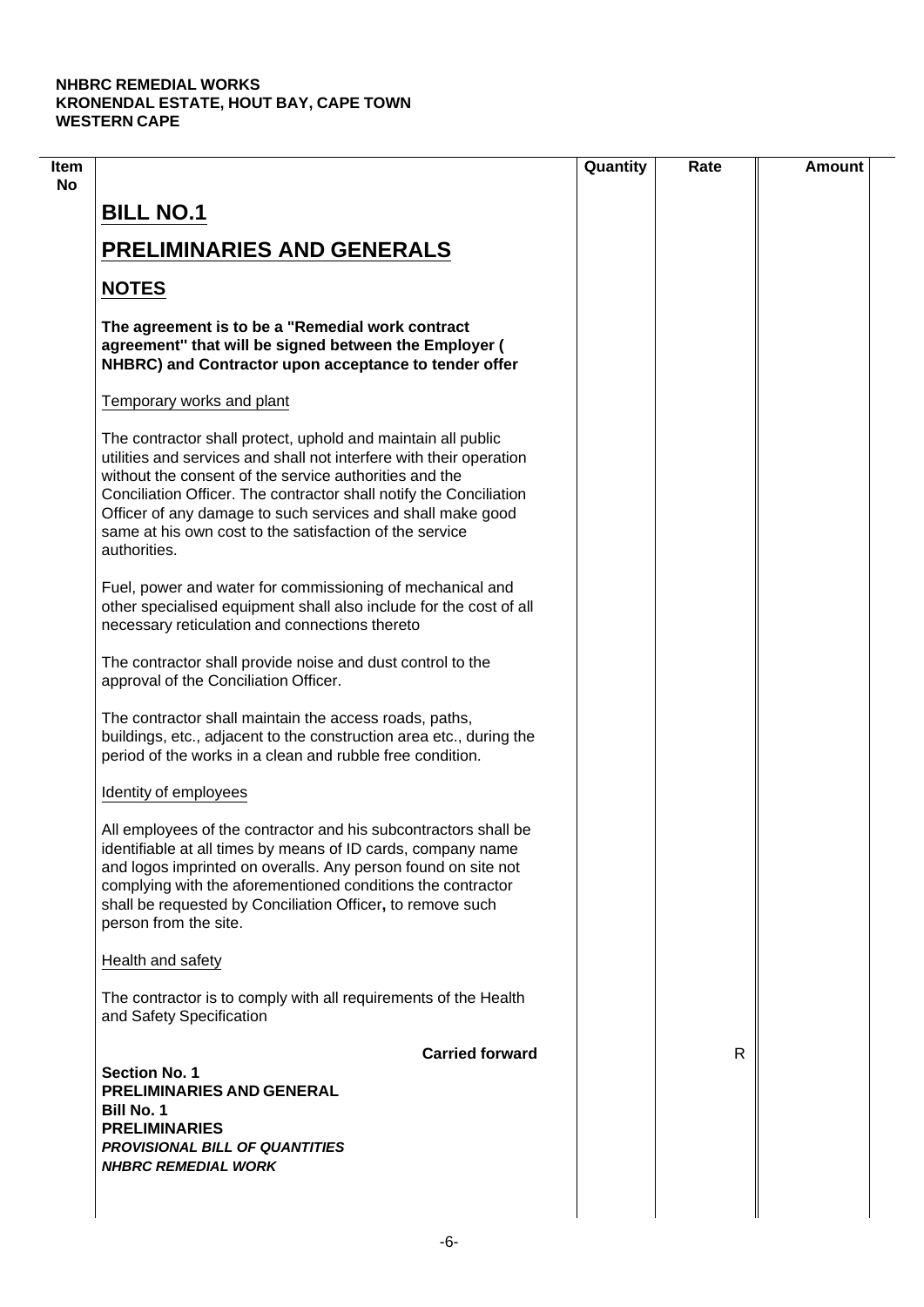|                | <b>Brought forward</b>                                                                                                                                                                                                                                                                       |      | $\mathsf{R}$ |  |
|----------------|----------------------------------------------------------------------------------------------------------------------------------------------------------------------------------------------------------------------------------------------------------------------------------------------|------|--------------|--|
|                | Housekeeping and compliance with Conciliation officer site<br>rules                                                                                                                                                                                                                          |      |              |  |
|                | The contractor will be responsible for a high standard of<br>housekeeping in his site establishment, delivery of materials<br>and goods and removal of rubble, debris, etc., storage areas<br>and construction working areas to the approval of the<br>Conciliation Officer.                 |      |              |  |
|                | Working hours                                                                                                                                                                                                                                                                                |      |              |  |
|                | Should the contractor wish to work outside normal working<br>hours or at weekends in order to maintain his building<br>programme, he shall notify and obtain the approval of the<br>Conciliation Officer before doing so. The cost of this overtime<br>will be for the contractor's account. |      |              |  |
|                | PRELIMINARIES AND GENERAL                                                                                                                                                                                                                                                                    |      |              |  |
| 1              | Allowance for contractor's all risk insurance                                                                                                                                                                                                                                                | Item |              |  |
| $\overline{2}$ | Allowance for Health and Safety requirements (i.e All work to<br>be in compliance with the provisions of the OHS Act 85 of 1993<br>and Regulations R1010)                                                                                                                                    | Item |              |  |
| 3              | Allowance for contractor's general obligations (i.e Facilities for<br>the contractor and his staff, tools and equipment, all water and<br>electricity required to perform the scope of works, scheduling of<br>work due to weather, etc)                                                     | Item |              |  |
| 4              | Allowance for housekeeping and compliance of unwanted<br>material to be dumped and disposed to a site designated by<br>local authority                                                                                                                                                       | Item |              |  |
|                | <b>Carried to Final Summary</b><br><b>Section No. 1</b><br>PRELIMINARIES AND GENERAL<br><b>Bill No. 1</b><br><b>PRELIMINARIES</b><br><b>PROVISIONAL BILL OF QUANTITIES</b><br><b>NHBRC REMEDIAL WORK</b>                                                                                     |      | R            |  |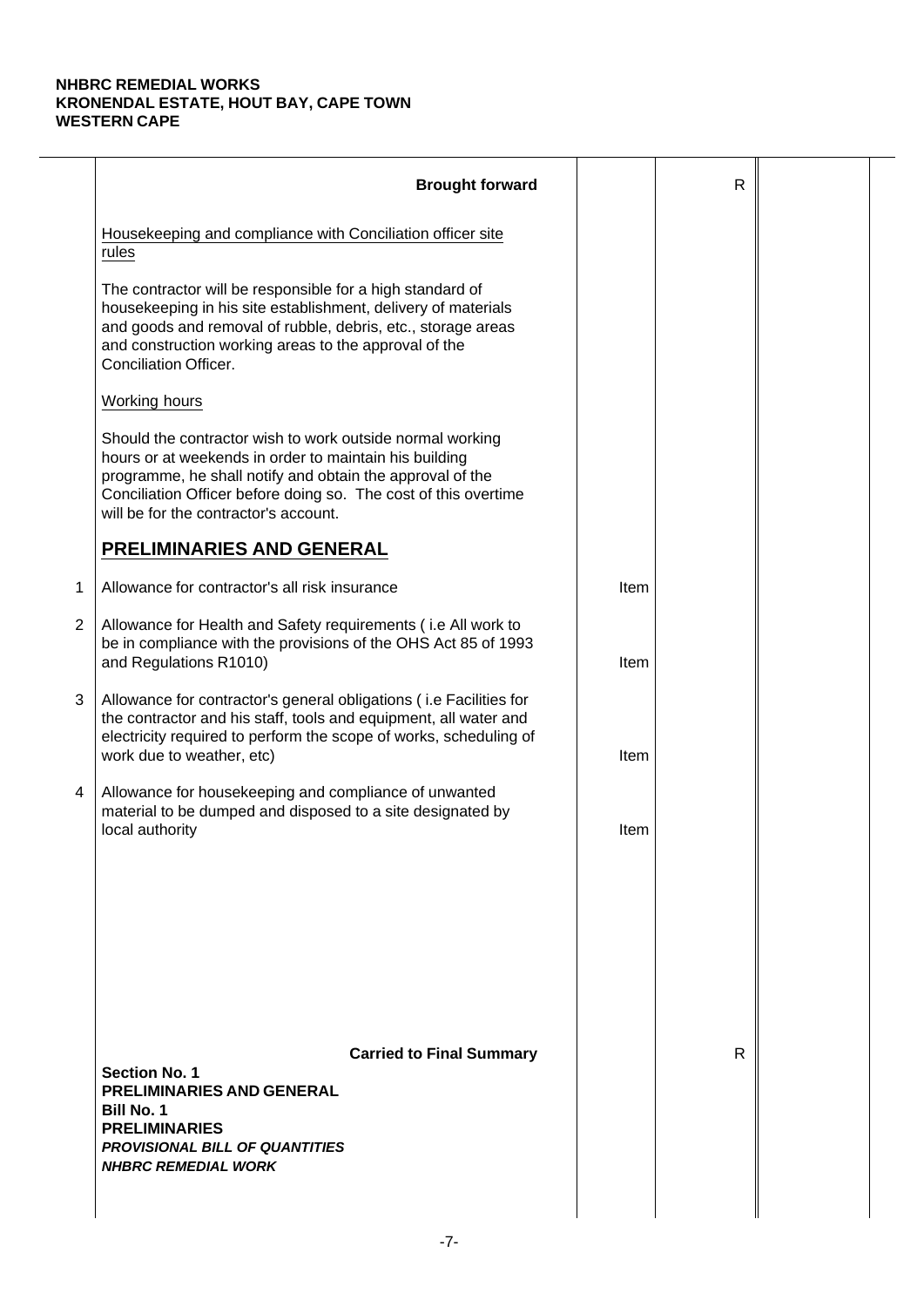| Item |                                                                                                                                                                                                                                                                                                                                                                                                                             | Quantity | Rate | <b>Amount</b> |
|------|-----------------------------------------------------------------------------------------------------------------------------------------------------------------------------------------------------------------------------------------------------------------------------------------------------------------------------------------------------------------------------------------------------------------------------|----------|------|---------------|
| No   | <b>BILL NO 2</b>                                                                                                                                                                                                                                                                                                                                                                                                            |          |      |               |
|      | <b>ALTERATIONS</b>                                                                                                                                                                                                                                                                                                                                                                                                          |          |      |               |
|      | <b>SUPPLEMENTARY PREAMBLES</b>                                                                                                                                                                                                                                                                                                                                                                                              |          |      |               |
|      | View site                                                                                                                                                                                                                                                                                                                                                                                                                   |          |      |               |
|      | Before submitting the tender the contractor shall visit the site<br>and satisfy himself as to the nature and extent of the work to be<br>done and the value of the materials contained in the buildings<br>or portions of the buildings to be demolished. No claim for any<br>variations of the contract sum in respect of the nature and<br>extent of the work or of inferior or damaged materials will be<br>entertained. |          |      |               |
|      | <b>Explosives</b>                                                                                                                                                                                                                                                                                                                                                                                                           |          |      |               |
|      | No explosives whatsoever may be used for demolition<br>purposes unless otherwise stated                                                                                                                                                                                                                                                                                                                                     |          |      |               |
|      | General                                                                                                                                                                                                                                                                                                                                                                                                                     |          |      |               |
|      | The contractor shall carry out the whole of the works with as<br>little mess and noise as possible and with minimum of<br>disturbance to adjoining premises and their tenants. He/she<br>shall provide proper protection and provide, erect and remove<br>when directed, any temporary tarpaulins that may be necessary<br>during the progress of the works, all to the satisfaction of the<br>engineer.                    |          |      |               |
|      | Water supply pipes and other piping that may be encountered<br>and found necessary to disconnect or cut, shall be effectually<br>stopped off or grubbed up and removed, and any new<br>connections that may be necessary shall be made with proper<br>fittings, to the satisfaction of the engineer.                                                                                                                        |          |      |               |
|      |                                                                                                                                                                                                                                                                                                                                                                                                                             |          |      |               |
|      | <b>Carried forward</b><br><b>Section No. 2</b><br><b>UNIT3</b><br><b>Bill No. 1</b><br><b>ALTERATIONS</b><br><b>PROVISIONAL BILL OF QUANTITIES</b><br><b>NHBRC REMEDIAL WORK</b>                                                                                                                                                                                                                                            |          | R    |               |
|      |                                                                                                                                                                                                                                                                                                                                                                                                                             |          |      |               |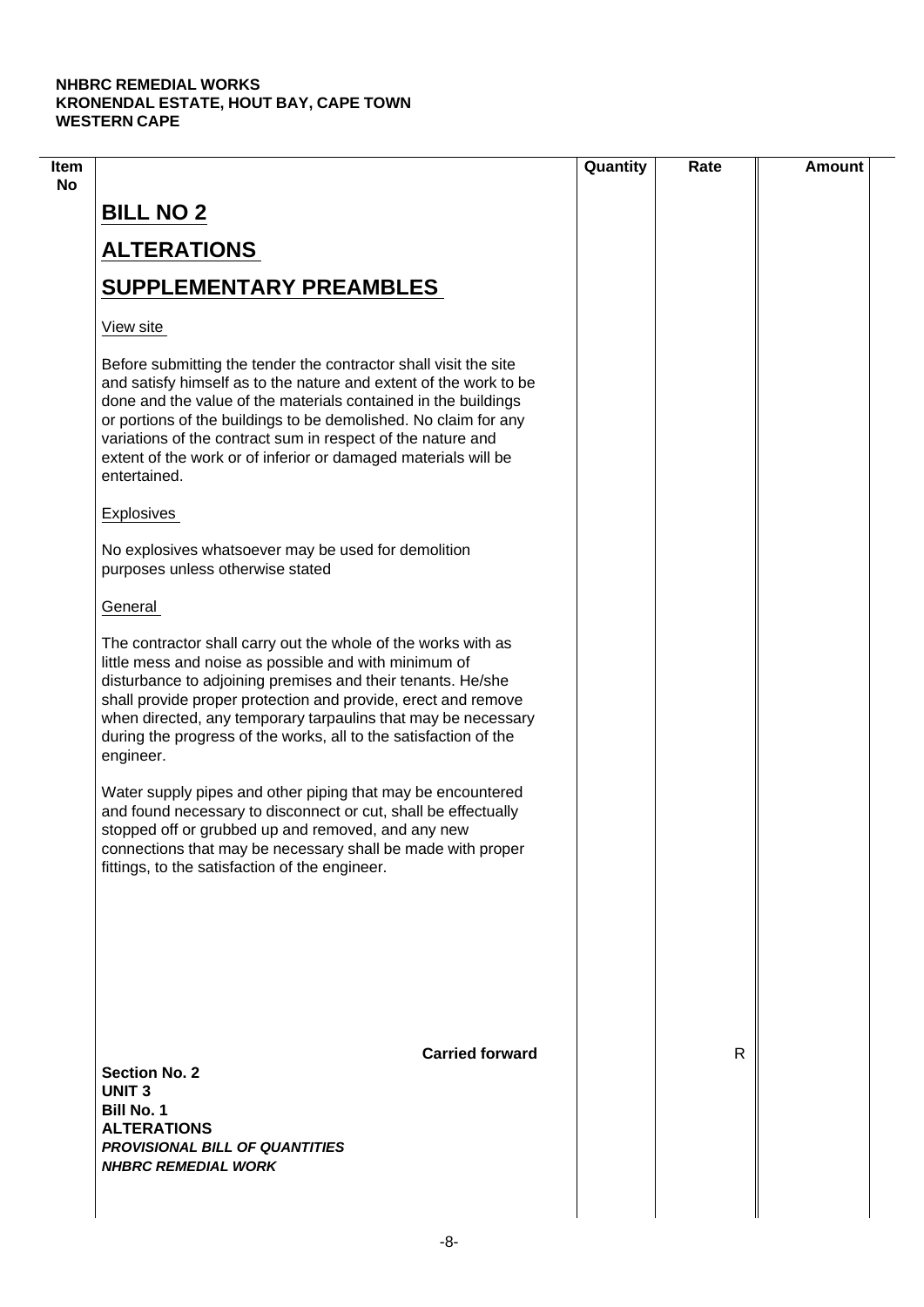|   | <b>Brought forward</b>                                                                                                                                                                                                                                                                                                                                                                                                                                                                                                                                           |   |     | $\mathsf{R}$ |  |
|---|------------------------------------------------------------------------------------------------------------------------------------------------------------------------------------------------------------------------------------------------------------------------------------------------------------------------------------------------------------------------------------------------------------------------------------------------------------------------------------------------------------------------------------------------------------------|---|-----|--------------|--|
|   | Doors, fanlights, fittings, frames, linings, etc which are to be<br>re-used shall be thoroughly overhauled before refixing including<br>taking off. easing and rehanging, cramping up, re-wedging as<br>required and making good cramps, dowels, etc, and easing,<br>oiling, adjusting and repairing ironmongery as necessary,<br>replacing any glass damaged in removal or subsequently and<br>stopping up all ail and screw holes with tinted plastic wood to<br>match timber, unless otherwise described. Re-painting or<br>re-varnishing is given separately |   |     |              |  |
|   | Prices for taking out doors, windows, etc shall including for<br>removal of all beads, architraves, ironmongery, etc                                                                                                                                                                                                                                                                                                                                                                                                                                             |   |     |              |  |
|   | Prices for taking out and removing doors and frames shall<br>include for removing door stop, cabin hook, etc and making<br>good floor and wall finishes to match existing                                                                                                                                                                                                                                                                                                                                                                                        |   |     |              |  |
|   | With regard to building up of openings in existing walls, cement<br>screeds and pavings, granolithis, tops of walls, etc, shall be<br>levelled and prepared for raising of brickwork                                                                                                                                                                                                                                                                                                                                                                             |   |     |              |  |
|   | Making good of finishes shall include making good of the brick<br>and concrete surfaces onto which the new finishes are applied,<br>where necessary                                                                                                                                                                                                                                                                                                                                                                                                              |   |     |              |  |
|   | The contractor will be required to take all dimensions affecting<br>the existing buildings on the site and he will be held solely<br>responsible for the accuracy of all such dimensions where used<br>in the manufacture of new items (doors, windows, fittings, etc)                                                                                                                                                                                                                                                                                           |   |     |              |  |
|   | <b>REMOVAL OF EXISTING WORK</b>                                                                                                                                                                                                                                                                                                                                                                                                                                                                                                                                  |   |     |              |  |
|   | Taking down and removing roofs, floors, panelling, ceilings,<br>partitions, etc                                                                                                                                                                                                                                                                                                                                                                                                                                                                                  |   |     |              |  |
| 1 | Timber purlins and battens                                                                                                                                                                                                                                                                                                                                                                                                                                                                                                                                       | m | 432 |              |  |
|   | <b>Carried forward</b><br><b>Section No. 2</b><br><b>UNIT3</b><br><b>Bill No. 1</b><br><b>ALTERATIONS</b><br><b>PROVISIONAL BILL OF QUANTITIES</b><br><b>NHBRC REMEDIAL WORK</b>                                                                                                                                                                                                                                                                                                                                                                                 |   |     | $\mathsf{R}$ |  |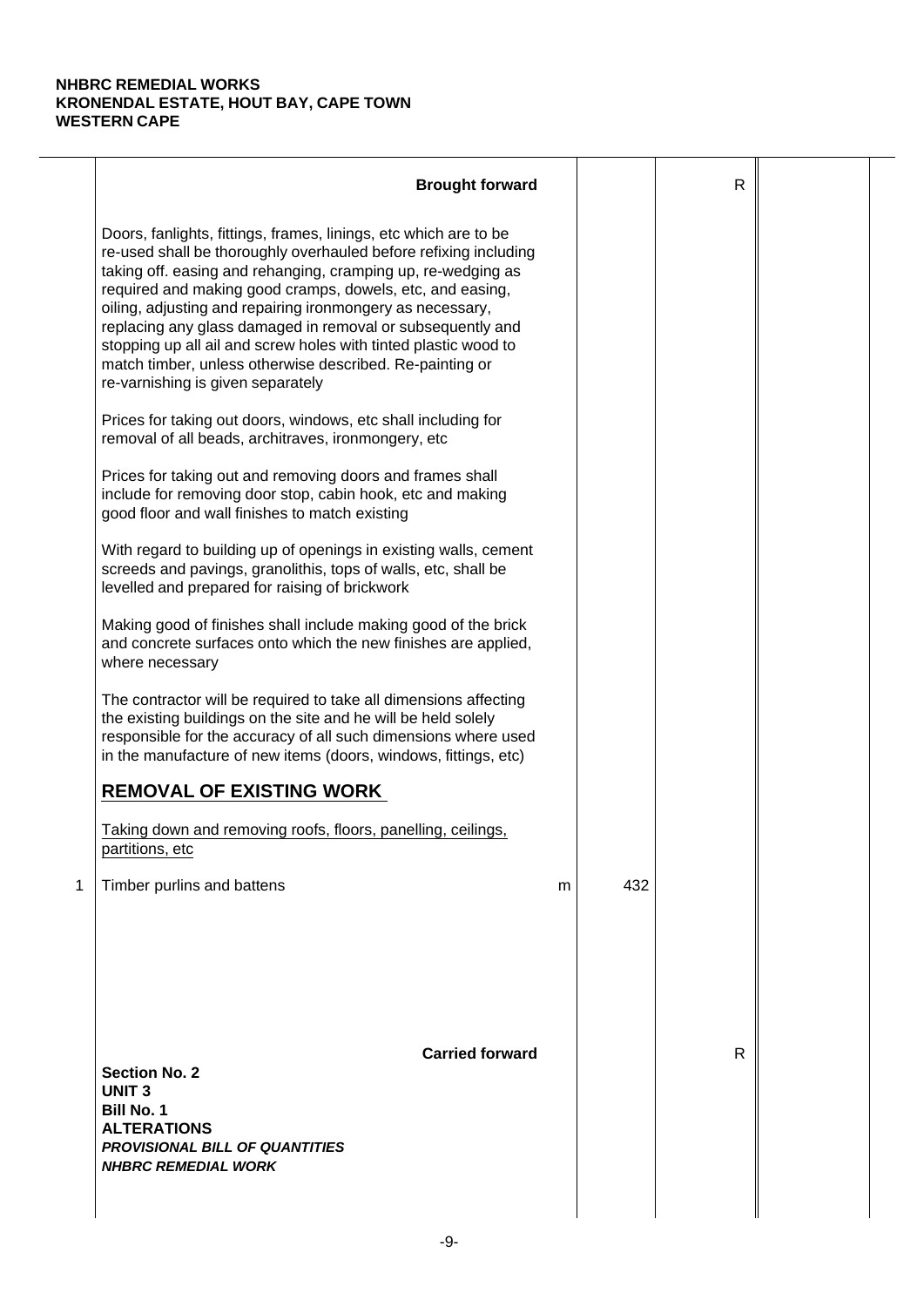|                | <b>Brought forward</b>                                                                                                                                                                            |           |     | $\mathsf{R}$ |  |
|----------------|---------------------------------------------------------------------------------------------------------------------------------------------------------------------------------------------------|-----------|-----|--------------|--|
|                | Taking down and removing roofs, floors, panelling, ceilings,<br>partitions, etc setting aside for re-use and later re fixing (as per<br>Engineer's detail/Scope of work) in similar new position  |           |     |              |  |
| $\overline{2}$ | Fibre cement Barge and Fascia Boards                                                                                                                                                              | ${\sf m}$ | 59  |              |  |
| 3              | Coverland "Elite" flat concrete slate tiles                                                                                                                                                       | m2        | 103 |              |  |
| 4              | Ridge tiles                                                                                                                                                                                       | No        | 15  |              |  |
| $\,$ 5 $\,$    | Mono Ridge                                                                                                                                                                                        | No        | 15  |              |  |
| 6              | Side wall and cover flashing                                                                                                                                                                      | ${\sf m}$ | 22  |              |  |
| $\overline{7}$ | Gutters                                                                                                                                                                                           | ${\sf m}$ | 24  |              |  |
|                |                                                                                                                                                                                                   |           |     |              |  |
|                |                                                                                                                                                                                                   |           |     |              |  |
|                |                                                                                                                                                                                                   |           |     |              |  |
|                |                                                                                                                                                                                                   |           |     |              |  |
|                |                                                                                                                                                                                                   |           |     |              |  |
|                |                                                                                                                                                                                                   |           |     |              |  |
|                |                                                                                                                                                                                                   |           |     |              |  |
|                |                                                                                                                                                                                                   |           |     |              |  |
|                |                                                                                                                                                                                                   |           |     |              |  |
|                |                                                                                                                                                                                                   |           |     |              |  |
|                |                                                                                                                                                                                                   |           |     |              |  |
|                |                                                                                                                                                                                                   |           |     |              |  |
|                |                                                                                                                                                                                                   |           |     |              |  |
|                |                                                                                                                                                                                                   |           |     |              |  |
|                | <b>Carried Forward to Sectional Summary: 2</b><br><b>Section No. 2</b><br><b>UNIT3</b><br><b>Bill No. 1</b><br><b>ALTERATIONS</b><br>PROVISIONAL BILL OF QUANTITIES<br><b>NHBRC REMEDIAL WORK</b> |           |     | $\mathsf{R}$ |  |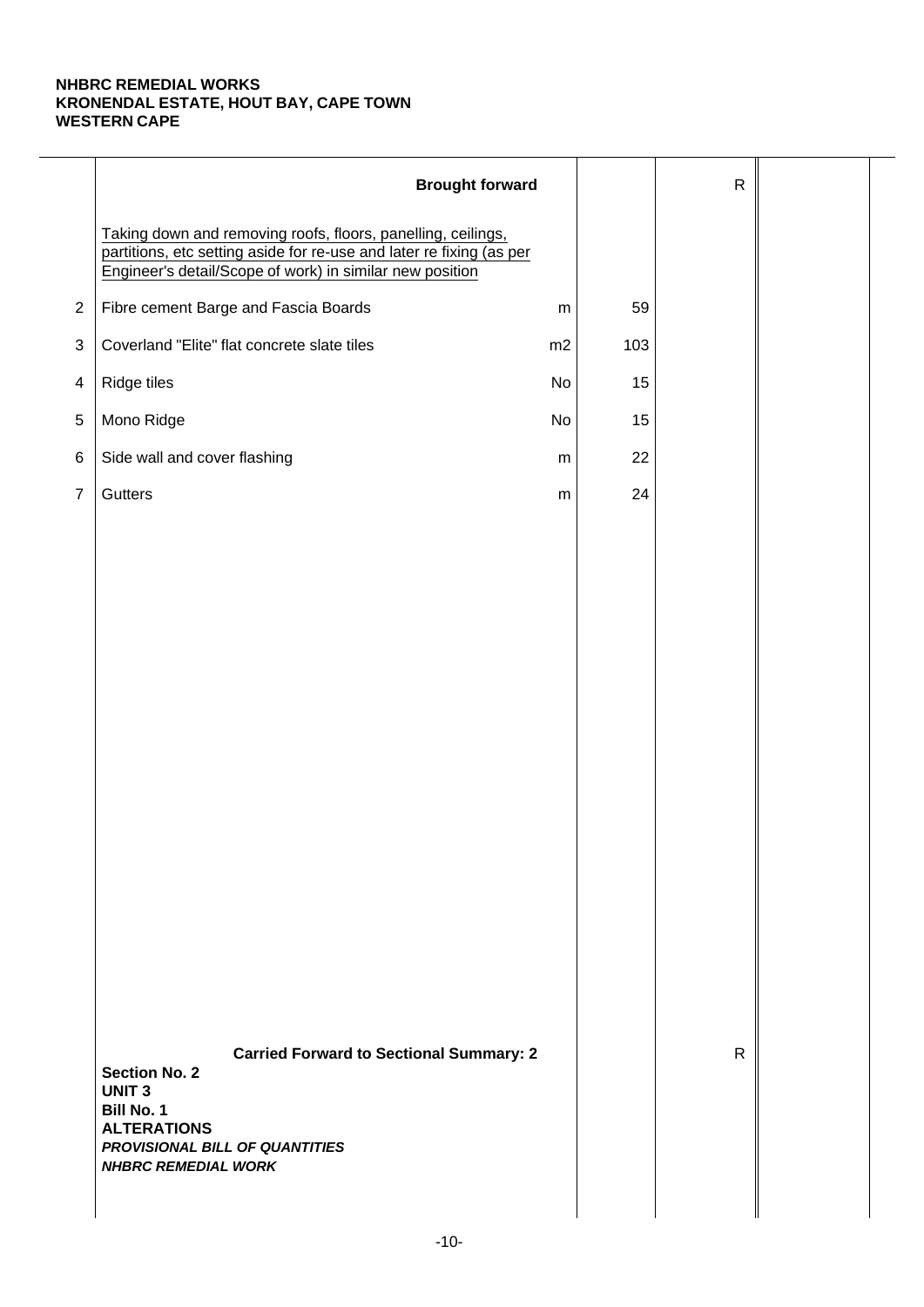| Item<br><b>No</b> |                                                                                                                                                                                                                                                                                                                                 | Quantity | Rate | <b>Amount</b> |
|-------------------|---------------------------------------------------------------------------------------------------------------------------------------------------------------------------------------------------------------------------------------------------------------------------------------------------------------------------------|----------|------|---------------|
|                   | <b>BILL NO 3</b>                                                                                                                                                                                                                                                                                                                |          |      |               |
|                   | <b>WATERPROOFING</b>                                                                                                                                                                                                                                                                                                            |          |      |               |
|                   | <b>SUPPLEMENTARY PREAMBLES</b>                                                                                                                                                                                                                                                                                                  |          |      |               |
|                   | Waterproofing                                                                                                                                                                                                                                                                                                                   |          |      |               |
|                   | Waterproofing of roofs, basements, etc shall be laid under a ten<br>year guarantee. Waterproofing to roofs shall be laid to even<br>falls to outlets etc with necessary ridges, hips and valleys.<br>Descriptions of sheet or membrane waterproofing shall be<br>deemed to include additional labour to turn-ups and turn-downs |          |      |               |
|                   | <b>WATERPROOFING TO ROOFS, BASEMENTS,</b><br><b>ETC</b>                                                                                                                                                                                                                                                                         |          |      |               |
|                   | Agrement approved flashing (As per Engineer's detail/scope of<br>works)                                                                                                                                                                                                                                                         |          |      |               |
| 1                 | SIde wall flashing                                                                                                                                                                                                                                                                                                              | 22<br>m  |      |               |
| $\overline{2}$    | Head wall flashing (south light windows)                                                                                                                                                                                                                                                                                        | 6<br>m   |      |               |
|                   |                                                                                                                                                                                                                                                                                                                                 |          |      |               |
|                   | <b>Carried Forward to Sectional Summary: 2</b><br><b>Section No. 2</b><br><b>UNIT3</b><br><b>Bill No. 2</b><br><b>WATERPROOFING</b><br><b>PROVISIONAL BILL OF QUANTITIES</b><br><b>NHBRC REMEDIAL WORK</b>                                                                                                                      |          | R    |               |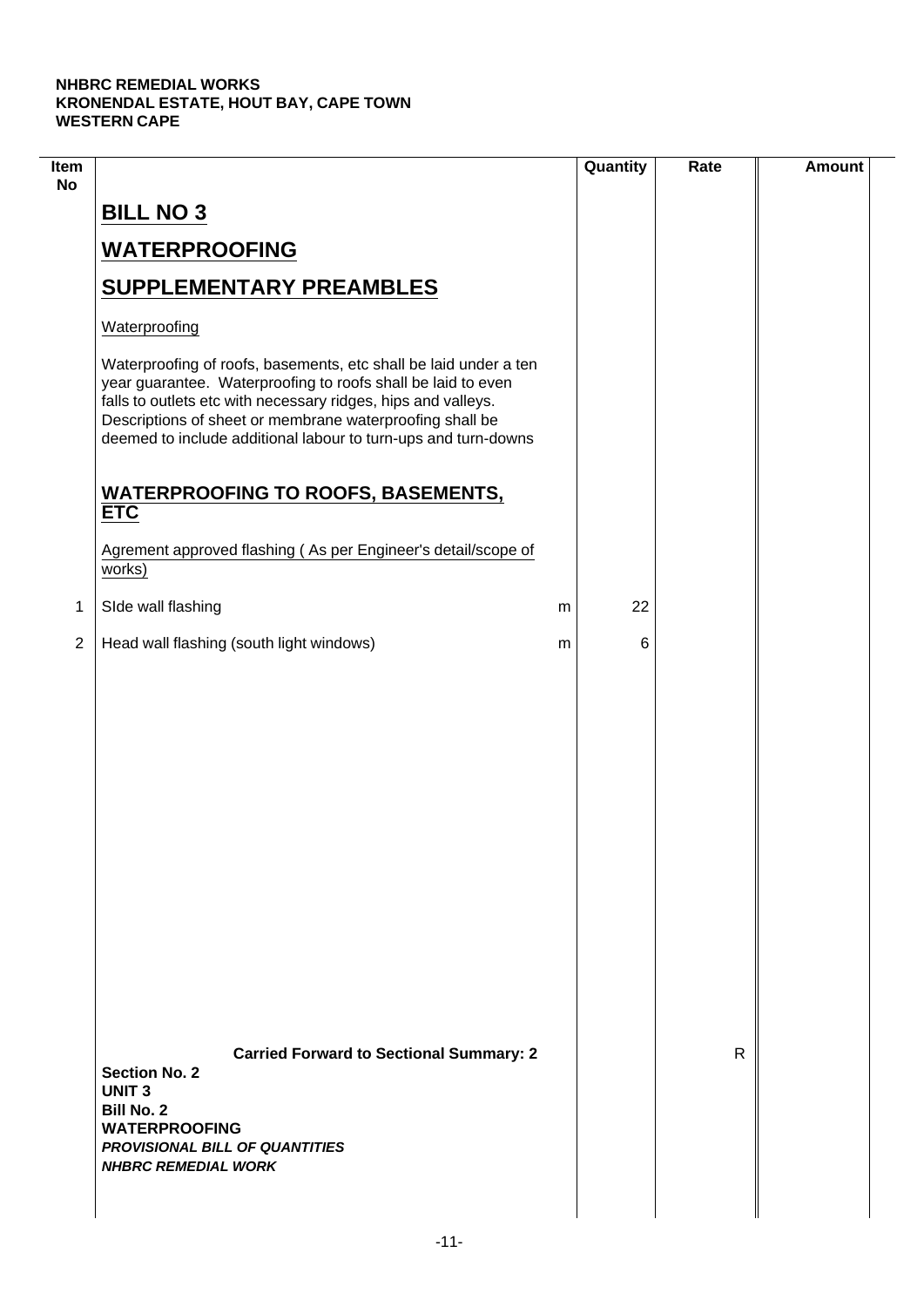| Item<br><b>No</b> |                                                                                                                                                                                                                                                                     |    | Quantity | Rate | <b>Amount</b> |
|-------------------|---------------------------------------------------------------------------------------------------------------------------------------------------------------------------------------------------------------------------------------------------------------------|----|----------|------|---------------|
|                   | <b>BILL NO 4</b>                                                                                                                                                                                                                                                    |    |          |      |               |
|                   | <b>ROOF COVERINGS ETC</b>                                                                                                                                                                                                                                           |    |          |      |               |
|                   | Where battens for roof coverings form part of the plate nailed<br>timber not roof truss design it shall be included under the roof<br>construction i the "Carpentry and Joinery" trade and not under<br>this trade                                                  |    |          |      |               |
|                   | 340x420mm Elite flat concrete slate concrete tiles nailed with<br>non corrosive nails to battens and purlins                                                                                                                                                        |    |          |      |               |
| 1                 | Roof covering with a 26 degree pitch (Allow to replace 45% of<br>existing tiles set aside for reuse due to breakage)                                                                                                                                                | m2 | 60       |      |               |
| 2                 | Ridges of tiles to match roofing tiles, bedded and pointed in 1:3<br>tinted cement mortar, including 300mm wide strip of 375 micron<br>embossed dampproof course in accordance with SANS 952<br>Type B underlay                                                     | No | 8        |      |               |
| 3                 | Mono ridges of tiles to match roofing tiles, bedded and pointed<br>in 1:3 tinted cement mortar, including 300mm wide strip of 375<br>micron embossed dampproof course in accordance with SANS<br>952 Type B underlay                                                | No | 8        |      |               |
|                   | <b>ROOF WALL INSULATION</b>                                                                                                                                                                                                                                         |    |          |      |               |
|                   | Polyethylene bubblefold aluminium foil faced both sides                                                                                                                                                                                                             |    |          |      |               |
| 4                 | Insulation sheeting laid taut over purlins and fixed concurrent<br>with roof covering with minimum 150mm stapled laps including<br>galvanised (PVC coated) steel straining wires at not exceeding<br>400mm centres and double-sided tape at edges where required m2 |    | 133      |      |               |
|                   |                                                                                                                                                                                                                                                                     |    |          |      |               |
|                   |                                                                                                                                                                                                                                                                     |    |          |      |               |
|                   |                                                                                                                                                                                                                                                                     |    |          |      |               |
|                   | <b>Carried Forward to Sectional Summary: 2</b><br><b>Section No. 2</b><br><b>UNIT3</b><br><b>Bill No. 3</b><br><b>ROOF COVERING</b><br><b>PROVISIONAL BILL OF QUANTITIES</b><br><b>NHBRC REMEDIAL WORK</b>                                                          |    |          | R    |               |
|                   |                                                                                                                                                                                                                                                                     |    |          |      |               |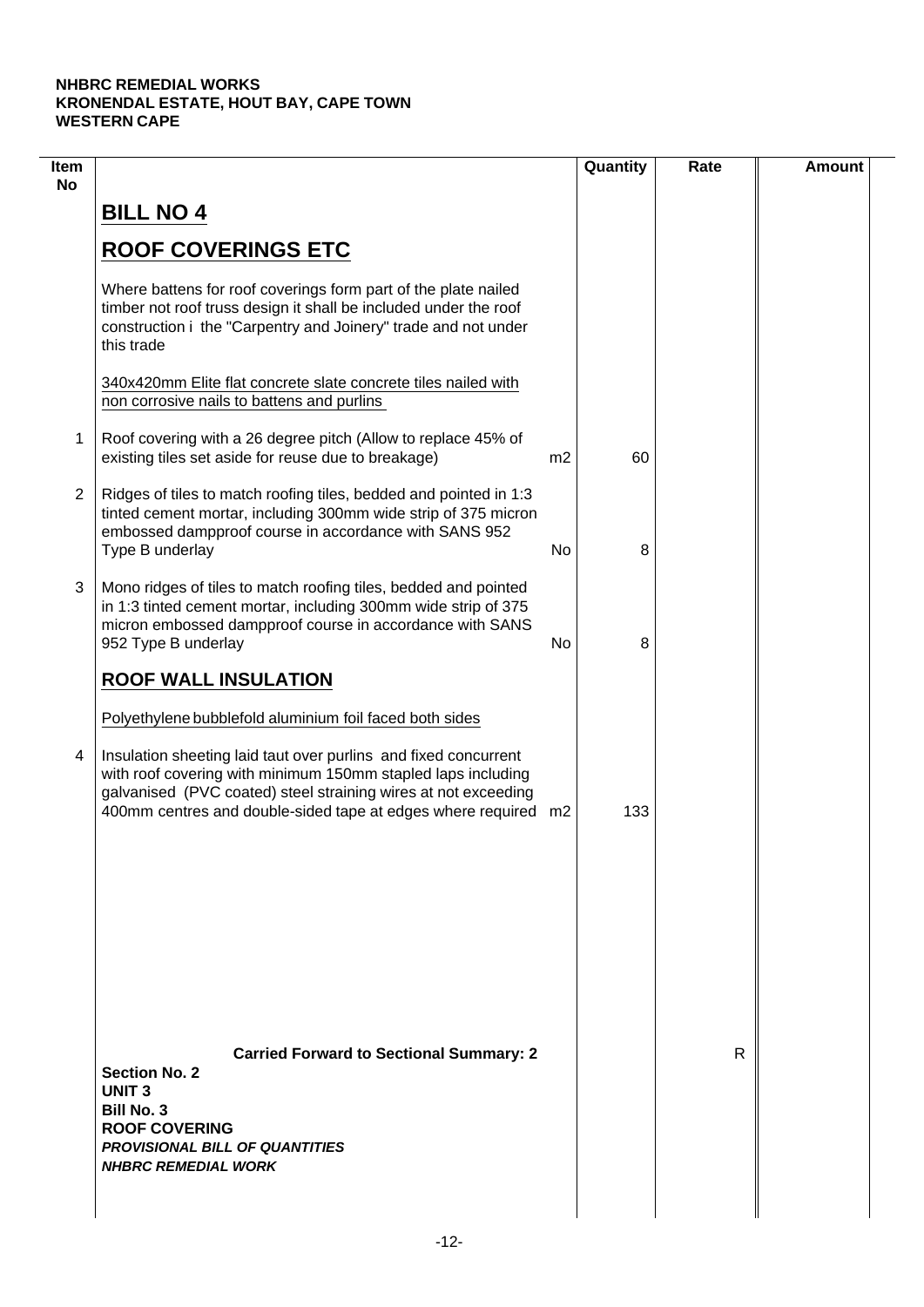|                                                                                                                                                                                                                                                                                                                                                                                                                                               | Quantity | Rate | <b>Amount</b> |
|-----------------------------------------------------------------------------------------------------------------------------------------------------------------------------------------------------------------------------------------------------------------------------------------------------------------------------------------------------------------------------------------------------------------------------------------------|----------|------|---------------|
| <b>BILL NO 5</b>                                                                                                                                                                                                                                                                                                                                                                                                                              |          |      |               |
| <b>CARPENTRY AND JOINERY</b>                                                                                                                                                                                                                                                                                                                                                                                                                  |          |      |               |
| <b>SUPPLEMENTARY PREAMBLES</b>                                                                                                                                                                                                                                                                                                                                                                                                                |          |      |               |
| Fixing                                                                                                                                                                                                                                                                                                                                                                                                                                        |          |      |               |
| Items described as "nailed" shall be deemed to be fixed with<br>hardened steel nails or shot pins to brickwork or concrete                                                                                                                                                                                                                                                                                                                    |          |      |               |
| Items described as "plugged" shall be deemed to include<br>screwing to fibre, plastic or metal plugs at not exceeding<br>500mm centres, and where described as "bolted", the bolts<br>have been given elsewhere                                                                                                                                                                                                                               |          |      |               |
| Joinery:                                                                                                                                                                                                                                                                                                                                                                                                                                      |          |      |               |
| Descriptions of frames shall be deemed to include frames,<br>transomes, mullions, rails, etc                                                                                                                                                                                                                                                                                                                                                  |          |      |               |
| Descriptions of hardwood joinery shall be deemed to include<br>pelleting of bolt holes                                                                                                                                                                                                                                                                                                                                                        |          |      |               |
| <b>ROOFS ETC</b>                                                                                                                                                                                                                                                                                                                                                                                                                              |          |      |               |
| <b>Note</b>                                                                                                                                                                                                                                                                                                                                                                                                                                   |          |      |               |
| New (grade 5 SA PINE, H2 treated) purlins (50mmx76mm<br>minimum size) on the exposed rafters. The purlins need to be<br>sized on site according to the gap between top of rafter and top<br>batten on truss. This gap varies and must be assessed for each<br>house as the work progress. Due to the isoboard, wedges<br>cannot be used to adjust the levels after the purlin has been<br>fixed down and the purlin size will have to correct |          |      |               |
| Purlins should be fixed to rafters with 200mm long M8 coach<br>screws at each purlin/rafter intersection. Holes through purlins<br>should be pre-drilled and 6mm pilot holes should be drilled for<br>coach screws into rafters. The coach screw head should be<br>countersunk into purlin                                                                                                                                                    |          |      |               |
| Battens should be nailed down with 100mmx4mm wired nails at<br>each battten truss intersection                                                                                                                                                                                                                                                                                                                                                |          |      |               |
| <b>Carried forward</b><br><b>Section No. 2</b><br><b>UNIT3</b>                                                                                                                                                                                                                                                                                                                                                                                |          | R    |               |
| <b>Bill No. 4</b><br><b>CARPENTRY AND JOINERY</b>                                                                                                                                                                                                                                                                                                                                                                                             |          |      |               |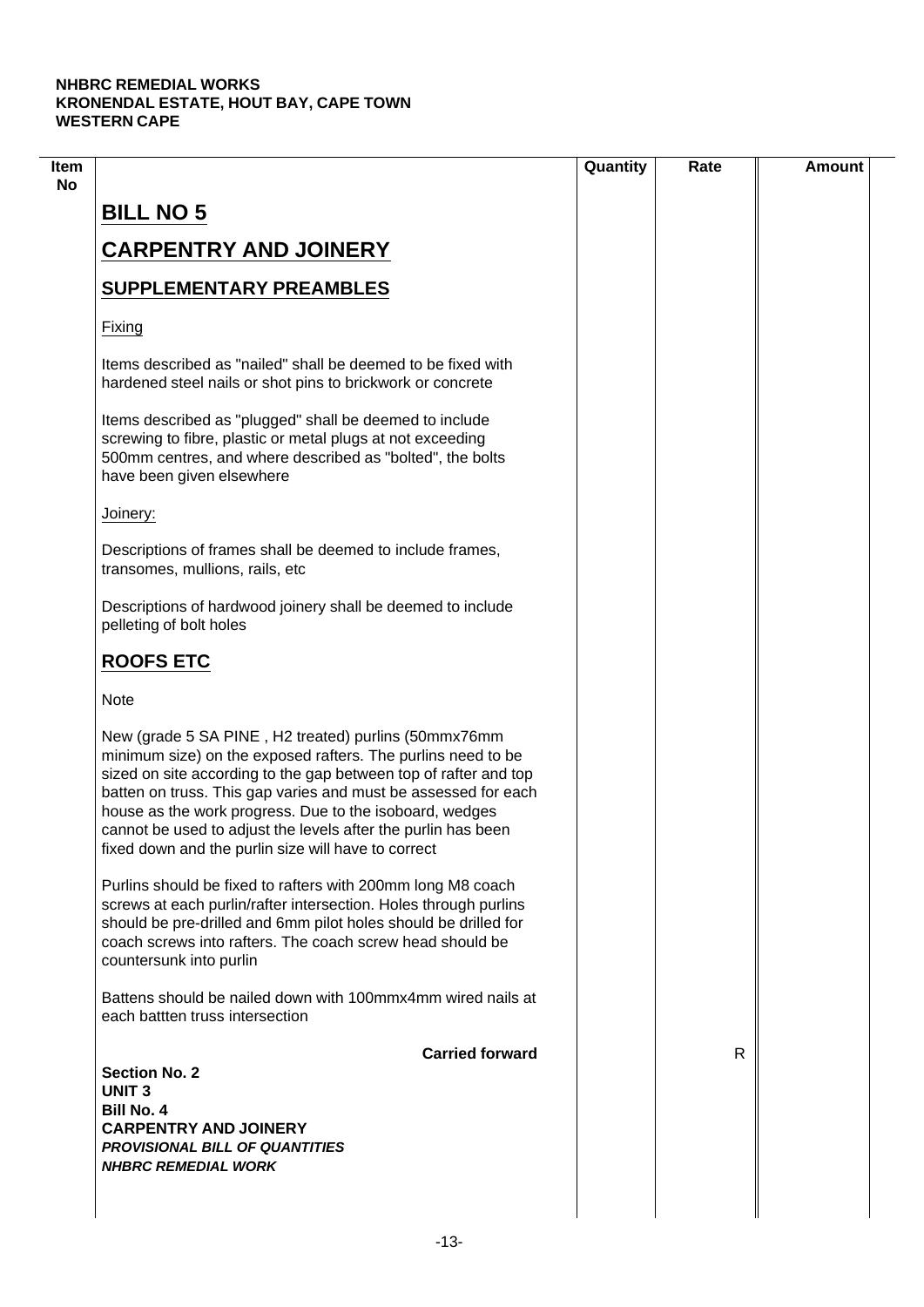|                | <b>Brought forward</b>                                                                                            |     | ${\sf R}$    |  |
|----------------|-------------------------------------------------------------------------------------------------------------------|-----|--------------|--|
|                | Sawn softwood grade?                                                                                              |     |              |  |
| $\mathbf{1}$   | 38x38mm Battening at 450mm centres for concrete slate roof<br>tiles covering<br>${\sf m}$                         | 153 |              |  |
| $\overline{2}$ | 50x76 mmm Purlins<br>${\sf m}$                                                                                    | 279 |              |  |
|                |                                                                                                                   |     |              |  |
|                |                                                                                                                   |     |              |  |
|                |                                                                                                                   |     |              |  |
|                |                                                                                                                   |     |              |  |
|                |                                                                                                                   |     |              |  |
|                |                                                                                                                   |     |              |  |
|                |                                                                                                                   |     |              |  |
|                |                                                                                                                   |     |              |  |
|                |                                                                                                                   |     |              |  |
|                |                                                                                                                   |     |              |  |
|                |                                                                                                                   |     |              |  |
|                |                                                                                                                   |     |              |  |
|                |                                                                                                                   |     |              |  |
|                |                                                                                                                   |     |              |  |
|                |                                                                                                                   |     |              |  |
|                |                                                                                                                   |     |              |  |
|                |                                                                                                                   |     |              |  |
|                | <b>Carried Forward to Sectional Summary: 2</b><br><b>Section No. 2</b><br><b>UNIT 3</b>                           |     | $\mathsf{R}$ |  |
|                | <b>Bill No. 4</b><br><b>CARPENTRY AND JOINERY</b><br>PROVISIONAL BILL OF QUANTITIES<br><b>NHBRC REMEDIAL WORK</b> |     |              |  |
|                |                                                                                                                   |     |              |  |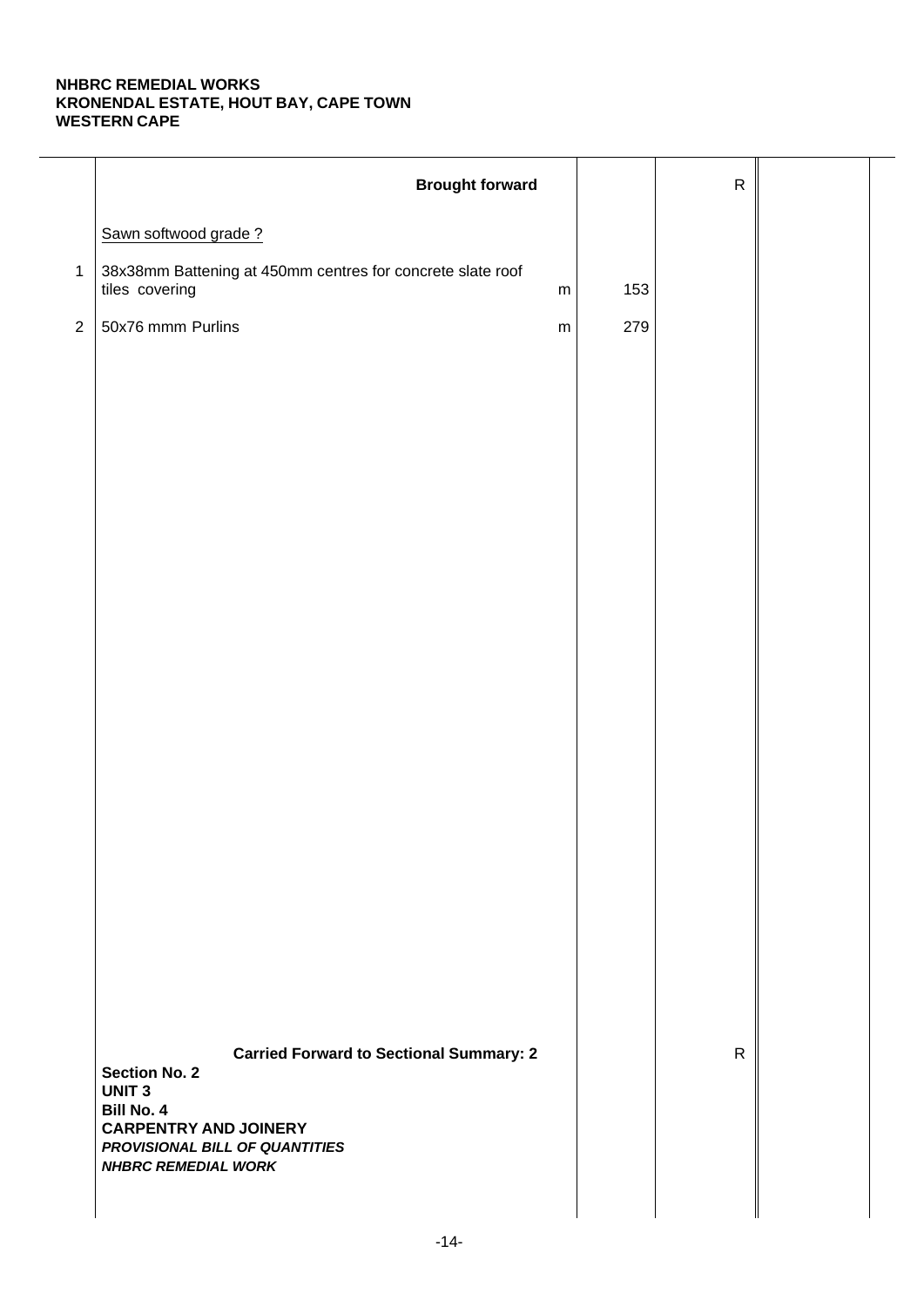|                   | <b>Section No. 2</b>                                         |                                 |            |              |               |  |
|-------------------|--------------------------------------------------------------|---------------------------------|------------|--------------|---------------|--|
|                   | <b>UNIT3</b>                                                 |                                 |            |              |               |  |
|                   | <b>SECTION SUMMARY - UNIT 3</b>                              |                                 |            |              |               |  |
| Bill<br><b>No</b> |                                                              |                                 | Page<br>No |              | <b>Amount</b> |  |
| $\mathbf{1}$      | <b>ALTERATIONS</b>                                           |                                 | $-10-$     |              |               |  |
| $\overline{2}$    | WATERPROOFING                                                |                                 | $-11-$     |              |               |  |
| $\mathfrak{S}$    | ROOF COVERING                                                |                                 | $-12-$     |              |               |  |
| $\overline{4}$    | CARPENTRY AND JOINERY                                        |                                 | $-14-$     |              |               |  |
|                   |                                                              |                                 |            |              |               |  |
|                   |                                                              |                                 |            |              |               |  |
|                   |                                                              |                                 |            |              |               |  |
|                   |                                                              |                                 |            |              |               |  |
|                   |                                                              |                                 |            |              |               |  |
|                   |                                                              |                                 |            |              |               |  |
|                   |                                                              |                                 |            |              |               |  |
|                   |                                                              |                                 |            |              |               |  |
|                   |                                                              |                                 |            |              |               |  |
|                   |                                                              |                                 |            |              |               |  |
|                   |                                                              |                                 |            |              |               |  |
|                   |                                                              |                                 |            |              |               |  |
|                   |                                                              |                                 |            |              |               |  |
|                   |                                                              |                                 |            |              |               |  |
|                   |                                                              |                                 |            |              |               |  |
|                   |                                                              |                                 |            |              |               |  |
|                   |                                                              | <b>Carried to Final Summary</b> |            | $\mathsf{R}$ |               |  |
|                   | <b>Section No. 2</b><br><b>UNIT 3</b>                        |                                 |            |              |               |  |
|                   | PROVISIONAL BILL OF QUANTITIES<br><b>NHBRC REMEDIAL WORK</b> |                                 |            |              |               |  |
|                   |                                                              |                                 |            |              |               |  |
|                   |                                                              |                                 |            |              |               |  |
|                   |                                                              |                                 |            |              |               |  |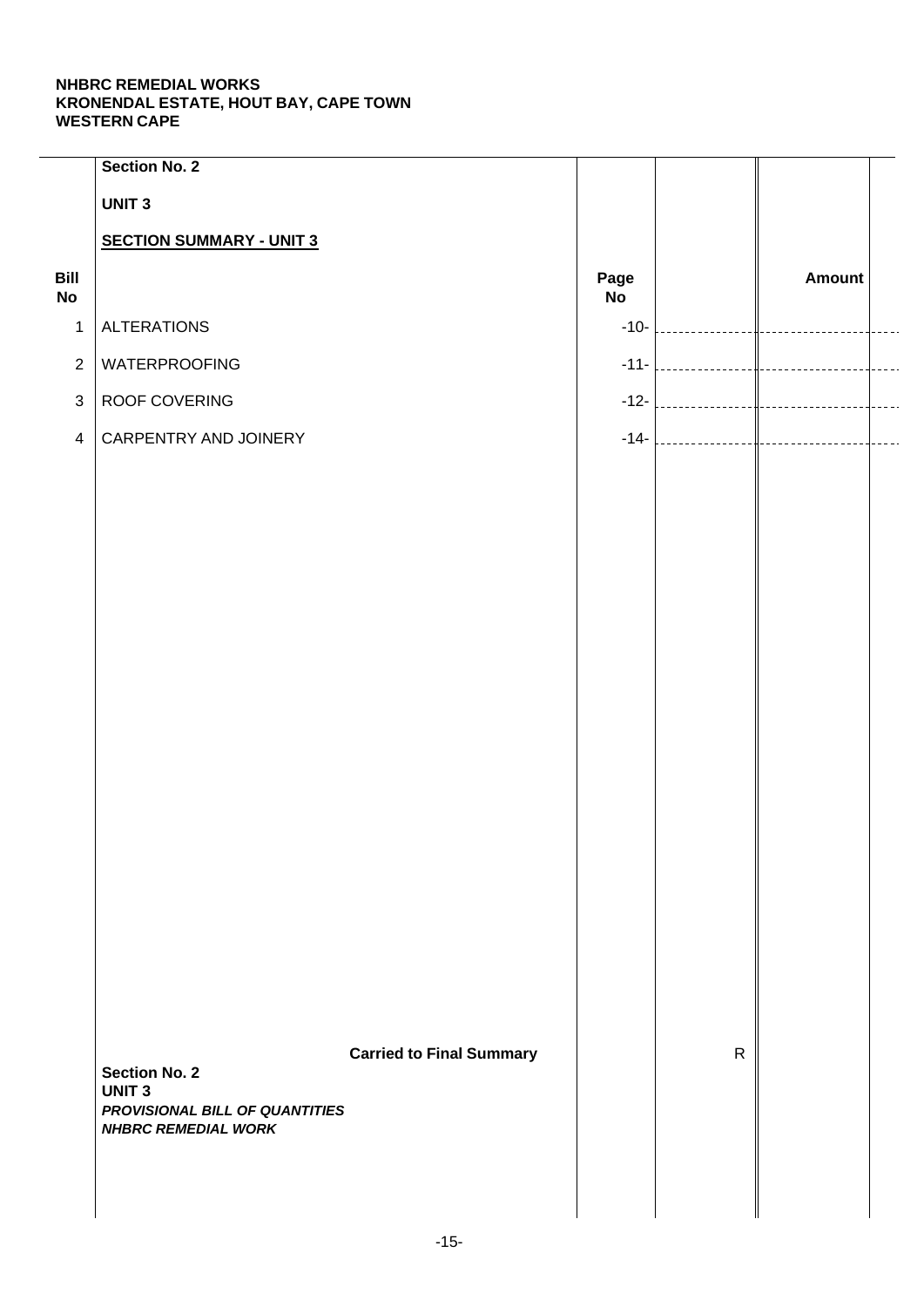|                                                                                                                                                                                                                                                                                                                                                                                                                             | Quantity | Rate         | <b>Amount</b> |
|-----------------------------------------------------------------------------------------------------------------------------------------------------------------------------------------------------------------------------------------------------------------------------------------------------------------------------------------------------------------------------------------------------------------------------|----------|--------------|---------------|
| <b>BILL NO 2</b>                                                                                                                                                                                                                                                                                                                                                                                                            |          |              |               |
| <b>ALTERATIONS</b>                                                                                                                                                                                                                                                                                                                                                                                                          |          |              |               |
| <b>SUPPLEMENTARY PREAMBLES</b>                                                                                                                                                                                                                                                                                                                                                                                              |          |              |               |
| View site                                                                                                                                                                                                                                                                                                                                                                                                                   |          |              |               |
| Before submitting the tender the contractor shall visit the site<br>and satisfy himself as to the nature and extent of the work to be<br>done and the value of the materials contained in the buildings<br>or portions of the buildings to be demolished. No claim for any<br>variations of the contract sum in respect of the nature and<br>extent of the work or of inferior or damaged materials will be<br>entertained. |          |              |               |
| Explosives                                                                                                                                                                                                                                                                                                                                                                                                                  |          |              |               |
| No explosives whatsoever may be used for demolition<br>purposes unless otherwise stated                                                                                                                                                                                                                                                                                                                                     |          |              |               |
| General                                                                                                                                                                                                                                                                                                                                                                                                                     |          |              |               |
| The contractor shall carry out the whole of the works with as<br>little mess and noise as possible and with minimum of<br>disturbance to adjoining premises and their tenants. He/she<br>shall provide proper protection and provide, erect and remove<br>when directed, any temporary tarpaulins that may be necessary<br>during the progress of the works, all to the satisfaction of the<br>engineer.                    |          |              |               |
| Water supply pipes and other piping that may be encountered<br>and found necessary to disconnect or cut, shall be effectually<br>stopped off or grubbed up and removed, and any new<br>connections that may be necessary shall be made with proper<br>fittings, to the satisfaction of the engineer.                                                                                                                        |          |              |               |
|                                                                                                                                                                                                                                                                                                                                                                                                                             |          |              |               |
| <b>Carried forward</b><br><b>Section No. 3</b><br><b>UNIT 6</b><br><b>Bill No. 1</b><br><b>ALTERATIONS</b><br><b>PROVISIONAL BILL OF QUANTITIES</b><br><b>NHBRC REMEDIAL WORK</b>                                                                                                                                                                                                                                           |          | $\mathsf{R}$ |               |
|                                                                                                                                                                                                                                                                                                                                                                                                                             |          |              |               |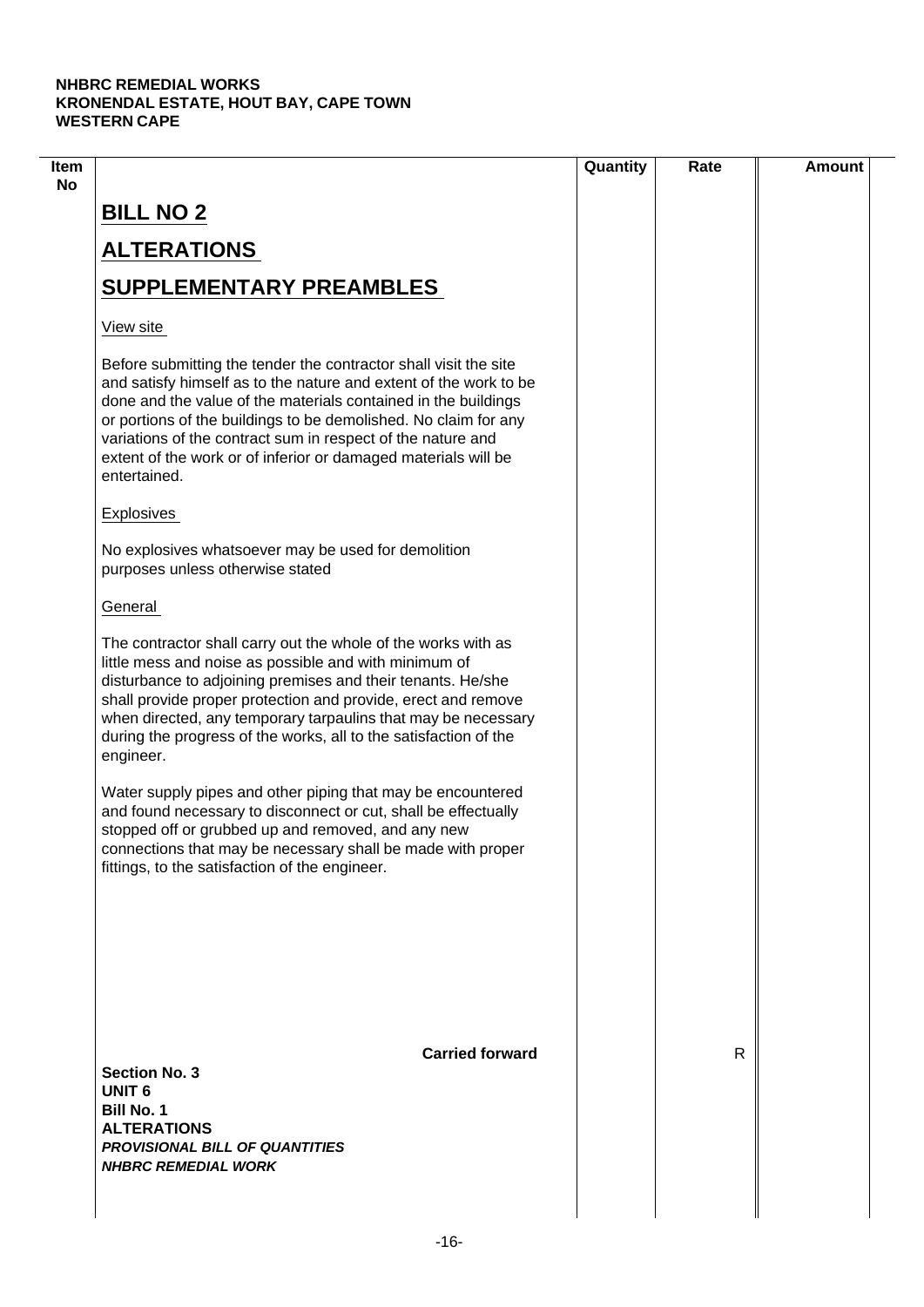|   | <b>Brought forward</b>                                                                                                                                                                                                                                                                                                                                                                                                                                                                                                                                           |   |     | $\mathsf{R}$ |  |
|---|------------------------------------------------------------------------------------------------------------------------------------------------------------------------------------------------------------------------------------------------------------------------------------------------------------------------------------------------------------------------------------------------------------------------------------------------------------------------------------------------------------------------------------------------------------------|---|-----|--------------|--|
|   | Doors, fanlights, fittings, frames, linings, etc which are to be<br>re-used shall be thoroughly overhauled before refixing including<br>taking off. easing and rehanging, cramping up, re-wedging as<br>required and making good cramps, dowels, etc, and easing,<br>oiling, adjusting and repairing ironmongery as necessary,<br>replacing any glass damaged in removal or subsequently and<br>stopping up all ail and screw holes with tinted plastic wood to<br>match timber, unless otherwise described. Re-painting or<br>re-varnishing is given separately |   |     |              |  |
|   | Prices for taking out doors, windows, etc shall including for<br>removal of all beads, architraves, ironmongery, etc                                                                                                                                                                                                                                                                                                                                                                                                                                             |   |     |              |  |
|   | Prices for taking out and removing doors and frames shall<br>include for removing door stop, cabin hook, etc and making<br>good floor and wall finishes to match existing                                                                                                                                                                                                                                                                                                                                                                                        |   |     |              |  |
|   | With regard to building up of openings in existing walls, cement<br>screeds and pavings, granolithis, tops of walls, etc, shall be<br>levelled and prepared for raising of brickwork                                                                                                                                                                                                                                                                                                                                                                             |   |     |              |  |
|   | Making good of finishes shall include making good of the brick<br>and concrete surfaces onto which the new finishes are applied,<br>where necessary                                                                                                                                                                                                                                                                                                                                                                                                              |   |     |              |  |
|   | The contractor will be required to take all dimensions affecting<br>the existing buildings on the site and he will be held solely<br>responsible for the accuracy of all such dimensions where used<br>in the manufacture of new items (doors, windows, fittings, etc)                                                                                                                                                                                                                                                                                           |   |     |              |  |
|   | <b>REMOVAL OF EXISTING WORK</b>                                                                                                                                                                                                                                                                                                                                                                                                                                                                                                                                  |   |     |              |  |
|   | Taking down and removing roofs, floors, panelling, ceilings,<br>partitions, etc                                                                                                                                                                                                                                                                                                                                                                                                                                                                                  |   |     |              |  |
| 1 | Timber purlins and battens                                                                                                                                                                                                                                                                                                                                                                                                                                                                                                                                       | m | 432 |              |  |
|   | <b>Carried forward</b><br><b>Section No. 3</b><br><b>UNIT 6</b><br><b>Bill No. 1</b><br><b>ALTERATIONS</b><br><b>PROVISIONAL BILL OF QUANTITIES</b><br><b>NHBRC REMEDIAL WORK</b>                                                                                                                                                                                                                                                                                                                                                                                |   |     | $\mathsf{R}$ |  |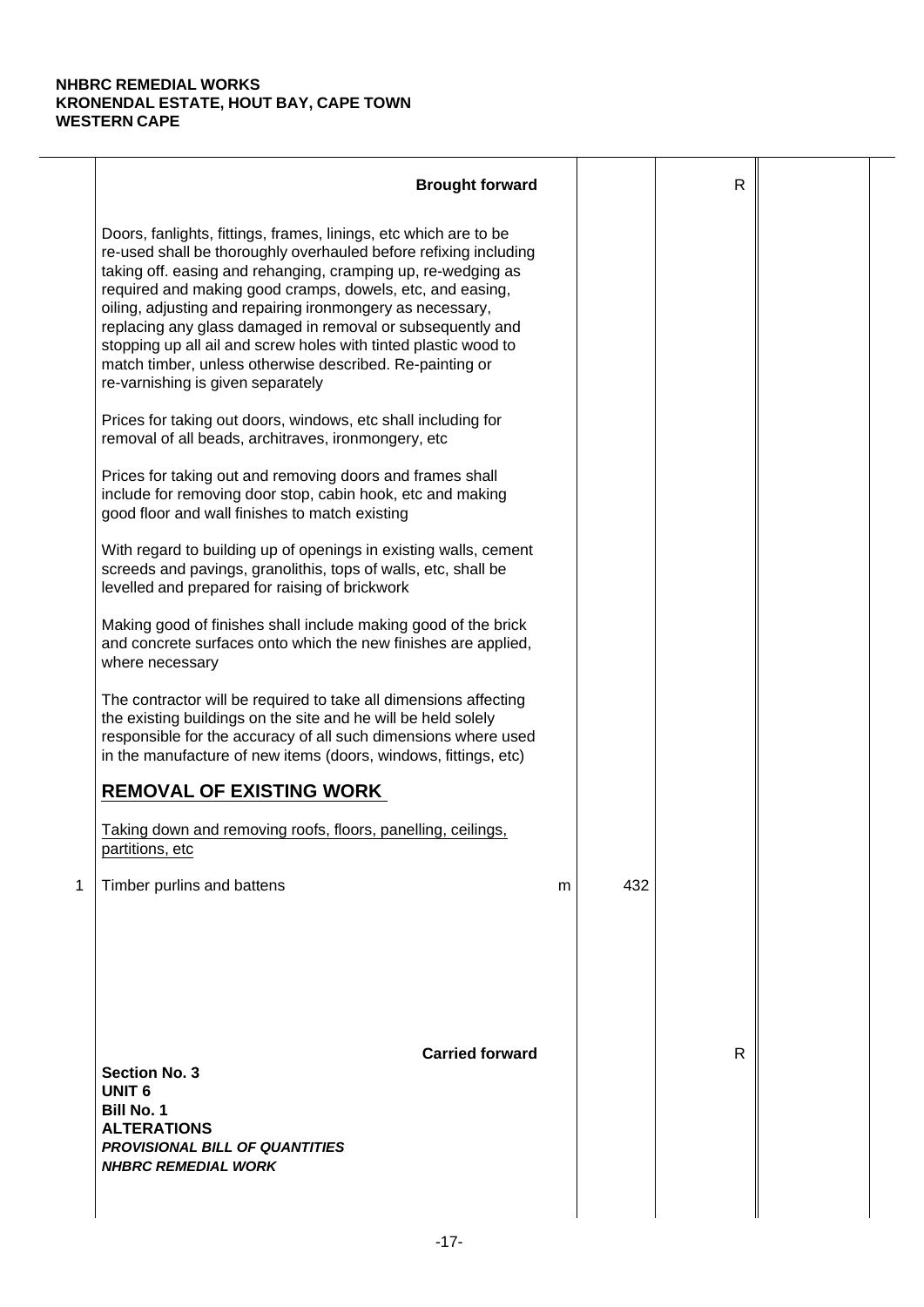|                | <b>Brought forward</b>                                                                                                                                                                      |           |     | $\mathsf{R}$ |  |
|----------------|---------------------------------------------------------------------------------------------------------------------------------------------------------------------------------------------|-----------|-----|--------------|--|
|                | Taking down and removing roofs, floors, panelling, ceilings,<br>partitions, etc setting aside for re-use and later re fixing (as per<br>Engineer's detail) in similar new position          |           |     |              |  |
| $\overline{2}$ | Fibre cement Barge and Fascia Boards                                                                                                                                                        | ${\sf m}$ | 59  |              |  |
| $\sqrt{3}$     | Coverland "Elite" flat concrete slate tiles                                                                                                                                                 | m2        | 103 |              |  |
| $\overline{4}$ | Ridge tiles                                                                                                                                                                                 | No        | 15  |              |  |
| 5              | Mono Ridge                                                                                                                                                                                  | No        | 15  |              |  |
| $\,6$          | Side wall and cover flashing                                                                                                                                                                | m         | 22  |              |  |
| $\overline{7}$ | Gutters                                                                                                                                                                                     | ${\sf m}$ | 24  |              |  |
|                |                                                                                                                                                                                             |           |     |              |  |
|                |                                                                                                                                                                                             |           |     |              |  |
|                |                                                                                                                                                                                             |           |     |              |  |
|                |                                                                                                                                                                                             |           |     |              |  |
|                |                                                                                                                                                                                             |           |     |              |  |
|                |                                                                                                                                                                                             |           |     |              |  |
|                |                                                                                                                                                                                             |           |     |              |  |
|                |                                                                                                                                                                                             |           |     |              |  |
|                |                                                                                                                                                                                             |           |     |              |  |
|                |                                                                                                                                                                                             |           |     |              |  |
|                |                                                                                                                                                                                             |           |     |              |  |
|                |                                                                                                                                                                                             |           |     |              |  |
|                |                                                                                                                                                                                             |           |     |              |  |
|                |                                                                                                                                                                                             |           |     |              |  |
|                | <b>Carried Forward to Sectional Summary: 3</b><br><b>Section No. 3</b><br><b>UNIT 6</b><br>Bill No. 1<br><b>ALTERATIONS</b><br>PROVISIONAL BILL OF QUANTITIES<br><b>NHBRC REMEDIAL WORK</b> |           |     | $\mathsf{R}$ |  |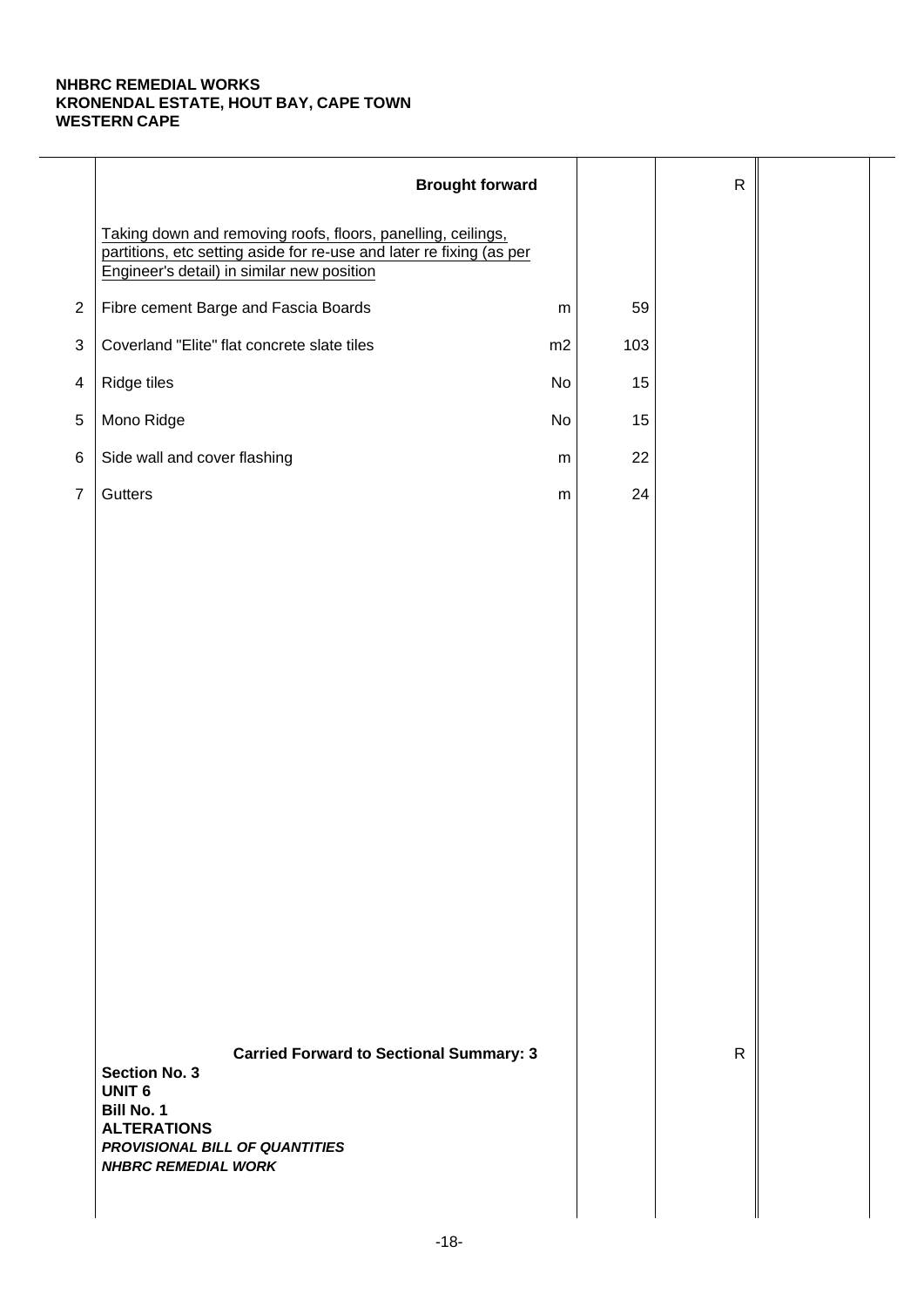$\overline{\phantom{a}}$ 

| Item<br><b>No</b> |                                                                                                                                                                                                                                                                                                                                 | Quantity |    | Rate | <b>Amount</b> |
|-------------------|---------------------------------------------------------------------------------------------------------------------------------------------------------------------------------------------------------------------------------------------------------------------------------------------------------------------------------|----------|----|------|---------------|
|                   | <b>BILL NO 3</b>                                                                                                                                                                                                                                                                                                                |          |    |      |               |
|                   | <b>WATERPROOFING</b>                                                                                                                                                                                                                                                                                                            |          |    |      |               |
|                   | <b>SUPPLEMENTARY PREAMBLES</b>                                                                                                                                                                                                                                                                                                  |          |    |      |               |
|                   | Waterproofing                                                                                                                                                                                                                                                                                                                   |          |    |      |               |
|                   | Waterproofing of roofs, basements, etc shall be laid under a ten<br>year guarantee. Waterproofing to roofs shall be laid to even<br>falls to outlets etc with necessary ridges, hips and valleys.<br>Descriptions of sheet or membrane waterproofing shall be<br>deemed to include additional labour to turn-ups and turn-downs |          |    |      |               |
|                   | <b>WATERPROOFING TO ROOFS, BASEMENTS,</b><br><b>ETC</b>                                                                                                                                                                                                                                                                         |          |    |      |               |
|                   | Agrement approved flashing (As per Engineer's detail/scope of<br>works)                                                                                                                                                                                                                                                         |          |    |      |               |
| 1                 | SIde wall flashing                                                                                                                                                                                                                                                                                                              | m        | 22 |      |               |
| $\overline{2}$    | Head wall flashing (south light windows)                                                                                                                                                                                                                                                                                        | m        | 6  |      |               |
|                   |                                                                                                                                                                                                                                                                                                                                 |          |    |      |               |
|                   | <b>Carried Forward to Sectional Summary: 3</b><br><b>Section No. 3</b><br><b>UNIT 6</b><br><b>Bill No. 2</b><br><b>WATERPROOFING</b><br><b>PROVISIONAL BILL OF QUANTITIES</b><br><b>NHBRC REMEDIAL WORK</b>                                                                                                                     |          |    | R    |               |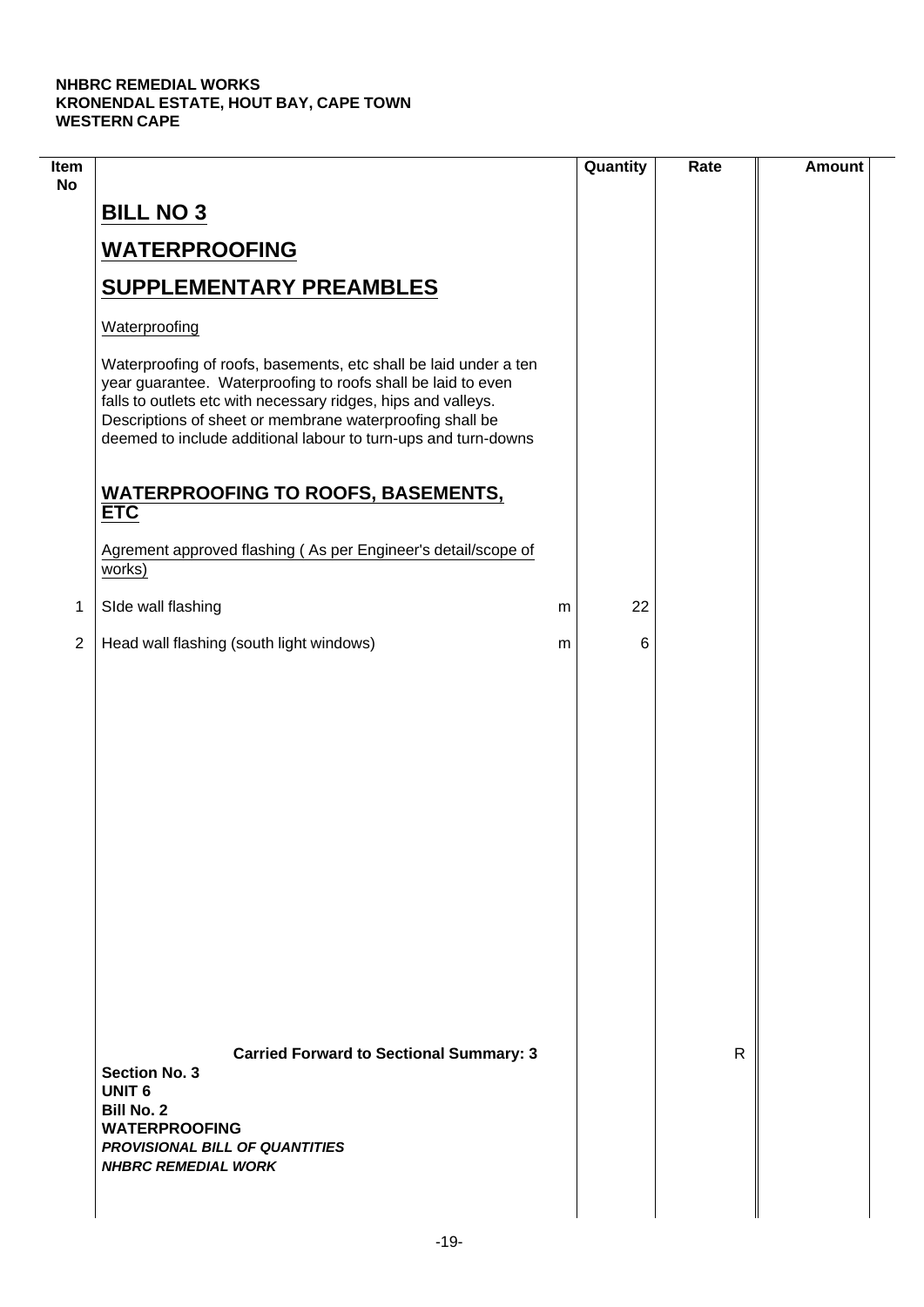| Item<br><b>No</b> |                                                                                                                                                                                                                                                                                                                                |                | Quantity | Rate | <b>Amount</b> |
|-------------------|--------------------------------------------------------------------------------------------------------------------------------------------------------------------------------------------------------------------------------------------------------------------------------------------------------------------------------|----------------|----------|------|---------------|
|                   | <b>BILL NO 4</b>                                                                                                                                                                                                                                                                                                               |                |          |      |               |
|                   | <b>ROOF COVERINGS ETC</b>                                                                                                                                                                                                                                                                                                      |                |          |      |               |
|                   | Where battens for roof coverings form part of the plate nailed<br>timber not roof truss design it shall be included under the roof<br>construction i the "Carpentry and Joinery" trade and not under<br>this trade                                                                                                             |                |          |      |               |
|                   | 340x420mm Elite flat concrete slate concrete tiles nailed with<br>non corrosive nails to battens and purlins                                                                                                                                                                                                                   |                |          |      |               |
| 1                 | Roof covering with a 26 degree pitch (Allow to replace 45% of<br>existing tiles set aside for reuse due to breakage)                                                                                                                                                                                                           | m <sub>2</sub> | 60       |      |               |
| $\overline{2}$    | Ridges of tiles to match roofing tiles, bedded and pointed in 1:3<br>tinted cement mortar, including 300mm wide strip of 375 micron<br>embossed dampproof course in accordance with SANS 952<br>Type B underlay                                                                                                                | No             | 8        |      |               |
| 3                 | Mono ridges of tiles to match roofing tiles, bedded and pointed<br>in 1:3 tinted cement mortar, including 300mm wide strip of 375<br>micron embossed dampproof course in accordance with SANS<br>952 Type B underlay                                                                                                           | No             | 8        |      |               |
|                   | <b>ROOF WALL INSULATION</b>                                                                                                                                                                                                                                                                                                    |                |          |      |               |
| 4                 | Polyethylene bubblefold aluminium foil faced both sides<br>Insulation sheeting laid taut over purlins and fixed concurrent<br>with roof covering with minimum 150mm stapled laps including<br>galvanised (PVC coated) steel straining wires at not exceeding<br>400mm centres and double-sided tape at edges where required m2 |                | 133      |      |               |
|                   |                                                                                                                                                                                                                                                                                                                                |                |          |      |               |
|                   | <b>Carried Forward to Sectional Summary: 3</b><br><b>Section No. 3</b><br><b>UNIT 6</b><br><b>Bill No. 3</b><br><b>ROOF COVERING</b><br><b>PROVISIONAL BILL OF QUANTITIES</b>                                                                                                                                                  |                |          | R    |               |
|                   | <b>NHBRC REMEDIAL WORK</b>                                                                                                                                                                                                                                                                                                     |                |          |      |               |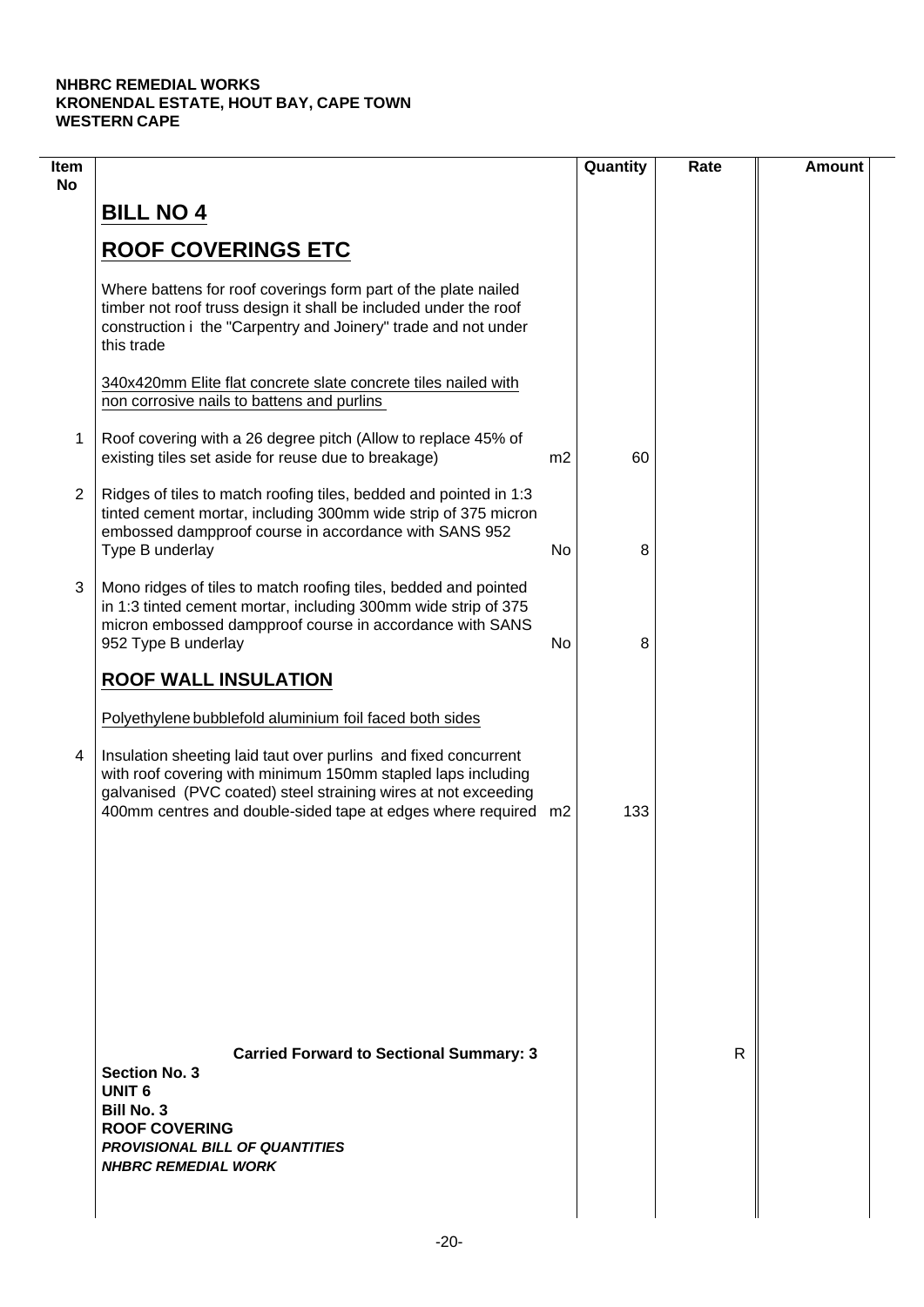|                                                                                                                                                                                                                                                                                                                                                                                                                                               | Quantity | Rate | <b>Amount</b> |
|-----------------------------------------------------------------------------------------------------------------------------------------------------------------------------------------------------------------------------------------------------------------------------------------------------------------------------------------------------------------------------------------------------------------------------------------------|----------|------|---------------|
| <b>BILL NO 5</b>                                                                                                                                                                                                                                                                                                                                                                                                                              |          |      |               |
| <b>CARPENTRY AND JOINERY</b>                                                                                                                                                                                                                                                                                                                                                                                                                  |          |      |               |
| <b>SUPPLEMENTARY PREAMBLES</b>                                                                                                                                                                                                                                                                                                                                                                                                                |          |      |               |
| Fixing                                                                                                                                                                                                                                                                                                                                                                                                                                        |          |      |               |
| Items described as "nailed" shall be deemed to be fixed with<br>hardened steel nails or shot pins to brickwork or concrete                                                                                                                                                                                                                                                                                                                    |          |      |               |
| Items described as "plugged" shall be deemed to include<br>screwing to fibre, plastic or metal plugs at not exceeding<br>500mm centres, and where described as "bolted", the bolts<br>have been given elsewhere                                                                                                                                                                                                                               |          |      |               |
| Joinery:                                                                                                                                                                                                                                                                                                                                                                                                                                      |          |      |               |
| Descriptions of frames shall be deemed to include frames,<br>transomes, mullions, rails, etc                                                                                                                                                                                                                                                                                                                                                  |          |      |               |
| Descriptions of hardwood joinery shall be deemed to include<br>pelleting of bolt holes                                                                                                                                                                                                                                                                                                                                                        |          |      |               |
| <b>ROOFS ETC</b>                                                                                                                                                                                                                                                                                                                                                                                                                              |          |      |               |
| <b>Note</b>                                                                                                                                                                                                                                                                                                                                                                                                                                   |          |      |               |
| New (grade 5 SA PINE, H2 treated) purlins (50mmx76mm<br>minimum size) on the exposed rafters. The purlins need to be<br>sized on site according to the gap between top of rafter and top<br>batten on truss. This gap varies and must be assessed for each<br>house as the work progress. Due to the isoboard, wedges<br>cannot be used to adjust the levels after the purlin has been<br>fixed down and the purlin size will have to correct |          |      |               |
| Purlins should be fixed to rafters with 200mm long M8 coach<br>screws at each purlin/rafter intersection. Holes through purlins<br>should be pre-drilled and 6mm pilot holes should be drilled for<br>coach screws into rafters. The coach screw head should be<br>countersunk into purlin                                                                                                                                                    |          |      |               |
| Battens should be nailed down with 100mmx4mm wired nails at<br>each battten truss intersection                                                                                                                                                                                                                                                                                                                                                |          |      |               |
| <b>Carried forward</b><br><b>Section No. 3</b>                                                                                                                                                                                                                                                                                                                                                                                                |          | R    |               |
| <b>UNIT 6</b><br><b>Bill No. 4</b><br><b>CARPENTRY AND JOINERY</b><br><b>PROVISIONAL BILL OF QUANTITIES</b>                                                                                                                                                                                                                                                                                                                                   |          |      |               |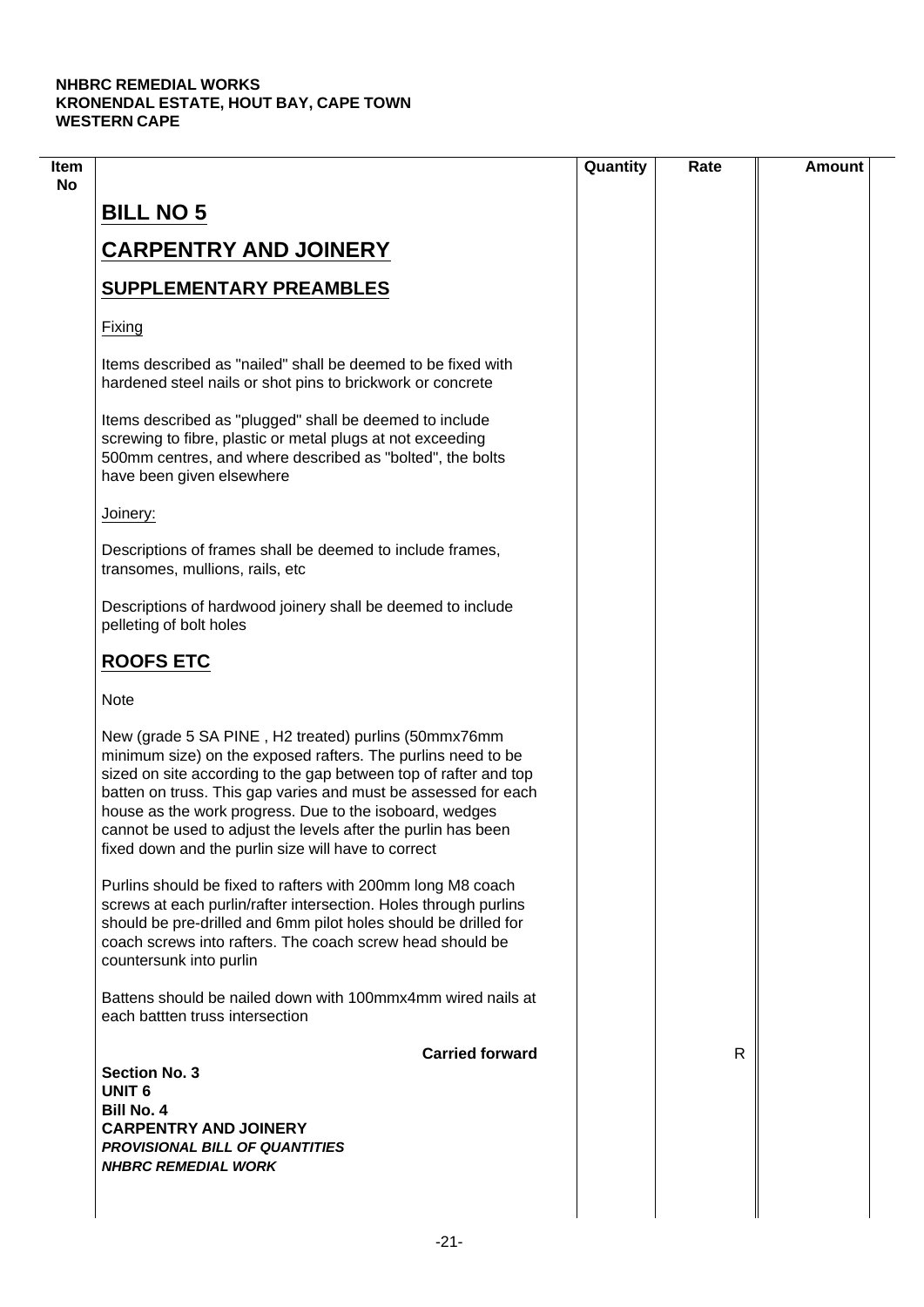|                | <b>Brought forward</b>                                                                                                                                                                                       |     | ${\sf R}$    |  |
|----------------|--------------------------------------------------------------------------------------------------------------------------------------------------------------------------------------------------------------|-----|--------------|--|
|                | Sawn softwood grade?                                                                                                                                                                                         |     |              |  |
| $\mathbf{1}$   | 38x38mm Battening at 450mm centres for concrete slate roof<br>tiles covering<br>${\sf m}$                                                                                                                    | 153 |              |  |
| $\overline{2}$ | 50x76 mmm Purlins<br>${\sf m}$                                                                                                                                                                               | 279 |              |  |
|                |                                                                                                                                                                                                              |     |              |  |
|                |                                                                                                                                                                                                              |     |              |  |
|                |                                                                                                                                                                                                              |     |              |  |
|                |                                                                                                                                                                                                              |     |              |  |
|                |                                                                                                                                                                                                              |     |              |  |
|                |                                                                                                                                                                                                              |     |              |  |
|                |                                                                                                                                                                                                              |     |              |  |
|                |                                                                                                                                                                                                              |     |              |  |
|                |                                                                                                                                                                                                              |     |              |  |
|                |                                                                                                                                                                                                              |     |              |  |
|                |                                                                                                                                                                                                              |     |              |  |
|                |                                                                                                                                                                                                              |     |              |  |
|                |                                                                                                                                                                                                              |     |              |  |
|                |                                                                                                                                                                                                              |     |              |  |
|                |                                                                                                                                                                                                              |     |              |  |
|                |                                                                                                                                                                                                              |     |              |  |
|                | <b>Carried Forward to Sectional Summary: 3</b><br><b>Section No. 3</b><br><b>UNIT 6</b><br><b>Bill No. 4</b><br><b>CARPENTRY AND JOINERY</b><br>PROVISIONAL BILL OF QUANTITIES<br><b>NHBRC REMEDIAL WORK</b> |     | $\mathsf{R}$ |  |
|                |                                                                                                                                                                                                              |     |              |  |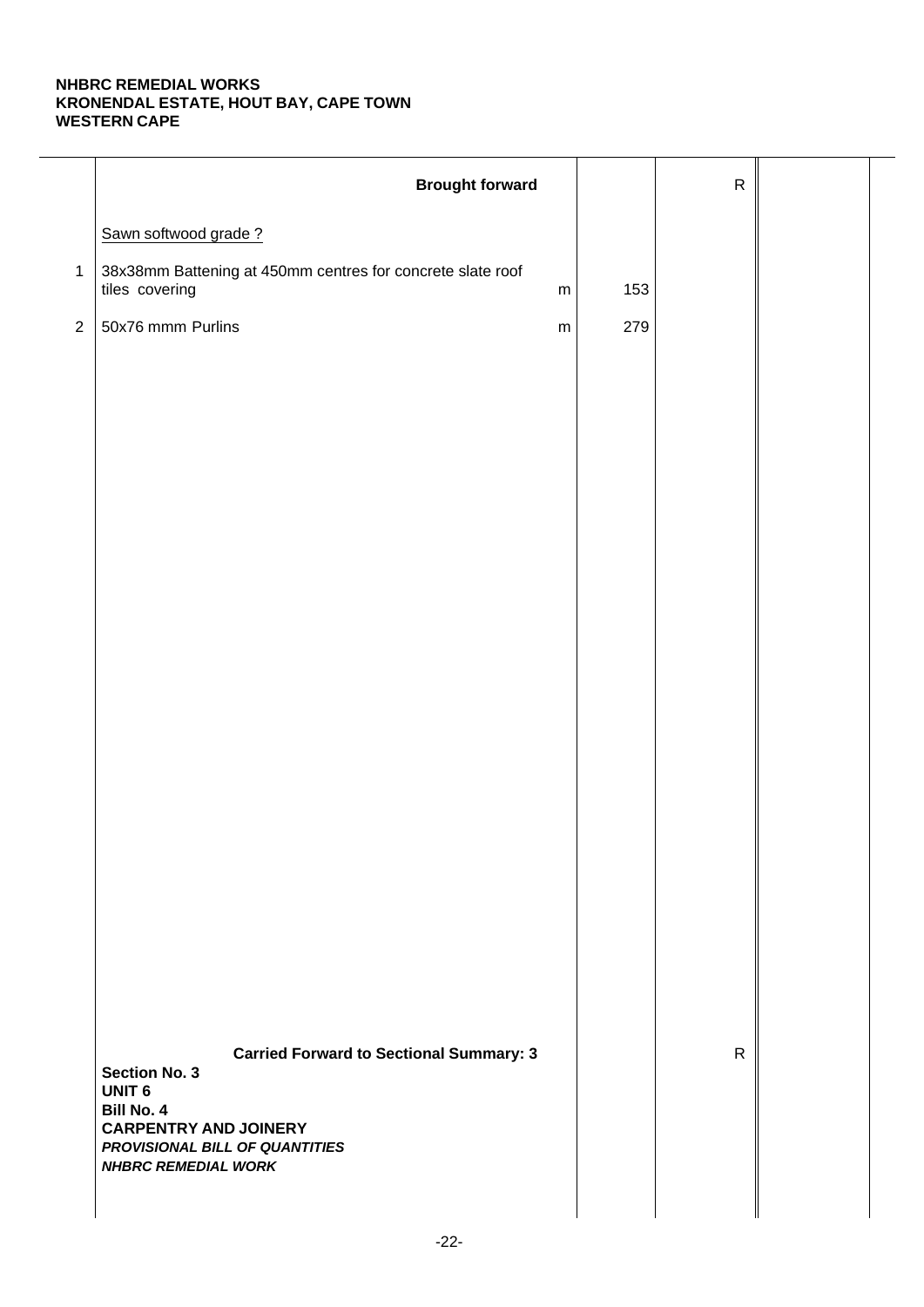|                   | <b>Section No. 3</b>                  |                                 |            |              |               |  |
|-------------------|---------------------------------------|---------------------------------|------------|--------------|---------------|--|
|                   | <b>UNIT 6</b>                         |                                 |            |              |               |  |
|                   | <b>SECTION SUMMARY - UNIT 6</b>       |                                 |            |              |               |  |
| Bill<br><b>No</b> |                                       |                                 | Page<br>No |              | <b>Amount</b> |  |
| $\mathbf 1$       | <b>ALTERATIONS</b>                    |                                 | $-18-$     |              |               |  |
| $\overline{2}$    | <b>WATERPROOFING</b>                  |                                 | $-19-$     |              |               |  |
| $\mathfrak{S}$    | ROOF COVERING                         |                                 | $-20-$     |              |               |  |
| $\overline{4}$    | CARPENTRY AND JOINERY                 |                                 | $-22-$     |              |               |  |
|                   |                                       |                                 |            |              |               |  |
|                   |                                       |                                 |            |              |               |  |
|                   |                                       |                                 |            |              |               |  |
|                   |                                       |                                 |            |              |               |  |
|                   |                                       |                                 |            |              |               |  |
|                   |                                       |                                 |            |              |               |  |
|                   |                                       |                                 |            |              |               |  |
|                   |                                       |                                 |            |              |               |  |
|                   |                                       |                                 |            |              |               |  |
|                   |                                       |                                 |            |              |               |  |
|                   |                                       |                                 |            |              |               |  |
|                   |                                       |                                 |            |              |               |  |
|                   |                                       |                                 |            |              |               |  |
|                   |                                       |                                 |            |              |               |  |
|                   |                                       |                                 |            |              |               |  |
|                   |                                       |                                 |            |              |               |  |
|                   |                                       |                                 |            | $\mathsf{R}$ |               |  |
|                   | <b>Section No. 3</b><br><b>UNIT 6</b> | <b>Carried to Final Summary</b> |            |              |               |  |
|                   | PROVISIONAL BILL OF QUANTITIES        |                                 |            |              |               |  |
|                   | <b>NHBRC REMEDIAL WORK</b>            |                                 |            |              |               |  |
|                   |                                       |                                 |            |              |               |  |
|                   |                                       |                                 |            |              |               |  |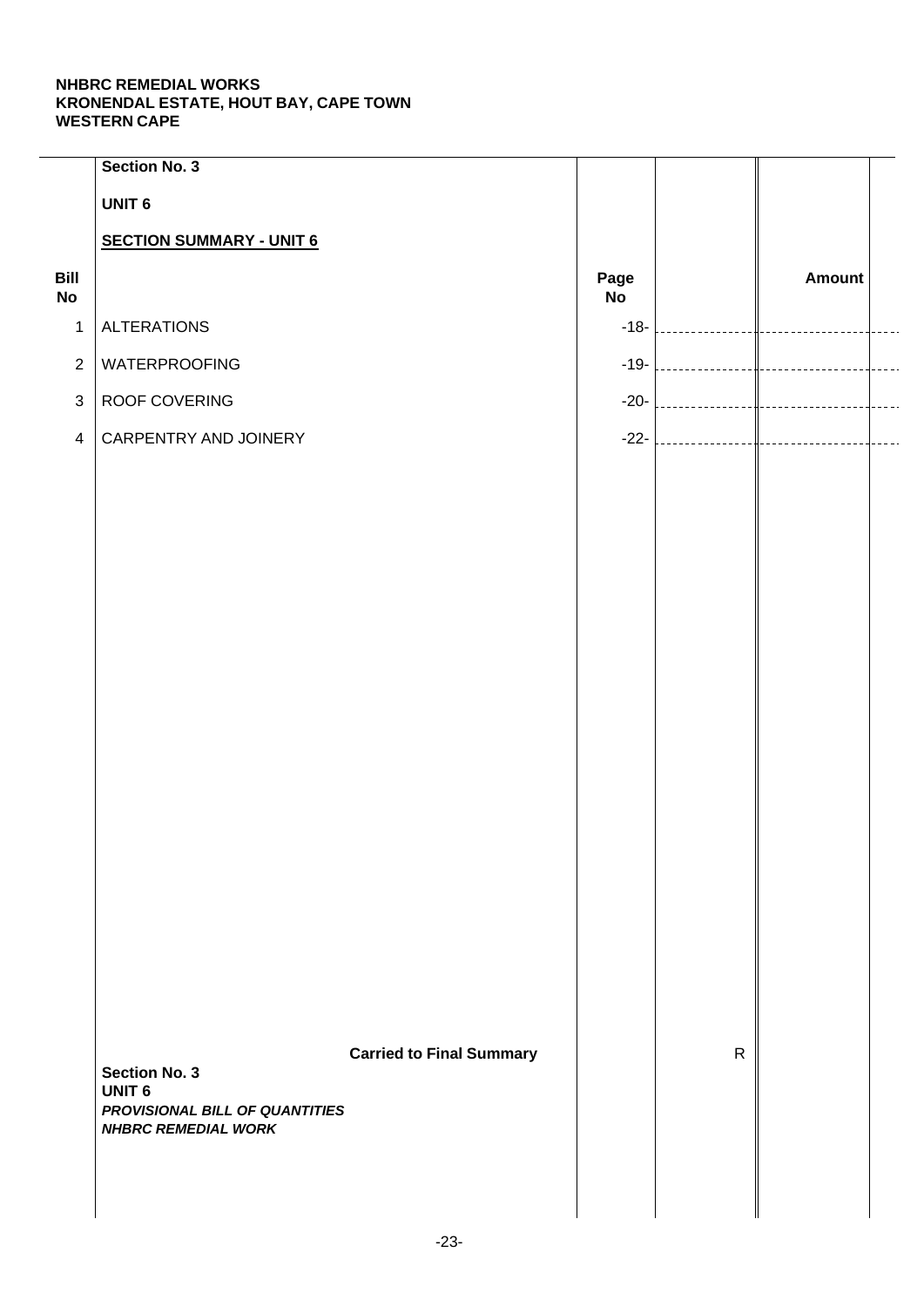| R |  |
|---|--|
|   |  |
|   |  |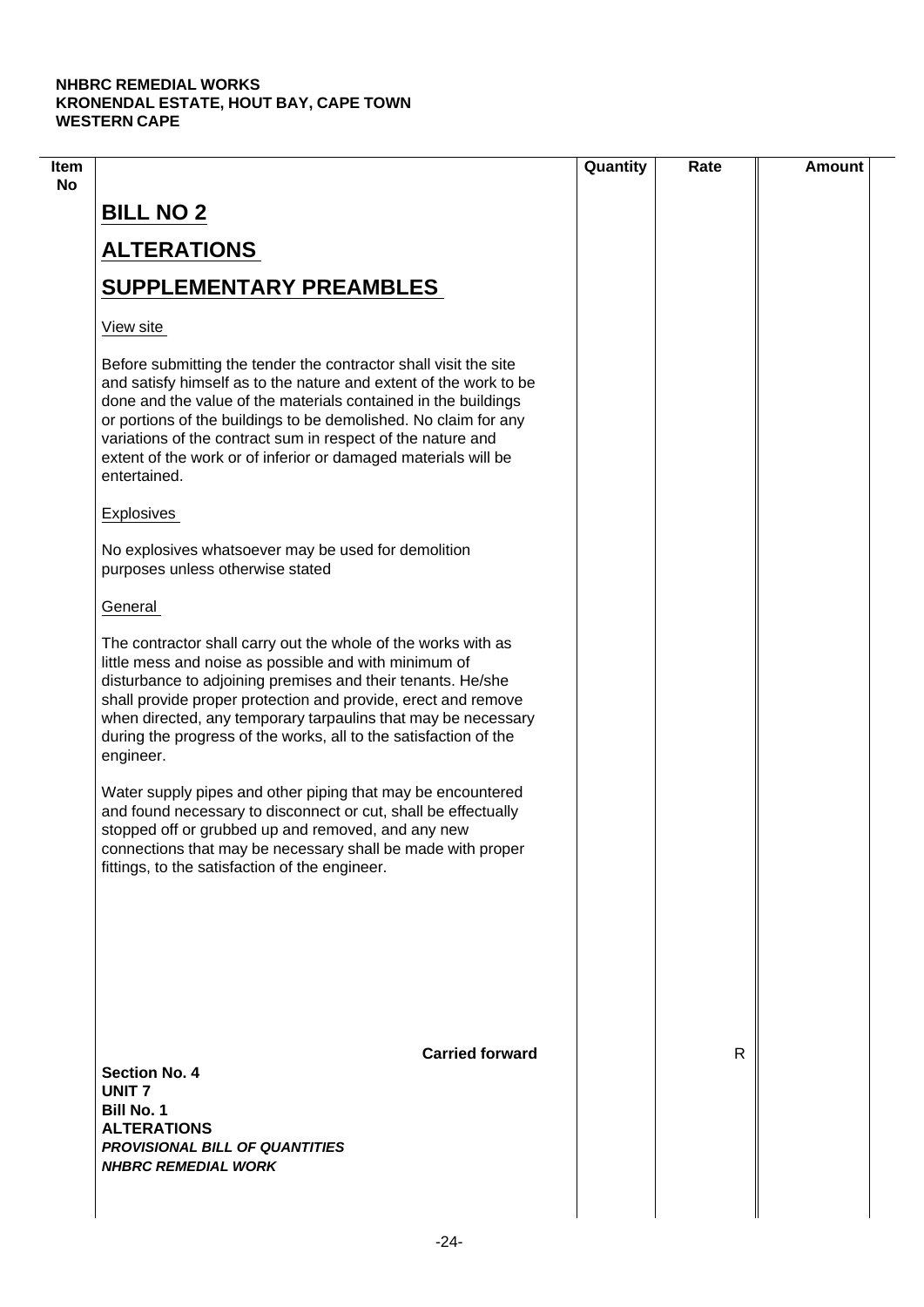|   | <b>Brought forward</b>                                                                                                                                                                                                                                                                                                                                                                                                                                                                                                                                           |   |     | $\mathsf{R}$ |  |
|---|------------------------------------------------------------------------------------------------------------------------------------------------------------------------------------------------------------------------------------------------------------------------------------------------------------------------------------------------------------------------------------------------------------------------------------------------------------------------------------------------------------------------------------------------------------------|---|-----|--------------|--|
|   | Doors, fanlights, fittings, frames, linings, etc which are to be<br>re-used shall be thoroughly overhauled before refixing including<br>taking off. easing and rehanging, cramping up, re-wedging as<br>required and making good cramps, dowels, etc, and easing,<br>oiling, adjusting and repairing ironmongery as necessary,<br>replacing any glass damaged in removal or subsequently and<br>stopping up all ail and screw holes with tinted plastic wood to<br>match timber, unless otherwise described. Re-painting or<br>re-varnishing is given separately |   |     |              |  |
|   | Prices for taking out doors, windows, etc shall including for<br>removal of all beads, architraves, ironmongery, etc                                                                                                                                                                                                                                                                                                                                                                                                                                             |   |     |              |  |
|   | Prices for taking out and removing doors and frames shall<br>include for removing door stop, cabin hook, etc and making<br>good floor and wall finishes to match existing                                                                                                                                                                                                                                                                                                                                                                                        |   |     |              |  |
|   | With regard to building up of openings in existing walls, cement<br>screeds and pavings, granolithis, tops of walls, etc, shall be<br>levelled and prepared for raising of brickwork                                                                                                                                                                                                                                                                                                                                                                             |   |     |              |  |
|   | Making good of finishes shall include making good of the brick<br>and concrete surfaces onto which the new finishes are applied,<br>where necessary                                                                                                                                                                                                                                                                                                                                                                                                              |   |     |              |  |
|   | The contractor will be required to take all dimensions affecting<br>the existing buildings on the site and he will be held solely<br>responsible for the accuracy of all such dimensions where used<br>in the manufacture of new items (doors, windows, fittings, etc)                                                                                                                                                                                                                                                                                           |   |     |              |  |
|   | <b>REMOVAL OF EXISTING WORK</b>                                                                                                                                                                                                                                                                                                                                                                                                                                                                                                                                  |   |     |              |  |
|   | Taking down and removing roofs, floors, panelling, ceilings,<br>partitions, etc                                                                                                                                                                                                                                                                                                                                                                                                                                                                                  |   |     |              |  |
| 1 | Timber purlins and battens                                                                                                                                                                                                                                                                                                                                                                                                                                                                                                                                       | m | 432 |              |  |
|   | <b>Carried forward</b><br><b>Section No. 4</b><br><b>UNIT7</b><br><b>Bill No. 1</b><br><b>ALTERATIONS</b><br><b>PROVISIONAL BILL OF QUANTITIES</b><br><b>NHBRC REMEDIAL WORK</b>                                                                                                                                                                                                                                                                                                                                                                                 |   |     | $\mathsf{R}$ |  |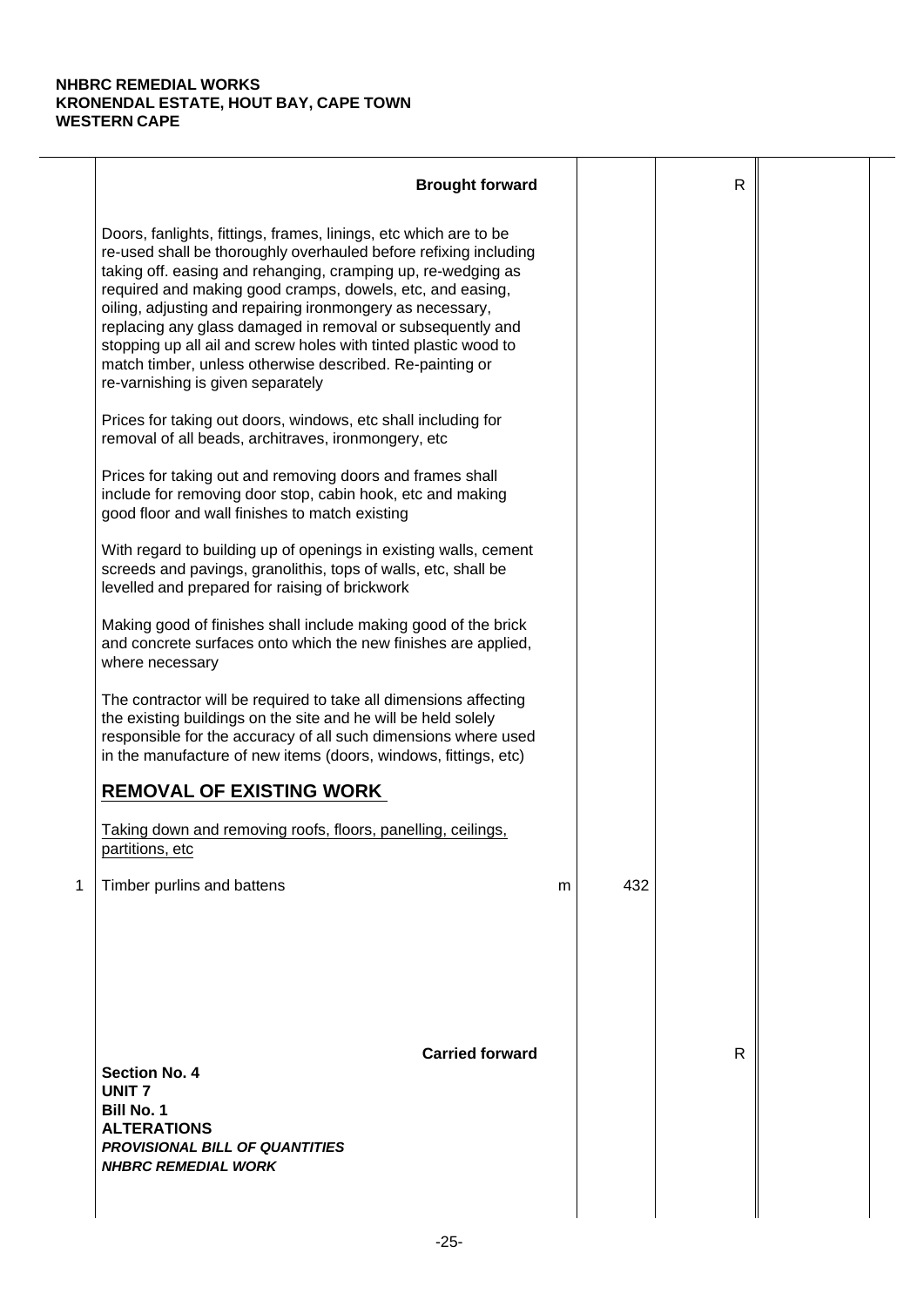|                | <b>Brought forward</b>                                                                                                                                                                     |           |     | $\mathsf{R}$ |  |
|----------------|--------------------------------------------------------------------------------------------------------------------------------------------------------------------------------------------|-----------|-----|--------------|--|
|                | Taking down and removing roofs, floors, panelling, ceilings,<br>partitions, etc setting aside for re-use and later re fixing (as per<br>Engineer's detail) in similar new position         |           |     |              |  |
| $\overline{2}$ | Fibre cement Barge and Fascia Boards                                                                                                                                                       | ${\sf m}$ | 59  |              |  |
| $\sqrt{3}$     | Coverland "Elite" flat concrete slate tiles                                                                                                                                                | m2        | 103 |              |  |
| $\overline{4}$ | Ridge tiles                                                                                                                                                                                | No        | 15  |              |  |
| 5              | Mono Ridge                                                                                                                                                                                 | No        | 15  |              |  |
| $\,6$          | Side wall and cover flashing                                                                                                                                                               | m         | 22  |              |  |
| $\overline{7}$ | Gutters                                                                                                                                                                                    | ${\sf m}$ | 24  |              |  |
|                |                                                                                                                                                                                            |           |     |              |  |
|                |                                                                                                                                                                                            |           |     |              |  |
|                |                                                                                                                                                                                            |           |     |              |  |
|                |                                                                                                                                                                                            |           |     |              |  |
|                |                                                                                                                                                                                            |           |     |              |  |
|                |                                                                                                                                                                                            |           |     |              |  |
|                |                                                                                                                                                                                            |           |     |              |  |
|                |                                                                                                                                                                                            |           |     |              |  |
|                |                                                                                                                                                                                            |           |     |              |  |
|                |                                                                                                                                                                                            |           |     |              |  |
|                |                                                                                                                                                                                            |           |     |              |  |
|                |                                                                                                                                                                                            |           |     |              |  |
|                |                                                                                                                                                                                            |           |     |              |  |
|                |                                                                                                                                                                                            |           |     |              |  |
|                | <b>Carried Forward to Sectional Summary: 4</b><br><b>Section No. 4</b><br><b>UNIT7</b><br>Bill No. 1<br><b>ALTERATIONS</b><br>PROVISIONAL BILL OF QUANTITIES<br><b>NHBRC REMEDIAL WORK</b> |           |     | $\mathsf{R}$ |  |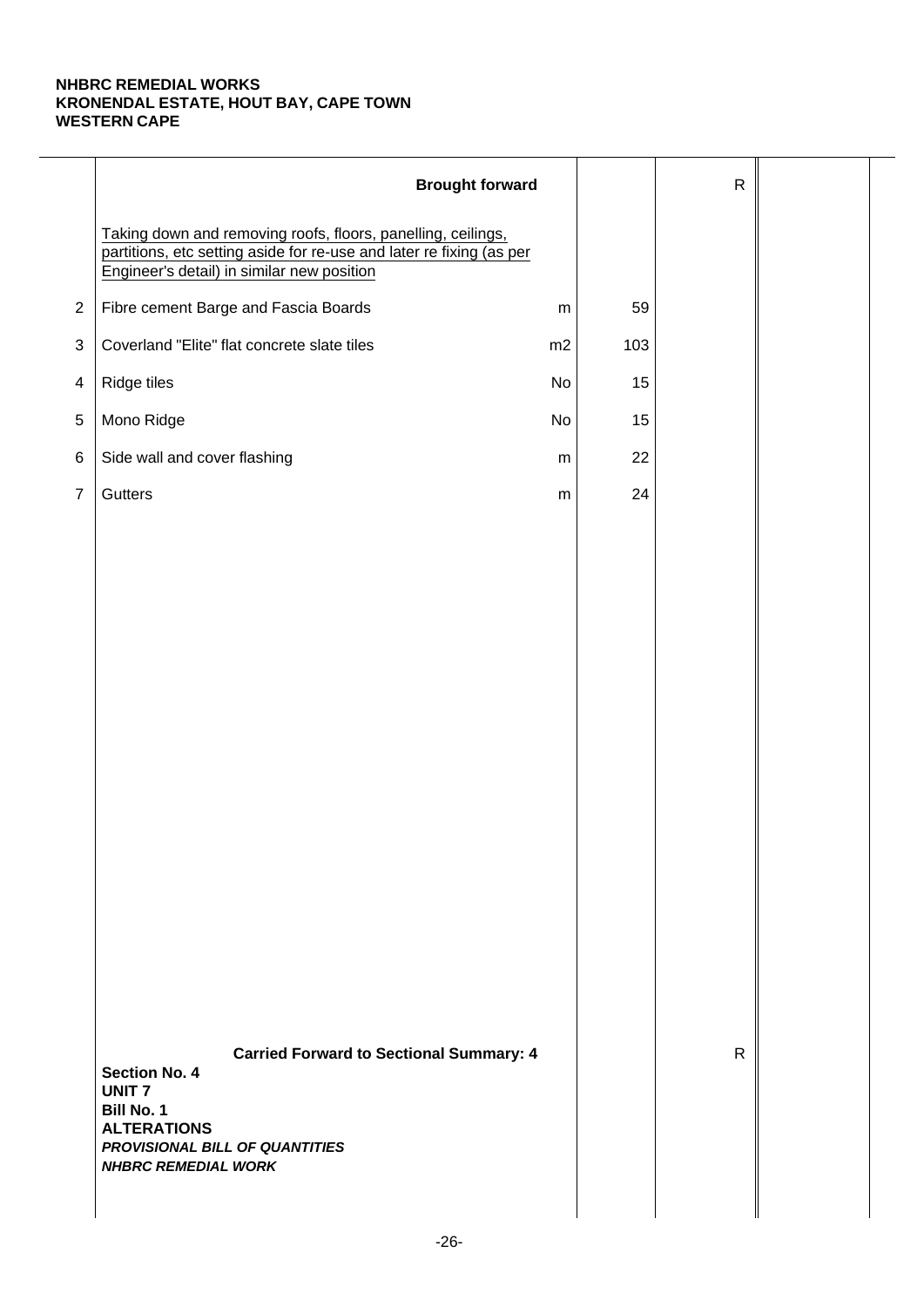$\overline{\phantom{a}}$ 

| Item<br><b>No</b> |                                                                                                                                                                                                                                                                                                                                 | Quantity | Rate | <b>Amount</b> |
|-------------------|---------------------------------------------------------------------------------------------------------------------------------------------------------------------------------------------------------------------------------------------------------------------------------------------------------------------------------|----------|------|---------------|
|                   | <b>BILL NO 3</b>                                                                                                                                                                                                                                                                                                                |          |      |               |
|                   | <b>WATERPROOFING</b>                                                                                                                                                                                                                                                                                                            |          |      |               |
|                   | <b>SUPPLEMENTARY PREAMBLES</b>                                                                                                                                                                                                                                                                                                  |          |      |               |
|                   | Waterproofing                                                                                                                                                                                                                                                                                                                   |          |      |               |
|                   | Waterproofing of roofs, basements, etc shall be laid under a ten<br>year guarantee. Waterproofing to roofs shall be laid to even<br>falls to outlets etc with necessary ridges, hips and valleys.<br>Descriptions of sheet or membrane waterproofing shall be<br>deemed to include additional labour to turn-ups and turn-downs |          |      |               |
|                   | <b>WATERPROOFING TO ROOFS, BASEMENTS,</b><br><b>ETC</b>                                                                                                                                                                                                                                                                         |          |      |               |
|                   | Agrement approved flashing (As per Engineer's detail/scope of<br>works)                                                                                                                                                                                                                                                         |          |      |               |
| 1                 | SIde wall flashing                                                                                                                                                                                                                                                                                                              | 22<br>m  |      |               |
| $\overline{2}$    | Head wall flashing (south light windows)                                                                                                                                                                                                                                                                                        | 6<br>m   |      |               |
|                   |                                                                                                                                                                                                                                                                                                                                 |          |      |               |
|                   | <b>Carried Forward to Sectional Summary: 4</b><br><b>Section No. 4</b><br><b>UNIT7</b><br><b>Bill No. 2</b><br><b>WATERPROOFING</b><br><b>PROVISIONAL BILL OF QUANTITIES</b><br><b>NHBRC REMEDIAL WORK</b>                                                                                                                      |          | R    |               |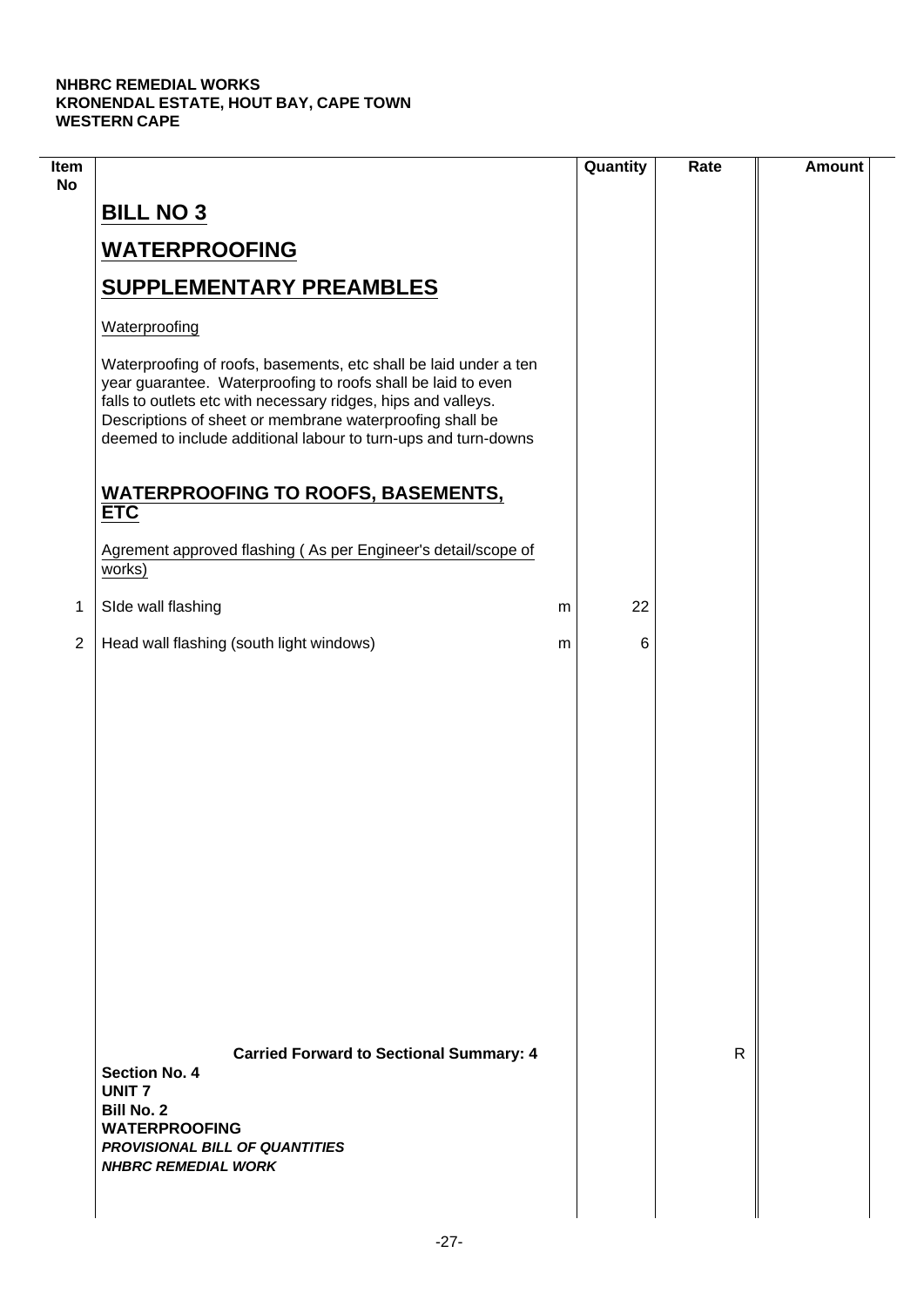| Item<br><b>No</b> |                                                                                                                                                                                                                                                                     |                | Quantity | Rate | <b>Amount</b> |
|-------------------|---------------------------------------------------------------------------------------------------------------------------------------------------------------------------------------------------------------------------------------------------------------------|----------------|----------|------|---------------|
|                   | <b>BILL NO 4</b>                                                                                                                                                                                                                                                    |                |          |      |               |
|                   | <b>ROOF COVERINGS ETC</b>                                                                                                                                                                                                                                           |                |          |      |               |
|                   | Where battens for roof coverings form part of the plate nailed<br>timber not roof truss design it shall be included under the roof<br>construction i the "Carpentry and Joinery" trade and not under<br>this trade                                                  |                |          |      |               |
|                   | 340x420mm Elite flat concrete slate concrete tiles nailed with<br>non corrosive nails to battens and purlins                                                                                                                                                        |                |          |      |               |
| 1                 | Roof covering with a 26 degree pitch (Allow to replace 45% of<br>existing tiles set aside for reuse due to breakage)                                                                                                                                                | m <sub>2</sub> | 60       |      |               |
| $\overline{2}$    | Ridges of tiles to match roofing tiles, bedded and pointed in 1:3<br>tinted cement mortar, including 300mm wide strip of 375 micron<br>embossed dampproof course in accordance with SANS 952<br>Type B underlay                                                     | No             | 8        |      |               |
| 3                 | Mono ridges of tiles to match roofing tiles, bedded and pointed<br>in 1:3 tinted cement mortar, including 300mm wide strip of 375<br>micron embossed dampproof course in accordance with SANS<br>952 Type B underlay                                                | No             | 8        |      |               |
|                   | <b>ROOF WALL INSULATION</b><br>Polyethylene bubblefold aluminium foil faced both sides                                                                                                                                                                              |                |          |      |               |
| 4                 | Insulation sheeting laid taut over purlins and fixed concurrent<br>with roof covering with minimum 150mm stapled laps including<br>galvanised (PVC coated) steel straining wires at not exceeding<br>400mm centres and double-sided tape at edges where required m2 |                | 133      |      |               |
|                   |                                                                                                                                                                                                                                                                     |                |          |      |               |
|                   |                                                                                                                                                                                                                                                                     |                |          |      |               |
|                   | <b>Carried Forward to Sectional Summary: 4</b><br><b>Section No. 4</b><br>UNIT <sub>7</sub><br><b>Bill No. 3</b><br><b>ROOF COVERING</b><br><b>PROVISIONAL BILL OF QUANTITIES</b><br><b>NHBRC REMEDIAL WORK</b>                                                     |                |          | R    |               |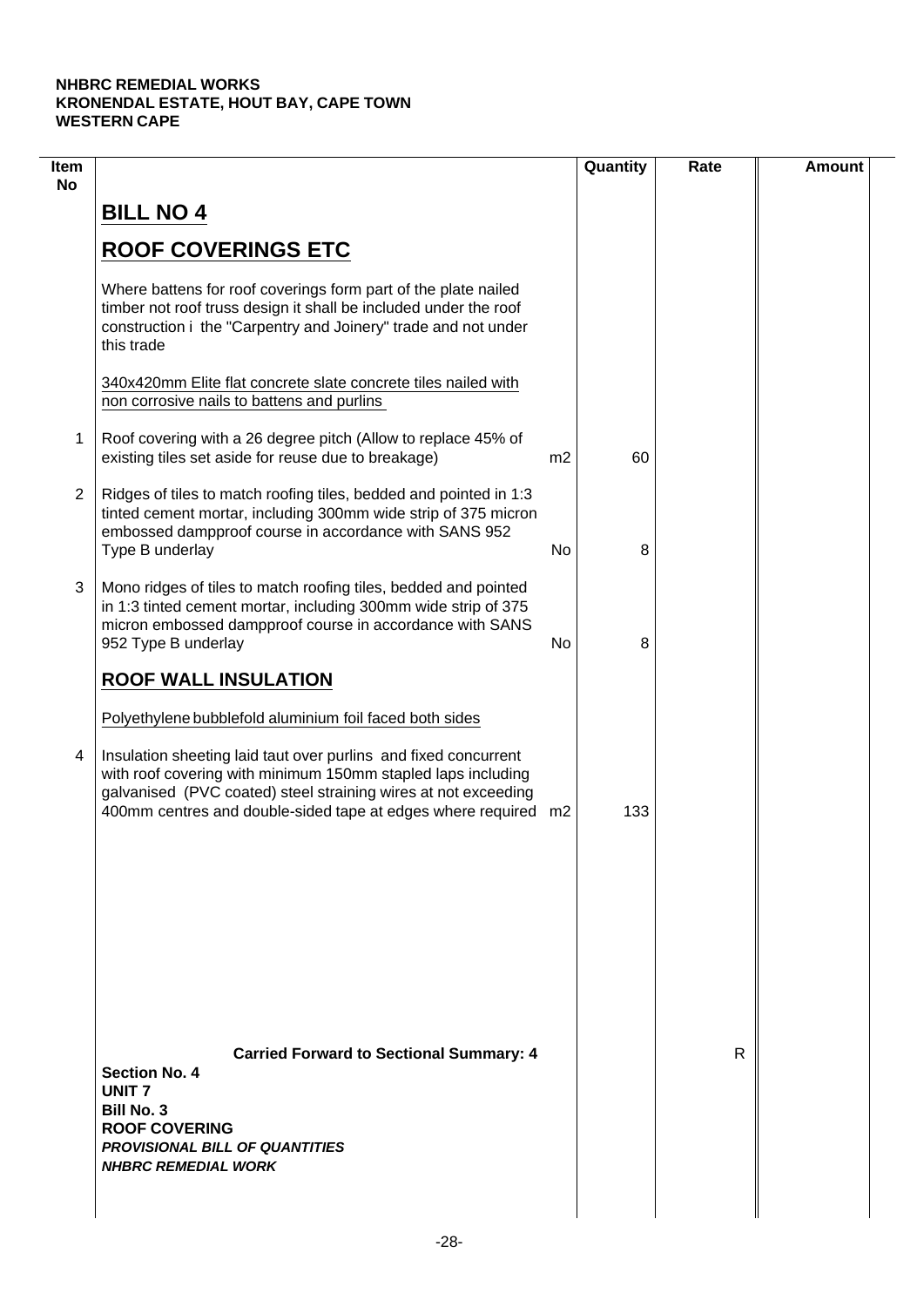|                                                                                                                                                                                                                                                                                                                                                                                                                                               | Quantity | Rate | <b>Amount</b> |
|-----------------------------------------------------------------------------------------------------------------------------------------------------------------------------------------------------------------------------------------------------------------------------------------------------------------------------------------------------------------------------------------------------------------------------------------------|----------|------|---------------|
| <b>BILL NO 5</b>                                                                                                                                                                                                                                                                                                                                                                                                                              |          |      |               |
| <b>CARPENTRY AND JOINERY</b>                                                                                                                                                                                                                                                                                                                                                                                                                  |          |      |               |
|                                                                                                                                                                                                                                                                                                                                                                                                                                               |          |      |               |
| <b>SUPPLEMENTARY PREAMBLES</b>                                                                                                                                                                                                                                                                                                                                                                                                                |          |      |               |
| Fixing                                                                                                                                                                                                                                                                                                                                                                                                                                        |          |      |               |
| Items described as "nailed" shall be deemed to be fixed with<br>hardened steel nails or shot pins to brickwork or concrete                                                                                                                                                                                                                                                                                                                    |          |      |               |
| Items described as "plugged" shall be deemed to include<br>screwing to fibre, plastic or metal plugs at not exceeding<br>500mm centres, and where described as "bolted", the bolts<br>have been given elsewhere                                                                                                                                                                                                                               |          |      |               |
| Joinery:                                                                                                                                                                                                                                                                                                                                                                                                                                      |          |      |               |
| Descriptions of frames shall be deemed to include frames,<br>transomes, mullions, rails, etc                                                                                                                                                                                                                                                                                                                                                  |          |      |               |
| Descriptions of hardwood joinery shall be deemed to include<br>pelleting of bolt holes                                                                                                                                                                                                                                                                                                                                                        |          |      |               |
| <b>ROOFS ETC</b>                                                                                                                                                                                                                                                                                                                                                                                                                              |          |      |               |
| <b>Note</b>                                                                                                                                                                                                                                                                                                                                                                                                                                   |          |      |               |
| New (grade 5 SA PINE, H2 treated) purlins (50mmx76mm<br>minimum size) on the exposed rafters. The purlins need to be<br>sized on site according to the gap between top of rafter and top<br>batten on truss. This gap varies and must be assessed for each<br>house as the work progress. Due to the isoboard, wedges<br>cannot be used to adjust the levels after the purlin has been<br>fixed down and the purlin size will have to correct |          |      |               |
| Purlins should be fixed to rafters with 200mm long M8 coach<br>screws at each purlin/rafter intersection. Holes through purlins<br>should be pre-drilled and 6mm pilot holes should be drilled for<br>coach screws into rafters. The coach screw head should be<br>countersunk into purlin                                                                                                                                                    |          |      |               |
| Battens should be nailed down with 100mmx4mm wired nails at<br>each battten truss intersection                                                                                                                                                                                                                                                                                                                                                |          |      |               |
| <b>Carried forward</b>                                                                                                                                                                                                                                                                                                                                                                                                                        |          | R    |               |
| <b>Section No. 4</b><br><b>UNIT7</b>                                                                                                                                                                                                                                                                                                                                                                                                          |          |      |               |
| <b>Bill No. 4</b>                                                                                                                                                                                                                                                                                                                                                                                                                             |          |      |               |
| <b>CARPENTRY AND JOINERY</b>                                                                                                                                                                                                                                                                                                                                                                                                                  |          |      |               |
| <b>PROVISIONAL BILL OF QUANTITIES</b>                                                                                                                                                                                                                                                                                                                                                                                                         |          |      |               |
| <b>NHBRC REMEDIAL WORK</b>                                                                                                                                                                                                                                                                                                                                                                                                                    |          |      |               |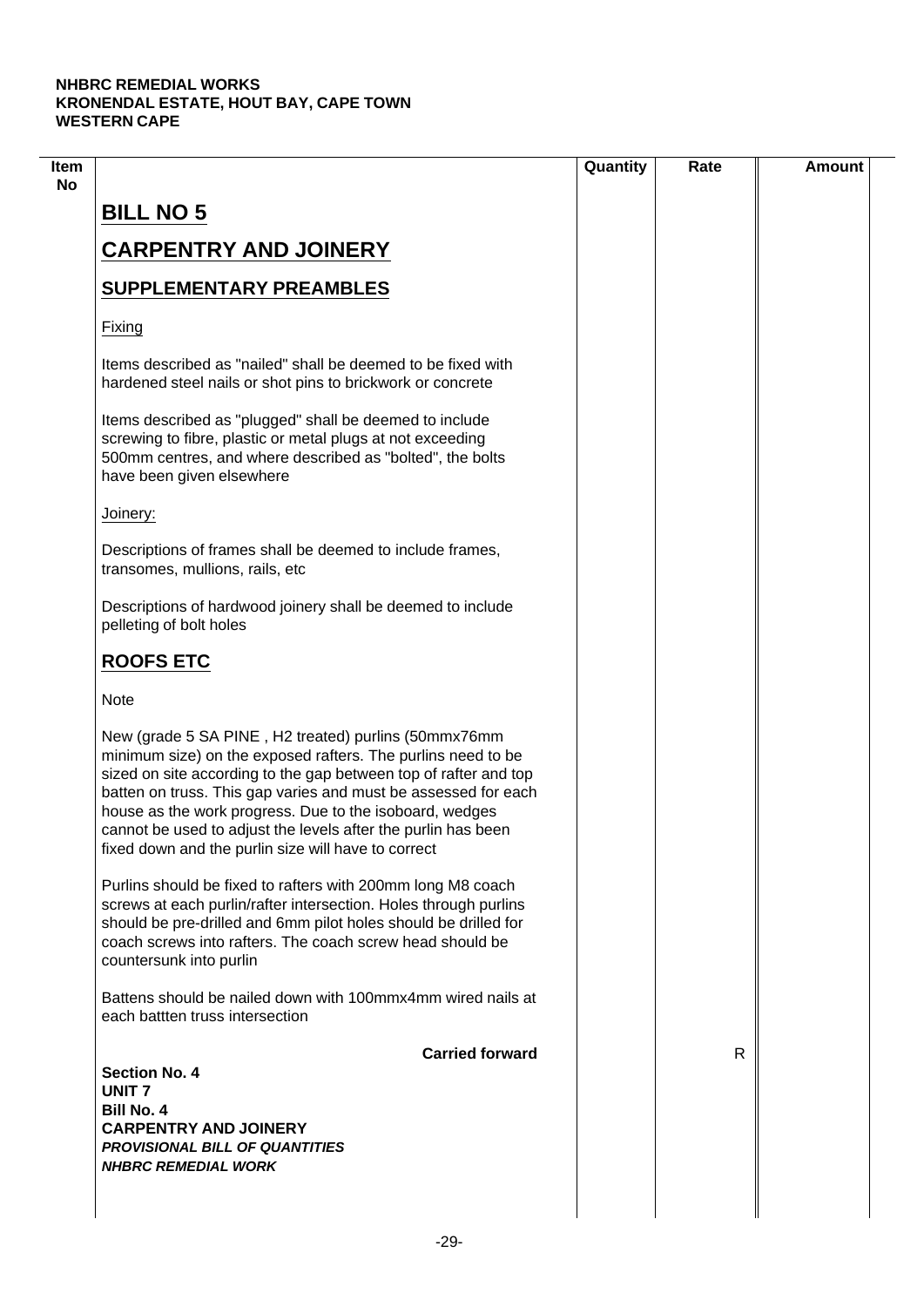|                | <b>Brought forward</b>                                                                    |     | ${\sf R}$    |  |
|----------------|-------------------------------------------------------------------------------------------|-----|--------------|--|
|                | Sawn softwood grade?                                                                      |     |              |  |
| $\mathbf{1}$   | 38x38mm Battening at 450mm centres for concrete slate roof<br>tiles covering<br>${\sf m}$ | 153 |              |  |
| $\overline{2}$ | 50x76 mmm Purlins<br>${\sf m}$                                                            | 279 |              |  |
|                |                                                                                           |     |              |  |
|                |                                                                                           |     |              |  |
|                |                                                                                           |     |              |  |
|                |                                                                                           |     |              |  |
|                |                                                                                           |     |              |  |
|                |                                                                                           |     |              |  |
|                |                                                                                           |     |              |  |
|                |                                                                                           |     |              |  |
|                |                                                                                           |     |              |  |
|                |                                                                                           |     |              |  |
|                |                                                                                           |     |              |  |
|                |                                                                                           |     |              |  |
|                |                                                                                           |     |              |  |
|                |                                                                                           |     |              |  |
|                |                                                                                           |     |              |  |
|                |                                                                                           |     |              |  |
|                |                                                                                           |     |              |  |
|                | <b>Carried Forward to Sectional Summary: 4</b><br><b>Section No. 4</b>                    |     | $\mathsf{R}$ |  |
|                | <b>UNIT7</b><br><b>Bill No. 4</b>                                                         |     |              |  |
|                | <b>CARPENTRY AND JOINERY</b><br>PROVISIONAL BILL OF QUANTITIES                            |     |              |  |
|                | <b>NHBRC REMEDIAL WORK</b>                                                                |     |              |  |
|                |                                                                                           |     |              |  |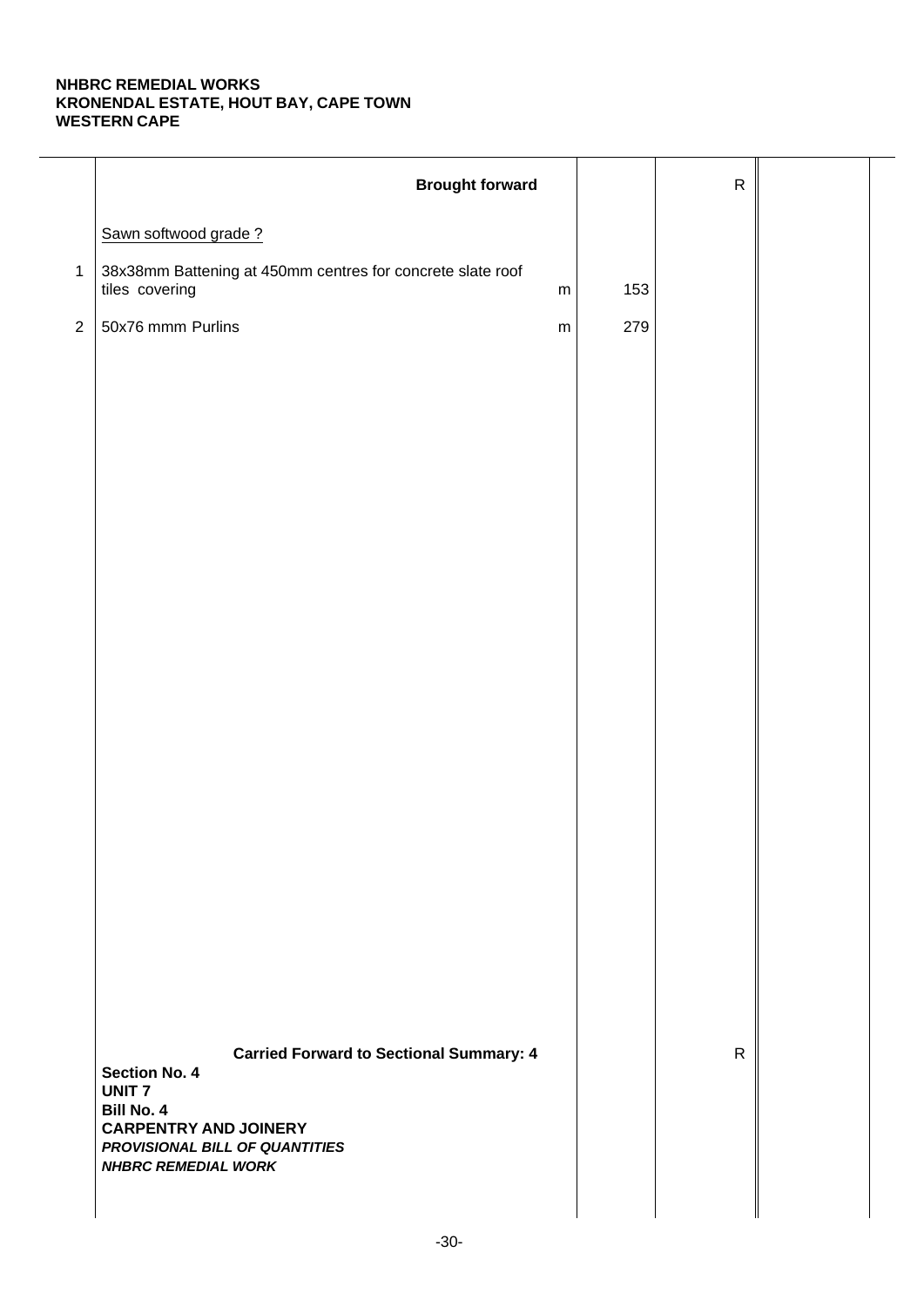|                   | Section No. 4                                  |                                 |            |              |               |  |
|-------------------|------------------------------------------------|---------------------------------|------------|--------------|---------------|--|
|                   | <b>UNIT7</b>                                   |                                 |            |              |               |  |
|                   | <b>SECTION SUMMARY - UNIT 7</b>                |                                 |            |              |               |  |
| Bill<br><b>No</b> |                                                |                                 | Page<br>No |              | <b>Amount</b> |  |
| $\mathbf 1$       | <b>ALTERATIONS</b>                             |                                 | $-26-$     |              |               |  |
| $\overline{2}$    | <b>WATERPROOFING</b>                           |                                 | $-27-$     |              |               |  |
| $\mathfrak{S}$    | ROOF COVERING                                  |                                 | $-28-$     |              |               |  |
| $\overline{4}$    | CARPENTRY AND JOINERY                          |                                 | $-30-$     |              |               |  |
|                   |                                                |                                 |            |              |               |  |
|                   |                                                |                                 |            |              |               |  |
|                   |                                                |                                 |            |              |               |  |
|                   |                                                |                                 |            |              |               |  |
|                   |                                                |                                 |            |              |               |  |
|                   |                                                |                                 |            |              |               |  |
|                   |                                                |                                 |            |              |               |  |
|                   |                                                |                                 |            |              |               |  |
|                   |                                                |                                 |            |              |               |  |
|                   |                                                |                                 |            |              |               |  |
|                   |                                                |                                 |            |              |               |  |
|                   |                                                |                                 |            |              |               |  |
|                   |                                                |                                 |            |              |               |  |
|                   |                                                |                                 |            |              |               |  |
|                   |                                                |                                 |            |              |               |  |
|                   |                                                |                                 |            |              |               |  |
|                   |                                                |                                 |            | $\mathsf{R}$ |               |  |
|                   | <b>Section No. 4</b>                           | <b>Carried to Final Summary</b> |            |              |               |  |
|                   | <b>UNIT7</b><br>PROVISIONAL BILL OF QUANTITIES |                                 |            |              |               |  |
|                   | <b>NHBRC REMEDIAL WORK</b>                     |                                 |            |              |               |  |
|                   |                                                |                                 |            |              |               |  |
|                   |                                                |                                 |            |              |               |  |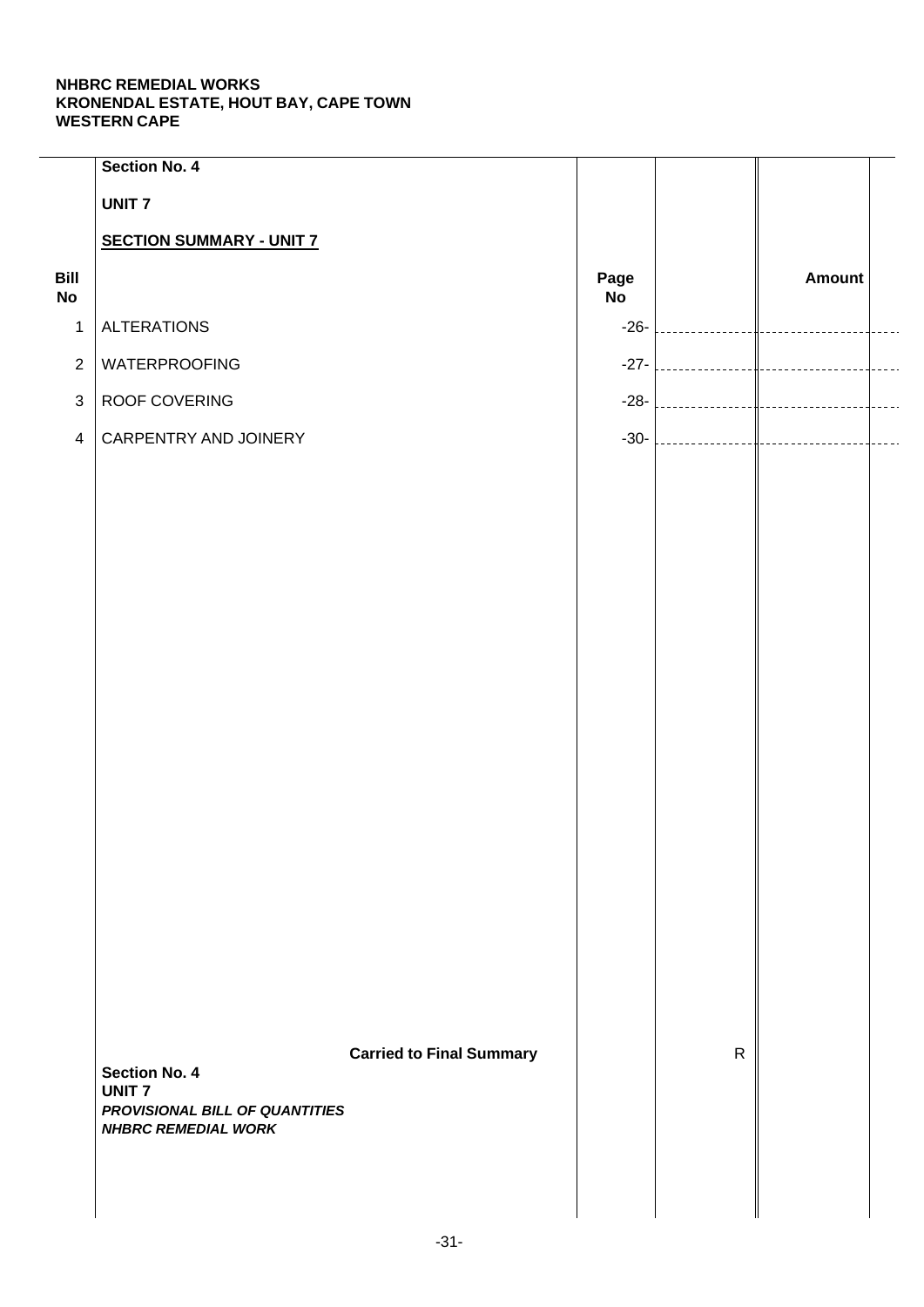|                                                                                                                                                                                                                                                                                                                                                                                                                             | Quantity | Rate | <b>Amount</b> |
|-----------------------------------------------------------------------------------------------------------------------------------------------------------------------------------------------------------------------------------------------------------------------------------------------------------------------------------------------------------------------------------------------------------------------------|----------|------|---------------|
| <b>BILL NO 2</b>                                                                                                                                                                                                                                                                                                                                                                                                            |          |      |               |
| <b>ALTERATIONS</b>                                                                                                                                                                                                                                                                                                                                                                                                          |          |      |               |
| <b>SUPPLEMENTARY PREAMBLES</b>                                                                                                                                                                                                                                                                                                                                                                                              |          |      |               |
| View site                                                                                                                                                                                                                                                                                                                                                                                                                   |          |      |               |
| Before submitting the tender the contractor shall visit the site<br>and satisfy himself as to the nature and extent of the work to be<br>done and the value of the materials contained in the buildings<br>or portions of the buildings to be demolished. No claim for any<br>variations of the contract sum in respect of the nature and<br>extent of the work or of inferior or damaged materials will be<br>entertained. |          |      |               |
| <b>Explosives</b>                                                                                                                                                                                                                                                                                                                                                                                                           |          |      |               |
| No explosives whatsoever may be used for demolition<br>purposes unless otherwise stated                                                                                                                                                                                                                                                                                                                                     |          |      |               |
| General                                                                                                                                                                                                                                                                                                                                                                                                                     |          |      |               |
| The contractor shall carry out the whole of the works with as<br>little mess and noise as possible and with minimum of<br>disturbance to adjoining premises and their tenants. He/she<br>shall provide proper protection and provide, erect and remove<br>when directed, any temporary tarpaulins that may be necessary<br>during the progress of the works, all to the satisfaction of the<br>engineer.                    |          |      |               |
| Water supply pipes and other piping that may be encountered<br>and found necessary to disconnect or cut, shall be effectually<br>stopped off or grubbed up and removed, and any new<br>connections that may be necessary shall be made with proper<br>fittings, to the satisfaction of the engineer.                                                                                                                        |          |      |               |
| <b>Carried forward</b>                                                                                                                                                                                                                                                                                                                                                                                                      |          | R    |               |
| <b>Section No. 5</b><br><b>UNIT 8</b><br><b>Bill No. 1</b><br><b>ALTERATIONS</b><br><b>PROVISIONAL BILL OF QUANTITIES</b><br><b>NHBRC REMEDIAL WORK</b>                                                                                                                                                                                                                                                                     |          |      |               |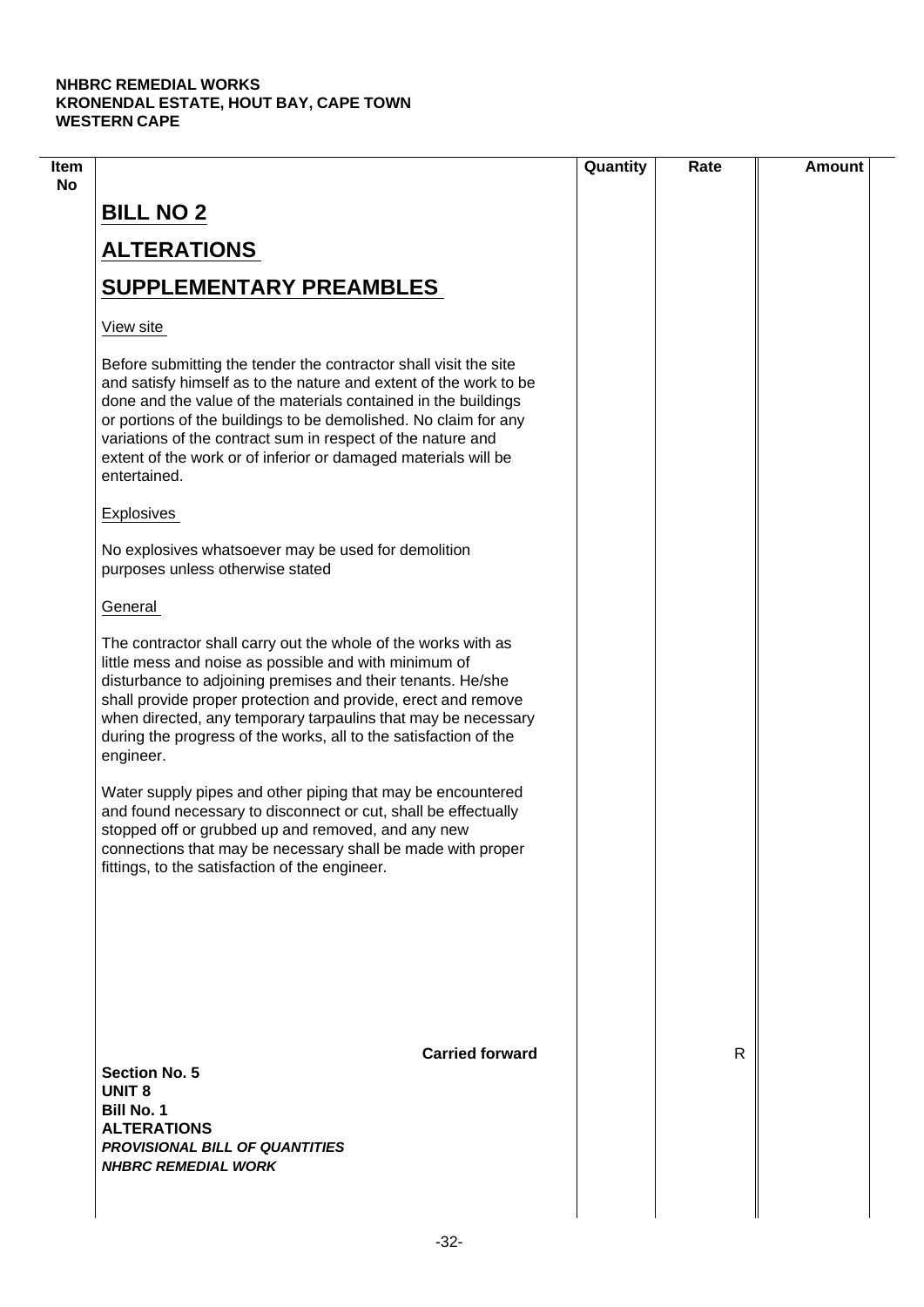|   | <b>Brought forward</b>                                                                                                                                                                                                                                                                                                                                                                                                                                                                                                                                           |   |     | R |  |
|---|------------------------------------------------------------------------------------------------------------------------------------------------------------------------------------------------------------------------------------------------------------------------------------------------------------------------------------------------------------------------------------------------------------------------------------------------------------------------------------------------------------------------------------------------------------------|---|-----|---|--|
|   | Doors, fanlights, fittings, frames, linings, etc which are to be<br>re-used shall be thoroughly overhauled before refixing including<br>taking off. easing and rehanging, cramping up, re-wedging as<br>required and making good cramps, dowels, etc, and easing,<br>oiling, adjusting and repairing ironmongery as necessary,<br>replacing any glass damaged in removal or subsequently and<br>stopping up all ail and screw holes with tinted plastic wood to<br>match timber, unless otherwise described. Re-painting or<br>re-varnishing is given separately |   |     |   |  |
|   | Prices for taking out doors, windows, etc shall including for<br>removal of all beads, architraves, ironmongery, etc                                                                                                                                                                                                                                                                                                                                                                                                                                             |   |     |   |  |
|   | Prices for taking out and removing doors and frames shall<br>include for removing door stop, cabin hook, etc and making<br>good floor and wall finishes to match existing                                                                                                                                                                                                                                                                                                                                                                                        |   |     |   |  |
|   | With regard to building up of openings in existing walls, cement<br>screeds and pavings, granolithis, tops of walls, etc, shall be<br>levelled and prepared for raising of brickwork                                                                                                                                                                                                                                                                                                                                                                             |   |     |   |  |
|   | Making good of finishes shall include making good of the brick<br>and concrete surfaces onto which the new finishes are applied,<br>where necessary                                                                                                                                                                                                                                                                                                                                                                                                              |   |     |   |  |
|   | The contractor will be required to take all dimensions affecting<br>the existing buildings on the site and he will be held solely<br>responsible for the accuracy of all such dimensions where used<br>in the manufacture of new items (doors, windows, fittings, etc)                                                                                                                                                                                                                                                                                           |   |     |   |  |
|   | <b>REMOVAL OF EXISTING WORK</b>                                                                                                                                                                                                                                                                                                                                                                                                                                                                                                                                  |   |     |   |  |
|   | Taking down and removing roofs, floors, panelling, ceilings,<br>partitions, etc                                                                                                                                                                                                                                                                                                                                                                                                                                                                                  |   |     |   |  |
| 1 | Timber purlins and battens                                                                                                                                                                                                                                                                                                                                                                                                                                                                                                                                       | m | 432 |   |  |
|   | <b>Carried forward</b><br><b>Section No. 5</b><br><b>UNIT 8</b><br><b>Bill No. 1</b><br><b>ALTERATIONS</b><br><b>PROVISIONAL BILL OF QUANTITIES</b><br><b>NHBRC REMEDIAL WORK</b>                                                                                                                                                                                                                                                                                                                                                                                |   |     | R |  |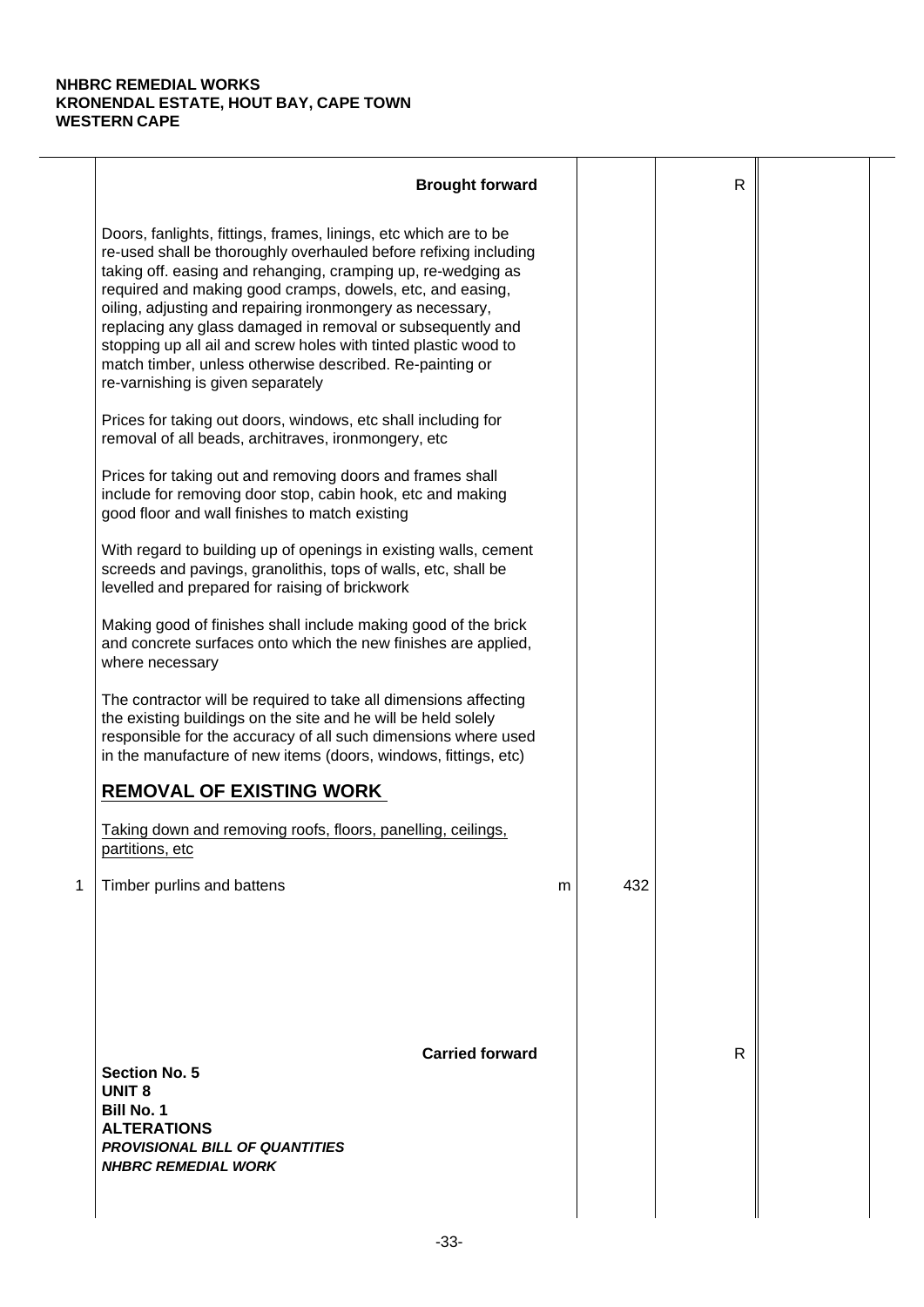|                | <b>Brought forward</b>                                                                                                                                                                      |           |     | $\mathsf{R}$ |  |
|----------------|---------------------------------------------------------------------------------------------------------------------------------------------------------------------------------------------|-----------|-----|--------------|--|
|                | Taking down and removing roofs, floors, panelling, ceilings,<br>partitions, etc setting aside for re-use and later re fixing (as per<br>Engineer's detail) in similar new position          |           |     |              |  |
| $\overline{2}$ | Fibre cement Barge and Fascia Boards                                                                                                                                                        | ${\sf m}$ | 59  |              |  |
| $\sqrt{3}$     | Coverland "Elite" flat concrete slate tiles                                                                                                                                                 | m2        | 103 |              |  |
| $\overline{4}$ | Ridge tiles                                                                                                                                                                                 | No        | 15  |              |  |
| 5              | Mono Ridge                                                                                                                                                                                  | No        | 15  |              |  |
| $\,6$          | Side wall and cover flashing                                                                                                                                                                | m         | 22  |              |  |
| $\overline{7}$ | Gutters                                                                                                                                                                                     | ${\sf m}$ | 24  |              |  |
|                |                                                                                                                                                                                             |           |     |              |  |
|                |                                                                                                                                                                                             |           |     |              |  |
|                |                                                                                                                                                                                             |           |     |              |  |
|                |                                                                                                                                                                                             |           |     |              |  |
|                |                                                                                                                                                                                             |           |     |              |  |
|                |                                                                                                                                                                                             |           |     |              |  |
|                |                                                                                                                                                                                             |           |     |              |  |
|                |                                                                                                                                                                                             |           |     |              |  |
|                |                                                                                                                                                                                             |           |     |              |  |
|                |                                                                                                                                                                                             |           |     |              |  |
|                |                                                                                                                                                                                             |           |     |              |  |
|                |                                                                                                                                                                                             |           |     |              |  |
|                |                                                                                                                                                                                             |           |     |              |  |
|                |                                                                                                                                                                                             |           |     |              |  |
|                | <b>Carried Forward to Sectional Summary: 5</b><br><b>Section No. 5</b><br><b>UNIT 8</b><br>Bill No. 1<br><b>ALTERATIONS</b><br>PROVISIONAL BILL OF QUANTITIES<br><b>NHBRC REMEDIAL WORK</b> |           |     | $\mathsf{R}$ |  |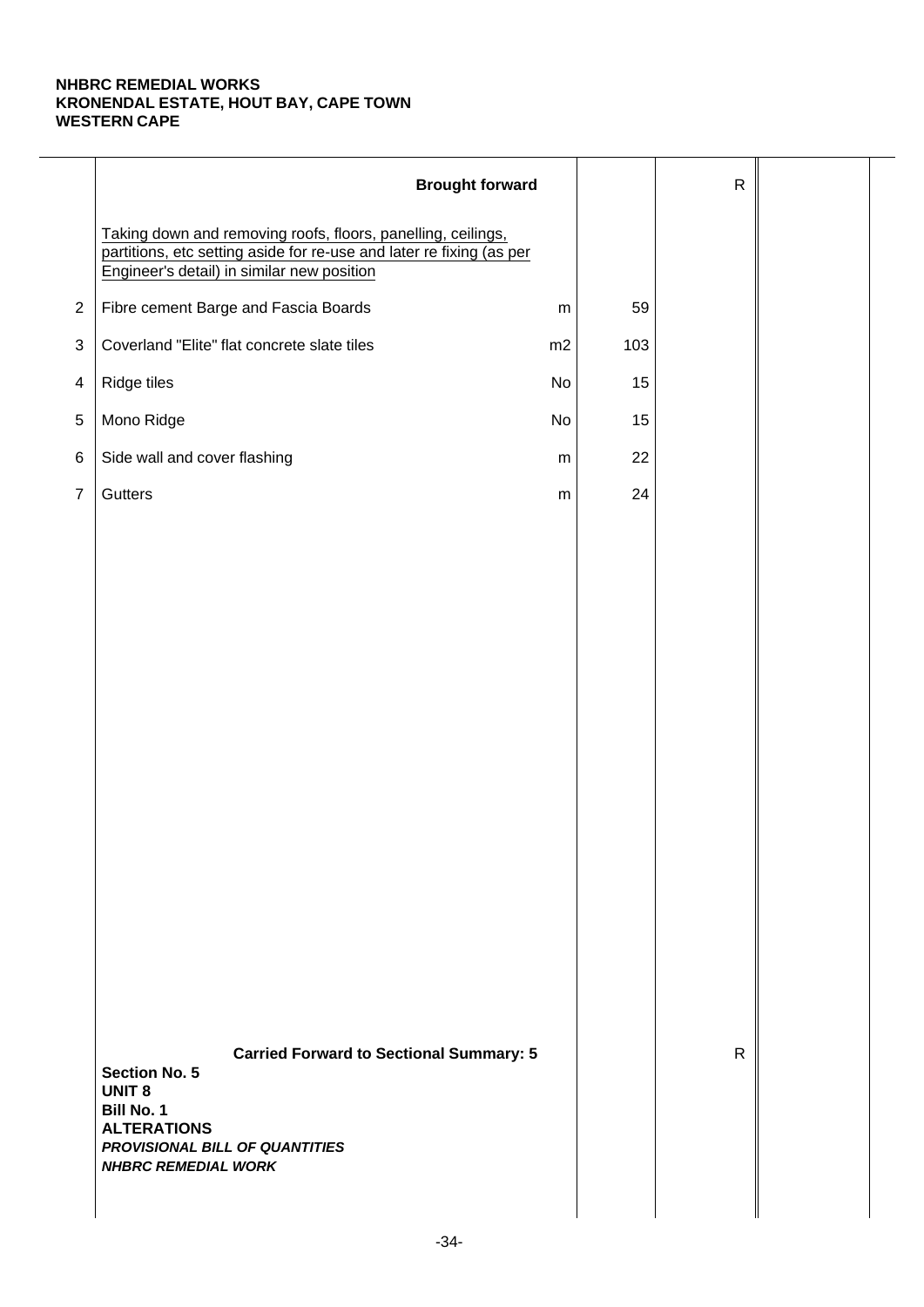$\mathcal{L}$ 

| Item<br><b>No</b> |                                                                                                                                                                                                                                                                                                                                 | Quantity | Rate | <b>Amount</b> |
|-------------------|---------------------------------------------------------------------------------------------------------------------------------------------------------------------------------------------------------------------------------------------------------------------------------------------------------------------------------|----------|------|---------------|
|                   | <b>BILL NO 3</b>                                                                                                                                                                                                                                                                                                                |          |      |               |
|                   | <b>WATERPROOFING</b>                                                                                                                                                                                                                                                                                                            |          |      |               |
|                   | <b>SUPPLEMENTARY PREAMBLES</b>                                                                                                                                                                                                                                                                                                  |          |      |               |
|                   | Waterproofing                                                                                                                                                                                                                                                                                                                   |          |      |               |
|                   | Waterproofing of roofs, basements, etc shall be laid under a ten<br>year guarantee. Waterproofing to roofs shall be laid to even<br>falls to outlets etc with necessary ridges, hips and valleys.<br>Descriptions of sheet or membrane waterproofing shall be<br>deemed to include additional labour to turn-ups and turn-downs |          |      |               |
|                   | <b>WATERPROOFING TO ROOFS, BASEMENTS,</b><br><b>ETC</b>                                                                                                                                                                                                                                                                         |          |      |               |
|                   | Agrement approved flashing (As per Engineer's detail/scope of<br>works)                                                                                                                                                                                                                                                         |          |      |               |
| 1                 | SIde wall flashing                                                                                                                                                                                                                                                                                                              | 22<br>m  |      |               |
| $\overline{2}$    | Head wall flashing (south light windows)                                                                                                                                                                                                                                                                                        | 6<br>m   |      |               |
|                   |                                                                                                                                                                                                                                                                                                                                 |          |      |               |
|                   | <b>Carried Forward to Sectional Summary: 5</b><br><b>Section No. 5</b><br><b>UNIT 8</b><br><b>Bill No. 2</b><br><b>WATERPROOFING</b><br><b>PROVISIONAL BILL OF QUANTITIES</b><br><b>NHBRC REMEDIAL WORK</b>                                                                                                                     |          | R    |               |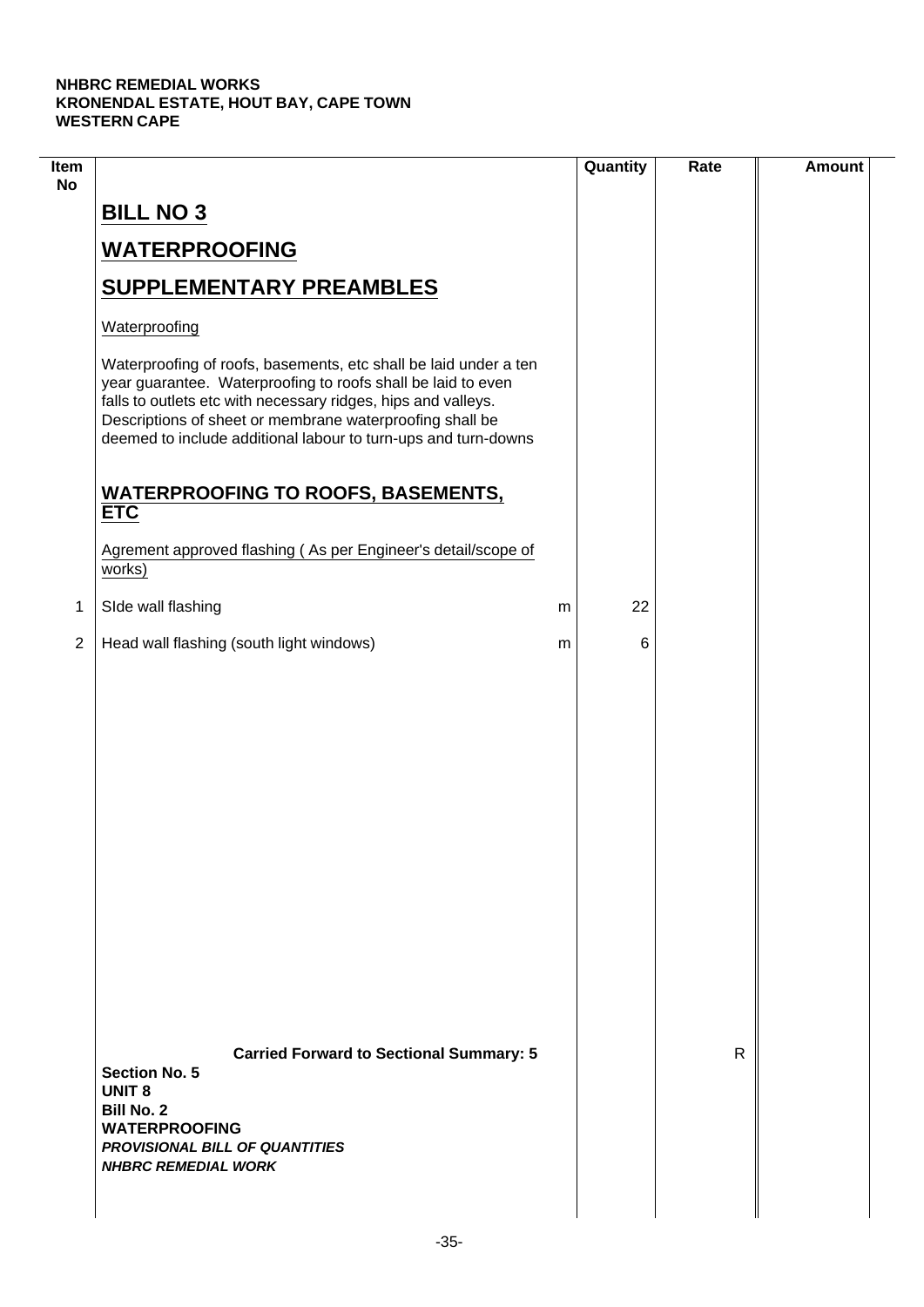| 60  |   |  |
|-----|---|--|
|     |   |  |
|     |   |  |
|     |   |  |
|     |   |  |
|     |   |  |
| 8   |   |  |
| 8   |   |  |
|     |   |  |
| 133 |   |  |
|     |   |  |
|     | R |  |
|     |   |  |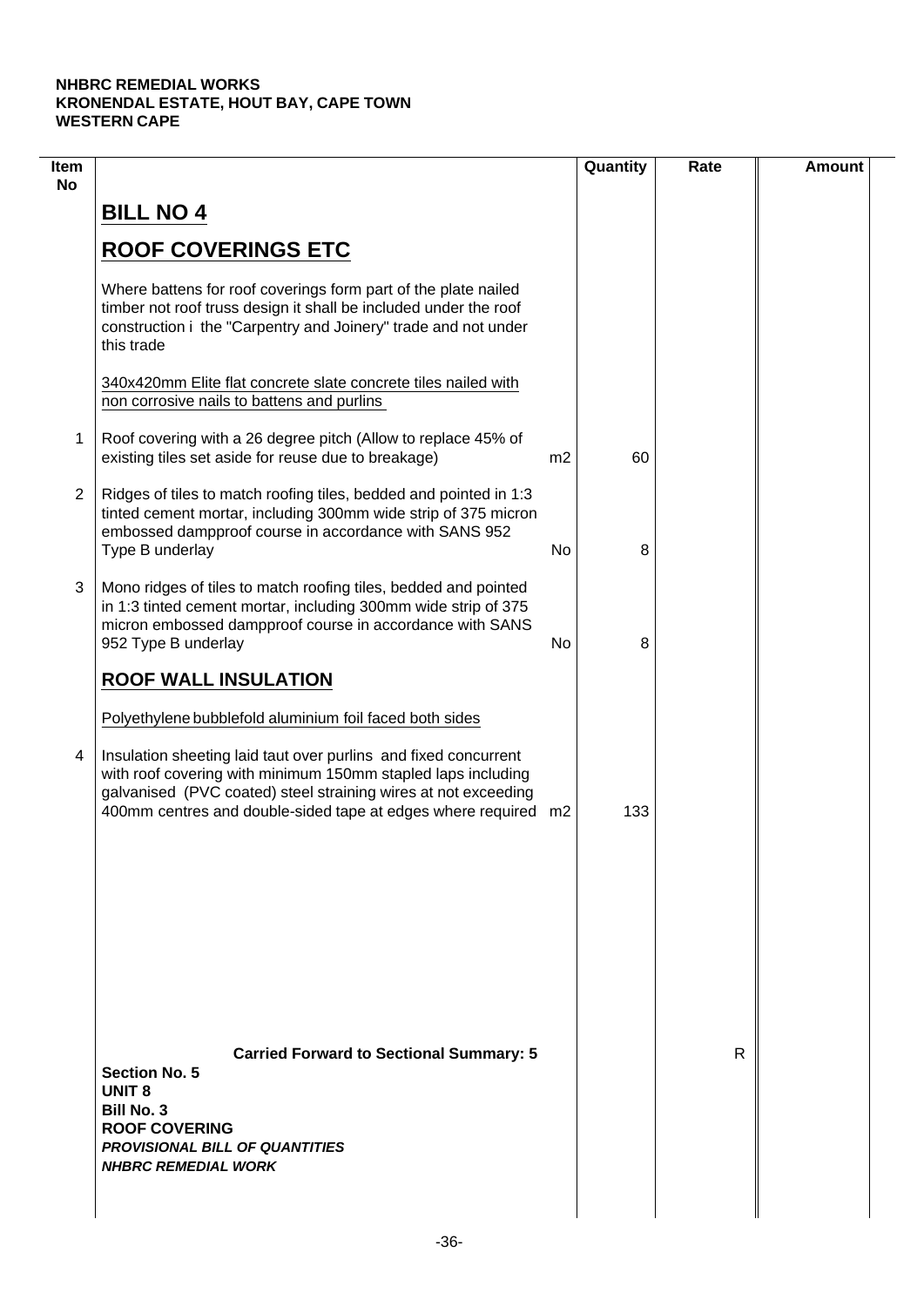|                                                                                                                                                                                                                                                                                                                                                                                                                                               | Quantity | Rate | <b>Amount</b> |
|-----------------------------------------------------------------------------------------------------------------------------------------------------------------------------------------------------------------------------------------------------------------------------------------------------------------------------------------------------------------------------------------------------------------------------------------------|----------|------|---------------|
| <b>BILL NO 5</b>                                                                                                                                                                                                                                                                                                                                                                                                                              |          |      |               |
|                                                                                                                                                                                                                                                                                                                                                                                                                                               |          |      |               |
| <b>CARPENTRY AND JOINERY</b>                                                                                                                                                                                                                                                                                                                                                                                                                  |          |      |               |
| <b>SUPPLEMENTARY PREAMBLES</b>                                                                                                                                                                                                                                                                                                                                                                                                                |          |      |               |
| Fixing                                                                                                                                                                                                                                                                                                                                                                                                                                        |          |      |               |
| Items described as "nailed" shall be deemed to be fixed with<br>hardened steel nails or shot pins to brickwork or concrete                                                                                                                                                                                                                                                                                                                    |          |      |               |
| Items described as "plugged" shall be deemed to include<br>screwing to fibre, plastic or metal plugs at not exceeding<br>500mm centres, and where described as "bolted", the bolts<br>have been given elsewhere                                                                                                                                                                                                                               |          |      |               |
| Joinery:                                                                                                                                                                                                                                                                                                                                                                                                                                      |          |      |               |
| Descriptions of frames shall be deemed to include frames,<br>transomes, mullions, rails, etc                                                                                                                                                                                                                                                                                                                                                  |          |      |               |
| Descriptions of hardwood joinery shall be deemed to include<br>pelleting of bolt holes                                                                                                                                                                                                                                                                                                                                                        |          |      |               |
| <b>ROOFS ETC</b>                                                                                                                                                                                                                                                                                                                                                                                                                              |          |      |               |
| <b>Note</b>                                                                                                                                                                                                                                                                                                                                                                                                                                   |          |      |               |
| New (grade 5 SA PINE, H2 treated) purlins (50mmx76mm<br>minimum size) on the exposed rafters. The purlins need to be<br>sized on site according to the gap between top of rafter and top<br>batten on truss. This gap varies and must be assessed for each<br>house as the work progress. Due to the isoboard, wedges<br>cannot be used to adjust the levels after the purlin has been<br>fixed down and the purlin size will have to correct |          |      |               |
| Purlins should be fixed to rafters with 200mm long M8 coach<br>screws at each purlin/rafter intersection. Holes through purlins<br>should be pre-drilled and 6mm pilot holes should be drilled for<br>coach screws into rafters. The coach screw head should be<br>countersunk into purlin                                                                                                                                                    |          |      |               |
| Battens should be nailed down with 100mmx4mm wired nails at<br>each battten truss intersection                                                                                                                                                                                                                                                                                                                                                |          |      |               |
| <b>Carried forward</b>                                                                                                                                                                                                                                                                                                                                                                                                                        |          | R    |               |
| <b>Section No. 5</b><br><b>UNIT 8</b>                                                                                                                                                                                                                                                                                                                                                                                                         |          |      |               |
| <b>Bill No. 4</b>                                                                                                                                                                                                                                                                                                                                                                                                                             |          |      |               |
| <b>CARPENTRY AND JOINERY</b>                                                                                                                                                                                                                                                                                                                                                                                                                  |          |      |               |
| <b>PROVISIONAL BILL OF QUANTITIES</b><br><b>NHBRC REMEDIAL WORK</b>                                                                                                                                                                                                                                                                                                                                                                           |          |      |               |
|                                                                                                                                                                                                                                                                                                                                                                                                                                               |          |      |               |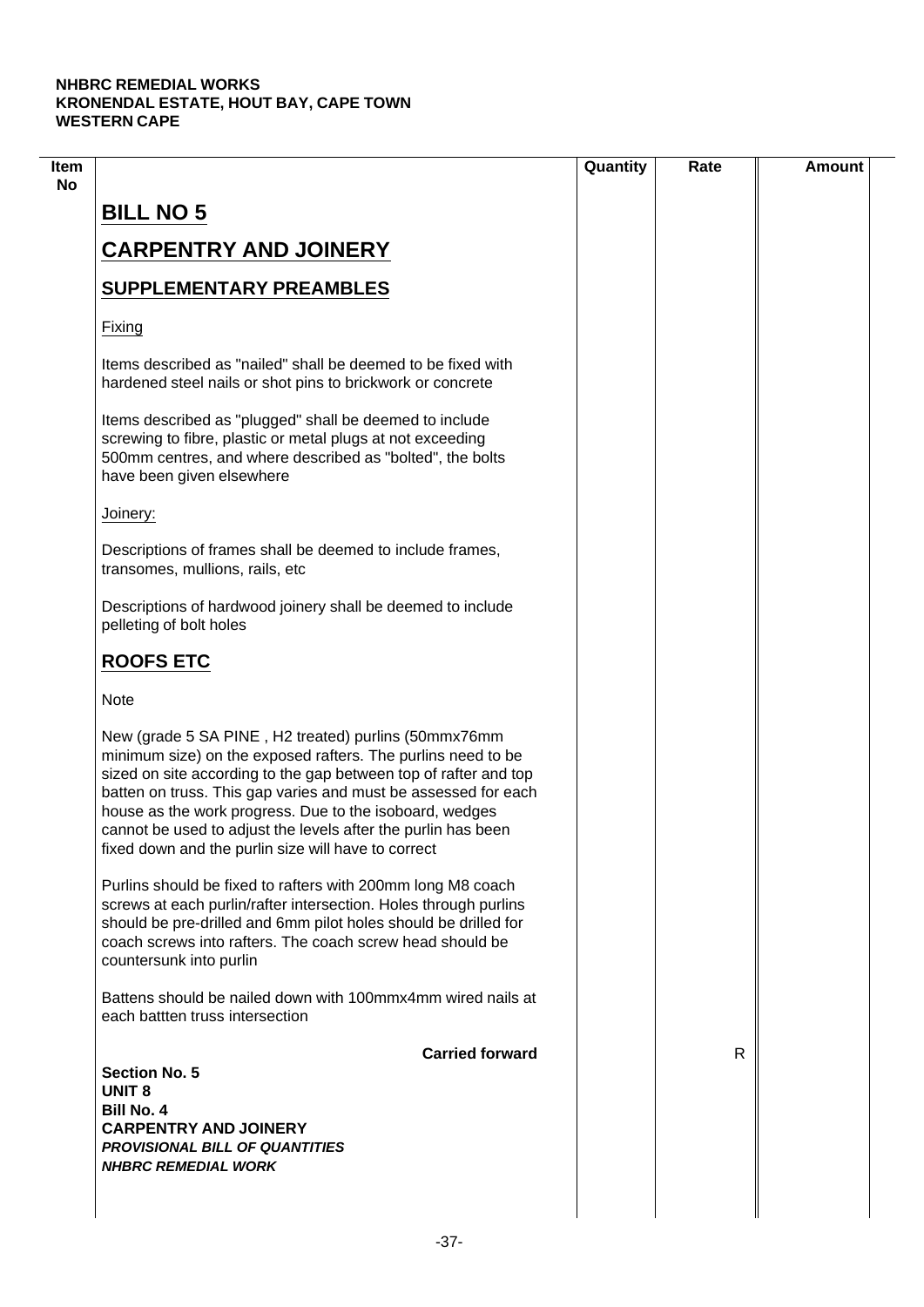|                | <b>Brought forward</b>                                                                                       |     | ${\sf R}$    |  |
|----------------|--------------------------------------------------------------------------------------------------------------|-----|--------------|--|
|                | Sawn softwood grade?                                                                                         |     |              |  |
| $\mathbf{1}$   | 38x38mm Battening at 450mm centres for concrete slate roof<br>tiles covering<br>${\sf m}$                    | 153 |              |  |
| $\overline{2}$ | 50x76 mmm Purlins<br>${\sf m}$                                                                               | 279 |              |  |
|                |                                                                                                              |     |              |  |
|                |                                                                                                              |     |              |  |
|                |                                                                                                              |     |              |  |
|                |                                                                                                              |     |              |  |
|                |                                                                                                              |     |              |  |
|                |                                                                                                              |     |              |  |
|                |                                                                                                              |     |              |  |
|                |                                                                                                              |     |              |  |
|                |                                                                                                              |     |              |  |
|                |                                                                                                              |     |              |  |
|                |                                                                                                              |     |              |  |
|                |                                                                                                              |     |              |  |
|                |                                                                                                              |     |              |  |
|                |                                                                                                              |     |              |  |
|                |                                                                                                              |     |              |  |
|                |                                                                                                              |     |              |  |
|                |                                                                                                              |     |              |  |
|                | <b>Carried Forward to Sectional Summary: 5</b><br><b>Section No. 5</b><br><b>UNIT 8</b><br><b>Bill No. 4</b> |     | $\mathsf{R}$ |  |
|                | <b>CARPENTRY AND JOINERY</b><br>PROVISIONAL BILL OF QUANTITIES<br><b>NHBRC REMEDIAL WORK</b>                 |     |              |  |
|                |                                                                                                              |     |              |  |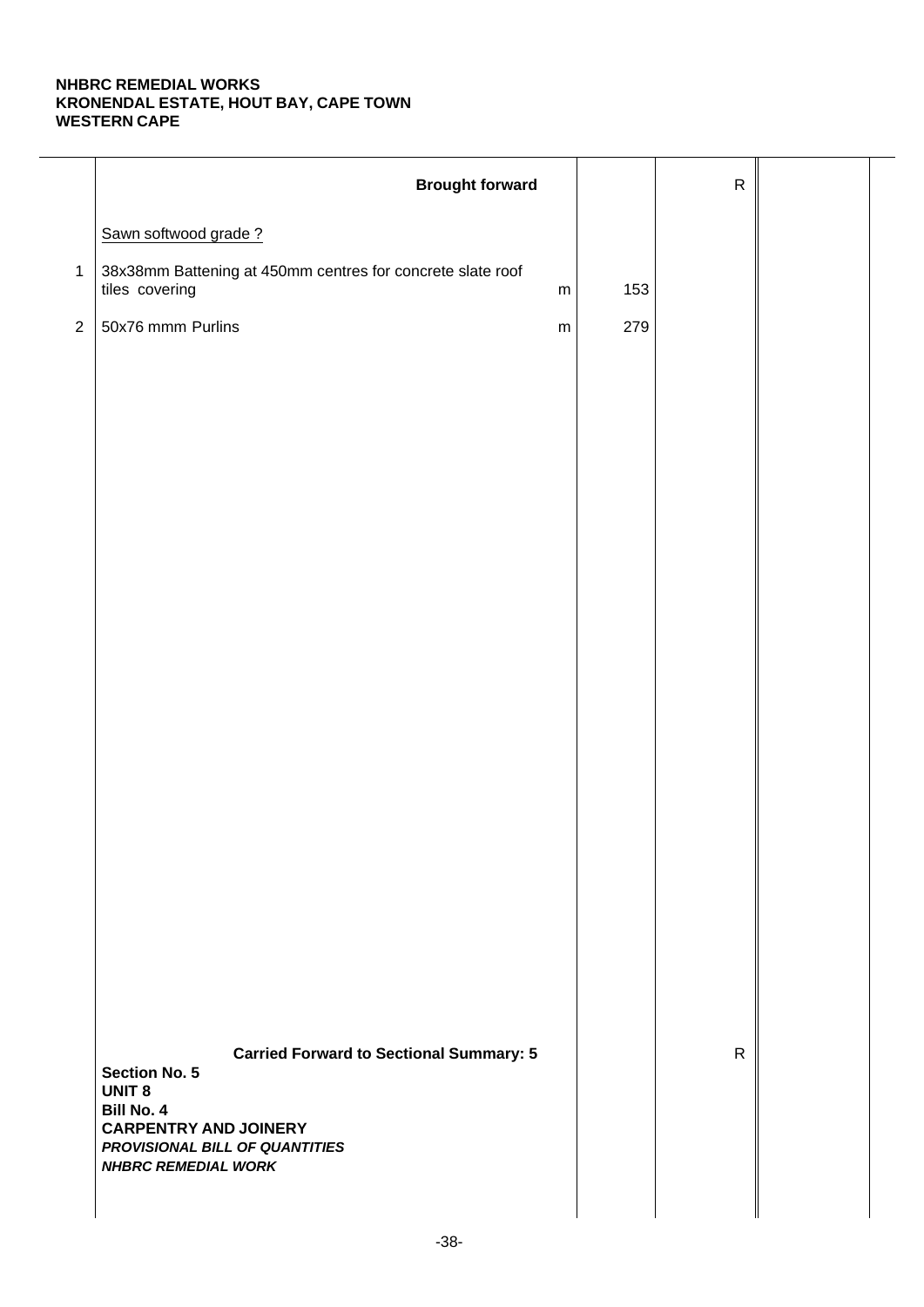|                   | Section No. 5                                                                 |                                 |            |              |               |  |
|-------------------|-------------------------------------------------------------------------------|---------------------------------|------------|--------------|---------------|--|
|                   | <b>UNIT 8</b>                                                                 |                                 |            |              |               |  |
|                   | <b>SECTION SUMMARY - UNIT 8</b>                                               |                                 |            |              |               |  |
| Bill<br><b>No</b> |                                                                               |                                 | Page<br>No |              | <b>Amount</b> |  |
| $\mathbf{1}$      | <b>ALTERATIONS</b>                                                            |                                 | $-34-$     |              |               |  |
| $\overline{2}$    | <b>WATERPROOFING</b>                                                          |                                 | $-35-$     |              |               |  |
| $\mathfrak{S}$    | ROOF COVERING                                                                 |                                 | $-36-$     |              |               |  |
| $\overline{4}$    | CARPENTRY AND JOINERY                                                         |                                 | $-38-$     |              |               |  |
|                   |                                                                               |                                 |            |              |               |  |
|                   |                                                                               |                                 |            |              |               |  |
|                   |                                                                               |                                 |            |              |               |  |
|                   |                                                                               |                                 |            |              |               |  |
|                   |                                                                               |                                 |            |              |               |  |
|                   |                                                                               |                                 |            |              |               |  |
|                   |                                                                               |                                 |            |              |               |  |
|                   |                                                                               |                                 |            |              |               |  |
|                   |                                                                               |                                 |            |              |               |  |
|                   |                                                                               |                                 |            |              |               |  |
|                   |                                                                               |                                 |            |              |               |  |
|                   |                                                                               |                                 |            |              |               |  |
|                   |                                                                               |                                 |            |              |               |  |
|                   |                                                                               |                                 |            |              |               |  |
|                   |                                                                               |                                 |            |              |               |  |
|                   |                                                                               |                                 |            |              |               |  |
|                   | <b>Section No. 5</b>                                                          | <b>Carried to Final Summary</b> |            | $\mathsf{R}$ |               |  |
|                   | <b>UNIT 8</b><br>PROVISIONAL BILL OF QUANTITIES<br><b>NHBRC REMEDIAL WORK</b> |                                 |            |              |               |  |
|                   |                                                                               |                                 |            |              |               |  |
|                   |                                                                               |                                 |            |              |               |  |
|                   |                                                                               |                                 |            |              |               |  |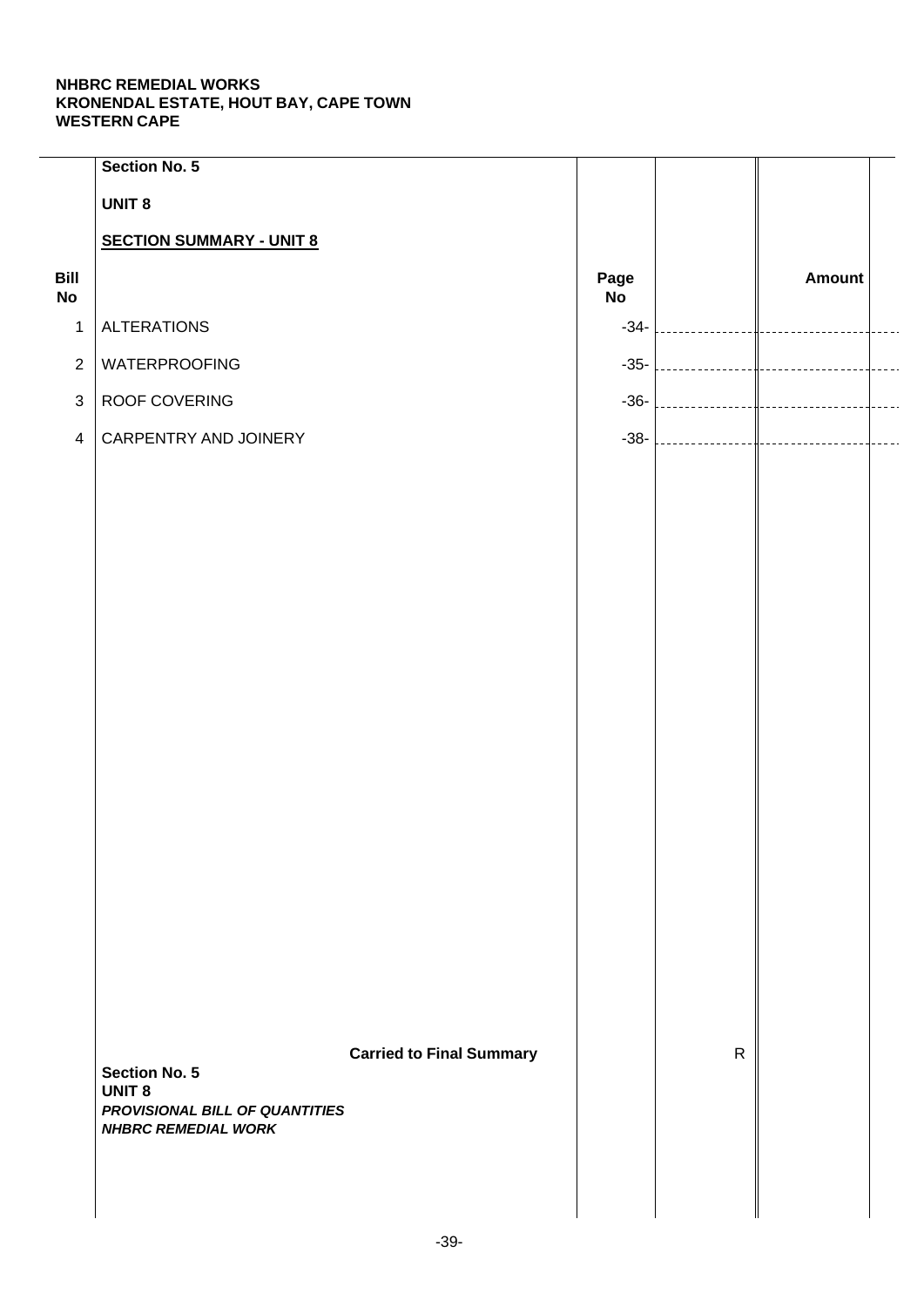| Item |                                                                                                                                                                                                                                                                                                                                                                                                                             | Quantity | Rate | <b>Amount</b> |
|------|-----------------------------------------------------------------------------------------------------------------------------------------------------------------------------------------------------------------------------------------------------------------------------------------------------------------------------------------------------------------------------------------------------------------------------|----------|------|---------------|
| No   | <b>BILL NO 2</b>                                                                                                                                                                                                                                                                                                                                                                                                            |          |      |               |
|      | <b>ALTERATIONS</b>                                                                                                                                                                                                                                                                                                                                                                                                          |          |      |               |
|      | <b>SUPPLEMENTARY PREAMBLES</b>                                                                                                                                                                                                                                                                                                                                                                                              |          |      |               |
|      | View site                                                                                                                                                                                                                                                                                                                                                                                                                   |          |      |               |
|      | Before submitting the tender the contractor shall visit the site<br>and satisfy himself as to the nature and extent of the work to be<br>done and the value of the materials contained in the buildings<br>or portions of the buildings to be demolished. No claim for any<br>variations of the contract sum in respect of the nature and<br>extent of the work or of inferior or damaged materials will be<br>entertained. |          |      |               |
|      | <b>Explosives</b>                                                                                                                                                                                                                                                                                                                                                                                                           |          |      |               |
|      | No explosives whatsoever may be used for demolition<br>purposes unless otherwise stated                                                                                                                                                                                                                                                                                                                                     |          |      |               |
|      | General                                                                                                                                                                                                                                                                                                                                                                                                                     |          |      |               |
|      | The contractor shall carry out the whole of the works with as<br>little mess and noise as possible and with minimum of<br>disturbance to adjoining premises and their tenants. He/she<br>shall provide proper protection and provide, erect and remove<br>when directed, any temporary tarpaulins that may be necessary<br>during the progress of the works, all to the satisfaction of the<br>engineer.                    |          |      |               |
|      | Water supply pipes and other piping that may be encountered<br>and found necessary to disconnect or cut, shall be effectually<br>stopped off or grubbed up and removed, and any new<br>connections that may be necessary shall be made with proper<br>fittings, to the satisfaction of the engineer.                                                                                                                        |          |      |               |
|      |                                                                                                                                                                                                                                                                                                                                                                                                                             |          |      |               |
|      | <b>Carried forward</b><br><b>Section No. 6</b><br><b>UNIT 9</b><br><b>Bill No. 1</b><br><b>ALTERATIONS</b><br><b>PROVISIONAL BILL OF QUANTITIES</b><br><b>NHBRC REMEDIAL WORK</b>                                                                                                                                                                                                                                           |          | R    |               |
|      |                                                                                                                                                                                                                                                                                                                                                                                                                             |          |      |               |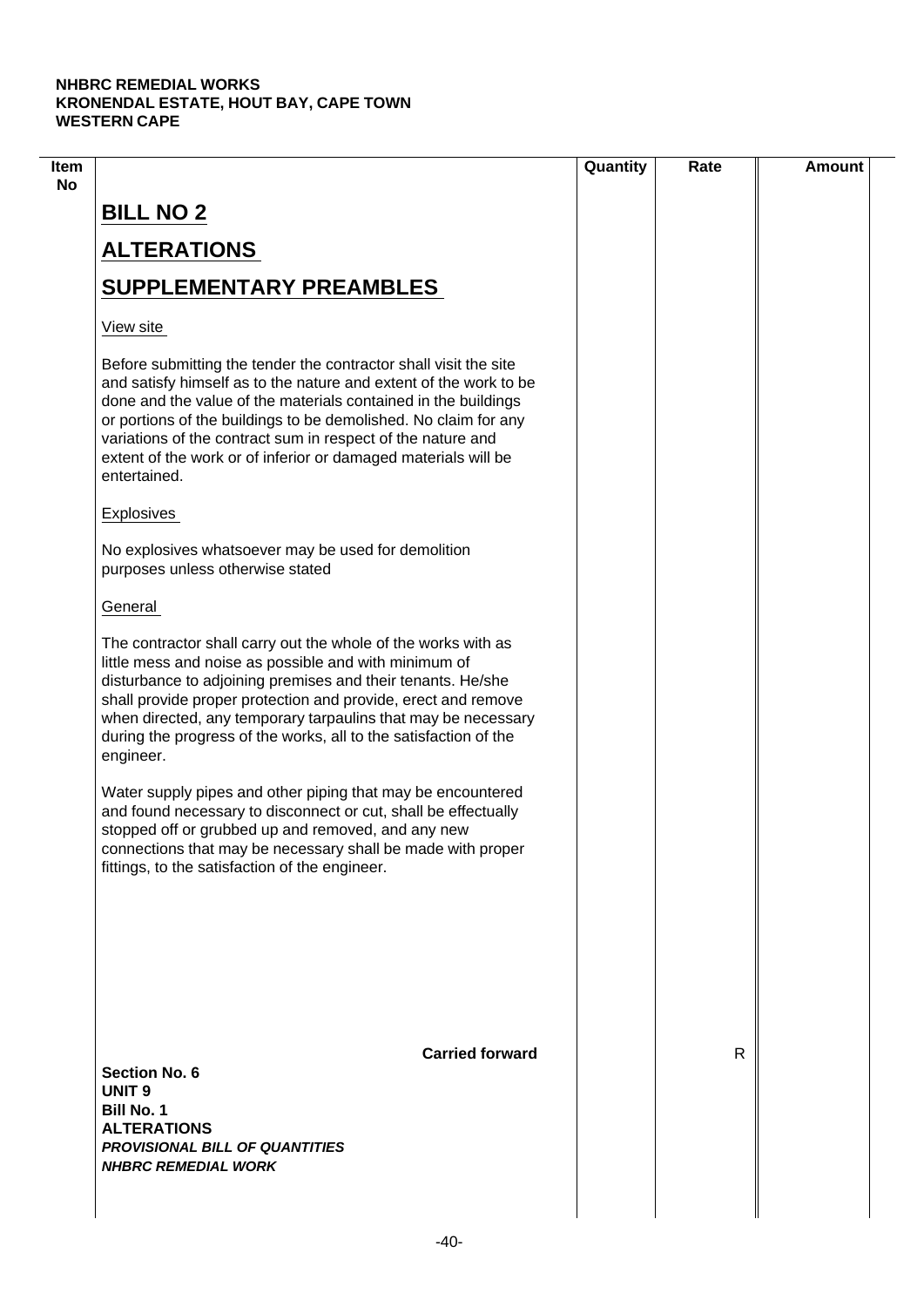|   | <b>Brought forward</b>                                                                                                                                                                                                                                                                                                                                                                                                                                                                                                                                           |   |     | $\mathsf{R}$ |  |
|---|------------------------------------------------------------------------------------------------------------------------------------------------------------------------------------------------------------------------------------------------------------------------------------------------------------------------------------------------------------------------------------------------------------------------------------------------------------------------------------------------------------------------------------------------------------------|---|-----|--------------|--|
|   | Doors, fanlights, fittings, frames, linings, etc which are to be<br>re-used shall be thoroughly overhauled before refixing including<br>taking off. easing and rehanging, cramping up, re-wedging as<br>required and making good cramps, dowels, etc, and easing,<br>oiling, adjusting and repairing ironmongery as necessary,<br>replacing any glass damaged in removal or subsequently and<br>stopping up all ail and screw holes with tinted plastic wood to<br>match timber, unless otherwise described. Re-painting or<br>re-varnishing is given separately |   |     |              |  |
|   | Prices for taking out doors, windows, etc shall including for<br>removal of all beads, architraves, ironmongery, etc                                                                                                                                                                                                                                                                                                                                                                                                                                             |   |     |              |  |
|   | Prices for taking out and removing doors and frames shall<br>include for removing door stop, cabin hook, etc and making<br>good floor and wall finishes to match existing                                                                                                                                                                                                                                                                                                                                                                                        |   |     |              |  |
|   | With regard to building up of openings in existing walls, cement<br>screeds and pavings, granolithis, tops of walls, etc, shall be<br>levelled and prepared for raising of brickwork                                                                                                                                                                                                                                                                                                                                                                             |   |     |              |  |
|   | Making good of finishes shall include making good of the brick<br>and concrete surfaces onto which the new finishes are applied,<br>where necessary                                                                                                                                                                                                                                                                                                                                                                                                              |   |     |              |  |
|   | The contractor will be required to take all dimensions affecting<br>the existing buildings on the site and he will be held solely<br>responsible for the accuracy of all such dimensions where used<br>in the manufacture of new items (doors, windows, fittings, etc)                                                                                                                                                                                                                                                                                           |   |     |              |  |
|   | <b>REMOVAL OF EXISTING WORK</b>                                                                                                                                                                                                                                                                                                                                                                                                                                                                                                                                  |   |     |              |  |
|   | Taking down and removing roofs, floors, panelling, ceilings,<br>partitions, etc                                                                                                                                                                                                                                                                                                                                                                                                                                                                                  |   |     |              |  |
| 1 | Timber purlins and battens                                                                                                                                                                                                                                                                                                                                                                                                                                                                                                                                       | m | 432 |              |  |
|   | <b>Carried forward</b><br><b>Section No. 6</b><br><b>UNIT 9</b><br><b>Bill No. 1</b><br><b>ALTERATIONS</b><br><b>PROVISIONAL BILL OF QUANTITIES</b><br><b>NHBRC REMEDIAL WORK</b>                                                                                                                                                                                                                                                                                                                                                                                |   |     | $\mathsf{R}$ |  |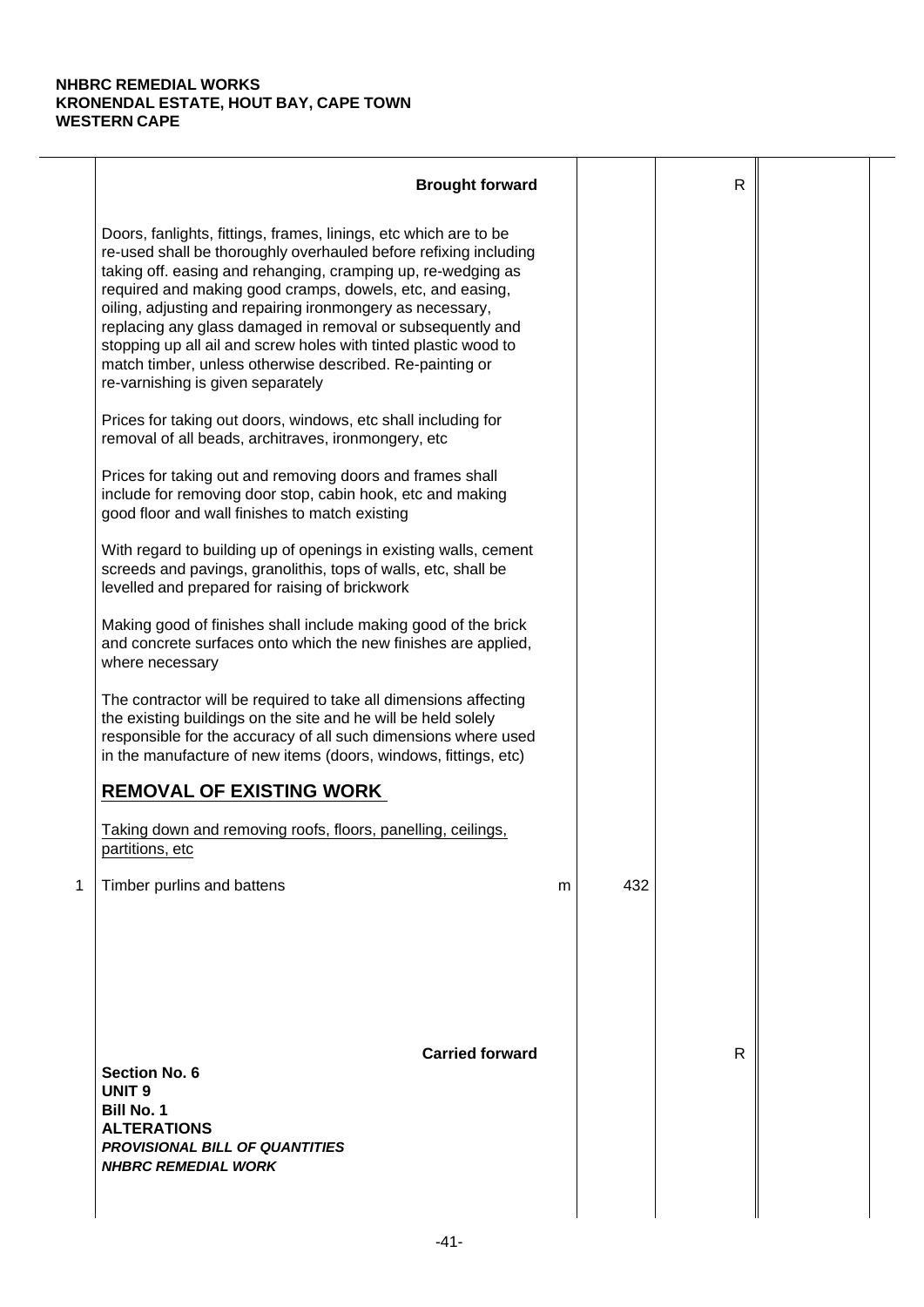|                | <b>Brought forward</b>                                                                                                                                                                             |           |     | $\mathsf{R}$ |  |
|----------------|----------------------------------------------------------------------------------------------------------------------------------------------------------------------------------------------------|-----------|-----|--------------|--|
|                | Taking down and removing roofs, floors, panelling, ceilings,<br>partitions, etc setting aside for re-use and later re fixing (as per<br>Engineer's detail) in similar new position                 |           |     |              |  |
| $\overline{2}$ | Fibre cement Barge and Fascia Boards                                                                                                                                                               | ${\sf m}$ | 59  |              |  |
| $\sqrt{3}$     | Coverland "Elite" flat concrete slate tiles                                                                                                                                                        | m2        | 103 |              |  |
| $\overline{4}$ | Ridge tiles                                                                                                                                                                                        | No        | 15  |              |  |
| 5              | Mono Ridge                                                                                                                                                                                         | No        | 15  |              |  |
| $\,6$          | Side wall and cover flashing                                                                                                                                                                       | m         | 22  |              |  |
| $\overline{7}$ | Gutters                                                                                                                                                                                            | ${\sf m}$ | 24  |              |  |
|                |                                                                                                                                                                                                    |           |     |              |  |
|                |                                                                                                                                                                                                    |           |     |              |  |
|                |                                                                                                                                                                                                    |           |     |              |  |
|                |                                                                                                                                                                                                    |           |     |              |  |
|                |                                                                                                                                                                                                    |           |     |              |  |
|                |                                                                                                                                                                                                    |           |     |              |  |
|                |                                                                                                                                                                                                    |           |     |              |  |
|                |                                                                                                                                                                                                    |           |     |              |  |
|                |                                                                                                                                                                                                    |           |     |              |  |
|                |                                                                                                                                                                                                    |           |     |              |  |
|                |                                                                                                                                                                                                    |           |     |              |  |
|                |                                                                                                                                                                                                    |           |     |              |  |
|                |                                                                                                                                                                                                    |           |     |              |  |
|                |                                                                                                                                                                                                    |           |     |              |  |
|                | <b>Carried Forward to Sectional Summary: 6</b><br><b>Section No. 6</b><br><b>UNIT 9</b><br><b>Bill No. 1</b><br><b>ALTERATIONS</b><br>PROVISIONAL BILL OF QUANTITIES<br><b>NHBRC REMEDIAL WORK</b> |           |     | $\mathsf{R}$ |  |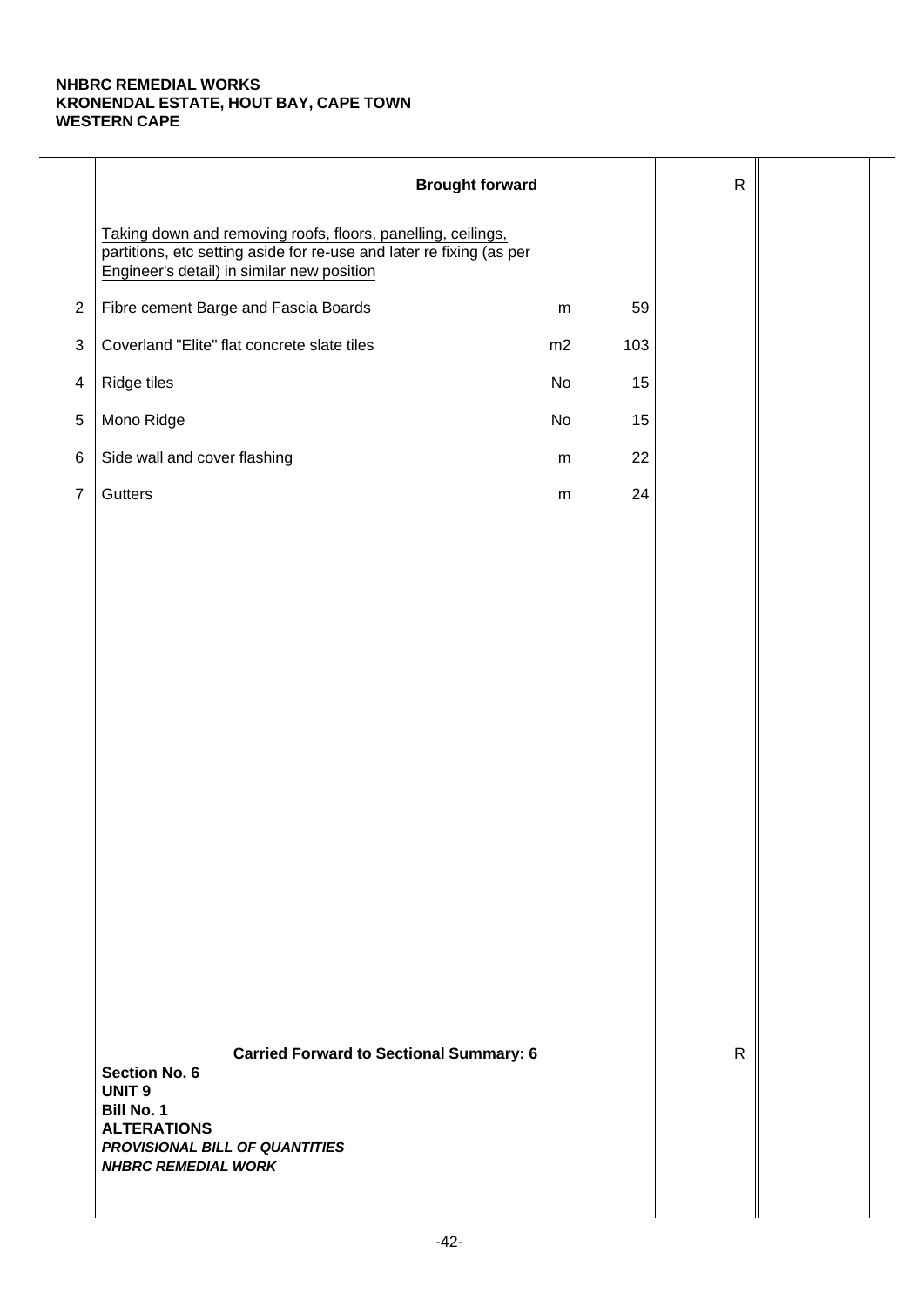$\overline{\phantom{a}}$ 

| Item<br><b>No</b> |                                                                                                                                                                                                                                                                                                                                 |   | Quantity | Rate | <b>Amount</b> |
|-------------------|---------------------------------------------------------------------------------------------------------------------------------------------------------------------------------------------------------------------------------------------------------------------------------------------------------------------------------|---|----------|------|---------------|
|                   | <b>BILL NO 3</b>                                                                                                                                                                                                                                                                                                                |   |          |      |               |
|                   | <b>WATERPROOFING</b>                                                                                                                                                                                                                                                                                                            |   |          |      |               |
|                   | <b>SUPPLEMENTARY PREAMBLES</b>                                                                                                                                                                                                                                                                                                  |   |          |      |               |
|                   | Waterproofing                                                                                                                                                                                                                                                                                                                   |   |          |      |               |
|                   | Waterproofing of roofs, basements, etc shall be laid under a ten<br>year guarantee. Waterproofing to roofs shall be laid to even<br>falls to outlets etc with necessary ridges, hips and valleys.<br>Descriptions of sheet or membrane waterproofing shall be<br>deemed to include additional labour to turn-ups and turn-downs |   |          |      |               |
|                   | <b>WATERPROOFING TO ROOFS, BASEMENTS,</b><br><b>ETC</b>                                                                                                                                                                                                                                                                         |   |          |      |               |
|                   | Agrement approved flashing (As per Engineer's detail/scope of<br>works)                                                                                                                                                                                                                                                         |   |          |      |               |
| 1                 | SIde wall flashing                                                                                                                                                                                                                                                                                                              | m | 22       |      |               |
| $\overline{2}$    | Head wall flashing (south light windows)                                                                                                                                                                                                                                                                                        | m | 6        |      |               |
|                   |                                                                                                                                                                                                                                                                                                                                 |   |          |      |               |
|                   | <b>Carried Forward to Sectional Summary: 6</b><br><b>Section No. 6</b><br><b>UNIT 9</b><br><b>Bill No. 2</b><br><b>WATERPROOFING</b><br><b>PROVISIONAL BILL OF QUANTITIES</b><br><b>NHBRC REMEDIAL WORK</b>                                                                                                                     |   |          | R    |               |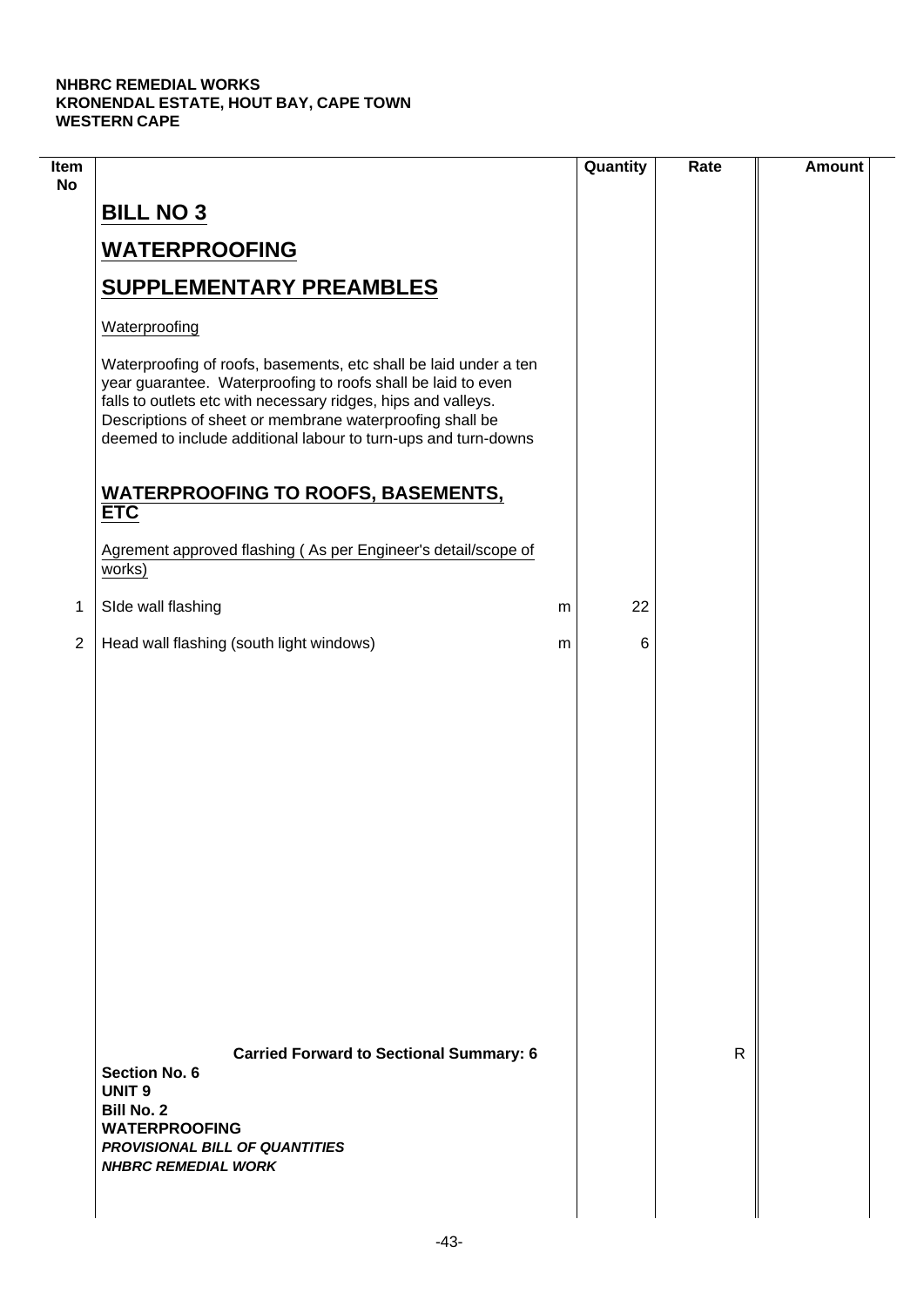| Item<br><b>No</b> |                                                                                                                                                                                                                                                                     |    | Quantity | Rate | <b>Amount</b> |
|-------------------|---------------------------------------------------------------------------------------------------------------------------------------------------------------------------------------------------------------------------------------------------------------------|----|----------|------|---------------|
|                   | <b>BILL NO 4</b>                                                                                                                                                                                                                                                    |    |          |      |               |
|                   | <b>ROOF COVERINGS ETC</b>                                                                                                                                                                                                                                           |    |          |      |               |
|                   | Where battens for roof coverings form part of the plate nailed<br>timber not roof truss design it shall be included under the roof<br>construction i the "Carpentry and Joinery" trade and not under<br>this trade                                                  |    |          |      |               |
|                   | 340x420mm Elite flat concrete slate concrete tiles nailed with<br>non corrosive nails to battens and purlins                                                                                                                                                        |    |          |      |               |
| 1                 | Roof covering with a 26 degree pitch (Allow to replace 45% of<br>existing tiles set aside for reuse due to breakage)                                                                                                                                                | m2 | 60       |      |               |
| 2                 | Ridges of tiles to match roofing tiles, bedded and pointed in 1:3<br>tinted cement mortar, including 300mm wide strip of 375 micron<br>embossed dampproof course in accordance with SANS 952<br>Type B underlay                                                     | No | 8        |      |               |
| 3                 | Mono ridges of tiles to match roofing tiles, bedded and pointed<br>in 1:3 tinted cement mortar, including 300mm wide strip of 375<br>micron embossed dampproof course in accordance with SANS<br>952 Type B underlay                                                | No | 8        |      |               |
|                   | <b>ROOF WALL INSULATION</b>                                                                                                                                                                                                                                         |    |          |      |               |
|                   | Polyethylene bubblefold aluminium foil faced both sides                                                                                                                                                                                                             |    |          |      |               |
| 4                 | Insulation sheeting laid taut over purlins and fixed concurrent<br>with roof covering with minimum 150mm stapled laps including<br>galvanised (PVC coated) steel straining wires at not exceeding<br>400mm centres and double-sided tape at edges where required m2 |    | 133      |      |               |
|                   |                                                                                                                                                                                                                                                                     |    |          |      |               |
|                   |                                                                                                                                                                                                                                                                     |    |          |      |               |
|                   |                                                                                                                                                                                                                                                                     |    |          |      |               |
|                   | <b>Carried Forward to Sectional Summary: 6</b><br><b>Section No. 6</b><br><b>UNIT 9</b><br><b>Bill No. 3</b><br><b>ROOF COVERING</b><br><b>PROVISIONAL BILL OF QUANTITIES</b><br><b>NHBRC REMEDIAL WORK</b>                                                         |    |          | R    |               |
|                   |                                                                                                                                                                                                                                                                     |    |          |      |               |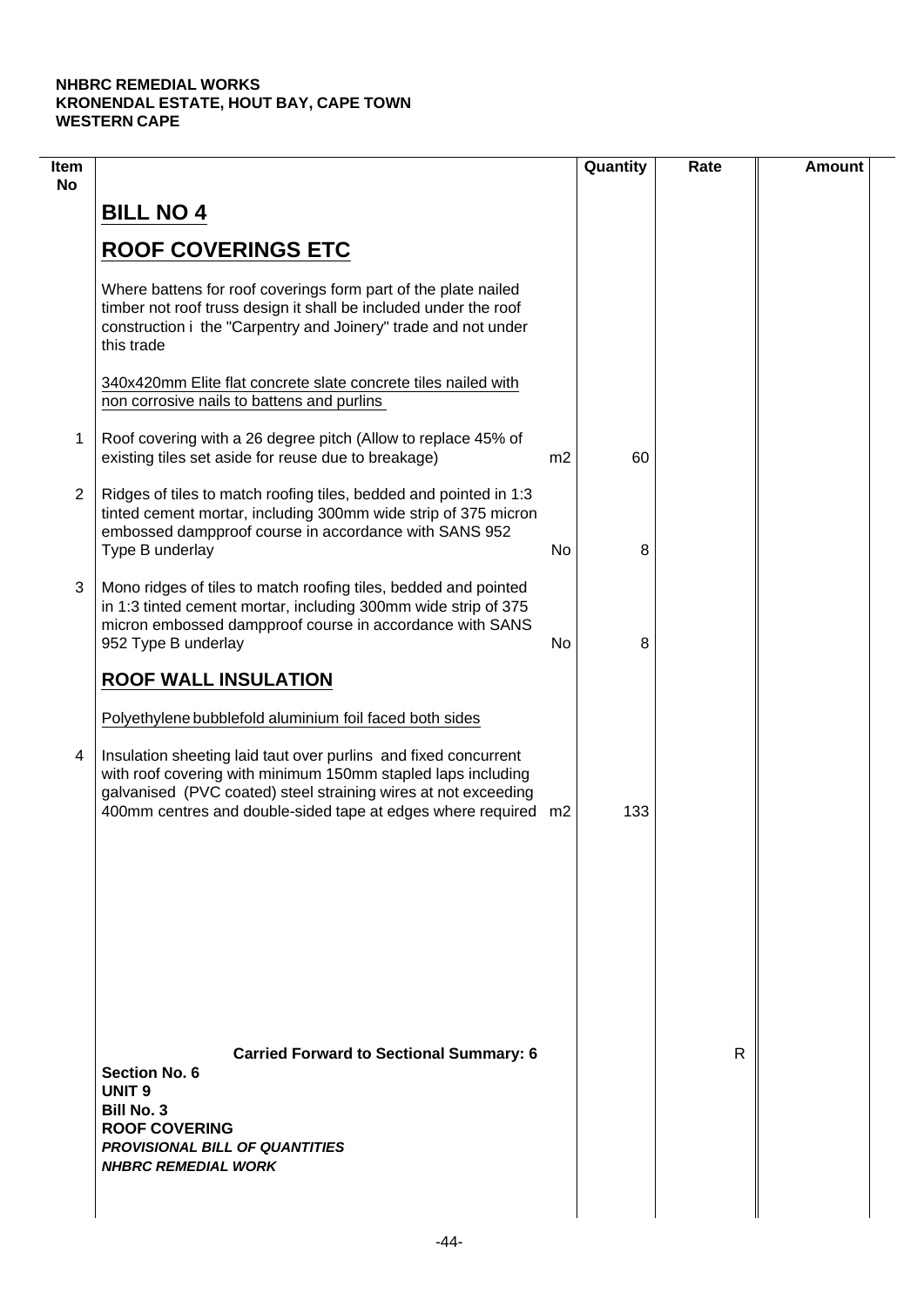| <b>BILL NO 5</b><br><b>CARPENTRY AND JOINERY</b>                                                                                                                                                                                                                                                                                                                                                                                              |    |  |
|-----------------------------------------------------------------------------------------------------------------------------------------------------------------------------------------------------------------------------------------------------------------------------------------------------------------------------------------------------------------------------------------------------------------------------------------------|----|--|
|                                                                                                                                                                                                                                                                                                                                                                                                                                               |    |  |
|                                                                                                                                                                                                                                                                                                                                                                                                                                               |    |  |
| <b>SUPPLEMENTARY PREAMBLES</b>                                                                                                                                                                                                                                                                                                                                                                                                                |    |  |
|                                                                                                                                                                                                                                                                                                                                                                                                                                               |    |  |
| Fixing                                                                                                                                                                                                                                                                                                                                                                                                                                        |    |  |
| Items described as "nailed" shall be deemed to be fixed with<br>hardened steel nails or shot pins to brickwork or concrete                                                                                                                                                                                                                                                                                                                    |    |  |
| Items described as "plugged" shall be deemed to include<br>screwing to fibre, plastic or metal plugs at not exceeding<br>500mm centres, and where described as "bolted", the bolts<br>have been given elsewhere                                                                                                                                                                                                                               |    |  |
| Joinery:                                                                                                                                                                                                                                                                                                                                                                                                                                      |    |  |
| Descriptions of frames shall be deemed to include frames,<br>transomes, mullions, rails, etc                                                                                                                                                                                                                                                                                                                                                  |    |  |
| Descriptions of hardwood joinery shall be deemed to include<br>pelleting of bolt holes                                                                                                                                                                                                                                                                                                                                                        |    |  |
| <b>ROOFS ETC</b>                                                                                                                                                                                                                                                                                                                                                                                                                              |    |  |
| <b>Note</b>                                                                                                                                                                                                                                                                                                                                                                                                                                   |    |  |
| New (grade 5 SA PINE, H2 treated) purlins (50mmx76mm<br>minimum size) on the exposed rafters. The purlins need to be<br>sized on site according to the gap between top of rafter and top<br>batten on truss. This gap varies and must be assessed for each<br>house as the work progress. Due to the isoboard, wedges<br>cannot be used to adjust the levels after the purlin has been<br>fixed down and the purlin size will have to correct |    |  |
| Purlins should be fixed to rafters with 200mm long M8 coach<br>screws at each purlin/rafter intersection. Holes through purlins<br>should be pre-drilled and 6mm pilot holes should be drilled for<br>coach screws into rafters. The coach screw head should be<br>countersunk into purlin                                                                                                                                                    |    |  |
| Battens should be nailed down with 100mmx4mm wired nails at<br>each battten truss intersection                                                                                                                                                                                                                                                                                                                                                |    |  |
| <b>Carried forward</b>                                                                                                                                                                                                                                                                                                                                                                                                                        | R. |  |
| <b>Section No. 6</b><br><b>UNIT 9</b>                                                                                                                                                                                                                                                                                                                                                                                                         |    |  |
| <b>Bill No. 4</b>                                                                                                                                                                                                                                                                                                                                                                                                                             |    |  |
| <b>CARPENTRY AND JOINERY</b>                                                                                                                                                                                                                                                                                                                                                                                                                  |    |  |
| <b>PROVISIONAL BILL OF QUANTITIES</b><br><b>NHBRC REMEDIAL WORK</b>                                                                                                                                                                                                                                                                                                                                                                           |    |  |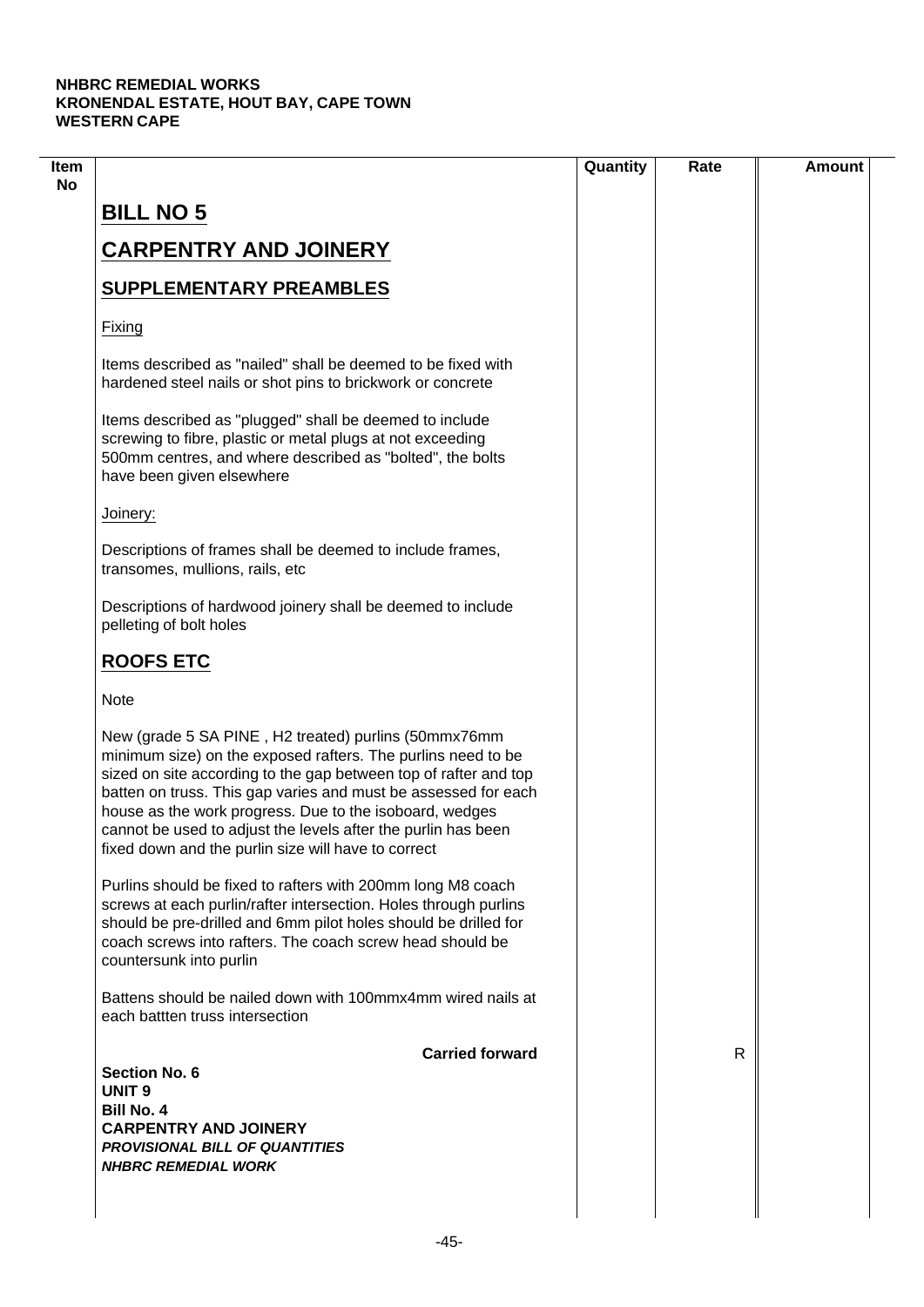|                | <b>Brought forward</b>                                                                    |     | ${\sf R}$    |  |
|----------------|-------------------------------------------------------------------------------------------|-----|--------------|--|
|                | Sawn softwood grade?                                                                      |     |              |  |
| $\mathbf{1}$   | 38x38mm Battening at 450mm centres for concrete slate roof<br>tiles covering<br>${\sf m}$ | 153 |              |  |
| $\overline{2}$ | 50x76 mmm Purlins<br>${\sf m}$                                                            | 279 |              |  |
|                |                                                                                           |     |              |  |
|                |                                                                                           |     |              |  |
|                |                                                                                           |     |              |  |
|                |                                                                                           |     |              |  |
|                |                                                                                           |     |              |  |
|                |                                                                                           |     |              |  |
|                |                                                                                           |     |              |  |
|                |                                                                                           |     |              |  |
|                |                                                                                           |     |              |  |
|                |                                                                                           |     |              |  |
|                |                                                                                           |     |              |  |
|                |                                                                                           |     |              |  |
|                |                                                                                           |     |              |  |
|                |                                                                                           |     |              |  |
|                |                                                                                           |     |              |  |
|                |                                                                                           |     |              |  |
|                |                                                                                           |     |              |  |
|                | <b>Carried Forward to Sectional Summary: 6</b><br><b>Section No. 6</b>                    |     | $\mathsf{R}$ |  |
|                | UNIT <sub>9</sub><br><b>Bill No. 4</b>                                                    |     |              |  |
|                | <b>CARPENTRY AND JOINERY</b><br>PROVISIONAL BILL OF QUANTITIES                            |     |              |  |
|                | <b>NHBRC REMEDIAL WORK</b>                                                                |     |              |  |
|                |                                                                                           |     |              |  |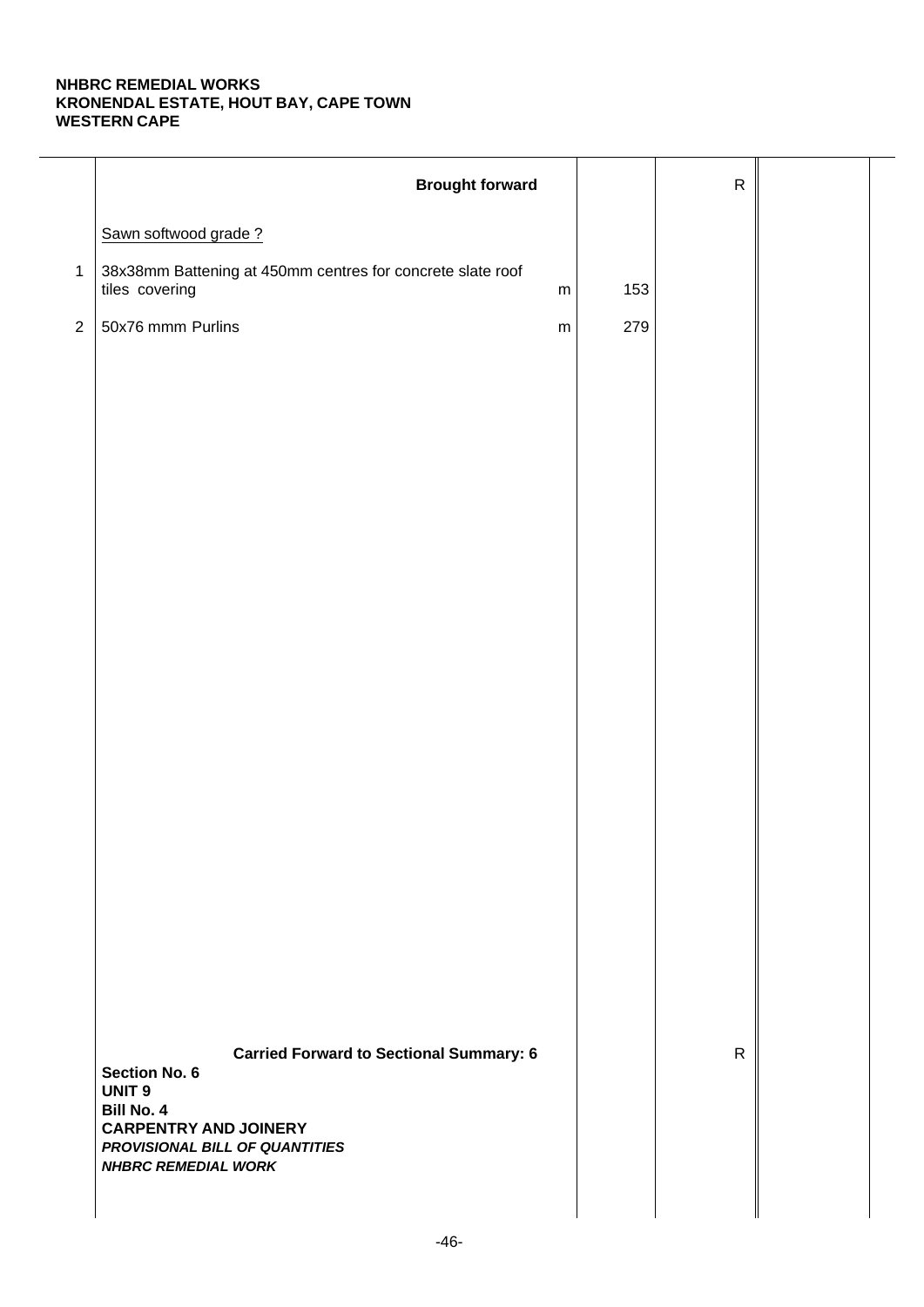|                   | Section No. 6                                                |                                 |            |              |               |  |
|-------------------|--------------------------------------------------------------|---------------------------------|------------|--------------|---------------|--|
|                   | <b>UNIT 9</b>                                                |                                 |            |              |               |  |
|                   | <b>SECTION SUMMARY - UNIT 9</b>                              |                                 |            |              |               |  |
| Bill<br><b>No</b> |                                                              |                                 | Page<br>No |              | <b>Amount</b> |  |
| $\mathbf{1}$      | <b>ALTERATIONS</b>                                           |                                 | $-42-$     |              |               |  |
| $\sqrt{2}$        | <b>WATERPROOFING</b>                                         |                                 | $-43-$     |              |               |  |
| $\mathfrak{S}$    | ROOF COVERING                                                |                                 | $-44-$     |              |               |  |
| $\overline{4}$    | CARPENTRY AND JOINERY                                        |                                 | $-46-$     |              |               |  |
|                   |                                                              |                                 |            |              |               |  |
|                   |                                                              |                                 |            |              |               |  |
|                   |                                                              |                                 |            |              |               |  |
|                   |                                                              |                                 |            |              |               |  |
|                   |                                                              |                                 |            |              |               |  |
|                   |                                                              |                                 |            |              |               |  |
|                   |                                                              |                                 |            |              |               |  |
|                   |                                                              |                                 |            |              |               |  |
|                   |                                                              |                                 |            |              |               |  |
|                   |                                                              |                                 |            |              |               |  |
|                   |                                                              |                                 |            |              |               |  |
|                   |                                                              |                                 |            |              |               |  |
|                   |                                                              |                                 |            |              |               |  |
|                   |                                                              |                                 |            |              |               |  |
|                   |                                                              |                                 |            |              |               |  |
|                   |                                                              |                                 |            |              |               |  |
|                   |                                                              | <b>Carried to Final Summary</b> |            | $\mathsf{R}$ |               |  |
|                   | <b>Section No. 6</b><br><b>UNIT 9</b>                        |                                 |            |              |               |  |
|                   | PROVISIONAL BILL OF QUANTITIES<br><b>NHBRC REMEDIAL WORK</b> |                                 |            |              |               |  |
|                   |                                                              |                                 |            |              |               |  |
|                   |                                                              |                                 |            |              |               |  |
|                   |                                                              |                                 |            |              |               |  |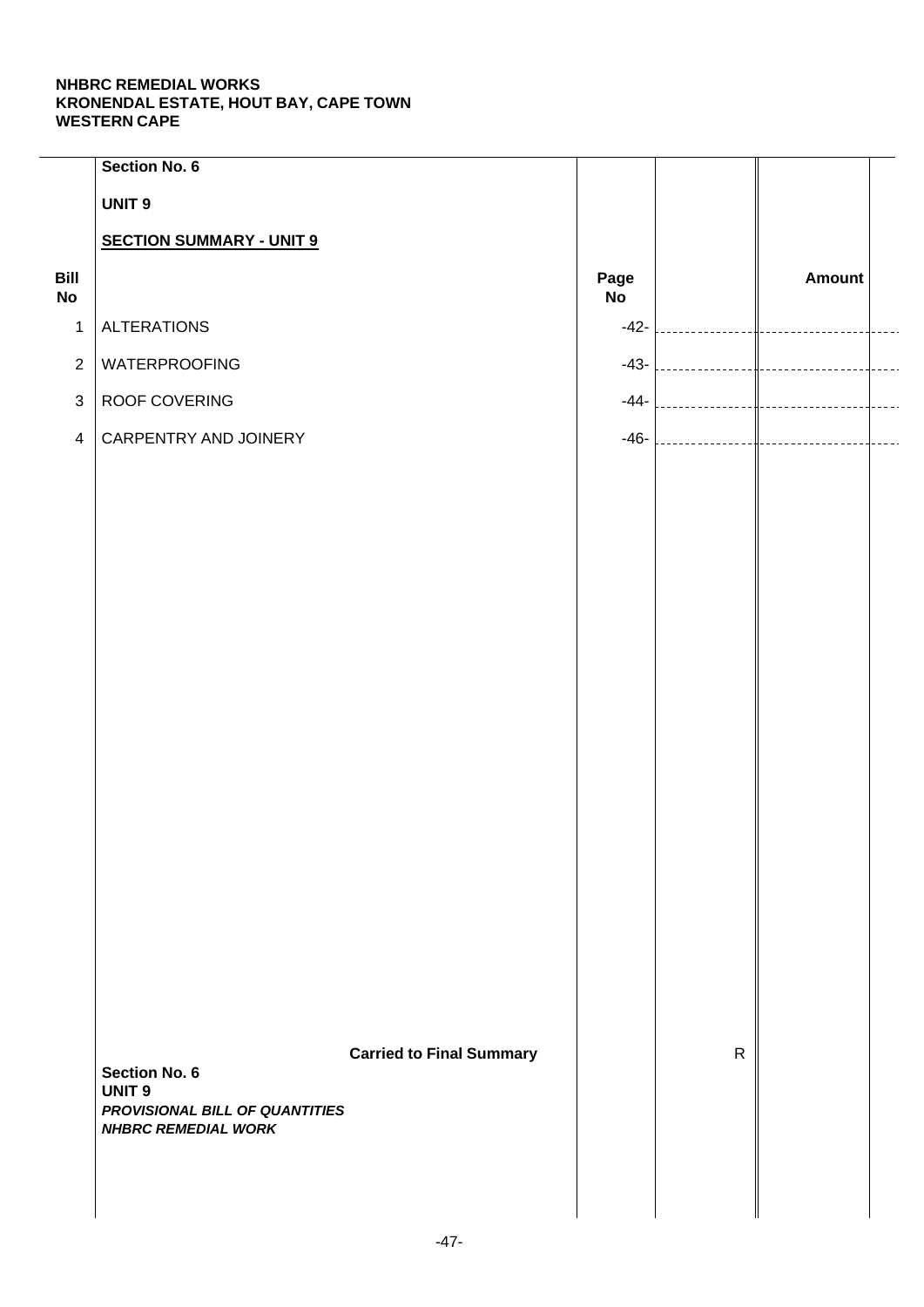| R |  |
|---|--|
|   |  |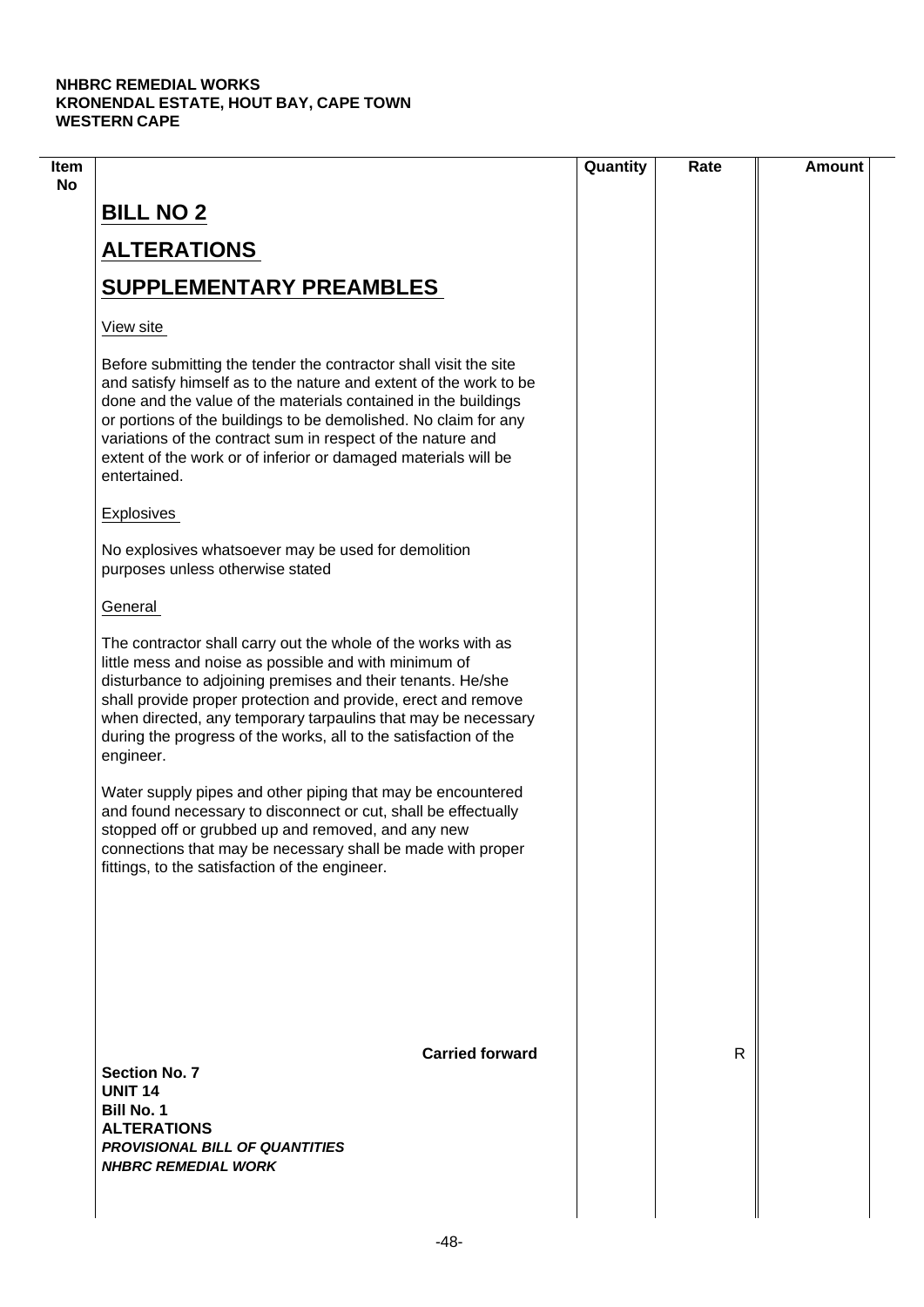|   | <b>Brought forward</b>                                                                                                                                                                                                                                                                                                                                                                                                                                                                                                                                           |   |     | $\mathsf{R}$ |  |
|---|------------------------------------------------------------------------------------------------------------------------------------------------------------------------------------------------------------------------------------------------------------------------------------------------------------------------------------------------------------------------------------------------------------------------------------------------------------------------------------------------------------------------------------------------------------------|---|-----|--------------|--|
|   | Doors, fanlights, fittings, frames, linings, etc which are to be<br>re-used shall be thoroughly overhauled before refixing including<br>taking off. easing and rehanging, cramping up, re-wedging as<br>required and making good cramps, dowels, etc, and easing,<br>oiling, adjusting and repairing ironmongery as necessary,<br>replacing any glass damaged in removal or subsequently and<br>stopping up all ail and screw holes with tinted plastic wood to<br>match timber, unless otherwise described. Re-painting or<br>re-varnishing is given separately |   |     |              |  |
|   | Prices for taking out doors, windows, etc shall including for<br>removal of all beads, architraves, ironmongery, etc                                                                                                                                                                                                                                                                                                                                                                                                                                             |   |     |              |  |
|   | Prices for taking out and removing doors and frames shall<br>include for removing door stop, cabin hook, etc and making<br>good floor and wall finishes to match existing                                                                                                                                                                                                                                                                                                                                                                                        |   |     |              |  |
|   | With regard to building up of openings in existing walls, cement<br>screeds and pavings, granolithis, tops of walls, etc, shall be<br>levelled and prepared for raising of brickwork                                                                                                                                                                                                                                                                                                                                                                             |   |     |              |  |
|   | Making good of finishes shall include making good of the brick<br>and concrete surfaces onto which the new finishes are applied,<br>where necessary                                                                                                                                                                                                                                                                                                                                                                                                              |   |     |              |  |
|   | The contractor will be required to take all dimensions affecting<br>the existing buildings on the site and he will be held solely<br>responsible for the accuracy of all such dimensions where used<br>in the manufacture of new items (doors, windows, fittings, etc)                                                                                                                                                                                                                                                                                           |   |     |              |  |
|   | <b>REMOVAL OF EXISTING WORK</b>                                                                                                                                                                                                                                                                                                                                                                                                                                                                                                                                  |   |     |              |  |
|   | Taking down and removing roofs, floors, panelling, ceilings,<br>partitions, etc                                                                                                                                                                                                                                                                                                                                                                                                                                                                                  |   |     |              |  |
| 1 | Timber purlins and battens                                                                                                                                                                                                                                                                                                                                                                                                                                                                                                                                       | m | 432 |              |  |
|   | <b>Carried forward</b><br><b>Section No. 7</b><br><b>UNIT 14</b><br><b>Bill No. 1</b><br><b>ALTERATIONS</b><br><b>PROVISIONAL BILL OF QUANTITIES</b><br><b>NHBRC REMEDIAL WORK</b>                                                                                                                                                                                                                                                                                                                                                                               |   |     | R            |  |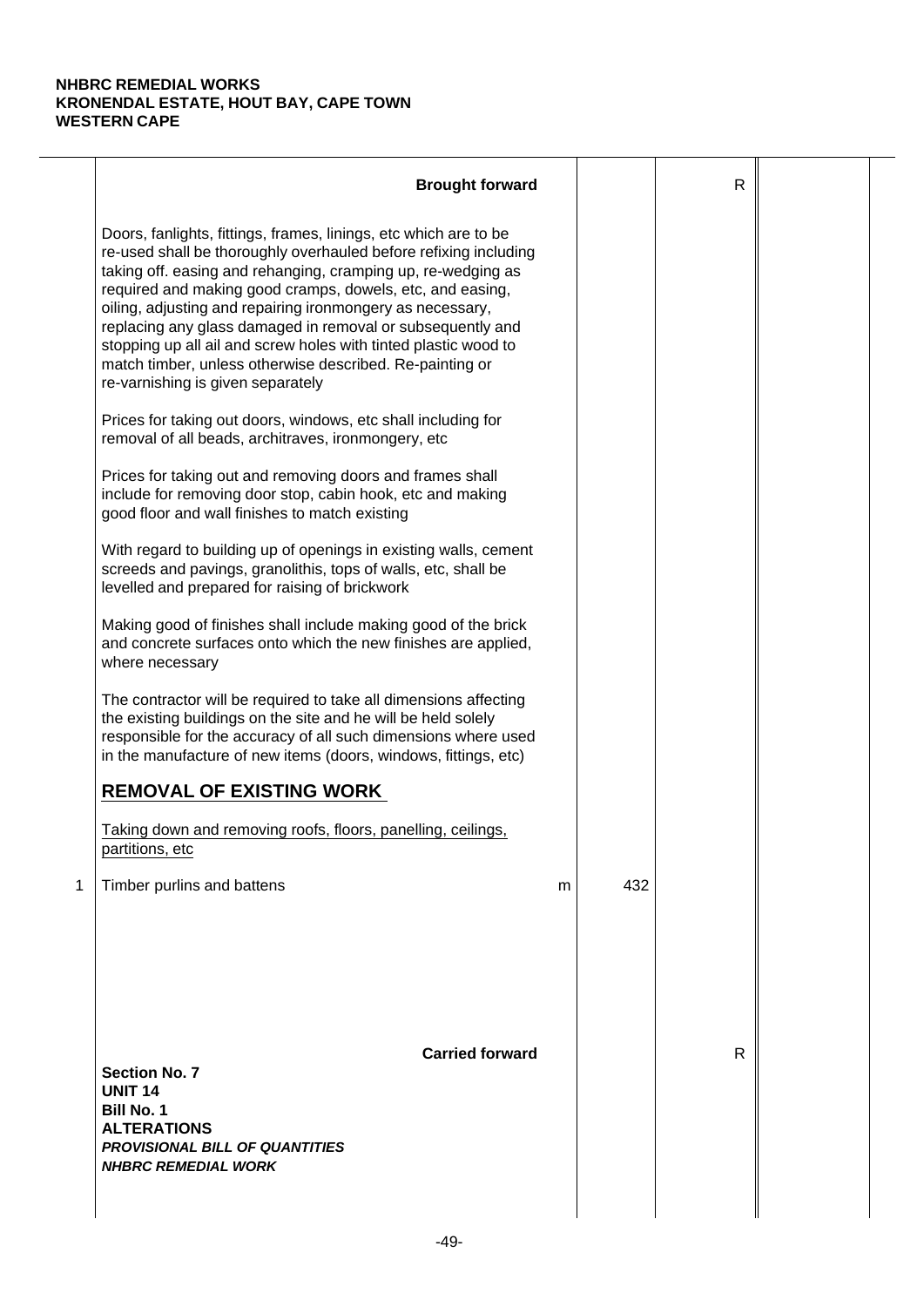|                | <b>Brought forward</b>                                                                                                                                                                              |           |     | $\mathsf{R}$ |  |
|----------------|-----------------------------------------------------------------------------------------------------------------------------------------------------------------------------------------------------|-----------|-----|--------------|--|
|                | Taking down and removing roofs, floors, panelling, ceilings,<br>partitions, etc setting aside for re-use and later re fixing (as per<br>Engineer's detail) in similar new position                  |           |     |              |  |
| $\overline{2}$ | Fibre cement Barge and Fascia Boards                                                                                                                                                                | ${\sf m}$ | 59  |              |  |
| $\sqrt{3}$     | Coverland "Elite" flat concrete slate tiles                                                                                                                                                         | m2        | 103 |              |  |
| $\overline{4}$ | Ridge tiles                                                                                                                                                                                         | No        | 15  |              |  |
| 5              | Mono Ridge                                                                                                                                                                                          | No        | 15  |              |  |
| $\,6$          | Side wall and cover flashing                                                                                                                                                                        | m         | 22  |              |  |
| $\overline{7}$ | Gutters                                                                                                                                                                                             | ${\sf m}$ | 24  |              |  |
|                |                                                                                                                                                                                                     |           |     |              |  |
|                |                                                                                                                                                                                                     |           |     |              |  |
|                |                                                                                                                                                                                                     |           |     |              |  |
|                |                                                                                                                                                                                                     |           |     |              |  |
|                |                                                                                                                                                                                                     |           |     |              |  |
|                |                                                                                                                                                                                                     |           |     |              |  |
|                |                                                                                                                                                                                                     |           |     |              |  |
|                |                                                                                                                                                                                                     |           |     |              |  |
|                |                                                                                                                                                                                                     |           |     |              |  |
|                |                                                                                                                                                                                                     |           |     |              |  |
|                |                                                                                                                                                                                                     |           |     |              |  |
|                |                                                                                                                                                                                                     |           |     |              |  |
|                |                                                                                                                                                                                                     |           |     |              |  |
|                |                                                                                                                                                                                                     |           |     |              |  |
|                | <b>Carried Forward to Sectional Summary: 7</b><br><b>Section No. 7</b><br><b>UNIT 14</b><br><b>Bill No. 1</b><br><b>ALTERATIONS</b><br>PROVISIONAL BILL OF QUANTITIES<br><b>NHBRC REMEDIAL WORK</b> |           |     | $\mathsf{R}$ |  |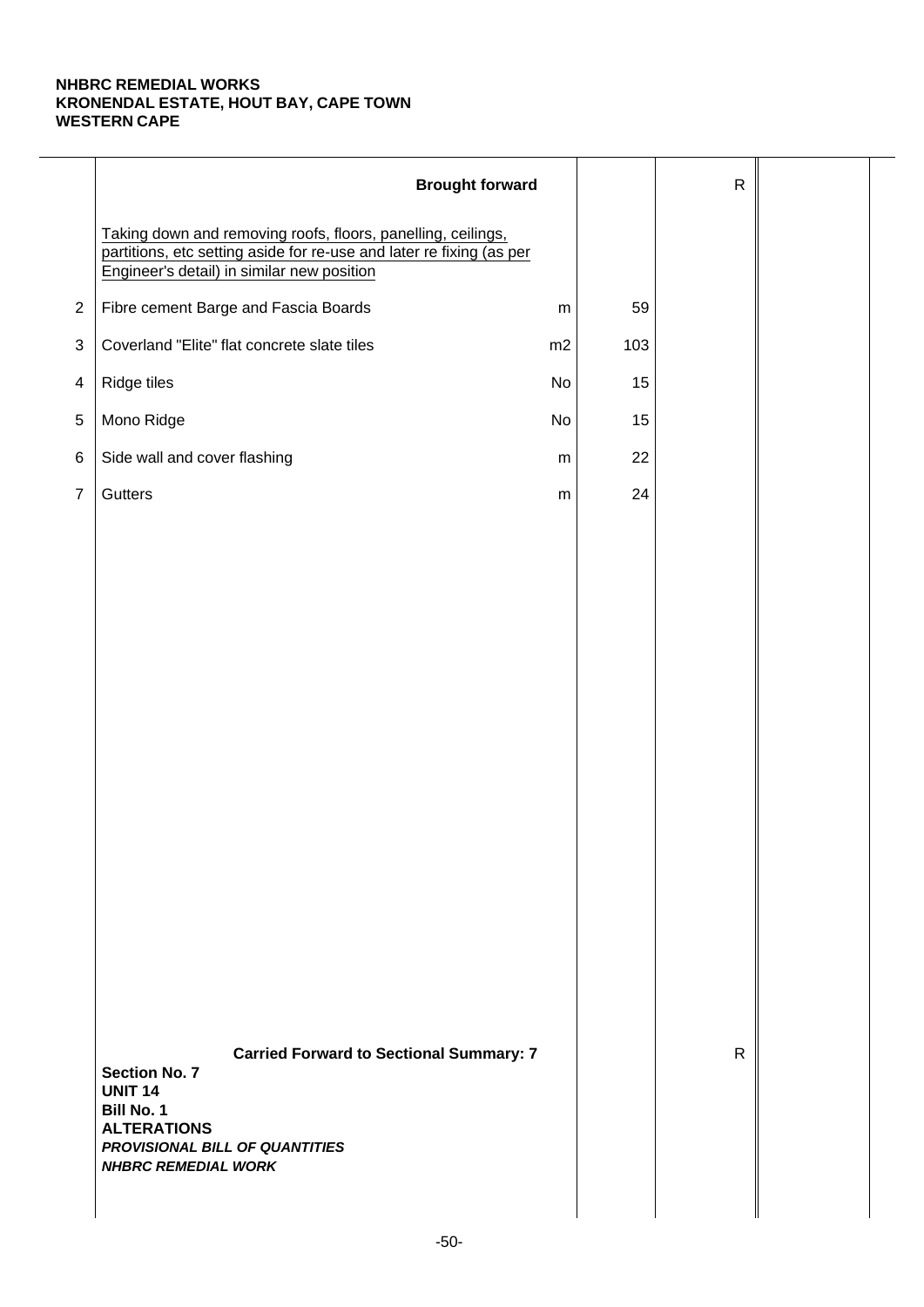| Item<br><b>No</b> |                                                                                                                                                                                                                                                                                                                                 |   | Quantity | Rate         | <b>Amount</b> |
|-------------------|---------------------------------------------------------------------------------------------------------------------------------------------------------------------------------------------------------------------------------------------------------------------------------------------------------------------------------|---|----------|--------------|---------------|
|                   | <b>BILL NO 3</b>                                                                                                                                                                                                                                                                                                                |   |          |              |               |
|                   | <b>WATERPROOFING</b>                                                                                                                                                                                                                                                                                                            |   |          |              |               |
|                   | <b>SUPPLEMENTARY PREAMBLES</b>                                                                                                                                                                                                                                                                                                  |   |          |              |               |
|                   | Waterproofing                                                                                                                                                                                                                                                                                                                   |   |          |              |               |
|                   | Waterproofing of roofs, basements, etc shall be laid under a ten<br>year guarantee. Waterproofing to roofs shall be laid to even<br>falls to outlets etc with necessary ridges, hips and valleys.<br>Descriptions of sheet or membrane waterproofing shall be<br>deemed to include additional labour to turn-ups and turn-downs |   |          |              |               |
|                   | <b>WATERPROOFING TO ROOFS, BASEMENTS,</b><br><b>ETC</b>                                                                                                                                                                                                                                                                         |   |          |              |               |
|                   | Agrement approved flashing (As per Engineer's detail/scope of<br>works)                                                                                                                                                                                                                                                         |   |          |              |               |
| 1                 | SIde wall flashing                                                                                                                                                                                                                                                                                                              | m | 22       |              |               |
| $\overline{2}$    | Head wall flashing (south light windows)                                                                                                                                                                                                                                                                                        | m | 6        |              |               |
|                   |                                                                                                                                                                                                                                                                                                                                 |   |          |              |               |
|                   | <b>Carried Forward to Sectional Summary: 7</b><br><b>Section No. 7</b><br><b>UNIT 14</b><br><b>Bill No. 2</b><br><b>WATERPROOFING</b><br><b>PROVISIONAL BILL OF QUANTITIES</b><br><b>NHBRC REMEDIAL WORK</b>                                                                                                                    |   |          | $\mathsf{R}$ |               |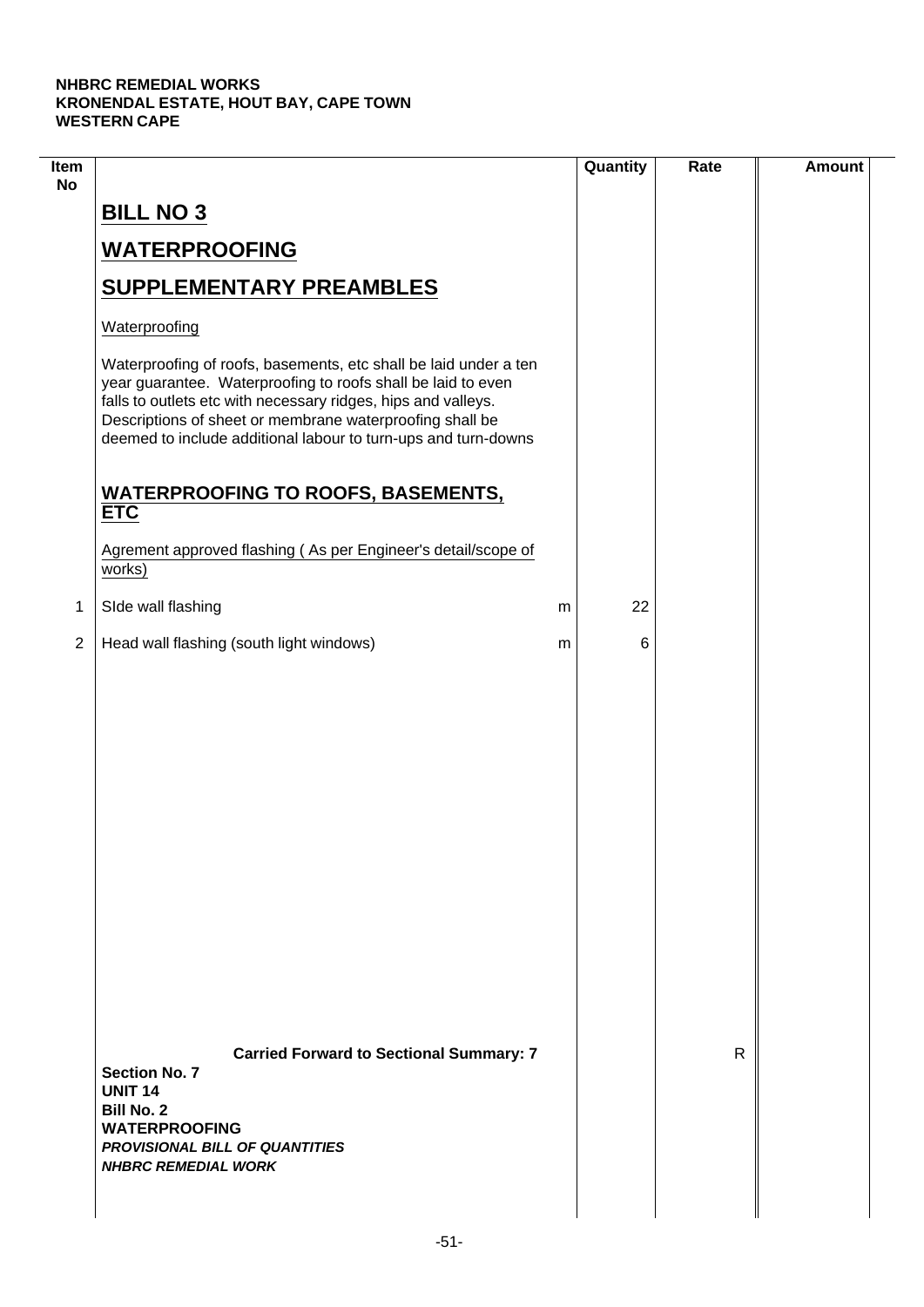| 60<br>8 |   |  |
|---------|---|--|
|         |   |  |
|         |   |  |
|         |   |  |
|         |   |  |
|         |   |  |
|         |   |  |
| 8       |   |  |
|         |   |  |
| 133     |   |  |
|         |   |  |
|         | R |  |
|         |   |  |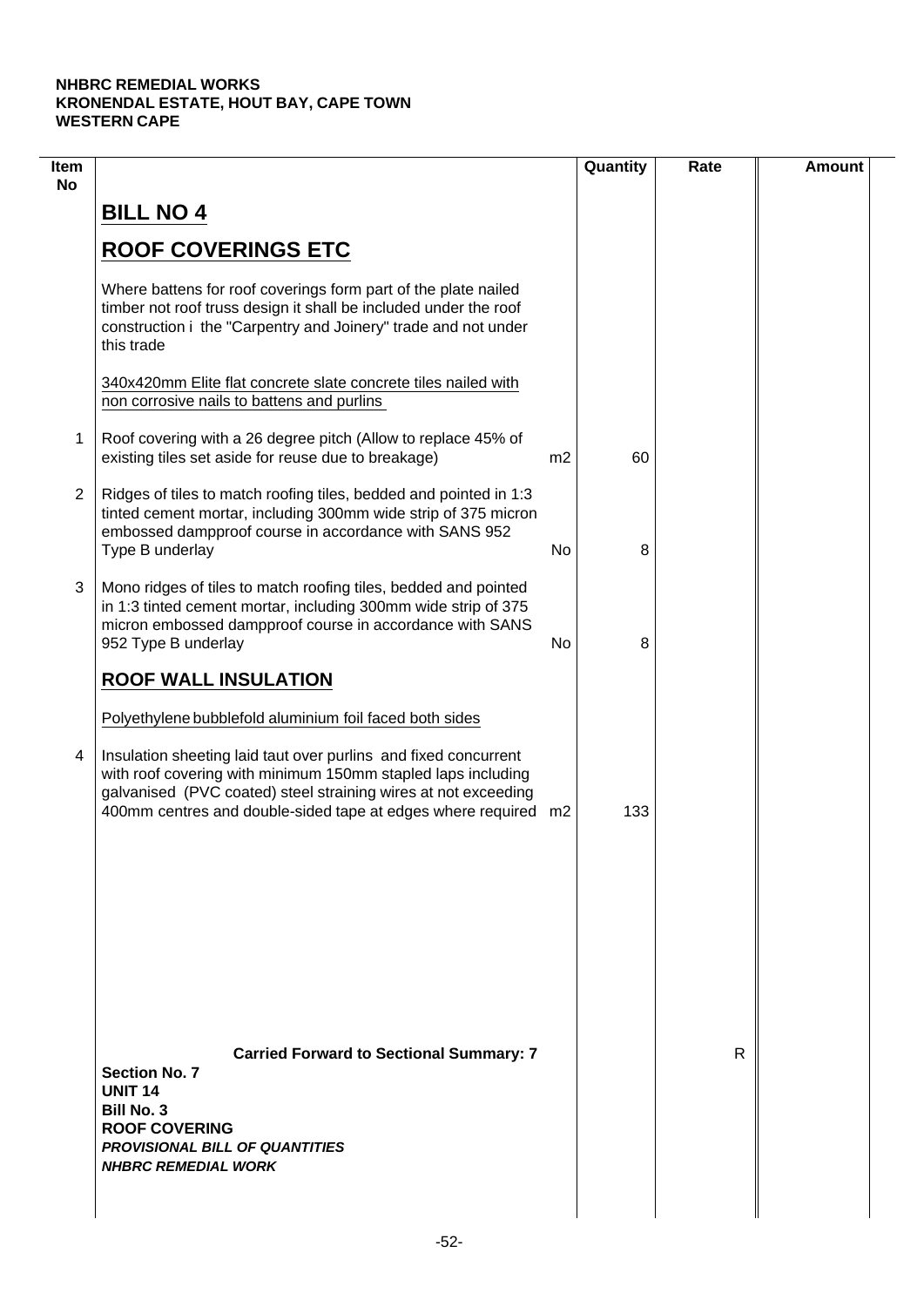| Quantity | Rate | <b>Amount</b> |
|----------|------|---------------|
|          |      |               |
|          |      |               |
|          |      |               |
|          |      |               |
|          |      |               |
|          |      |               |
|          |      |               |
|          |      |               |
|          |      |               |
|          |      |               |
|          |      |               |
|          |      |               |
|          |      |               |
|          |      |               |
|          | R.   |               |
|          |      |               |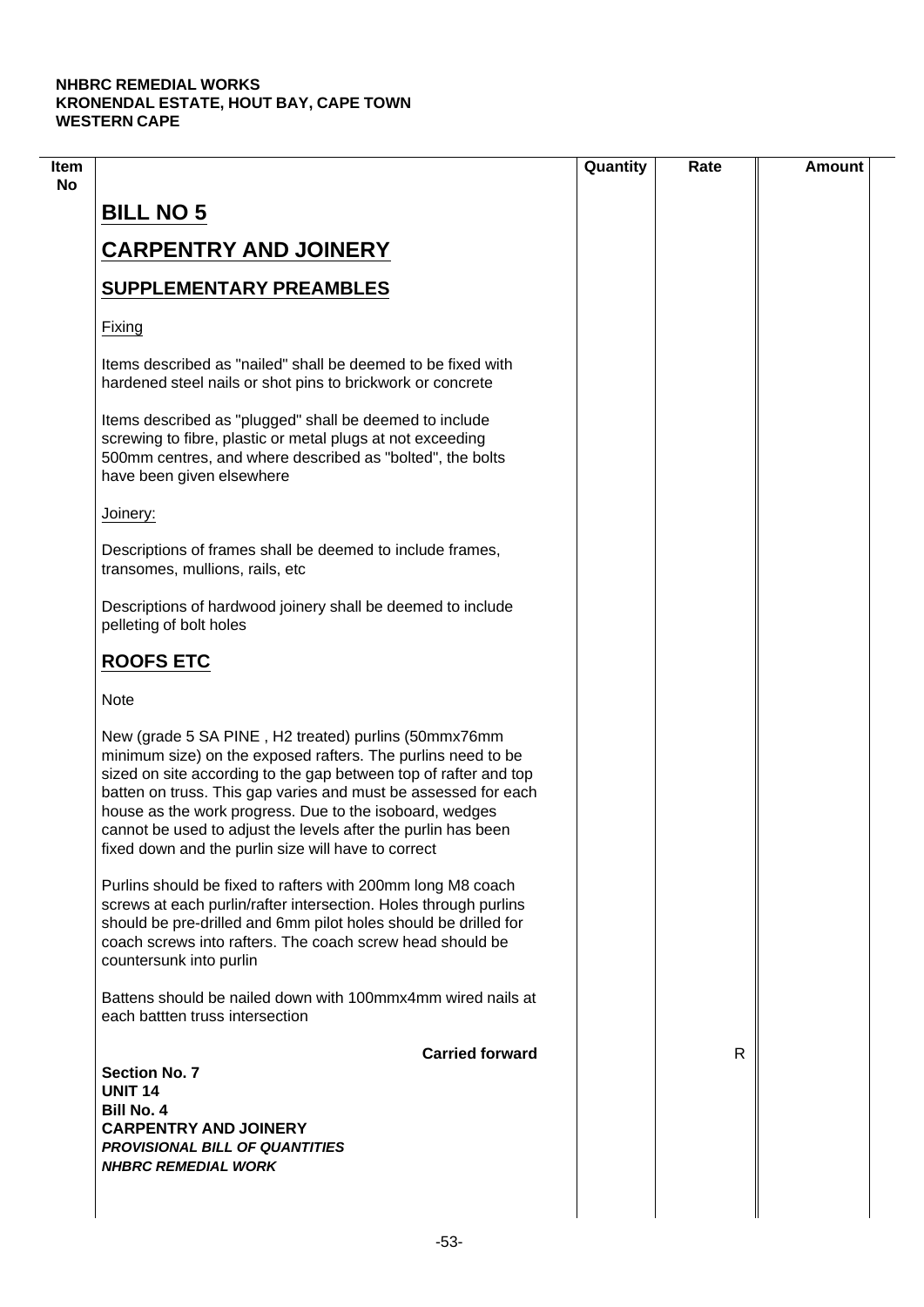|                | <b>Brought forward</b>                                                                                                                                                                                        |     | ${\sf R}$    |  |
|----------------|---------------------------------------------------------------------------------------------------------------------------------------------------------------------------------------------------------------|-----|--------------|--|
|                | Sawn softwood grade?                                                                                                                                                                                          |     |              |  |
| $\mathbf{1}$   | 38x38mm Battening at 450mm centres for concrete slate roof<br>tiles covering<br>${\sf m}$                                                                                                                     | 153 |              |  |
| $\overline{2}$ | 50x76 mmm Purlins<br>${\sf m}$                                                                                                                                                                                | 279 |              |  |
|                |                                                                                                                                                                                                               |     |              |  |
|                |                                                                                                                                                                                                               |     |              |  |
|                |                                                                                                                                                                                                               |     |              |  |
|                |                                                                                                                                                                                                               |     |              |  |
|                |                                                                                                                                                                                                               |     |              |  |
|                |                                                                                                                                                                                                               |     |              |  |
|                |                                                                                                                                                                                                               |     |              |  |
|                |                                                                                                                                                                                                               |     |              |  |
|                |                                                                                                                                                                                                               |     |              |  |
|                |                                                                                                                                                                                                               |     |              |  |
|                |                                                                                                                                                                                                               |     |              |  |
|                |                                                                                                                                                                                                               |     |              |  |
|                |                                                                                                                                                                                                               |     |              |  |
|                |                                                                                                                                                                                                               |     |              |  |
|                |                                                                                                                                                                                                               |     |              |  |
|                |                                                                                                                                                                                                               |     |              |  |
|                |                                                                                                                                                                                                               |     |              |  |
|                | <b>Carried Forward to Sectional Summary: 7</b><br><b>Section No. 7</b><br><b>UNIT 14</b><br><b>Bill No. 4</b><br><b>CARPENTRY AND JOINERY</b><br>PROVISIONAL BILL OF QUANTITIES<br><b>NHBRC REMEDIAL WORK</b> |     | $\mathsf{R}$ |  |
|                |                                                                                                                                                                                                               |     |              |  |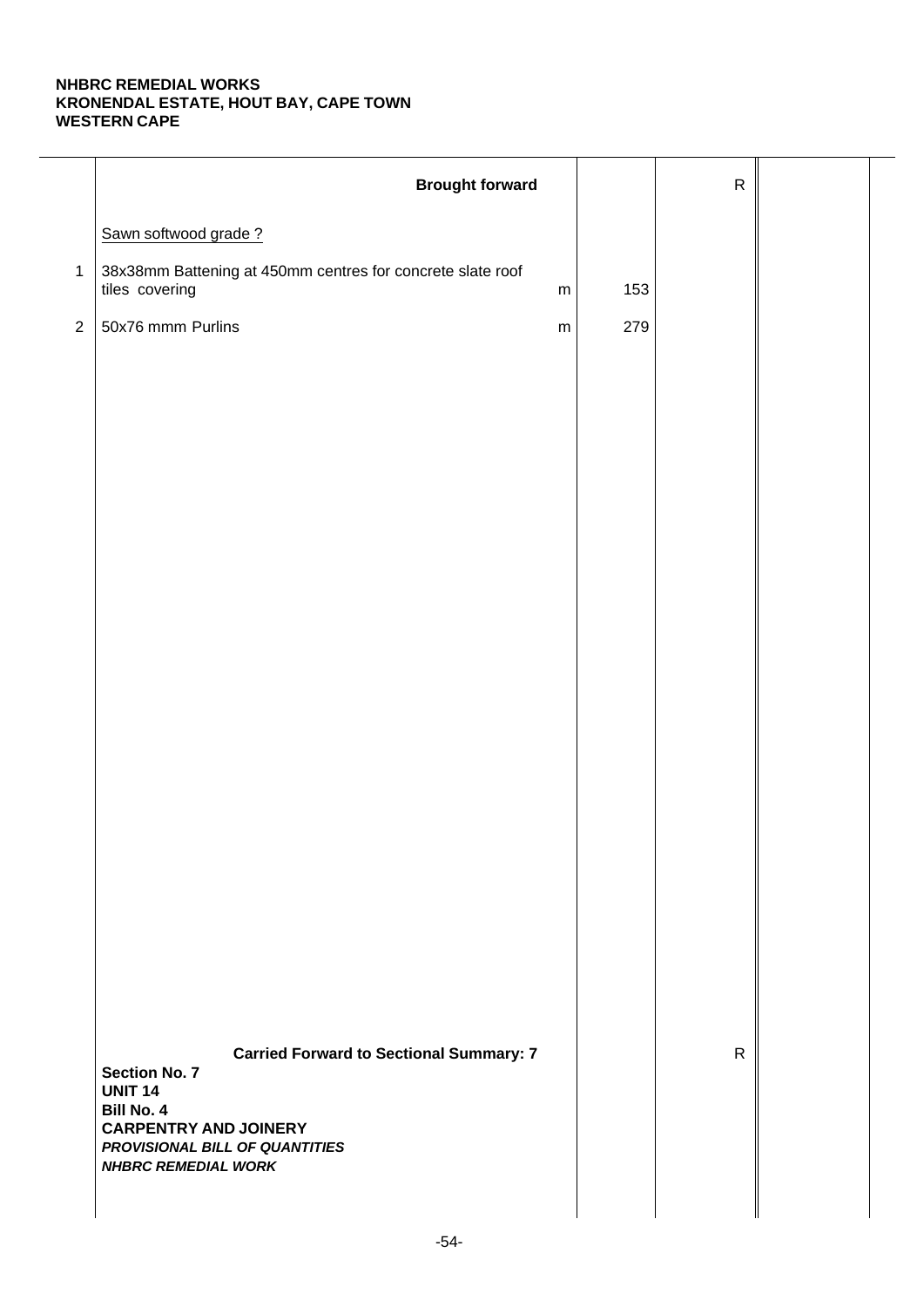|                   | <b>Section No. 7</b>                             |                                 |            |              |               |  |
|-------------------|--------------------------------------------------|---------------------------------|------------|--------------|---------------|--|
|                   | <b>UNIT 14</b>                                   |                                 |            |              |               |  |
|                   | <b>SECTION SUMMARY - UNIT 14</b>                 |                                 |            |              |               |  |
| Bill<br><b>No</b> |                                                  |                                 | Page<br>No |              | <b>Amount</b> |  |
| $\mathbf{1}$      | <b>ALTERATIONS</b>                               |                                 | $-50-$     |              |               |  |
| $\overline{2}$    | WATERPROOFING                                    |                                 | $-51-$     |              |               |  |
| $\mathfrak{S}$    | ROOF COVERING                                    |                                 | $-52-$     |              |               |  |
| $\overline{4}$    | CARPENTRY AND JOINERY                            |                                 | $-54-$     |              |               |  |
|                   |                                                  |                                 |            |              |               |  |
|                   |                                                  |                                 |            |              |               |  |
|                   |                                                  |                                 |            |              |               |  |
|                   |                                                  |                                 |            |              |               |  |
|                   |                                                  |                                 |            |              |               |  |
|                   |                                                  |                                 |            |              |               |  |
|                   |                                                  |                                 |            |              |               |  |
|                   |                                                  |                                 |            |              |               |  |
|                   |                                                  |                                 |            |              |               |  |
|                   |                                                  |                                 |            |              |               |  |
|                   |                                                  |                                 |            |              |               |  |
|                   |                                                  |                                 |            |              |               |  |
|                   |                                                  |                                 |            |              |               |  |
|                   |                                                  |                                 |            |              |               |  |
|                   |                                                  |                                 |            |              |               |  |
|                   |                                                  |                                 |            |              |               |  |
|                   |                                                  |                                 |            |              |               |  |
|                   | <b>Section No. 7</b>                             | <b>Carried to Final Summary</b> |            | $\mathsf{R}$ |               |  |
|                   | <b>UNIT 14</b><br>PROVISIONAL BILL OF QUANTITIES |                                 |            |              |               |  |
|                   | <b>NHBRC REMEDIAL WORK</b>                       |                                 |            |              |               |  |
|                   |                                                  |                                 |            |              |               |  |
|                   |                                                  |                                 |            |              |               |  |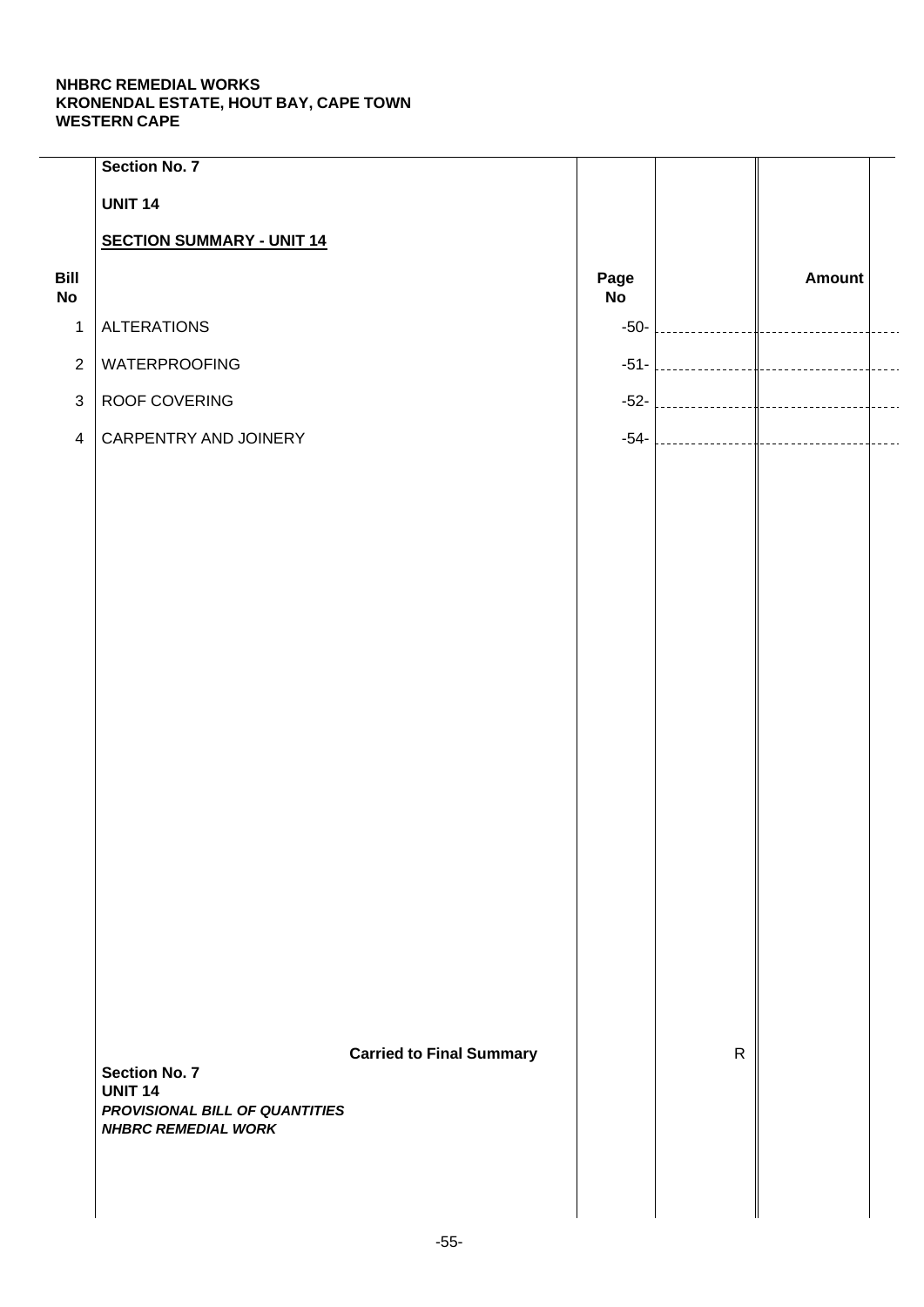| Item |                                                                                                                                                                                                                                                                                                                                                                                                                             | Quantity | Rate | <b>Amount</b> |
|------|-----------------------------------------------------------------------------------------------------------------------------------------------------------------------------------------------------------------------------------------------------------------------------------------------------------------------------------------------------------------------------------------------------------------------------|----------|------|---------------|
| No   | <b>BILL NO 2</b>                                                                                                                                                                                                                                                                                                                                                                                                            |          |      |               |
|      | <b>ALTERATIONS</b>                                                                                                                                                                                                                                                                                                                                                                                                          |          |      |               |
|      | <b>SUPPLEMENTARY PREAMBLES</b>                                                                                                                                                                                                                                                                                                                                                                                              |          |      |               |
|      | View site                                                                                                                                                                                                                                                                                                                                                                                                                   |          |      |               |
|      | Before submitting the tender the contractor shall visit the site<br>and satisfy himself as to the nature and extent of the work to be<br>done and the value of the materials contained in the buildings<br>or portions of the buildings to be demolished. No claim for any<br>variations of the contract sum in respect of the nature and<br>extent of the work or of inferior or damaged materials will be<br>entertained. |          |      |               |
|      | <b>Explosives</b>                                                                                                                                                                                                                                                                                                                                                                                                           |          |      |               |
|      | No explosives whatsoever may be used for demolition<br>purposes unless otherwise stated                                                                                                                                                                                                                                                                                                                                     |          |      |               |
|      | General                                                                                                                                                                                                                                                                                                                                                                                                                     |          |      |               |
|      | The contractor shall carry out the whole of the works with as<br>little mess and noise as possible and with minimum of<br>disturbance to adjoining premises and their tenants. He/she<br>shall provide proper protection and provide, erect and remove<br>when directed, any temporary tarpaulins that may be necessary<br>during the progress of the works, all to the satisfaction of the<br>engineer.                    |          |      |               |
|      | Water supply pipes and other piping that may be encountered<br>and found necessary to disconnect or cut, shall be effectually<br>stopped off or grubbed up and removed, and any new<br>connections that may be necessary shall be made with proper<br>fittings, to the satisfaction of the engineer.                                                                                                                        |          |      |               |
|      |                                                                                                                                                                                                                                                                                                                                                                                                                             |          |      |               |
|      | <b>Carried forward</b><br><b>Section No. 8</b><br><b>UNIT 15</b><br><b>Bill No. 1</b><br><b>ALTERATIONS</b><br><b>PROVISIONAL BILL OF QUANTITIES</b><br><b>NHBRC REMEDIAL WORK</b>                                                                                                                                                                                                                                          |          | R    |               |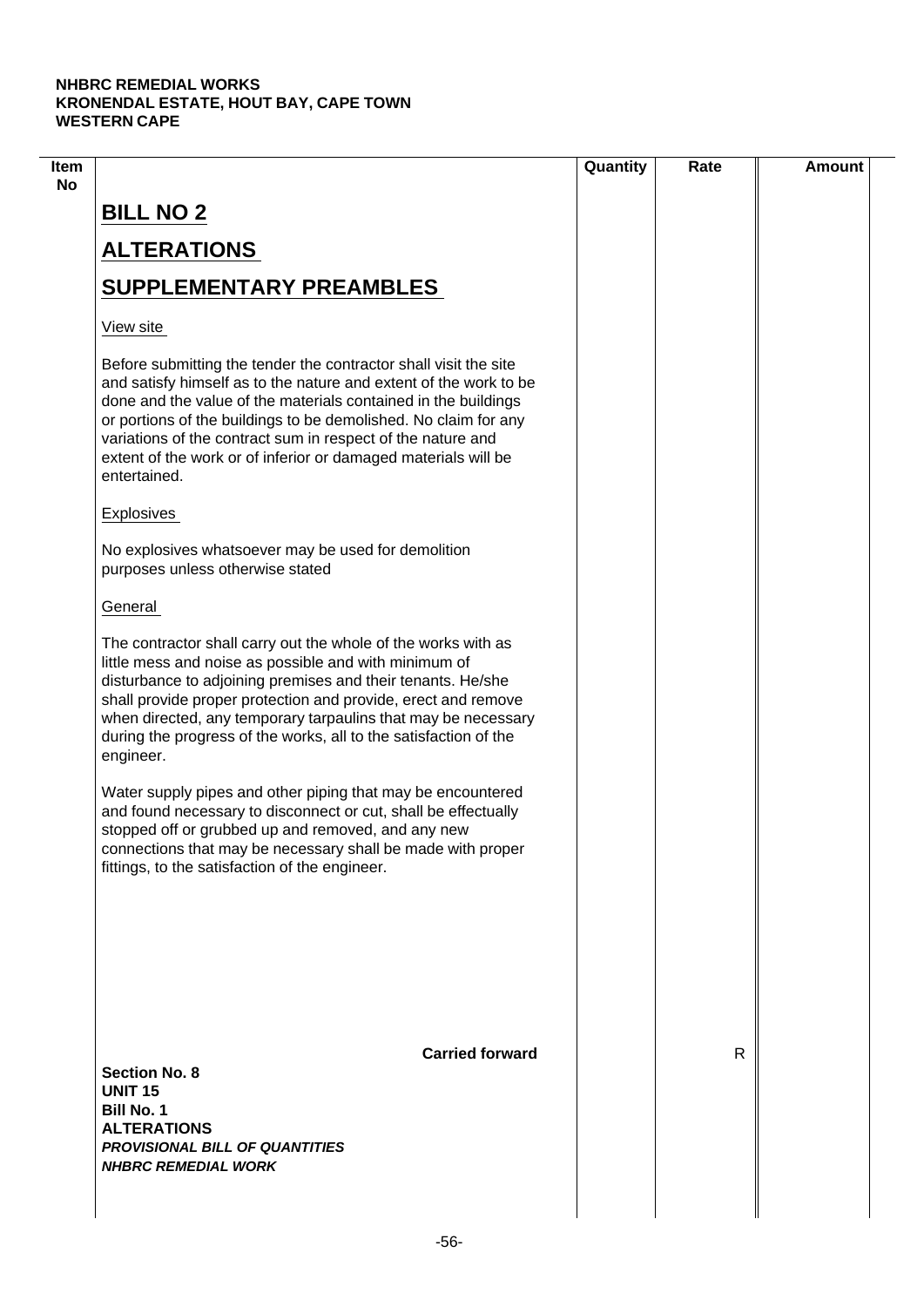|   | <b>Brought forward</b>                                                                                                                                                                                                                                                                                                                                                                                                                                                                                                                                           |   |     | $\mathsf{R}$ |  |
|---|------------------------------------------------------------------------------------------------------------------------------------------------------------------------------------------------------------------------------------------------------------------------------------------------------------------------------------------------------------------------------------------------------------------------------------------------------------------------------------------------------------------------------------------------------------------|---|-----|--------------|--|
|   | Doors, fanlights, fittings, frames, linings, etc which are to be<br>re-used shall be thoroughly overhauled before refixing including<br>taking off. easing and rehanging, cramping up, re-wedging as<br>required and making good cramps, dowels, etc, and easing,<br>oiling, adjusting and repairing ironmongery as necessary,<br>replacing any glass damaged in removal or subsequently and<br>stopping up all ail and screw holes with tinted plastic wood to<br>match timber, unless otherwise described. Re-painting or<br>re-varnishing is given separately |   |     |              |  |
|   | Prices for taking out doors, windows, etc shall including for<br>removal of all beads, architraves, ironmongery, etc                                                                                                                                                                                                                                                                                                                                                                                                                                             |   |     |              |  |
|   | Prices for taking out and removing doors and frames shall<br>include for removing door stop, cabin hook, etc and making<br>good floor and wall finishes to match existing                                                                                                                                                                                                                                                                                                                                                                                        |   |     |              |  |
|   | With regard to building up of openings in existing walls, cement<br>screeds and pavings, granolithis, tops of walls, etc, shall be<br>levelled and prepared for raising of brickwork                                                                                                                                                                                                                                                                                                                                                                             |   |     |              |  |
|   | Making good of finishes shall include making good of the brick<br>and concrete surfaces onto which the new finishes are applied,<br>where necessary                                                                                                                                                                                                                                                                                                                                                                                                              |   |     |              |  |
|   | The contractor will be required to take all dimensions affecting<br>the existing buildings on the site and he will be held solely<br>responsible for the accuracy of all such dimensions where used<br>in the manufacture of new items (doors, windows, fittings, etc)                                                                                                                                                                                                                                                                                           |   |     |              |  |
|   | <b>REMOVAL OF EXISTING WORK</b>                                                                                                                                                                                                                                                                                                                                                                                                                                                                                                                                  |   |     |              |  |
|   | Taking down and removing roofs, floors, panelling, ceilings,<br>partitions, etc                                                                                                                                                                                                                                                                                                                                                                                                                                                                                  |   |     |              |  |
| 1 | Timber purlins and battens                                                                                                                                                                                                                                                                                                                                                                                                                                                                                                                                       | m | 432 |              |  |
|   | <b>Carried forward</b><br><b>Section No. 8</b><br><b>UNIT 15</b><br><b>Bill No. 1</b><br><b>ALTERATIONS</b><br><b>PROVISIONAL BILL OF QUANTITIES</b><br><b>NHBRC REMEDIAL WORK</b>                                                                                                                                                                                                                                                                                                                                                                               |   |     | R            |  |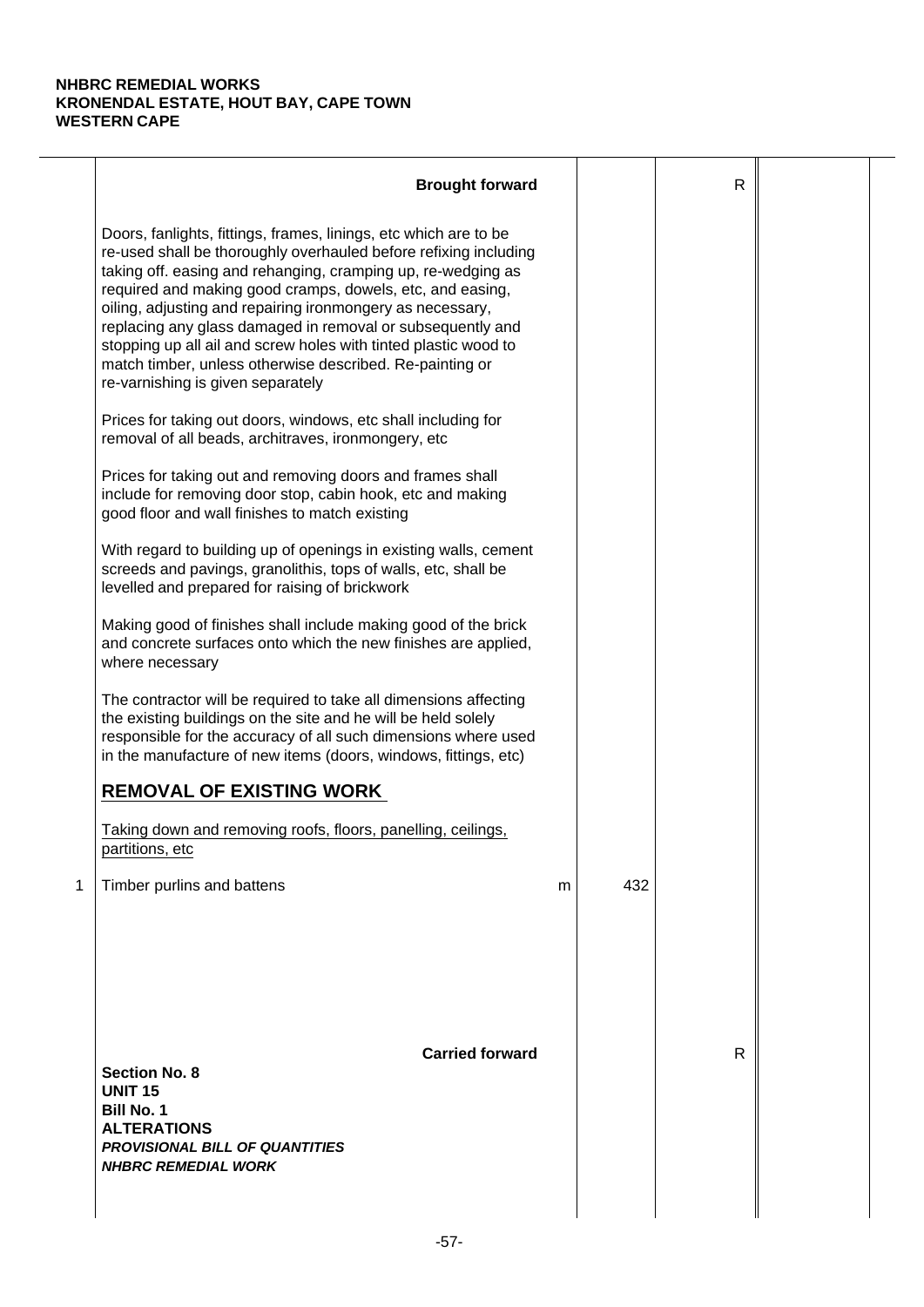|                | <b>Brought forward</b>                                                                                                                                                                       |           |     | $\mathsf{R}$ |  |
|----------------|----------------------------------------------------------------------------------------------------------------------------------------------------------------------------------------------|-----------|-----|--------------|--|
|                | Taking down and removing roofs, floors, panelling, ceilings,<br>partitions, etc setting aside for re-use and later re fixing (as per<br>Engineer's detail) in similar new position           |           |     |              |  |
| $\overline{2}$ | Fibre cement Barge and Fascia Boards                                                                                                                                                         | ${\sf m}$ | 59  |              |  |
| $\sqrt{3}$     | Coverland "Elite" flat concrete slate tiles                                                                                                                                                  | m2        | 103 |              |  |
| $\overline{4}$ | Ridge tiles                                                                                                                                                                                  | No        | 15  |              |  |
| 5              | Mono Ridge                                                                                                                                                                                   | No        | 15  |              |  |
| $\,6$          | Side wall and cover flashing                                                                                                                                                                 | m         | 22  |              |  |
| $\overline{7}$ | Gutters                                                                                                                                                                                      | ${\sf m}$ | 24  |              |  |
|                |                                                                                                                                                                                              |           |     |              |  |
|                |                                                                                                                                                                                              |           |     |              |  |
|                |                                                                                                                                                                                              |           |     |              |  |
|                |                                                                                                                                                                                              |           |     |              |  |
|                |                                                                                                                                                                                              |           |     |              |  |
|                |                                                                                                                                                                                              |           |     |              |  |
|                |                                                                                                                                                                                              |           |     |              |  |
|                |                                                                                                                                                                                              |           |     |              |  |
|                |                                                                                                                                                                                              |           |     |              |  |
|                |                                                                                                                                                                                              |           |     |              |  |
|                |                                                                                                                                                                                              |           |     |              |  |
|                |                                                                                                                                                                                              |           |     |              |  |
|                |                                                                                                                                                                                              |           |     |              |  |
|                |                                                                                                                                                                                              |           |     |              |  |
|                | <b>Carried Forward to Sectional Summary: 8</b><br><b>Section No. 8</b><br><b>UNIT 15</b><br>Bill No. 1<br><b>ALTERATIONS</b><br>PROVISIONAL BILL OF QUANTITIES<br><b>NHBRC REMEDIAL WORK</b> |           |     | $\mathsf{R}$ |  |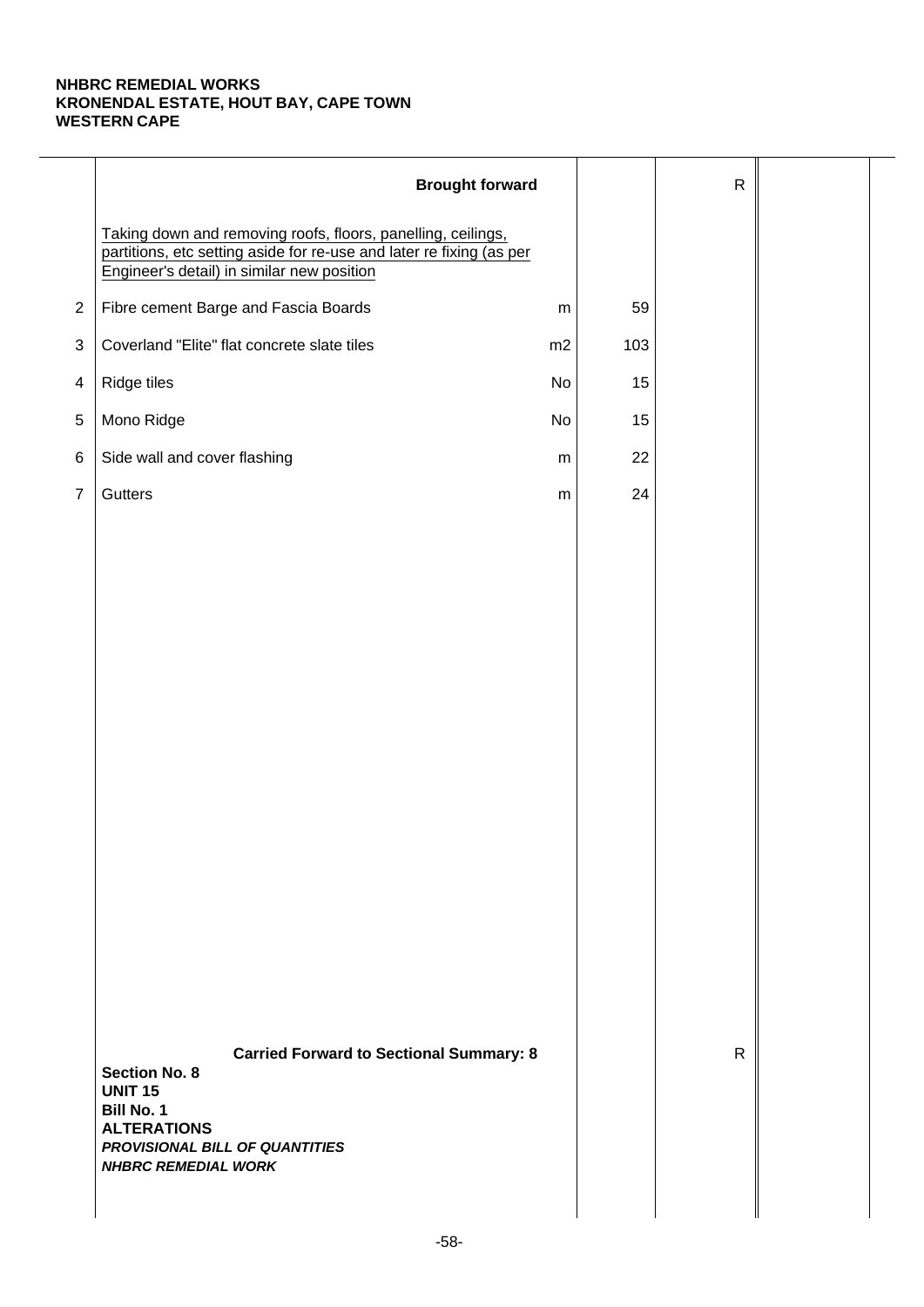$\mathcal{L}$ 

| Item<br><b>No</b> |                                                                                                                                                                                                                                                                                                                                 |   | Quantity | Rate | <b>Amount</b> |
|-------------------|---------------------------------------------------------------------------------------------------------------------------------------------------------------------------------------------------------------------------------------------------------------------------------------------------------------------------------|---|----------|------|---------------|
|                   | <b>BILL NO 3</b>                                                                                                                                                                                                                                                                                                                |   |          |      |               |
|                   | <b>WATERPROOFING</b>                                                                                                                                                                                                                                                                                                            |   |          |      |               |
|                   | <b>SUPPLEMENTARY PREAMBLES</b>                                                                                                                                                                                                                                                                                                  |   |          |      |               |
|                   | Waterproofing                                                                                                                                                                                                                                                                                                                   |   |          |      |               |
|                   | Waterproofing of roofs, basements, etc shall be laid under a ten<br>year guarantee. Waterproofing to roofs shall be laid to even<br>falls to outlets etc with necessary ridges, hips and valleys.<br>Descriptions of sheet or membrane waterproofing shall be<br>deemed to include additional labour to turn-ups and turn-downs |   |          |      |               |
|                   | <b>WATERPROOFING TO ROOFS, BASEMENTS,</b><br><b>ETC</b>                                                                                                                                                                                                                                                                         |   |          |      |               |
|                   | Agrement approved flashing (As per Engineer's detail/scope of<br>works)                                                                                                                                                                                                                                                         |   |          |      |               |
| 1                 | SIde wall flashing                                                                                                                                                                                                                                                                                                              | m | 22       |      |               |
| $\overline{2}$    | Head wall flashing (south light windows)                                                                                                                                                                                                                                                                                        | m | 6        |      |               |
|                   |                                                                                                                                                                                                                                                                                                                                 |   |          |      |               |
|                   | <b>Carried Forward to Sectional Summary: 8</b><br><b>Section No. 8</b><br><b>UNIT 15</b><br><b>Bill No. 2</b><br><b>WATERPROOFING</b><br><b>PROVISIONAL BILL OF QUANTITIES</b><br><b>NHBRC REMEDIAL WORK</b>                                                                                                                    |   |          | R    |               |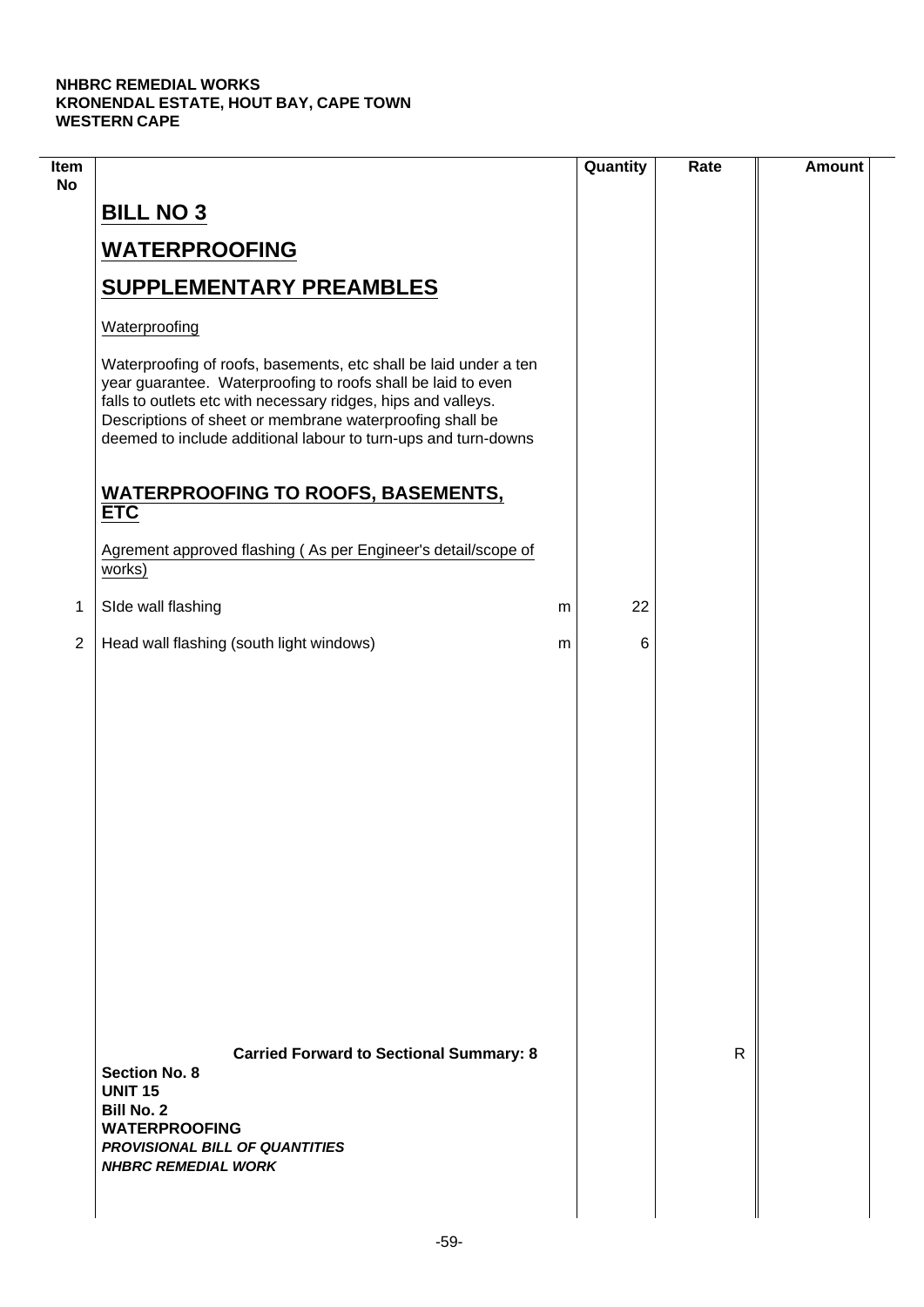| Item<br><b>No</b> |                                                                                                                                                                                                                                                                     |                | Quantity | Rate | <b>Amount</b> |
|-------------------|---------------------------------------------------------------------------------------------------------------------------------------------------------------------------------------------------------------------------------------------------------------------|----------------|----------|------|---------------|
|                   | <b>BILL NO 4</b>                                                                                                                                                                                                                                                    |                |          |      |               |
|                   | <b>ROOF COVERINGS ETC</b>                                                                                                                                                                                                                                           |                |          |      |               |
|                   | Where battens for roof coverings form part of the plate nailed<br>timber not roof truss design it shall be included under the roof<br>construction i the "Carpentry and Joinery" trade and not under<br>this trade                                                  |                |          |      |               |
|                   | 340x420mm Elite flat concrete slate concrete tiles nailed with<br>non corrosive nails to battens and purlins                                                                                                                                                        |                |          |      |               |
| 1                 | Roof covering with a 26 degree pitch (Allow to replace 45% of<br>existing tiles set aside for reuse due to breakage)                                                                                                                                                | m <sub>2</sub> | 60       |      |               |
| $\overline{2}$    | Ridges of tiles to match roofing tiles, bedded and pointed in 1:3<br>tinted cement mortar, including 300mm wide strip of 375 micron<br>embossed dampproof course in accordance with SANS 952<br>Type B underlay                                                     | No             | 8        |      |               |
| 3                 | Mono ridges of tiles to match roofing tiles, bedded and pointed<br>in 1:3 tinted cement mortar, including 300mm wide strip of 375<br>micron embossed dampproof course in accordance with SANS<br>952 Type B underlay                                                | No             | 8        |      |               |
|                   | <b>ROOF WALL INSULATION</b><br>Polyethylene bubblefold aluminium foil faced both sides                                                                                                                                                                              |                |          |      |               |
| 4                 | Insulation sheeting laid taut over purlins and fixed concurrent<br>with roof covering with minimum 150mm stapled laps including<br>galvanised (PVC coated) steel straining wires at not exceeding<br>400mm centres and double-sided tape at edges where required m2 |                | 133      |      |               |
|                   |                                                                                                                                                                                                                                                                     |                |          |      |               |
|                   |                                                                                                                                                                                                                                                                     |                |          |      |               |
|                   | <b>Carried Forward to Sectional Summary: 8</b><br><b>Section No. 8</b><br><b>UNIT 15</b><br><b>Bill No. 3</b><br><b>ROOF COVERING</b><br><b>PROVISIONAL BILL OF QUANTITIES</b><br><b>NHBRC REMEDIAL WORK</b>                                                        |                |          | R    |               |
|                   |                                                                                                                                                                                                                                                                     |                |          |      |               |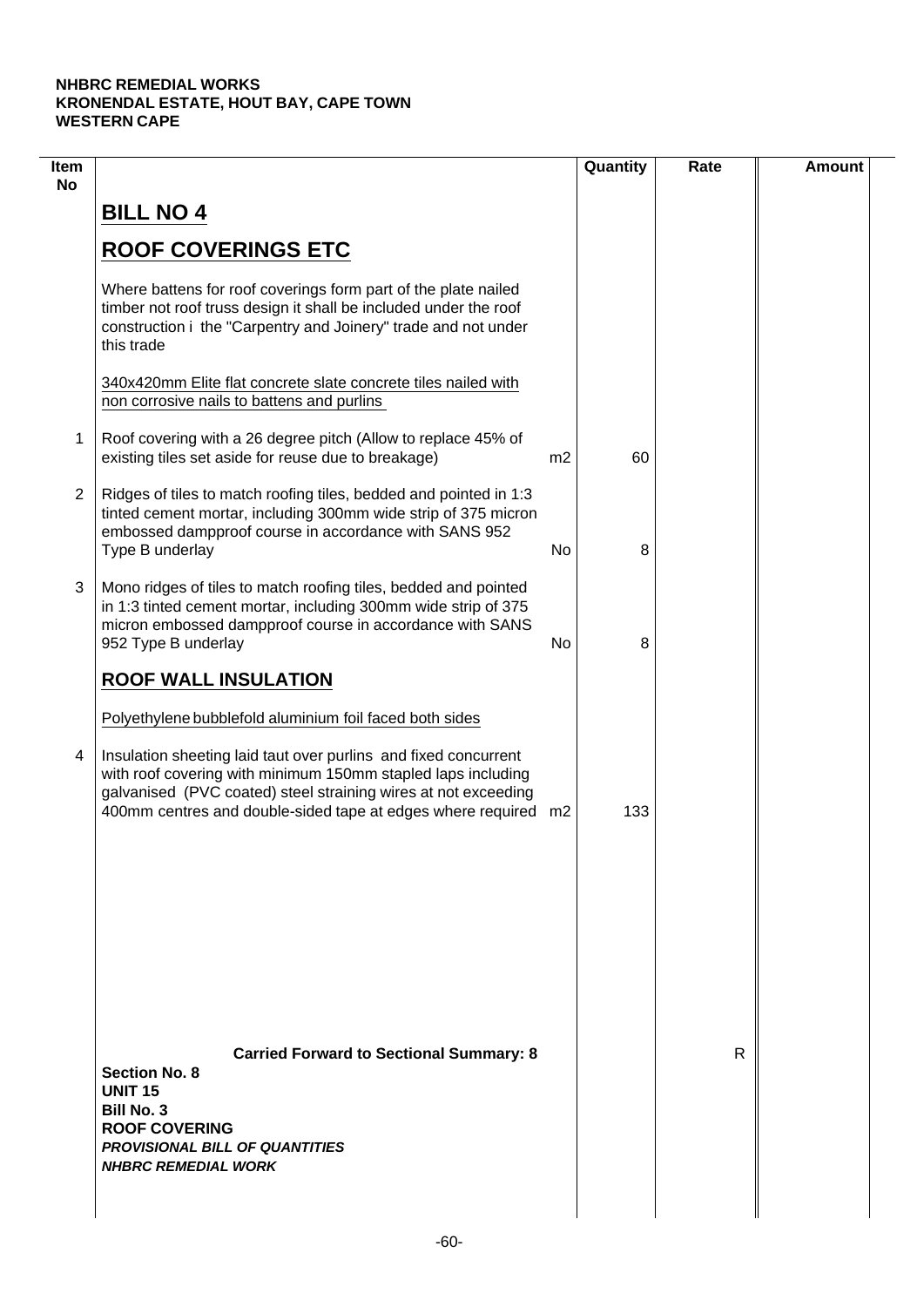|                                                                                                                                                                                                                                                                                                                                                                                                                                               | Quantity | Rate | <b>Amount</b> |
|-----------------------------------------------------------------------------------------------------------------------------------------------------------------------------------------------------------------------------------------------------------------------------------------------------------------------------------------------------------------------------------------------------------------------------------------------|----------|------|---------------|
| <b>BILL NO 5</b>                                                                                                                                                                                                                                                                                                                                                                                                                              |          |      |               |
|                                                                                                                                                                                                                                                                                                                                                                                                                                               |          |      |               |
| <b>CARPENTRY AND JOINERY</b>                                                                                                                                                                                                                                                                                                                                                                                                                  |          |      |               |
| <b>SUPPLEMENTARY PREAMBLES</b>                                                                                                                                                                                                                                                                                                                                                                                                                |          |      |               |
| Fixing                                                                                                                                                                                                                                                                                                                                                                                                                                        |          |      |               |
| Items described as "nailed" shall be deemed to be fixed with<br>hardened steel nails or shot pins to brickwork or concrete                                                                                                                                                                                                                                                                                                                    |          |      |               |
| Items described as "plugged" shall be deemed to include<br>screwing to fibre, plastic or metal plugs at not exceeding<br>500mm centres, and where described as "bolted", the bolts<br>have been given elsewhere                                                                                                                                                                                                                               |          |      |               |
| Joinery:                                                                                                                                                                                                                                                                                                                                                                                                                                      |          |      |               |
| Descriptions of frames shall be deemed to include frames,<br>transomes, mullions, rails, etc                                                                                                                                                                                                                                                                                                                                                  |          |      |               |
| Descriptions of hardwood joinery shall be deemed to include<br>pelleting of bolt holes                                                                                                                                                                                                                                                                                                                                                        |          |      |               |
| <b>ROOFS ETC</b>                                                                                                                                                                                                                                                                                                                                                                                                                              |          |      |               |
| <b>Note</b>                                                                                                                                                                                                                                                                                                                                                                                                                                   |          |      |               |
| New (grade 5 SA PINE, H2 treated) purlins (50mmx76mm<br>minimum size) on the exposed rafters. The purlins need to be<br>sized on site according to the gap between top of rafter and top<br>batten on truss. This gap varies and must be assessed for each<br>house as the work progress. Due to the isoboard, wedges<br>cannot be used to adjust the levels after the purlin has been<br>fixed down and the purlin size will have to correct |          |      |               |
| Purlins should be fixed to rafters with 200mm long M8 coach<br>screws at each purlin/rafter intersection. Holes through purlins<br>should be pre-drilled and 6mm pilot holes should be drilled for<br>coach screws into rafters. The coach screw head should be<br>countersunk into purlin                                                                                                                                                    |          |      |               |
| Battens should be nailed down with 100mmx4mm wired nails at<br>each battten truss intersection                                                                                                                                                                                                                                                                                                                                                |          |      |               |
| <b>Carried forward</b>                                                                                                                                                                                                                                                                                                                                                                                                                        |          | R    |               |
| <b>Section No. 8</b><br><b>UNIT 15</b>                                                                                                                                                                                                                                                                                                                                                                                                        |          |      |               |
| <b>Bill No. 4</b>                                                                                                                                                                                                                                                                                                                                                                                                                             |          |      |               |
| <b>CARPENTRY AND JOINERY</b>                                                                                                                                                                                                                                                                                                                                                                                                                  |          |      |               |
| <b>PROVISIONAL BILL OF QUANTITIES</b>                                                                                                                                                                                                                                                                                                                                                                                                         |          |      |               |
| <b>NHBRC REMEDIAL WORK</b>                                                                                                                                                                                                                                                                                                                                                                                                                    |          |      |               |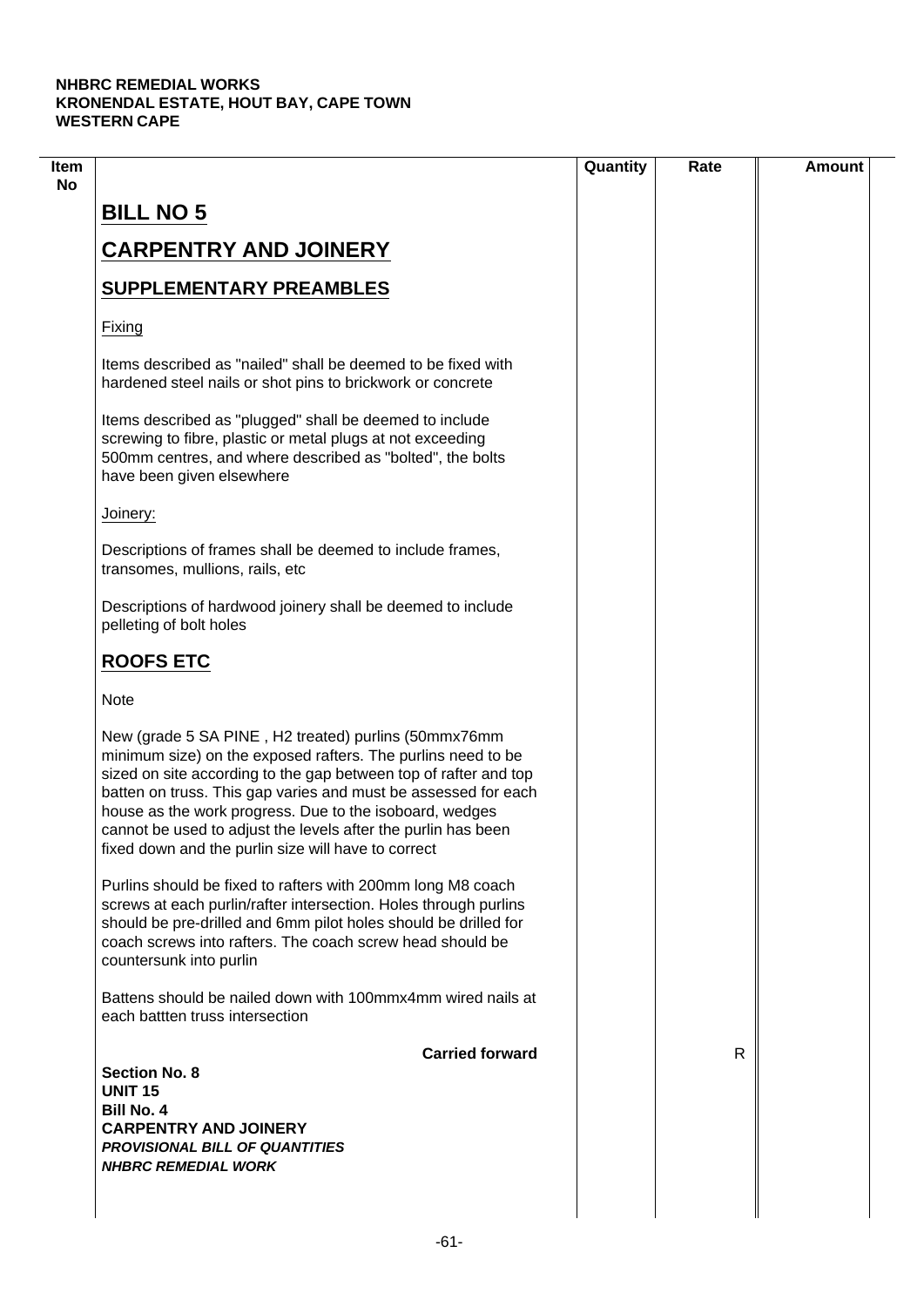|                | <b>Brought forward</b>                                                                    |     | ${\sf R}$    |  |
|----------------|-------------------------------------------------------------------------------------------|-----|--------------|--|
|                | Sawn softwood grade?                                                                      |     |              |  |
| $\mathbf{1}$   | 38x38mm Battening at 450mm centres for concrete slate roof<br>tiles covering<br>${\sf m}$ | 153 |              |  |
| $\overline{2}$ | 50x76 mmm Purlins<br>${\sf m}$                                                            | 279 |              |  |
|                |                                                                                           |     |              |  |
|                |                                                                                           |     |              |  |
|                |                                                                                           |     |              |  |
|                |                                                                                           |     |              |  |
|                |                                                                                           |     |              |  |
|                |                                                                                           |     |              |  |
|                |                                                                                           |     |              |  |
|                |                                                                                           |     |              |  |
|                |                                                                                           |     |              |  |
|                |                                                                                           |     |              |  |
|                |                                                                                           |     |              |  |
|                |                                                                                           |     |              |  |
|                |                                                                                           |     |              |  |
|                |                                                                                           |     |              |  |
|                |                                                                                           |     |              |  |
|                |                                                                                           |     |              |  |
|                |                                                                                           |     |              |  |
|                |                                                                                           |     |              |  |
|                | <b>Carried Forward to Sectional Summary: 8</b><br><b>Section No. 8</b><br><b>UNIT 15</b>  |     | $\mathsf{R}$ |  |
|                | <b>Bill No. 4</b><br><b>CARPENTRY AND JOINERY</b>                                         |     |              |  |
|                | PROVISIONAL BILL OF QUANTITIES<br><b>NHBRC REMEDIAL WORK</b>                              |     |              |  |
|                |                                                                                           |     |              |  |
|                |                                                                                           |     |              |  |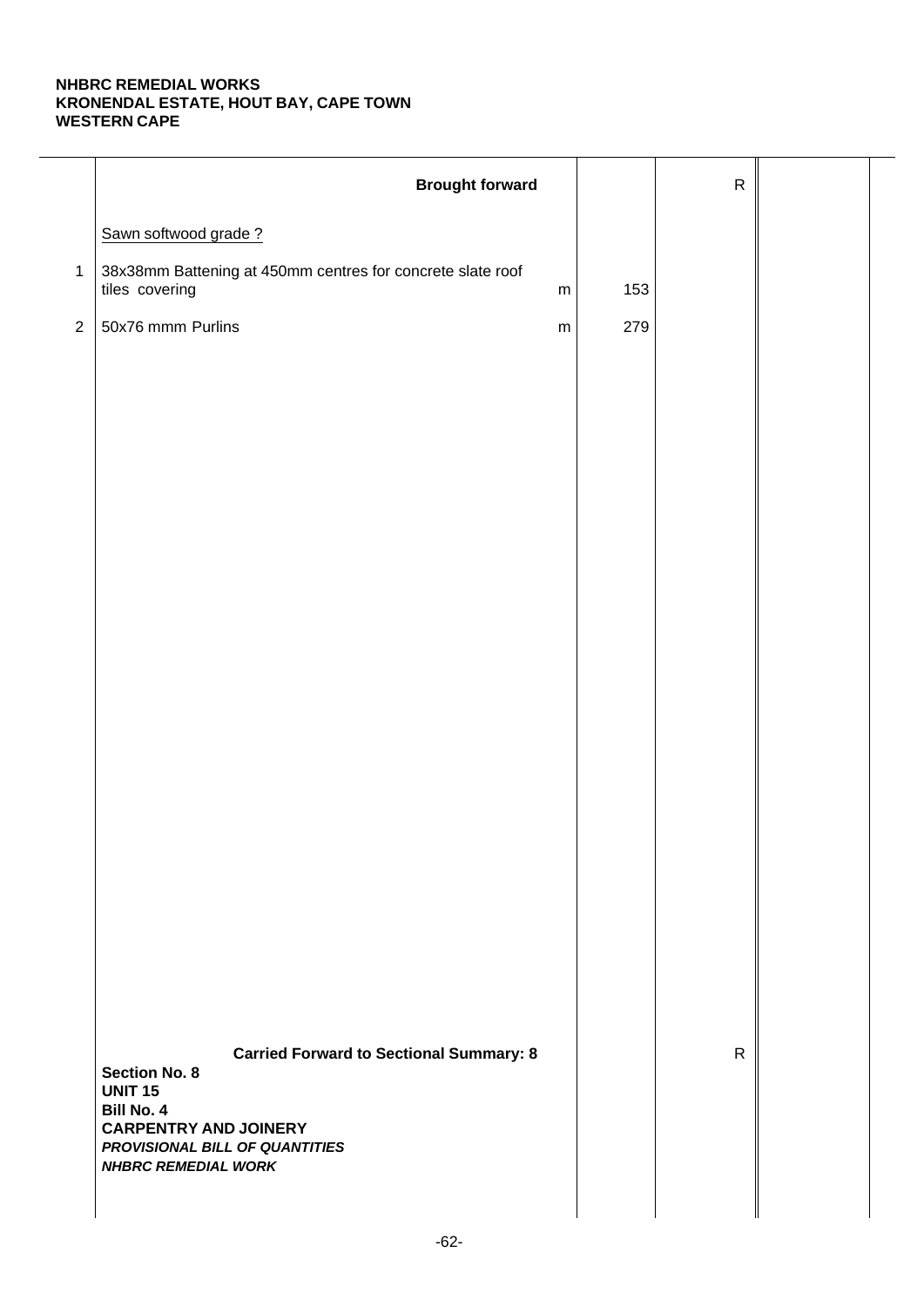|                   | <b>Section No. 8</b>                                         |                                 |            |              |               |  |
|-------------------|--------------------------------------------------------------|---------------------------------|------------|--------------|---------------|--|
|                   | <b>UNIT 15</b>                                               |                                 |            |              |               |  |
|                   | <b>SECTION SUMMARY - UNIT 15</b>                             |                                 |            |              |               |  |
| Bill<br><b>No</b> |                                                              |                                 | Page<br>No |              | <b>Amount</b> |  |
| $\mathbf{1}$      | <b>ALTERATIONS</b>                                           |                                 | $-58-$     |              |               |  |
| $\sqrt{2}$        | WATERPROOFING                                                |                                 | $-59-$     |              |               |  |
| $\mathfrak{S}$    | ROOF COVERING                                                |                                 | $-60-$     |              |               |  |
| $\overline{4}$    | CARPENTRY AND JOINERY                                        |                                 | $-62-$     |              |               |  |
|                   |                                                              |                                 |            |              |               |  |
|                   |                                                              |                                 |            |              |               |  |
|                   |                                                              |                                 |            |              |               |  |
|                   |                                                              |                                 |            |              |               |  |
|                   |                                                              |                                 |            |              |               |  |
|                   |                                                              |                                 |            |              |               |  |
|                   |                                                              |                                 |            |              |               |  |
|                   |                                                              |                                 |            |              |               |  |
|                   |                                                              |                                 |            |              |               |  |
|                   |                                                              |                                 |            |              |               |  |
|                   |                                                              |                                 |            |              |               |  |
|                   |                                                              |                                 |            |              |               |  |
|                   |                                                              |                                 |            |              |               |  |
|                   |                                                              |                                 |            |              |               |  |
|                   |                                                              |                                 |            |              |               |  |
|                   |                                                              |                                 |            |              |               |  |
|                   |                                                              | <b>Carried to Final Summary</b> |            | $\mathsf{R}$ |               |  |
|                   | <b>Section No. 8</b><br><b>UNIT 15</b>                       |                                 |            |              |               |  |
|                   | PROVISIONAL BILL OF QUANTITIES<br><b>NHBRC REMEDIAL WORK</b> |                                 |            |              |               |  |
|                   |                                                              |                                 |            |              |               |  |
|                   |                                                              |                                 |            |              |               |  |
|                   |                                                              |                                 |            |              |               |  |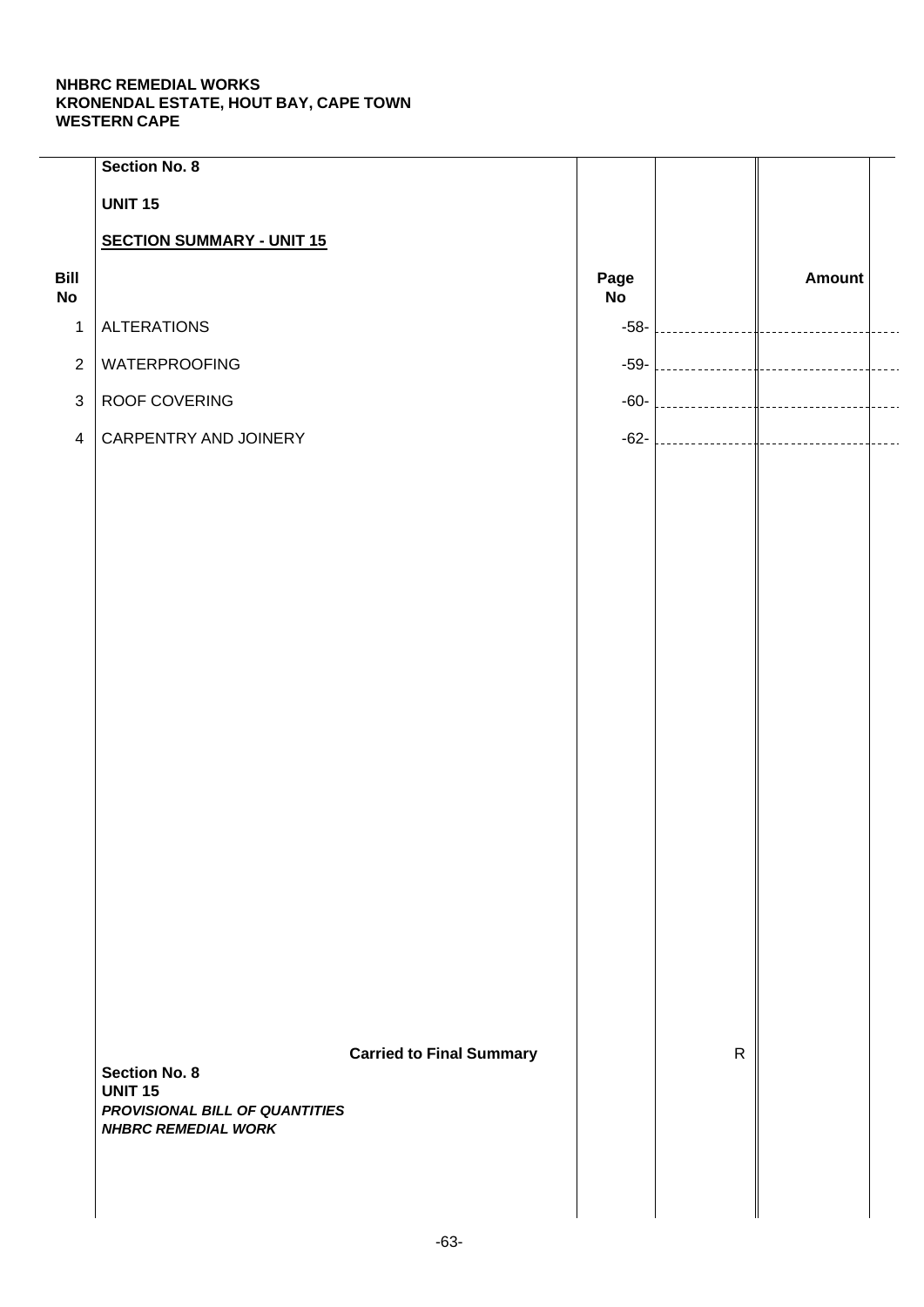| R |  |
|---|--|
|   |  |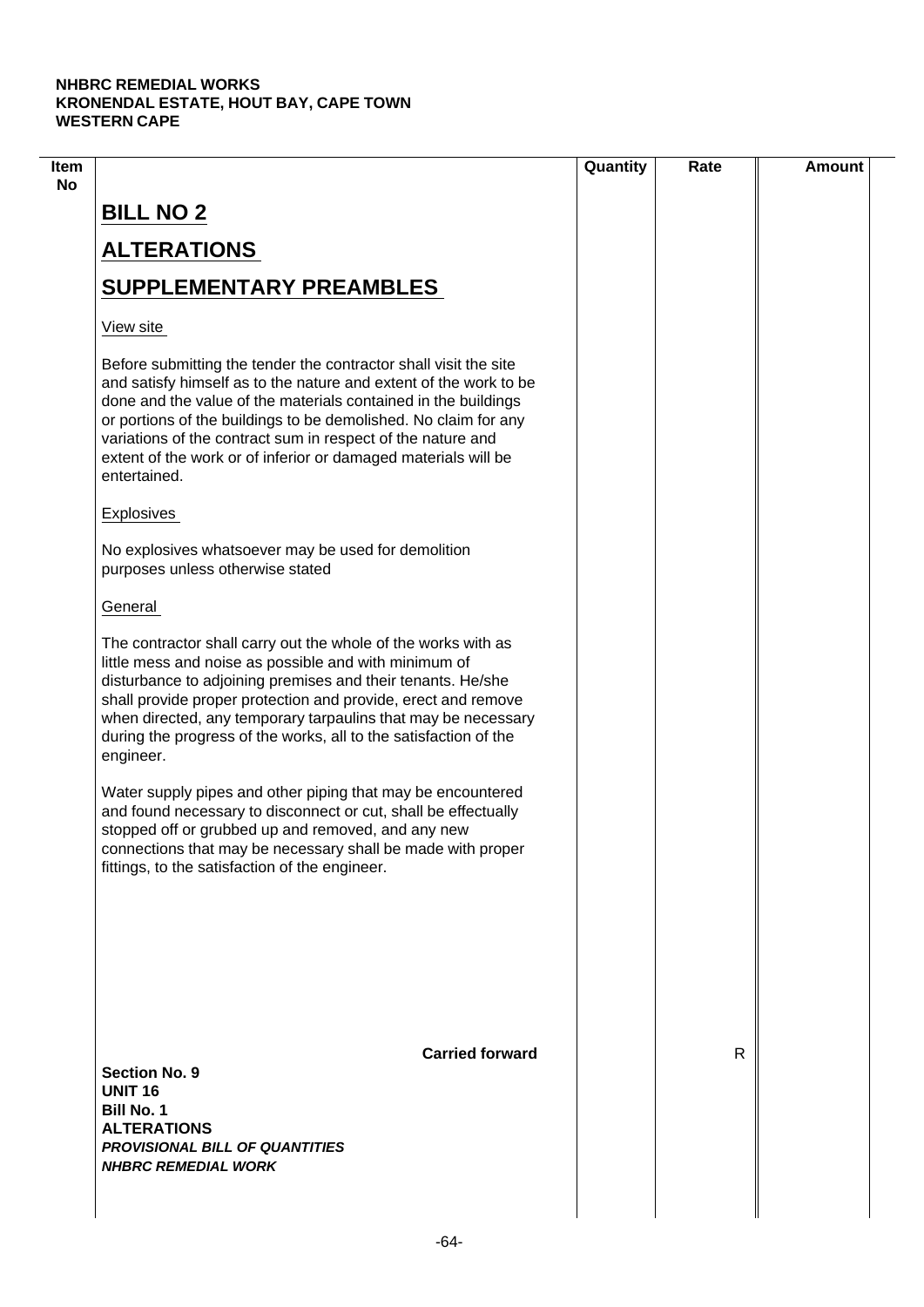|   | <b>Brought forward</b>                                                                                                                                                                                                                                                                                                                                                                                                                                                                                                                                           |   |     | R |  |
|---|------------------------------------------------------------------------------------------------------------------------------------------------------------------------------------------------------------------------------------------------------------------------------------------------------------------------------------------------------------------------------------------------------------------------------------------------------------------------------------------------------------------------------------------------------------------|---|-----|---|--|
|   | Doors, fanlights, fittings, frames, linings, etc which are to be<br>re-used shall be thoroughly overhauled before refixing including<br>taking off. easing and rehanging, cramping up, re-wedging as<br>required and making good cramps, dowels, etc, and easing,<br>oiling, adjusting and repairing ironmongery as necessary,<br>replacing any glass damaged in removal or subsequently and<br>stopping up all ail and screw holes with tinted plastic wood to<br>match timber, unless otherwise described. Re-painting or<br>re-varnishing is given separately |   |     |   |  |
|   | Prices for taking out doors, windows, etc shall including for<br>removal of all beads, architraves, ironmongery, etc                                                                                                                                                                                                                                                                                                                                                                                                                                             |   |     |   |  |
|   | Prices for taking out and removing doors and frames shall<br>include for removing door stop, cabin hook, etc and making<br>good floor and wall finishes to match existing                                                                                                                                                                                                                                                                                                                                                                                        |   |     |   |  |
|   | With regard to building up of openings in existing walls, cement<br>screeds and pavings, granolithis, tops of walls, etc, shall be<br>levelled and prepared for raising of brickwork                                                                                                                                                                                                                                                                                                                                                                             |   |     |   |  |
|   | Making good of finishes shall include making good of the brick<br>and concrete surfaces onto which the new finishes are applied,<br>where necessary                                                                                                                                                                                                                                                                                                                                                                                                              |   |     |   |  |
|   | The contractor will be required to take all dimensions affecting<br>the existing buildings on the site and he will be held solely<br>responsible for the accuracy of all such dimensions where used<br>in the manufacture of new items (doors, windows, fittings, etc)                                                                                                                                                                                                                                                                                           |   |     |   |  |
|   | <b>REMOVAL OF EXISTING WORK</b>                                                                                                                                                                                                                                                                                                                                                                                                                                                                                                                                  |   |     |   |  |
|   | Taking down and removing roofs, floors, panelling, ceilings,<br>partitions, etc                                                                                                                                                                                                                                                                                                                                                                                                                                                                                  |   |     |   |  |
| 1 | Timber purlins and battens                                                                                                                                                                                                                                                                                                                                                                                                                                                                                                                                       | m | 432 |   |  |
|   | <b>Carried forward</b><br><b>Section No. 9</b><br><b>UNIT 16</b><br><b>Bill No. 1</b><br><b>ALTERATIONS</b><br><b>PROVISIONAL BILL OF QUANTITIES</b><br><b>NHBRC REMEDIAL WORK</b>                                                                                                                                                                                                                                                                                                                                                                               |   |     | R |  |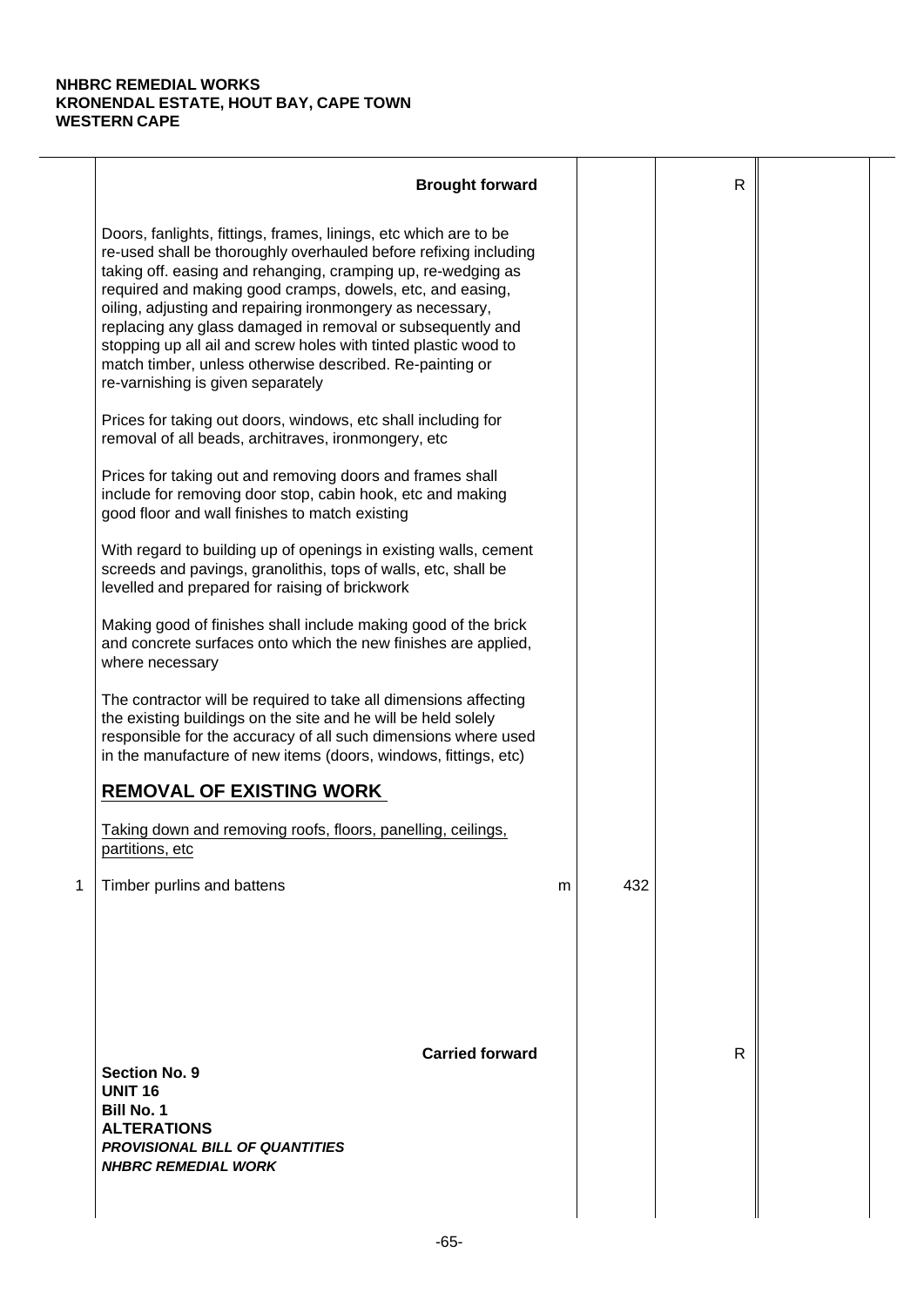|                | <b>Brought forward</b>                                                                                                                                                                              |           |     | $\mathsf{R}$ |  |
|----------------|-----------------------------------------------------------------------------------------------------------------------------------------------------------------------------------------------------|-----------|-----|--------------|--|
|                | Taking down and removing roofs, floors, panelling, ceilings,<br>partitions, etc setting aside for re-use and later re fixing (as per<br>Engineer's detail) in similar new position                  |           |     |              |  |
| $\overline{2}$ | Fibre cement Barge and Fascia Boards                                                                                                                                                                | ${\sf m}$ | 59  |              |  |
| $\sqrt{3}$     | Coverland "Elite" flat concrete slate tiles                                                                                                                                                         | m2        | 103 |              |  |
| $\overline{4}$ | Ridge tiles                                                                                                                                                                                         | No        | 15  |              |  |
| 5              | Mono Ridge                                                                                                                                                                                          | No        | 15  |              |  |
| $\,6$          | Side wall and cover flashing                                                                                                                                                                        | m         | 22  |              |  |
| $\overline{7}$ | Gutters                                                                                                                                                                                             | ${\sf m}$ | 24  |              |  |
|                |                                                                                                                                                                                                     |           |     |              |  |
|                |                                                                                                                                                                                                     |           |     |              |  |
|                |                                                                                                                                                                                                     |           |     |              |  |
|                |                                                                                                                                                                                                     |           |     |              |  |
|                |                                                                                                                                                                                                     |           |     |              |  |
|                |                                                                                                                                                                                                     |           |     |              |  |
|                |                                                                                                                                                                                                     |           |     |              |  |
|                |                                                                                                                                                                                                     |           |     |              |  |
|                |                                                                                                                                                                                                     |           |     |              |  |
|                |                                                                                                                                                                                                     |           |     |              |  |
|                |                                                                                                                                                                                                     |           |     |              |  |
|                |                                                                                                                                                                                                     |           |     |              |  |
|                |                                                                                                                                                                                                     |           |     |              |  |
|                |                                                                                                                                                                                                     |           |     |              |  |
|                | <b>Carried Forward to Sectional Summary: 9</b><br><b>Section No. 9</b><br><b>UNIT 16</b><br><b>Bill No. 1</b><br><b>ALTERATIONS</b><br>PROVISIONAL BILL OF QUANTITIES<br><b>NHBRC REMEDIAL WORK</b> |           |     | $\mathsf{R}$ |  |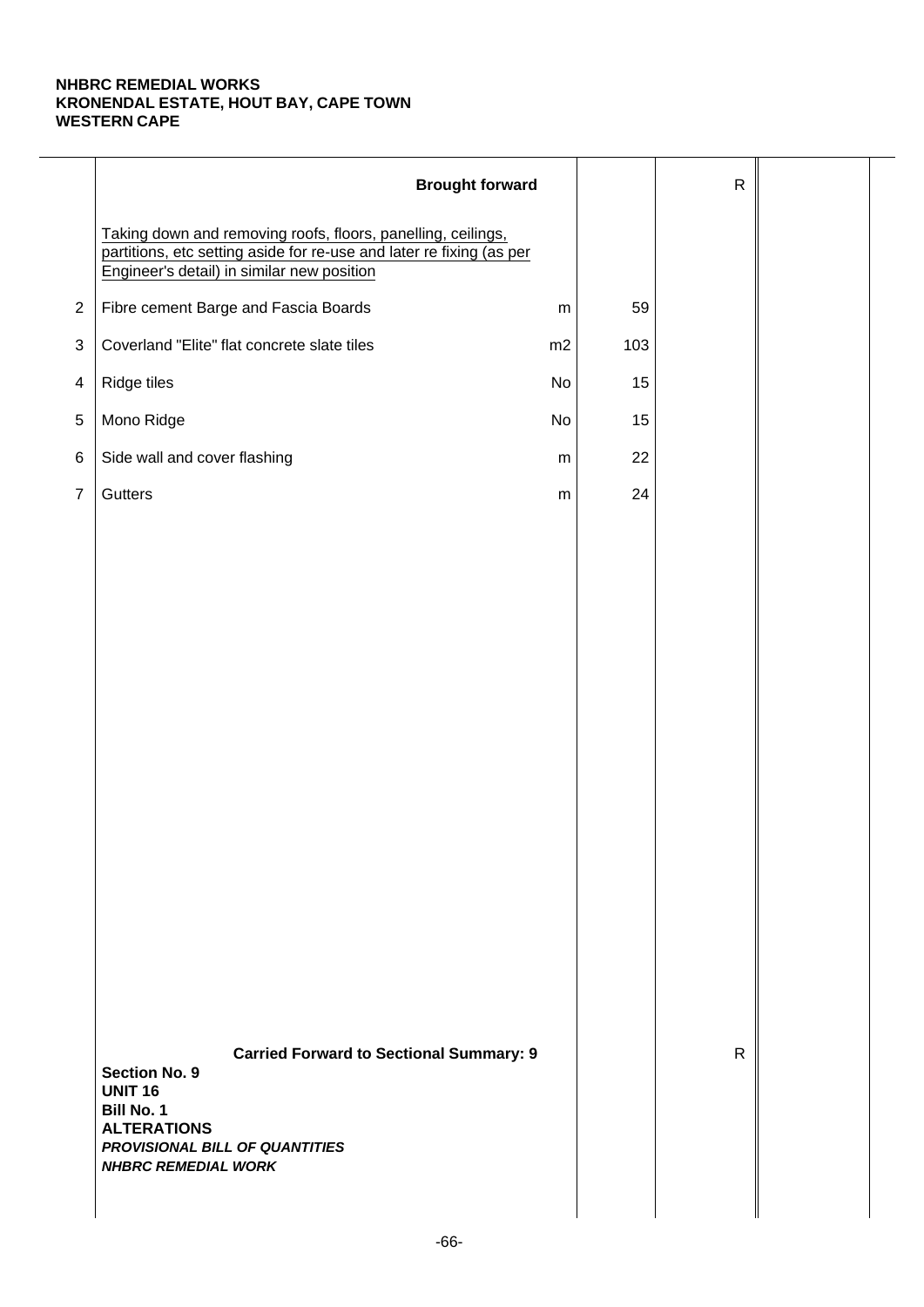$\mathcal{L}$ 

| Item<br><b>No</b> |                                                                                                                                                                                                                                                                                                                                 | Quantity | Rate | <b>Amount</b> |
|-------------------|---------------------------------------------------------------------------------------------------------------------------------------------------------------------------------------------------------------------------------------------------------------------------------------------------------------------------------|----------|------|---------------|
|                   | <b>BILL NO 3</b>                                                                                                                                                                                                                                                                                                                |          |      |               |
|                   | <b>WATERPROOFING</b>                                                                                                                                                                                                                                                                                                            |          |      |               |
|                   | <b>SUPPLEMENTARY PREAMBLES</b>                                                                                                                                                                                                                                                                                                  |          |      |               |
|                   | Waterproofing                                                                                                                                                                                                                                                                                                                   |          |      |               |
|                   | Waterproofing of roofs, basements, etc shall be laid under a ten<br>year guarantee. Waterproofing to roofs shall be laid to even<br>falls to outlets etc with necessary ridges, hips and valleys.<br>Descriptions of sheet or membrane waterproofing shall be<br>deemed to include additional labour to turn-ups and turn-downs |          |      |               |
|                   | <b>WATERPROOFING TO ROOFS, BASEMENTS,</b><br><b>ETC</b>                                                                                                                                                                                                                                                                         |          |      |               |
|                   | Agrement approved flashing (As per Engineer's detail/scope of<br>works)                                                                                                                                                                                                                                                         |          |      |               |
| 1                 | SIde wall flashing                                                                                                                                                                                                                                                                                                              | 22<br>m  |      |               |
| $\overline{2}$    | Head wall flashing (south light windows)                                                                                                                                                                                                                                                                                        | 6<br>m   |      |               |
|                   |                                                                                                                                                                                                                                                                                                                                 |          |      |               |
|                   | <b>Carried Forward to Sectional Summary: 9</b><br><b>Section No. 9</b><br><b>UNIT 16</b><br><b>Bill No. 2</b><br><b>WATERPROOFING</b><br><b>PROVISIONAL BILL OF QUANTITIES</b><br><b>NHBRC REMEDIAL WORK</b>                                                                                                                    |          | R    |               |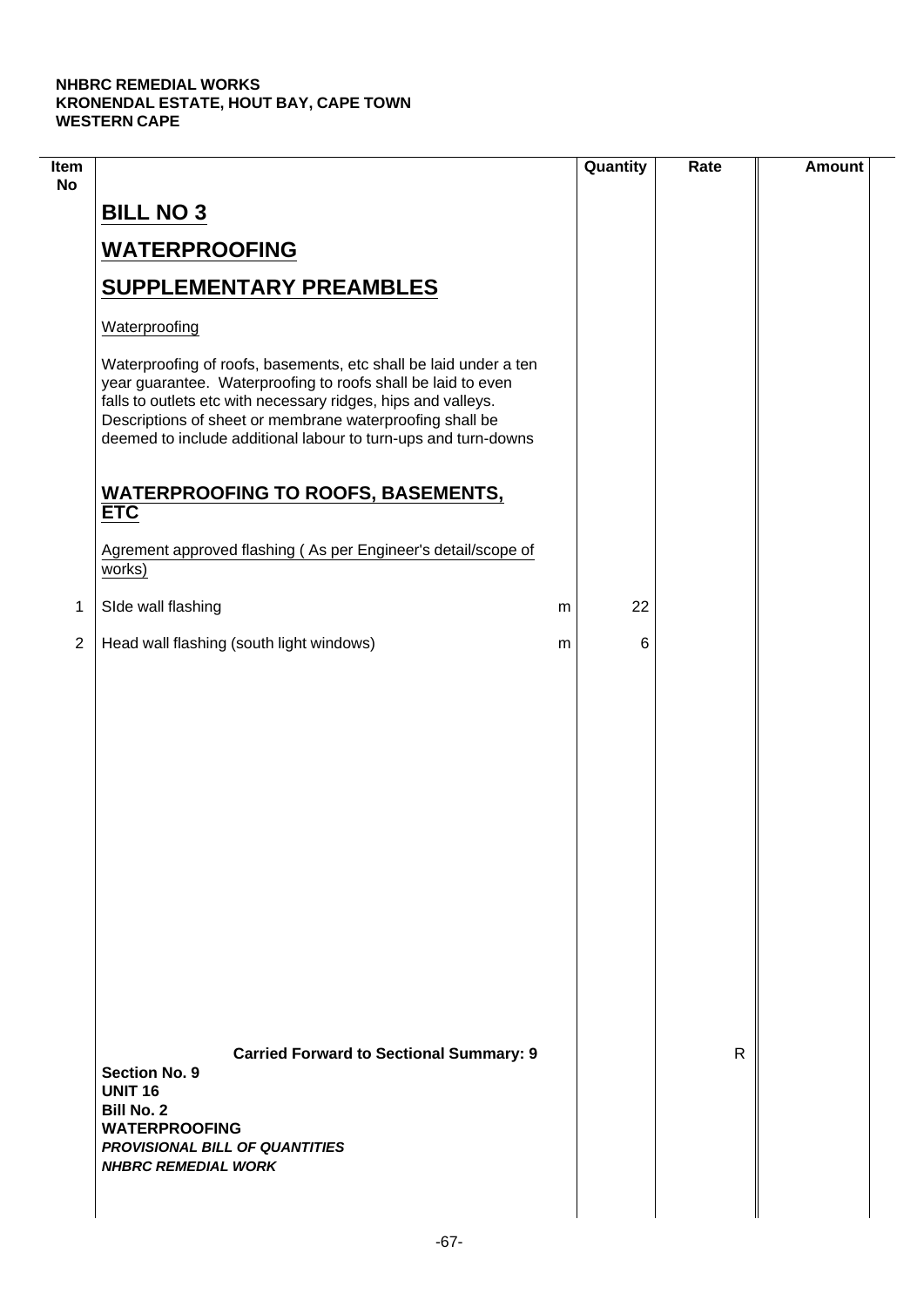| <b>No</b>      |                                                                                                                                                                                                                                                                                                                                |                |     |   |  |
|----------------|--------------------------------------------------------------------------------------------------------------------------------------------------------------------------------------------------------------------------------------------------------------------------------------------------------------------------------|----------------|-----|---|--|
|                | <b>BILL NO 4</b>                                                                                                                                                                                                                                                                                                               |                |     |   |  |
|                | <b>ROOF COVERINGS ETC</b>                                                                                                                                                                                                                                                                                                      |                |     |   |  |
|                | Where battens for roof coverings form part of the plate nailed<br>timber not roof truss design it shall be included under the roof<br>construction i the "Carpentry and Joinery" trade and not under<br>this trade                                                                                                             |                |     |   |  |
|                | 340x420mm Elite flat concrete slate concrete tiles nailed with<br>non corrosive nails to battens and purlins                                                                                                                                                                                                                   |                |     |   |  |
| 1              | Roof covering with a 26 degree pitch (Allow to replace 45% of<br>existing tiles set aside for reuse due to breakage)                                                                                                                                                                                                           | m <sub>2</sub> | 60  |   |  |
| $\overline{2}$ | Ridges of tiles to match roofing tiles, bedded and pointed in 1:3<br>tinted cement mortar, including 300mm wide strip of 375 micron<br>embossed dampproof course in accordance with SANS 952<br>Type B underlay                                                                                                                | No             | 8   |   |  |
| 3              | Mono ridges of tiles to match roofing tiles, bedded and pointed<br>in 1:3 tinted cement mortar, including 300mm wide strip of 375<br>micron embossed dampproof course in accordance with SANS<br>952 Type B underlay                                                                                                           | No             | 8   |   |  |
|                | <b>ROOF WALL INSULATION</b>                                                                                                                                                                                                                                                                                                    |                |     |   |  |
| 4              | Polyethylene bubblefold aluminium foil faced both sides<br>Insulation sheeting laid taut over purlins and fixed concurrent<br>with roof covering with minimum 150mm stapled laps including<br>galvanised (PVC coated) steel straining wires at not exceeding<br>400mm centres and double-sided tape at edges where required m2 |                | 133 |   |  |
|                |                                                                                                                                                                                                                                                                                                                                |                |     |   |  |
|                | <b>Carried Forward to Sectional Summary: 9</b><br><b>Section No. 9</b><br><b>UNIT 16</b><br><b>Bill No. 3</b><br><b>ROOF COVERING</b><br><b>PROVISIONAL BILL OF QUANTITIES</b><br><b>NHBRC REMEDIAL WORK</b>                                                                                                                   |                |     | R |  |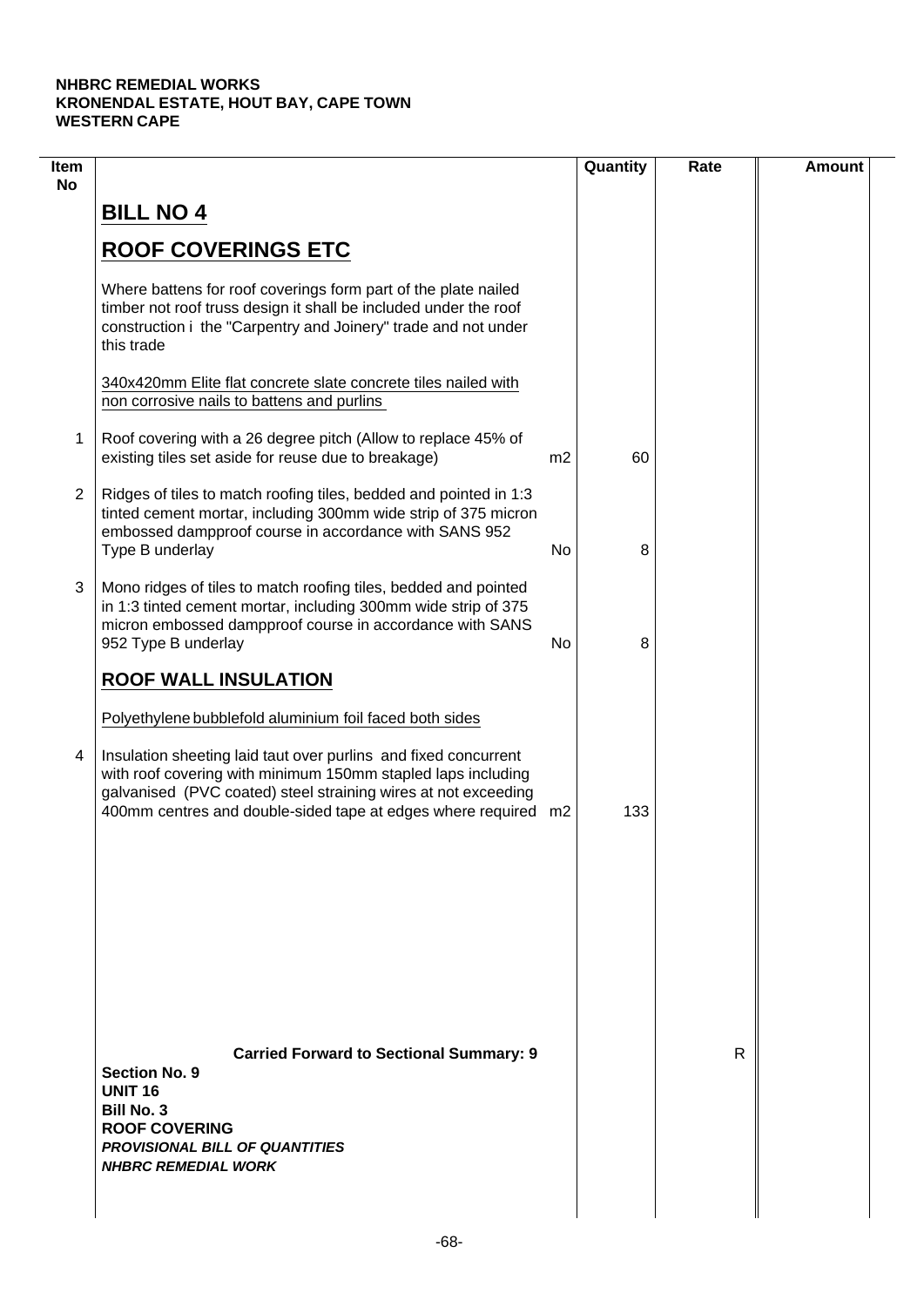| <b>BILL NO 5</b><br><b>CARPENTRY AND JOINERY</b><br><b>SUPPLEMENTARY PREAMBLES</b><br>Fixing<br>Items described as "nailed" shall be deemed to be fixed with<br>hardened steel nails or shot pins to brickwork or concrete<br>Items described as "plugged" shall be deemed to include<br>screwing to fibre, plastic or metal plugs at not exceeding<br>500mm centres, and where described as "bolted", the bolts<br>have been given elsewhere<br>Joinery: |    |  |
|-----------------------------------------------------------------------------------------------------------------------------------------------------------------------------------------------------------------------------------------------------------------------------------------------------------------------------------------------------------------------------------------------------------------------------------------------------------|----|--|
|                                                                                                                                                                                                                                                                                                                                                                                                                                                           |    |  |
|                                                                                                                                                                                                                                                                                                                                                                                                                                                           |    |  |
|                                                                                                                                                                                                                                                                                                                                                                                                                                                           |    |  |
|                                                                                                                                                                                                                                                                                                                                                                                                                                                           |    |  |
|                                                                                                                                                                                                                                                                                                                                                                                                                                                           |    |  |
|                                                                                                                                                                                                                                                                                                                                                                                                                                                           |    |  |
|                                                                                                                                                                                                                                                                                                                                                                                                                                                           |    |  |
|                                                                                                                                                                                                                                                                                                                                                                                                                                                           |    |  |
| Descriptions of frames shall be deemed to include frames,<br>transomes, mullions, rails, etc                                                                                                                                                                                                                                                                                                                                                              |    |  |
| Descriptions of hardwood joinery shall be deemed to include<br>pelleting of bolt holes                                                                                                                                                                                                                                                                                                                                                                    |    |  |
| <b>ROOFS ETC</b>                                                                                                                                                                                                                                                                                                                                                                                                                                          |    |  |
| <b>Note</b>                                                                                                                                                                                                                                                                                                                                                                                                                                               |    |  |
| New (grade 5 SA PINE, H2 treated) purlins (50mmx76mm<br>minimum size) on the exposed rafters. The purlins need to be<br>sized on site according to the gap between top of rafter and top<br>batten on truss. This gap varies and must be assessed for each<br>house as the work progress. Due to the isoboard, wedges<br>cannot be used to adjust the levels after the purlin has been<br>fixed down and the purlin size will have to correct             |    |  |
| Purlins should be fixed to rafters with 200mm long M8 coach<br>screws at each purlin/rafter intersection. Holes through purlins<br>should be pre-drilled and 6mm pilot holes should be drilled for<br>coach screws into rafters. The coach screw head should be<br>countersunk into purlin                                                                                                                                                                |    |  |
| Battens should be nailed down with 100mmx4mm wired nails at<br>each battten truss intersection                                                                                                                                                                                                                                                                                                                                                            |    |  |
| <b>Carried forward</b>                                                                                                                                                                                                                                                                                                                                                                                                                                    | R. |  |
| <b>Section No. 9</b><br><b>UNIT 16</b>                                                                                                                                                                                                                                                                                                                                                                                                                    |    |  |
| <b>Bill No. 4</b>                                                                                                                                                                                                                                                                                                                                                                                                                                         |    |  |
| <b>CARPENTRY AND JOINERY</b>                                                                                                                                                                                                                                                                                                                                                                                                                              |    |  |
| <b>PROVISIONAL BILL OF QUANTITIES</b><br><b>NHBRC REMEDIAL WORK</b>                                                                                                                                                                                                                                                                                                                                                                                       |    |  |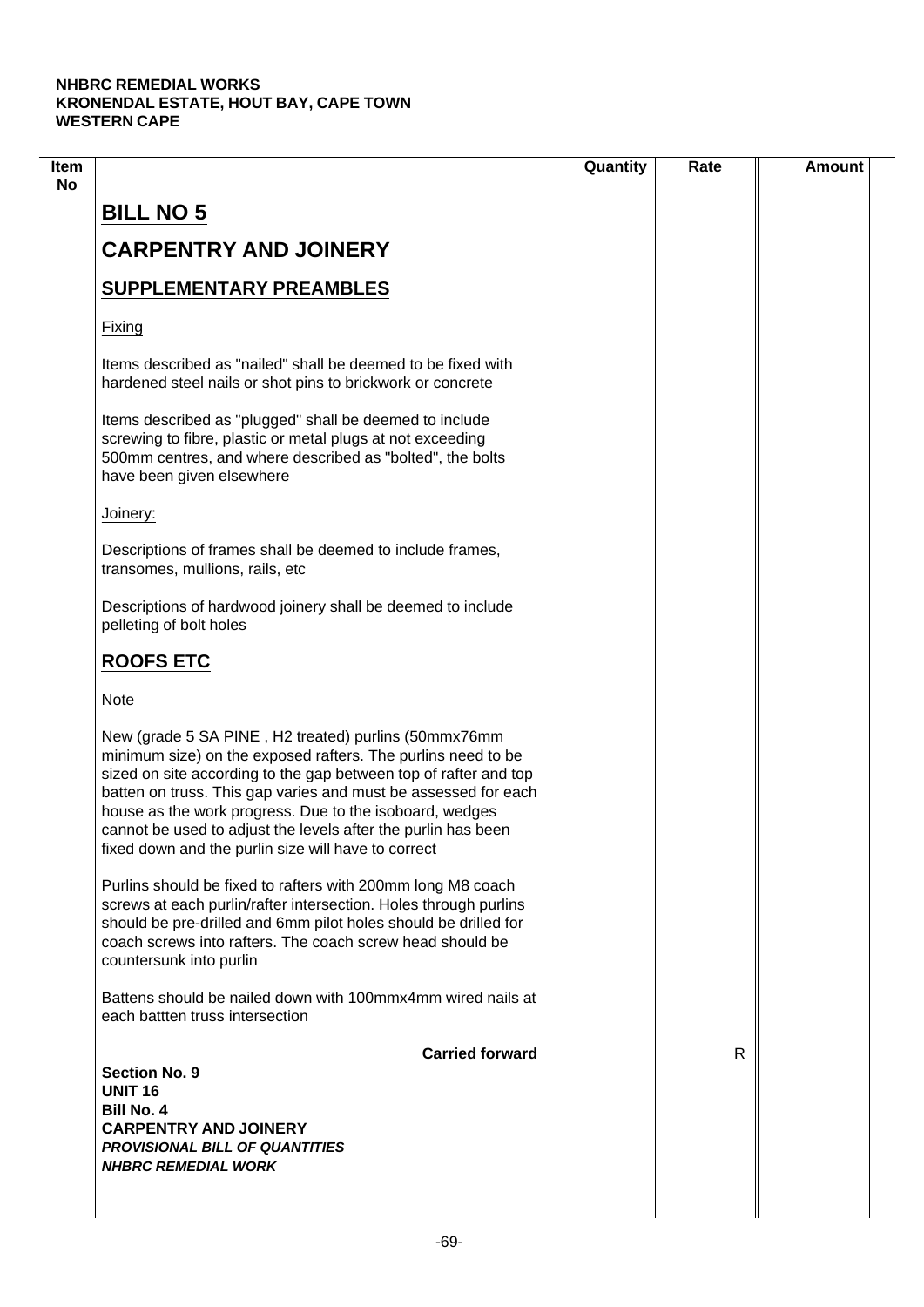|                | <b>Brought forward</b>                                                                    |     | ${\sf R}$    |  |
|----------------|-------------------------------------------------------------------------------------------|-----|--------------|--|
|                | Sawn softwood grade?                                                                      |     |              |  |
| $\mathbf{1}$   | 38x38mm Battening at 450mm centres for concrete slate roof<br>tiles covering<br>${\sf m}$ | 153 |              |  |
| $\overline{2}$ | 50x76 mmm Purlins<br>${\sf m}$                                                            | 279 |              |  |
|                |                                                                                           |     |              |  |
|                |                                                                                           |     |              |  |
|                |                                                                                           |     |              |  |
|                |                                                                                           |     |              |  |
|                |                                                                                           |     |              |  |
|                |                                                                                           |     |              |  |
|                |                                                                                           |     |              |  |
|                |                                                                                           |     |              |  |
|                |                                                                                           |     |              |  |
|                |                                                                                           |     |              |  |
|                |                                                                                           |     |              |  |
|                |                                                                                           |     |              |  |
|                |                                                                                           |     |              |  |
|                |                                                                                           |     |              |  |
|                |                                                                                           |     |              |  |
|                |                                                                                           |     |              |  |
|                |                                                                                           |     |              |  |
|                | <b>Carried Forward to Sectional Summary: 9</b><br><b>Section No. 9</b>                    |     | $\mathsf{R}$ |  |
|                | <b>UNIT 16</b><br><b>Bill No. 4</b>                                                       |     |              |  |
|                | <b>CARPENTRY AND JOINERY</b><br>PROVISIONAL BILL OF QUANTITIES                            |     |              |  |
|                | <b>NHBRC REMEDIAL WORK</b>                                                                |     |              |  |
|                |                                                                                           |     |              |  |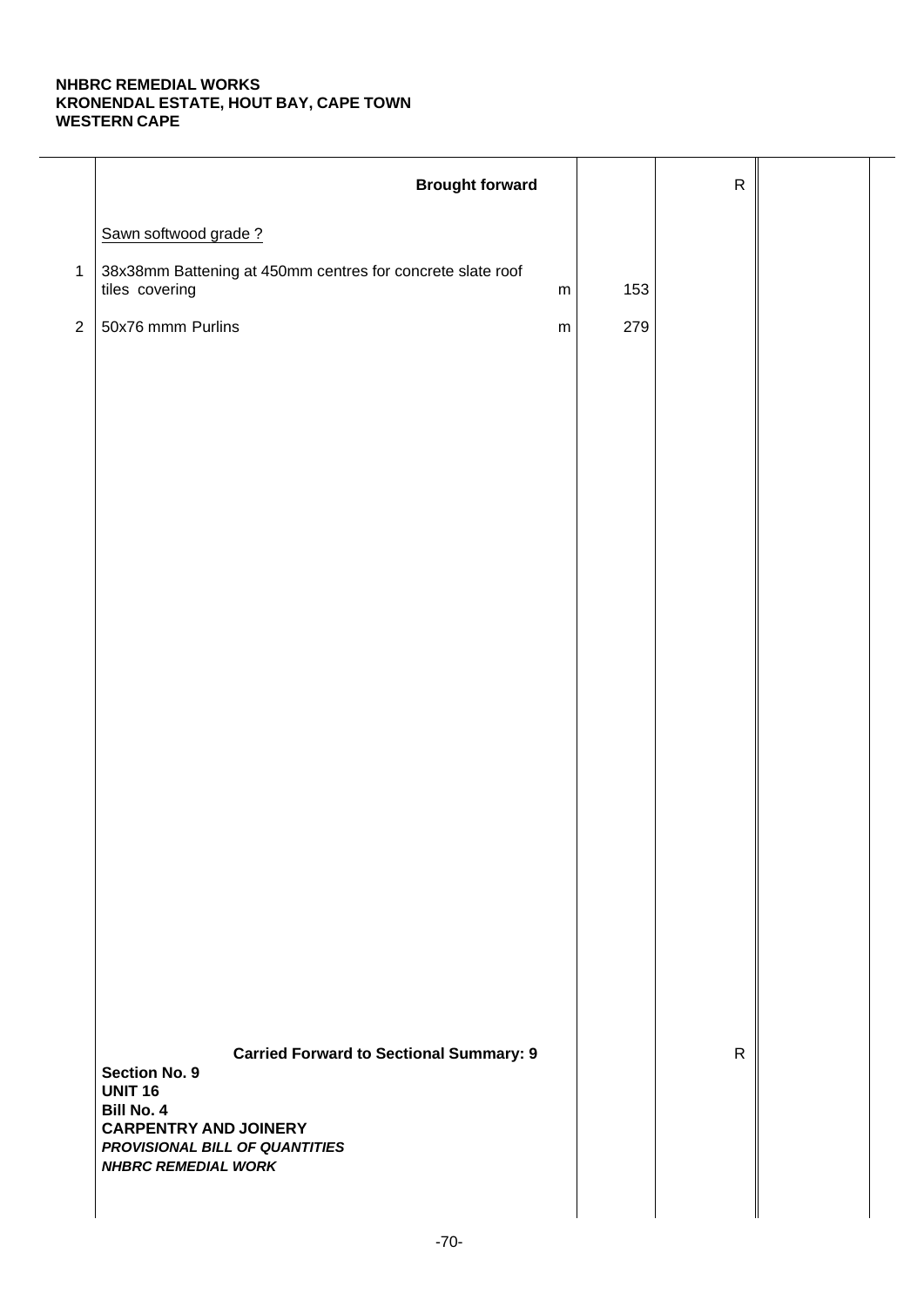|                   | Section No. 9                          |                                 |            |              |        |  |
|-------------------|----------------------------------------|---------------------------------|------------|--------------|--------|--|
|                   | <b>UNIT 16</b>                         |                                 |            |              |        |  |
|                   | <b>SECTION SUMMARY - UNIT 16</b>       |                                 |            |              |        |  |
| Bill<br><b>No</b> |                                        |                                 | Page<br>No |              | Amount |  |
| $\mathbf 1$       | <b>ALTERATIONS</b>                     |                                 | $-66-$     |              |        |  |
| $\overline{2}$    | <b>WATERPROOFING</b>                   |                                 | $-67-$     |              |        |  |
| $\mathbf{3}$      | ROOF COVERING                          |                                 | $-68-$     |              |        |  |
| $\overline{4}$    | CARPENTRY AND JOINERY                  |                                 | $-70-$     |              |        |  |
|                   |                                        |                                 |            |              |        |  |
|                   |                                        |                                 |            |              |        |  |
|                   |                                        |                                 |            |              |        |  |
|                   |                                        |                                 |            |              |        |  |
|                   |                                        |                                 |            |              |        |  |
|                   |                                        |                                 |            |              |        |  |
|                   |                                        |                                 |            |              |        |  |
|                   |                                        |                                 |            |              |        |  |
|                   |                                        |                                 |            |              |        |  |
|                   |                                        |                                 |            |              |        |  |
|                   |                                        |                                 |            |              |        |  |
|                   |                                        |                                 |            |              |        |  |
|                   |                                        |                                 |            |              |        |  |
|                   |                                        |                                 |            |              |        |  |
|                   |                                        |                                 |            |              |        |  |
|                   |                                        |                                 |            |              |        |  |
|                   |                                        | <b>Carried to Final Summary</b> |            | $\mathsf{R}$ |        |  |
|                   | <b>Section No. 9</b><br><b>UNIT 16</b> |                                 |            |              |        |  |
|                   | PROVISIONAL BILL OF QUANTITIES         |                                 |            |              |        |  |
|                   | <b>NHBRC REMEDIAL WORK</b>             |                                 |            |              |        |  |
|                   |                                        |                                 |            |              |        |  |
|                   |                                        |                                 |            |              |        |  |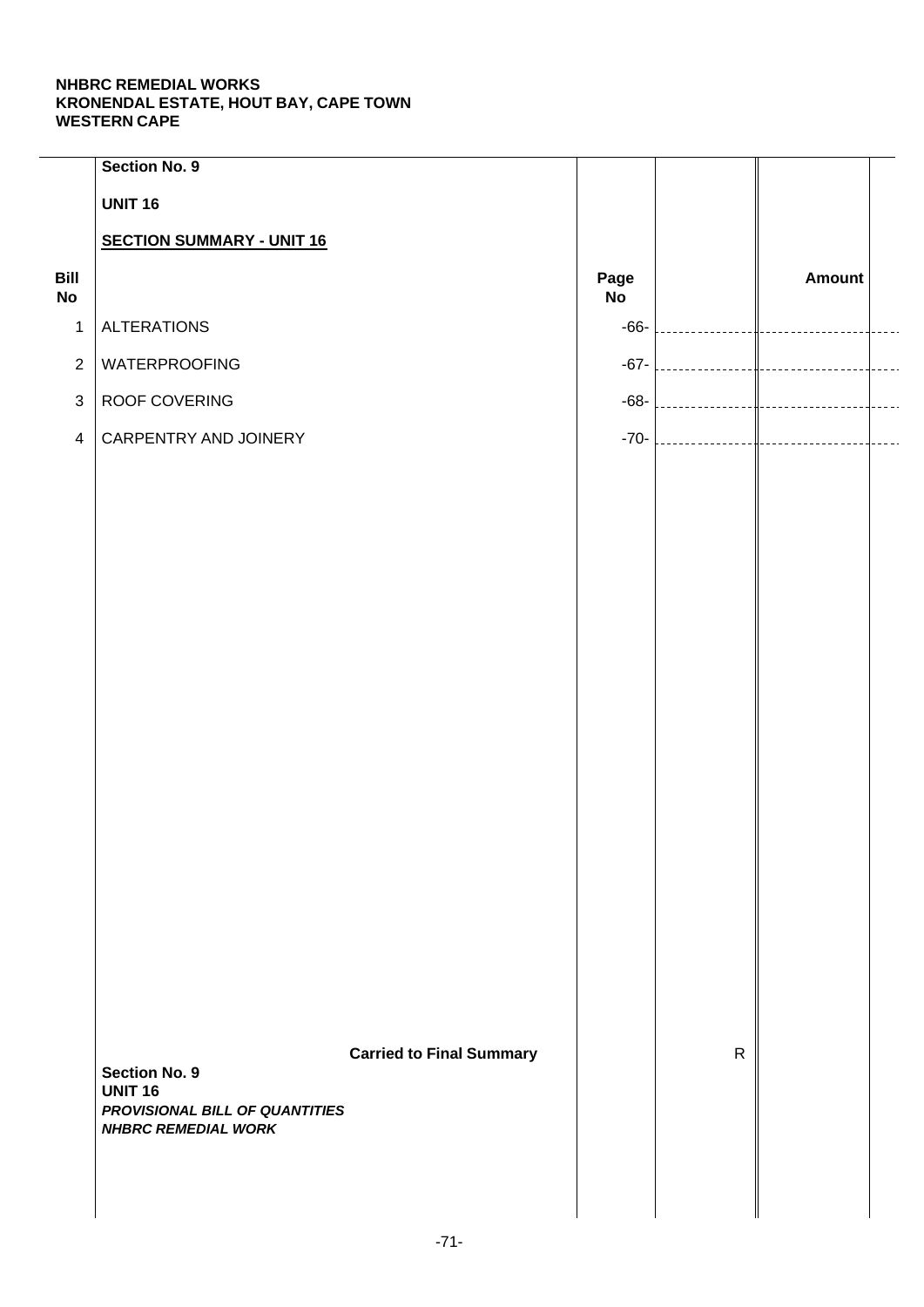|                                                                                                                                                                                                                                                                                                                                                                                                                             | Quantity | Rate         | <b>Amount</b> |
|-----------------------------------------------------------------------------------------------------------------------------------------------------------------------------------------------------------------------------------------------------------------------------------------------------------------------------------------------------------------------------------------------------------------------------|----------|--------------|---------------|
| <b>BILL NO 2</b>                                                                                                                                                                                                                                                                                                                                                                                                            |          |              |               |
| <b>ALTERATIONS</b>                                                                                                                                                                                                                                                                                                                                                                                                          |          |              |               |
| <b>SUPPLEMENTARY PREAMBLES</b>                                                                                                                                                                                                                                                                                                                                                                                              |          |              |               |
| View site                                                                                                                                                                                                                                                                                                                                                                                                                   |          |              |               |
| Before submitting the tender the contractor shall visit the site<br>and satisfy himself as to the nature and extent of the work to be<br>done and the value of the materials contained in the buildings<br>or portions of the buildings to be demolished. No claim for any<br>variations of the contract sum in respect of the nature and<br>extent of the work or of inferior or damaged materials will be<br>entertained. |          |              |               |
| Explosives                                                                                                                                                                                                                                                                                                                                                                                                                  |          |              |               |
| No explosives whatsoever may be used for demolition<br>purposes unless otherwise stated                                                                                                                                                                                                                                                                                                                                     |          |              |               |
| General                                                                                                                                                                                                                                                                                                                                                                                                                     |          |              |               |
| The contractor shall carry out the whole of the works with as<br>little mess and noise as possible and with minimum of<br>disturbance to adjoining premises and their tenants. He/she<br>shall provide proper protection and provide, erect and remove<br>when directed, any temporary tarpaulins that may be necessary<br>during the progress of the works, all to the satisfaction of the<br>engineer.                    |          |              |               |
| Water supply pipes and other piping that may be encountered<br>and found necessary to disconnect or cut, shall be effectually<br>stopped off or grubbed up and removed, and any new<br>connections that may be necessary shall be made with proper<br>fittings, to the satisfaction of the engineer.                                                                                                                        |          |              |               |
| <b>Carried forward</b>                                                                                                                                                                                                                                                                                                                                                                                                      |          | $\mathsf{R}$ |               |
| Section No. 10<br><b>UNIT 20</b><br><b>Bill No. 1</b><br><b>ALTERATIONS</b><br><b>PROVISIONAL BILL OF QUANTITIES</b><br><b>NHBRC REMEDIAL WORK</b>                                                                                                                                                                                                                                                                          |          |              |               |
|                                                                                                                                                                                                                                                                                                                                                                                                                             |          |              |               |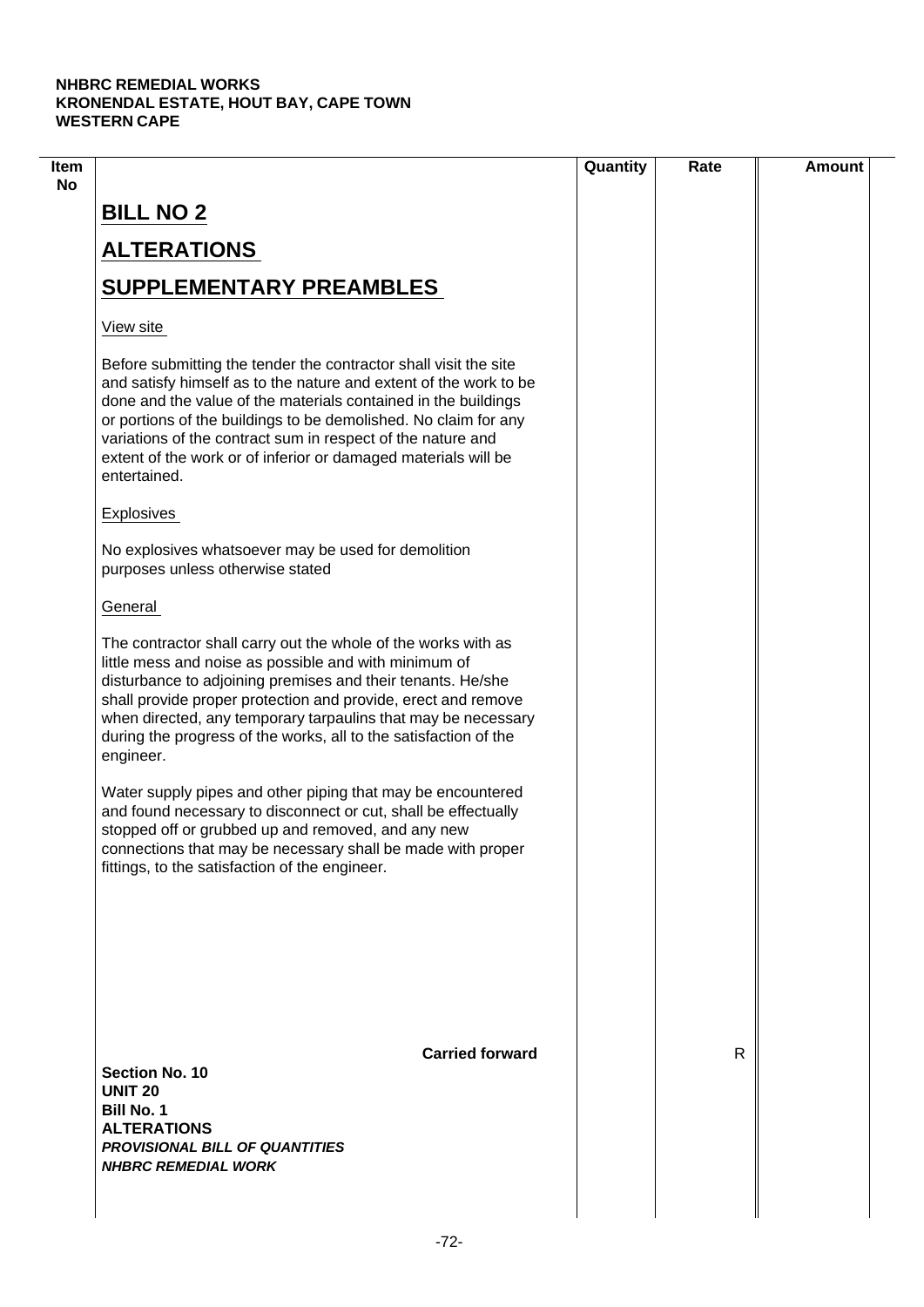|   | <b>Brought forward</b>                                                                                                                                                                                                                                                                                                                                                                                                                                                                                                                                           |   |     | $\mathsf{R}$ |  |
|---|------------------------------------------------------------------------------------------------------------------------------------------------------------------------------------------------------------------------------------------------------------------------------------------------------------------------------------------------------------------------------------------------------------------------------------------------------------------------------------------------------------------------------------------------------------------|---|-----|--------------|--|
|   | Doors, fanlights, fittings, frames, linings, etc which are to be<br>re-used shall be thoroughly overhauled before refixing including<br>taking off. easing and rehanging, cramping up, re-wedging as<br>required and making good cramps, dowels, etc, and easing,<br>oiling, adjusting and repairing ironmongery as necessary,<br>replacing any glass damaged in removal or subsequently and<br>stopping up all ail and screw holes with tinted plastic wood to<br>match timber, unless otherwise described. Re-painting or<br>re-varnishing is given separately |   |     |              |  |
|   | Prices for taking out doors, windows, etc shall including for<br>removal of all beads, architraves, ironmongery, etc                                                                                                                                                                                                                                                                                                                                                                                                                                             |   |     |              |  |
|   | Prices for taking out and removing doors and frames shall<br>include for removing door stop, cabin hook, etc and making<br>good floor and wall finishes to match existing                                                                                                                                                                                                                                                                                                                                                                                        |   |     |              |  |
|   | With regard to building up of openings in existing walls, cement<br>screeds and pavings, granolithis, tops of walls, etc, shall be<br>levelled and prepared for raising of brickwork                                                                                                                                                                                                                                                                                                                                                                             |   |     |              |  |
|   | Making good of finishes shall include making good of the brick<br>and concrete surfaces onto which the new finishes are applied,<br>where necessary                                                                                                                                                                                                                                                                                                                                                                                                              |   |     |              |  |
|   | The contractor will be required to take all dimensions affecting<br>the existing buildings on the site and he will be held solely<br>responsible for the accuracy of all such dimensions where used<br>in the manufacture of new items (doors, windows, fittings, etc)                                                                                                                                                                                                                                                                                           |   |     |              |  |
|   | <b>REMOVAL OF EXISTING WORK</b>                                                                                                                                                                                                                                                                                                                                                                                                                                                                                                                                  |   |     |              |  |
|   | Taking down and removing roofs, floors, panelling, ceilings,<br>partitions, etc                                                                                                                                                                                                                                                                                                                                                                                                                                                                                  |   |     |              |  |
| 1 | Timber purlins and battens                                                                                                                                                                                                                                                                                                                                                                                                                                                                                                                                       | m | 432 |              |  |
|   | <b>Carried forward</b><br><b>Section No. 10</b><br><b>UNIT 20</b><br><b>Bill No. 1</b><br><b>ALTERATIONS</b><br><b>PROVISIONAL BILL OF QUANTITIES</b><br><b>NHBRC REMEDIAL WORK</b>                                                                                                                                                                                                                                                                                                                                                                              |   |     | R            |  |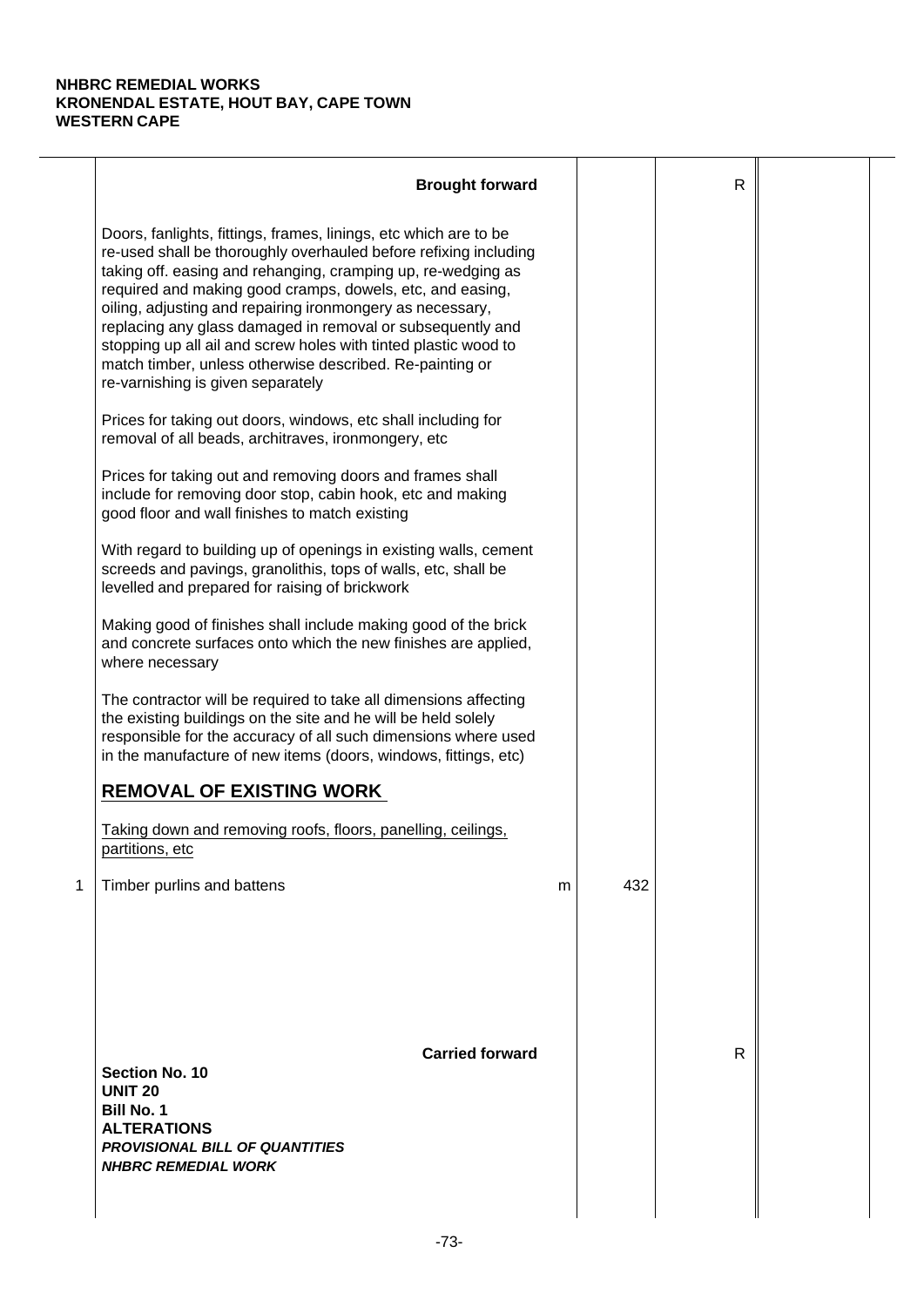|                | <b>Brought forward</b>                                                                                                                                                                                |           |     | $\mathsf{R}$ |  |
|----------------|-------------------------------------------------------------------------------------------------------------------------------------------------------------------------------------------------------|-----------|-----|--------------|--|
|                | Taking down and removing roofs, floors, panelling, ceilings,<br>partitions, etc setting aside for re-use and later re fixing (as per<br>Engineer's detail) in similar new position                    |           |     |              |  |
| $\overline{2}$ | Fibre cement Barge and Fascia Boards                                                                                                                                                                  | ${\sf m}$ | 59  |              |  |
| 3              | Coverland "Elite" flat concrete slate tiles                                                                                                                                                           | m2        | 103 |              |  |
| 4              | Ridge tiles                                                                                                                                                                                           | No        | 15  |              |  |
| $\,$ 5 $\,$    | Mono Ridge                                                                                                                                                                                            | No        | 15  |              |  |
| 6              | Side wall and cover flashing                                                                                                                                                                          | ${\sf m}$ | 22  |              |  |
| $\overline{7}$ | Gutters                                                                                                                                                                                               | ${\sf m}$ | 24  |              |  |
|                |                                                                                                                                                                                                       |           |     |              |  |
|                |                                                                                                                                                                                                       |           |     |              |  |
|                |                                                                                                                                                                                                       |           |     |              |  |
|                |                                                                                                                                                                                                       |           |     |              |  |
|                |                                                                                                                                                                                                       |           |     |              |  |
|                |                                                                                                                                                                                                       |           |     |              |  |
|                |                                                                                                                                                                                                       |           |     |              |  |
|                |                                                                                                                                                                                                       |           |     |              |  |
|                |                                                                                                                                                                                                       |           |     |              |  |
|                |                                                                                                                                                                                                       |           |     |              |  |
|                |                                                                                                                                                                                                       |           |     |              |  |
|                |                                                                                                                                                                                                       |           |     |              |  |
|                |                                                                                                                                                                                                       |           |     |              |  |
|                |                                                                                                                                                                                                       |           |     |              |  |
|                | <b>Carried Forward to Sectional Summary: 10</b><br><b>Section No. 10</b><br><b>UNIT 20</b><br><b>Bill No. 1</b><br><b>ALTERATIONS</b><br>PROVISIONAL BILL OF QUANTITIES<br><b>NHBRC REMEDIAL WORK</b> |           |     | $\mathsf{R}$ |  |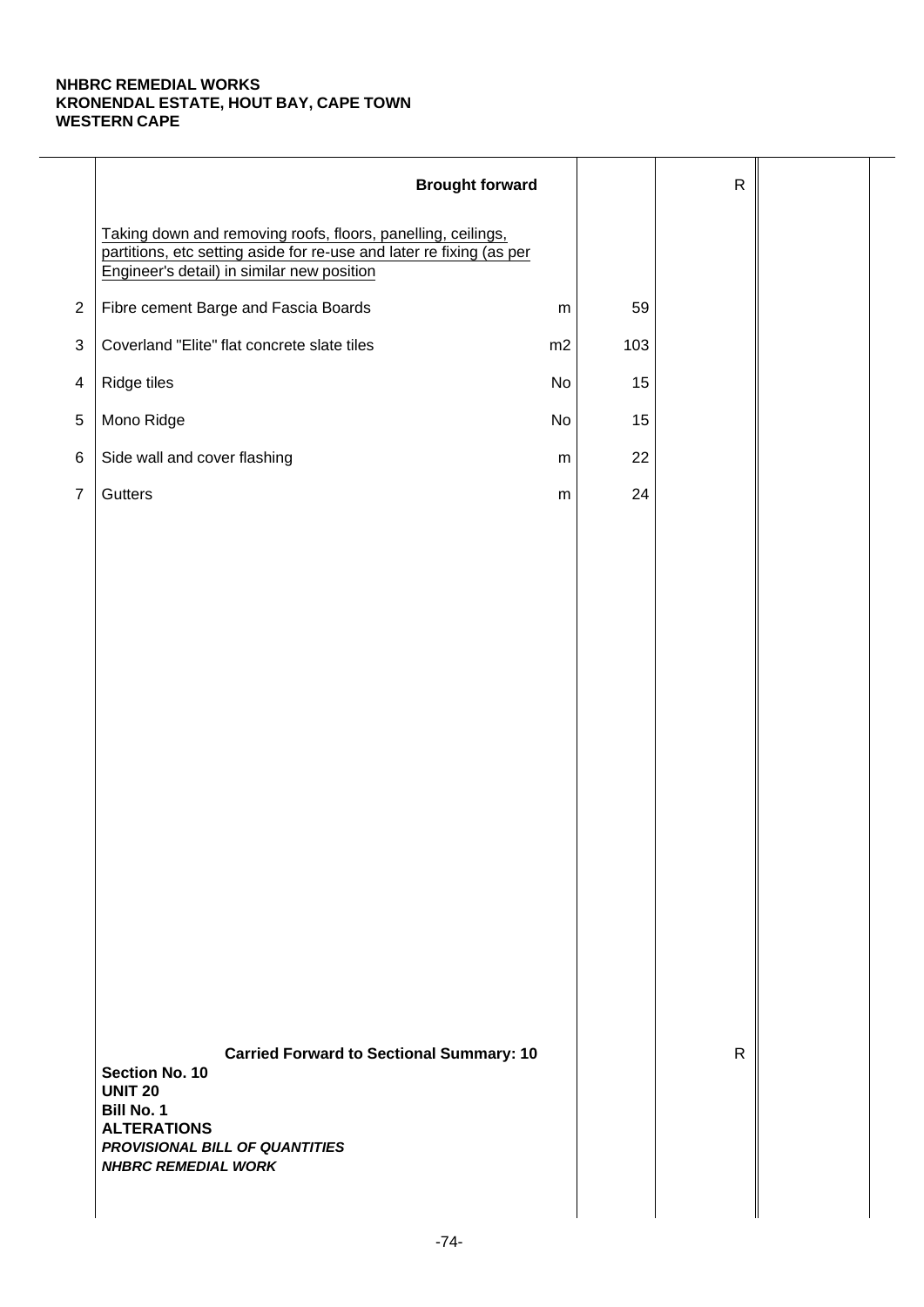| Item<br><b>No</b> |                                                                                                                                                                                                                                                                                                                                 |   | Quantity | Rate | <b>Amount</b> |
|-------------------|---------------------------------------------------------------------------------------------------------------------------------------------------------------------------------------------------------------------------------------------------------------------------------------------------------------------------------|---|----------|------|---------------|
|                   | <b>BILL NO 3</b>                                                                                                                                                                                                                                                                                                                |   |          |      |               |
|                   | <b>WATERPROOFING</b>                                                                                                                                                                                                                                                                                                            |   |          |      |               |
|                   | <b>SUPPLEMENTARY PREAMBLES</b>                                                                                                                                                                                                                                                                                                  |   |          |      |               |
|                   | Waterproofing                                                                                                                                                                                                                                                                                                                   |   |          |      |               |
|                   | Waterproofing of roofs, basements, etc shall be laid under a ten<br>year guarantee. Waterproofing to roofs shall be laid to even<br>falls to outlets etc with necessary ridges, hips and valleys.<br>Descriptions of sheet or membrane waterproofing shall be<br>deemed to include additional labour to turn-ups and turn-downs |   |          |      |               |
|                   | <b>WATERPROOFING TO ROOFS, BASEMENTS,</b><br><b>ETC</b>                                                                                                                                                                                                                                                                         |   |          |      |               |
|                   | Agrement approved flashing (As per Engineer's detail/scope of<br>works)                                                                                                                                                                                                                                                         |   |          |      |               |
| 1                 | SIde wall flashing                                                                                                                                                                                                                                                                                                              | m | 22       |      |               |
| $\overline{2}$    | Head wall flashing (south light windows)                                                                                                                                                                                                                                                                                        | m | 6        |      |               |
|                   |                                                                                                                                                                                                                                                                                                                                 |   |          |      |               |
|                   | <b>Carried Forward to Sectional Summary: 10</b><br><b>Section No. 10</b><br><b>UNIT 20</b><br><b>Bill No. 2</b><br><b>WATERPROOFING</b><br><b>PROVISIONAL BILL OF QUANTITIES</b><br><b>NHBRC REMEDIAL WORK</b>                                                                                                                  |   |          | R    |               |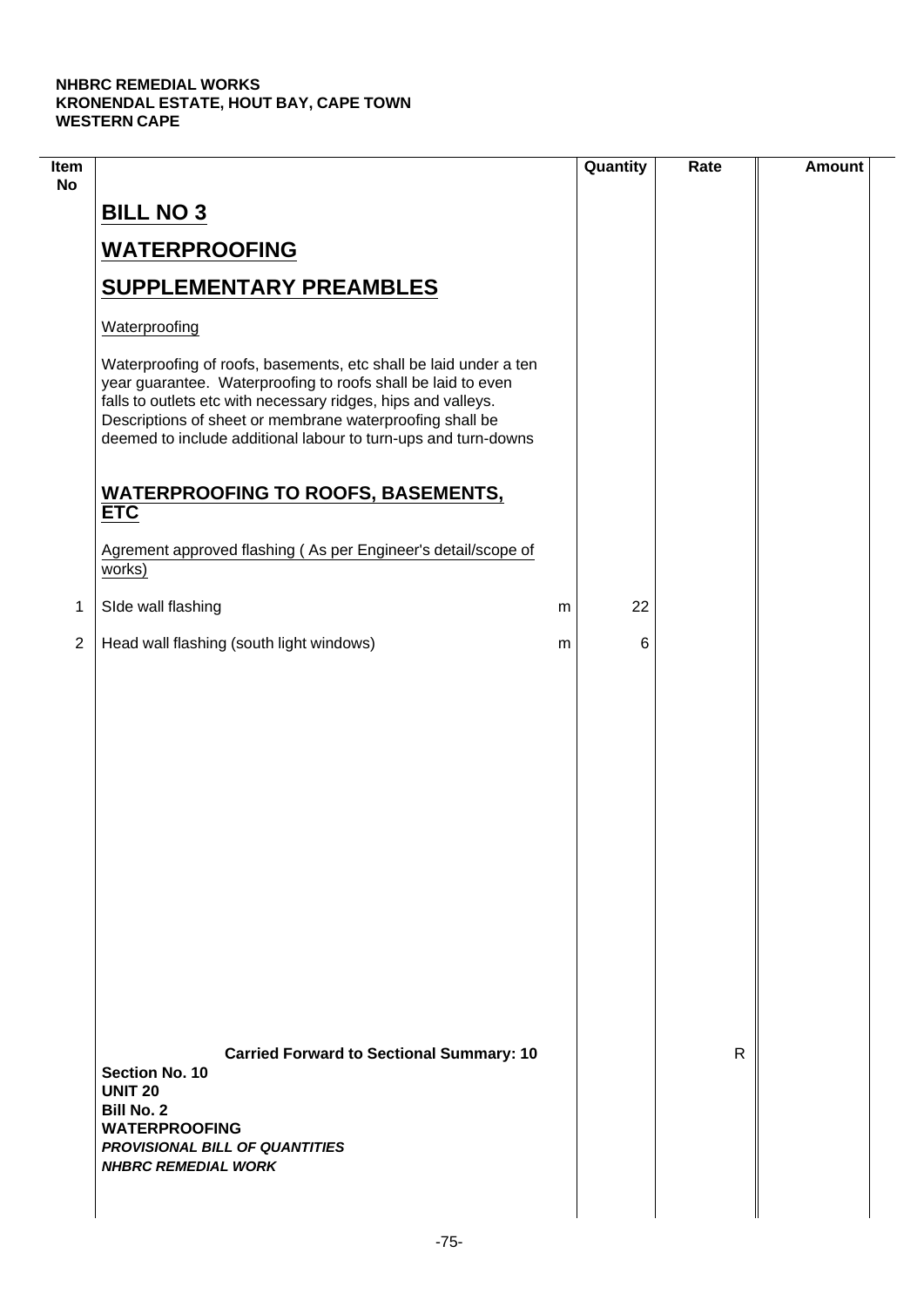| Item<br><b>No</b> |                                                                                                                                                                                                                                                                     |                | Quantity | Rate | <b>Amount</b> |
|-------------------|---------------------------------------------------------------------------------------------------------------------------------------------------------------------------------------------------------------------------------------------------------------------|----------------|----------|------|---------------|
|                   | <b>BILL NO 4</b>                                                                                                                                                                                                                                                    |                |          |      |               |
|                   | <b>ROOF COVERINGS ETC</b>                                                                                                                                                                                                                                           |                |          |      |               |
|                   | Where battens for roof coverings form part of the plate nailed<br>timber not roof truss design it shall be included under the roof<br>construction i the "Carpentry and Joinery" trade and not under<br>this trade                                                  |                |          |      |               |
|                   | 340x420mm Elite flat concrete slate concrete tiles nailed with<br>non corrosive nails to battens and purlins                                                                                                                                                        |                |          |      |               |
| 1                 | Roof covering with a 26 degree pitch (Allow to replace 45% of<br>existing tiles set aside for reuse due to breakage)                                                                                                                                                | m <sub>2</sub> | 60       |      |               |
| $\overline{2}$    | Ridges of tiles to match roofing tiles, bedded and pointed in 1:3<br>tinted cement mortar, including 300mm wide strip of 375 micron<br>embossed dampproof course in accordance with SANS 952<br>Type B underlay                                                     | No             | 8        |      |               |
| 3                 | Mono ridges of tiles to match roofing tiles, bedded and pointed<br>in 1:3 tinted cement mortar, including 300mm wide strip of 375<br>micron embossed dampproof course in accordance with SANS<br>952 Type B underlay                                                | No             | 8        |      |               |
|                   | <b>ROOF WALL INSULATION</b>                                                                                                                                                                                                                                         |                |          |      |               |
|                   | Polyethylene bubblefold aluminium foil faced both sides                                                                                                                                                                                                             |                |          |      |               |
| 4                 | Insulation sheeting laid taut over purlins and fixed concurrent<br>with roof covering with minimum 150mm stapled laps including<br>galvanised (PVC coated) steel straining wires at not exceeding<br>400mm centres and double-sided tape at edges where required m2 |                | 133      |      |               |
|                   |                                                                                                                                                                                                                                                                     |                |          |      |               |
|                   |                                                                                                                                                                                                                                                                     |                |          |      |               |
|                   |                                                                                                                                                                                                                                                                     |                |          |      |               |
|                   | <b>Carried Forward to Sectional Summary: 10</b><br><b>Section No. 10</b><br><b>UNIT 20</b><br><b>Bill No. 3</b><br><b>ROOF COVERING</b><br><b>PROVISIONAL BILL OF QUANTITIES</b><br><b>NHBRC REMEDIAL WORK</b>                                                      |                |          | R    |               |
|                   |                                                                                                                                                                                                                                                                     |                |          |      |               |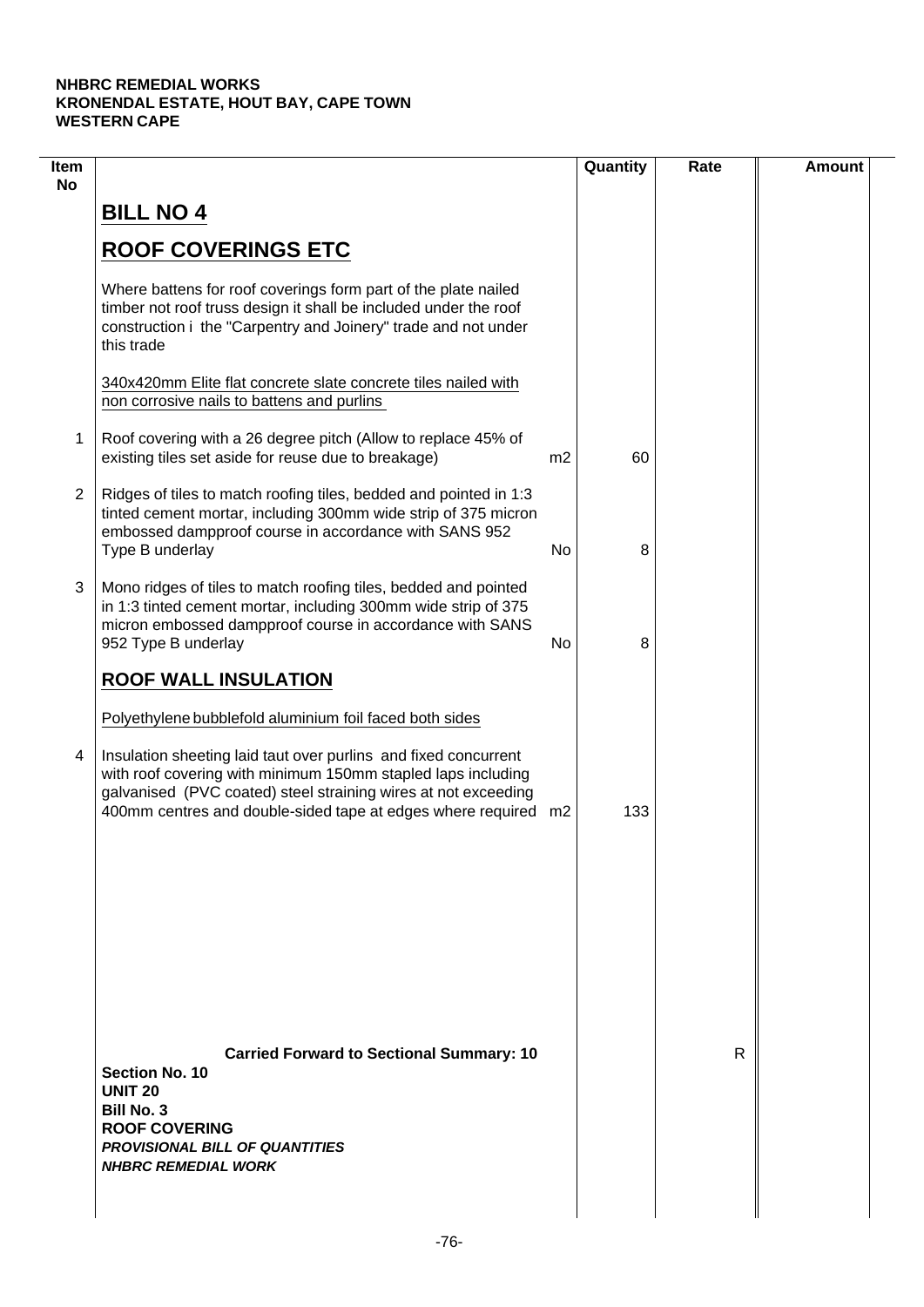|                                                                                                                                                                                                                                                                                                                                                                                                                                               | Quantity | Rate | <b>Amount</b> |
|-----------------------------------------------------------------------------------------------------------------------------------------------------------------------------------------------------------------------------------------------------------------------------------------------------------------------------------------------------------------------------------------------------------------------------------------------|----------|------|---------------|
| <b>BILL NO 5</b>                                                                                                                                                                                                                                                                                                                                                                                                                              |          |      |               |
| <b>CARPENTRY AND JOINERY</b>                                                                                                                                                                                                                                                                                                                                                                                                                  |          |      |               |
|                                                                                                                                                                                                                                                                                                                                                                                                                                               |          |      |               |
| <b>SUPPLEMENTARY PREAMBLES</b>                                                                                                                                                                                                                                                                                                                                                                                                                |          |      |               |
| Fixing                                                                                                                                                                                                                                                                                                                                                                                                                                        |          |      |               |
| Items described as "nailed" shall be deemed to be fixed with<br>hardened steel nails or shot pins to brickwork or concrete                                                                                                                                                                                                                                                                                                                    |          |      |               |
| Items described as "plugged" shall be deemed to include<br>screwing to fibre, plastic or metal plugs at not exceeding<br>500mm centres, and where described as "bolted", the bolts<br>have been given elsewhere                                                                                                                                                                                                                               |          |      |               |
| Joinery:                                                                                                                                                                                                                                                                                                                                                                                                                                      |          |      |               |
| Descriptions of frames shall be deemed to include frames,<br>transomes, mullions, rails, etc                                                                                                                                                                                                                                                                                                                                                  |          |      |               |
| Descriptions of hardwood joinery shall be deemed to include<br>pelleting of bolt holes                                                                                                                                                                                                                                                                                                                                                        |          |      |               |
| <b>ROOFS ETC</b>                                                                                                                                                                                                                                                                                                                                                                                                                              |          |      |               |
| <b>Note</b>                                                                                                                                                                                                                                                                                                                                                                                                                                   |          |      |               |
| New (grade 5 SA PINE, H2 treated) purlins (50mmx76mm<br>minimum size) on the exposed rafters. The purlins need to be<br>sized on site according to the gap between top of rafter and top<br>batten on truss. This gap varies and must be assessed for each<br>house as the work progress. Due to the isoboard, wedges<br>cannot be used to adjust the levels after the purlin has been<br>fixed down and the purlin size will have to correct |          |      |               |
| Purlins should be fixed to rafters with 200mm long M8 coach<br>screws at each purlin/rafter intersection. Holes through purlins<br>should be pre-drilled and 6mm pilot holes should be drilled for<br>coach screws into rafters. The coach screw head should be<br>countersunk into purlin                                                                                                                                                    |          |      |               |
| Battens should be nailed down with 100mmx4mm wired nails at<br>each battten truss intersection                                                                                                                                                                                                                                                                                                                                                |          |      |               |
| <b>Carried forward</b>                                                                                                                                                                                                                                                                                                                                                                                                                        |          | R    |               |
| Section No. 10<br><b>UNIT 20</b>                                                                                                                                                                                                                                                                                                                                                                                                              |          |      |               |
| <b>Bill No. 4</b>                                                                                                                                                                                                                                                                                                                                                                                                                             |          |      |               |
| <b>CARPENTRY AND JOINERY</b>                                                                                                                                                                                                                                                                                                                                                                                                                  |          |      |               |
| <b>PROVISIONAL BILL OF QUANTITIES</b>                                                                                                                                                                                                                                                                                                                                                                                                         |          |      |               |
|                                                                                                                                                                                                                                                                                                                                                                                                                                               |          |      |               |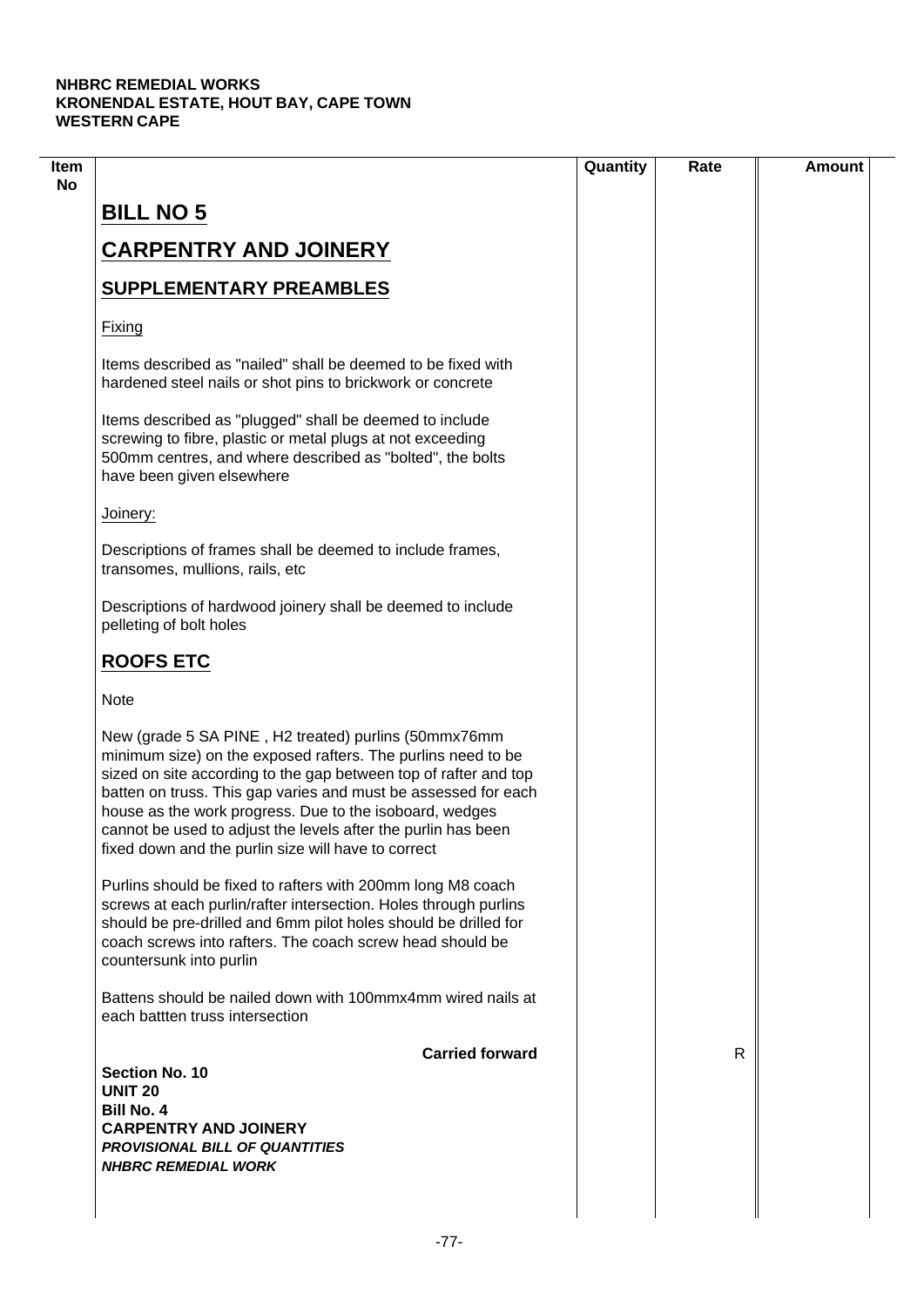|                | <b>Brought forward</b>                                                                                                                                                                                          |     | ${\sf R}$    |  |
|----------------|-----------------------------------------------------------------------------------------------------------------------------------------------------------------------------------------------------------------|-----|--------------|--|
|                | Sawn softwood grade?                                                                                                                                                                                            |     |              |  |
| $\mathbf{1}$   | 38x38mm Battening at 450mm centres for concrete slate roof<br>tiles covering<br>${\sf m}$                                                                                                                       | 153 |              |  |
| $\overline{2}$ | 50x76 mmm Purlins<br>${\sf m}$                                                                                                                                                                                  | 279 |              |  |
|                |                                                                                                                                                                                                                 |     |              |  |
|                |                                                                                                                                                                                                                 |     |              |  |
|                |                                                                                                                                                                                                                 |     |              |  |
|                |                                                                                                                                                                                                                 |     |              |  |
|                |                                                                                                                                                                                                                 |     |              |  |
|                |                                                                                                                                                                                                                 |     |              |  |
|                |                                                                                                                                                                                                                 |     |              |  |
|                |                                                                                                                                                                                                                 |     |              |  |
|                |                                                                                                                                                                                                                 |     |              |  |
|                |                                                                                                                                                                                                                 |     |              |  |
|                |                                                                                                                                                                                                                 |     |              |  |
|                |                                                                                                                                                                                                                 |     |              |  |
|                |                                                                                                                                                                                                                 |     |              |  |
|                |                                                                                                                                                                                                                 |     |              |  |
|                |                                                                                                                                                                                                                 |     |              |  |
|                |                                                                                                                                                                                                                 |     |              |  |
|                | <b>Carried Forward to Sectional Summary: 10</b><br><b>Section No. 10</b><br><b>UNIT 20</b><br><b>Bill No. 4</b><br><b>CARPENTRY AND JOINERY</b><br>PROVISIONAL BILL OF QUANTITIES<br><b>NHBRC REMEDIAL WORK</b> |     | $\mathsf{R}$ |  |
|                |                                                                                                                                                                                                                 |     |              |  |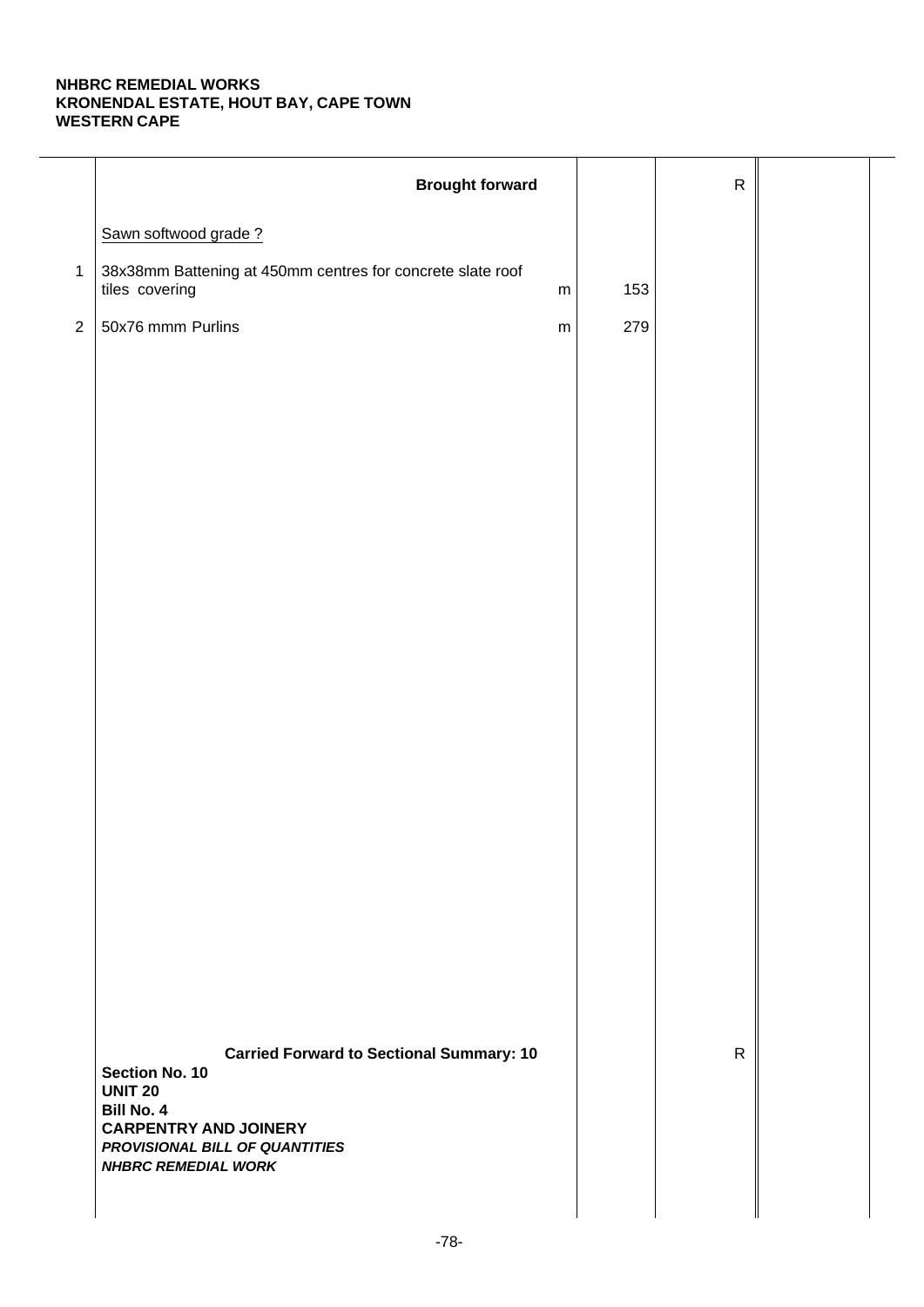| Section No. 10                   |                |                                                                   |              |               |  |
|----------------------------------|----------------|-------------------------------------------------------------------|--------------|---------------|--|
| <b>UNIT 20</b>                   |                |                                                                   |              |               |  |
| <b>SECTION SUMMARY - UNIT 20</b> |                |                                                                   |              |               |  |
|                                  |                | Page<br><b>No</b>                                                 |              | <b>Amount</b> |  |
| <b>ALTERATIONS</b>               |                | $-74-$                                                            |              |               |  |
| WATERPROOFING                    |                | $-75-$                                                            |              |               |  |
| ROOF COVERING                    |                | $-76-$                                                            |              |               |  |
| CARPENTRY AND JOINERY            |                | $-78-$                                                            |              |               |  |
|                                  |                |                                                                   |              |               |  |
|                                  |                |                                                                   |              |               |  |
|                                  |                |                                                                   |              |               |  |
|                                  |                |                                                                   |              |               |  |
|                                  |                |                                                                   |              |               |  |
|                                  |                |                                                                   |              |               |  |
|                                  |                |                                                                   |              |               |  |
|                                  |                |                                                                   |              |               |  |
|                                  |                |                                                                   |              |               |  |
|                                  |                |                                                                   |              |               |  |
|                                  |                |                                                                   |              |               |  |
|                                  |                |                                                                   |              |               |  |
|                                  |                |                                                                   |              |               |  |
|                                  |                |                                                                   |              |               |  |
|                                  |                |                                                                   |              |               |  |
|                                  |                |                                                                   |              |               |  |
|                                  |                |                                                                   | $\mathsf{R}$ |               |  |
| <b>UNIT 20</b>                   |                |                                                                   |              |               |  |
| <b>NHBRC REMEDIAL WORK</b>       |                |                                                                   |              |               |  |
|                                  |                |                                                                   |              |               |  |
|                                  |                |                                                                   |              |               |  |
|                                  | Section No. 10 | <b>Carried to Final Summary</b><br>PROVISIONAL BILL OF QUANTITIES |              |               |  |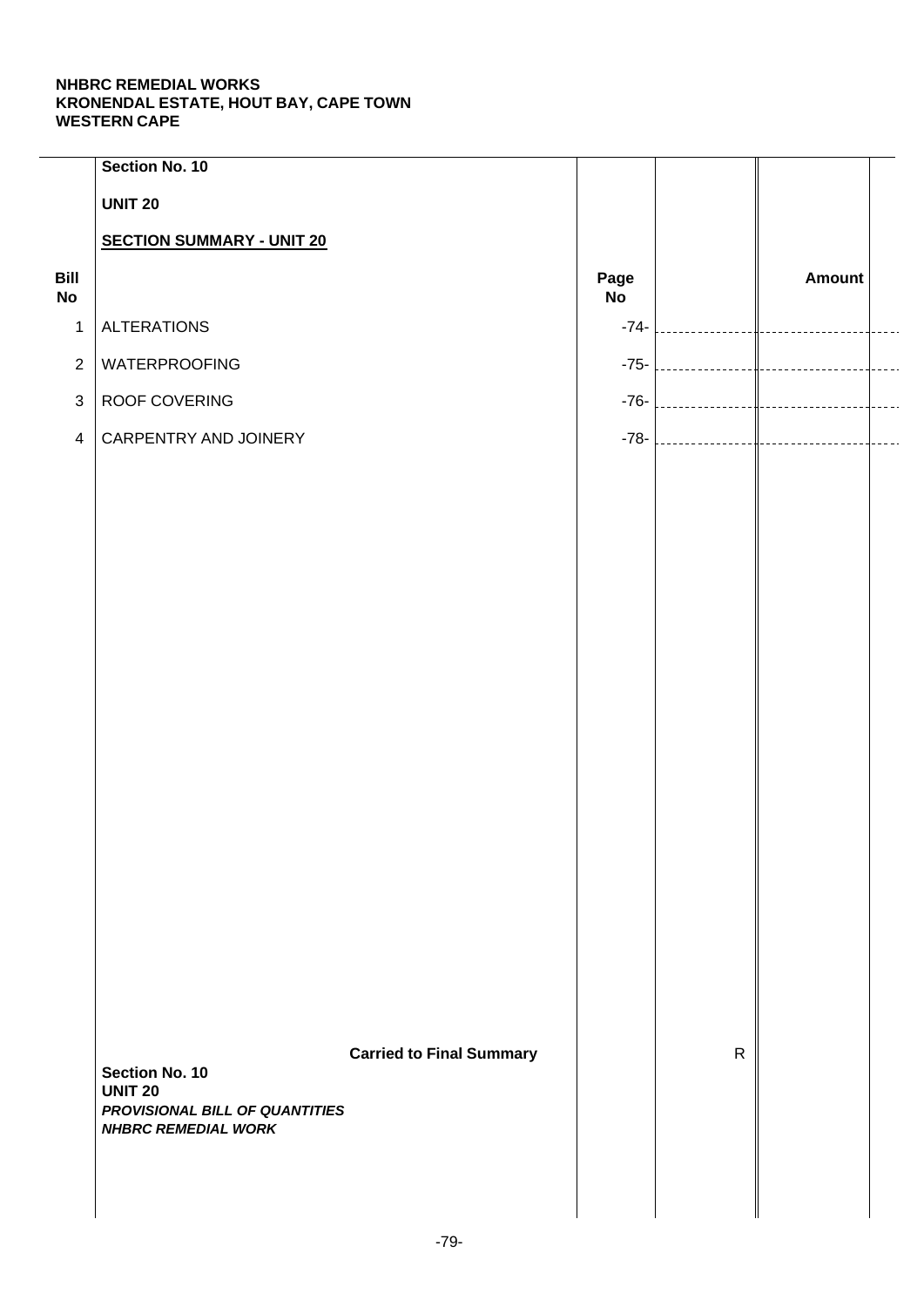| $\mathsf{R}$ |  |
|--------------|--|
|              |  |
|              |  |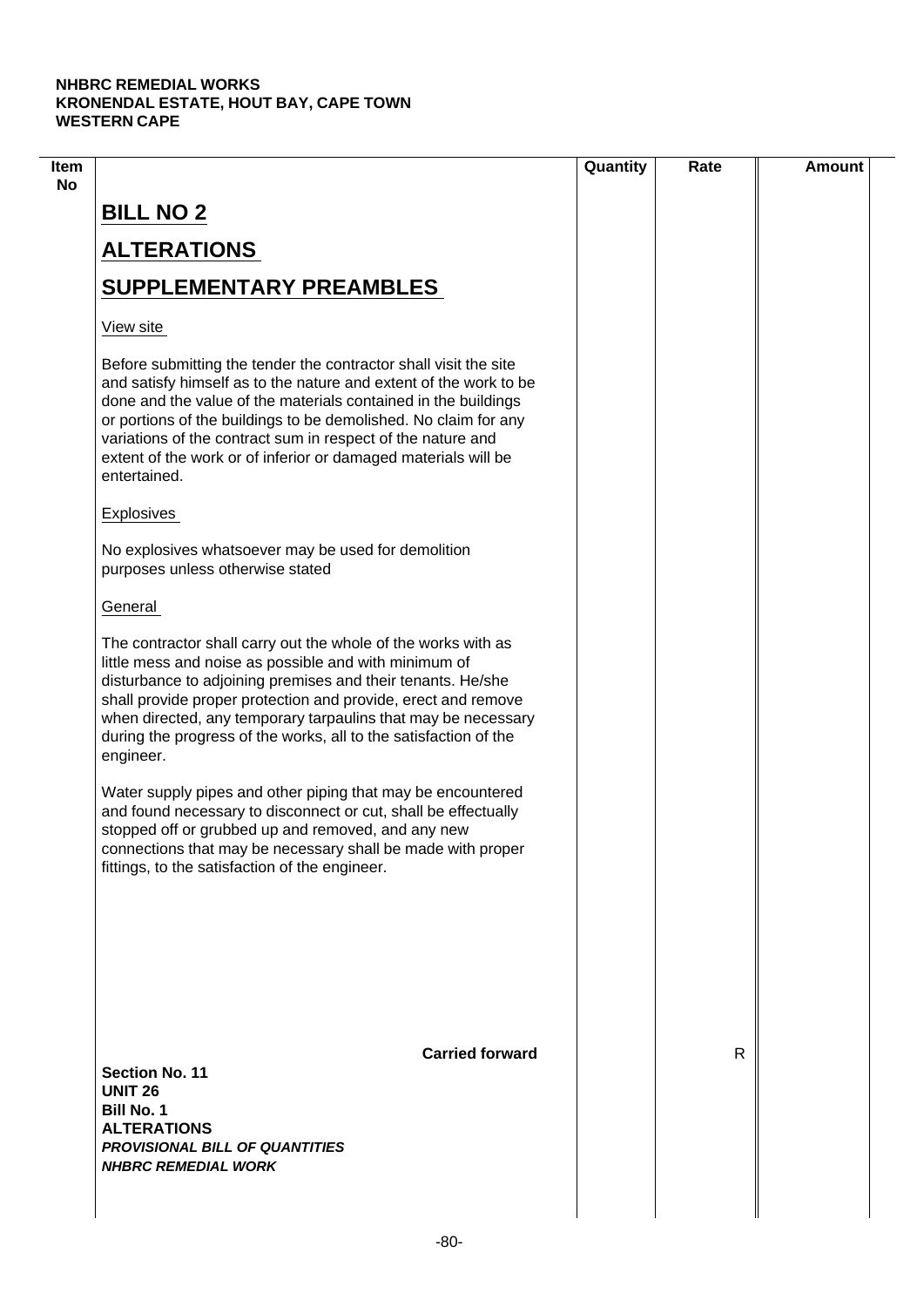|   | <b>Brought forward</b>                                                                                                                                                                                                                                                                                                                                                                                                                                                                                                                                           |   |     | R |  |
|---|------------------------------------------------------------------------------------------------------------------------------------------------------------------------------------------------------------------------------------------------------------------------------------------------------------------------------------------------------------------------------------------------------------------------------------------------------------------------------------------------------------------------------------------------------------------|---|-----|---|--|
|   | Doors, fanlights, fittings, frames, linings, etc which are to be<br>re-used shall be thoroughly overhauled before refixing including<br>taking off. easing and rehanging, cramping up, re-wedging as<br>required and making good cramps, dowels, etc, and easing,<br>oiling, adjusting and repairing ironmongery as necessary,<br>replacing any glass damaged in removal or subsequently and<br>stopping up all ail and screw holes with tinted plastic wood to<br>match timber, unless otherwise described. Re-painting or<br>re-varnishing is given separately |   |     |   |  |
|   | Prices for taking out doors, windows, etc shall including for<br>removal of all beads, architraves, ironmongery, etc                                                                                                                                                                                                                                                                                                                                                                                                                                             |   |     |   |  |
|   | Prices for taking out and removing doors and frames shall<br>include for removing door stop, cabin hook, etc and making<br>good floor and wall finishes to match existing                                                                                                                                                                                                                                                                                                                                                                                        |   |     |   |  |
|   | With regard to building up of openings in existing walls, cement<br>screeds and pavings, granolithis, tops of walls, etc, shall be<br>levelled and prepared for raising of brickwork                                                                                                                                                                                                                                                                                                                                                                             |   |     |   |  |
|   | Making good of finishes shall include making good of the brick<br>and concrete surfaces onto which the new finishes are applied,<br>where necessary                                                                                                                                                                                                                                                                                                                                                                                                              |   |     |   |  |
|   | The contractor will be required to take all dimensions affecting<br>the existing buildings on the site and he will be held solely<br>responsible for the accuracy of all such dimensions where used<br>in the manufacture of new items (doors, windows, fittings, etc)                                                                                                                                                                                                                                                                                           |   |     |   |  |
|   | <b>REMOVAL OF EXISTING WORK</b>                                                                                                                                                                                                                                                                                                                                                                                                                                                                                                                                  |   |     |   |  |
|   | Taking down and removing roofs, floors, panelling, ceilings,<br>partitions, etc                                                                                                                                                                                                                                                                                                                                                                                                                                                                                  |   |     |   |  |
| 1 | Timber purlins and battens                                                                                                                                                                                                                                                                                                                                                                                                                                                                                                                                       | m | 432 |   |  |
|   | <b>Carried forward</b><br><b>Section No. 11</b><br><b>UNIT 26</b><br><b>Bill No. 1</b><br><b>ALTERATIONS</b><br><b>PROVISIONAL BILL OF QUANTITIES</b><br><b>NHBRC REMEDIAL WORK</b>                                                                                                                                                                                                                                                                                                                                                                              |   |     | R |  |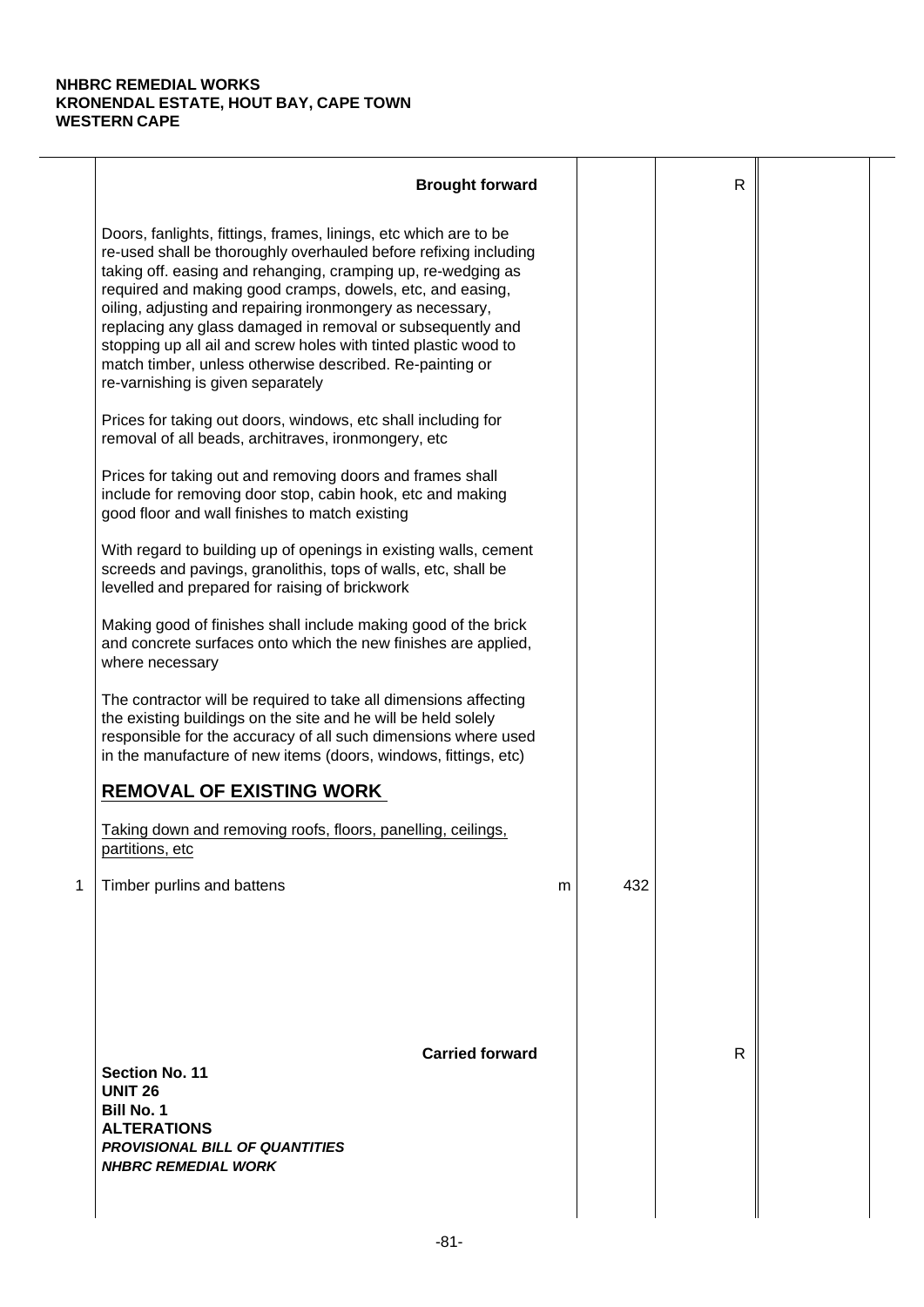|                | <b>Brought forward</b>                                                                                                                                                                         |           |     | $\mathsf{R}$ |  |
|----------------|------------------------------------------------------------------------------------------------------------------------------------------------------------------------------------------------|-----------|-----|--------------|--|
|                | Taking down and removing roofs, floors, panelling, ceilings,<br>partitions, etc setting aside for re-use and later re fixing (as per<br>Engineer's detail) in similar new position             |           |     |              |  |
| $\overline{2}$ | Fibre cement Barge and Fascia Boards                                                                                                                                                           | ${\sf m}$ | 59  |              |  |
| 3              | Coverland "Elite" flat concrete slate tiles                                                                                                                                                    | m2        | 103 |              |  |
| 4              | Ridge tiles                                                                                                                                                                                    | No        | 15  |              |  |
| $\,$ 5 $\,$    | Mono Ridge                                                                                                                                                                                     | No        | 15  |              |  |
| 6              | Side wall and cover flashing                                                                                                                                                                   | ${\sf m}$ | 22  |              |  |
| $\overline{7}$ | Gutters                                                                                                                                                                                        | ${\sf m}$ | 24  |              |  |
|                |                                                                                                                                                                                                |           |     |              |  |
|                |                                                                                                                                                                                                |           |     |              |  |
|                |                                                                                                                                                                                                |           |     |              |  |
|                |                                                                                                                                                                                                |           |     |              |  |
|                |                                                                                                                                                                                                |           |     |              |  |
|                |                                                                                                                                                                                                |           |     |              |  |
|                |                                                                                                                                                                                                |           |     |              |  |
|                |                                                                                                                                                                                                |           |     |              |  |
|                |                                                                                                                                                                                                |           |     |              |  |
|                |                                                                                                                                                                                                |           |     |              |  |
|                |                                                                                                                                                                                                |           |     |              |  |
|                |                                                                                                                                                                                                |           |     |              |  |
|                |                                                                                                                                                                                                |           |     |              |  |
|                |                                                                                                                                                                                                |           |     |              |  |
|                | <b>Carried Forward to Sectional Summary: 11</b><br>Section No. 11<br><b>UNIT 26</b><br><b>Bill No. 1</b><br><b>ALTERATIONS</b><br>PROVISIONAL BILL OF QUANTITIES<br><b>NHBRC REMEDIAL WORK</b> |           |     | $\mathsf{R}$ |  |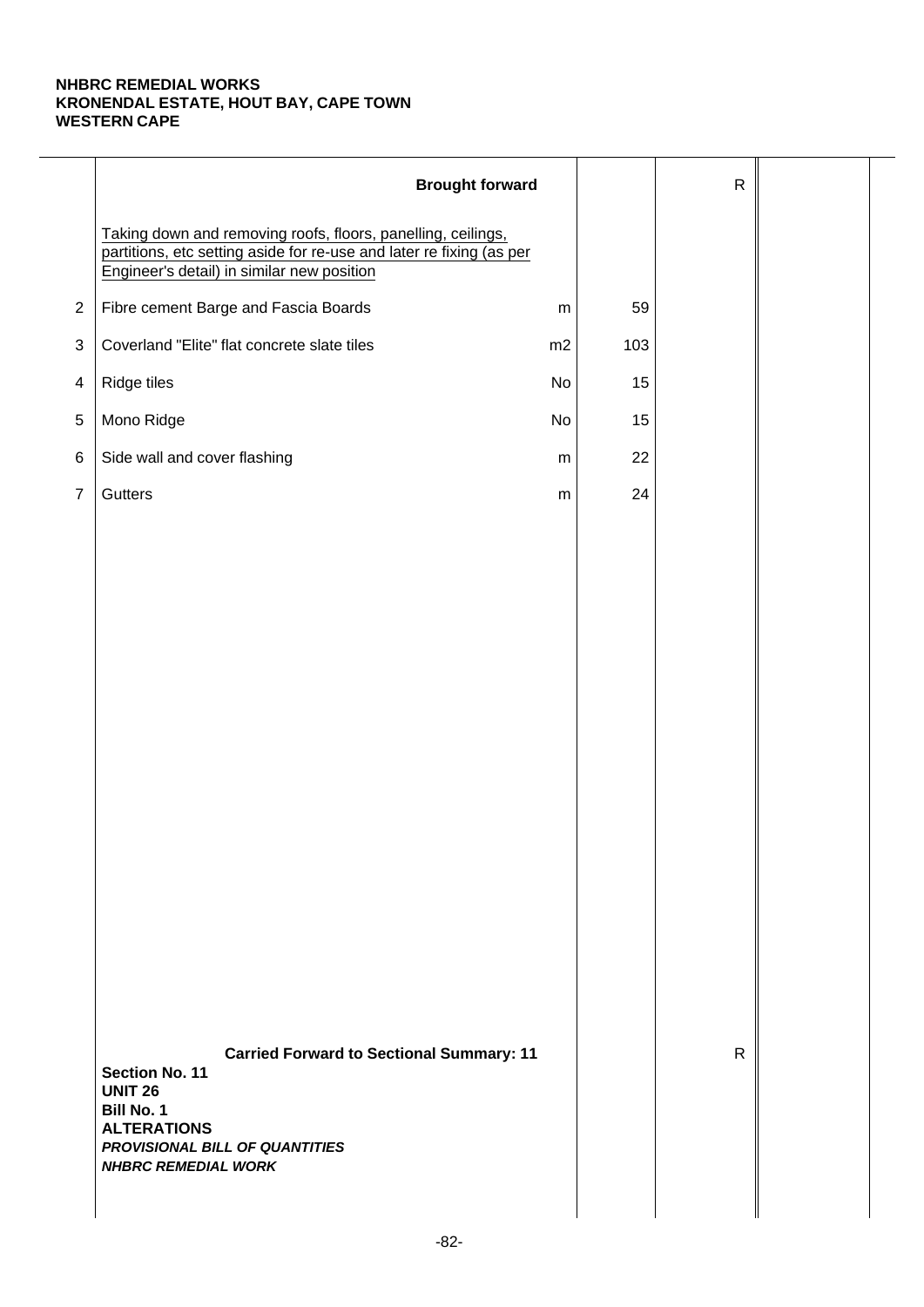$\mathcal{L}$ 

| Item<br><b>No</b> |                                                                                                                                                                                                                                                                                                                                 |   | Quantity | Rate | <b>Amount</b> |
|-------------------|---------------------------------------------------------------------------------------------------------------------------------------------------------------------------------------------------------------------------------------------------------------------------------------------------------------------------------|---|----------|------|---------------|
|                   | <b>BILL NO 3</b>                                                                                                                                                                                                                                                                                                                |   |          |      |               |
|                   | <b>WATERPROOFING</b>                                                                                                                                                                                                                                                                                                            |   |          |      |               |
|                   | <b>SUPPLEMENTARY PREAMBLES</b>                                                                                                                                                                                                                                                                                                  |   |          |      |               |
|                   | Waterproofing                                                                                                                                                                                                                                                                                                                   |   |          |      |               |
|                   | Waterproofing of roofs, basements, etc shall be laid under a ten<br>year guarantee. Waterproofing to roofs shall be laid to even<br>falls to outlets etc with necessary ridges, hips and valleys.<br>Descriptions of sheet or membrane waterproofing shall be<br>deemed to include additional labour to turn-ups and turn-downs |   |          |      |               |
|                   | <b>WATERPROOFING TO ROOFS, BASEMENTS,</b><br><b>ETC</b>                                                                                                                                                                                                                                                                         |   |          |      |               |
|                   | Agrement approved flashing (As per Engineer's detail/scope of<br>works)                                                                                                                                                                                                                                                         |   |          |      |               |
| 1                 | SIde wall flashing                                                                                                                                                                                                                                                                                                              | m | 22       |      |               |
| $\overline{2}$    | Head wall flashing (south light windows)                                                                                                                                                                                                                                                                                        | m | 6        |      |               |
|                   |                                                                                                                                                                                                                                                                                                                                 |   |          |      |               |
|                   | <b>Carried Forward to Sectional Summary: 11</b><br><b>Section No. 11</b><br><b>UNIT 26</b><br><b>Bill No. 2</b><br><b>WATERPROOFING</b><br><b>PROVISIONAL BILL OF QUANTITIES</b><br><b>NHBRC REMEDIAL WORK</b>                                                                                                                  |   |          | R    |               |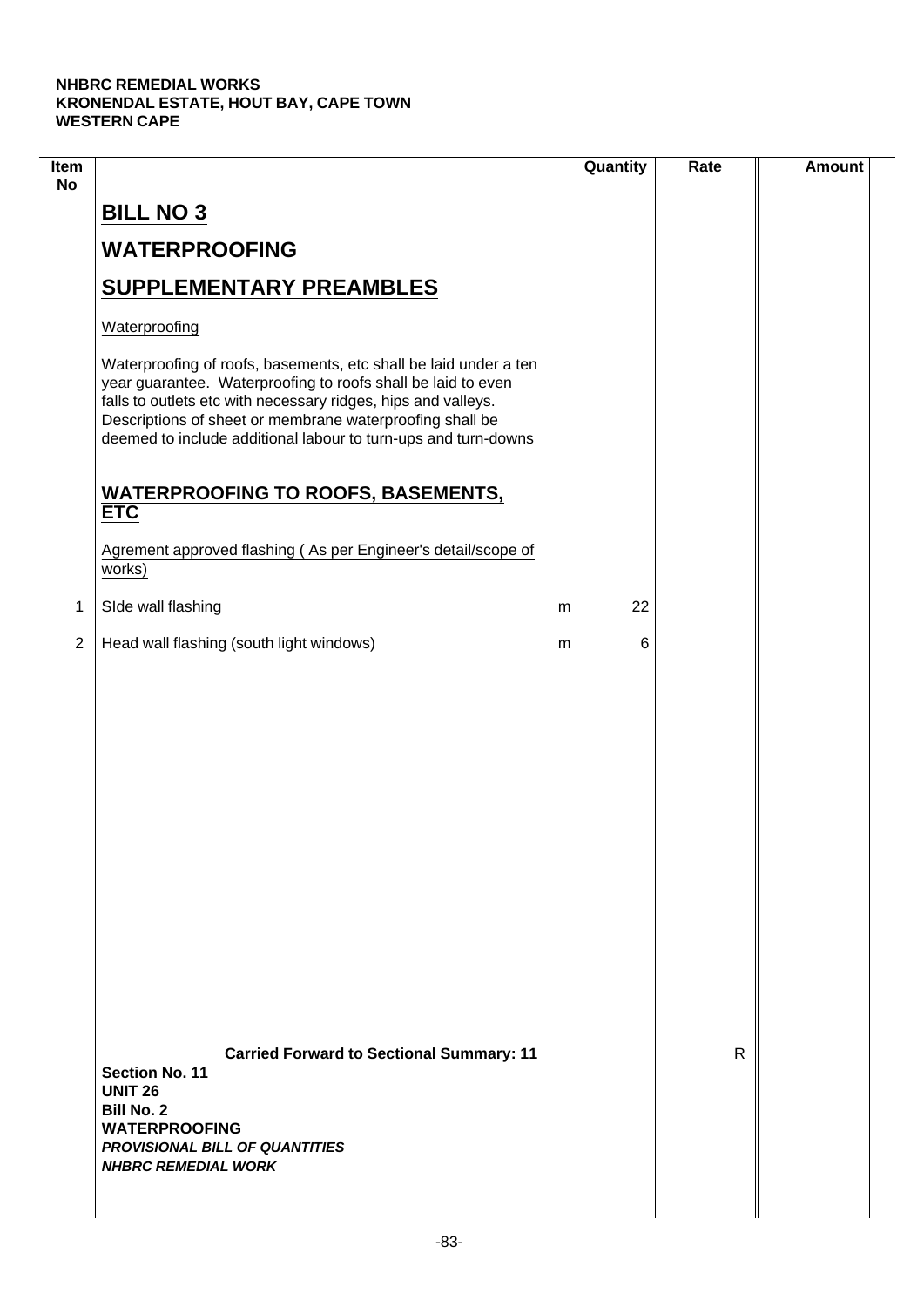| Item<br><b>No</b> |                                                                                                                                                                                                                                                                     |                | Quantity | Rate | <b>Amount</b> |
|-------------------|---------------------------------------------------------------------------------------------------------------------------------------------------------------------------------------------------------------------------------------------------------------------|----------------|----------|------|---------------|
|                   | <b>BILL NO 4</b>                                                                                                                                                                                                                                                    |                |          |      |               |
|                   | <b>ROOF COVERINGS ETC</b>                                                                                                                                                                                                                                           |                |          |      |               |
|                   | Where battens for roof coverings form part of the plate nailed<br>timber not roof truss design it shall be included under the roof<br>construction i the "Carpentry and Joinery" trade and not under<br>this trade                                                  |                |          |      |               |
|                   | 340x420mm Elite flat concrete slate concrete tiles nailed with<br>non corrosive nails to battens and purlins                                                                                                                                                        |                |          |      |               |
| 1                 | Roof covering with a 26 degree pitch (Allow to replace 45% of<br>existing tiles set aside for reuse due to breakage)                                                                                                                                                | m <sub>2</sub> | 60       |      |               |
| $\overline{2}$    | Ridges of tiles to match roofing tiles, bedded and pointed in 1:3<br>tinted cement mortar, including 300mm wide strip of 375 micron<br>embossed dampproof course in accordance with SANS 952<br>Type B underlay                                                     | No             | 8        |      |               |
| 3                 | Mono ridges of tiles to match roofing tiles, bedded and pointed<br>in 1:3 tinted cement mortar, including 300mm wide strip of 375<br>micron embossed dampproof course in accordance with SANS<br>952 Type B underlay                                                | No             | 8        |      |               |
|                   | <b>ROOF WALL INSULATION</b>                                                                                                                                                                                                                                         |                |          |      |               |
|                   | Polyethylene bubblefold aluminium foil faced both sides                                                                                                                                                                                                             |                |          |      |               |
| 4                 | Insulation sheeting laid taut over purlins and fixed concurrent<br>with roof covering with minimum 150mm stapled laps including<br>galvanised (PVC coated) steel straining wires at not exceeding<br>400mm centres and double-sided tape at edges where required m2 |                | 133      |      |               |
|                   |                                                                                                                                                                                                                                                                     |                |          |      |               |
|                   |                                                                                                                                                                                                                                                                     |                |          |      |               |
|                   |                                                                                                                                                                                                                                                                     |                |          |      |               |
|                   | <b>Carried Forward to Sectional Summary: 11</b><br><b>Section No. 11</b><br><b>UNIT 26</b><br><b>Bill No. 3</b><br><b>ROOF COVERING</b><br><b>PROVISIONAL BILL OF QUANTITIES</b><br><b>NHBRC REMEDIAL WORK</b>                                                      |                |          | R    |               |
|                   |                                                                                                                                                                                                                                                                     |                |          |      |               |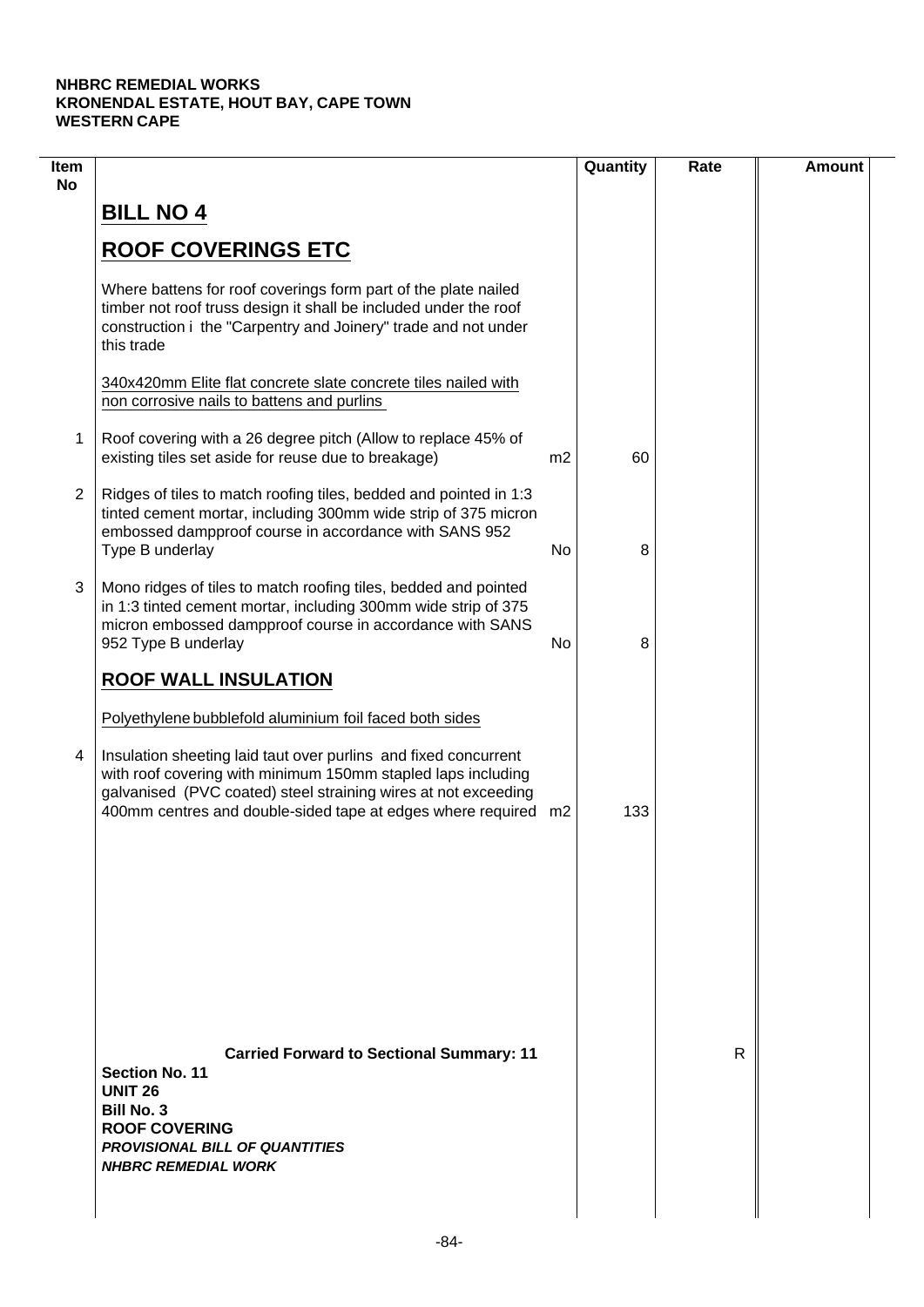| <b>BILL NO 5</b><br><b>CARPENTRY AND JOINERY</b><br><b>SUPPLEMENTARY PREAMBLES</b><br>Fixing<br>Items described as "nailed" shall be deemed to be fixed with<br>hardened steel nails or shot pins to brickwork or concrete<br>Items described as "plugged" shall be deemed to include<br>screwing to fibre, plastic or metal plugs at not exceeding<br>500mm centres, and where described as "bolted", the bolts<br>have been given elsewhere<br>Joinery:<br>Descriptions of frames shall be deemed to include frames,<br>transomes, mullions, rails, etc<br>Descriptions of hardwood joinery shall be deemed to include<br>pelleting of bolt holes<br><b>ROOFS ETC</b><br><b>Note</b><br>New (grade 5 SA PINE, H2 treated) purlins (50mmx76mm<br>minimum size) on the exposed rafters. The purlins need to be<br>sized on site according to the gap between top of rafter and top<br>batten on truss. This gap varies and must be assessed for each<br>house as the work progress. Due to the isoboard, wedges<br>cannot be used to adjust the levels after the purlin has been<br>fixed down and the purlin size will have to correct<br>Purlins should be fixed to rafters with 200mm long M8 coach<br>screws at each purlin/rafter intersection. Holes through purlins<br>should be pre-drilled and 6mm pilot holes should be drilled for<br>coach screws into rafters. The coach screw head should be<br>countersunk into purlin<br>Battens should be nailed down with 100mmx4mm wired nails at<br>each battten truss intersection<br><b>Carried forward</b> |    |  |
|-------------------------------------------------------------------------------------------------------------------------------------------------------------------------------------------------------------------------------------------------------------------------------------------------------------------------------------------------------------------------------------------------------------------------------------------------------------------------------------------------------------------------------------------------------------------------------------------------------------------------------------------------------------------------------------------------------------------------------------------------------------------------------------------------------------------------------------------------------------------------------------------------------------------------------------------------------------------------------------------------------------------------------------------------------------------------------------------------------------------------------------------------------------------------------------------------------------------------------------------------------------------------------------------------------------------------------------------------------------------------------------------------------------------------------------------------------------------------------------------------------------------------------------------------------------------|----|--|
|                                                                                                                                                                                                                                                                                                                                                                                                                                                                                                                                                                                                                                                                                                                                                                                                                                                                                                                                                                                                                                                                                                                                                                                                                                                                                                                                                                                                                                                                                                                                                                   |    |  |
|                                                                                                                                                                                                                                                                                                                                                                                                                                                                                                                                                                                                                                                                                                                                                                                                                                                                                                                                                                                                                                                                                                                                                                                                                                                                                                                                                                                                                                                                                                                                                                   |    |  |
|                                                                                                                                                                                                                                                                                                                                                                                                                                                                                                                                                                                                                                                                                                                                                                                                                                                                                                                                                                                                                                                                                                                                                                                                                                                                                                                                                                                                                                                                                                                                                                   |    |  |
|                                                                                                                                                                                                                                                                                                                                                                                                                                                                                                                                                                                                                                                                                                                                                                                                                                                                                                                                                                                                                                                                                                                                                                                                                                                                                                                                                                                                                                                                                                                                                                   |    |  |
|                                                                                                                                                                                                                                                                                                                                                                                                                                                                                                                                                                                                                                                                                                                                                                                                                                                                                                                                                                                                                                                                                                                                                                                                                                                                                                                                                                                                                                                                                                                                                                   |    |  |
|                                                                                                                                                                                                                                                                                                                                                                                                                                                                                                                                                                                                                                                                                                                                                                                                                                                                                                                                                                                                                                                                                                                                                                                                                                                                                                                                                                                                                                                                                                                                                                   |    |  |
|                                                                                                                                                                                                                                                                                                                                                                                                                                                                                                                                                                                                                                                                                                                                                                                                                                                                                                                                                                                                                                                                                                                                                                                                                                                                                                                                                                                                                                                                                                                                                                   |    |  |
|                                                                                                                                                                                                                                                                                                                                                                                                                                                                                                                                                                                                                                                                                                                                                                                                                                                                                                                                                                                                                                                                                                                                                                                                                                                                                                                                                                                                                                                                                                                                                                   |    |  |
|                                                                                                                                                                                                                                                                                                                                                                                                                                                                                                                                                                                                                                                                                                                                                                                                                                                                                                                                                                                                                                                                                                                                                                                                                                                                                                                                                                                                                                                                                                                                                                   |    |  |
|                                                                                                                                                                                                                                                                                                                                                                                                                                                                                                                                                                                                                                                                                                                                                                                                                                                                                                                                                                                                                                                                                                                                                                                                                                                                                                                                                                                                                                                                                                                                                                   |    |  |
|                                                                                                                                                                                                                                                                                                                                                                                                                                                                                                                                                                                                                                                                                                                                                                                                                                                                                                                                                                                                                                                                                                                                                                                                                                                                                                                                                                                                                                                                                                                                                                   |    |  |
|                                                                                                                                                                                                                                                                                                                                                                                                                                                                                                                                                                                                                                                                                                                                                                                                                                                                                                                                                                                                                                                                                                                                                                                                                                                                                                                                                                                                                                                                                                                                                                   |    |  |
|                                                                                                                                                                                                                                                                                                                                                                                                                                                                                                                                                                                                                                                                                                                                                                                                                                                                                                                                                                                                                                                                                                                                                                                                                                                                                                                                                                                                                                                                                                                                                                   |    |  |
|                                                                                                                                                                                                                                                                                                                                                                                                                                                                                                                                                                                                                                                                                                                                                                                                                                                                                                                                                                                                                                                                                                                                                                                                                                                                                                                                                                                                                                                                                                                                                                   |    |  |
|                                                                                                                                                                                                                                                                                                                                                                                                                                                                                                                                                                                                                                                                                                                                                                                                                                                                                                                                                                                                                                                                                                                                                                                                                                                                                                                                                                                                                                                                                                                                                                   |    |  |
|                                                                                                                                                                                                                                                                                                                                                                                                                                                                                                                                                                                                                                                                                                                                                                                                                                                                                                                                                                                                                                                                                                                                                                                                                                                                                                                                                                                                                                                                                                                                                                   | R. |  |
| <b>Section No. 11</b><br><b>UNIT 26</b>                                                                                                                                                                                                                                                                                                                                                                                                                                                                                                                                                                                                                                                                                                                                                                                                                                                                                                                                                                                                                                                                                                                                                                                                                                                                                                                                                                                                                                                                                                                           |    |  |
| <b>Bill No. 4</b>                                                                                                                                                                                                                                                                                                                                                                                                                                                                                                                                                                                                                                                                                                                                                                                                                                                                                                                                                                                                                                                                                                                                                                                                                                                                                                                                                                                                                                                                                                                                                 |    |  |
| <b>CARPENTRY AND JOINERY</b>                                                                                                                                                                                                                                                                                                                                                                                                                                                                                                                                                                                                                                                                                                                                                                                                                                                                                                                                                                                                                                                                                                                                                                                                                                                                                                                                                                                                                                                                                                                                      |    |  |
| <b>PROVISIONAL BILL OF QUANTITIES</b><br><b>NHBRC REMEDIAL WORK</b>                                                                                                                                                                                                                                                                                                                                                                                                                                                                                                                                                                                                                                                                                                                                                                                                                                                                                                                                                                                                                                                                                                                                                                                                                                                                                                                                                                                                                                                                                               |    |  |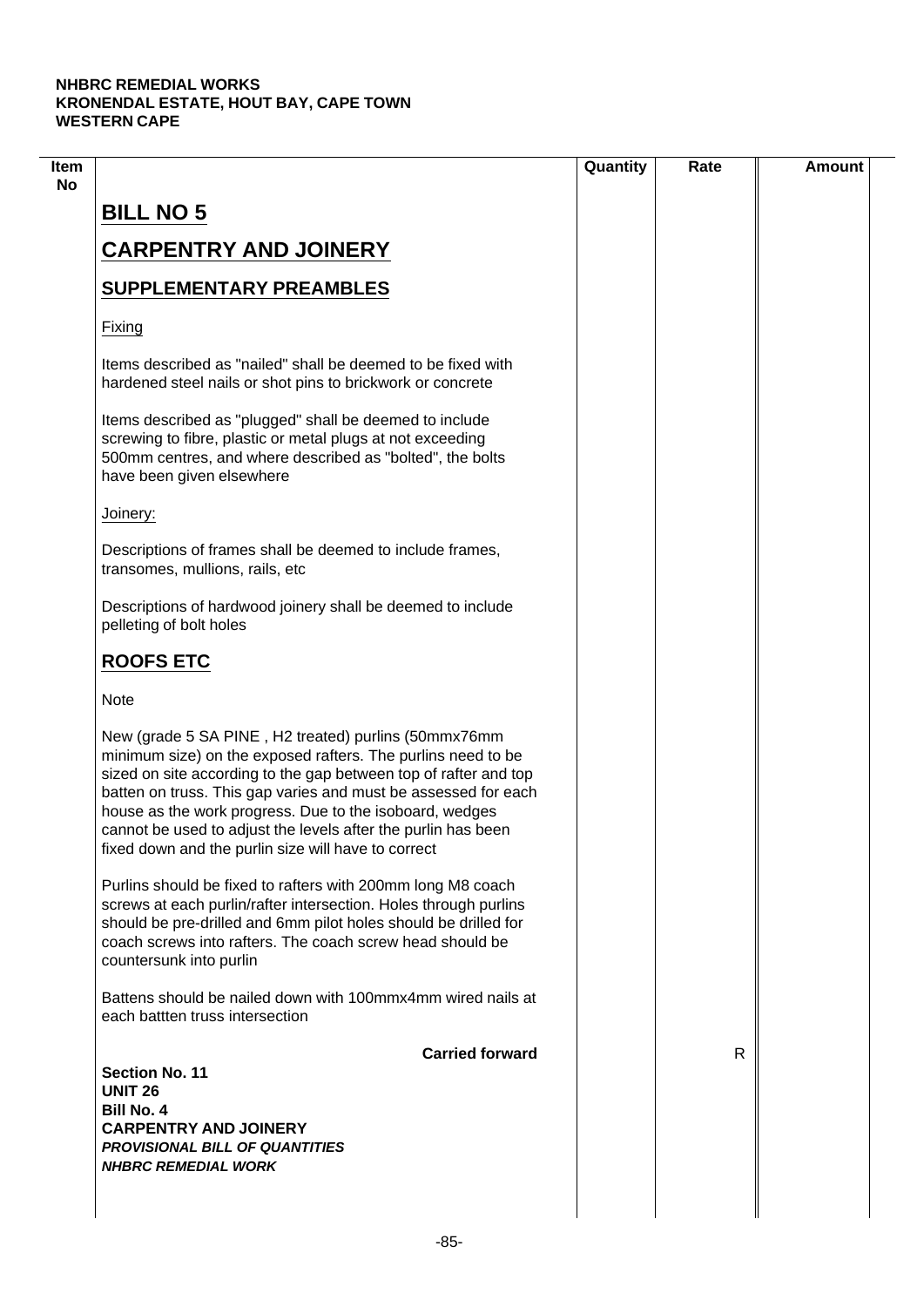|              | <b>Brought forward</b>                                                                                                                                                                                   |           |     | ${\sf R}$    |  |
|--------------|----------------------------------------------------------------------------------------------------------------------------------------------------------------------------------------------------------|-----------|-----|--------------|--|
|              | Sawn softwood grade?                                                                                                                                                                                     |           |     |              |  |
| $\mathbf{1}$ | 38x38mm Battening at 450mm centres for concrete slate roof<br>tiles covering                                                                                                                             | ${\sf m}$ | 153 |              |  |
| $\sqrt{2}$   | 50x76 mmm Purlins                                                                                                                                                                                        | ${\sf m}$ | 279 |              |  |
|              |                                                                                                                                                                                                          |           |     |              |  |
|              |                                                                                                                                                                                                          |           |     |              |  |
|              |                                                                                                                                                                                                          |           |     |              |  |
|              |                                                                                                                                                                                                          |           |     |              |  |
|              |                                                                                                                                                                                                          |           |     |              |  |
|              |                                                                                                                                                                                                          |           |     |              |  |
|              |                                                                                                                                                                                                          |           |     |              |  |
|              |                                                                                                                                                                                                          |           |     |              |  |
|              |                                                                                                                                                                                                          |           |     |              |  |
|              |                                                                                                                                                                                                          |           |     |              |  |
|              |                                                                                                                                                                                                          |           |     |              |  |
|              |                                                                                                                                                                                                          |           |     |              |  |
|              |                                                                                                                                                                                                          |           |     |              |  |
|              |                                                                                                                                                                                                          |           |     |              |  |
|              |                                                                                                                                                                                                          |           |     |              |  |
|              | <b>Carried Forward to Sectional Summary: 11</b><br>Section No. 11<br><b>UNIT 26</b><br><b>Bill No. 4</b><br><b>CARPENTRY AND JOINERY</b><br>PROVISIONAL BILL OF QUANTITIES<br><b>NHBRC REMEDIAL WORK</b> |           |     | $\mathsf{R}$ |  |
|              |                                                                                                                                                                                                          |           |     |              |  |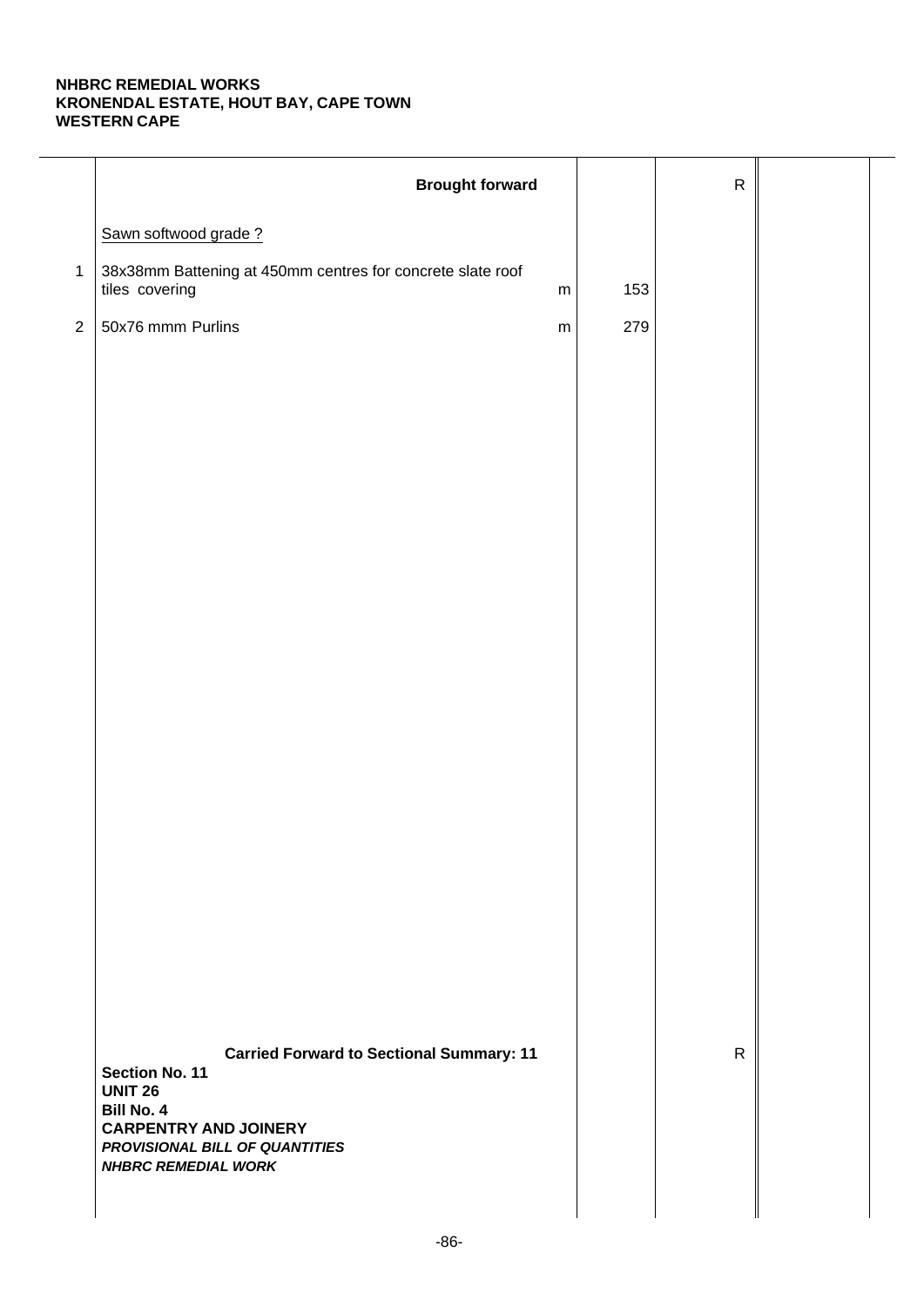| Section No. 11                   |                |                                                                   |              |               |  |
|----------------------------------|----------------|-------------------------------------------------------------------|--------------|---------------|--|
| <b>UNIT 26</b>                   |                |                                                                   |              |               |  |
| <b>SECTION SUMMARY - UNIT 26</b> |                |                                                                   |              |               |  |
|                                  |                | Page<br>No                                                        |              | <b>Amount</b> |  |
| <b>ALTERATIONS</b>               |                | $-82-$                                                            |              |               |  |
| WATERPROOFING                    |                | $-83-$                                                            |              |               |  |
| ROOF COVERING                    |                | $-84-$                                                            |              |               |  |
| CARPENTRY AND JOINERY            |                | $-86-$                                                            |              |               |  |
|                                  |                |                                                                   |              |               |  |
|                                  |                |                                                                   |              |               |  |
|                                  |                |                                                                   |              |               |  |
|                                  |                |                                                                   |              |               |  |
|                                  |                |                                                                   |              |               |  |
|                                  |                |                                                                   |              |               |  |
|                                  |                |                                                                   |              |               |  |
|                                  |                |                                                                   |              |               |  |
|                                  |                |                                                                   |              |               |  |
|                                  |                |                                                                   |              |               |  |
|                                  |                |                                                                   |              |               |  |
|                                  |                |                                                                   |              |               |  |
|                                  |                |                                                                   |              |               |  |
|                                  |                |                                                                   |              |               |  |
|                                  |                |                                                                   |              |               |  |
|                                  |                |                                                                   |              |               |  |
|                                  |                |                                                                   | $\mathsf{R}$ |               |  |
| <b>UNIT 26</b>                   |                |                                                                   |              |               |  |
| <b>NHBRC REMEDIAL WORK</b>       |                |                                                                   |              |               |  |
|                                  |                |                                                                   |              |               |  |
|                                  |                |                                                                   |              |               |  |
|                                  | Section No. 11 | <b>Carried to Final Summary</b><br>PROVISIONAL BILL OF QUANTITIES |              |               |  |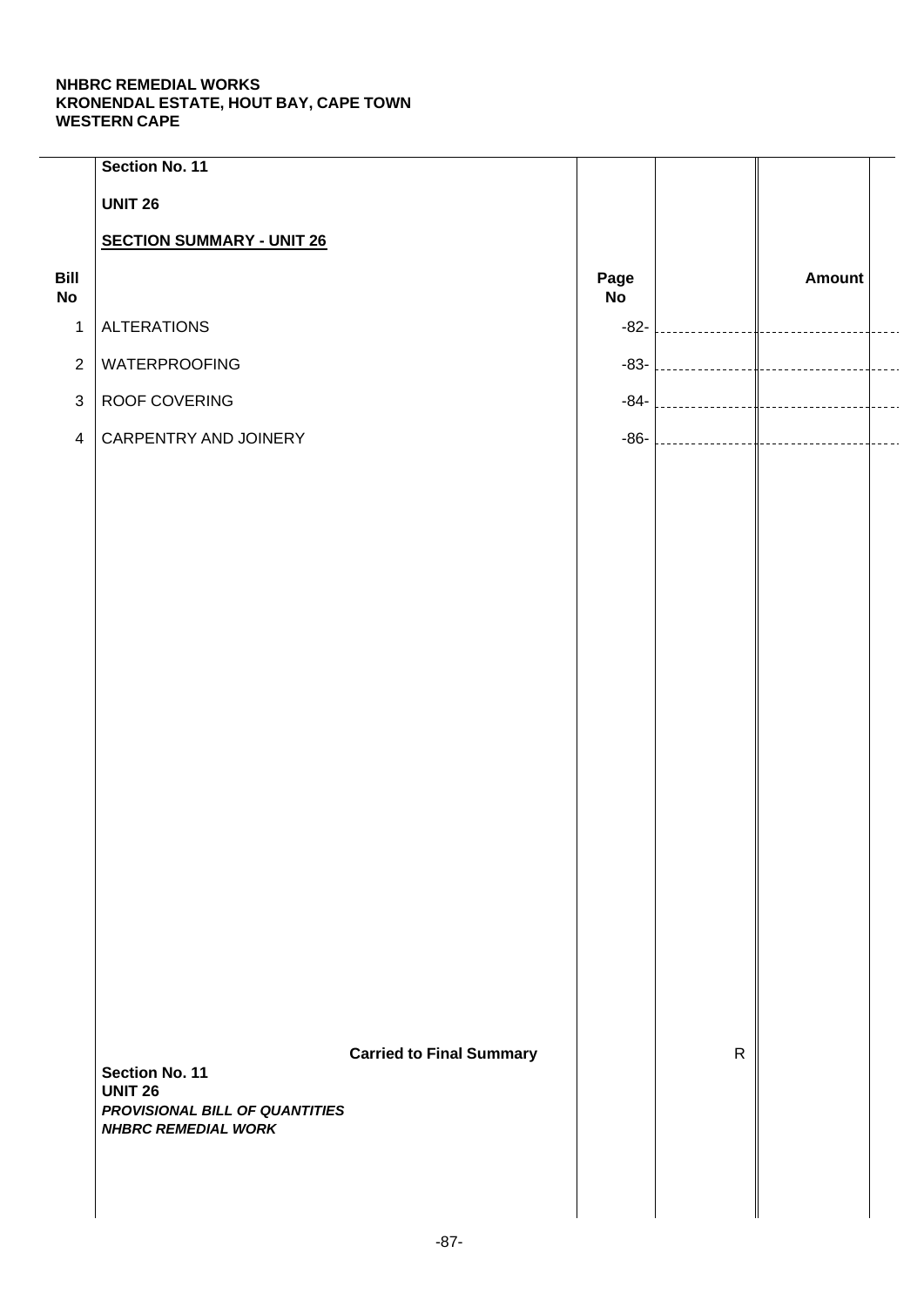|                                                                                                                                                                                                                                                                                                                                                                                                                             | Quantity | Rate         | <b>Amount</b> |
|-----------------------------------------------------------------------------------------------------------------------------------------------------------------------------------------------------------------------------------------------------------------------------------------------------------------------------------------------------------------------------------------------------------------------------|----------|--------------|---------------|
| <b>BILL NO 2</b>                                                                                                                                                                                                                                                                                                                                                                                                            |          |              |               |
| <b>ALTERATIONS</b>                                                                                                                                                                                                                                                                                                                                                                                                          |          |              |               |
| <b>SUPPLEMENTARY PREAMBLES</b>                                                                                                                                                                                                                                                                                                                                                                                              |          |              |               |
| View site                                                                                                                                                                                                                                                                                                                                                                                                                   |          |              |               |
| Before submitting the tender the contractor shall visit the site<br>and satisfy himself as to the nature and extent of the work to be<br>done and the value of the materials contained in the buildings<br>or portions of the buildings to be demolished. No claim for any<br>variations of the contract sum in respect of the nature and<br>extent of the work or of inferior or damaged materials will be<br>entertained. |          |              |               |
| Explosives                                                                                                                                                                                                                                                                                                                                                                                                                  |          |              |               |
| No explosives whatsoever may be used for demolition<br>purposes unless otherwise stated                                                                                                                                                                                                                                                                                                                                     |          |              |               |
| General                                                                                                                                                                                                                                                                                                                                                                                                                     |          |              |               |
| The contractor shall carry out the whole of the works with as<br>little mess and noise as possible and with minimum of<br>disturbance to adjoining premises and their tenants. He/she<br>shall provide proper protection and provide, erect and remove<br>when directed, any temporary tarpaulins that may be necessary<br>during the progress of the works, all to the satisfaction of the<br>engineer.                    |          |              |               |
| Water supply pipes and other piping that may be encountered<br>and found necessary to disconnect or cut, shall be effectually<br>stopped off or grubbed up and removed, and any new<br>connections that may be necessary shall be made with proper<br>fittings, to the satisfaction of the engineer.                                                                                                                        |          |              |               |
| <b>Carried forward</b>                                                                                                                                                                                                                                                                                                                                                                                                      |          | $\mathsf{R}$ |               |
| <b>Section No. 12</b><br><b>UNIT 29</b><br><b>Bill No. 1</b><br><b>ALTERATIONS</b><br><b>PROVISIONAL BILL OF QUANTITIES</b><br><b>NHBRC REMEDIAL WORK</b>                                                                                                                                                                                                                                                                   |          |              |               |
|                                                                                                                                                                                                                                                                                                                                                                                                                             |          |              |               |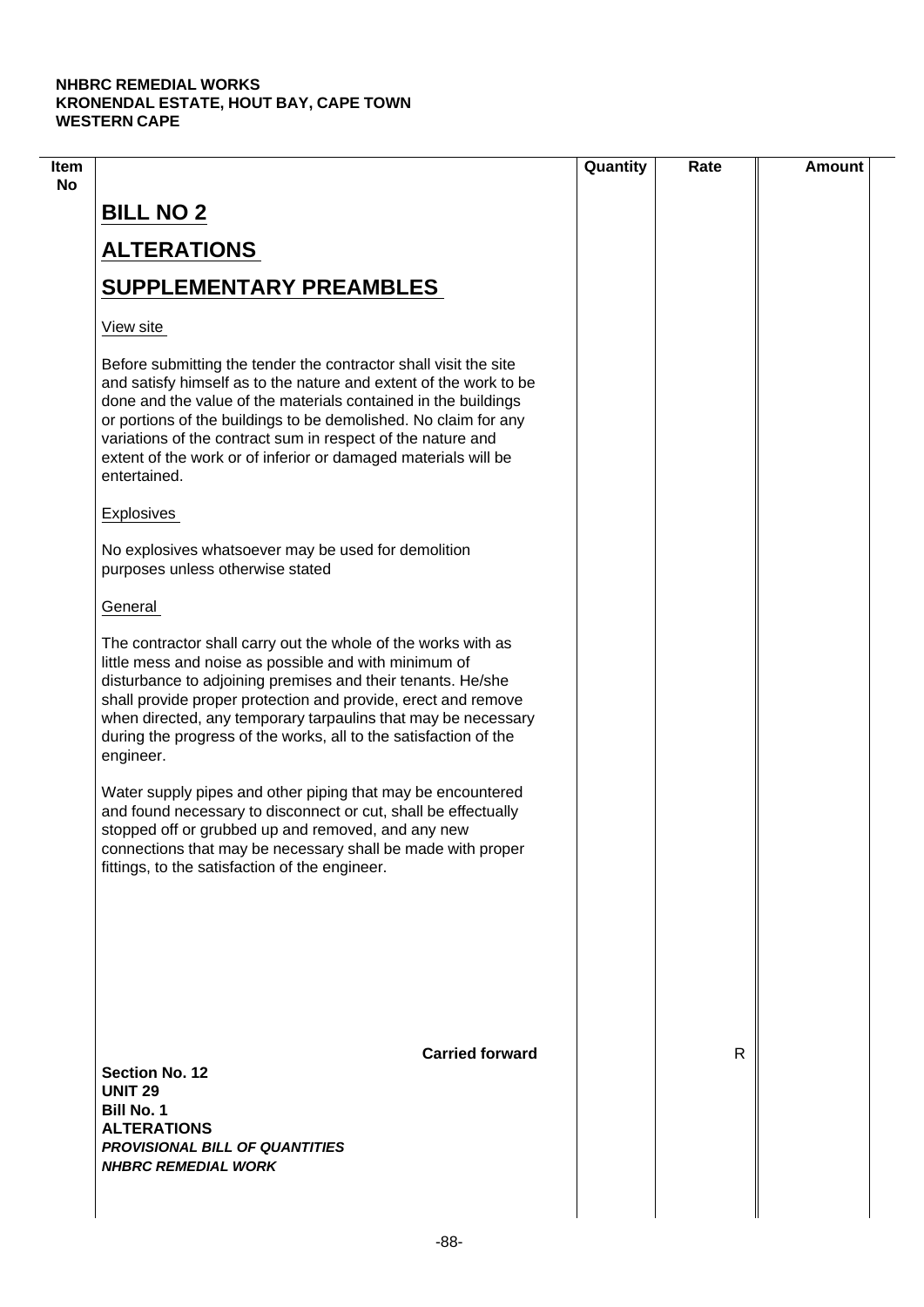|   | <b>Brought forward</b>                                                                                                                                                                                                                                                                                                                                                                                                                                                                                                                                           |   |     | $\mathsf{R}$ |  |
|---|------------------------------------------------------------------------------------------------------------------------------------------------------------------------------------------------------------------------------------------------------------------------------------------------------------------------------------------------------------------------------------------------------------------------------------------------------------------------------------------------------------------------------------------------------------------|---|-----|--------------|--|
|   | Doors, fanlights, fittings, frames, linings, etc which are to be<br>re-used shall be thoroughly overhauled before refixing including<br>taking off. easing and rehanging, cramping up, re-wedging as<br>required and making good cramps, dowels, etc, and easing,<br>oiling, adjusting and repairing ironmongery as necessary,<br>replacing any glass damaged in removal or subsequently and<br>stopping up all ail and screw holes with tinted plastic wood to<br>match timber, unless otherwise described. Re-painting or<br>re-varnishing is given separately |   |     |              |  |
|   | Prices for taking out doors, windows, etc shall including for<br>removal of all beads, architraves, ironmongery, etc                                                                                                                                                                                                                                                                                                                                                                                                                                             |   |     |              |  |
|   | Prices for taking out and removing doors and frames shall<br>include for removing door stop, cabin hook, etc and making<br>good floor and wall finishes to match existing                                                                                                                                                                                                                                                                                                                                                                                        |   |     |              |  |
|   | With regard to building up of openings in existing walls, cement<br>screeds and pavings, granolithis, tops of walls, etc, shall be<br>levelled and prepared for raising of brickwork                                                                                                                                                                                                                                                                                                                                                                             |   |     |              |  |
|   | Making good of finishes shall include making good of the brick<br>and concrete surfaces onto which the new finishes are applied,<br>where necessary                                                                                                                                                                                                                                                                                                                                                                                                              |   |     |              |  |
|   | The contractor will be required to take all dimensions affecting<br>the existing buildings on the site and he will be held solely<br>responsible for the accuracy of all such dimensions where used<br>in the manufacture of new items (doors, windows, fittings, etc)                                                                                                                                                                                                                                                                                           |   |     |              |  |
|   | <b>REMOVAL OF EXISTING WORK</b>                                                                                                                                                                                                                                                                                                                                                                                                                                                                                                                                  |   |     |              |  |
|   | Taking down and removing roofs, floors, panelling, ceilings,<br>partitions, etc                                                                                                                                                                                                                                                                                                                                                                                                                                                                                  |   |     |              |  |
| 1 | Timber purlins and battens                                                                                                                                                                                                                                                                                                                                                                                                                                                                                                                                       | m | 432 |              |  |
|   | <b>Carried forward</b><br><b>Section No. 12</b><br><b>UNIT 29</b><br><b>Bill No. 1</b><br><b>ALTERATIONS</b><br><b>PROVISIONAL BILL OF QUANTITIES</b><br><b>NHBRC REMEDIAL WORK</b>                                                                                                                                                                                                                                                                                                                                                                              |   |     | R            |  |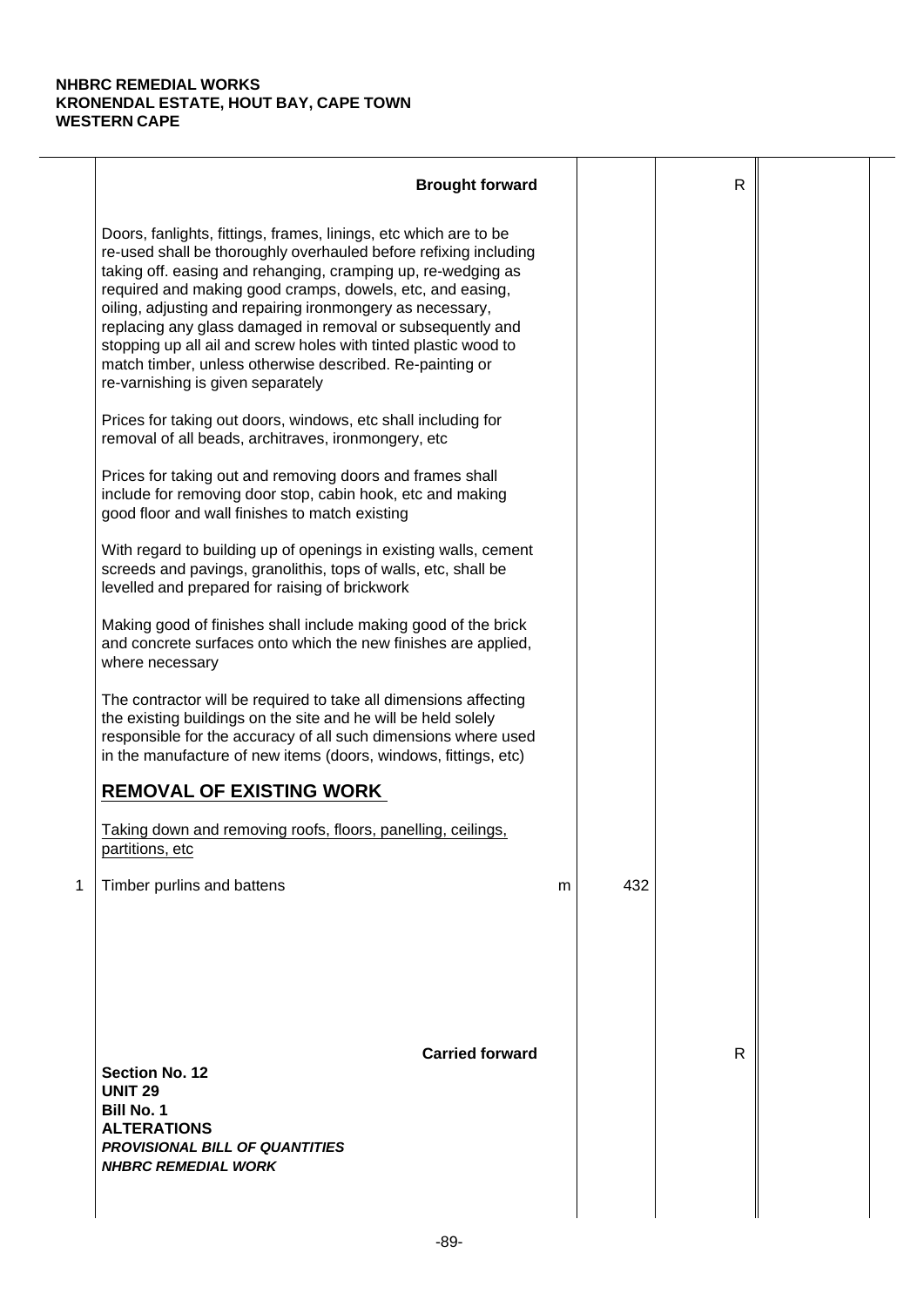|                | <b>Brought forward</b>                                                                                                                                                                         |           |     | ${\sf R}$    |  |
|----------------|------------------------------------------------------------------------------------------------------------------------------------------------------------------------------------------------|-----------|-----|--------------|--|
|                | Taking down and removing roofs, floors, panelling, ceilings,<br>partitions, etc setting aside for re-use and later re fixing (as per<br>Engineer's detail) in similar new position             |           |     |              |  |
| $\mathbf{2}$   | Fibre cement Barge and Fascia Boards                                                                                                                                                           | ${\sf m}$ | 59  |              |  |
| $\sqrt{3}$     | Coverland "Elite" flat concrete slate tiles                                                                                                                                                    | m2        | 103 |              |  |
| $\overline{4}$ | Ridge tiles                                                                                                                                                                                    | No        | 15  |              |  |
| 5              | Mono Ridge                                                                                                                                                                                     | No        | 15  |              |  |
| 6              | Side wall and cover flashing                                                                                                                                                                   | ${\sf m}$ | 22  |              |  |
| $\overline{7}$ | Gutters                                                                                                                                                                                        | ${\sf m}$ | 24  |              |  |
|                |                                                                                                                                                                                                |           |     |              |  |
|                |                                                                                                                                                                                                |           |     |              |  |
|                |                                                                                                                                                                                                |           |     |              |  |
|                |                                                                                                                                                                                                |           |     |              |  |
|                |                                                                                                                                                                                                |           |     |              |  |
|                |                                                                                                                                                                                                |           |     |              |  |
|                |                                                                                                                                                                                                |           |     |              |  |
|                |                                                                                                                                                                                                |           |     |              |  |
|                |                                                                                                                                                                                                |           |     |              |  |
|                |                                                                                                                                                                                                |           |     |              |  |
|                |                                                                                                                                                                                                |           |     |              |  |
|                |                                                                                                                                                                                                |           |     |              |  |
|                |                                                                                                                                                                                                |           |     |              |  |
|                |                                                                                                                                                                                                |           |     |              |  |
|                | <b>Carried Forward to Sectional Summary: 12</b><br><b>Section No. 12</b><br><b>UNIT 29</b><br>Bill No. 1<br><b>ALTERATIONS</b><br>PROVISIONAL BILL OF QUANTITIES<br><b>NHBRC REMEDIAL WORK</b> |           |     | $\mathsf{R}$ |  |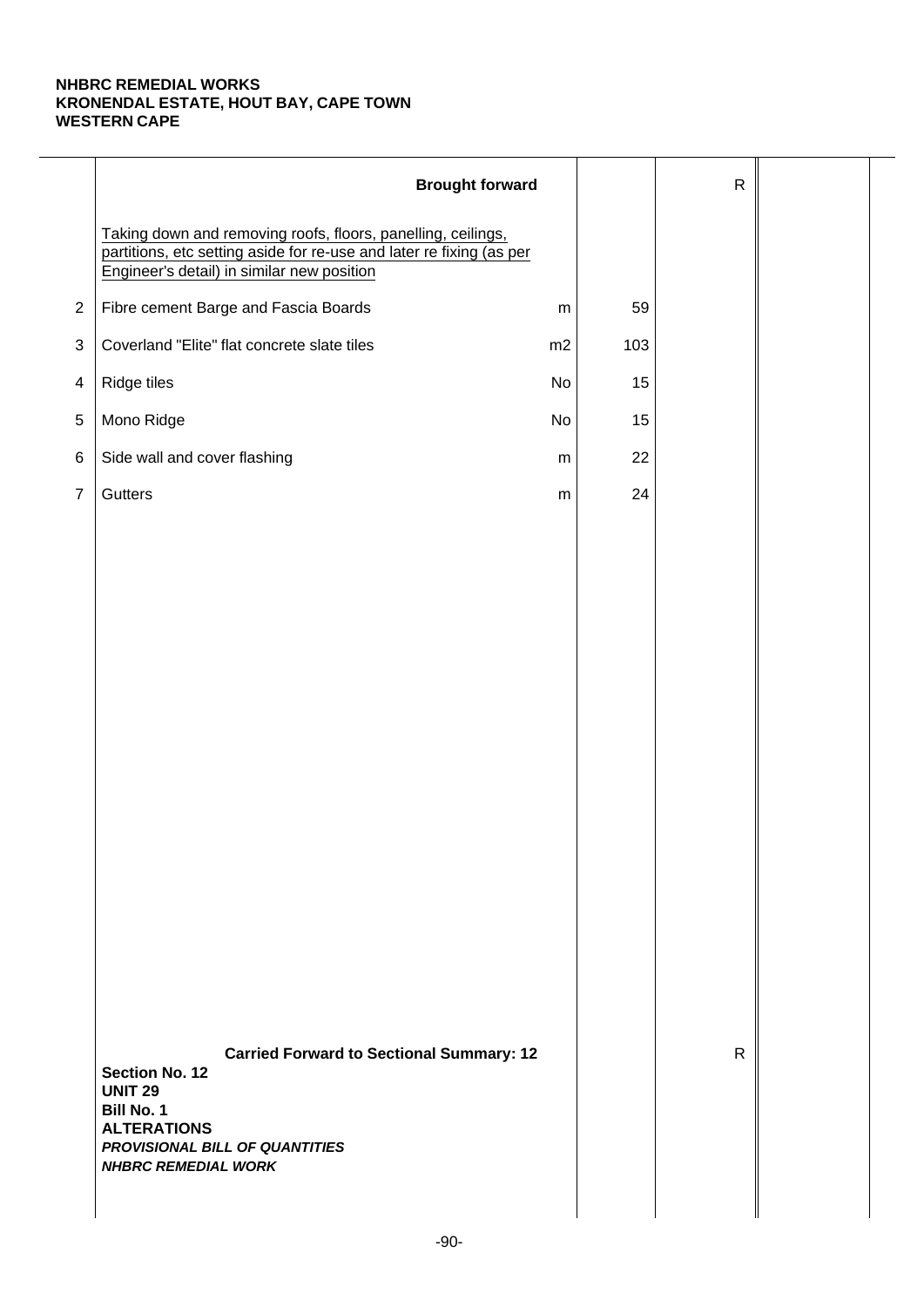| Item<br><b>No</b> |                                                                                                                                                                                                                                                                                                                                 |   | Quantity | Rate | <b>Amount</b> |
|-------------------|---------------------------------------------------------------------------------------------------------------------------------------------------------------------------------------------------------------------------------------------------------------------------------------------------------------------------------|---|----------|------|---------------|
|                   | <b>BILL NO 3</b>                                                                                                                                                                                                                                                                                                                |   |          |      |               |
|                   | <b>WATERPROOFING</b>                                                                                                                                                                                                                                                                                                            |   |          |      |               |
|                   | <b>SUPPLEMENTARY PREAMBLES</b>                                                                                                                                                                                                                                                                                                  |   |          |      |               |
|                   | Waterproofing                                                                                                                                                                                                                                                                                                                   |   |          |      |               |
|                   | Waterproofing of roofs, basements, etc shall be laid under a ten<br>year guarantee. Waterproofing to roofs shall be laid to even<br>falls to outlets etc with necessary ridges, hips and valleys.<br>Descriptions of sheet or membrane waterproofing shall be<br>deemed to include additional labour to turn-ups and turn-downs |   |          |      |               |
|                   | <b>WATERPROOFING TO ROOFS, BASEMENTS,</b><br><b>ETC</b>                                                                                                                                                                                                                                                                         |   |          |      |               |
|                   | Agrement approved flashing (As per Engineer's detail/scope of<br>works)                                                                                                                                                                                                                                                         |   |          |      |               |
| 1                 | SIde wall flashing                                                                                                                                                                                                                                                                                                              | m | 22       |      |               |
| $\overline{2}$    | Head wall flashing (south light windows)                                                                                                                                                                                                                                                                                        | m | 6        |      |               |
|                   |                                                                                                                                                                                                                                                                                                                                 |   |          |      |               |
|                   | <b>Carried Forward to Sectional Summary: 12</b><br><b>Section No. 12</b><br><b>UNIT 29</b><br><b>Bill No. 2</b><br><b>WATERPROOFING</b><br><b>PROVISIONAL BILL OF QUANTITIES</b><br><b>NHBRC REMEDIAL WORK</b>                                                                                                                  |   |          | R    |               |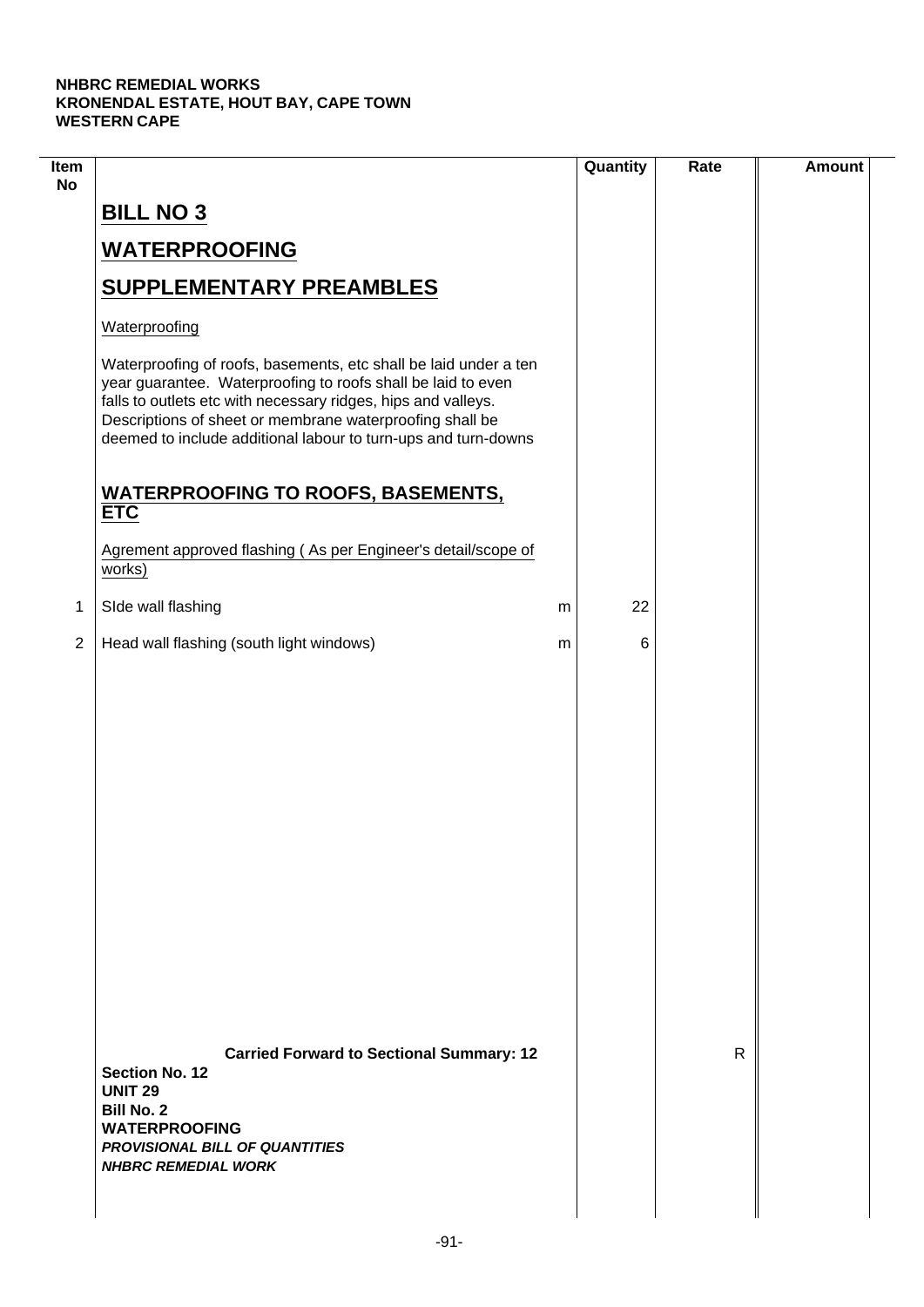| Item<br><b>No</b> |                                                                                                                                                                                                                                                                     |                | Quantity | Rate | <b>Amount</b> |
|-------------------|---------------------------------------------------------------------------------------------------------------------------------------------------------------------------------------------------------------------------------------------------------------------|----------------|----------|------|---------------|
|                   | <b>BILL NO 4</b>                                                                                                                                                                                                                                                    |                |          |      |               |
|                   | <b>ROOF COVERINGS ETC</b>                                                                                                                                                                                                                                           |                |          |      |               |
|                   | Where battens for roof coverings form part of the plate nailed<br>timber not roof truss design it shall be included under the roof<br>construction i the "Carpentry and Joinery" trade and not under<br>this trade                                                  |                |          |      |               |
|                   | 340x420mm Elite flat concrete slate concrete tiles nailed with<br>non corrosive nails to battens and purlins                                                                                                                                                        |                |          |      |               |
| 1                 | Roof covering with a 26 degree pitch (Allow to replace 45% of<br>existing tiles set aside for reuse due to breakage)                                                                                                                                                | m <sub>2</sub> | 60       |      |               |
| $\overline{2}$    | Ridges of tiles to match roofing tiles, bedded and pointed in 1:3<br>tinted cement mortar, including 300mm wide strip of 375 micron<br>embossed dampproof course in accordance with SANS 952<br>Type B underlay                                                     | No             | 8        |      |               |
| 3                 | Mono ridges of tiles to match roofing tiles, bedded and pointed<br>in 1:3 tinted cement mortar, including 300mm wide strip of 375<br>micron embossed dampproof course in accordance with SANS<br>952 Type B underlay                                                | No             | 8        |      |               |
|                   | <b>ROOF WALL INSULATION</b>                                                                                                                                                                                                                                         |                |          |      |               |
|                   | Polyethylene bubblefold aluminium foil faced both sides                                                                                                                                                                                                             |                |          |      |               |
| 4                 | Insulation sheeting laid taut over purlins and fixed concurrent<br>with roof covering with minimum 150mm stapled laps including<br>galvanised (PVC coated) steel straining wires at not exceeding<br>400mm centres and double-sided tape at edges where required m2 |                | 133      |      |               |
|                   |                                                                                                                                                                                                                                                                     |                |          |      |               |
|                   |                                                                                                                                                                                                                                                                     |                |          |      |               |
|                   |                                                                                                                                                                                                                                                                     |                |          |      |               |
|                   | <b>Carried Forward to Sectional Summary: 12</b><br><b>Section No. 12</b><br><b>UNIT 29</b><br><b>Bill No. 3</b><br><b>ROOF COVERING</b><br><b>PROVISIONAL BILL OF QUANTITIES</b><br><b>NHBRC REMEDIAL WORK</b>                                                      |                |          | R    |               |
|                   |                                                                                                                                                                                                                                                                     |                |          |      |               |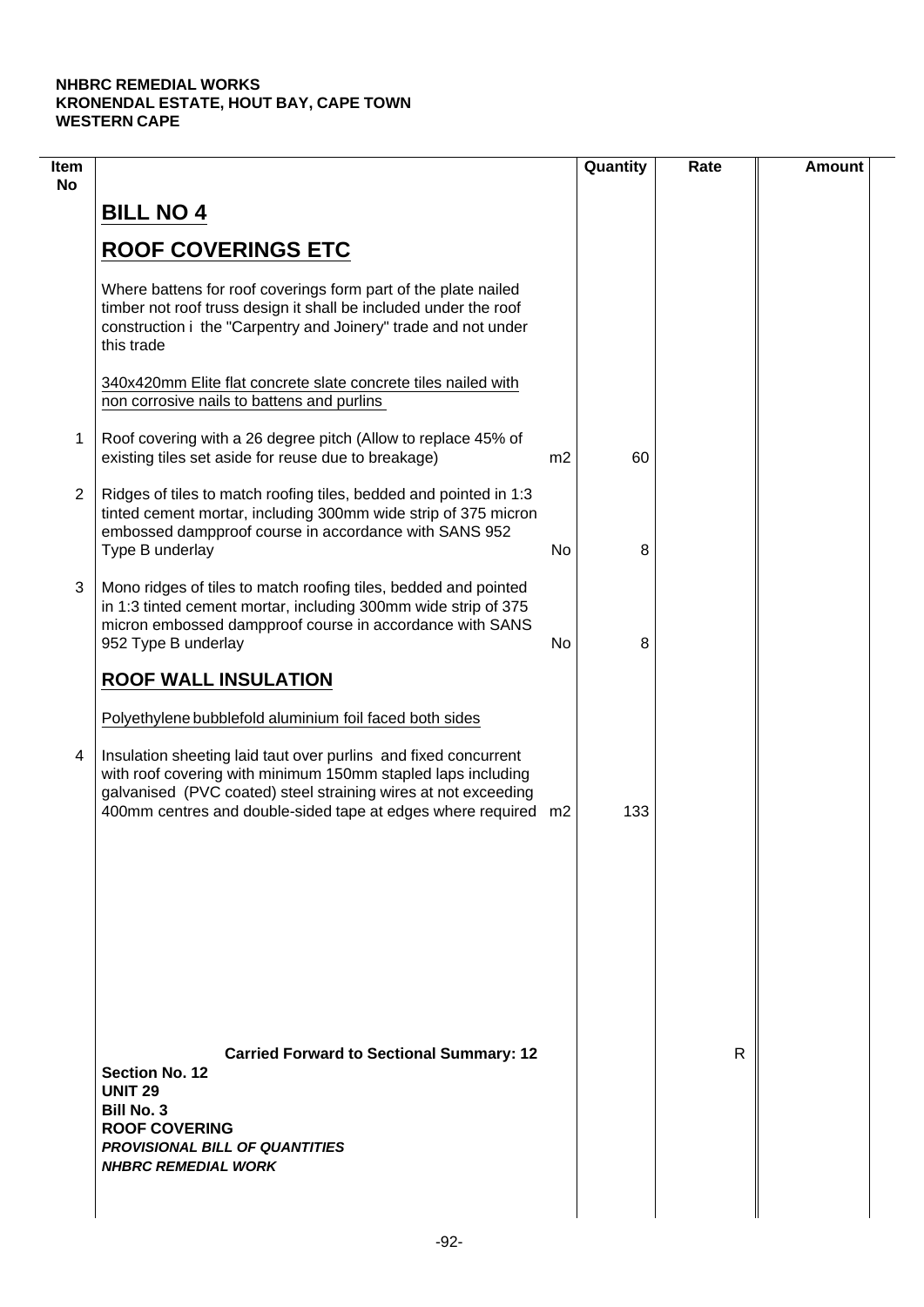|                                                                                                                                                                                                                                                                                                                                                                                                                                               | Quantity | Rate | <b>Amount</b> |
|-----------------------------------------------------------------------------------------------------------------------------------------------------------------------------------------------------------------------------------------------------------------------------------------------------------------------------------------------------------------------------------------------------------------------------------------------|----------|------|---------------|
| <b>BILL NO 5</b>                                                                                                                                                                                                                                                                                                                                                                                                                              |          |      |               |
| <b>CARPENTRY AND JOINERY</b>                                                                                                                                                                                                                                                                                                                                                                                                                  |          |      |               |
|                                                                                                                                                                                                                                                                                                                                                                                                                                               |          |      |               |
| <b>SUPPLEMENTARY PREAMBLES</b>                                                                                                                                                                                                                                                                                                                                                                                                                |          |      |               |
| Fixing                                                                                                                                                                                                                                                                                                                                                                                                                                        |          |      |               |
| Items described as "nailed" shall be deemed to be fixed with<br>hardened steel nails or shot pins to brickwork or concrete                                                                                                                                                                                                                                                                                                                    |          |      |               |
| Items described as "plugged" shall be deemed to include<br>screwing to fibre, plastic or metal plugs at not exceeding<br>500mm centres, and where described as "bolted", the bolts<br>have been given elsewhere                                                                                                                                                                                                                               |          |      |               |
| Joinery:                                                                                                                                                                                                                                                                                                                                                                                                                                      |          |      |               |
| Descriptions of frames shall be deemed to include frames,<br>transomes, mullions, rails, etc                                                                                                                                                                                                                                                                                                                                                  |          |      |               |
| Descriptions of hardwood joinery shall be deemed to include<br>pelleting of bolt holes                                                                                                                                                                                                                                                                                                                                                        |          |      |               |
| <b>ROOFS ETC</b>                                                                                                                                                                                                                                                                                                                                                                                                                              |          |      |               |
| <b>Note</b>                                                                                                                                                                                                                                                                                                                                                                                                                                   |          |      |               |
| New (grade 5 SA PINE, H2 treated) purlins (50mmx76mm<br>minimum size) on the exposed rafters. The purlins need to be<br>sized on site according to the gap between top of rafter and top<br>batten on truss. This gap varies and must be assessed for each<br>house as the work progress. Due to the isoboard, wedges<br>cannot be used to adjust the levels after the purlin has been<br>fixed down and the purlin size will have to correct |          |      |               |
| Purlins should be fixed to rafters with 200mm long M8 coach<br>screws at each purlin/rafter intersection. Holes through purlins<br>should be pre-drilled and 6mm pilot holes should be drilled for<br>coach screws into rafters. The coach screw head should be<br>countersunk into purlin                                                                                                                                                    |          |      |               |
| Battens should be nailed down with 100mmx4mm wired nails at<br>each battten truss intersection                                                                                                                                                                                                                                                                                                                                                |          |      |               |
| <b>Carried forward</b>                                                                                                                                                                                                                                                                                                                                                                                                                        |          | R    |               |
| <b>Section No. 12</b><br><b>UNIT 29</b>                                                                                                                                                                                                                                                                                                                                                                                                       |          |      |               |
| <b>Bill No. 4</b>                                                                                                                                                                                                                                                                                                                                                                                                                             |          |      |               |
| <b>CARPENTRY AND JOINERY</b>                                                                                                                                                                                                                                                                                                                                                                                                                  |          |      |               |
| <b>PROVISIONAL BILL OF QUANTITIES</b>                                                                                                                                                                                                                                                                                                                                                                                                         |          |      |               |
| <b>NHBRC REMEDIAL WORK</b>                                                                                                                                                                                                                                                                                                                                                                                                                    |          |      |               |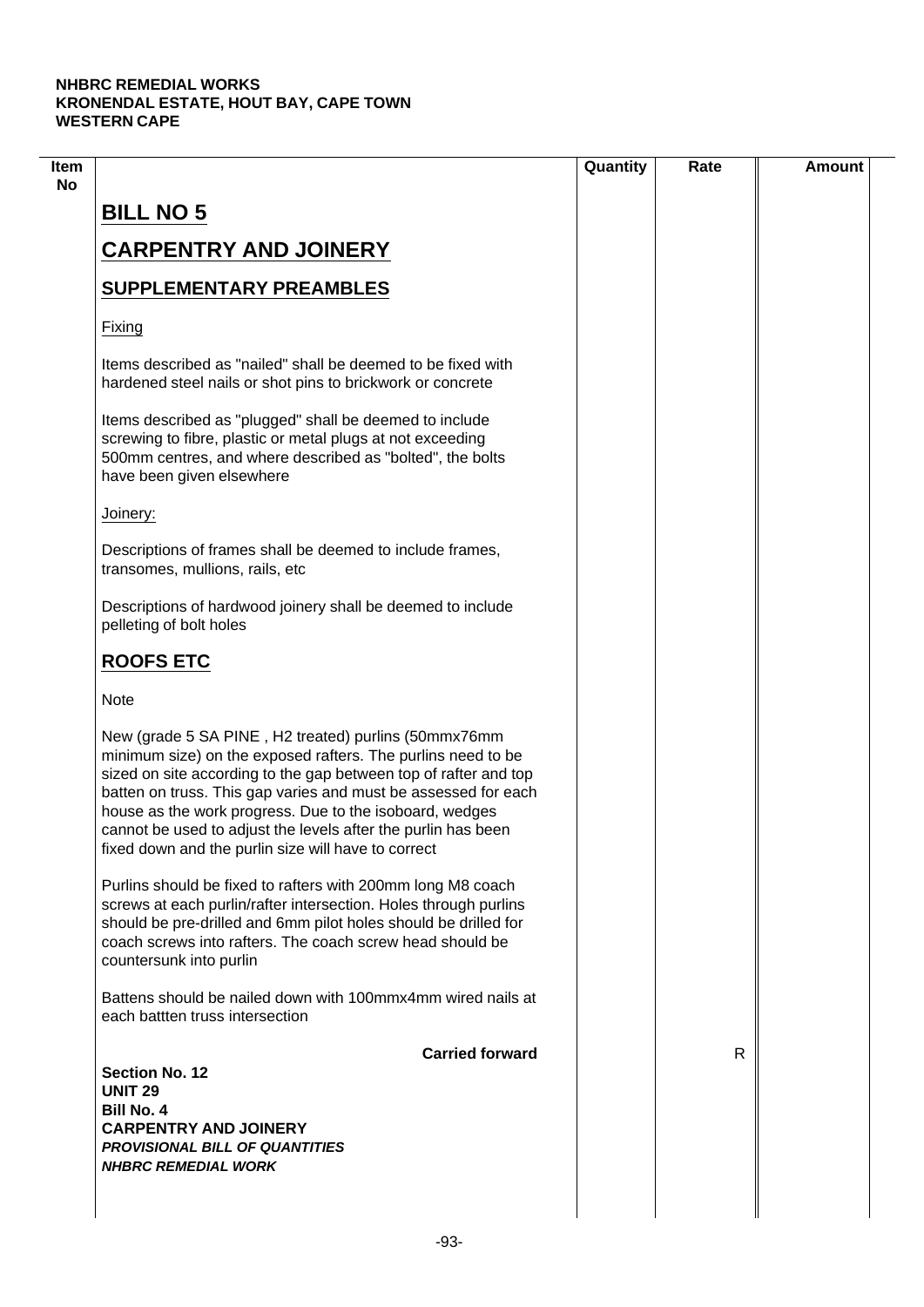|                | <b>Brought forward</b>                                                                    |     | ${\sf R}$    |  |
|----------------|-------------------------------------------------------------------------------------------|-----|--------------|--|
|                | Sawn softwood grade?                                                                      |     |              |  |
| $\mathbf{1}$   | 38x38mm Battening at 450mm centres for concrete slate roof<br>tiles covering<br>${\sf m}$ | 153 |              |  |
| $\overline{2}$ | 50x76 mmm Purlins<br>${\sf m}$                                                            | 279 |              |  |
|                |                                                                                           |     |              |  |
|                |                                                                                           |     |              |  |
|                |                                                                                           |     |              |  |
|                |                                                                                           |     |              |  |
|                |                                                                                           |     |              |  |
|                |                                                                                           |     |              |  |
|                |                                                                                           |     |              |  |
|                |                                                                                           |     |              |  |
|                |                                                                                           |     |              |  |
|                |                                                                                           |     |              |  |
|                |                                                                                           |     |              |  |
|                |                                                                                           |     |              |  |
|                |                                                                                           |     |              |  |
|                |                                                                                           |     |              |  |
|                |                                                                                           |     |              |  |
|                |                                                                                           |     |              |  |
|                |                                                                                           |     |              |  |
|                | <b>Carried Forward to Sectional Summary: 12</b><br><b>Section No. 12</b>                  |     | $\mathsf{R}$ |  |
|                | <b>UNIT 29</b><br><b>Bill No. 4</b><br><b>CARPENTRY AND JOINERY</b>                       |     |              |  |
|                | PROVISIONAL BILL OF QUANTITIES<br><b>NHBRC REMEDIAL WORK</b>                              |     |              |  |
|                |                                                                                           |     |              |  |
|                |                                                                                           |     |              |  |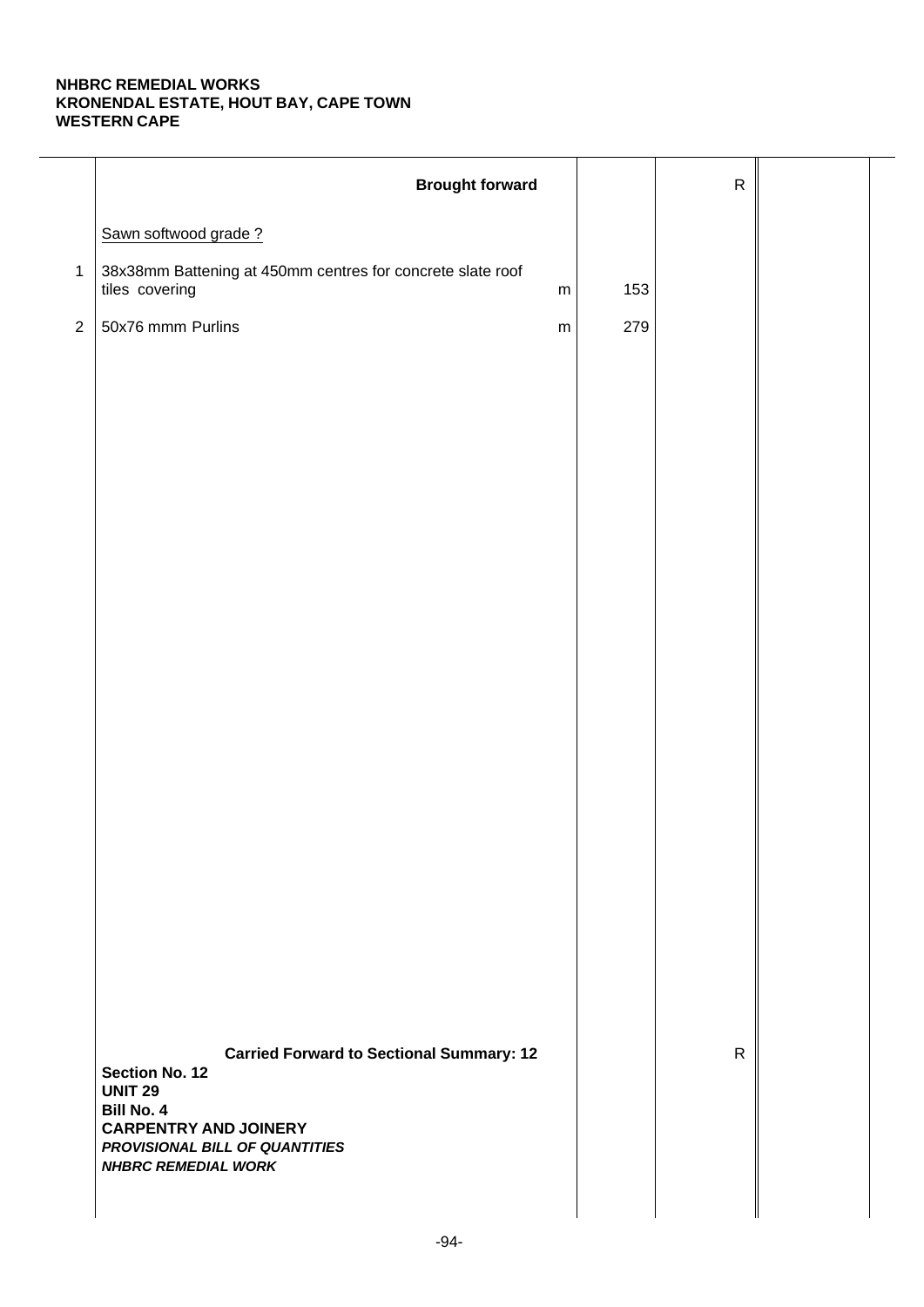|                   | Section No. 12                                               |                                 |            |              |               |  |
|-------------------|--------------------------------------------------------------|---------------------------------|------------|--------------|---------------|--|
|                   | <b>UNIT 29</b>                                               |                                 |            |              |               |  |
|                   | <b>SECTION SUMMARY - UNIT 29</b>                             |                                 |            |              |               |  |
| Bill<br><b>No</b> |                                                              |                                 | Page<br>No |              | <b>Amount</b> |  |
| $\mathbf{1}$      | <b>ALTERATIONS</b>                                           |                                 | $-90-$     |              |               |  |
| $\overline{2}$    | WATERPROOFING                                                |                                 | $-91-$     |              |               |  |
| $\mathfrak{S}$    | ROOF COVERING                                                |                                 | $-92-$     |              |               |  |
| $\overline{4}$    | CARPENTRY AND JOINERY                                        |                                 | $-94-$     |              |               |  |
|                   |                                                              |                                 |            |              |               |  |
|                   |                                                              |                                 |            |              |               |  |
|                   |                                                              |                                 |            |              |               |  |
|                   |                                                              |                                 |            |              |               |  |
|                   |                                                              |                                 |            |              |               |  |
|                   |                                                              |                                 |            |              |               |  |
|                   |                                                              |                                 |            |              |               |  |
|                   |                                                              |                                 |            |              |               |  |
|                   |                                                              |                                 |            |              |               |  |
|                   |                                                              |                                 |            |              |               |  |
|                   |                                                              |                                 |            |              |               |  |
|                   |                                                              |                                 |            |              |               |  |
|                   |                                                              |                                 |            |              |               |  |
|                   |                                                              |                                 |            |              |               |  |
|                   |                                                              |                                 |            |              |               |  |
|                   |                                                              |                                 |            |              |               |  |
|                   |                                                              | <b>Carried to Final Summary</b> |            | $\mathsf{R}$ |               |  |
|                   | Section No. 12<br><b>UNIT 29</b>                             |                                 |            |              |               |  |
|                   | PROVISIONAL BILL OF QUANTITIES<br><b>NHBRC REMEDIAL WORK</b> |                                 |            |              |               |  |
|                   |                                                              |                                 |            |              |               |  |
|                   |                                                              |                                 |            |              |               |  |
|                   |                                                              |                                 |            |              |               |  |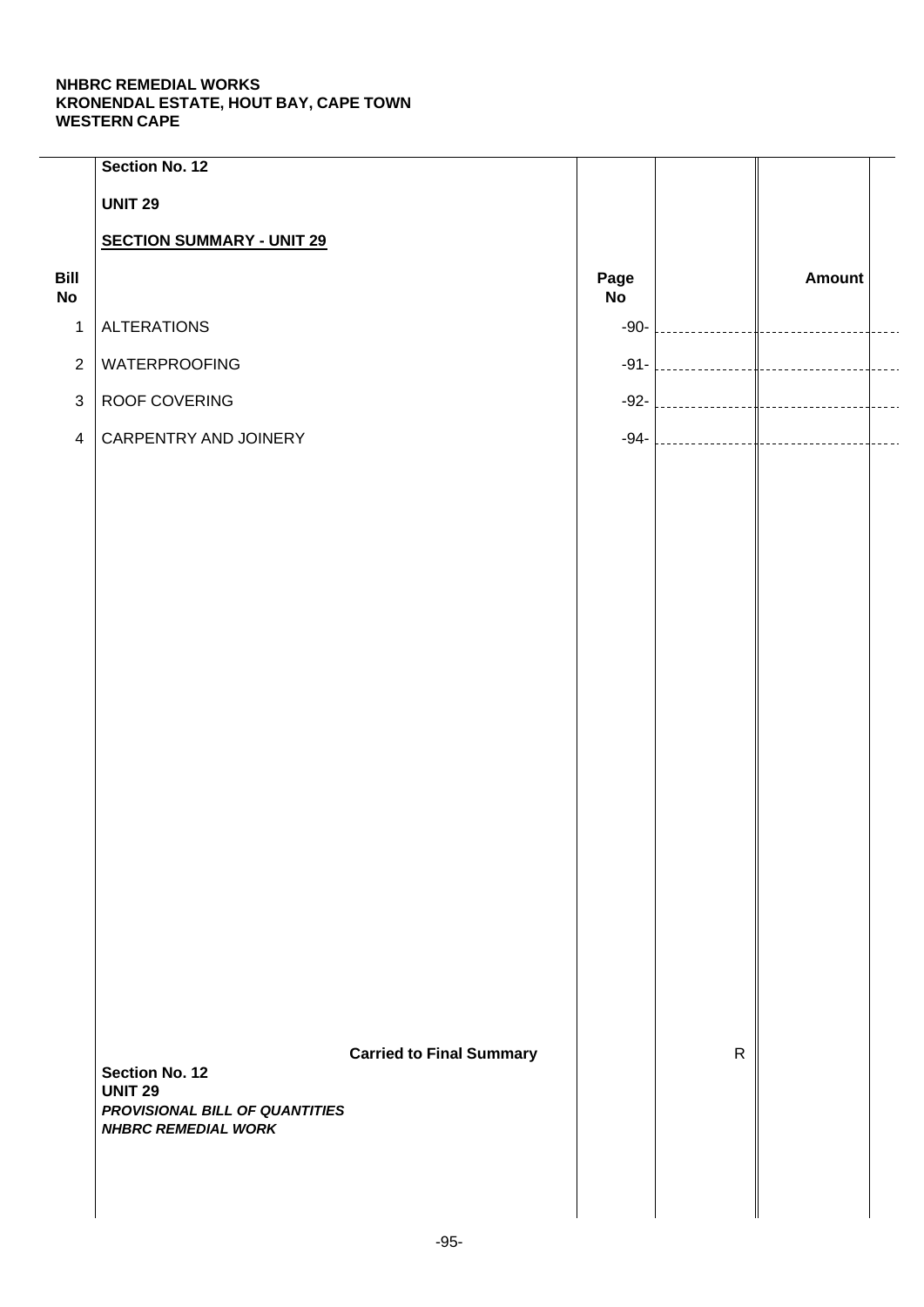| Item |                                                                                                                                                                                                                                                                                                                                                                                                                             | Quantity | Rate | <b>Amount</b> |
|------|-----------------------------------------------------------------------------------------------------------------------------------------------------------------------------------------------------------------------------------------------------------------------------------------------------------------------------------------------------------------------------------------------------------------------------|----------|------|---------------|
| No   | <b>BILL NO 2</b>                                                                                                                                                                                                                                                                                                                                                                                                            |          |      |               |
|      | <b>ALTERATIONS</b>                                                                                                                                                                                                                                                                                                                                                                                                          |          |      |               |
|      | <b>SUPPLEMENTARY PREAMBLES</b>                                                                                                                                                                                                                                                                                                                                                                                              |          |      |               |
|      | View site                                                                                                                                                                                                                                                                                                                                                                                                                   |          |      |               |
|      | Before submitting the tender the contractor shall visit the site<br>and satisfy himself as to the nature and extent of the work to be<br>done and the value of the materials contained in the buildings<br>or portions of the buildings to be demolished. No claim for any<br>variations of the contract sum in respect of the nature and<br>extent of the work or of inferior or damaged materials will be<br>entertained. |          |      |               |
|      | <b>Explosives</b>                                                                                                                                                                                                                                                                                                                                                                                                           |          |      |               |
|      | No explosives whatsoever may be used for demolition<br>purposes unless otherwise stated                                                                                                                                                                                                                                                                                                                                     |          |      |               |
|      | General                                                                                                                                                                                                                                                                                                                                                                                                                     |          |      |               |
|      | The contractor shall carry out the whole of the works with as<br>little mess and noise as possible and with minimum of<br>disturbance to adjoining premises and their tenants. He/she<br>shall provide proper protection and provide, erect and remove<br>when directed, any temporary tarpaulins that may be necessary<br>during the progress of the works, all to the satisfaction of the<br>engineer.                    |          |      |               |
|      | Water supply pipes and other piping that may be encountered<br>and found necessary to disconnect or cut, shall be effectually<br>stopped off or grubbed up and removed, and any new<br>connections that may be necessary shall be made with proper<br>fittings, to the satisfaction of the engineer.                                                                                                                        |          |      |               |
|      |                                                                                                                                                                                                                                                                                                                                                                                                                             |          |      |               |
|      | <b>Carried forward</b><br>Section No. 13<br><b>UNIT 31</b><br><b>Bill No. 1</b><br><b>ALTERATIONS</b><br><b>PROVISIONAL BILL OF QUANTITIES</b><br><b>NHBRC REMEDIAL WORK</b>                                                                                                                                                                                                                                                |          | R    |               |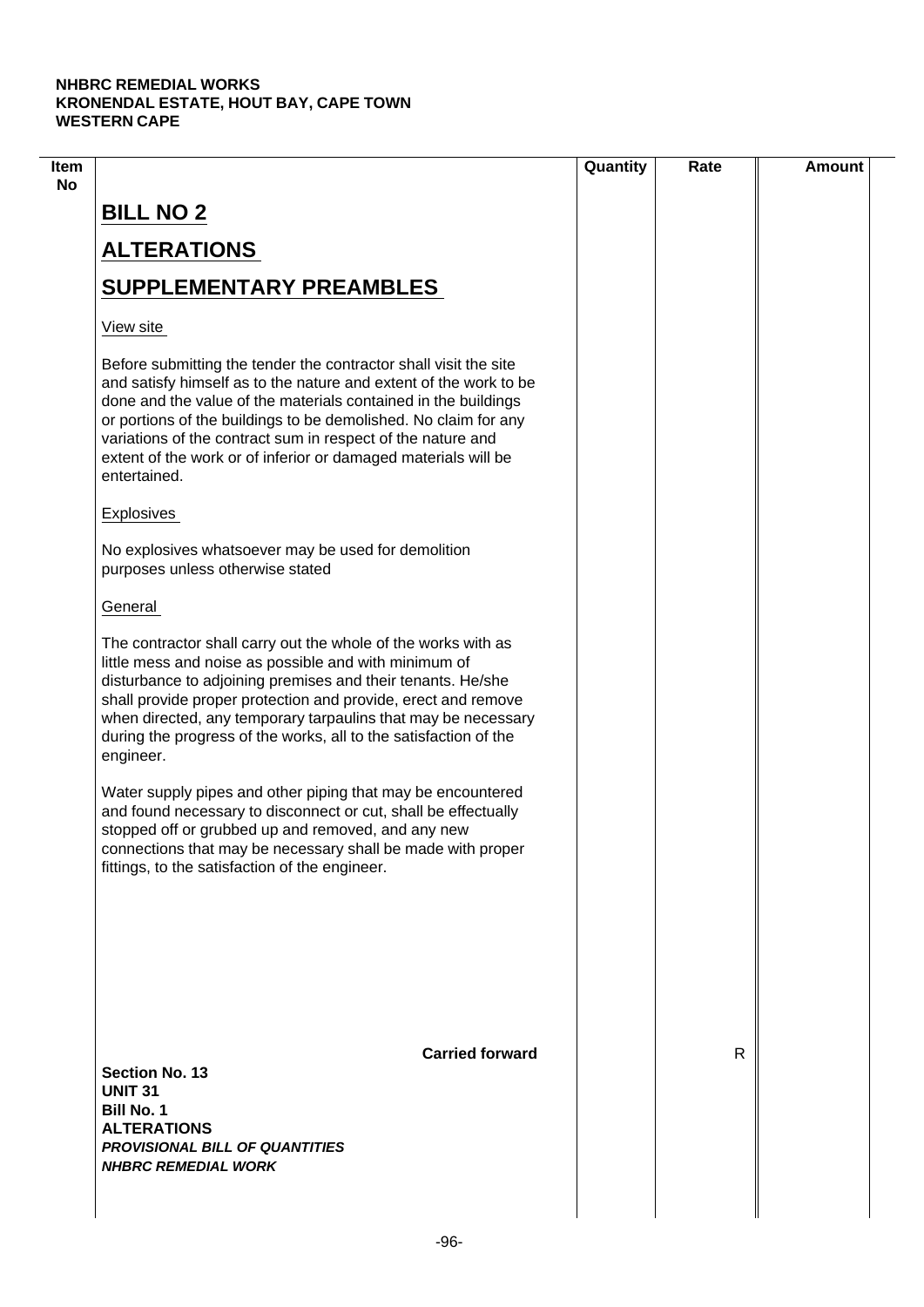|   | <b>Brought forward</b>                                                                                                                                                                                                                                                                                                                                                                                                                                                                                                                                           |   |     | R |  |
|---|------------------------------------------------------------------------------------------------------------------------------------------------------------------------------------------------------------------------------------------------------------------------------------------------------------------------------------------------------------------------------------------------------------------------------------------------------------------------------------------------------------------------------------------------------------------|---|-----|---|--|
|   | Doors, fanlights, fittings, frames, linings, etc which are to be<br>re-used shall be thoroughly overhauled before refixing including<br>taking off. easing and rehanging, cramping up, re-wedging as<br>required and making good cramps, dowels, etc, and easing,<br>oiling, adjusting and repairing ironmongery as necessary,<br>replacing any glass damaged in removal or subsequently and<br>stopping up all ail and screw holes with tinted plastic wood to<br>match timber, unless otherwise described. Re-painting or<br>re-varnishing is given separately |   |     |   |  |
|   | Prices for taking out doors, windows, etc shall including for<br>removal of all beads, architraves, ironmongery, etc                                                                                                                                                                                                                                                                                                                                                                                                                                             |   |     |   |  |
|   | Prices for taking out and removing doors and frames shall<br>include for removing door stop, cabin hook, etc and making<br>good floor and wall finishes to match existing                                                                                                                                                                                                                                                                                                                                                                                        |   |     |   |  |
|   | With regard to building up of openings in existing walls, cement<br>screeds and pavings, granolithis, tops of walls, etc, shall be<br>levelled and prepared for raising of brickwork                                                                                                                                                                                                                                                                                                                                                                             |   |     |   |  |
|   | Making good of finishes shall include making good of the brick<br>and concrete surfaces onto which the new finishes are applied,<br>where necessary                                                                                                                                                                                                                                                                                                                                                                                                              |   |     |   |  |
|   | The contractor will be required to take all dimensions affecting<br>the existing buildings on the site and he will be held solely<br>responsible for the accuracy of all such dimensions where used<br>in the manufacture of new items (doors, windows, fittings, etc)                                                                                                                                                                                                                                                                                           |   |     |   |  |
|   | <b>REMOVAL OF EXISTING WORK</b>                                                                                                                                                                                                                                                                                                                                                                                                                                                                                                                                  |   |     |   |  |
|   | Taking down and removing roofs, floors, panelling, ceilings,<br>partitions, etc                                                                                                                                                                                                                                                                                                                                                                                                                                                                                  |   |     |   |  |
| 1 | Timber purlins and battens                                                                                                                                                                                                                                                                                                                                                                                                                                                                                                                                       | m | 432 |   |  |
|   | <b>Carried forward</b><br><b>Section No. 13</b><br><b>UNIT 31</b><br><b>Bill No. 1</b><br><b>ALTERATIONS</b><br><b>PROVISIONAL BILL OF QUANTITIES</b><br><b>NHBRC REMEDIAL WORK</b>                                                                                                                                                                                                                                                                                                                                                                              |   |     | R |  |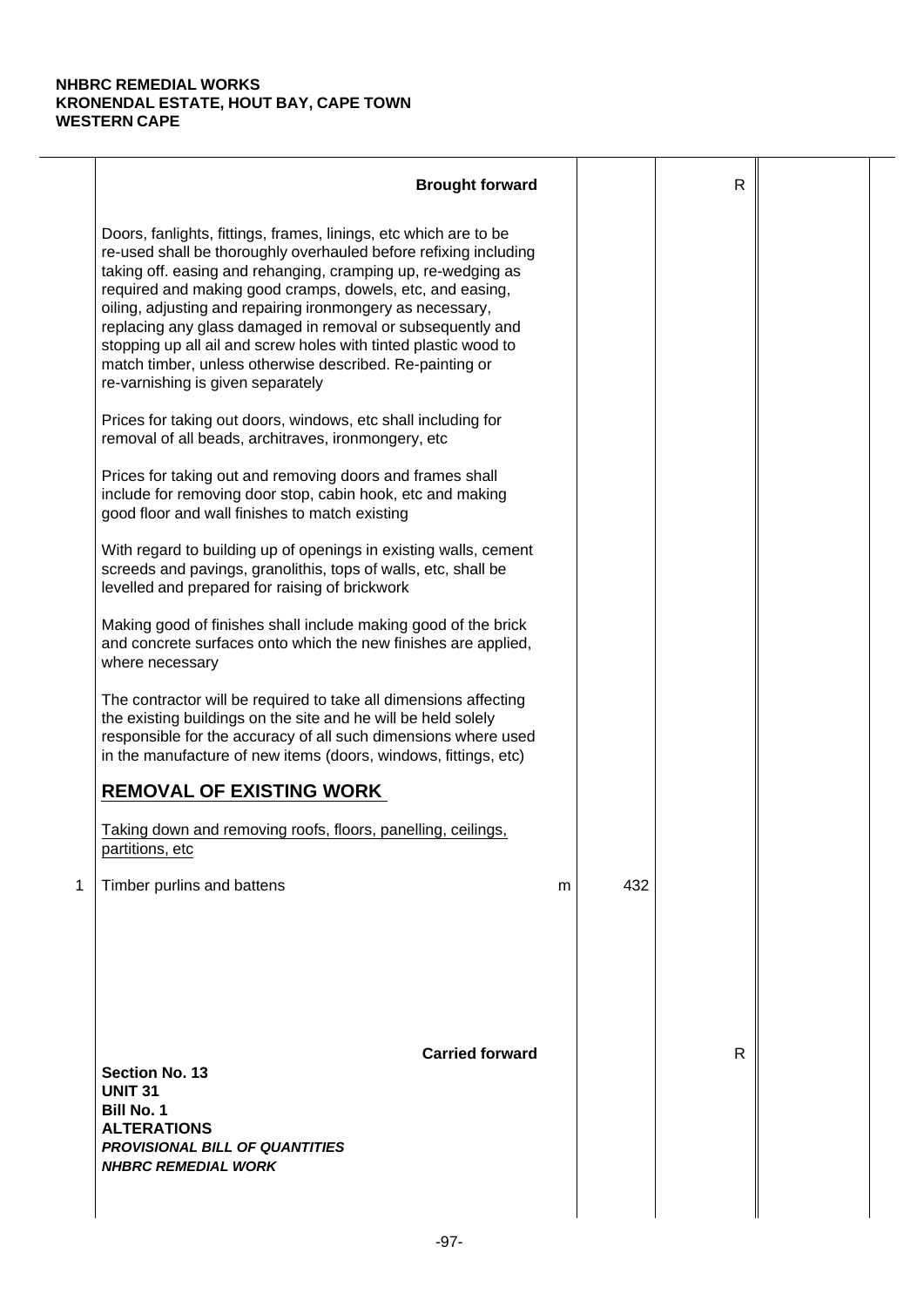|                | <b>Brought forward</b>                                                                                                                                                                                |           |     | $\mathsf{R}$ |  |
|----------------|-------------------------------------------------------------------------------------------------------------------------------------------------------------------------------------------------------|-----------|-----|--------------|--|
|                | Taking down and removing roofs, floors, panelling, ceilings,<br>partitions, etc setting aside for re-use and later re fixing (as per<br>Engineer's detail) in similar new position                    |           |     |              |  |
| $\mathbf{2}$   | Fibre cement Barge and Fascia Boards                                                                                                                                                                  | ${\sf m}$ | 59  |              |  |
| 3              | Coverland "Elite" flat concrete slate tiles                                                                                                                                                           | m2        | 103 |              |  |
| 4              | Ridge tiles                                                                                                                                                                                           | No        | 15  |              |  |
| $\,$ 5 $\,$    | Mono Ridge                                                                                                                                                                                            | No        | 15  |              |  |
| 6              | Side wall and cover flashing                                                                                                                                                                          | ${\sf m}$ | 22  |              |  |
| $\overline{7}$ | Gutters                                                                                                                                                                                               | ${\sf m}$ | 24  |              |  |
|                |                                                                                                                                                                                                       |           |     |              |  |
|                |                                                                                                                                                                                                       |           |     |              |  |
|                |                                                                                                                                                                                                       |           |     |              |  |
|                |                                                                                                                                                                                                       |           |     |              |  |
|                |                                                                                                                                                                                                       |           |     |              |  |
|                |                                                                                                                                                                                                       |           |     |              |  |
|                |                                                                                                                                                                                                       |           |     |              |  |
|                |                                                                                                                                                                                                       |           |     |              |  |
|                |                                                                                                                                                                                                       |           |     |              |  |
|                |                                                                                                                                                                                                       |           |     |              |  |
|                |                                                                                                                                                                                                       |           |     |              |  |
|                |                                                                                                                                                                                                       |           |     |              |  |
|                |                                                                                                                                                                                                       |           |     |              |  |
|                |                                                                                                                                                                                                       |           |     |              |  |
|                | <b>Carried Forward to Sectional Summary: 13</b><br><b>Section No. 13</b><br><b>UNIT 31</b><br><b>Bill No. 1</b><br><b>ALTERATIONS</b><br>PROVISIONAL BILL OF QUANTITIES<br><b>NHBRC REMEDIAL WORK</b> |           |     | $\mathsf{R}$ |  |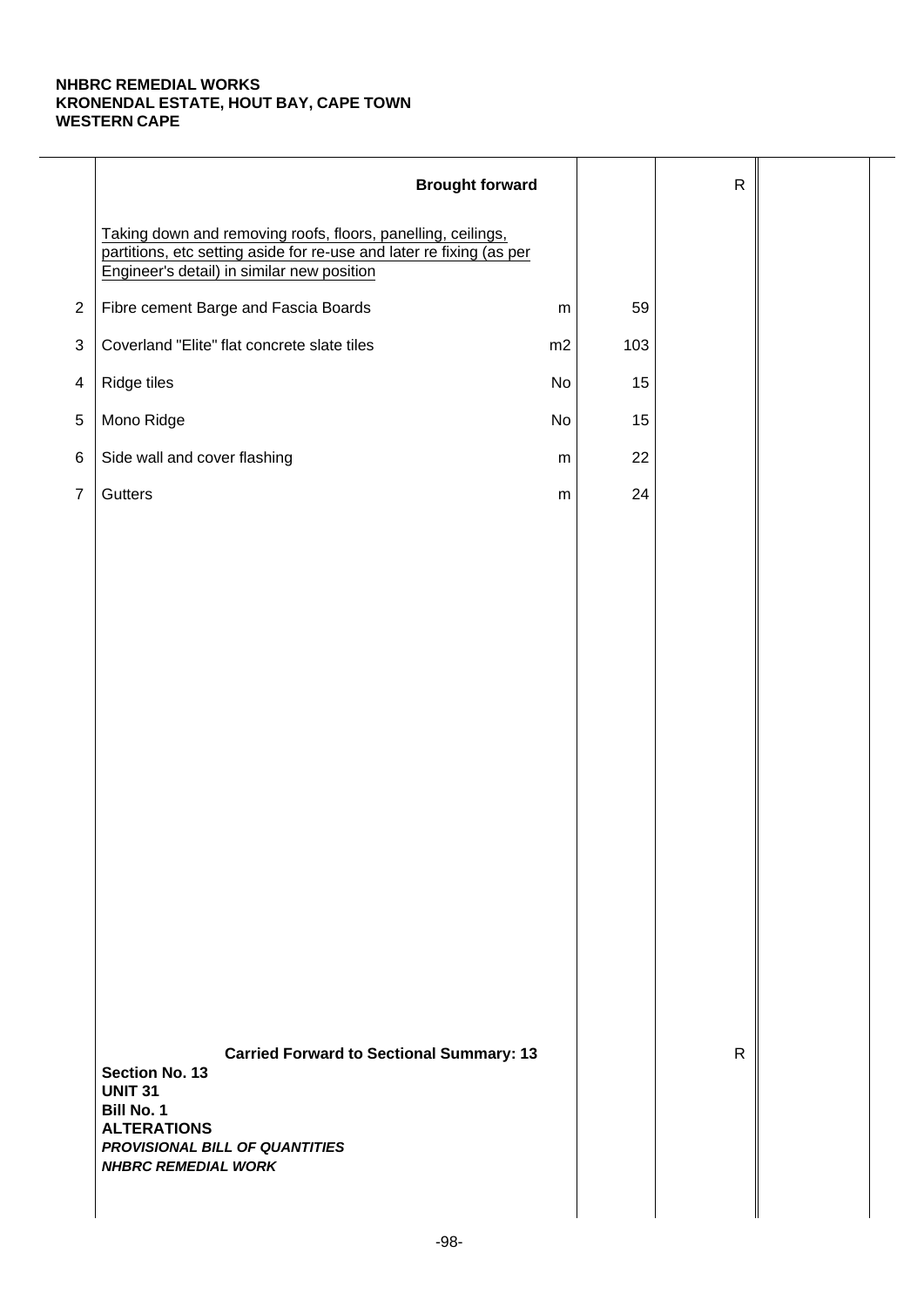$\mathcal{L}$ 

| Item<br><b>No</b> |                                                                                                                                                                                                                                                                                                                                 |   | Quantity | Rate         | <b>Amount</b> |
|-------------------|---------------------------------------------------------------------------------------------------------------------------------------------------------------------------------------------------------------------------------------------------------------------------------------------------------------------------------|---|----------|--------------|---------------|
|                   | <b>BILL NO 3</b>                                                                                                                                                                                                                                                                                                                |   |          |              |               |
|                   | <b>WATERPROOFING</b>                                                                                                                                                                                                                                                                                                            |   |          |              |               |
|                   | <b>SUPPLEMENTARY PREAMBLES</b>                                                                                                                                                                                                                                                                                                  |   |          |              |               |
|                   | Waterproofing                                                                                                                                                                                                                                                                                                                   |   |          |              |               |
|                   | Waterproofing of roofs, basements, etc shall be laid under a ten<br>year guarantee. Waterproofing to roofs shall be laid to even<br>falls to outlets etc with necessary ridges, hips and valleys.<br>Descriptions of sheet or membrane waterproofing shall be<br>deemed to include additional labour to turn-ups and turn-downs |   |          |              |               |
|                   | <b>WATERPROOFING TO ROOFS, BASEMENTS,</b><br><b>ETC</b>                                                                                                                                                                                                                                                                         |   |          |              |               |
|                   | Agrement approved flashing (As per Engineer's detail/scope of<br>works)                                                                                                                                                                                                                                                         |   |          |              |               |
| $\mathbf{1}$      | SIde wall flashing                                                                                                                                                                                                                                                                                                              | m | 22       |              |               |
| $\overline{2}$    | Head wall flashing (south light windows)                                                                                                                                                                                                                                                                                        | m | 6        |              |               |
|                   |                                                                                                                                                                                                                                                                                                                                 |   |          |              |               |
|                   | <b>Carried Forward to Sectional Summary: 13</b><br><b>Section No. 13</b><br><b>UNIT 31</b><br><b>Bill No. 2</b><br><b>WATERPROOFING</b><br><b>PROVISIONAL BILL OF QUANTITIES</b><br><b>NHBRC REMEDIAL WORK</b>                                                                                                                  |   |          | $\mathsf{R}$ |               |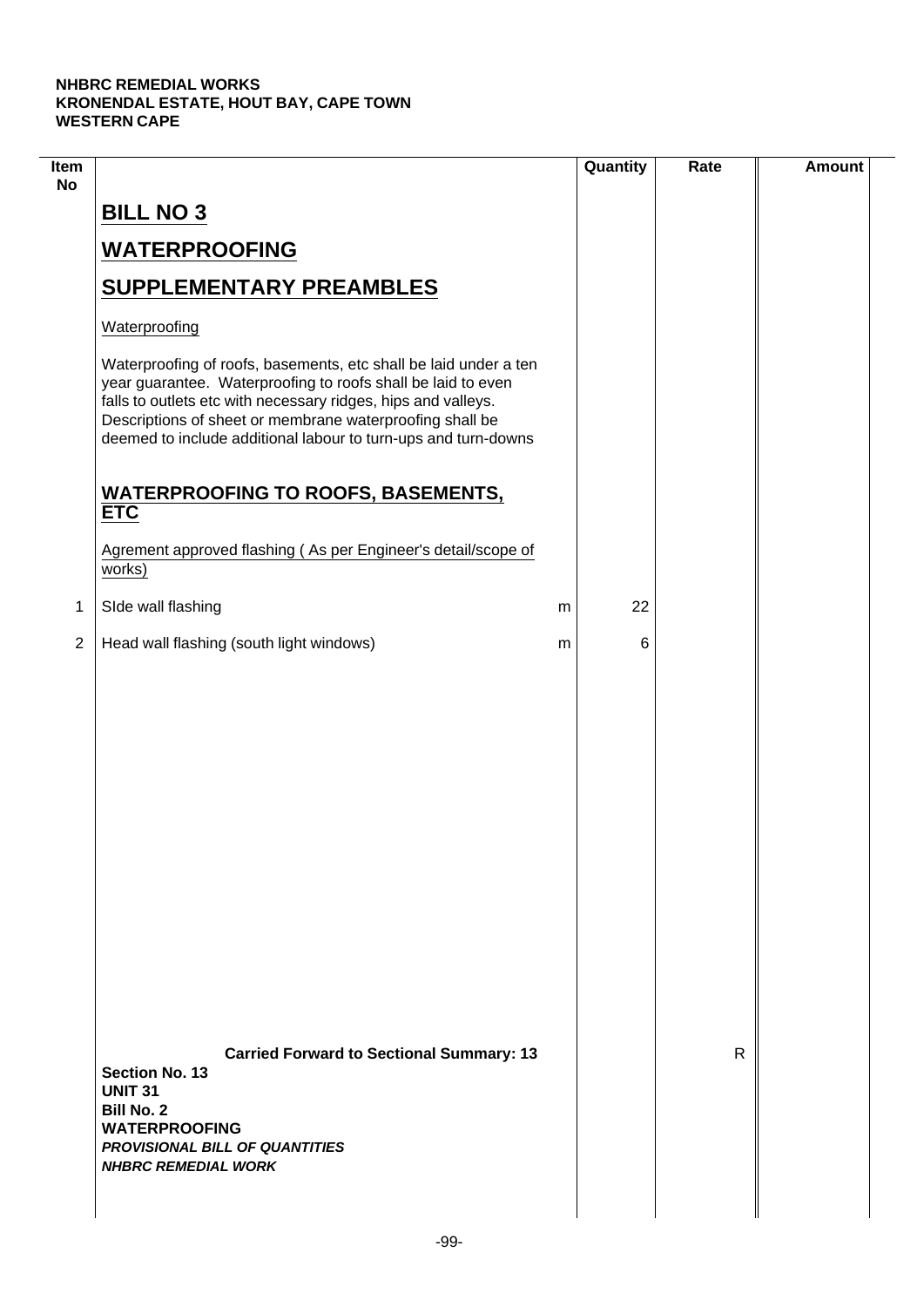| Item<br><b>No</b> |                                                                                                                                                                                                                                                                     |    | Quantity | Rate | <b>Amount</b> |
|-------------------|---------------------------------------------------------------------------------------------------------------------------------------------------------------------------------------------------------------------------------------------------------------------|----|----------|------|---------------|
|                   | <b>BILL NO 4</b>                                                                                                                                                                                                                                                    |    |          |      |               |
|                   | <b>ROOF COVERINGS ETC</b>                                                                                                                                                                                                                                           |    |          |      |               |
|                   | Where battens for roof coverings form part of the plate nailed<br>timber not roof truss design it shall be included under the roof<br>construction i the "Carpentry and Joinery" trade and not under<br>this trade                                                  |    |          |      |               |
|                   | 340x420mm Elite flat concrete slate concrete tiles nailed with<br>non corrosive nails to battens and purlins                                                                                                                                                        |    |          |      |               |
| 1                 | Roof covering with a 26 degree pitch (Allow to replace 45% of<br>existing tiles set aside for reuse due to breakage)                                                                                                                                                | m2 | 60       |      |               |
| 2                 | Ridges of tiles to match roofing tiles, bedded and pointed in 1:3<br>tinted cement mortar, including 300mm wide strip of 375 micron<br>embossed dampproof course in accordance with SANS 952<br>Type B underlay                                                     | No | 8        |      |               |
| 3                 | Mono ridges of tiles to match roofing tiles, bedded and pointed<br>in 1:3 tinted cement mortar, including 300mm wide strip of 375<br>micron embossed dampproof course in accordance with SANS<br>952 Type B underlay                                                | No | 8        |      |               |
|                   | <b>ROOF WALL INSULATION</b>                                                                                                                                                                                                                                         |    |          |      |               |
|                   | Polyethylene bubblefold aluminium foil faced both sides                                                                                                                                                                                                             |    |          |      |               |
| 4                 | Insulation sheeting laid taut over purlins and fixed concurrent<br>with roof covering with minimum 150mm stapled laps including<br>galvanised (PVC coated) steel straining wires at not exceeding<br>400mm centres and double-sided tape at edges where required m2 |    | 133      |      |               |
|                   |                                                                                                                                                                                                                                                                     |    |          |      |               |
|                   |                                                                                                                                                                                                                                                                     |    |          |      |               |
|                   |                                                                                                                                                                                                                                                                     |    |          |      |               |
|                   | <b>Carried Forward to Sectional Summary: 13</b><br><b>Section No. 13</b><br><b>UNIT 31</b><br><b>Bill No. 3</b><br><b>ROOF COVERING</b><br><b>PROVISIONAL BILL OF QUANTITIES</b><br><b>NHBRC REMEDIAL WORK</b>                                                      |    |          | R    |               |
|                   |                                                                                                                                                                                                                                                                     |    |          |      |               |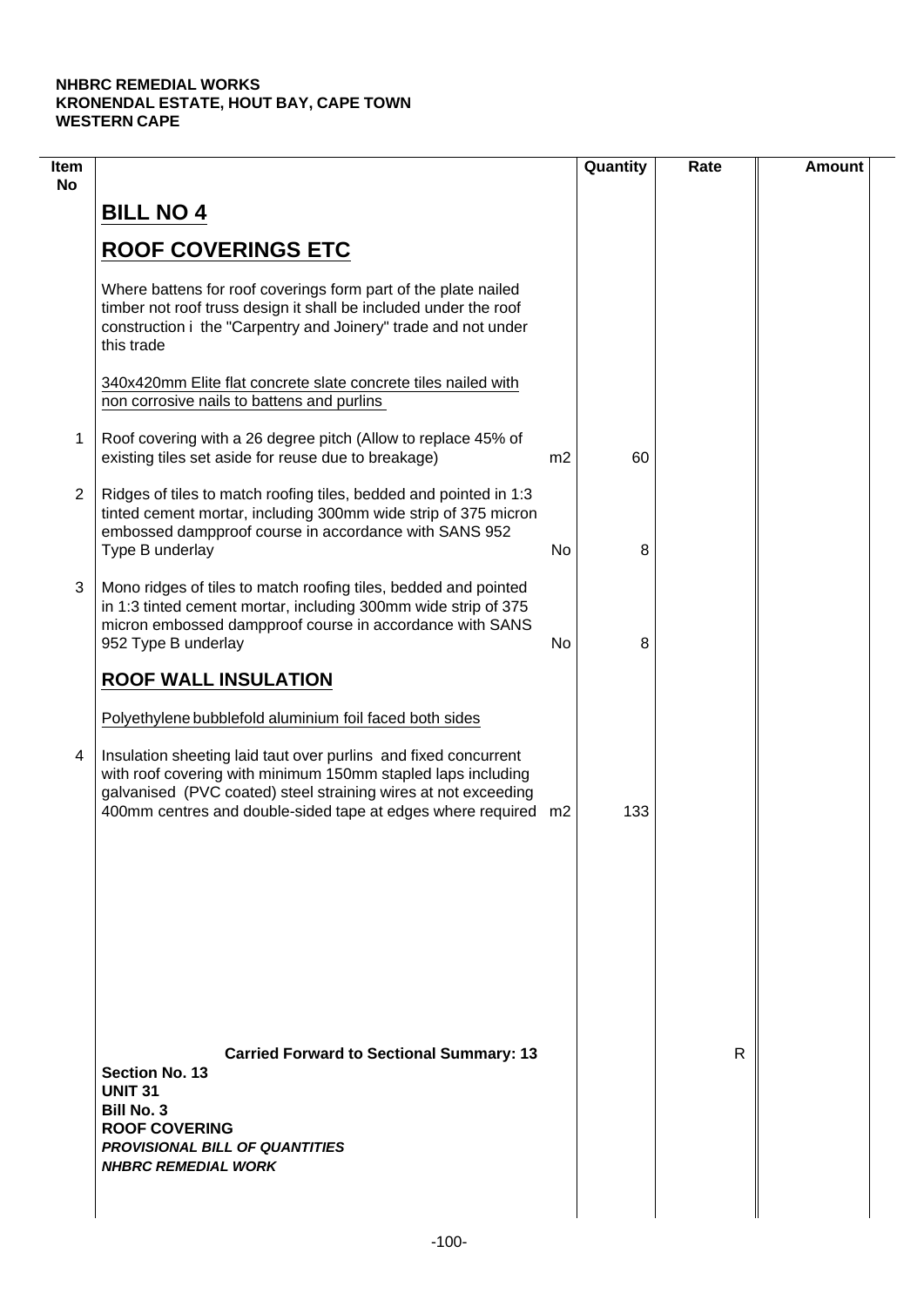|                                                                                                                                                                                                                                                                                                                                                                                                                                               | Quantity | Rate | <b>Amount</b> |
|-----------------------------------------------------------------------------------------------------------------------------------------------------------------------------------------------------------------------------------------------------------------------------------------------------------------------------------------------------------------------------------------------------------------------------------------------|----------|------|---------------|
| <b>BILL NO 5</b>                                                                                                                                                                                                                                                                                                                                                                                                                              |          |      |               |
| <b>CARPENTRY AND JOINERY</b>                                                                                                                                                                                                                                                                                                                                                                                                                  |          |      |               |
| <b>SUPPLEMENTARY PREAMBLES</b>                                                                                                                                                                                                                                                                                                                                                                                                                |          |      |               |
| Fixing                                                                                                                                                                                                                                                                                                                                                                                                                                        |          |      |               |
| Items described as "nailed" shall be deemed to be fixed with<br>hardened steel nails or shot pins to brickwork or concrete                                                                                                                                                                                                                                                                                                                    |          |      |               |
| Items described as "plugged" shall be deemed to include<br>screwing to fibre, plastic or metal plugs at not exceeding<br>500mm centres, and where described as "bolted", the bolts<br>have been given elsewhere                                                                                                                                                                                                                               |          |      |               |
| Joinery:                                                                                                                                                                                                                                                                                                                                                                                                                                      |          |      |               |
| Descriptions of frames shall be deemed to include frames,<br>transomes, mullions, rails, etc                                                                                                                                                                                                                                                                                                                                                  |          |      |               |
| Descriptions of hardwood joinery shall be deemed to include<br>pelleting of bolt holes                                                                                                                                                                                                                                                                                                                                                        |          |      |               |
| <b>ROOFS ETC</b>                                                                                                                                                                                                                                                                                                                                                                                                                              |          |      |               |
| <b>Note</b>                                                                                                                                                                                                                                                                                                                                                                                                                                   |          |      |               |
| New (grade 5 SA PINE, H2 treated) purlins (50mmx76mm<br>minimum size) on the exposed rafters. The purlins need to be<br>sized on site according to the gap between top of rafter and top<br>batten on truss. This gap varies and must be assessed for each<br>house as the work progress. Due to the isoboard, wedges<br>cannot be used to adjust the levels after the purlin has been<br>fixed down and the purlin size will have to correct |          |      |               |
| Purlins should be fixed to rafters with 200mm long M8 coach<br>screws at each purlin/rafter intersection. Holes through purlins<br>should be pre-drilled and 6mm pilot holes should be drilled for<br>coach screws into rafters. The coach screw head should be<br>countersunk into purlin                                                                                                                                                    |          |      |               |
| Battens should be nailed down with 100mmx4mm wired nails at<br>each battten truss intersection                                                                                                                                                                                                                                                                                                                                                |          |      |               |
| <b>Carried forward</b><br><b>Section No. 13</b>                                                                                                                                                                                                                                                                                                                                                                                               |          | R    |               |
| <b>UNIT 31</b>                                                                                                                                                                                                                                                                                                                                                                                                                                |          |      |               |
| <b>Bill No. 4</b>                                                                                                                                                                                                                                                                                                                                                                                                                             |          |      |               |
| <b>CARPENTRY AND JOINERY</b>                                                                                                                                                                                                                                                                                                                                                                                                                  |          |      |               |
| <b>PROVISIONAL BILL OF QUANTITIES</b><br><b>NHBRC REMEDIAL WORK</b>                                                                                                                                                                                                                                                                                                                                                                           |          |      |               |
|                                                                                                                                                                                                                                                                                                                                                                                                                                               |          |      |               |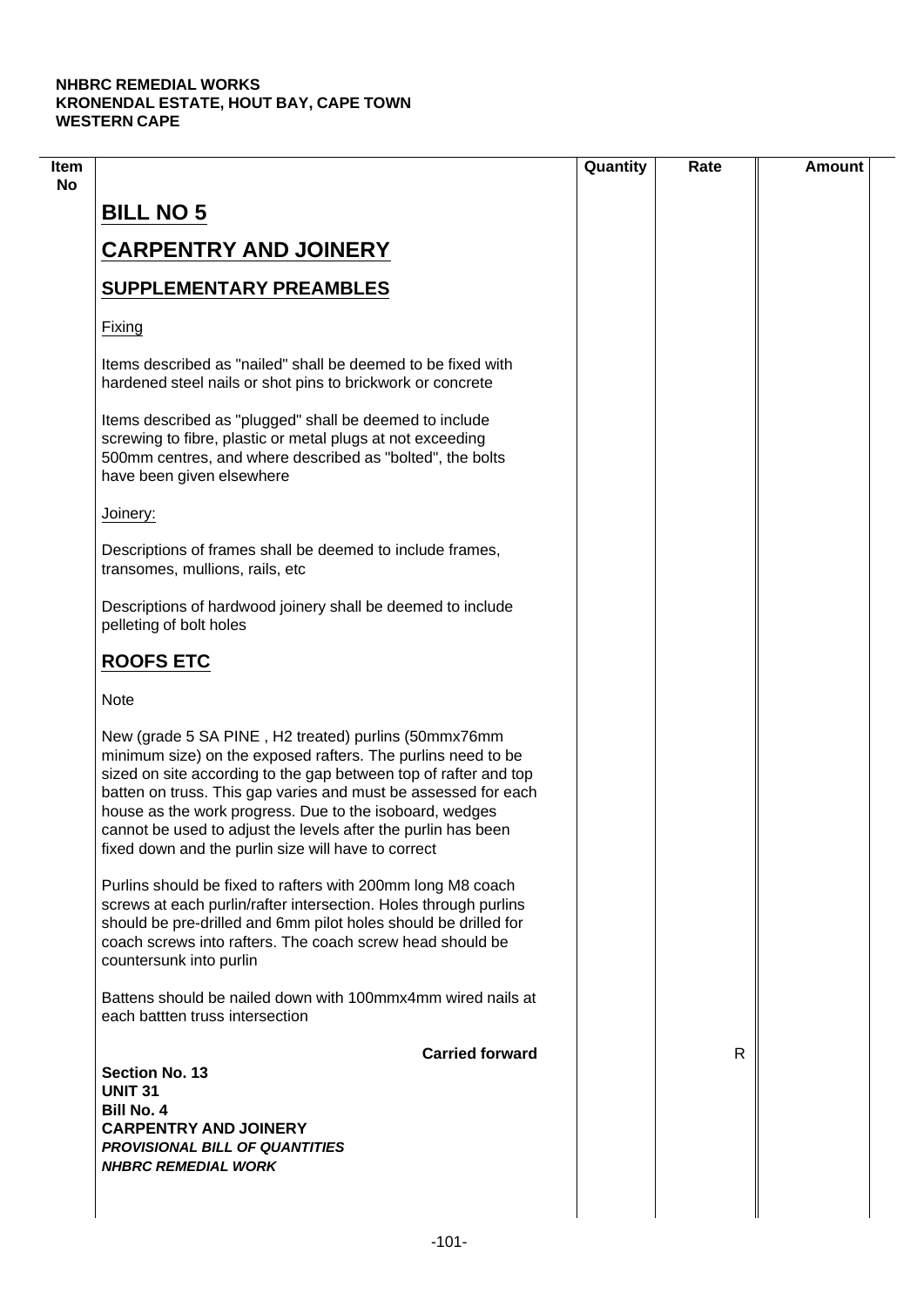|              | <b>Brought forward</b>                                                                     |     | ${\sf R}$    |  |
|--------------|--------------------------------------------------------------------------------------------|-----|--------------|--|
|              | Sawn softwood grade?                                                                       |     |              |  |
| $\mathbf{1}$ | 38x38mm Battening at 450mm centres for concrete slate roof<br>tiles covering<br>${\sf m}$  | 153 |              |  |
| $\sqrt{2}$   | 50x76 mmm Purlins<br>${\sf m}$                                                             | 279 |              |  |
|              |                                                                                            |     |              |  |
|              |                                                                                            |     |              |  |
|              |                                                                                            |     |              |  |
|              |                                                                                            |     |              |  |
|              |                                                                                            |     |              |  |
|              |                                                                                            |     |              |  |
|              |                                                                                            |     |              |  |
|              |                                                                                            |     |              |  |
|              |                                                                                            |     |              |  |
|              |                                                                                            |     |              |  |
|              |                                                                                            |     |              |  |
|              |                                                                                            |     |              |  |
|              |                                                                                            |     |              |  |
|              |                                                                                            |     |              |  |
|              |                                                                                            |     |              |  |
|              |                                                                                            |     |              |  |
|              | <b>Carried Forward to Sectional Summary: 13</b><br><b>Section No. 13</b><br><b>UNIT 31</b> |     | $\mathsf{R}$ |  |
|              | Bill No. 4<br><b>CARPENTRY AND JOINERY</b>                                                 |     |              |  |
|              | PROVISIONAL BILL OF QUANTITIES<br><b>NHBRC REMEDIAL WORK</b>                               |     |              |  |
|              |                                                                                            |     |              |  |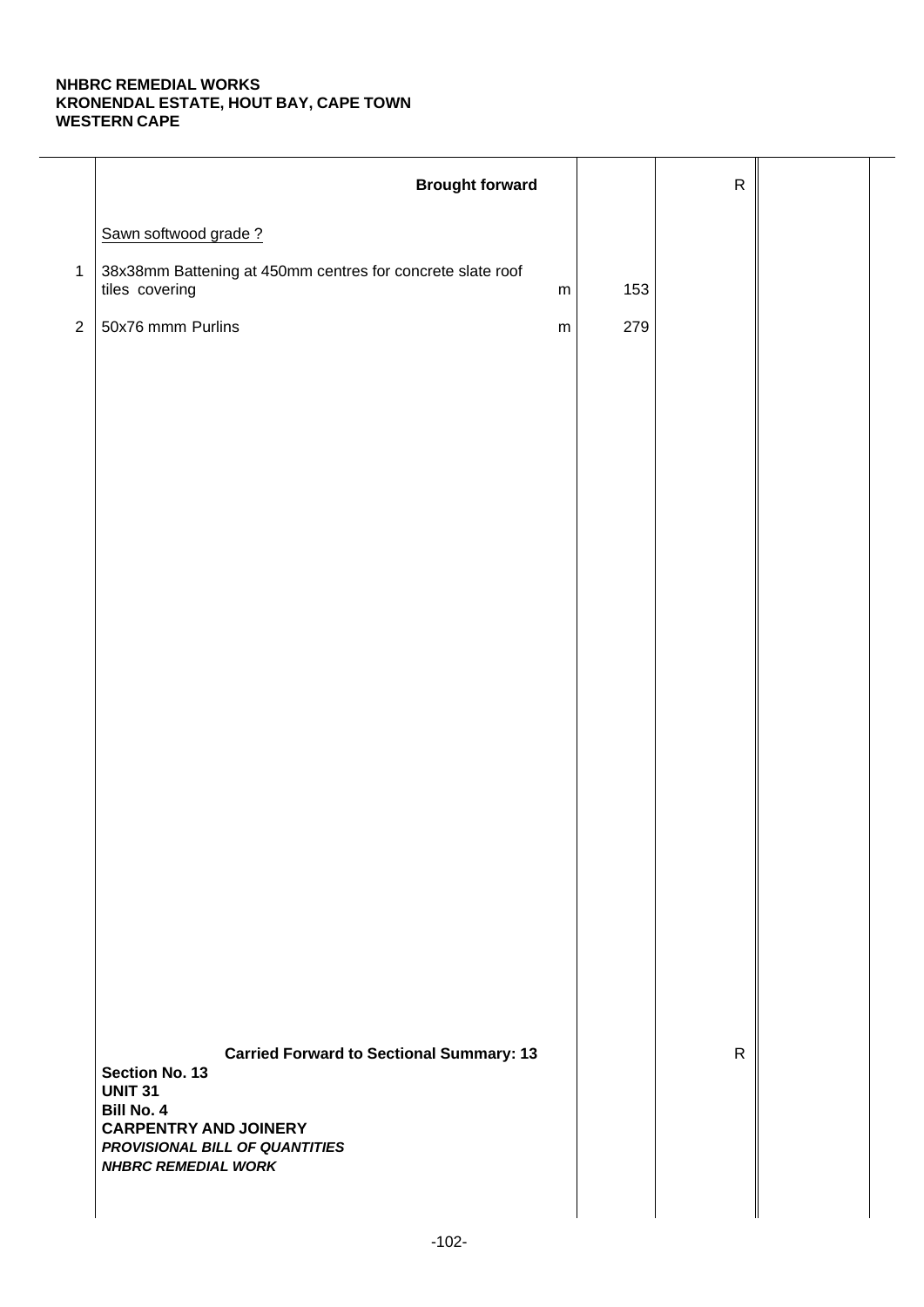|                   | Section No. 13                                   |                                 |                   |              |               |  |
|-------------------|--------------------------------------------------|---------------------------------|-------------------|--------------|---------------|--|
|                   | <b>UNIT 31</b>                                   |                                 |                   |              |               |  |
|                   | <b>SECTION SUMMARY - UNIT 31</b>                 |                                 |                   |              |               |  |
| Bill<br><b>No</b> |                                                  |                                 | Page<br><b>No</b> |              | <b>Amount</b> |  |
| $\mathbf{1}$      | <b>ALTERATIONS</b>                               |                                 | $-98-$            |              |               |  |
| $\overline{2}$    | WATERPROOFING                                    |                                 | $-99-$            |              |               |  |
| $\mathfrak{S}$    | ROOF COVERING                                    |                                 | $-100-$           |              |               |  |
| $\overline{4}$    | CARPENTRY AND JOINERY                            |                                 | $-102-$           |              |               |  |
|                   |                                                  |                                 |                   |              |               |  |
|                   |                                                  |                                 |                   |              |               |  |
|                   |                                                  |                                 |                   |              |               |  |
|                   |                                                  |                                 |                   |              |               |  |
|                   |                                                  |                                 |                   |              |               |  |
|                   |                                                  |                                 |                   |              |               |  |
|                   |                                                  |                                 |                   |              |               |  |
|                   |                                                  |                                 |                   |              |               |  |
|                   |                                                  |                                 |                   |              |               |  |
|                   |                                                  |                                 |                   |              |               |  |
|                   |                                                  |                                 |                   |              |               |  |
|                   |                                                  |                                 |                   |              |               |  |
|                   |                                                  |                                 |                   |              |               |  |
|                   |                                                  |                                 |                   |              |               |  |
|                   |                                                  |                                 |                   |              |               |  |
|                   |                                                  |                                 |                   |              |               |  |
|                   |                                                  |                                 |                   |              |               |  |
|                   | Section No. 13                                   | <b>Carried to Final Summary</b> |                   | $\mathsf{R}$ |               |  |
|                   | <b>UNIT 31</b><br>PROVISIONAL BILL OF QUANTITIES |                                 |                   |              |               |  |
|                   | <b>NHBRC REMEDIAL WORK</b>                       |                                 |                   |              |               |  |
|                   |                                                  |                                 |                   |              |               |  |
|                   |                                                  |                                 |                   |              |               |  |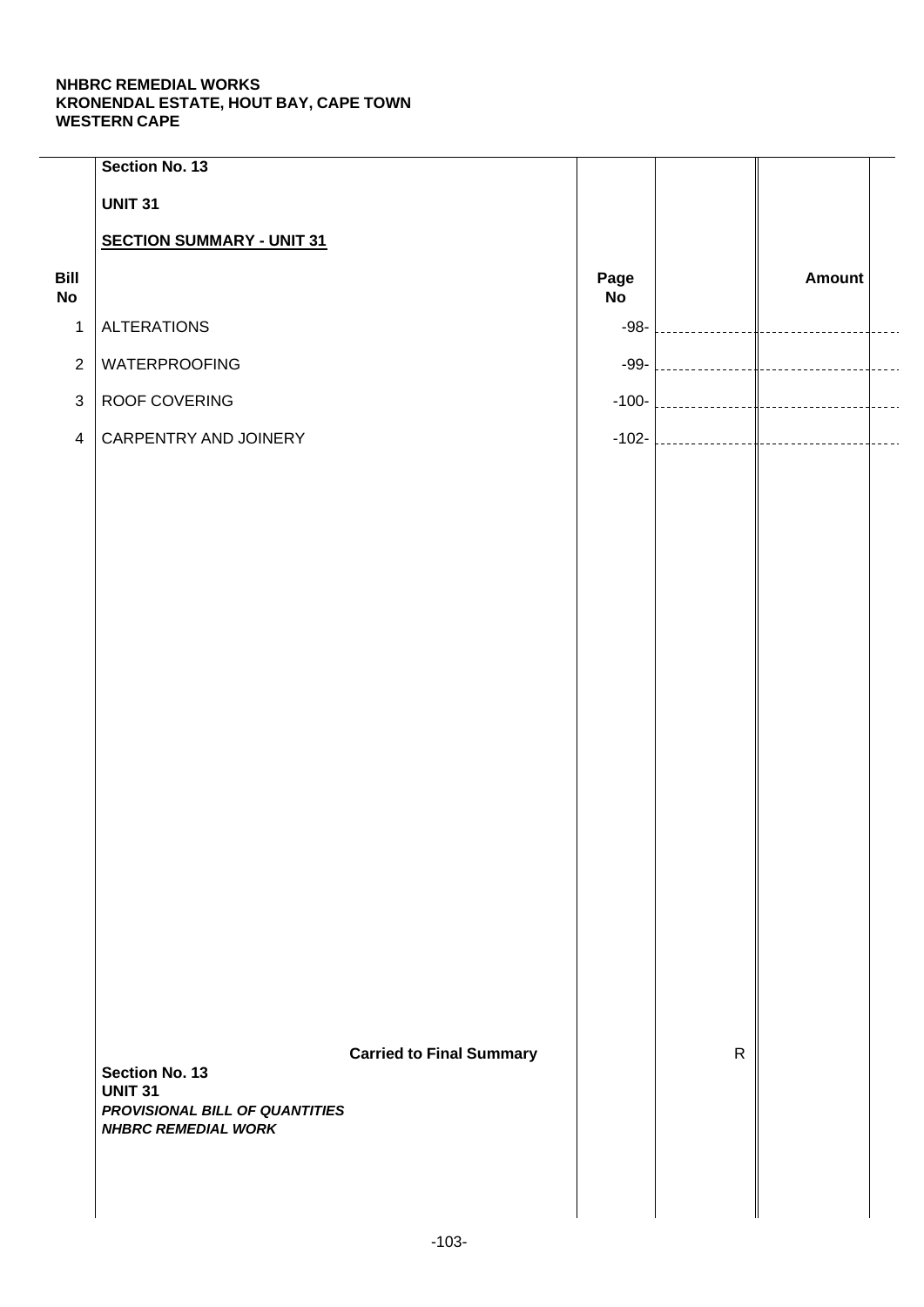|                                                                                                                                                                                                                                                                                                                                                                                                                             | Quantity | Rate         | <b>Amount</b> |
|-----------------------------------------------------------------------------------------------------------------------------------------------------------------------------------------------------------------------------------------------------------------------------------------------------------------------------------------------------------------------------------------------------------------------------|----------|--------------|---------------|
| <b>BILL NO 2</b>                                                                                                                                                                                                                                                                                                                                                                                                            |          |              |               |
| <b>ALTERATIONS</b>                                                                                                                                                                                                                                                                                                                                                                                                          |          |              |               |
| <b>SUPPLEMENTARY PREAMBLES</b>                                                                                                                                                                                                                                                                                                                                                                                              |          |              |               |
| View site                                                                                                                                                                                                                                                                                                                                                                                                                   |          |              |               |
| Before submitting the tender the contractor shall visit the site<br>and satisfy himself as to the nature and extent of the work to be<br>done and the value of the materials contained in the buildings<br>or portions of the buildings to be demolished. No claim for any<br>variations of the contract sum in respect of the nature and<br>extent of the work or of inferior or damaged materials will be<br>entertained. |          |              |               |
| Explosives                                                                                                                                                                                                                                                                                                                                                                                                                  |          |              |               |
| No explosives whatsoever may be used for demolition<br>purposes unless otherwise stated                                                                                                                                                                                                                                                                                                                                     |          |              |               |
| General                                                                                                                                                                                                                                                                                                                                                                                                                     |          |              |               |
| The contractor shall carry out the whole of the works with as<br>little mess and noise as possible and with minimum of<br>disturbance to adjoining premises and their tenants. He/she<br>shall provide proper protection and provide, erect and remove<br>when directed, any temporary tarpaulins that may be necessary<br>during the progress of the works, all to the satisfaction of the<br>engineer.                    |          |              |               |
| Water supply pipes and other piping that may be encountered<br>and found necessary to disconnect or cut, shall be effectually<br>stopped off or grubbed up and removed, and any new<br>connections that may be necessary shall be made with proper<br>fittings, to the satisfaction of the engineer.                                                                                                                        |          |              |               |
| <b>Carried forward</b>                                                                                                                                                                                                                                                                                                                                                                                                      |          | $\mathsf{R}$ |               |
| <b>Section No. 14</b><br><b>UNIT 33</b><br><b>Bill No. 1</b><br><b>ALTERATIONS</b><br><b>PROVISIONAL BILL OF QUANTITIES</b><br><b>NHBRC REMEDIAL WORK</b>                                                                                                                                                                                                                                                                   |          |              |               |
|                                                                                                                                                                                                                                                                                                                                                                                                                             |          |              |               |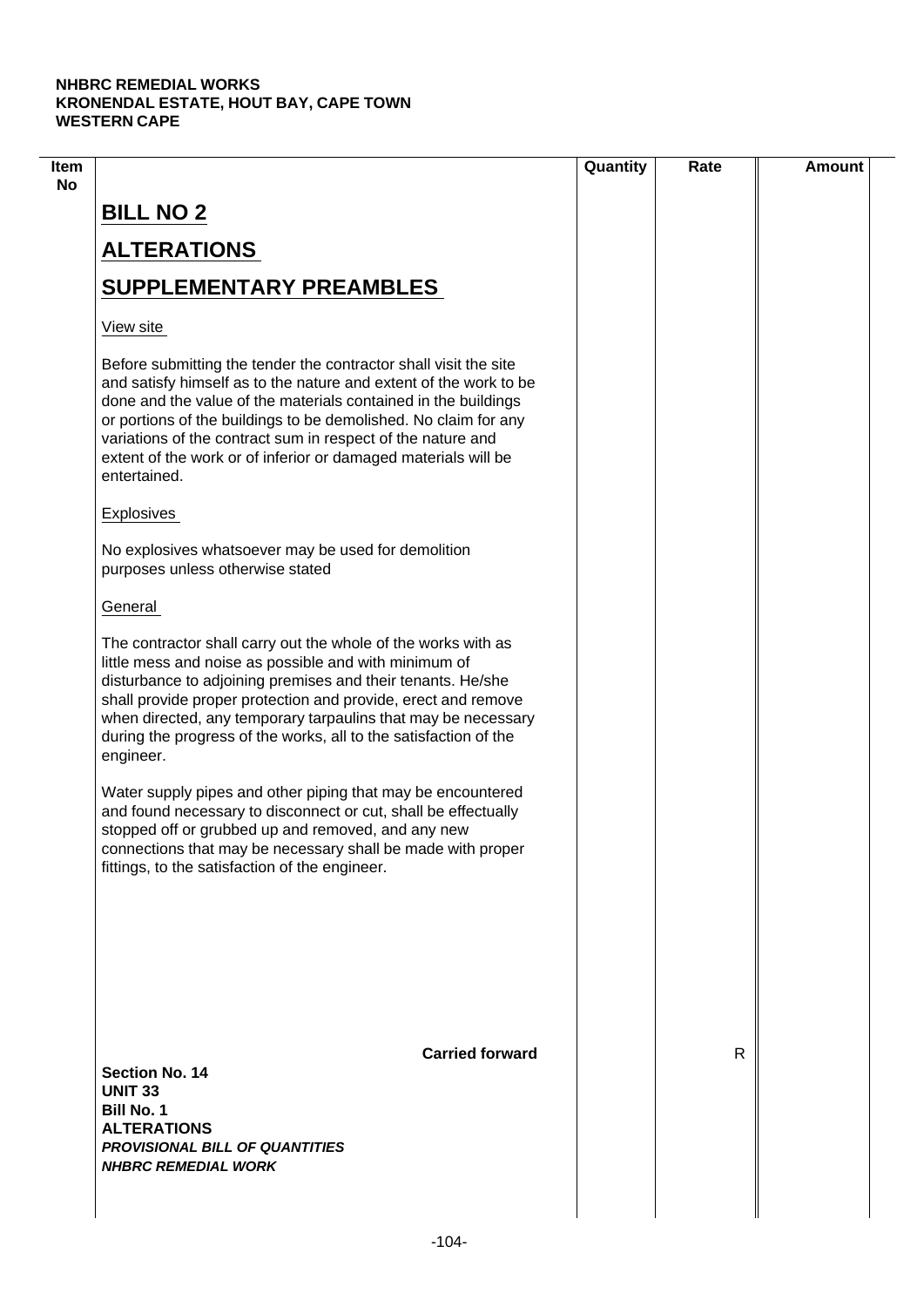|   | <b>Brought forward</b>                                                                                                                                                                                                                                                                                                                                                                                                                                                                                                                                           |   |     | $\mathsf{R}$ |  |
|---|------------------------------------------------------------------------------------------------------------------------------------------------------------------------------------------------------------------------------------------------------------------------------------------------------------------------------------------------------------------------------------------------------------------------------------------------------------------------------------------------------------------------------------------------------------------|---|-----|--------------|--|
|   | Doors, fanlights, fittings, frames, linings, etc which are to be<br>re-used shall be thoroughly overhauled before refixing including<br>taking off. easing and rehanging, cramping up, re-wedging as<br>required and making good cramps, dowels, etc, and easing,<br>oiling, adjusting and repairing ironmongery as necessary,<br>replacing any glass damaged in removal or subsequently and<br>stopping up all ail and screw holes with tinted plastic wood to<br>match timber, unless otherwise described. Re-painting or<br>re-varnishing is given separately |   |     |              |  |
|   | Prices for taking out doors, windows, etc shall including for<br>removal of all beads, architraves, ironmongery, etc                                                                                                                                                                                                                                                                                                                                                                                                                                             |   |     |              |  |
|   | Prices for taking out and removing doors and frames shall<br>include for removing door stop, cabin hook, etc and making<br>good floor and wall finishes to match existing                                                                                                                                                                                                                                                                                                                                                                                        |   |     |              |  |
|   | With regard to building up of openings in existing walls, cement<br>screeds and pavings, granolithis, tops of walls, etc, shall be<br>levelled and prepared for raising of brickwork                                                                                                                                                                                                                                                                                                                                                                             |   |     |              |  |
|   | Making good of finishes shall include making good of the brick<br>and concrete surfaces onto which the new finishes are applied,<br>where necessary                                                                                                                                                                                                                                                                                                                                                                                                              |   |     |              |  |
|   | The contractor will be required to take all dimensions affecting<br>the existing buildings on the site and he will be held solely<br>responsible for the accuracy of all such dimensions where used<br>in the manufacture of new items (doors, windows, fittings, etc)                                                                                                                                                                                                                                                                                           |   |     |              |  |
|   | <b>REMOVAL OF EXISTING WORK</b>                                                                                                                                                                                                                                                                                                                                                                                                                                                                                                                                  |   |     |              |  |
|   | Taking down and removing roofs, floors, panelling, ceilings,<br>partitions, etc                                                                                                                                                                                                                                                                                                                                                                                                                                                                                  |   |     |              |  |
| 1 | Timber purlins and battens                                                                                                                                                                                                                                                                                                                                                                                                                                                                                                                                       | m | 432 |              |  |
|   | <b>Carried forward</b><br><b>Section No. 14</b><br><b>UNIT 33</b><br><b>Bill No. 1</b><br><b>ALTERATIONS</b><br><b>PROVISIONAL BILL OF QUANTITIES</b><br><b>NHBRC REMEDIAL WORK</b>                                                                                                                                                                                                                                                                                                                                                                              |   |     | R            |  |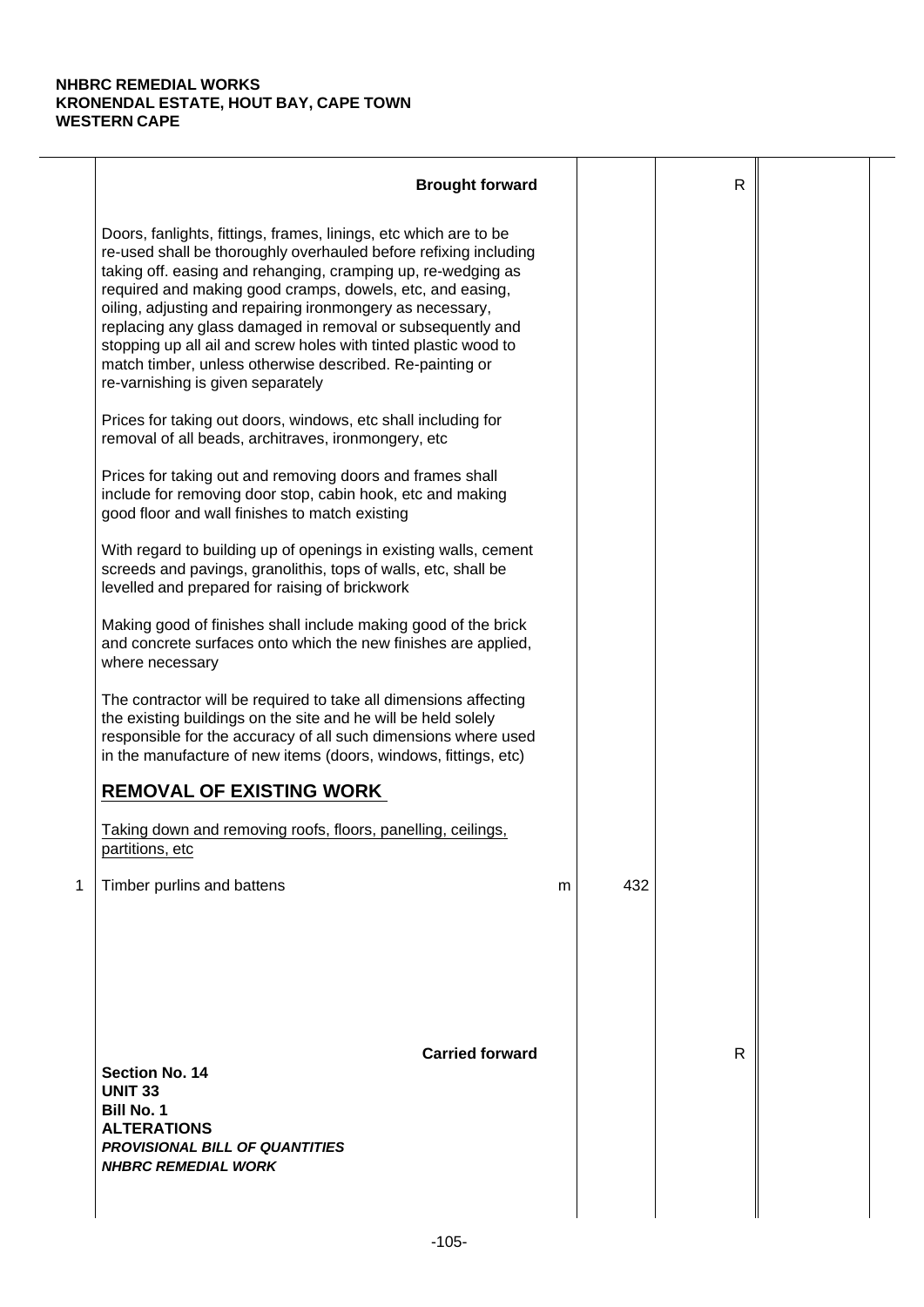|                | <b>Brought forward</b>                                                                                                                                                                                |           |     | $\mathsf{R}$ |  |
|----------------|-------------------------------------------------------------------------------------------------------------------------------------------------------------------------------------------------------|-----------|-----|--------------|--|
|                | Taking down and removing roofs, floors, panelling, ceilings,<br>partitions, etc setting aside for re-use and later re fixing (as per<br>Engineer's detail) in similar new position                    |           |     |              |  |
| $\mathbf{2}$   | Fibre cement Barge and Fascia Boards                                                                                                                                                                  | ${\sf m}$ | 59  |              |  |
| 3              | Coverland "Elite" flat concrete slate tiles                                                                                                                                                           | m2        | 103 |              |  |
| 4              | Ridge tiles                                                                                                                                                                                           | No        | 15  |              |  |
| $\,$ 5 $\,$    | Mono Ridge                                                                                                                                                                                            | No        | 15  |              |  |
| 6              | Side wall and cover flashing                                                                                                                                                                          | ${\sf m}$ | 22  |              |  |
| $\overline{7}$ | Gutters                                                                                                                                                                                               | ${\sf m}$ | 24  |              |  |
|                |                                                                                                                                                                                                       |           |     |              |  |
|                |                                                                                                                                                                                                       |           |     |              |  |
|                |                                                                                                                                                                                                       |           |     |              |  |
|                |                                                                                                                                                                                                       |           |     |              |  |
|                |                                                                                                                                                                                                       |           |     |              |  |
|                |                                                                                                                                                                                                       |           |     |              |  |
|                |                                                                                                                                                                                                       |           |     |              |  |
|                |                                                                                                                                                                                                       |           |     |              |  |
|                |                                                                                                                                                                                                       |           |     |              |  |
|                |                                                                                                                                                                                                       |           |     |              |  |
|                |                                                                                                                                                                                                       |           |     |              |  |
|                |                                                                                                                                                                                                       |           |     |              |  |
|                |                                                                                                                                                                                                       |           |     |              |  |
|                |                                                                                                                                                                                                       |           |     |              |  |
|                | <b>Carried Forward to Sectional Summary: 14</b><br><b>Section No. 14</b><br><b>UNIT 33</b><br><b>Bill No. 1</b><br><b>ALTERATIONS</b><br>PROVISIONAL BILL OF QUANTITIES<br><b>NHBRC REMEDIAL WORK</b> |           |     | $\mathsf{R}$ |  |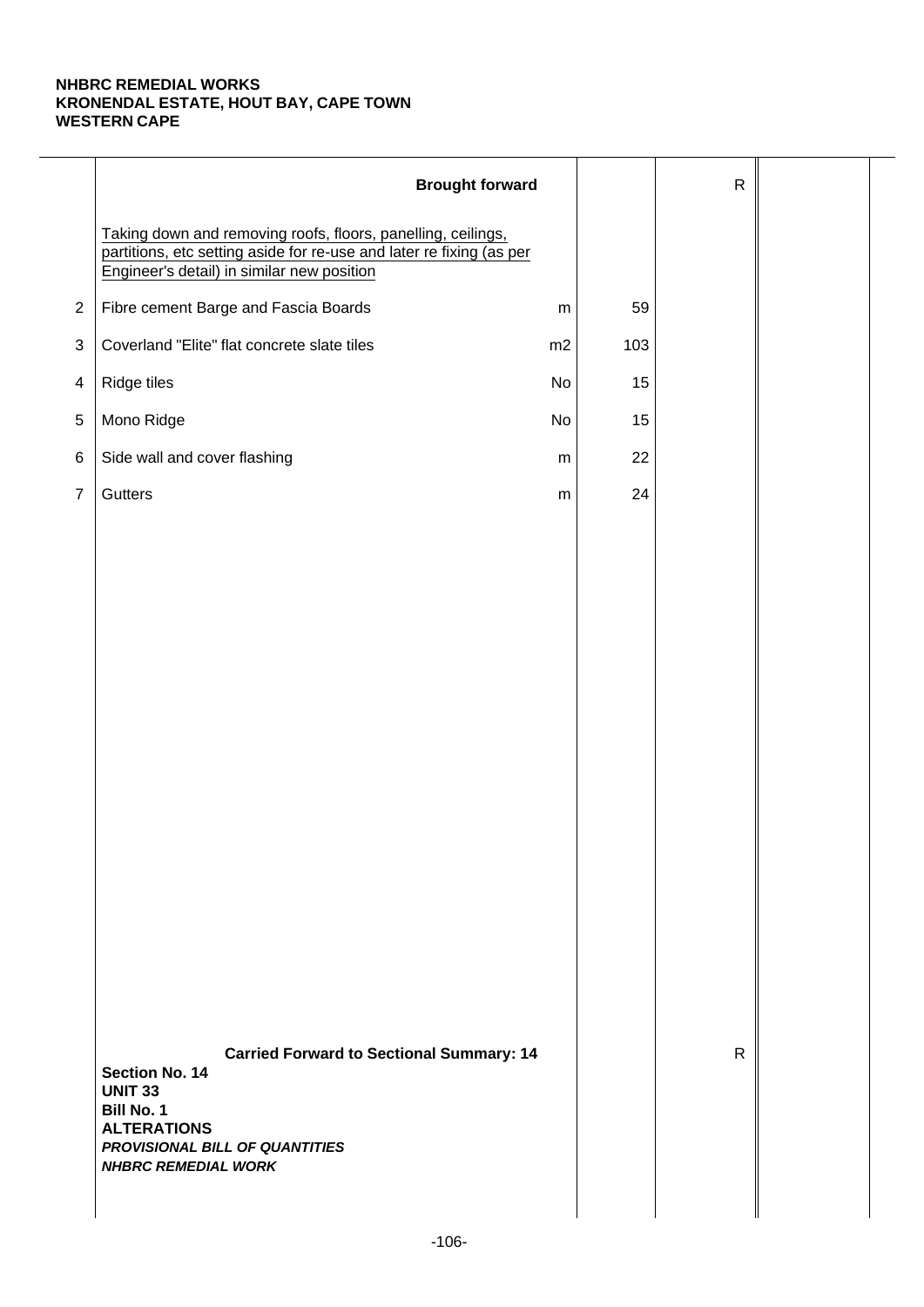$\mathcal{L}$ 

| Item<br><b>No</b> |                                                                                                                                                                                                                                                                                                                                 |   | Quantity | Rate | <b>Amount</b> |
|-------------------|---------------------------------------------------------------------------------------------------------------------------------------------------------------------------------------------------------------------------------------------------------------------------------------------------------------------------------|---|----------|------|---------------|
|                   | <b>BILL NO 3</b>                                                                                                                                                                                                                                                                                                                |   |          |      |               |
|                   | <b>WATERPROOFING</b>                                                                                                                                                                                                                                                                                                            |   |          |      |               |
|                   | <b>SUPPLEMENTARY PREAMBLES</b>                                                                                                                                                                                                                                                                                                  |   |          |      |               |
|                   | Waterproofing                                                                                                                                                                                                                                                                                                                   |   |          |      |               |
|                   | Waterproofing of roofs, basements, etc shall be laid under a ten<br>year guarantee. Waterproofing to roofs shall be laid to even<br>falls to outlets etc with necessary ridges, hips and valleys.<br>Descriptions of sheet or membrane waterproofing shall be<br>deemed to include additional labour to turn-ups and turn-downs |   |          |      |               |
|                   | <b>WATERPROOFING TO ROOFS, BASEMENTS,</b><br><b>ETC</b>                                                                                                                                                                                                                                                                         |   |          |      |               |
|                   | Agrement approved flashing (As per Engineer's detail/scope of<br>works)                                                                                                                                                                                                                                                         |   |          |      |               |
| 1                 | SIde wall flashing                                                                                                                                                                                                                                                                                                              | m | 22       |      |               |
| $\overline{2}$    | Head wall flashing (south light windows)                                                                                                                                                                                                                                                                                        | m | 6        |      |               |
|                   |                                                                                                                                                                                                                                                                                                                                 |   |          |      |               |
|                   | <b>Carried Forward to Sectional Summary: 14</b><br><b>Section No. 14</b><br><b>UNIT 33</b><br><b>Bill No. 2</b><br><b>WATERPROOFING</b><br><b>PROVISIONAL BILL OF QUANTITIES</b><br><b>NHBRC REMEDIAL WORK</b>                                                                                                                  |   |          | R    |               |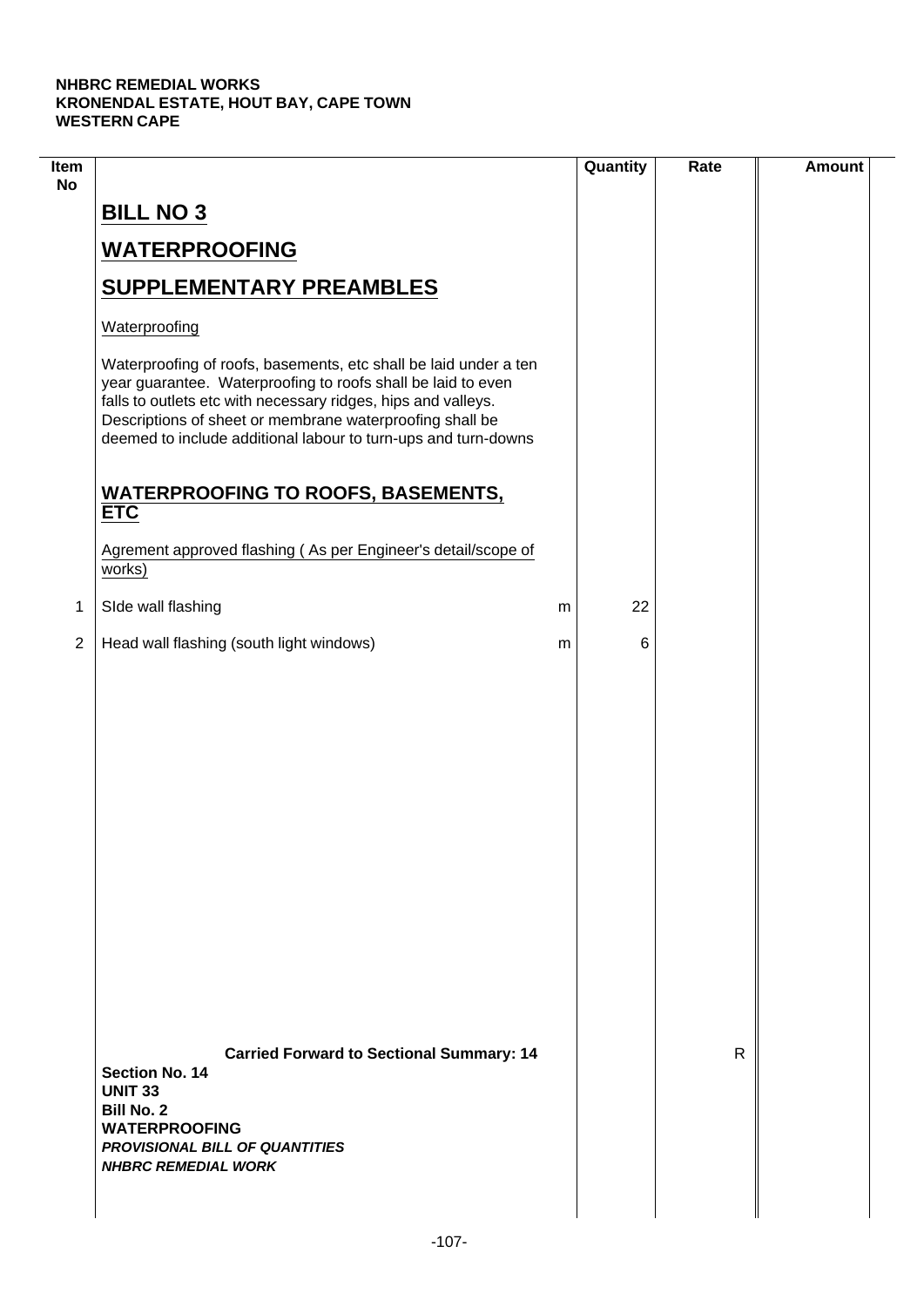| Item<br><b>No</b> |                                                                                                                                                                                                                                                                                                                                |                | Quantity | Rate | <b>Amount</b> |
|-------------------|--------------------------------------------------------------------------------------------------------------------------------------------------------------------------------------------------------------------------------------------------------------------------------------------------------------------------------|----------------|----------|------|---------------|
|                   | <b>BILL NO 4</b>                                                                                                                                                                                                                                                                                                               |                |          |      |               |
|                   | <b>ROOF COVERINGS ETC</b>                                                                                                                                                                                                                                                                                                      |                |          |      |               |
|                   | Where battens for roof coverings form part of the plate nailed<br>timber not roof truss design it shall be included under the roof<br>construction i the "Carpentry and Joinery" trade and not under<br>this trade                                                                                                             |                |          |      |               |
|                   | 340x420mm Elite flat concrete slate concrete tiles nailed with<br>non corrosive nails to battens and purlins                                                                                                                                                                                                                   |                |          |      |               |
| 1                 | Roof covering with a 26 degree pitch (Allow to replace 45% of<br>existing tiles set aside for reuse due to breakage)                                                                                                                                                                                                           | m <sub>2</sub> | 60       |      |               |
| $\overline{2}$    | Ridges of tiles to match roofing tiles, bedded and pointed in 1:3<br>tinted cement mortar, including 300mm wide strip of 375 micron<br>embossed dampproof course in accordance with SANS 952<br>Type B underlay                                                                                                                | No             | 8        |      |               |
| 3                 | Mono ridges of tiles to match roofing tiles, bedded and pointed<br>in 1:3 tinted cement mortar, including 300mm wide strip of 375<br>micron embossed dampproof course in accordance with SANS<br>952 Type B underlay                                                                                                           | No             | 8        |      |               |
|                   | <b>ROOF WALL INSULATION</b>                                                                                                                                                                                                                                                                                                    |                |          |      |               |
| 4                 | Polyethylene bubblefold aluminium foil faced both sides<br>Insulation sheeting laid taut over purlins and fixed concurrent<br>with roof covering with minimum 150mm stapled laps including<br>galvanised (PVC coated) steel straining wires at not exceeding<br>400mm centres and double-sided tape at edges where required m2 |                | 133      |      |               |
|                   |                                                                                                                                                                                                                                                                                                                                |                |          |      |               |
|                   | <b>Carried Forward to Sectional Summary: 14</b><br><b>Section No. 14</b>                                                                                                                                                                                                                                                       |                |          | R    |               |
|                   | <b>UNIT 33</b><br><b>Bill No. 3</b><br><b>ROOF COVERING</b><br><b>PROVISIONAL BILL OF QUANTITIES</b><br><b>NHBRC REMEDIAL WORK</b>                                                                                                                                                                                             |                |          |      |               |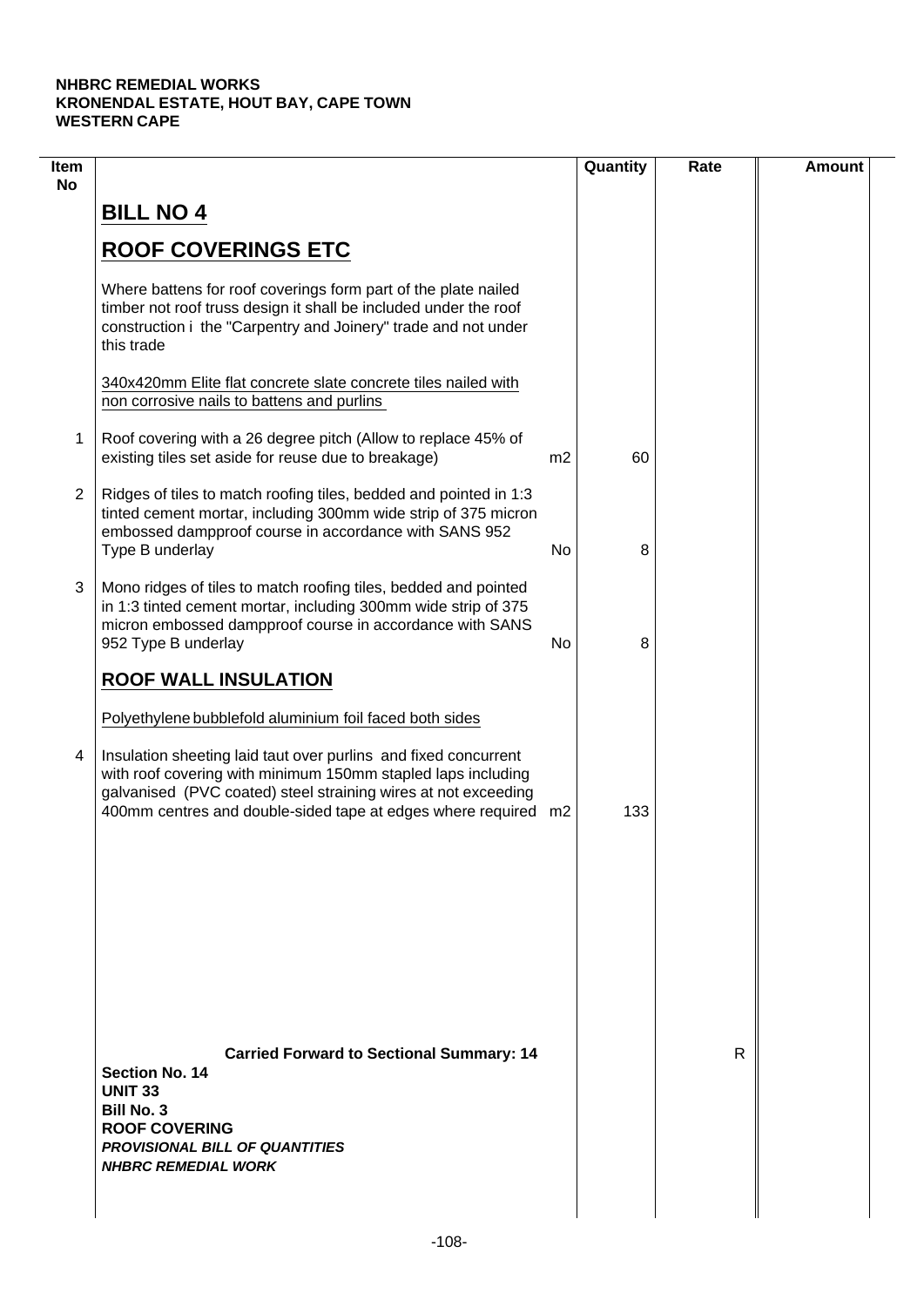|                                                                                                                                                                                                                                                                                                                                                                                                                                               | Quantity | Rate | <b>Amount</b> |
|-----------------------------------------------------------------------------------------------------------------------------------------------------------------------------------------------------------------------------------------------------------------------------------------------------------------------------------------------------------------------------------------------------------------------------------------------|----------|------|---------------|
| <b>BILL NO 5</b>                                                                                                                                                                                                                                                                                                                                                                                                                              |          |      |               |
| <b>CARPENTRY AND JOINERY</b>                                                                                                                                                                                                                                                                                                                                                                                                                  |          |      |               |
|                                                                                                                                                                                                                                                                                                                                                                                                                                               |          |      |               |
| <b>SUPPLEMENTARY PREAMBLES</b>                                                                                                                                                                                                                                                                                                                                                                                                                |          |      |               |
| Fixing                                                                                                                                                                                                                                                                                                                                                                                                                                        |          |      |               |
| Items described as "nailed" shall be deemed to be fixed with<br>hardened steel nails or shot pins to brickwork or concrete                                                                                                                                                                                                                                                                                                                    |          |      |               |
| Items described as "plugged" shall be deemed to include<br>screwing to fibre, plastic or metal plugs at not exceeding<br>500mm centres, and where described as "bolted", the bolts<br>have been given elsewhere                                                                                                                                                                                                                               |          |      |               |
| Joinery:                                                                                                                                                                                                                                                                                                                                                                                                                                      |          |      |               |
| Descriptions of frames shall be deemed to include frames,<br>transomes, mullions, rails, etc                                                                                                                                                                                                                                                                                                                                                  |          |      |               |
| Descriptions of hardwood joinery shall be deemed to include<br>pelleting of bolt holes                                                                                                                                                                                                                                                                                                                                                        |          |      |               |
| <b>ROOFS ETC</b>                                                                                                                                                                                                                                                                                                                                                                                                                              |          |      |               |
| <b>Note</b>                                                                                                                                                                                                                                                                                                                                                                                                                                   |          |      |               |
| New (grade 5 SA PINE, H2 treated) purlins (50mmx76mm<br>minimum size) on the exposed rafters. The purlins need to be<br>sized on site according to the gap between top of rafter and top<br>batten on truss. This gap varies and must be assessed for each<br>house as the work progress. Due to the isoboard, wedges<br>cannot be used to adjust the levels after the purlin has been<br>fixed down and the purlin size will have to correct |          |      |               |
| Purlins should be fixed to rafters with 200mm long M8 coach<br>screws at each purlin/rafter intersection. Holes through purlins<br>should be pre-drilled and 6mm pilot holes should be drilled for<br>coach screws into rafters. The coach screw head should be<br>countersunk into purlin                                                                                                                                                    |          |      |               |
| Battens should be nailed down with 100mmx4mm wired nails at<br>each battten truss intersection                                                                                                                                                                                                                                                                                                                                                |          |      |               |
| <b>Carried forward</b>                                                                                                                                                                                                                                                                                                                                                                                                                        |          | R    |               |
| Section No. 14<br><b>UNIT 33</b>                                                                                                                                                                                                                                                                                                                                                                                                              |          |      |               |
| <b>Bill No. 4</b>                                                                                                                                                                                                                                                                                                                                                                                                                             |          |      |               |
| <b>CARPENTRY AND JOINERY</b>                                                                                                                                                                                                                                                                                                                                                                                                                  |          |      |               |
| <b>PROVISIONAL BILL OF QUANTITIES</b><br><b>NHBRC REMEDIAL WORK</b>                                                                                                                                                                                                                                                                                                                                                                           |          |      |               |
|                                                                                                                                                                                                                                                                                                                                                                                                                                               |          |      |               |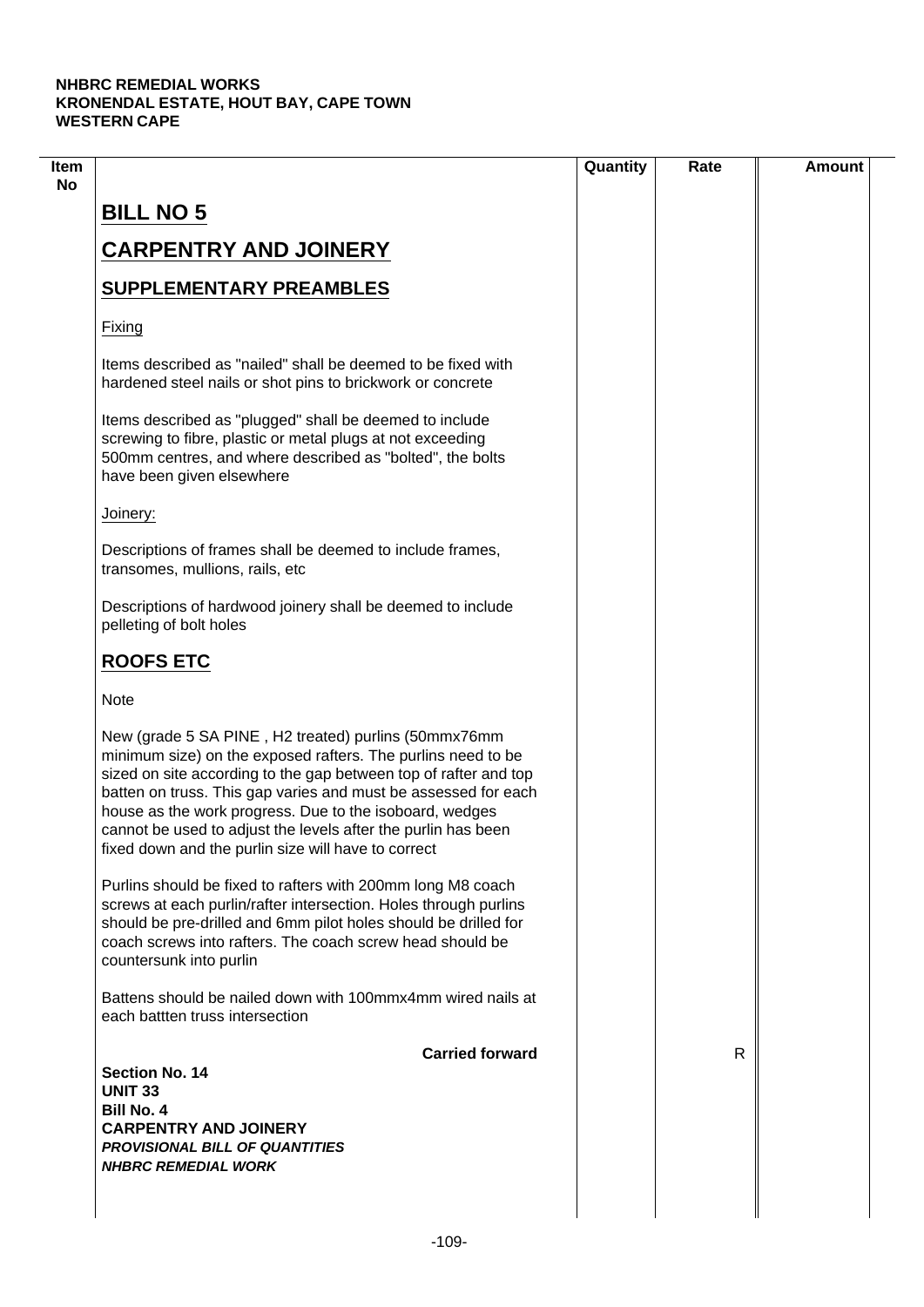|                | <b>Brought forward</b>                                                       |           |     | ${\sf R}$    |  |
|----------------|------------------------------------------------------------------------------|-----------|-----|--------------|--|
|                | Sawn softwood grade?                                                         |           |     |              |  |
|                | 38x38mm Battening at 450mm centres for concrete slate roof<br>tiles covering | ${\sf m}$ | 153 |              |  |
| $\overline{2}$ | 50x76 mmm Purlins                                                            | ${\sf m}$ | 279 |              |  |
|                |                                                                              |           |     |              |  |
|                |                                                                              |           |     |              |  |
|                |                                                                              |           |     |              |  |
|                |                                                                              |           |     |              |  |
|                |                                                                              |           |     |              |  |
|                |                                                                              |           |     |              |  |
|                |                                                                              |           |     |              |  |
|                |                                                                              |           |     |              |  |
|                |                                                                              |           |     |              |  |
|                |                                                                              |           |     |              |  |
|                |                                                                              |           |     |              |  |
|                |                                                                              |           |     |              |  |
|                |                                                                              |           |     |              |  |
|                |                                                                              |           |     |              |  |
|                |                                                                              |           |     |              |  |
|                |                                                                              |           |     |              |  |
|                | <b>Carried Forward to Sectional Summary: 14</b><br><b>Section No. 14</b>     |           |     | $\mathsf{R}$ |  |
|                | <b>UNIT 33</b><br><b>Bill No. 4</b>                                          |           |     |              |  |
|                | <b>CARPENTRY AND JOINERY</b><br>PROVISIONAL BILL OF QUANTITIES               |           |     |              |  |
|                | <b>NHBRC REMEDIAL WORK</b>                                                   |           |     |              |  |
|                |                                                                              |           |     |              |  |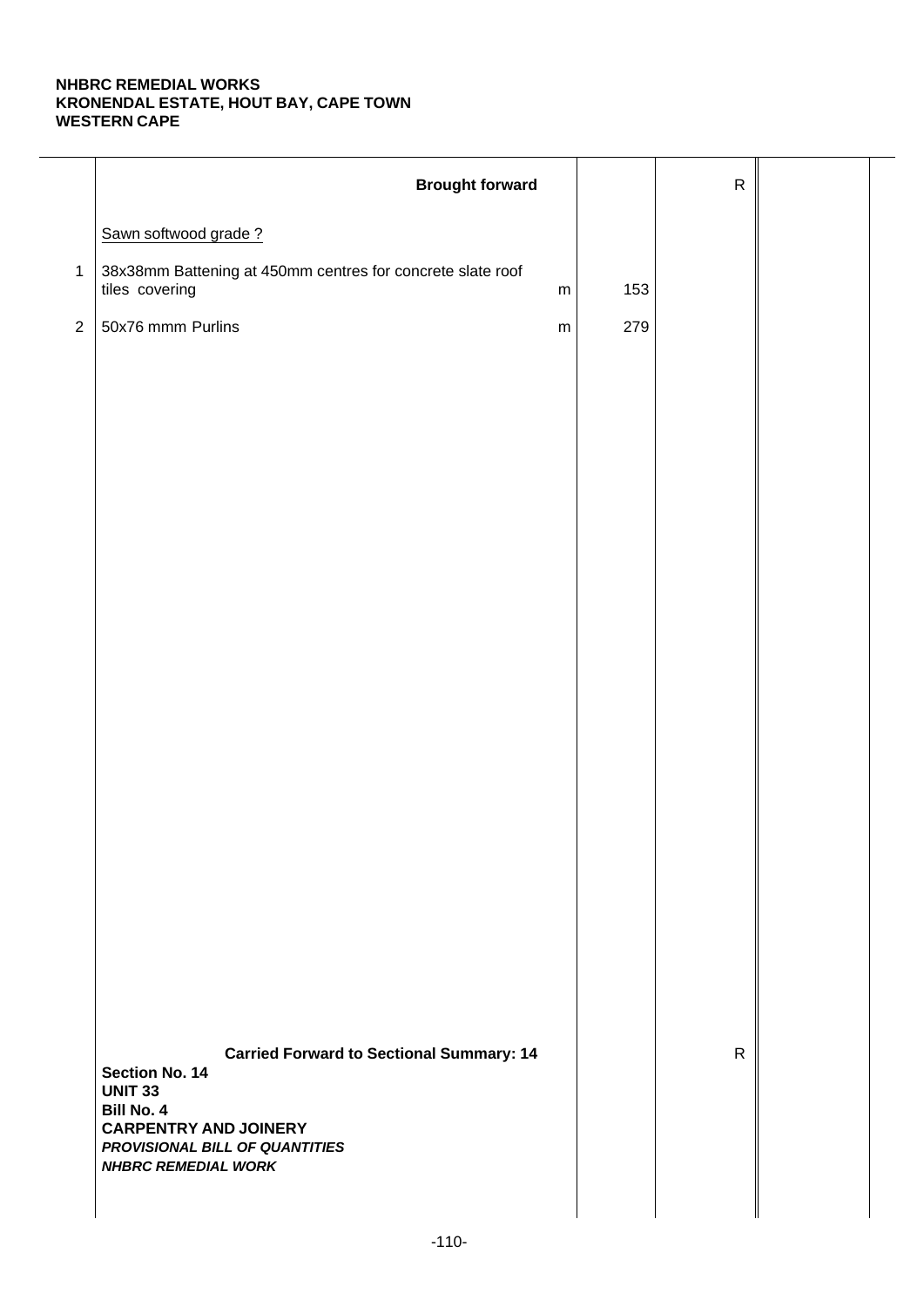| Section No. 14                   |                       |                                                                   |              |                                          |                         |
|----------------------------------|-----------------------|-------------------------------------------------------------------|--------------|------------------------------------------|-------------------------|
| <b>UNIT 33</b>                   |                       |                                                                   |              |                                          |                         |
| <b>SECTION SUMMARY - UNIT 33</b> |                       |                                                                   |              |                                          |                         |
|                                  |                       | Page<br>No                                                        |              | Amount                                   |                         |
| <b>ALTERATIONS</b>               |                       |                                                                   |              | ____________                             |                         |
| <b>WATERPROOFING</b>             |                       |                                                                   |              |                                          | $- - - -$               |
| ROOF COVERING                    |                       |                                                                   |              |                                          | $\overline{a}$          |
| CARPENTRY AND JOINERY            |                       |                                                                   |              |                                          | $\overline{a}$          |
|                                  |                       |                                                                   |              |                                          |                         |
|                                  |                       |                                                                   |              |                                          |                         |
|                                  |                       |                                                                   |              |                                          |                         |
|                                  |                       |                                                                   |              |                                          |                         |
|                                  |                       |                                                                   |              |                                          |                         |
|                                  |                       |                                                                   |              |                                          |                         |
|                                  |                       |                                                                   |              |                                          |                         |
|                                  |                       |                                                                   |              |                                          |                         |
|                                  |                       |                                                                   |              |                                          |                         |
|                                  |                       |                                                                   |              |                                          |                         |
|                                  |                       |                                                                   |              |                                          |                         |
|                                  |                       |                                                                   |              |                                          |                         |
|                                  |                       |                                                                   |              |                                          |                         |
|                                  |                       |                                                                   |              |                                          |                         |
|                                  |                       |                                                                   |              |                                          |                         |
|                                  |                       |                                                                   |              |                                          |                         |
|                                  |                       |                                                                   | $\mathsf{R}$ |                                          |                         |
| <b>UNIT 33</b>                   |                       |                                                                   |              |                                          |                         |
| <b>NHBRC REMEDIAL WORK</b>       |                       |                                                                   |              |                                          |                         |
|                                  |                       |                                                                   |              |                                          |                         |
|                                  |                       |                                                                   |              |                                          |                         |
|                                  | <b>Section No. 14</b> | <b>Carried to Final Summary</b><br>PROVISIONAL BILL OF QUANTITIES |              | $-106-$<br>$-107-$<br>$-108-$<br>$-110-$ | <br> ------------------ |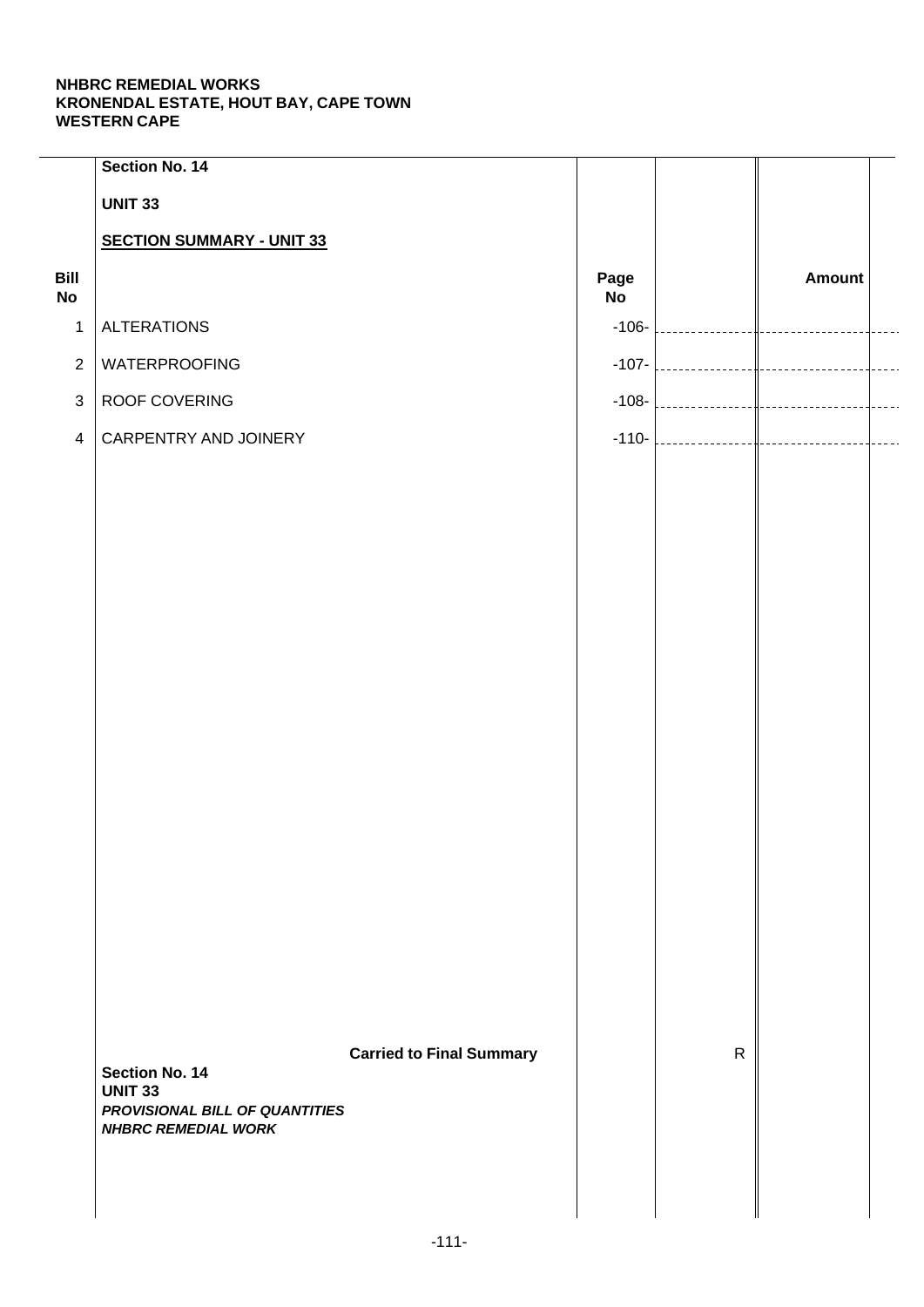| Item |                                                                                                                                                                                                                                                                                                                                                                                                                             | Quantity | Rate | <b>Amount</b> |
|------|-----------------------------------------------------------------------------------------------------------------------------------------------------------------------------------------------------------------------------------------------------------------------------------------------------------------------------------------------------------------------------------------------------------------------------|----------|------|---------------|
| No   | <b>BILL NO 2</b>                                                                                                                                                                                                                                                                                                                                                                                                            |          |      |               |
|      | <b>ALTERATIONS</b>                                                                                                                                                                                                                                                                                                                                                                                                          |          |      |               |
|      | <b>SUPPLEMENTARY PREAMBLES</b>                                                                                                                                                                                                                                                                                                                                                                                              |          |      |               |
|      | View site                                                                                                                                                                                                                                                                                                                                                                                                                   |          |      |               |
|      | Before submitting the tender the contractor shall visit the site<br>and satisfy himself as to the nature and extent of the work to be<br>done and the value of the materials contained in the buildings<br>or portions of the buildings to be demolished. No claim for any<br>variations of the contract sum in respect of the nature and<br>extent of the work or of inferior or damaged materials will be<br>entertained. |          |      |               |
|      | <b>Explosives</b>                                                                                                                                                                                                                                                                                                                                                                                                           |          |      |               |
|      | No explosives whatsoever may be used for demolition<br>purposes unless otherwise stated                                                                                                                                                                                                                                                                                                                                     |          |      |               |
|      | General                                                                                                                                                                                                                                                                                                                                                                                                                     |          |      |               |
|      | The contractor shall carry out the whole of the works with as<br>little mess and noise as possible and with minimum of<br>disturbance to adjoining premises and their tenants. He/she<br>shall provide proper protection and provide, erect and remove<br>when directed, any temporary tarpaulins that may be necessary<br>during the progress of the works, all to the satisfaction of the<br>engineer.                    |          |      |               |
|      | Water supply pipes and other piping that may be encountered<br>and found necessary to disconnect or cut, shall be effectually<br>stopped off or grubbed up and removed, and any new<br>connections that may be necessary shall be made with proper<br>fittings, to the satisfaction of the engineer.                                                                                                                        |          |      |               |
|      |                                                                                                                                                                                                                                                                                                                                                                                                                             |          |      |               |
|      | <b>Carried forward</b><br><b>Section No. 15</b><br><b>UNIT 36</b><br><b>Bill No. 1</b><br><b>ALTERATIONS</b><br><b>PROVISIONAL BILL OF QUANTITIES</b><br><b>NHBRC REMEDIAL WORK</b>                                                                                                                                                                                                                                         |          | R    |               |
|      |                                                                                                                                                                                                                                                                                                                                                                                                                             |          |      |               |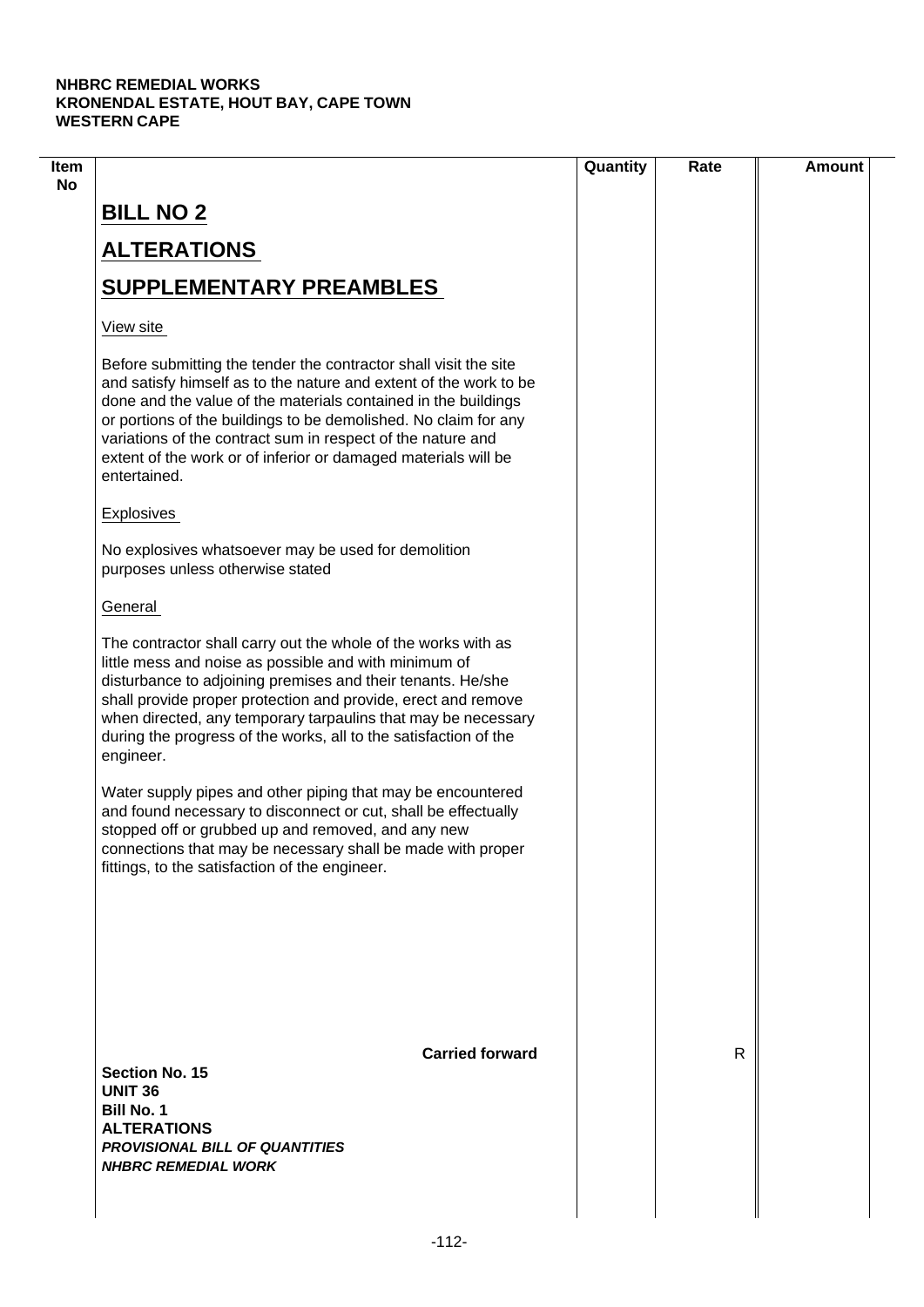|   | <b>Brought forward</b>                                                                                                                                                                                                                                                                                                                                                                                                                                                                                                                                           |   |     | $\mathsf{R}$ |  |
|---|------------------------------------------------------------------------------------------------------------------------------------------------------------------------------------------------------------------------------------------------------------------------------------------------------------------------------------------------------------------------------------------------------------------------------------------------------------------------------------------------------------------------------------------------------------------|---|-----|--------------|--|
|   | Doors, fanlights, fittings, frames, linings, etc which are to be<br>re-used shall be thoroughly overhauled before refixing including<br>taking off. easing and rehanging, cramping up, re-wedging as<br>required and making good cramps, dowels, etc, and easing,<br>oiling, adjusting and repairing ironmongery as necessary,<br>replacing any glass damaged in removal or subsequently and<br>stopping up all ail and screw holes with tinted plastic wood to<br>match timber, unless otherwise described. Re-painting or<br>re-varnishing is given separately |   |     |              |  |
|   | Prices for taking out doors, windows, etc shall including for<br>removal of all beads, architraves, ironmongery, etc                                                                                                                                                                                                                                                                                                                                                                                                                                             |   |     |              |  |
|   | Prices for taking out and removing doors and frames shall<br>include for removing door stop, cabin hook, etc and making<br>good floor and wall finishes to match existing                                                                                                                                                                                                                                                                                                                                                                                        |   |     |              |  |
|   | With regard to building up of openings in existing walls, cement<br>screeds and pavings, granolithis, tops of walls, etc, shall be<br>levelled and prepared for raising of brickwork                                                                                                                                                                                                                                                                                                                                                                             |   |     |              |  |
|   | Making good of finishes shall include making good of the brick<br>and concrete surfaces onto which the new finishes are applied,<br>where necessary                                                                                                                                                                                                                                                                                                                                                                                                              |   |     |              |  |
|   | The contractor will be required to take all dimensions affecting<br>the existing buildings on the site and he will be held solely<br>responsible for the accuracy of all such dimensions where used<br>in the manufacture of new items (doors, windows, fittings, etc)                                                                                                                                                                                                                                                                                           |   |     |              |  |
|   | <b>REMOVAL OF EXISTING WORK</b>                                                                                                                                                                                                                                                                                                                                                                                                                                                                                                                                  |   |     |              |  |
|   | Taking down and removing roofs, floors, panelling, ceilings,<br>partitions, etc                                                                                                                                                                                                                                                                                                                                                                                                                                                                                  |   |     |              |  |
| 1 | Timber purlins and battens                                                                                                                                                                                                                                                                                                                                                                                                                                                                                                                                       | m | 432 |              |  |
|   | <b>Carried forward</b><br><b>Section No. 15</b><br><b>UNIT 36</b><br><b>Bill No. 1</b><br><b>ALTERATIONS</b><br><b>PROVISIONAL BILL OF QUANTITIES</b><br><b>NHBRC REMEDIAL WORK</b>                                                                                                                                                                                                                                                                                                                                                                              |   |     | R            |  |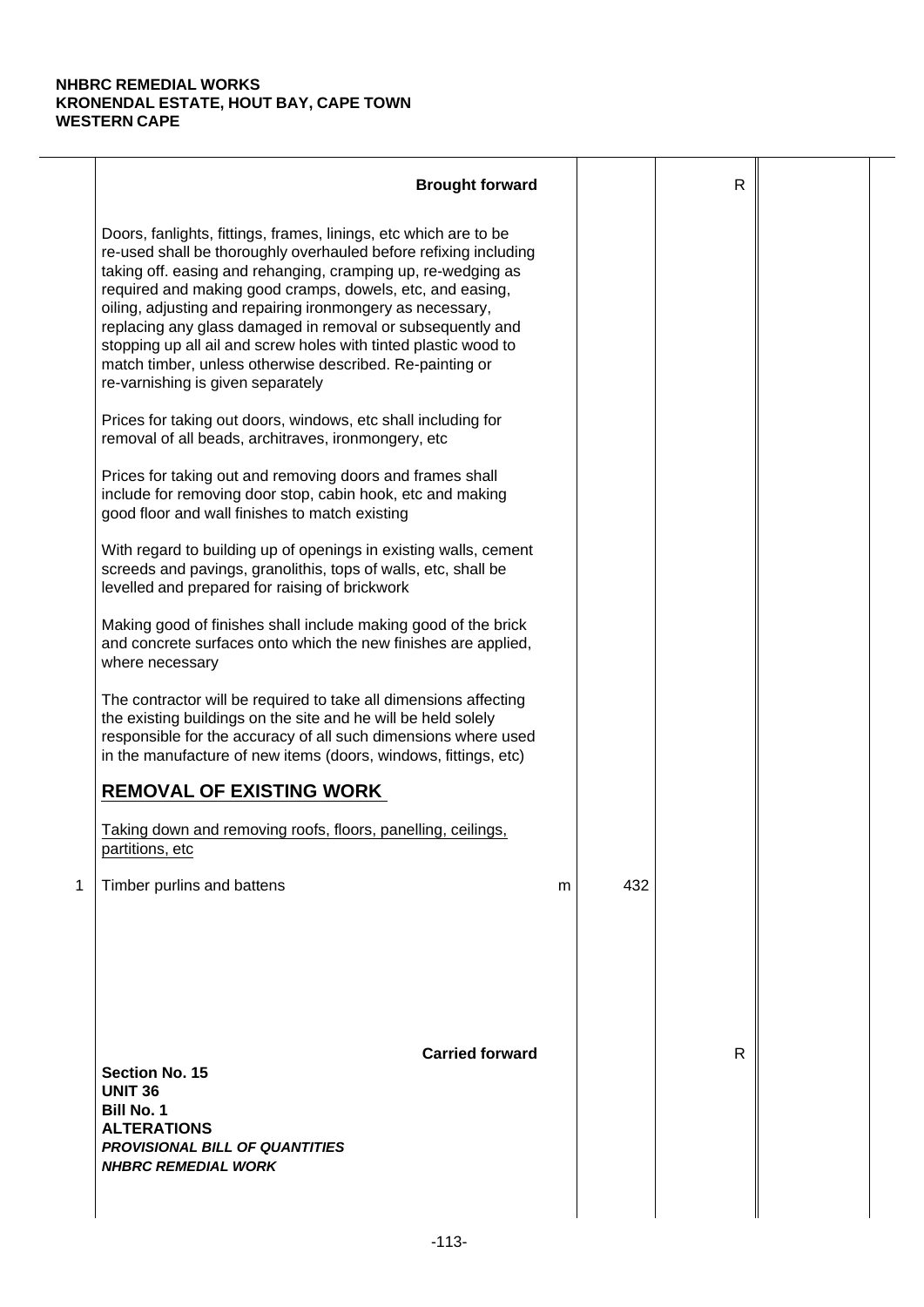|                | <b>Brought forward</b>                                                                                                                                                                                |           |     | $\mathsf{R}$ |  |
|----------------|-------------------------------------------------------------------------------------------------------------------------------------------------------------------------------------------------------|-----------|-----|--------------|--|
|                | Taking down and removing roofs, floors, panelling, ceilings,<br>partitions, etc setting aside for re-use and later re fixing (as per<br>Engineer's detail) in similar new position                    |           |     |              |  |
| $\overline{2}$ | Fibre cement Barge and Fascia Boards                                                                                                                                                                  | ${\sf m}$ | 59  |              |  |
| 3              | Coverland "Elite" flat concrete slate tiles                                                                                                                                                           | m2        | 103 |              |  |
| 4              | Ridge tiles                                                                                                                                                                                           | No        | 15  |              |  |
| $\,$ 5 $\,$    | Mono Ridge                                                                                                                                                                                            | No        | 15  |              |  |
| 6              | Side wall and cover flashing                                                                                                                                                                          | ${\sf m}$ | 22  |              |  |
| $\overline{7}$ | Gutters                                                                                                                                                                                               | ${\sf m}$ | 24  |              |  |
|                |                                                                                                                                                                                                       |           |     |              |  |
|                |                                                                                                                                                                                                       |           |     |              |  |
|                |                                                                                                                                                                                                       |           |     |              |  |
|                |                                                                                                                                                                                                       |           |     |              |  |
|                |                                                                                                                                                                                                       |           |     |              |  |
|                |                                                                                                                                                                                                       |           |     |              |  |
|                |                                                                                                                                                                                                       |           |     |              |  |
|                |                                                                                                                                                                                                       |           |     |              |  |
|                |                                                                                                                                                                                                       |           |     |              |  |
|                |                                                                                                                                                                                                       |           |     |              |  |
|                |                                                                                                                                                                                                       |           |     |              |  |
|                |                                                                                                                                                                                                       |           |     |              |  |
|                |                                                                                                                                                                                                       |           |     |              |  |
|                |                                                                                                                                                                                                       |           |     |              |  |
|                | <b>Carried Forward to Sectional Summary: 15</b><br><b>Section No. 15</b><br><b>UNIT 36</b><br><b>Bill No. 1</b><br><b>ALTERATIONS</b><br>PROVISIONAL BILL OF QUANTITIES<br><b>NHBRC REMEDIAL WORK</b> |           |     | $\mathsf{R}$ |  |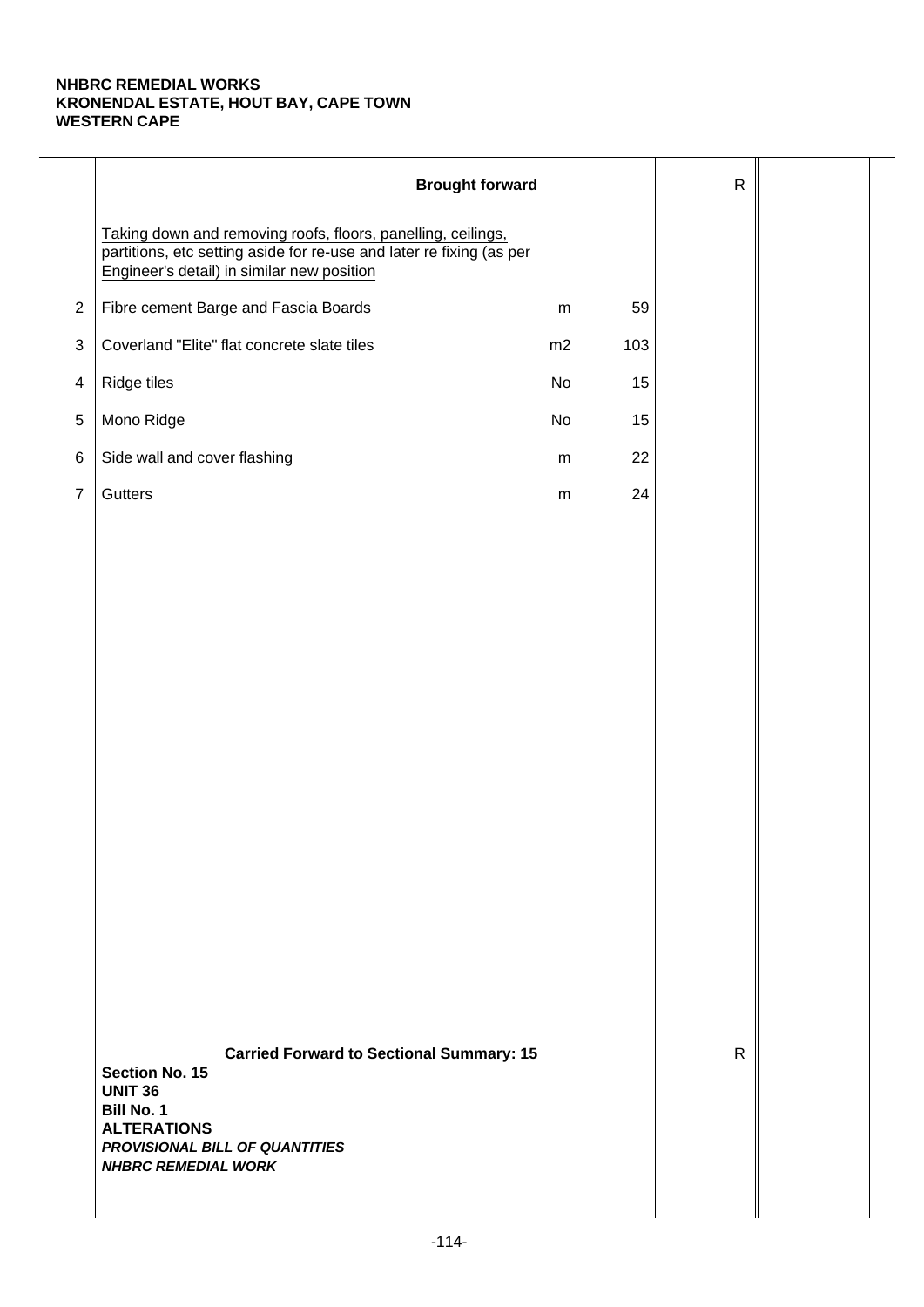$\overline{\phantom{a}}$ 

| Item<br><b>No</b> |                                                                                                                                                                                                                                                                                                                                 | Quantity | Rate | <b>Amount</b> |
|-------------------|---------------------------------------------------------------------------------------------------------------------------------------------------------------------------------------------------------------------------------------------------------------------------------------------------------------------------------|----------|------|---------------|
|                   | <b>BILL NO 3</b>                                                                                                                                                                                                                                                                                                                |          |      |               |
|                   | <b>WATERPROOFING</b>                                                                                                                                                                                                                                                                                                            |          |      |               |
|                   | <b>SUPPLEMENTARY PREAMBLES</b>                                                                                                                                                                                                                                                                                                  |          |      |               |
|                   | Waterproofing                                                                                                                                                                                                                                                                                                                   |          |      |               |
|                   | Waterproofing of roofs, basements, etc shall be laid under a ten<br>year guarantee. Waterproofing to roofs shall be laid to even<br>falls to outlets etc with necessary ridges, hips and valleys.<br>Descriptions of sheet or membrane waterproofing shall be<br>deemed to include additional labour to turn-ups and turn-downs |          |      |               |
|                   | <b>WATERPROOFING TO ROOFS, BASEMENTS,</b><br><b>ETC</b>                                                                                                                                                                                                                                                                         |          |      |               |
|                   | Agrement approved flashing (As per Engineer's detail/scope of<br>works)                                                                                                                                                                                                                                                         |          |      |               |
| 1                 | SIde wall flashing                                                                                                                                                                                                                                                                                                              | 22<br>m  |      |               |
| $\overline{2}$    | Head wall flashing (south light windows)                                                                                                                                                                                                                                                                                        | 6<br>m   |      |               |
|                   |                                                                                                                                                                                                                                                                                                                                 |          |      |               |
|                   | <b>Carried Forward to Sectional Summary: 15</b><br><b>Section No. 15</b><br><b>UNIT 36</b><br><b>Bill No. 2</b><br><b>WATERPROOFING</b><br><b>PROVISIONAL BILL OF QUANTITIES</b><br><b>NHBRC REMEDIAL WORK</b>                                                                                                                  |          | R    |               |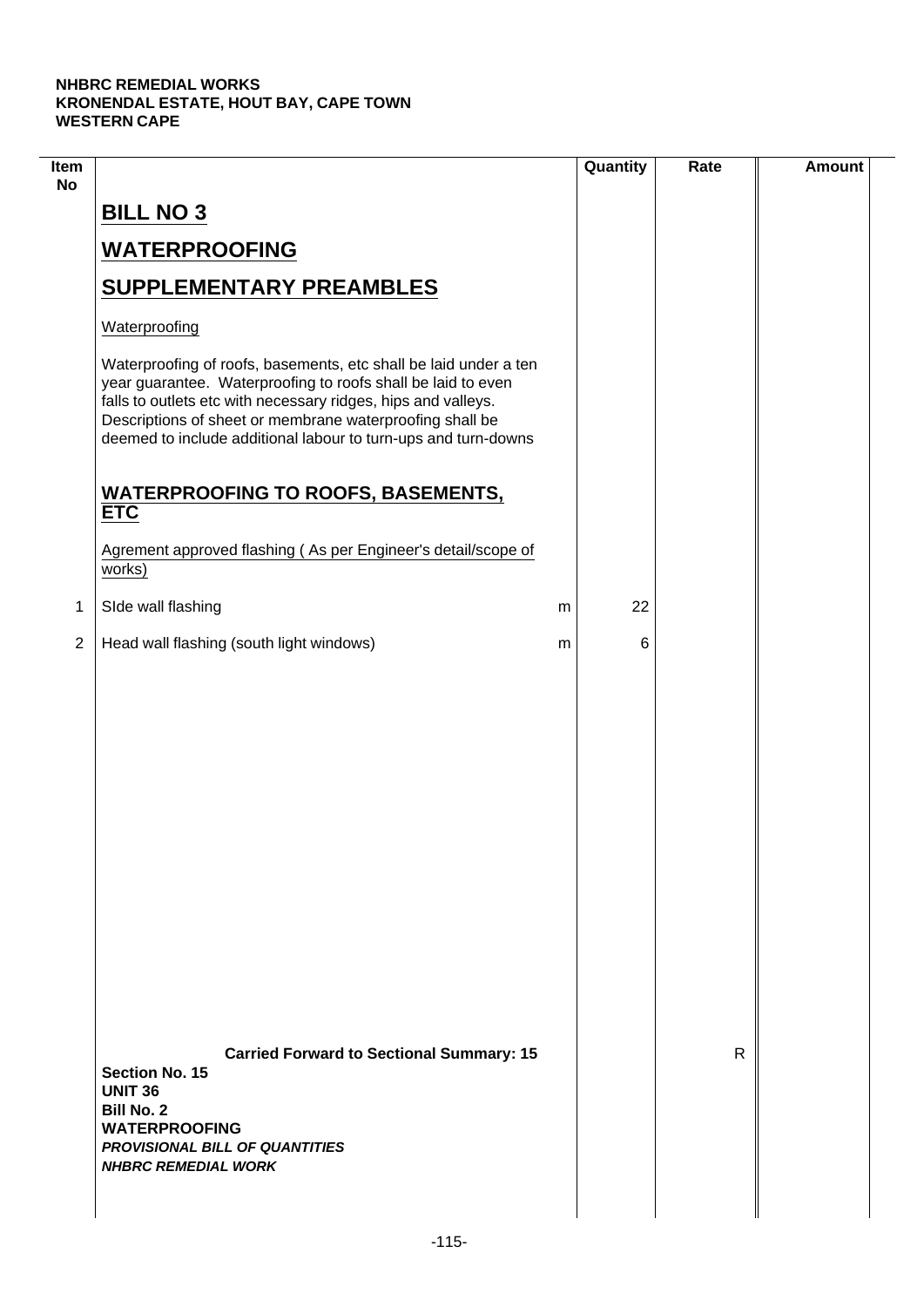| Item<br><b>No</b> |                                                                                                                                                                                                                                                                                                                                |                | Quantity | Rate | <b>Amount</b> |
|-------------------|--------------------------------------------------------------------------------------------------------------------------------------------------------------------------------------------------------------------------------------------------------------------------------------------------------------------------------|----------------|----------|------|---------------|
|                   | <b>BILL NO 4</b>                                                                                                                                                                                                                                                                                                               |                |          |      |               |
|                   | <b>ROOF COVERINGS ETC</b>                                                                                                                                                                                                                                                                                                      |                |          |      |               |
|                   | Where battens for roof coverings form part of the plate nailed<br>timber not roof truss design it shall be included under the roof<br>construction i the "Carpentry and Joinery" trade and not under<br>this trade                                                                                                             |                |          |      |               |
|                   | 340x420mm Elite flat concrete slate concrete tiles nailed with<br>non corrosive nails to battens and purlins                                                                                                                                                                                                                   |                |          |      |               |
| 1                 | Roof covering with a 26 degree pitch (Allow to replace 45% of<br>existing tiles set aside for reuse due to breakage)                                                                                                                                                                                                           | m <sub>2</sub> | 60       |      |               |
| $\overline{2}$    | Ridges of tiles to match roofing tiles, bedded and pointed in 1:3<br>tinted cement mortar, including 300mm wide strip of 375 micron<br>embossed dampproof course in accordance with SANS 952<br>Type B underlay                                                                                                                | No             | 8        |      |               |
| 3                 | Mono ridges of tiles to match roofing tiles, bedded and pointed<br>in 1:3 tinted cement mortar, including 300mm wide strip of 375<br>micron embossed dampproof course in accordance with SANS<br>952 Type B underlay                                                                                                           | No             | 8        |      |               |
|                   | <b>ROOF WALL INSULATION</b>                                                                                                                                                                                                                                                                                                    |                |          |      |               |
| 4                 | Polyethylene bubblefold aluminium foil faced both sides<br>Insulation sheeting laid taut over purlins and fixed concurrent<br>with roof covering with minimum 150mm stapled laps including<br>galvanised (PVC coated) steel straining wires at not exceeding<br>400mm centres and double-sided tape at edges where required m2 |                | 133      |      |               |
|                   |                                                                                                                                                                                                                                                                                                                                |                |          |      |               |
|                   | <b>Carried Forward to Sectional Summary: 15</b><br><b>Section No. 15</b>                                                                                                                                                                                                                                                       |                |          | R    |               |
|                   | <b>UNIT 36</b><br><b>Bill No. 3</b><br><b>ROOF COVERING</b><br><b>PROVISIONAL BILL OF QUANTITIES</b><br><b>NHBRC REMEDIAL WORK</b>                                                                                                                                                                                             |                |          |      |               |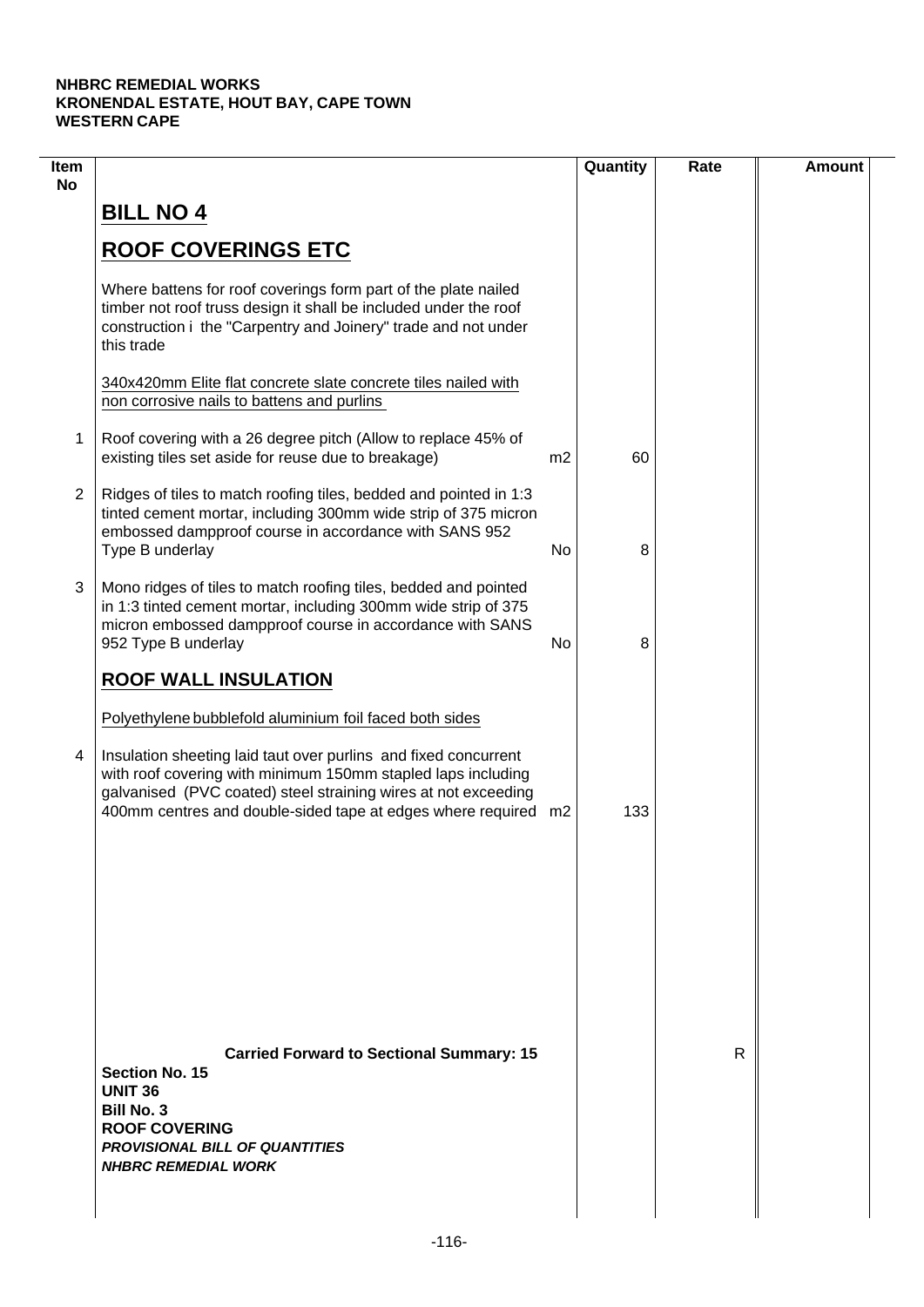|                                                                                                                                                                                                                                                                                                                                                                                                                                               | Quantity | Rate | <b>Amount</b> |
|-----------------------------------------------------------------------------------------------------------------------------------------------------------------------------------------------------------------------------------------------------------------------------------------------------------------------------------------------------------------------------------------------------------------------------------------------|----------|------|---------------|
| <b>BILL NO 5</b>                                                                                                                                                                                                                                                                                                                                                                                                                              |          |      |               |
| <b>CARPENTRY AND JOINERY</b>                                                                                                                                                                                                                                                                                                                                                                                                                  |          |      |               |
|                                                                                                                                                                                                                                                                                                                                                                                                                                               |          |      |               |
| <b>SUPPLEMENTARY PREAMBLES</b>                                                                                                                                                                                                                                                                                                                                                                                                                |          |      |               |
| Fixing                                                                                                                                                                                                                                                                                                                                                                                                                                        |          |      |               |
| Items described as "nailed" shall be deemed to be fixed with<br>hardened steel nails or shot pins to brickwork or concrete                                                                                                                                                                                                                                                                                                                    |          |      |               |
| Items described as "plugged" shall be deemed to include<br>screwing to fibre, plastic or metal plugs at not exceeding<br>500mm centres, and where described as "bolted", the bolts<br>have been given elsewhere                                                                                                                                                                                                                               |          |      |               |
| Joinery:                                                                                                                                                                                                                                                                                                                                                                                                                                      |          |      |               |
| Descriptions of frames shall be deemed to include frames,<br>transomes, mullions, rails, etc                                                                                                                                                                                                                                                                                                                                                  |          |      |               |
| Descriptions of hardwood joinery shall be deemed to include<br>pelleting of bolt holes                                                                                                                                                                                                                                                                                                                                                        |          |      |               |
| <b>ROOFS ETC</b>                                                                                                                                                                                                                                                                                                                                                                                                                              |          |      |               |
| <b>Note</b>                                                                                                                                                                                                                                                                                                                                                                                                                                   |          |      |               |
| New (grade 5 SA PINE, H2 treated) purlins (50mmx76mm<br>minimum size) on the exposed rafters. The purlins need to be<br>sized on site according to the gap between top of rafter and top<br>batten on truss. This gap varies and must be assessed for each<br>house as the work progress. Due to the isoboard, wedges<br>cannot be used to adjust the levels after the purlin has been<br>fixed down and the purlin size will have to correct |          |      |               |
| Purlins should be fixed to rafters with 200mm long M8 coach<br>screws at each purlin/rafter intersection. Holes through purlins<br>should be pre-drilled and 6mm pilot holes should be drilled for<br>coach screws into rafters. The coach screw head should be<br>countersunk into purlin                                                                                                                                                    |          |      |               |
| Battens should be nailed down with 100mmx4mm wired nails at<br>each battten truss intersection                                                                                                                                                                                                                                                                                                                                                |          |      |               |
| <b>Carried forward</b>                                                                                                                                                                                                                                                                                                                                                                                                                        |          | R    |               |
| Section No. 15<br><b>UNIT 36</b>                                                                                                                                                                                                                                                                                                                                                                                                              |          |      |               |
| <b>Bill No. 4</b>                                                                                                                                                                                                                                                                                                                                                                                                                             |          |      |               |
| <b>CARPENTRY AND JOINERY</b>                                                                                                                                                                                                                                                                                                                                                                                                                  |          |      |               |
| <b>PROVISIONAL BILL OF QUANTITIES</b>                                                                                                                                                                                                                                                                                                                                                                                                         |          |      |               |
| <b>NHBRC REMEDIAL WORK</b>                                                                                                                                                                                                                                                                                                                                                                                                                    |          |      |               |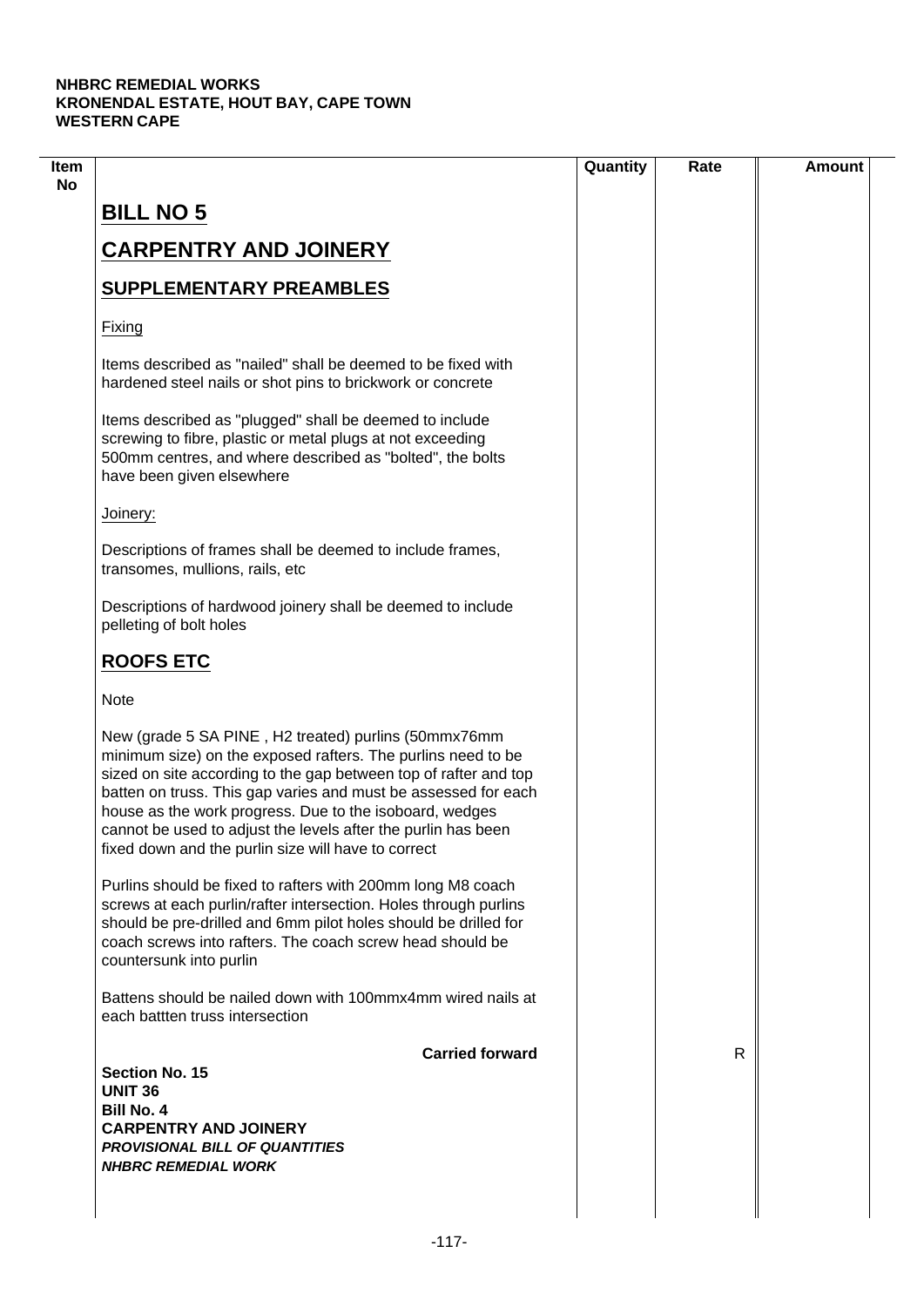|              | <b>Brought forward</b>                                                                       |           |     | ${\sf R}$    |  |
|--------------|----------------------------------------------------------------------------------------------|-----------|-----|--------------|--|
|              | Sawn softwood grade?                                                                         |           |     |              |  |
| $\mathbf{1}$ | 38x38mm Battening at 450mm centres for concrete slate roof<br>tiles covering                 | m         | 153 |              |  |
| $\sqrt{2}$   | 50x76 mmm Purlins                                                                            | ${\sf m}$ | 279 |              |  |
|              |                                                                                              |           |     |              |  |
|              |                                                                                              |           |     |              |  |
|              |                                                                                              |           |     |              |  |
|              |                                                                                              |           |     |              |  |
|              |                                                                                              |           |     |              |  |
|              |                                                                                              |           |     |              |  |
|              |                                                                                              |           |     |              |  |
|              |                                                                                              |           |     |              |  |
|              |                                                                                              |           |     |              |  |
|              |                                                                                              |           |     |              |  |
|              |                                                                                              |           |     |              |  |
|              |                                                                                              |           |     |              |  |
|              |                                                                                              |           |     |              |  |
|              |                                                                                              |           |     |              |  |
|              |                                                                                              |           |     |              |  |
|              |                                                                                              |           |     |              |  |
|              | <b>Carried Forward to Sectional Summary: 15</b><br>Section No. 15                            |           |     | $\mathsf{R}$ |  |
|              | <b>UNIT 36</b><br><b>Bill No. 4</b>                                                          |           |     |              |  |
|              | <b>CARPENTRY AND JOINERY</b><br>PROVISIONAL BILL OF QUANTITIES<br><b>NHBRC REMEDIAL WORK</b> |           |     |              |  |
|              |                                                                                              |           |     |              |  |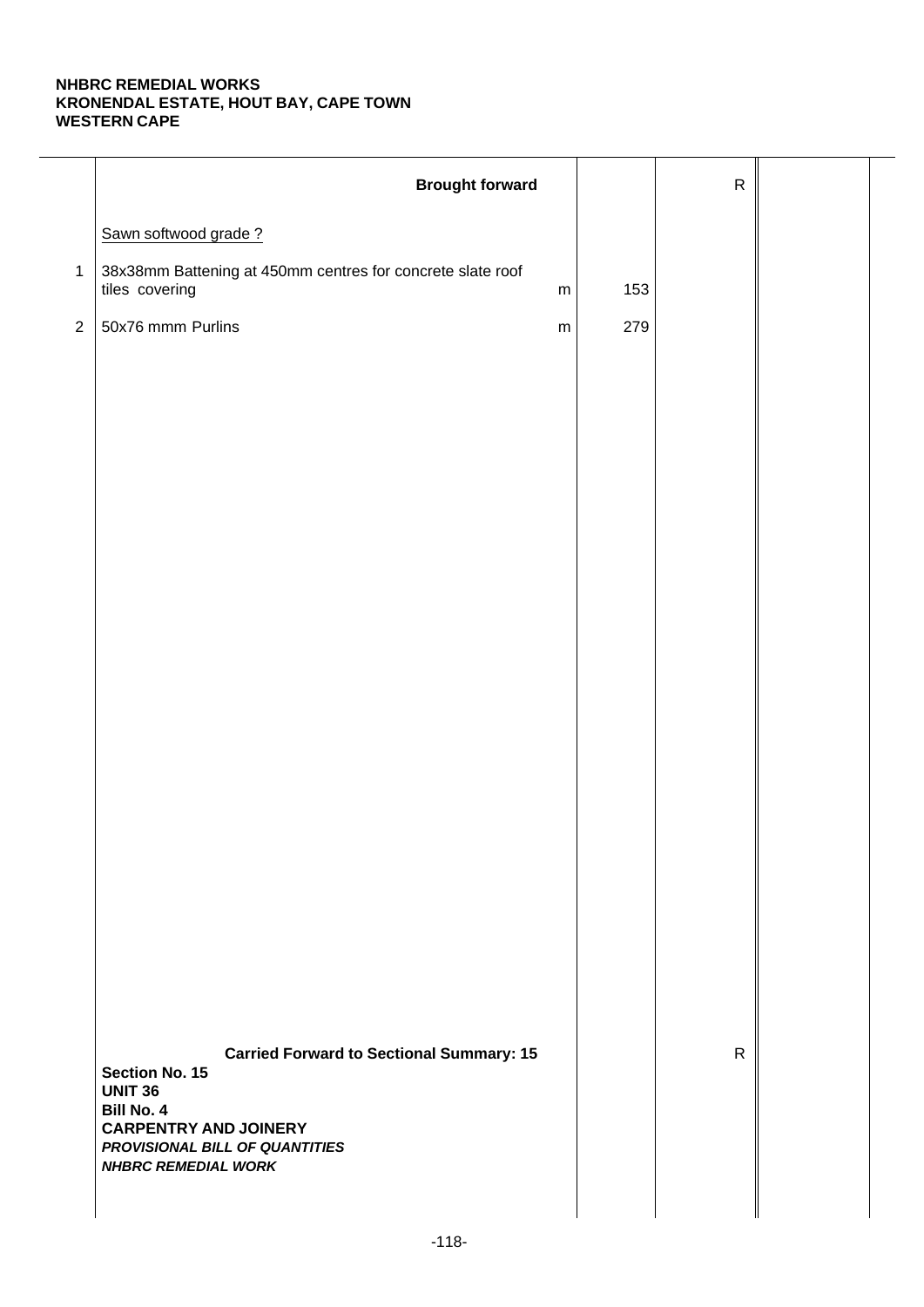|                   | Section No. 15                                   |                                 |                   |              |                   |  |
|-------------------|--------------------------------------------------|---------------------------------|-------------------|--------------|-------------------|--|
|                   | <b>UNIT 36</b>                                   |                                 |                   |              |                   |  |
|                   | <b>SECTION SUMMARY - UNIT 36</b>                 |                                 |                   |              |                   |  |
| Bill<br><b>No</b> |                                                  |                                 | Page<br><b>No</b> |              | Amount            |  |
| $\mathbf{1}$      | <b>ALTERATIONS</b>                               |                                 | $-114-$           |              |                   |  |
| $\overline{2}$    | WATERPROOFING                                    |                                 | $-115-$           |              |                   |  |
| $\mathbf{3}$      | ROOF COVERING                                    |                                 |                   |              | $-116$ - $\Big\}$ |  |
| $\overline{4}$    | CARPENTRY AND JOINERY                            |                                 |                   |              | $-118$ - $\Big\}$ |  |
|                   |                                                  |                                 |                   |              |                   |  |
|                   |                                                  |                                 |                   |              |                   |  |
|                   |                                                  |                                 |                   |              |                   |  |
|                   |                                                  |                                 |                   |              |                   |  |
|                   |                                                  |                                 |                   |              |                   |  |
|                   |                                                  |                                 |                   |              |                   |  |
|                   |                                                  |                                 |                   |              |                   |  |
|                   |                                                  |                                 |                   |              |                   |  |
|                   |                                                  |                                 |                   |              |                   |  |
|                   |                                                  |                                 |                   |              |                   |  |
|                   |                                                  |                                 |                   |              |                   |  |
|                   |                                                  |                                 |                   |              |                   |  |
|                   |                                                  |                                 |                   |              |                   |  |
|                   |                                                  |                                 |                   |              |                   |  |
|                   |                                                  |                                 |                   |              |                   |  |
|                   |                                                  |                                 |                   |              |                   |  |
|                   |                                                  |                                 |                   | $\mathsf{R}$ |                   |  |
|                   | <b>Section No. 15</b>                            | <b>Carried to Final Summary</b> |                   |              |                   |  |
|                   | <b>UNIT 36</b><br>PROVISIONAL BILL OF QUANTITIES |                                 |                   |              |                   |  |
|                   | <b>NHBRC REMEDIAL WORK</b>                       |                                 |                   |              |                   |  |
|                   |                                                  |                                 |                   |              |                   |  |
|                   |                                                  |                                 |                   |              |                   |  |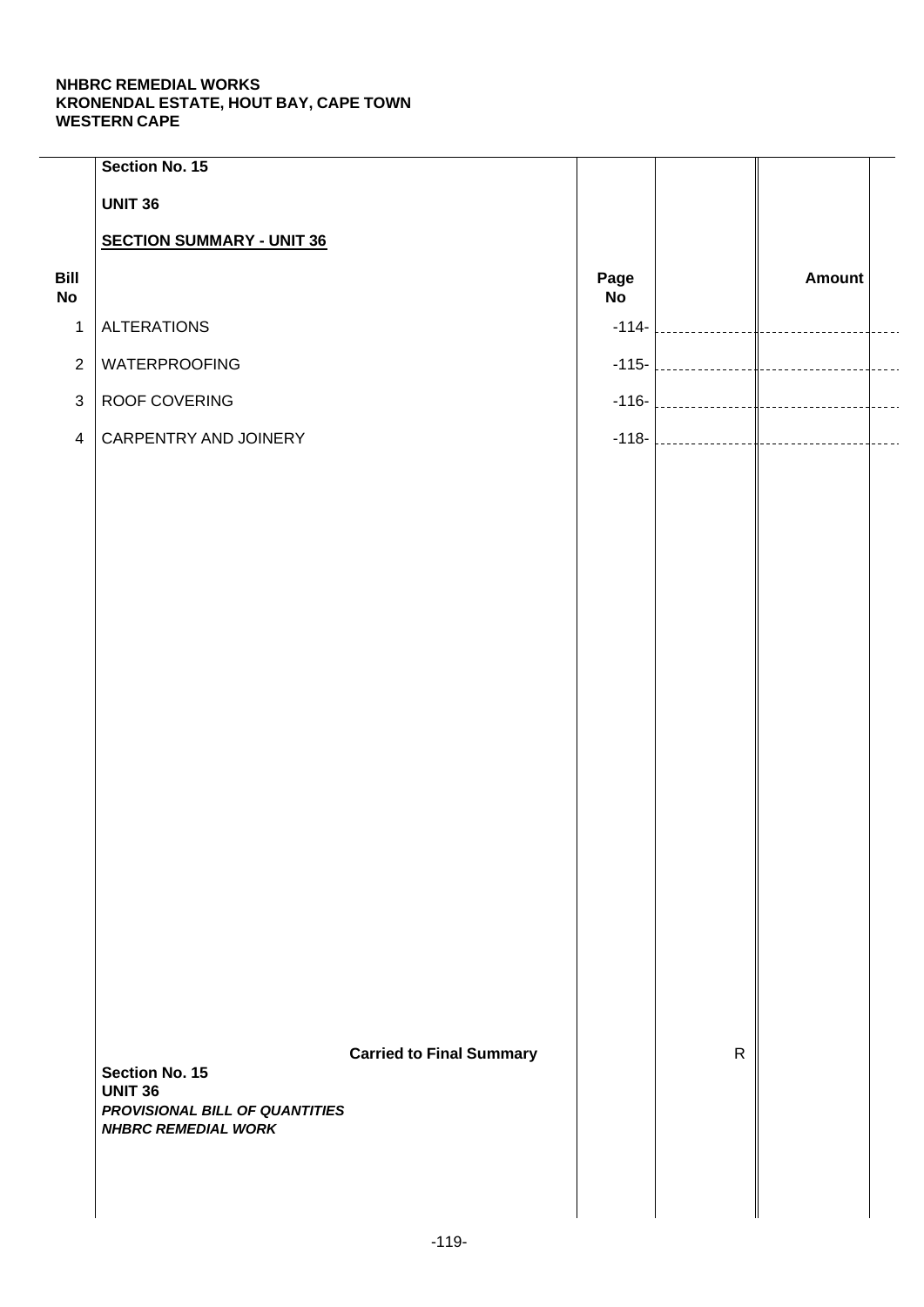| $\mathsf{R}$ |  |
|--------------|--|
|              |  |
|              |  |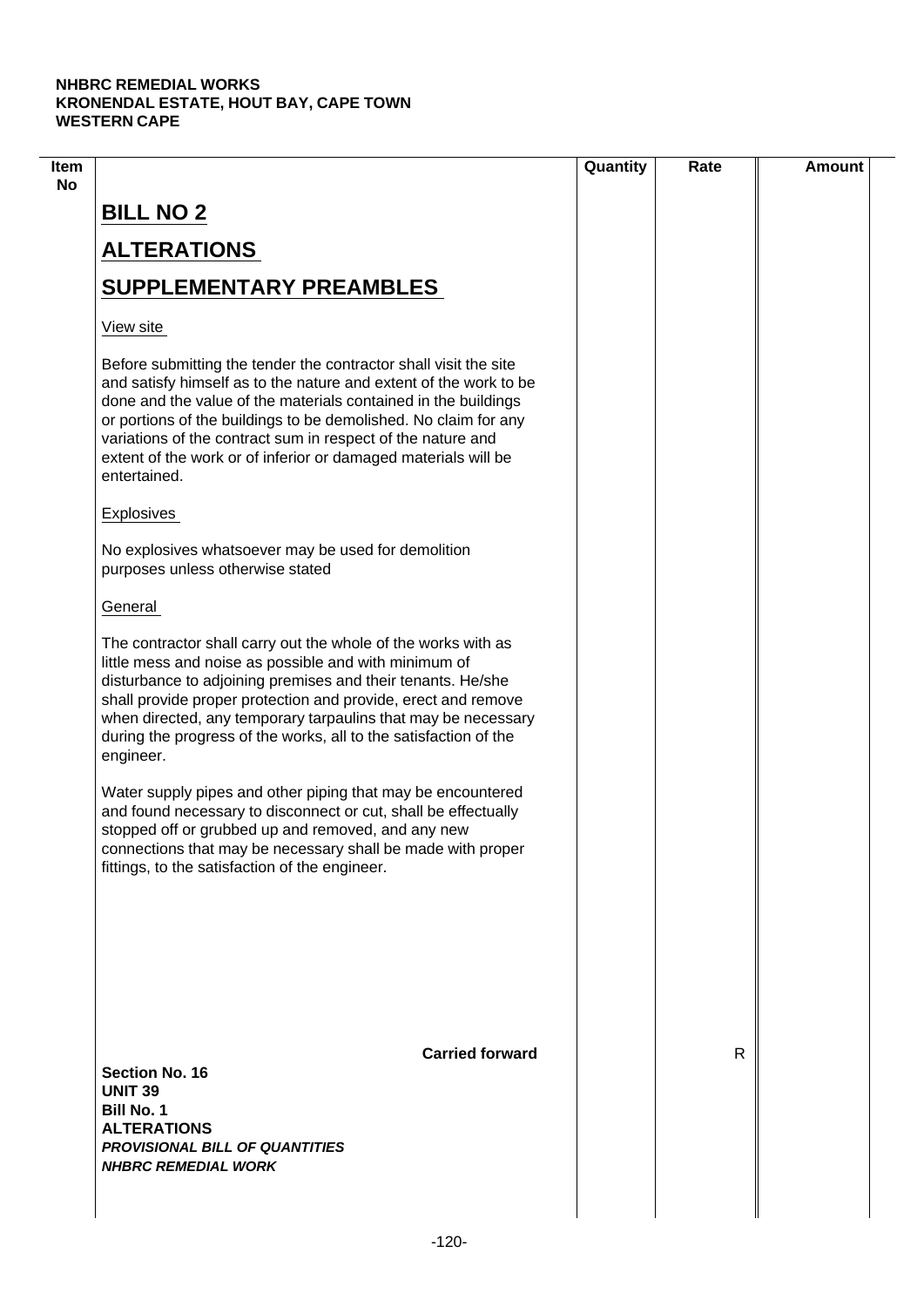|   | <b>Brought forward</b>                                                                                                                                                                                                                                                                                                                                                                                                                                                                                                                                           |   |     | $\mathsf{R}$ |  |
|---|------------------------------------------------------------------------------------------------------------------------------------------------------------------------------------------------------------------------------------------------------------------------------------------------------------------------------------------------------------------------------------------------------------------------------------------------------------------------------------------------------------------------------------------------------------------|---|-----|--------------|--|
|   | Doors, fanlights, fittings, frames, linings, etc which are to be<br>re-used shall be thoroughly overhauled before refixing including<br>taking off. easing and rehanging, cramping up, re-wedging as<br>required and making good cramps, dowels, etc, and easing,<br>oiling, adjusting and repairing ironmongery as necessary,<br>replacing any glass damaged in removal or subsequently and<br>stopping up all ail and screw holes with tinted plastic wood to<br>match timber, unless otherwise described. Re-painting or<br>re-varnishing is given separately |   |     |              |  |
|   | Prices for taking out doors, windows, etc shall including for<br>removal of all beads, architraves, ironmongery, etc                                                                                                                                                                                                                                                                                                                                                                                                                                             |   |     |              |  |
|   | Prices for taking out and removing doors and frames shall<br>include for removing door stop, cabin hook, etc and making<br>good floor and wall finishes to match existing                                                                                                                                                                                                                                                                                                                                                                                        |   |     |              |  |
|   | With regard to building up of openings in existing walls, cement<br>screeds and pavings, granolithis, tops of walls, etc, shall be<br>levelled and prepared for raising of brickwork                                                                                                                                                                                                                                                                                                                                                                             |   |     |              |  |
|   | Making good of finishes shall include making good of the brick<br>and concrete surfaces onto which the new finishes are applied,<br>where necessary                                                                                                                                                                                                                                                                                                                                                                                                              |   |     |              |  |
|   | The contractor will be required to take all dimensions affecting<br>the existing buildings on the site and he will be held solely<br>responsible for the accuracy of all such dimensions where used<br>in the manufacture of new items (doors, windows, fittings, etc)                                                                                                                                                                                                                                                                                           |   |     |              |  |
|   | <b>REMOVAL OF EXISTING WORK</b>                                                                                                                                                                                                                                                                                                                                                                                                                                                                                                                                  |   |     |              |  |
|   | Taking down and removing roofs, floors, panelling, ceilings,<br>partitions, etc                                                                                                                                                                                                                                                                                                                                                                                                                                                                                  |   |     |              |  |
| 1 | Timber purlins and battens                                                                                                                                                                                                                                                                                                                                                                                                                                                                                                                                       | m | 432 |              |  |
|   | <b>Carried forward</b><br><b>Section No. 16</b><br><b>UNIT 39</b><br><b>Bill No. 1</b><br><b>ALTERATIONS</b><br><b>PROVISIONAL BILL OF QUANTITIES</b><br><b>NHBRC REMEDIAL WORK</b>                                                                                                                                                                                                                                                                                                                                                                              |   |     | R            |  |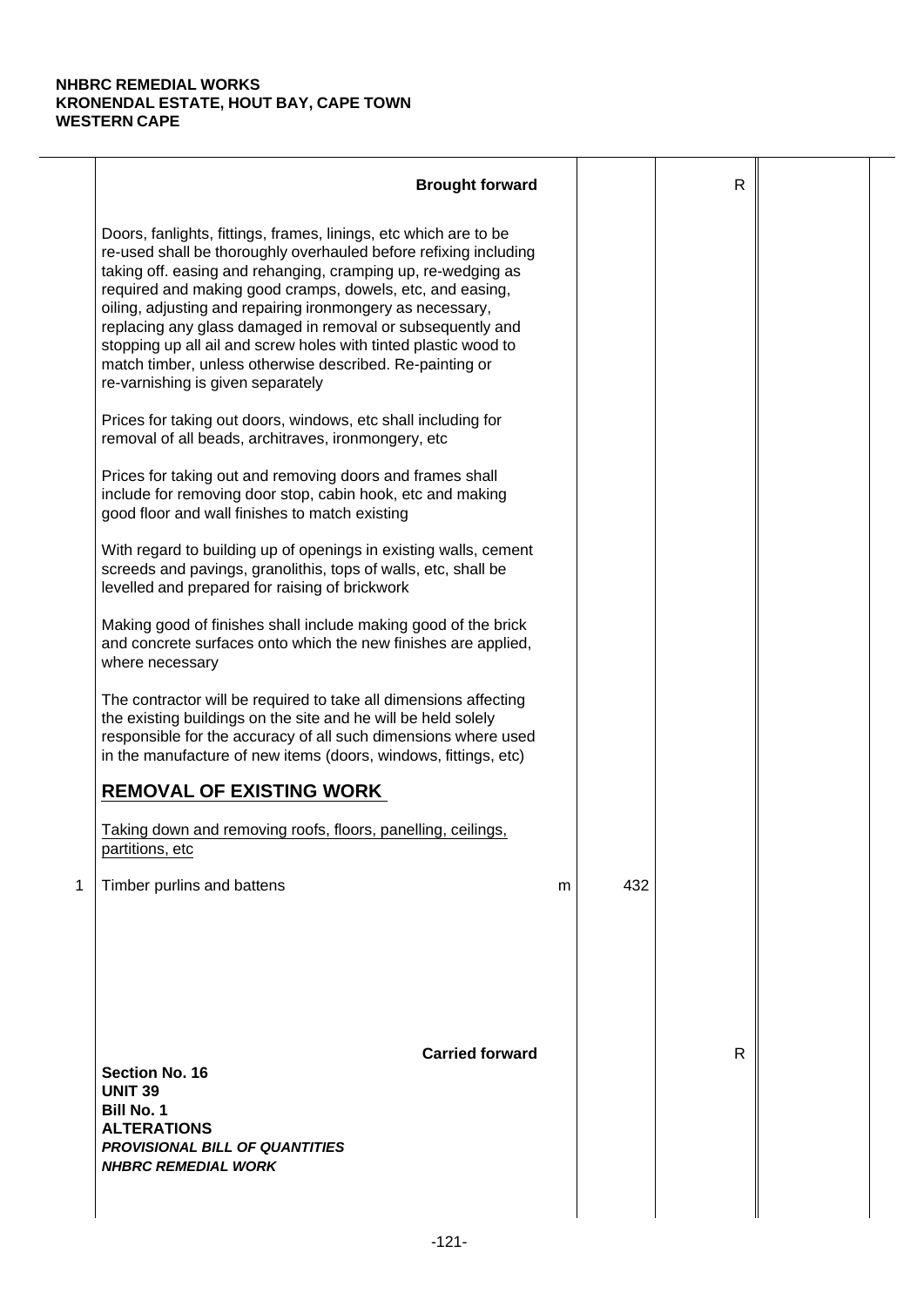|                | <b>Brought forward</b>                                                                                                                                                                                |           |     | $\mathsf{R}$ |  |
|----------------|-------------------------------------------------------------------------------------------------------------------------------------------------------------------------------------------------------|-----------|-----|--------------|--|
|                | Taking down and removing roofs, floors, panelling, ceilings,<br>partitions, etc setting aside for re-use and later re fixing (as per<br>Engineer's detail) in similar new position                    |           |     |              |  |
| $\overline{2}$ | Fibre cement Barge and Fascia Boards                                                                                                                                                                  | ${\sf m}$ | 59  |              |  |
| 3              | Coverland "Elite" flat concrete slate tiles                                                                                                                                                           | m2        | 103 |              |  |
| 4              | Ridge tiles                                                                                                                                                                                           | No        | 15  |              |  |
| $\,$ 5 $\,$    | Mono Ridge                                                                                                                                                                                            | No        | 15  |              |  |
| 6              | Side wall and cover flashing                                                                                                                                                                          | ${\sf m}$ | 22  |              |  |
| $\overline{7}$ | Gutters                                                                                                                                                                                               | ${\sf m}$ | 24  |              |  |
|                |                                                                                                                                                                                                       |           |     |              |  |
|                |                                                                                                                                                                                                       |           |     |              |  |
|                |                                                                                                                                                                                                       |           |     |              |  |
|                |                                                                                                                                                                                                       |           |     |              |  |
|                |                                                                                                                                                                                                       |           |     |              |  |
|                |                                                                                                                                                                                                       |           |     |              |  |
|                |                                                                                                                                                                                                       |           |     |              |  |
|                |                                                                                                                                                                                                       |           |     |              |  |
|                |                                                                                                                                                                                                       |           |     |              |  |
|                |                                                                                                                                                                                                       |           |     |              |  |
|                |                                                                                                                                                                                                       |           |     |              |  |
|                |                                                                                                                                                                                                       |           |     |              |  |
|                |                                                                                                                                                                                                       |           |     |              |  |
|                |                                                                                                                                                                                                       |           |     |              |  |
|                | <b>Carried Forward to Sectional Summary: 16</b><br><b>Section No. 16</b><br><b>UNIT 39</b><br><b>Bill No. 1</b><br><b>ALTERATIONS</b><br>PROVISIONAL BILL OF QUANTITIES<br><b>NHBRC REMEDIAL WORK</b> |           |     | $\mathsf{R}$ |  |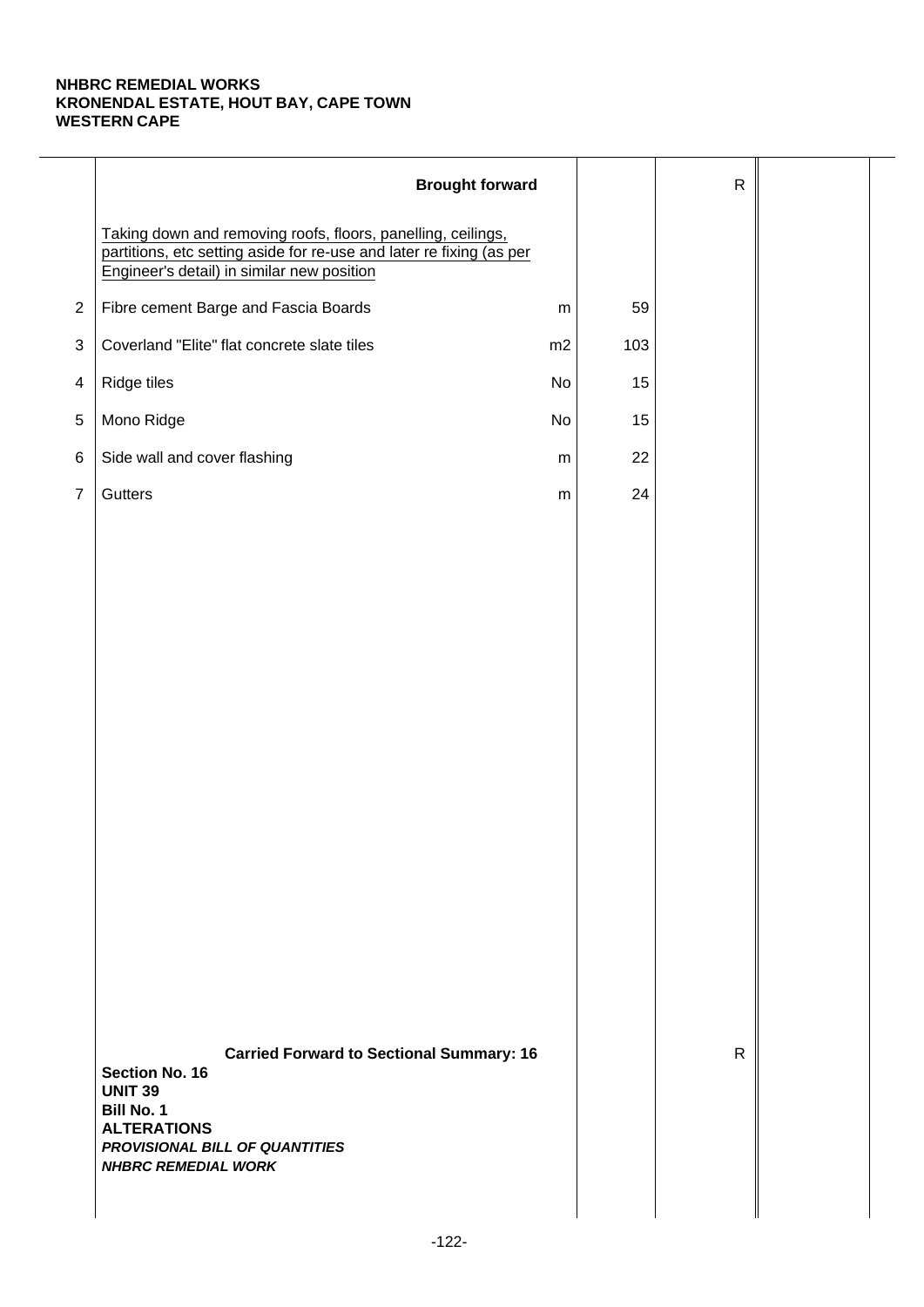$\mathcal{L}$ 

| Item<br><b>No</b> |                                                                                                                                                                                                                                                                                                                                 |   | Quantity | Rate | <b>Amount</b> |
|-------------------|---------------------------------------------------------------------------------------------------------------------------------------------------------------------------------------------------------------------------------------------------------------------------------------------------------------------------------|---|----------|------|---------------|
|                   | <b>BILL NO 3</b>                                                                                                                                                                                                                                                                                                                |   |          |      |               |
|                   | <b>WATERPROOFING</b>                                                                                                                                                                                                                                                                                                            |   |          |      |               |
|                   | <b>SUPPLEMENTARY PREAMBLES</b>                                                                                                                                                                                                                                                                                                  |   |          |      |               |
|                   | Waterproofing                                                                                                                                                                                                                                                                                                                   |   |          |      |               |
|                   | Waterproofing of roofs, basements, etc shall be laid under a ten<br>year guarantee. Waterproofing to roofs shall be laid to even<br>falls to outlets etc with necessary ridges, hips and valleys.<br>Descriptions of sheet or membrane waterproofing shall be<br>deemed to include additional labour to turn-ups and turn-downs |   |          |      |               |
|                   | <b>WATERPROOFING TO ROOFS, BASEMENTS,</b><br><b>ETC</b>                                                                                                                                                                                                                                                                         |   |          |      |               |
|                   | Agrement approved flashing (As per Engineer's detail/scope of<br>works)                                                                                                                                                                                                                                                         |   |          |      |               |
| 1                 | SIde wall flashing                                                                                                                                                                                                                                                                                                              | m | 22       |      |               |
| $\overline{2}$    | Head wall flashing (south light windows)                                                                                                                                                                                                                                                                                        | m | 6        |      |               |
|                   |                                                                                                                                                                                                                                                                                                                                 |   |          |      |               |
|                   | <b>Carried Forward to Sectional Summary: 16</b><br><b>Section No. 16</b><br><b>UNIT 39</b><br><b>Bill No. 2</b><br><b>WATERPROOFING</b><br><b>PROVISIONAL BILL OF QUANTITIES</b><br><b>NHBRC REMEDIAL WORK</b>                                                                                                                  |   |          | R    |               |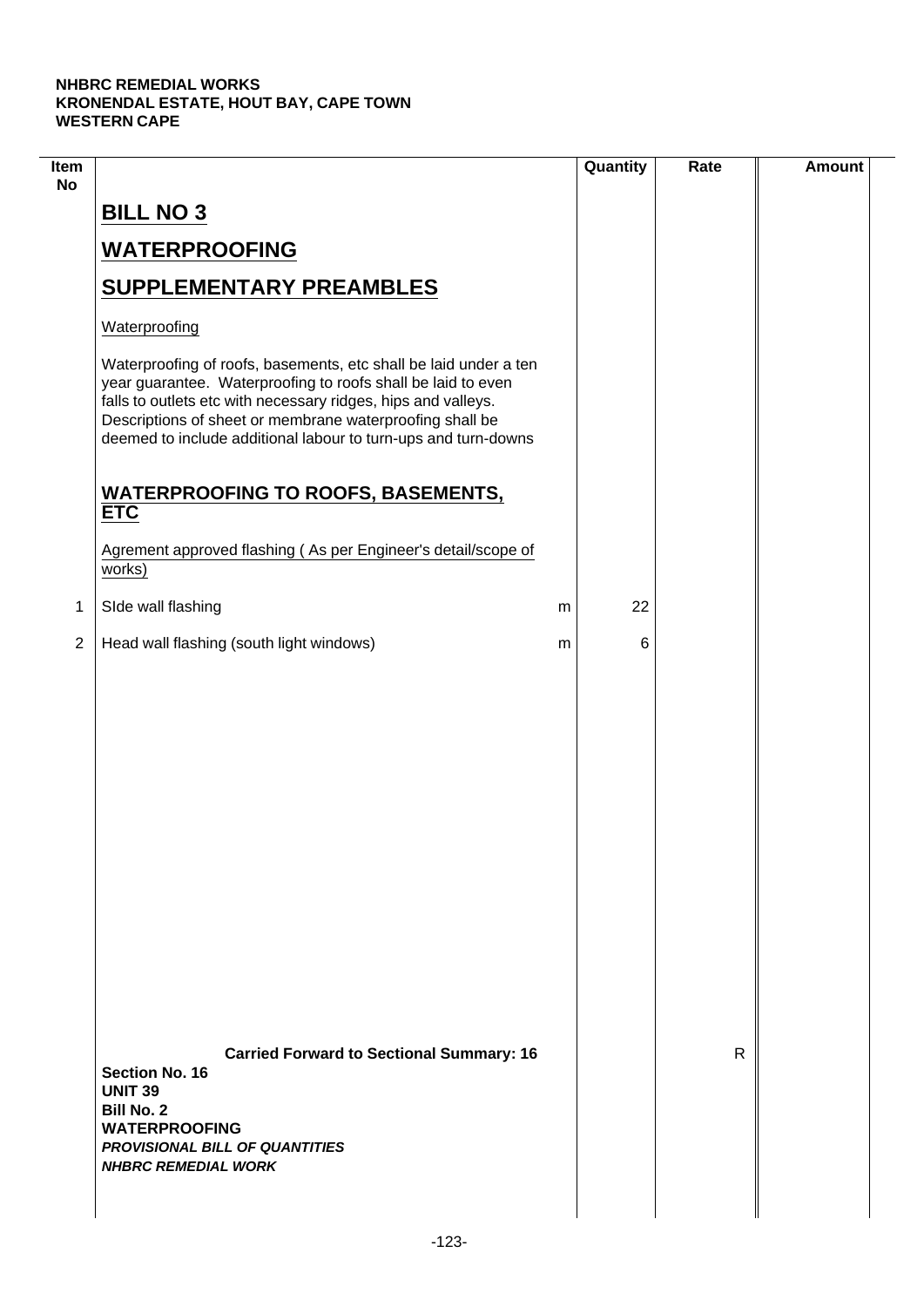| Item<br><b>No</b> |                                                                                                                                                                                                                                                                                                                                |                | Quantity | Rate | <b>Amount</b> |
|-------------------|--------------------------------------------------------------------------------------------------------------------------------------------------------------------------------------------------------------------------------------------------------------------------------------------------------------------------------|----------------|----------|------|---------------|
|                   | <b>BILL NO 4</b>                                                                                                                                                                                                                                                                                                               |                |          |      |               |
|                   | <b>ROOF COVERINGS ETC</b>                                                                                                                                                                                                                                                                                                      |                |          |      |               |
|                   | Where battens for roof coverings form part of the plate nailed<br>timber not roof truss design it shall be included under the roof<br>construction i the "Carpentry and Joinery" trade and not under<br>this trade                                                                                                             |                |          |      |               |
|                   | 340x420mm Elite flat concrete slate concrete tiles nailed with<br>non corrosive nails to battens and purlins                                                                                                                                                                                                                   |                |          |      |               |
| 1                 | Roof covering with a 26 degree pitch (Allow to replace 45% of<br>existing tiles set aside for reuse due to breakage)                                                                                                                                                                                                           | m <sub>2</sub> | 60       |      |               |
| $\overline{2}$    | Ridges of tiles to match roofing tiles, bedded and pointed in 1:3<br>tinted cement mortar, including 300mm wide strip of 375 micron<br>embossed dampproof course in accordance with SANS 952<br>Type B underlay                                                                                                                | No             | 8        |      |               |
| 3                 | Mono ridges of tiles to match roofing tiles, bedded and pointed<br>in 1:3 tinted cement mortar, including 300mm wide strip of 375<br>micron embossed dampproof course in accordance with SANS<br>952 Type B underlay                                                                                                           | No             | 8        |      |               |
|                   | <b>ROOF WALL INSULATION</b>                                                                                                                                                                                                                                                                                                    |                |          |      |               |
| 4                 | Polyethylene bubblefold aluminium foil faced both sides<br>Insulation sheeting laid taut over purlins and fixed concurrent<br>with roof covering with minimum 150mm stapled laps including<br>galvanised (PVC coated) steel straining wires at not exceeding<br>400mm centres and double-sided tape at edges where required m2 |                | 133      |      |               |
|                   |                                                                                                                                                                                                                                                                                                                                |                |          |      |               |
|                   | <b>Carried Forward to Sectional Summary: 16</b><br><b>Section No. 16</b>                                                                                                                                                                                                                                                       |                |          | R    |               |
|                   | <b>UNIT 39</b><br><b>Bill No. 3</b><br><b>ROOF COVERING</b><br><b>PROVISIONAL BILL OF QUANTITIES</b><br><b>NHBRC REMEDIAL WORK</b>                                                                                                                                                                                             |                |          |      |               |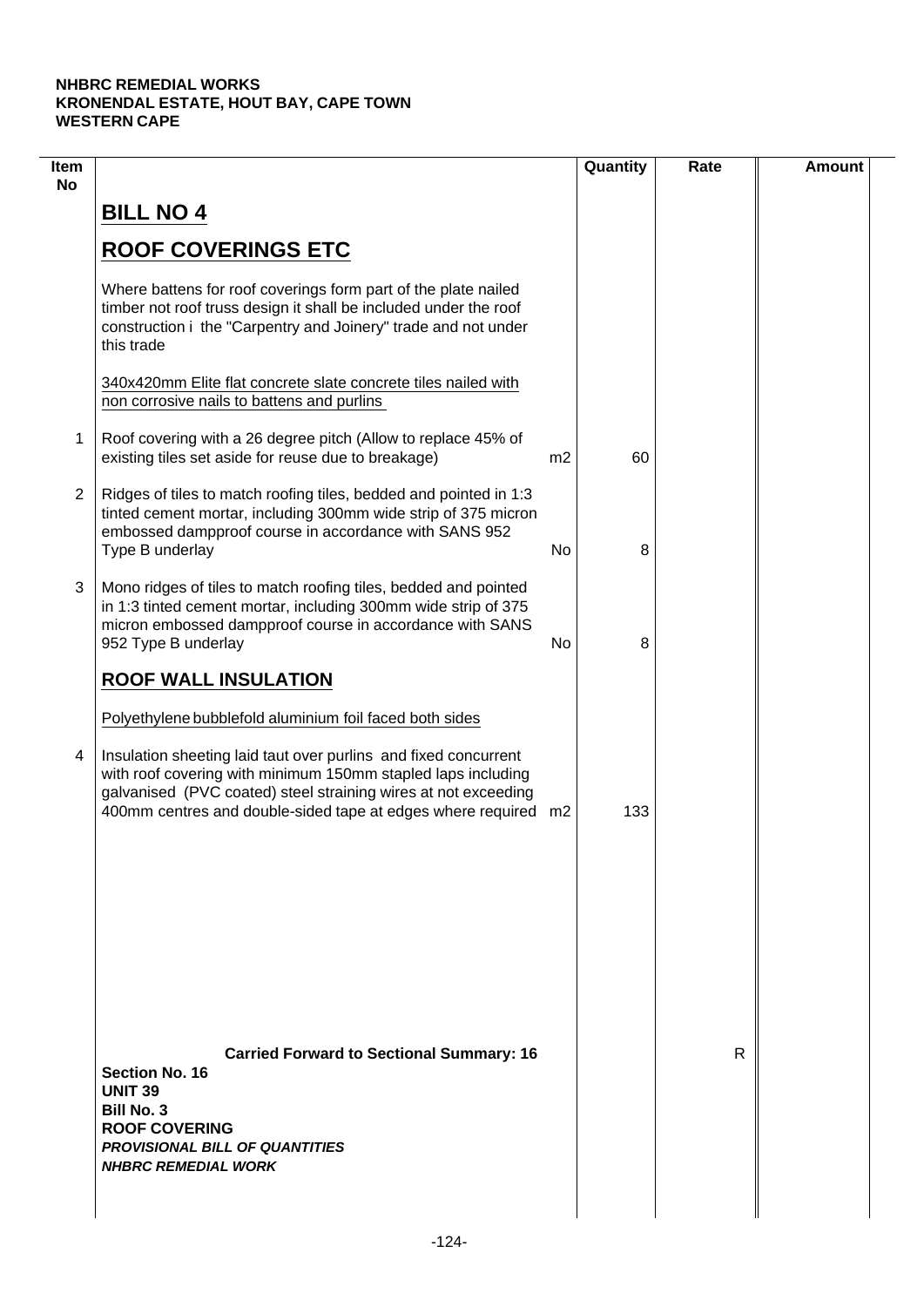$\overline{\phantom{a}}$ 

|                                                                                                                                                                                                                                                                                                                                                                                                                                               | Quantity | Rate | <b>Amount</b> |
|-----------------------------------------------------------------------------------------------------------------------------------------------------------------------------------------------------------------------------------------------------------------------------------------------------------------------------------------------------------------------------------------------------------------------------------------------|----------|------|---------------|
|                                                                                                                                                                                                                                                                                                                                                                                                                                               |          |      |               |
| <b>BILL NO 5</b>                                                                                                                                                                                                                                                                                                                                                                                                                              |          |      |               |
| <b>CARPENTRY AND JOINERY</b>                                                                                                                                                                                                                                                                                                                                                                                                                  |          |      |               |
| <b>SUPPLEMENTARY PREAMBLES</b>                                                                                                                                                                                                                                                                                                                                                                                                                |          |      |               |
| Fixing                                                                                                                                                                                                                                                                                                                                                                                                                                        |          |      |               |
| Items described as "nailed" shall be deemed to be fixed with<br>hardened steel nails or shot pins to brickwork or concrete                                                                                                                                                                                                                                                                                                                    |          |      |               |
| Items described as "plugged" shall be deemed to include<br>screwing to fibre, plastic or metal plugs at not exceeding<br>500mm centres, and where described as "bolted", the bolts<br>have been given elsewhere                                                                                                                                                                                                                               |          |      |               |
| Joinery:                                                                                                                                                                                                                                                                                                                                                                                                                                      |          |      |               |
| Descriptions of frames shall be deemed to include frames,<br>transomes, mullions, rails, etc                                                                                                                                                                                                                                                                                                                                                  |          |      |               |
| Descriptions of hardwood joinery shall be deemed to include<br>pelleting of bolt holes                                                                                                                                                                                                                                                                                                                                                        |          |      |               |
| <b>ROOFS ETC</b>                                                                                                                                                                                                                                                                                                                                                                                                                              |          |      |               |
| <b>Note</b>                                                                                                                                                                                                                                                                                                                                                                                                                                   |          |      |               |
| New (grade 5 SA PINE, H2 treated) purlins (50mmx76mm<br>minimum size) on the exposed rafters. The purlins need to be<br>sized on site according to the gap between top of rafter and top<br>batten on truss. This gap varies and must be assessed for each<br>house as the work progress. Due to the isoboard, wedges<br>cannot be used to adjust the levels after the purlin has been<br>fixed down and the purlin size will have to correct |          |      |               |
| Purlins should be fixed to rafters with 200mm long M8 coach<br>screws at each purlin/rafter intersection. Holes through purlins<br>should be pre-drilled and 6mm pilot holes should be drilled for<br>coach screws into rafters. The coach screw head should be<br>countersunk into purlin                                                                                                                                                    |          |      |               |
| Battens should be nailed down with 100mmx4mm wired nails at<br>each battten truss intersection                                                                                                                                                                                                                                                                                                                                                |          |      |               |
| <b>Carried forward</b>                                                                                                                                                                                                                                                                                                                                                                                                                        |          | R    |               |
| Section No. 16<br><b>UNIT 39</b>                                                                                                                                                                                                                                                                                                                                                                                                              |          |      |               |
| <b>Bill No. 4</b>                                                                                                                                                                                                                                                                                                                                                                                                                             |          |      |               |
| <b>CARPENTRY AND JOINERY</b>                                                                                                                                                                                                                                                                                                                                                                                                                  |          |      |               |
| <b>PROVISIONAL BILL OF QUANTITIES</b><br><b>NHBRC REMEDIAL WORK</b>                                                                                                                                                                                                                                                                                                                                                                           |          |      |               |
|                                                                                                                                                                                                                                                                                                                                                                                                                                               |          |      |               |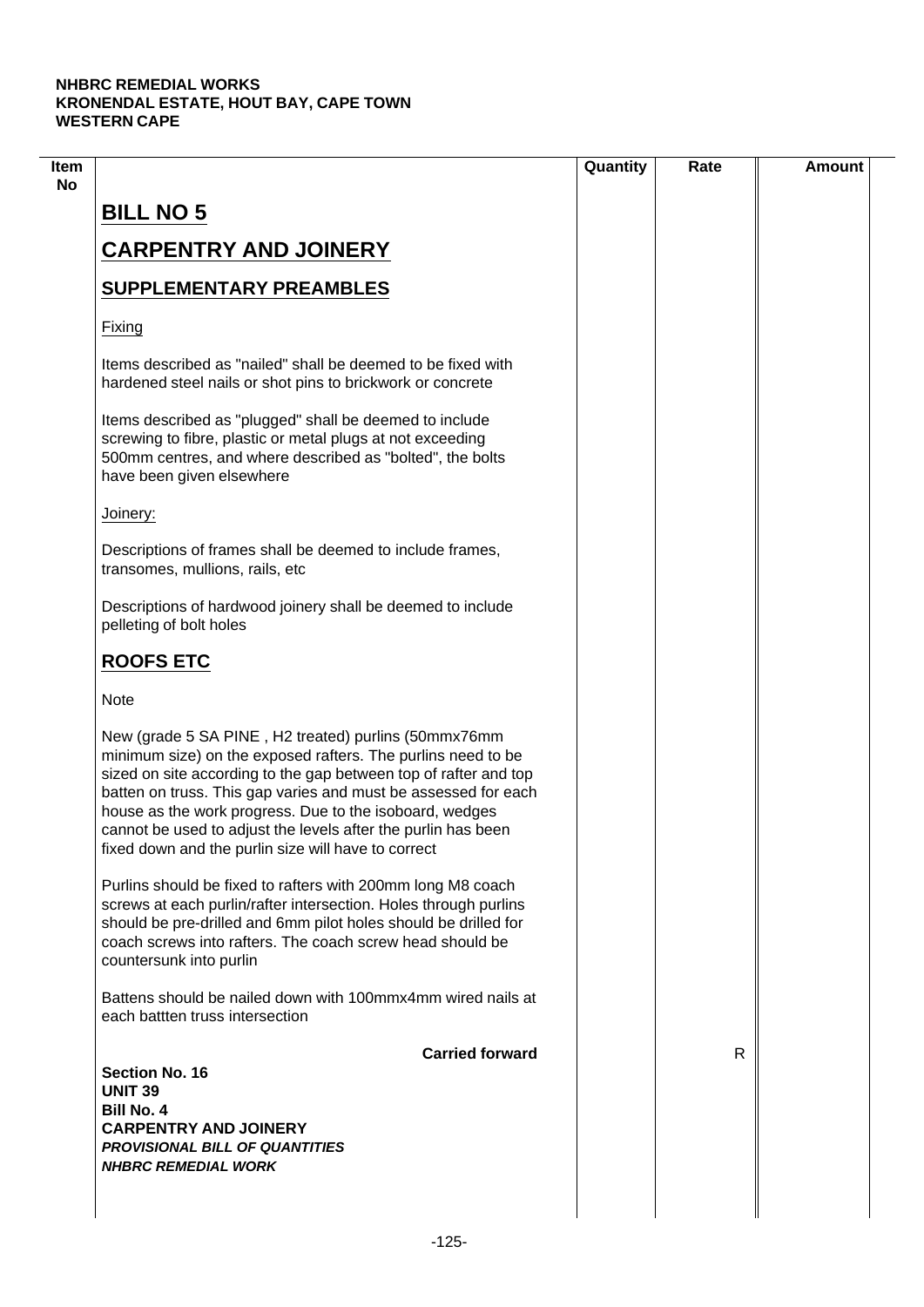|              | <b>Brought forward</b>                                                                     |     | ${\sf R}$    |  |
|--------------|--------------------------------------------------------------------------------------------|-----|--------------|--|
|              | Sawn softwood grade?                                                                       |     |              |  |
| $\mathbf{1}$ | 38x38mm Battening at 450mm centres for concrete slate roof<br>tiles covering<br>${\sf m}$  | 153 |              |  |
| $\sqrt{2}$   | 50x76 mmm Purlins<br>${\sf m}$                                                             | 279 |              |  |
|              |                                                                                            |     |              |  |
|              |                                                                                            |     |              |  |
|              |                                                                                            |     |              |  |
|              |                                                                                            |     |              |  |
|              |                                                                                            |     |              |  |
|              |                                                                                            |     |              |  |
|              |                                                                                            |     |              |  |
|              |                                                                                            |     |              |  |
|              |                                                                                            |     |              |  |
|              |                                                                                            |     |              |  |
|              |                                                                                            |     |              |  |
|              |                                                                                            |     |              |  |
|              |                                                                                            |     |              |  |
|              |                                                                                            |     |              |  |
|              |                                                                                            |     |              |  |
|              |                                                                                            |     |              |  |
|              | <b>Carried Forward to Sectional Summary: 16</b><br><b>Section No. 16</b><br><b>UNIT 39</b> |     | $\mathsf{R}$ |  |
|              | Bill No. 4<br><b>CARPENTRY AND JOINERY</b>                                                 |     |              |  |
|              | PROVISIONAL BILL OF QUANTITIES<br><b>NHBRC REMEDIAL WORK</b>                               |     |              |  |
|              |                                                                                            |     |              |  |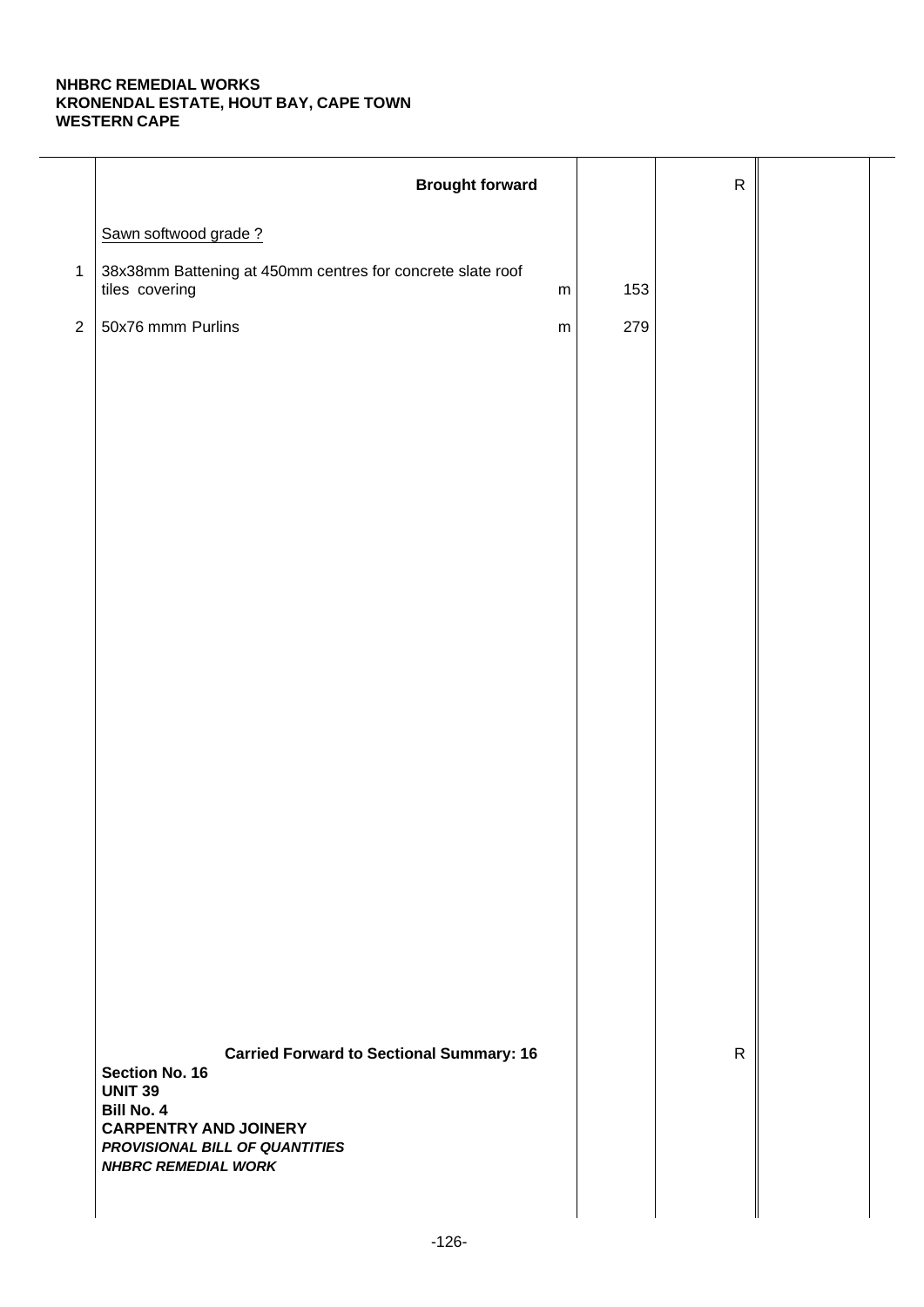|                   | Section No. 16                                   |                                 |            |                                   |                |                |
|-------------------|--------------------------------------------------|---------------------------------|------------|-----------------------------------|----------------|----------------|
|                   | <b>UNIT 39</b>                                   |                                 |            |                                   |                |                |
|                   | <b>SECTION SUMMARY - UNIT 39</b>                 |                                 |            |                                   |                |                |
| Bill<br><b>No</b> |                                                  |                                 | Page<br>No |                                   | Amount         |                |
| $\mathbf{1}$      | <b>ALTERATIONS</b>                               |                                 | $-122-$    | and the state of the state of the | $\mathbb{R}^n$ |                |
| $\overline{2}$    | WATERPROOFING                                    |                                 | $-123-$    |                                   |                | $\overline{a}$ |
| $\mathbf{3}$      | ROOF COVERING                                    |                                 | $-124-$    |                                   |                | $\overline{a}$ |
| $\overline{4}$    | CARPENTRY AND JOINERY                            |                                 | $-126-$    |                                   |                | $\overline{a}$ |
|                   |                                                  |                                 |            |                                   |                |                |
|                   |                                                  |                                 |            |                                   |                |                |
|                   |                                                  |                                 |            |                                   |                |                |
|                   |                                                  |                                 |            |                                   |                |                |
|                   |                                                  |                                 |            |                                   |                |                |
|                   |                                                  |                                 |            |                                   |                |                |
|                   |                                                  |                                 |            |                                   |                |                |
|                   |                                                  |                                 |            |                                   |                |                |
|                   |                                                  |                                 |            |                                   |                |                |
|                   |                                                  |                                 |            |                                   |                |                |
|                   |                                                  |                                 |            |                                   |                |                |
|                   |                                                  |                                 |            |                                   |                |                |
|                   |                                                  |                                 |            |                                   |                |                |
|                   |                                                  |                                 |            |                                   |                |                |
|                   |                                                  |                                 |            |                                   |                |                |
|                   |                                                  |                                 |            |                                   |                |                |
|                   |                                                  |                                 |            | $\mathsf{R}$                      |                |                |
|                   | <b>Section No. 16</b>                            | <b>Carried to Final Summary</b> |            |                                   |                |                |
|                   | <b>UNIT 39</b><br>PROVISIONAL BILL OF QUANTITIES |                                 |            |                                   |                |                |
|                   | <b>NHBRC REMEDIAL WORK</b>                       |                                 |            |                                   |                |                |
|                   |                                                  |                                 |            |                                   |                |                |
|                   |                                                  |                                 |            |                                   |                |                |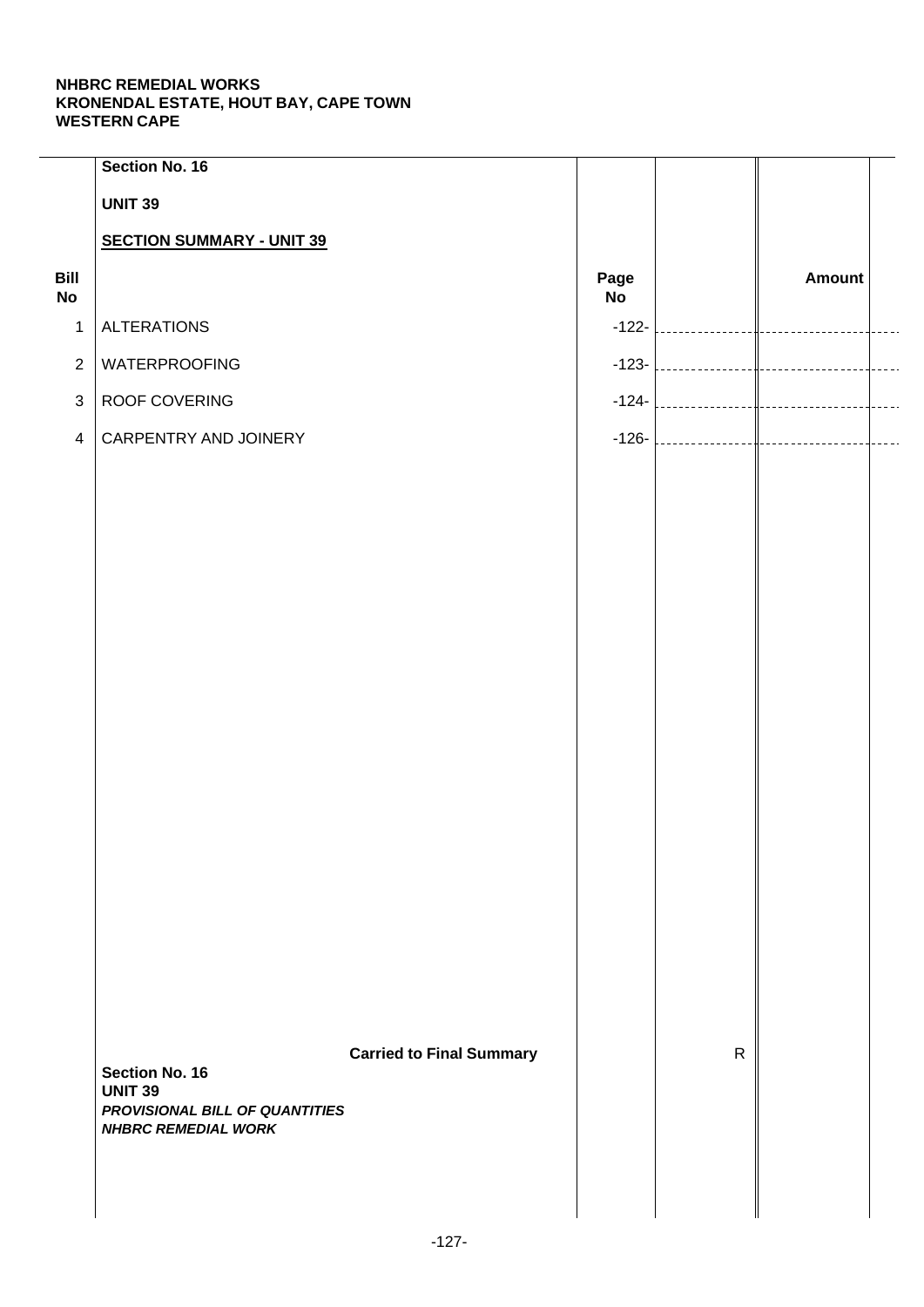| Item |                                                                                                                                                                                                                                                                                                                                                                                                                             | Quantity | Rate | <b>Amount</b> |
|------|-----------------------------------------------------------------------------------------------------------------------------------------------------------------------------------------------------------------------------------------------------------------------------------------------------------------------------------------------------------------------------------------------------------------------------|----------|------|---------------|
| No   | <b>BILL NO 2</b>                                                                                                                                                                                                                                                                                                                                                                                                            |          |      |               |
|      | <b>ALTERATIONS</b>                                                                                                                                                                                                                                                                                                                                                                                                          |          |      |               |
|      | <b>SUPPLEMENTARY PREAMBLES</b>                                                                                                                                                                                                                                                                                                                                                                                              |          |      |               |
|      | View site                                                                                                                                                                                                                                                                                                                                                                                                                   |          |      |               |
|      | Before submitting the tender the contractor shall visit the site<br>and satisfy himself as to the nature and extent of the work to be<br>done and the value of the materials contained in the buildings<br>or portions of the buildings to be demolished. No claim for any<br>variations of the contract sum in respect of the nature and<br>extent of the work or of inferior or damaged materials will be<br>entertained. |          |      |               |
|      | <b>Explosives</b>                                                                                                                                                                                                                                                                                                                                                                                                           |          |      |               |
|      | No explosives whatsoever may be used for demolition<br>purposes unless otherwise stated                                                                                                                                                                                                                                                                                                                                     |          |      |               |
|      | General                                                                                                                                                                                                                                                                                                                                                                                                                     |          |      |               |
|      | The contractor shall carry out the whole of the works with as<br>little mess and noise as possible and with minimum of<br>disturbance to adjoining premises and their tenants. He/she<br>shall provide proper protection and provide, erect and remove<br>when directed, any temporary tarpaulins that may be necessary<br>during the progress of the works, all to the satisfaction of the<br>engineer.                    |          |      |               |
|      | Water supply pipes and other piping that may be encountered<br>and found necessary to disconnect or cut, shall be effectually<br>stopped off or grubbed up and removed, and any new<br>connections that may be necessary shall be made with proper<br>fittings, to the satisfaction of the engineer.                                                                                                                        |          |      |               |
|      |                                                                                                                                                                                                                                                                                                                                                                                                                             |          |      |               |
|      | <b>Carried forward</b><br>Section No. 17<br><b>UNIT 42</b><br><b>Bill No. 1</b><br><b>ALTERATIONS</b><br><b>PROVISIONAL BILL OF QUANTITIES</b><br><b>NHBRC REMEDIAL WORK</b>                                                                                                                                                                                                                                                |          | R    |               |
|      |                                                                                                                                                                                                                                                                                                                                                                                                                             |          |      |               |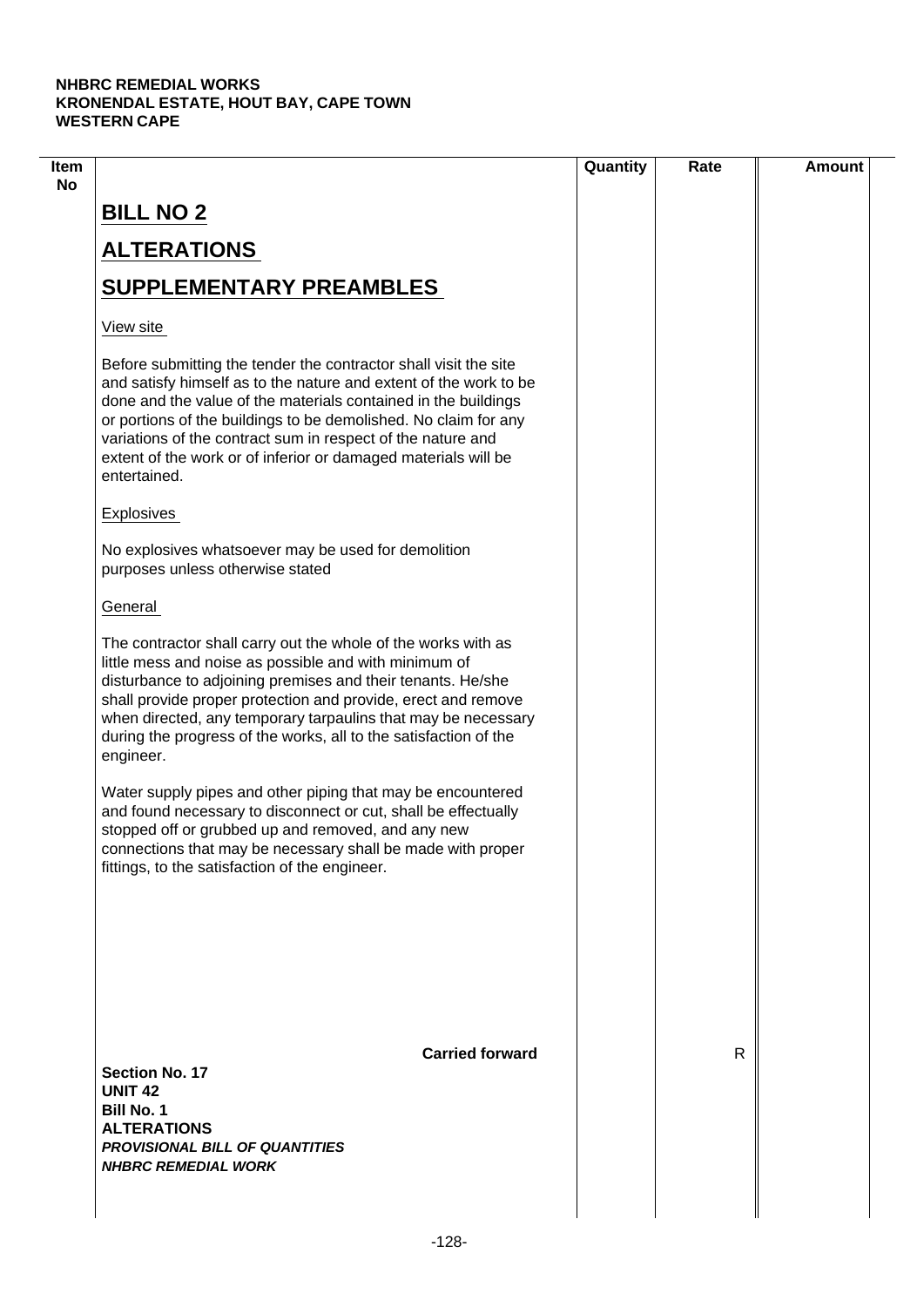|   | <b>Brought forward</b>                                                                                                                                                                                                                                                                                                                                                                                                                                                                                                                                           |   |     | $\mathsf{R}$ |  |
|---|------------------------------------------------------------------------------------------------------------------------------------------------------------------------------------------------------------------------------------------------------------------------------------------------------------------------------------------------------------------------------------------------------------------------------------------------------------------------------------------------------------------------------------------------------------------|---|-----|--------------|--|
|   | Doors, fanlights, fittings, frames, linings, etc which are to be<br>re-used shall be thoroughly overhauled before refixing including<br>taking off. easing and rehanging, cramping up, re-wedging as<br>required and making good cramps, dowels, etc, and easing,<br>oiling, adjusting and repairing ironmongery as necessary,<br>replacing any glass damaged in removal or subsequently and<br>stopping up all ail and screw holes with tinted plastic wood to<br>match timber, unless otherwise described. Re-painting or<br>re-varnishing is given separately |   |     |              |  |
|   | Prices for taking out doors, windows, etc shall including for<br>removal of all beads, architraves, ironmongery, etc                                                                                                                                                                                                                                                                                                                                                                                                                                             |   |     |              |  |
|   | Prices for taking out and removing doors and frames shall<br>include for removing door stop, cabin hook, etc and making<br>good floor and wall finishes to match existing                                                                                                                                                                                                                                                                                                                                                                                        |   |     |              |  |
|   | With regard to building up of openings in existing walls, cement<br>screeds and pavings, granolithis, tops of walls, etc, shall be<br>levelled and prepared for raising of brickwork                                                                                                                                                                                                                                                                                                                                                                             |   |     |              |  |
|   | Making good of finishes shall include making good of the brick<br>and concrete surfaces onto which the new finishes are applied,<br>where necessary                                                                                                                                                                                                                                                                                                                                                                                                              |   |     |              |  |
|   | The contractor will be required to take all dimensions affecting<br>the existing buildings on the site and he will be held solely<br>responsible for the accuracy of all such dimensions where used<br>in the manufacture of new items (doors, windows, fittings, etc)                                                                                                                                                                                                                                                                                           |   |     |              |  |
|   | <b>REMOVAL OF EXISTING WORK</b>                                                                                                                                                                                                                                                                                                                                                                                                                                                                                                                                  |   |     |              |  |
|   | Taking down and removing roofs, floors, panelling, ceilings,<br>partitions, etc                                                                                                                                                                                                                                                                                                                                                                                                                                                                                  |   |     |              |  |
| 1 | Timber purlins and battens                                                                                                                                                                                                                                                                                                                                                                                                                                                                                                                                       | m | 432 |              |  |
|   | <b>Carried forward</b><br><b>Section No. 17</b><br><b>UNIT 42</b><br><b>Bill No. 1</b><br><b>ALTERATIONS</b><br><b>PROVISIONAL BILL OF QUANTITIES</b><br><b>NHBRC REMEDIAL WORK</b>                                                                                                                                                                                                                                                                                                                                                                              |   |     | R            |  |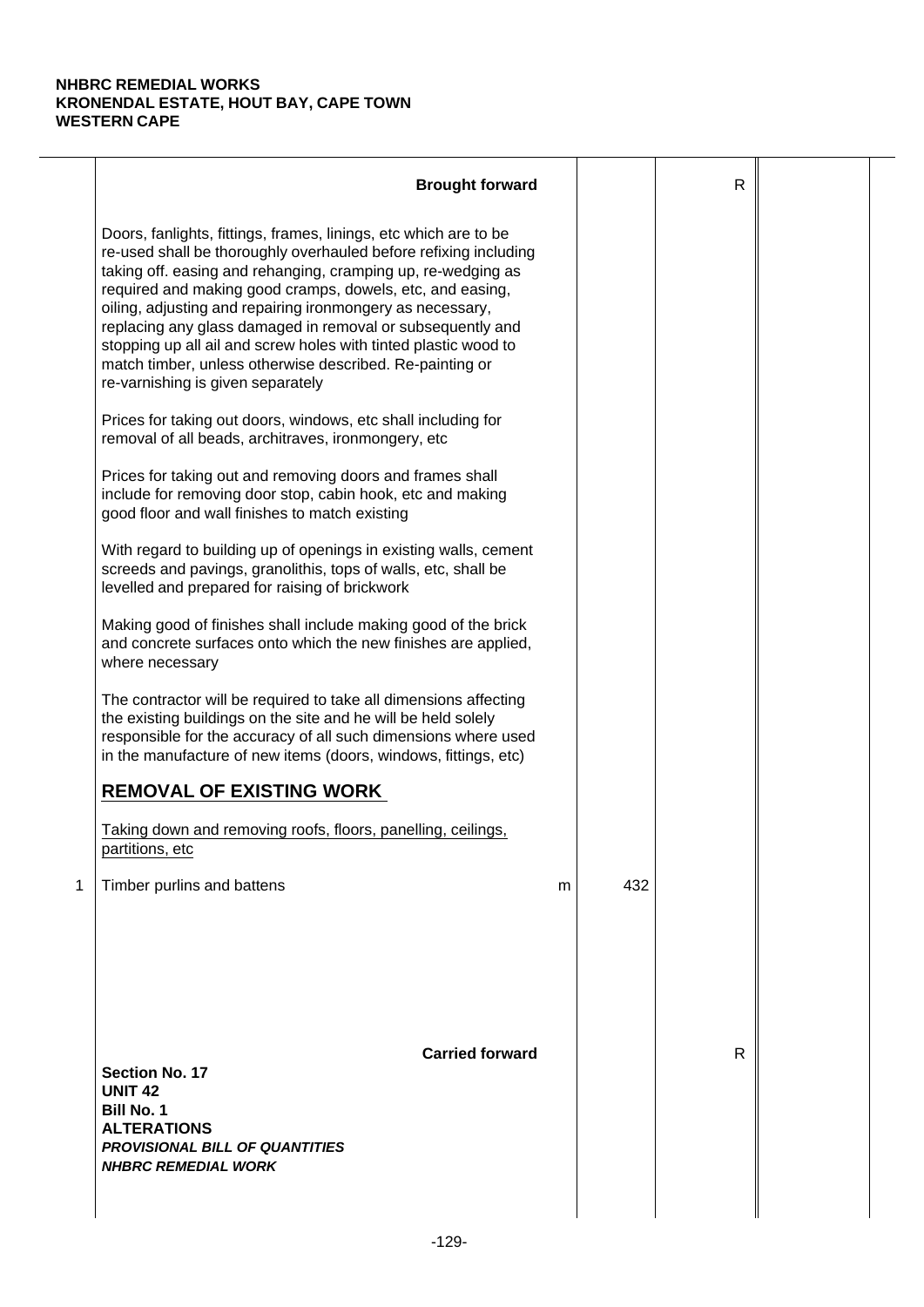|                | <b>Brought forward</b>                                                                                                                                                                                |           |     | $\mathsf{R}$ |  |
|----------------|-------------------------------------------------------------------------------------------------------------------------------------------------------------------------------------------------------|-----------|-----|--------------|--|
|                | Taking down and removing roofs, floors, panelling, ceilings,<br>partitions, etc setting aside for re-use and later re fixing (as per<br>Engineer's detail) in similar new position                    |           |     |              |  |
| $\overline{2}$ | Fibre cement Barge and Fascia Boards                                                                                                                                                                  | ${\sf m}$ | 59  |              |  |
| 3              | Coverland "Elite" flat concrete slate tiles                                                                                                                                                           | m2        | 103 |              |  |
| 4              | Ridge tiles                                                                                                                                                                                           | No        | 15  |              |  |
| $\,$ 5 $\,$    | Mono Ridge                                                                                                                                                                                            | No        | 15  |              |  |
| 6              | Side wall and cover flashing                                                                                                                                                                          | ${\sf m}$ | 22  |              |  |
| $\overline{7}$ | Gutters                                                                                                                                                                                               | ${\sf m}$ | 24  |              |  |
|                |                                                                                                                                                                                                       |           |     |              |  |
|                |                                                                                                                                                                                                       |           |     |              |  |
|                |                                                                                                                                                                                                       |           |     |              |  |
|                |                                                                                                                                                                                                       |           |     |              |  |
|                |                                                                                                                                                                                                       |           |     |              |  |
|                |                                                                                                                                                                                                       |           |     |              |  |
|                |                                                                                                                                                                                                       |           |     |              |  |
|                |                                                                                                                                                                                                       |           |     |              |  |
|                |                                                                                                                                                                                                       |           |     |              |  |
|                |                                                                                                                                                                                                       |           |     |              |  |
|                |                                                                                                                                                                                                       |           |     |              |  |
|                |                                                                                                                                                                                                       |           |     |              |  |
|                |                                                                                                                                                                                                       |           |     |              |  |
|                |                                                                                                                                                                                                       |           |     |              |  |
|                | <b>Carried Forward to Sectional Summary: 17</b><br><b>Section No. 17</b><br><b>UNIT 42</b><br><b>Bill No. 1</b><br><b>ALTERATIONS</b><br>PROVISIONAL BILL OF QUANTITIES<br><b>NHBRC REMEDIAL WORK</b> |           |     | $\mathsf{R}$ |  |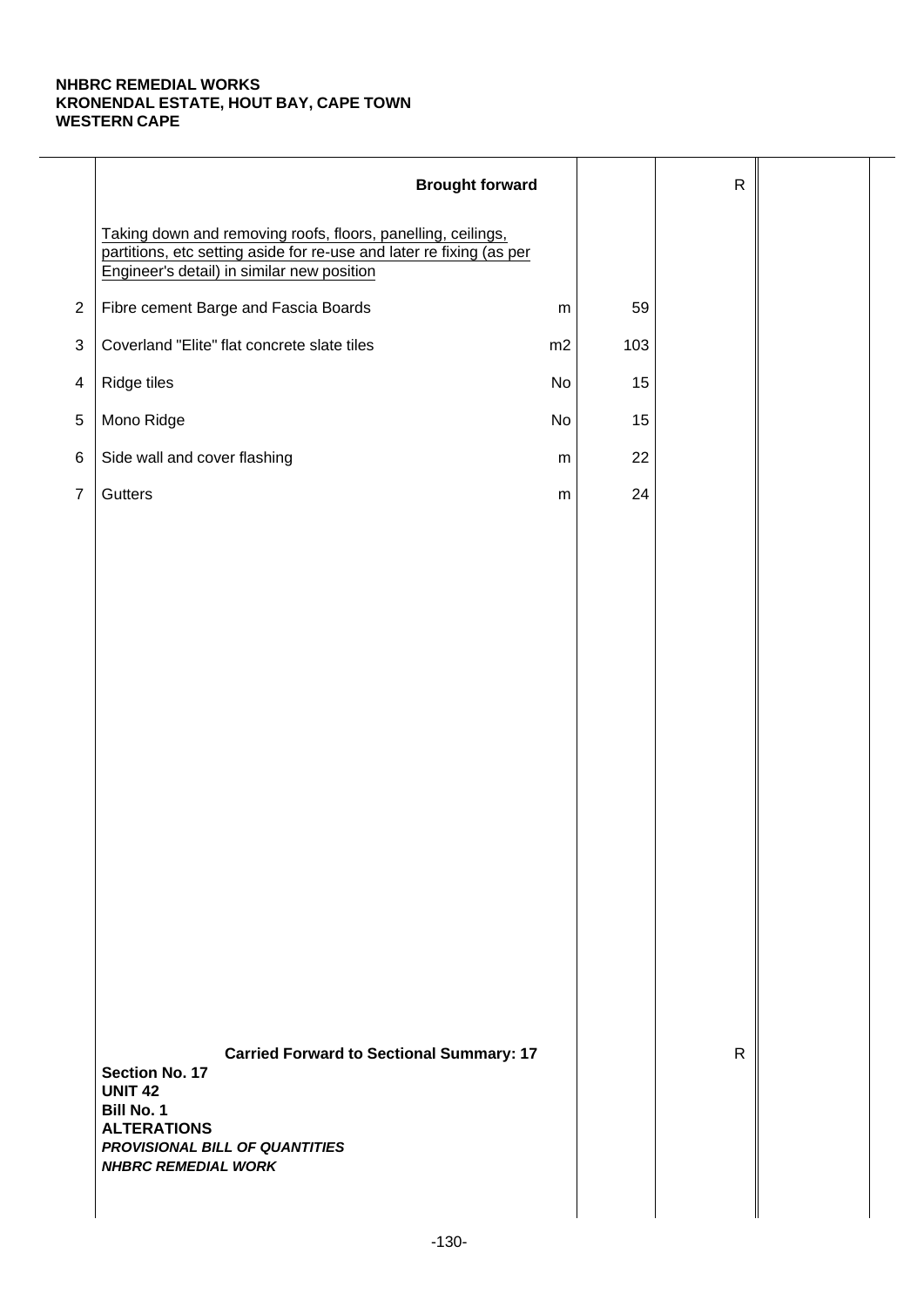$\overline{\phantom{a}}$ 

| Item<br><b>No</b> |                                                                                                                                                                                                                                                                                                                                 |   | Quantity | Rate | <b>Amount</b> |
|-------------------|---------------------------------------------------------------------------------------------------------------------------------------------------------------------------------------------------------------------------------------------------------------------------------------------------------------------------------|---|----------|------|---------------|
|                   | <b>BILL NO 3</b>                                                                                                                                                                                                                                                                                                                |   |          |      |               |
|                   | <b>WATERPROOFING</b>                                                                                                                                                                                                                                                                                                            |   |          |      |               |
|                   | <b>SUPPLEMENTARY PREAMBLES</b>                                                                                                                                                                                                                                                                                                  |   |          |      |               |
|                   | Waterproofing                                                                                                                                                                                                                                                                                                                   |   |          |      |               |
|                   | Waterproofing of roofs, basements, etc shall be laid under a ten<br>year guarantee. Waterproofing to roofs shall be laid to even<br>falls to outlets etc with necessary ridges, hips and valleys.<br>Descriptions of sheet or membrane waterproofing shall be<br>deemed to include additional labour to turn-ups and turn-downs |   |          |      |               |
|                   | <b>WATERPROOFING TO ROOFS, BASEMENTS,</b><br><b>ETC</b>                                                                                                                                                                                                                                                                         |   |          |      |               |
|                   | Agrement approved flashing (As per Engineer's detail/scope of<br>works)                                                                                                                                                                                                                                                         |   |          |      |               |
| 1                 | SIde wall flashing                                                                                                                                                                                                                                                                                                              | m | 22       |      |               |
| $\overline{2}$    | Head wall flashing (south light windows)                                                                                                                                                                                                                                                                                        | m | 6        |      |               |
|                   |                                                                                                                                                                                                                                                                                                                                 |   |          |      |               |
|                   | <b>Carried Forward to Sectional Summary: 17</b><br>Section No. 17<br><b>UNIT 42</b><br><b>Bill No. 2</b><br><b>WATERPROOFING</b><br><b>PROVISIONAL BILL OF QUANTITIES</b><br><b>NHBRC REMEDIAL WORK</b>                                                                                                                         |   |          | R.   |               |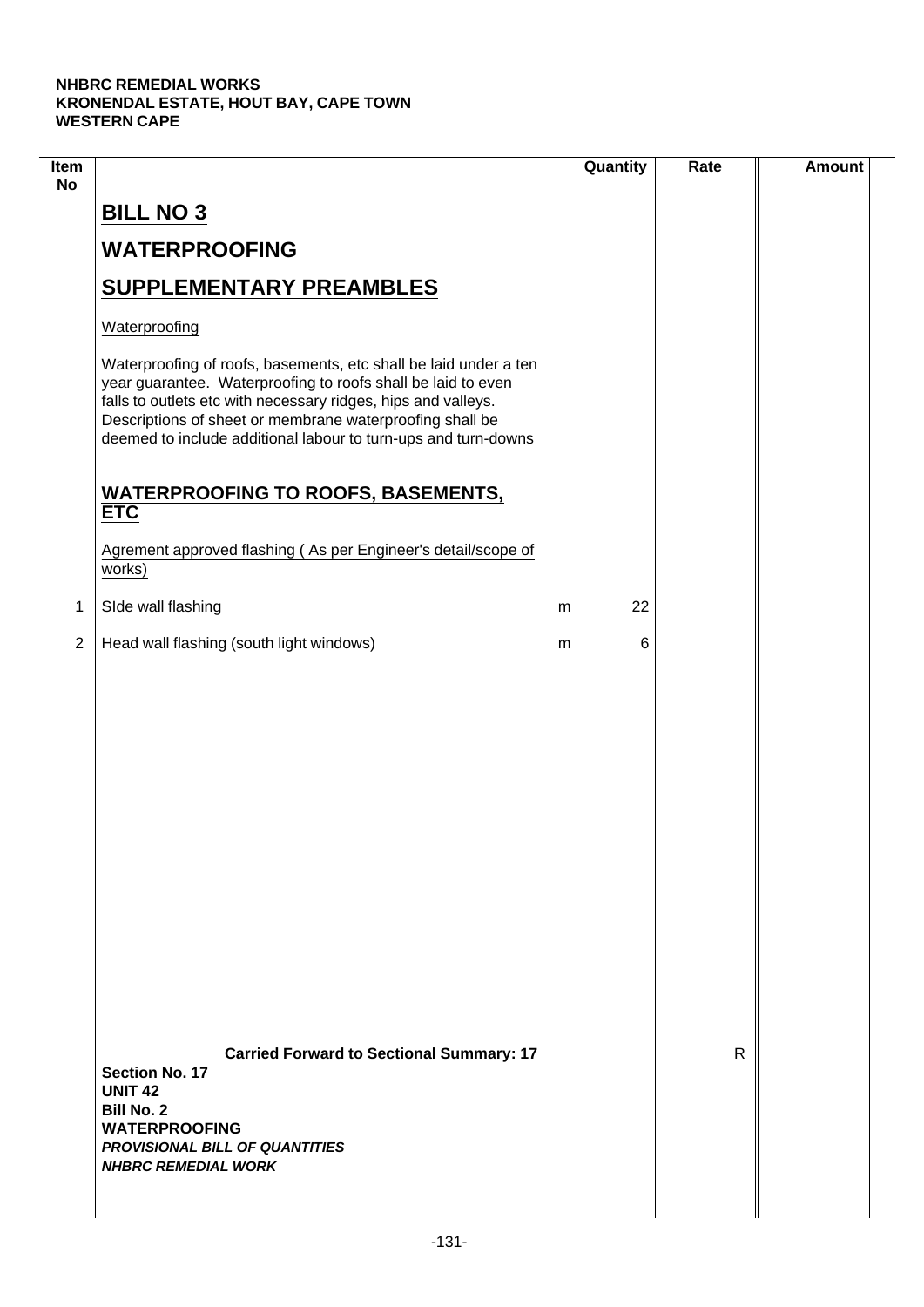| Item<br><b>No</b> |                                                                                                                                                                                                                                                                                                                                |                | Quantity | Rate | <b>Amount</b> |
|-------------------|--------------------------------------------------------------------------------------------------------------------------------------------------------------------------------------------------------------------------------------------------------------------------------------------------------------------------------|----------------|----------|------|---------------|
|                   | <b>BILL NO 4</b>                                                                                                                                                                                                                                                                                                               |                |          |      |               |
|                   | <b>ROOF COVERINGS ETC</b>                                                                                                                                                                                                                                                                                                      |                |          |      |               |
|                   | Where battens for roof coverings form part of the plate nailed<br>timber not roof truss design it shall be included under the roof<br>construction i the "Carpentry and Joinery" trade and not under<br>this trade                                                                                                             |                |          |      |               |
|                   | 340x420mm Elite flat concrete slate concrete tiles nailed with<br>non corrosive nails to battens and purlins                                                                                                                                                                                                                   |                |          |      |               |
| 1                 | Roof covering with a 26 degree pitch (Allow to replace 45% of<br>existing tiles set aside for reuse due to breakage)                                                                                                                                                                                                           | m <sub>2</sub> | 60       |      |               |
| $\overline{2}$    | Ridges of tiles to match roofing tiles, bedded and pointed in 1:3<br>tinted cement mortar, including 300mm wide strip of 375 micron<br>embossed dampproof course in accordance with SANS 952<br>Type B underlay                                                                                                                | No             | 8        |      |               |
| 3                 | Mono ridges of tiles to match roofing tiles, bedded and pointed<br>in 1:3 tinted cement mortar, including 300mm wide strip of 375<br>micron embossed dampproof course in accordance with SANS<br>952 Type B underlay                                                                                                           | No             | 8        |      |               |
|                   | <b>ROOF WALL INSULATION</b>                                                                                                                                                                                                                                                                                                    |                |          |      |               |
| 4                 | Polyethylene bubblefold aluminium foil faced both sides<br>Insulation sheeting laid taut over purlins and fixed concurrent<br>with roof covering with minimum 150mm stapled laps including<br>galvanised (PVC coated) steel straining wires at not exceeding<br>400mm centres and double-sided tape at edges where required m2 |                | 133      |      |               |
|                   |                                                                                                                                                                                                                                                                                                                                |                |          |      |               |
|                   |                                                                                                                                                                                                                                                                                                                                |                |          |      |               |
|                   | <b>Carried Forward to Sectional Summary: 17</b><br><b>Section No. 17</b><br><b>UNIT 42</b><br><b>Bill No. 3</b><br><b>ROOF COVERING</b><br><b>PROVISIONAL BILL OF QUANTITIES</b><br><b>NHBRC REMEDIAL WORK</b>                                                                                                                 |                |          | R    |               |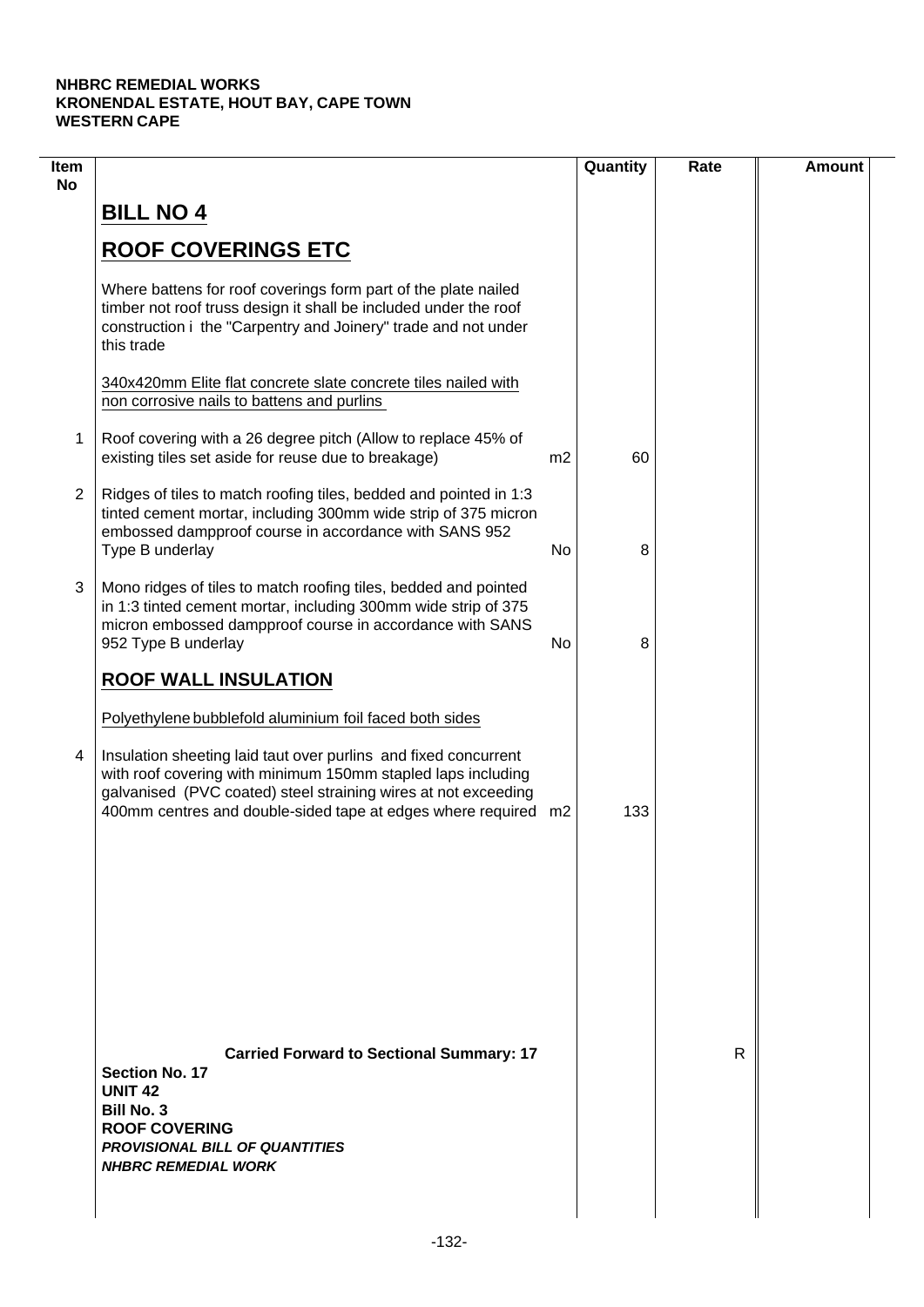|                                                                                                                                                                                                                                                                                                                                                                                                                                               | Quantity | Rate | <b>Amount</b> |
|-----------------------------------------------------------------------------------------------------------------------------------------------------------------------------------------------------------------------------------------------------------------------------------------------------------------------------------------------------------------------------------------------------------------------------------------------|----------|------|---------------|
| <b>BILL NO 5</b>                                                                                                                                                                                                                                                                                                                                                                                                                              |          |      |               |
|                                                                                                                                                                                                                                                                                                                                                                                                                                               |          |      |               |
| <b>CARPENTRY AND JOINERY</b>                                                                                                                                                                                                                                                                                                                                                                                                                  |          |      |               |
| <b>SUPPLEMENTARY PREAMBLES</b>                                                                                                                                                                                                                                                                                                                                                                                                                |          |      |               |
| Fixing                                                                                                                                                                                                                                                                                                                                                                                                                                        |          |      |               |
| Items described as "nailed" shall be deemed to be fixed with<br>hardened steel nails or shot pins to brickwork or concrete                                                                                                                                                                                                                                                                                                                    |          |      |               |
| Items described as "plugged" shall be deemed to include<br>screwing to fibre, plastic or metal plugs at not exceeding<br>500mm centres, and where described as "bolted", the bolts<br>have been given elsewhere                                                                                                                                                                                                                               |          |      |               |
| Joinery:                                                                                                                                                                                                                                                                                                                                                                                                                                      |          |      |               |
| Descriptions of frames shall be deemed to include frames,<br>transomes, mullions, rails, etc                                                                                                                                                                                                                                                                                                                                                  |          |      |               |
| Descriptions of hardwood joinery shall be deemed to include<br>pelleting of bolt holes                                                                                                                                                                                                                                                                                                                                                        |          |      |               |
| <b>ROOFS ETC</b>                                                                                                                                                                                                                                                                                                                                                                                                                              |          |      |               |
| <b>Note</b>                                                                                                                                                                                                                                                                                                                                                                                                                                   |          |      |               |
| New (grade 5 SA PINE, H2 treated) purlins (50mmx76mm<br>minimum size) on the exposed rafters. The purlins need to be<br>sized on site according to the gap between top of rafter and top<br>batten on truss. This gap varies and must be assessed for each<br>house as the work progress. Due to the isoboard, wedges<br>cannot be used to adjust the levels after the purlin has been<br>fixed down and the purlin size will have to correct |          |      |               |
| Purlins should be fixed to rafters with 200mm long M8 coach<br>screws at each purlin/rafter intersection. Holes through purlins<br>should be pre-drilled and 6mm pilot holes should be drilled for<br>coach screws into rafters. The coach screw head should be<br>countersunk into purlin                                                                                                                                                    |          |      |               |
| Battens should be nailed down with 100mmx4mm wired nails at<br>each battten truss intersection                                                                                                                                                                                                                                                                                                                                                |          |      |               |
| <b>Carried forward</b>                                                                                                                                                                                                                                                                                                                                                                                                                        |          | R.   |               |
| <b>Section No. 17</b><br><b>UNIT 42</b>                                                                                                                                                                                                                                                                                                                                                                                                       |          |      |               |
| <b>Bill No. 4</b>                                                                                                                                                                                                                                                                                                                                                                                                                             |          |      |               |
| <b>CARPENTRY AND JOINERY</b>                                                                                                                                                                                                                                                                                                                                                                                                                  |          |      |               |
| <b>PROVISIONAL BILL OF QUANTITIES</b><br><b>NHBRC REMEDIAL WORK</b>                                                                                                                                                                                                                                                                                                                                                                           |          |      |               |
|                                                                                                                                                                                                                                                                                                                                                                                                                                               |          |      |               |
|                                                                                                                                                                                                                                                                                                                                                                                                                                               |          |      |               |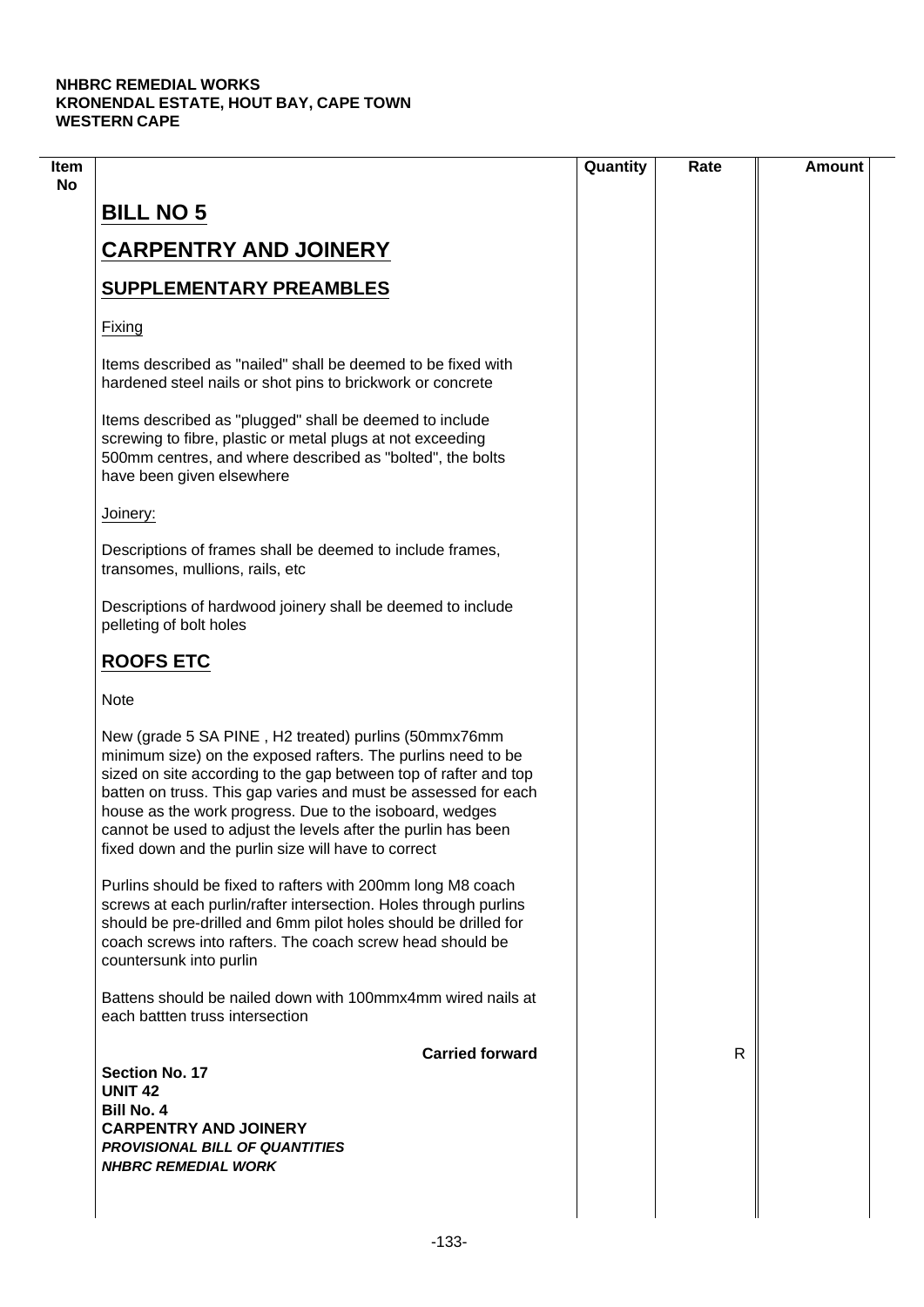|                | <b>Brought forward</b>                                                                                                                                                                                          |     | ${\sf R}$    |  |
|----------------|-----------------------------------------------------------------------------------------------------------------------------------------------------------------------------------------------------------------|-----|--------------|--|
|                | Sawn softwood grade?                                                                                                                                                                                            |     |              |  |
| $\mathbf{1}$   | 38x38mm Battening at 450mm centres for concrete slate roof<br>tiles covering<br>${\sf m}$                                                                                                                       | 153 |              |  |
| $\overline{2}$ | 50x76 mmm Purlins<br>${\sf m}$                                                                                                                                                                                  | 279 |              |  |
|                |                                                                                                                                                                                                                 |     |              |  |
|                |                                                                                                                                                                                                                 |     |              |  |
|                |                                                                                                                                                                                                                 |     |              |  |
|                |                                                                                                                                                                                                                 |     |              |  |
|                |                                                                                                                                                                                                                 |     |              |  |
|                |                                                                                                                                                                                                                 |     |              |  |
|                |                                                                                                                                                                                                                 |     |              |  |
|                |                                                                                                                                                                                                                 |     |              |  |
|                |                                                                                                                                                                                                                 |     |              |  |
|                |                                                                                                                                                                                                                 |     |              |  |
|                |                                                                                                                                                                                                                 |     |              |  |
|                |                                                                                                                                                                                                                 |     |              |  |
|                |                                                                                                                                                                                                                 |     |              |  |
|                |                                                                                                                                                                                                                 |     |              |  |
|                |                                                                                                                                                                                                                 |     |              |  |
|                | <b>Carried Forward to Sectional Summary: 17</b><br><b>Section No. 17</b><br><b>UNIT 42</b><br><b>Bill No. 4</b><br><b>CARPENTRY AND JOINERY</b><br>PROVISIONAL BILL OF QUANTITIES<br><b>NHBRC REMEDIAL WORK</b> |     | $\mathsf{R}$ |  |
|                |                                                                                                                                                                                                                 |     |              |  |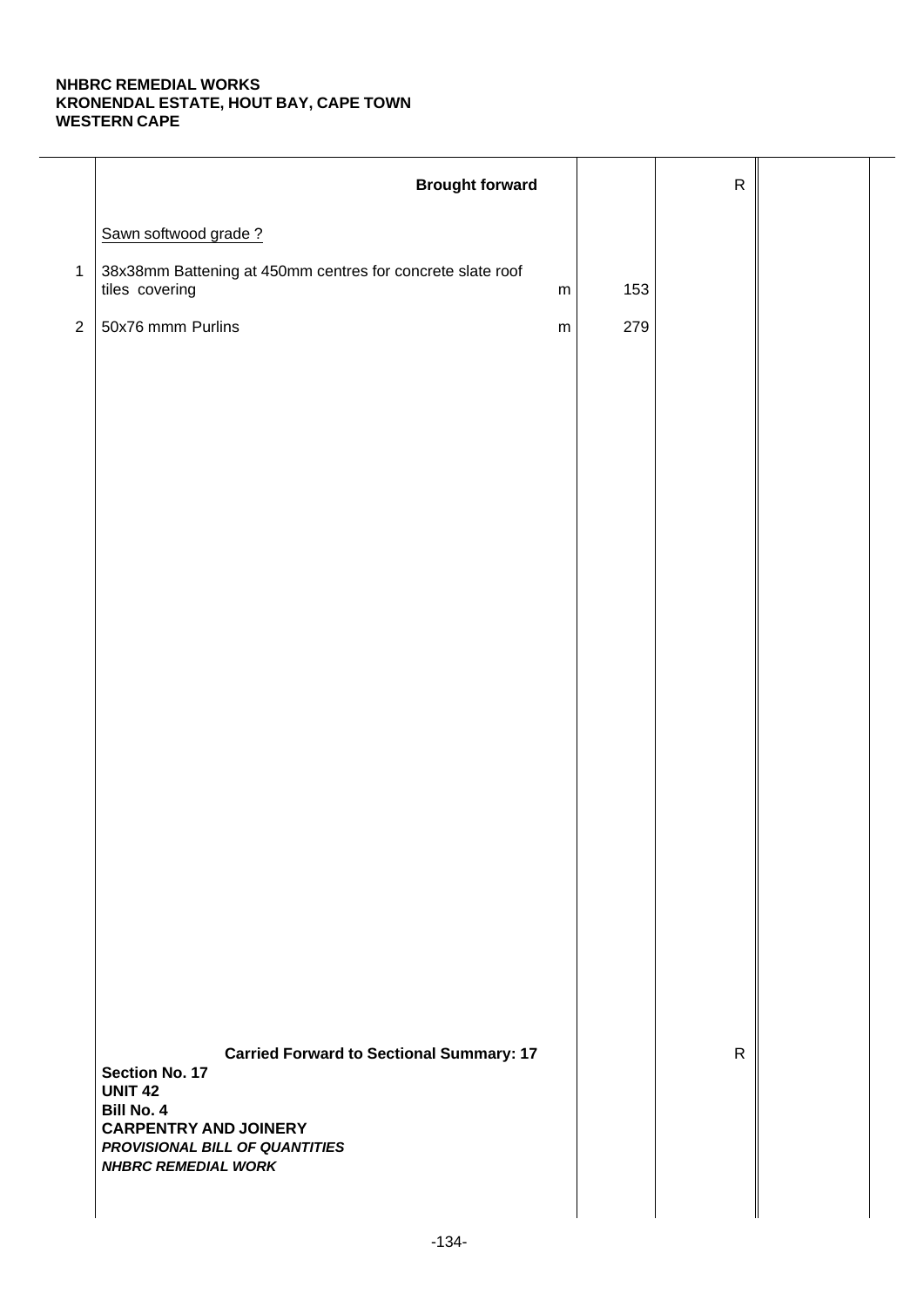|                   | Section No. 17                                   |                                 |            |              |                         |                |
|-------------------|--------------------------------------------------|---------------------------------|------------|--------------|-------------------------|----------------|
|                   | <b>UNIT 42</b>                                   |                                 |            |              |                         |                |
|                   | <b>SECTION SUMMARY - UNIT 42</b>                 |                                 |            |              |                         |                |
| Bill<br><b>No</b> |                                                  |                                 | Page<br>No |              | Amount                  |                |
| $\mathbf{1}$      | <b>ALTERATIONS</b>                               |                                 | $-130-$    | .            |                         |                |
| $\overline{2}$    | <b>WATERPROOFING</b>                             |                                 | $-131-$    |              |                         | $\overline{a}$ |
| $\mathbf{3}$      | ROOF COVERING                                    |                                 | $-132-$    |              |                         | $\overline{a}$ |
| $\overline{4}$    | CARPENTRY AND JOINERY                            |                                 | $-134-$    | . 1          | <br> ------------------ | $\overline{a}$ |
|                   |                                                  |                                 |            |              |                         |                |
|                   |                                                  |                                 |            |              |                         |                |
|                   |                                                  |                                 |            |              |                         |                |
|                   |                                                  |                                 |            |              |                         |                |
|                   |                                                  |                                 |            |              |                         |                |
|                   |                                                  |                                 |            |              |                         |                |
|                   |                                                  |                                 |            |              |                         |                |
|                   |                                                  |                                 |            |              |                         |                |
|                   |                                                  |                                 |            |              |                         |                |
|                   |                                                  |                                 |            |              |                         |                |
|                   |                                                  |                                 |            |              |                         |                |
|                   |                                                  |                                 |            |              |                         |                |
|                   |                                                  |                                 |            |              |                         |                |
|                   |                                                  |                                 |            |              |                         |                |
|                   |                                                  |                                 |            |              |                         |                |
|                   |                                                  |                                 |            |              |                         |                |
|                   |                                                  |                                 |            | $\mathsf{R}$ |                         |                |
|                   | <b>Section No. 17</b>                            | <b>Carried to Final Summary</b> |            |              |                         |                |
|                   | <b>UNIT 42</b><br>PROVISIONAL BILL OF QUANTITIES |                                 |            |              |                         |                |
|                   | <b>NHBRC REMEDIAL WORK</b>                       |                                 |            |              |                         |                |
|                   |                                                  |                                 |            |              |                         |                |
|                   |                                                  |                                 |            |              |                         |                |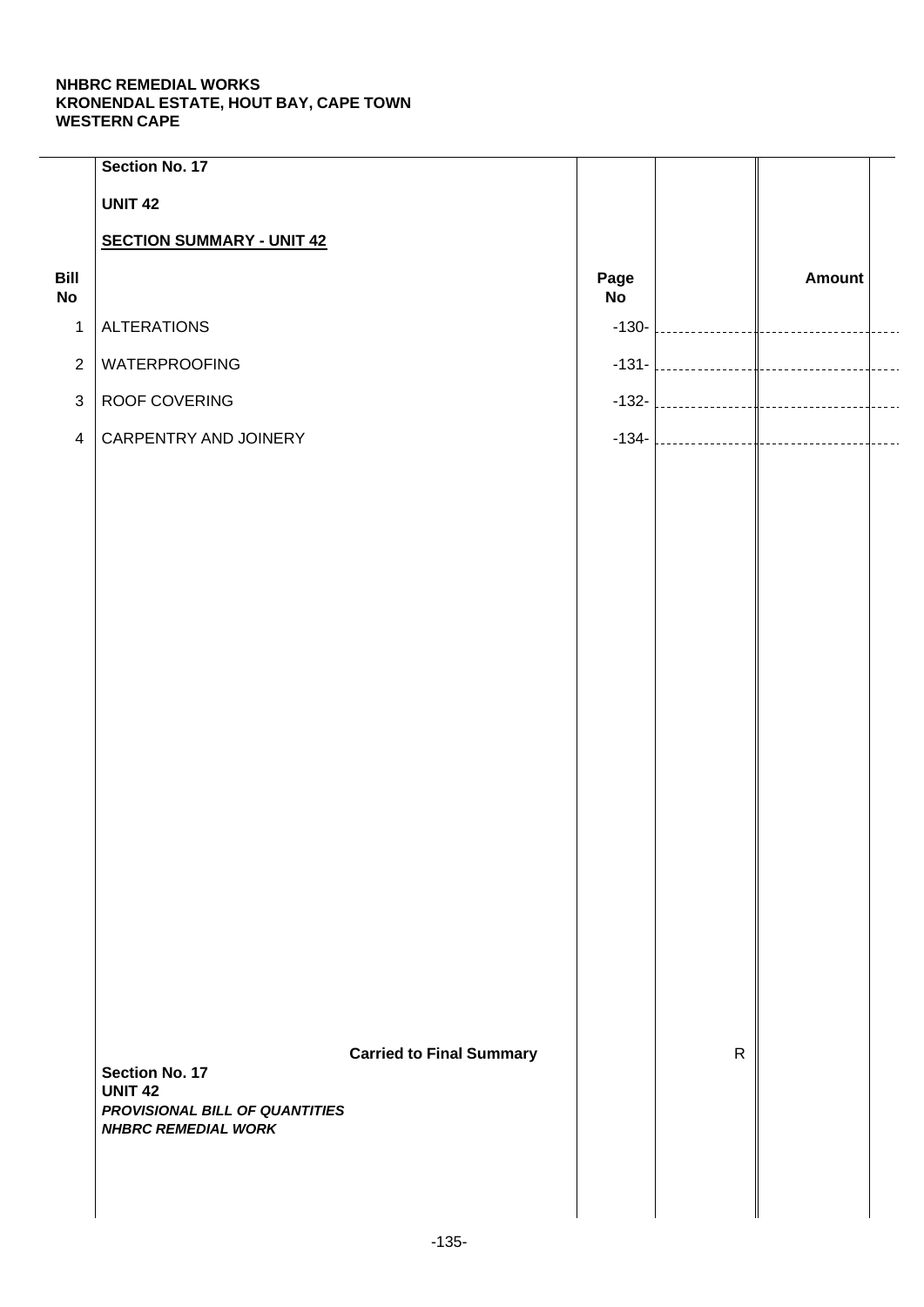|                                                                                                                                                                                                                                                                                                                                                                                                                             | Quantity | Rate         | <b>Amount</b> |
|-----------------------------------------------------------------------------------------------------------------------------------------------------------------------------------------------------------------------------------------------------------------------------------------------------------------------------------------------------------------------------------------------------------------------------|----------|--------------|---------------|
| <b>BILL NO 2</b>                                                                                                                                                                                                                                                                                                                                                                                                            |          |              |               |
| <b>ALTERATIONS</b>                                                                                                                                                                                                                                                                                                                                                                                                          |          |              |               |
| <b>SUPPLEMENTARY PREAMBLES</b>                                                                                                                                                                                                                                                                                                                                                                                              |          |              |               |
| View site                                                                                                                                                                                                                                                                                                                                                                                                                   |          |              |               |
| Before submitting the tender the contractor shall visit the site<br>and satisfy himself as to the nature and extent of the work to be<br>done and the value of the materials contained in the buildings<br>or portions of the buildings to be demolished. No claim for any<br>variations of the contract sum in respect of the nature and<br>extent of the work or of inferior or damaged materials will be<br>entertained. |          |              |               |
| Explosives                                                                                                                                                                                                                                                                                                                                                                                                                  |          |              |               |
| No explosives whatsoever may be used for demolition<br>purposes unless otherwise stated                                                                                                                                                                                                                                                                                                                                     |          |              |               |
| General                                                                                                                                                                                                                                                                                                                                                                                                                     |          |              |               |
| The contractor shall carry out the whole of the works with as<br>little mess and noise as possible and with minimum of<br>disturbance to adjoining premises and their tenants. He/she<br>shall provide proper protection and provide, erect and remove<br>when directed, any temporary tarpaulins that may be necessary<br>during the progress of the works, all to the satisfaction of the<br>engineer.                    |          |              |               |
| Water supply pipes and other piping that may be encountered<br>and found necessary to disconnect or cut, shall be effectually<br>stopped off or grubbed up and removed, and any new<br>connections that may be necessary shall be made with proper<br>fittings, to the satisfaction of the engineer.                                                                                                                        |          |              |               |
| <b>Carried forward</b><br><b>Section No. 18</b>                                                                                                                                                                                                                                                                                                                                                                             |          | $\mathsf{R}$ |               |
| <b>UNIT 43</b><br><b>Bill No. 1</b><br><b>ALTERATIONS</b><br><b>PROVISIONAL BILL OF QUANTITIES</b><br><b>NHBRC REMEDIAL WORK</b>                                                                                                                                                                                                                                                                                            |          |              |               |
|                                                                                                                                                                                                                                                                                                                                                                                                                             |          |              |               |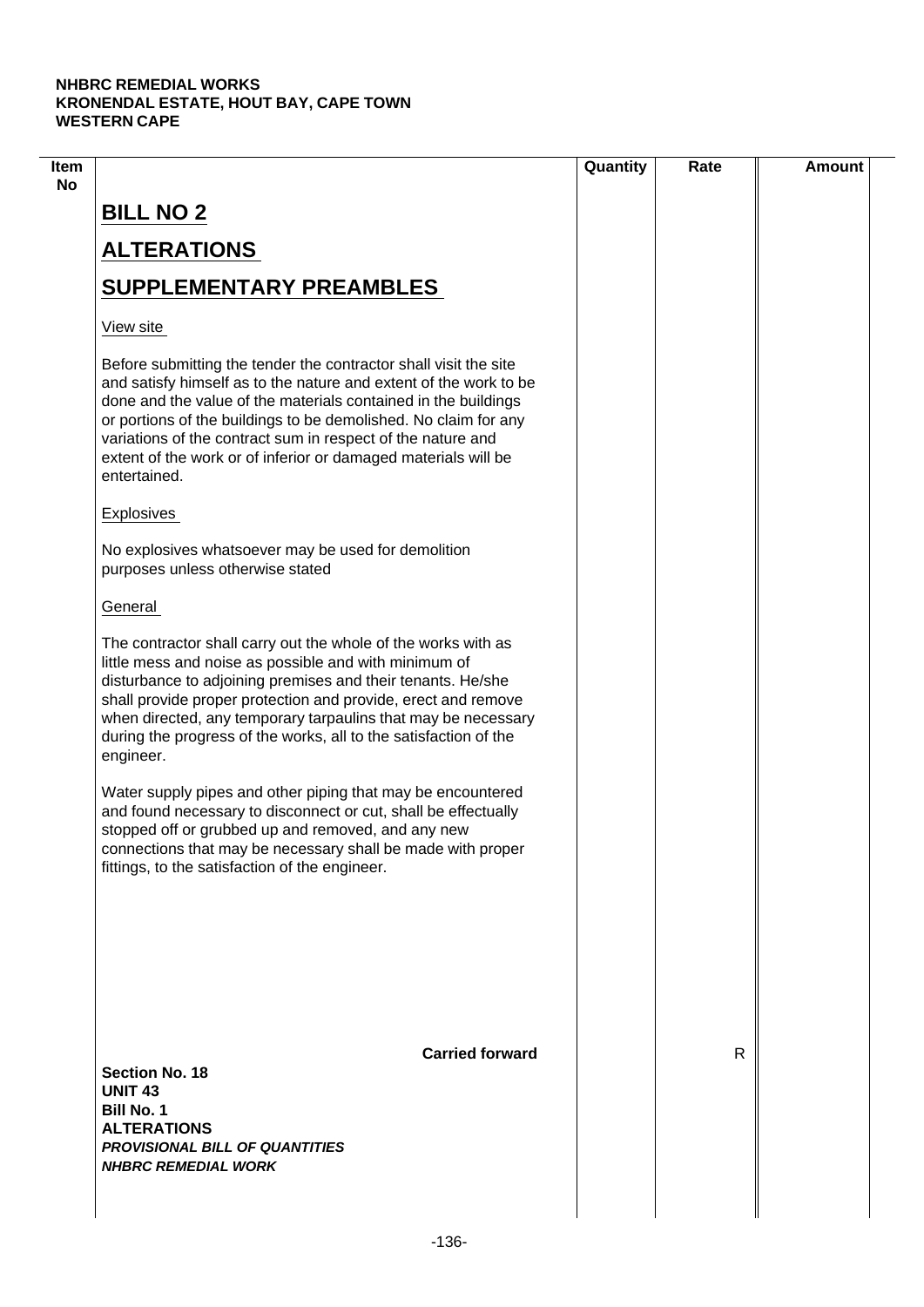|   | <b>Brought forward</b>                                                                                                                                                                                                                                                                                                                                                                                                                                                                                                                                           |   |     | $\mathsf{R}$ |  |
|---|------------------------------------------------------------------------------------------------------------------------------------------------------------------------------------------------------------------------------------------------------------------------------------------------------------------------------------------------------------------------------------------------------------------------------------------------------------------------------------------------------------------------------------------------------------------|---|-----|--------------|--|
|   | Doors, fanlights, fittings, frames, linings, etc which are to be<br>re-used shall be thoroughly overhauled before refixing including<br>taking off. easing and rehanging, cramping up, re-wedging as<br>required and making good cramps, dowels, etc, and easing,<br>oiling, adjusting and repairing ironmongery as necessary,<br>replacing any glass damaged in removal or subsequently and<br>stopping up all ail and screw holes with tinted plastic wood to<br>match timber, unless otherwise described. Re-painting or<br>re-varnishing is given separately |   |     |              |  |
|   | Prices for taking out doors, windows, etc shall including for<br>removal of all beads, architraves, ironmongery, etc                                                                                                                                                                                                                                                                                                                                                                                                                                             |   |     |              |  |
|   | Prices for taking out and removing doors and frames shall<br>include for removing door stop, cabin hook, etc and making<br>good floor and wall finishes to match existing                                                                                                                                                                                                                                                                                                                                                                                        |   |     |              |  |
|   | With regard to building up of openings in existing walls, cement<br>screeds and pavings, granolithis, tops of walls, etc, shall be<br>levelled and prepared for raising of brickwork                                                                                                                                                                                                                                                                                                                                                                             |   |     |              |  |
|   | Making good of finishes shall include making good of the brick<br>and concrete surfaces onto which the new finishes are applied,<br>where necessary                                                                                                                                                                                                                                                                                                                                                                                                              |   |     |              |  |
|   | The contractor will be required to take all dimensions affecting<br>the existing buildings on the site and he will be held solely<br>responsible for the accuracy of all such dimensions where used<br>in the manufacture of new items (doors, windows, fittings, etc)                                                                                                                                                                                                                                                                                           |   |     |              |  |
|   | <b>REMOVAL OF EXISTING WORK</b>                                                                                                                                                                                                                                                                                                                                                                                                                                                                                                                                  |   |     |              |  |
|   | Taking down and removing roofs, floors, panelling, ceilings,<br>partitions, etc                                                                                                                                                                                                                                                                                                                                                                                                                                                                                  |   |     |              |  |
| 1 | Timber purlins and battens                                                                                                                                                                                                                                                                                                                                                                                                                                                                                                                                       | m | 432 |              |  |
|   | <b>Carried forward</b><br><b>Section No. 18</b><br><b>UNIT 43</b><br><b>Bill No. 1</b><br><b>ALTERATIONS</b><br><b>PROVISIONAL BILL OF QUANTITIES</b><br><b>NHBRC REMEDIAL WORK</b>                                                                                                                                                                                                                                                                                                                                                                              |   |     | R            |  |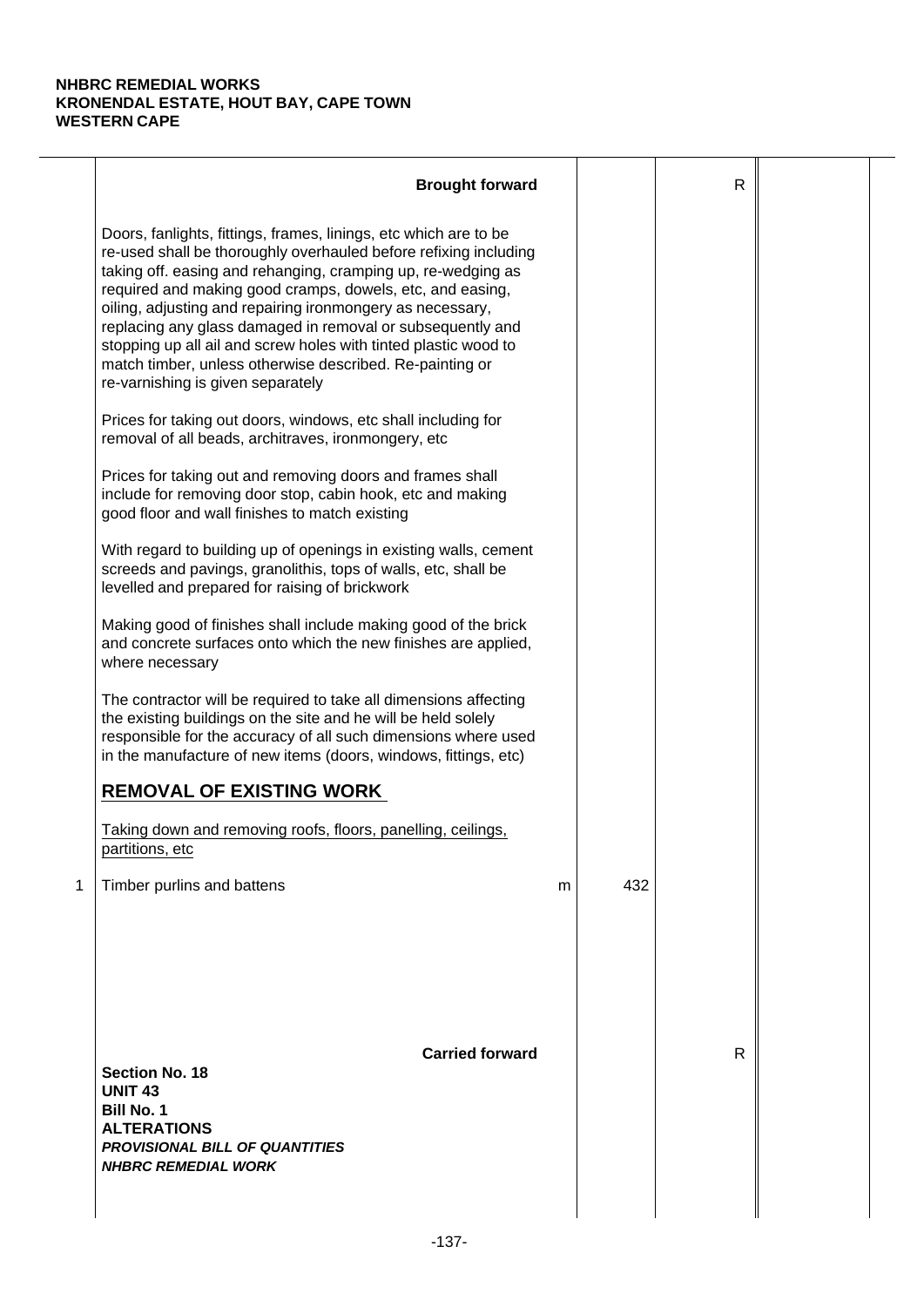|                | <b>Brought forward</b>                                                                                                                                                                                |           |     | $\mathsf{R}$ |  |
|----------------|-------------------------------------------------------------------------------------------------------------------------------------------------------------------------------------------------------|-----------|-----|--------------|--|
|                | Taking down and removing roofs, floors, panelling, ceilings,<br>partitions, etc setting aside for re-use and later re fixing (as per<br>Engineer's detail) in similar new position                    |           |     |              |  |
| $\overline{2}$ | Fibre cement Barge and Fascia Boards                                                                                                                                                                  | ${\sf m}$ | 59  |              |  |
| 3              | Coverland "Elite" flat concrete slate tiles                                                                                                                                                           | m2        | 103 |              |  |
| 4              | Ridge tiles                                                                                                                                                                                           | No        | 15  |              |  |
| $\,$ 5 $\,$    | Mono Ridge                                                                                                                                                                                            | No        | 15  |              |  |
| 6              | Side wall and cover flashing                                                                                                                                                                          | ${\sf m}$ | 22  |              |  |
| $\overline{7}$ | Gutters                                                                                                                                                                                               | ${\sf m}$ | 24  |              |  |
|                |                                                                                                                                                                                                       |           |     |              |  |
|                |                                                                                                                                                                                                       |           |     |              |  |
|                |                                                                                                                                                                                                       |           |     |              |  |
|                |                                                                                                                                                                                                       |           |     |              |  |
|                |                                                                                                                                                                                                       |           |     |              |  |
|                |                                                                                                                                                                                                       |           |     |              |  |
|                |                                                                                                                                                                                                       |           |     |              |  |
|                |                                                                                                                                                                                                       |           |     |              |  |
|                |                                                                                                                                                                                                       |           |     |              |  |
|                |                                                                                                                                                                                                       |           |     |              |  |
|                |                                                                                                                                                                                                       |           |     |              |  |
|                |                                                                                                                                                                                                       |           |     |              |  |
|                |                                                                                                                                                                                                       |           |     |              |  |
|                |                                                                                                                                                                                                       |           |     |              |  |
|                | <b>Carried Forward to Sectional Summary: 18</b><br><b>Section No. 18</b><br><b>UNIT 43</b><br><b>Bill No. 1</b><br><b>ALTERATIONS</b><br>PROVISIONAL BILL OF QUANTITIES<br><b>NHBRC REMEDIAL WORK</b> |           |     | $\mathsf{R}$ |  |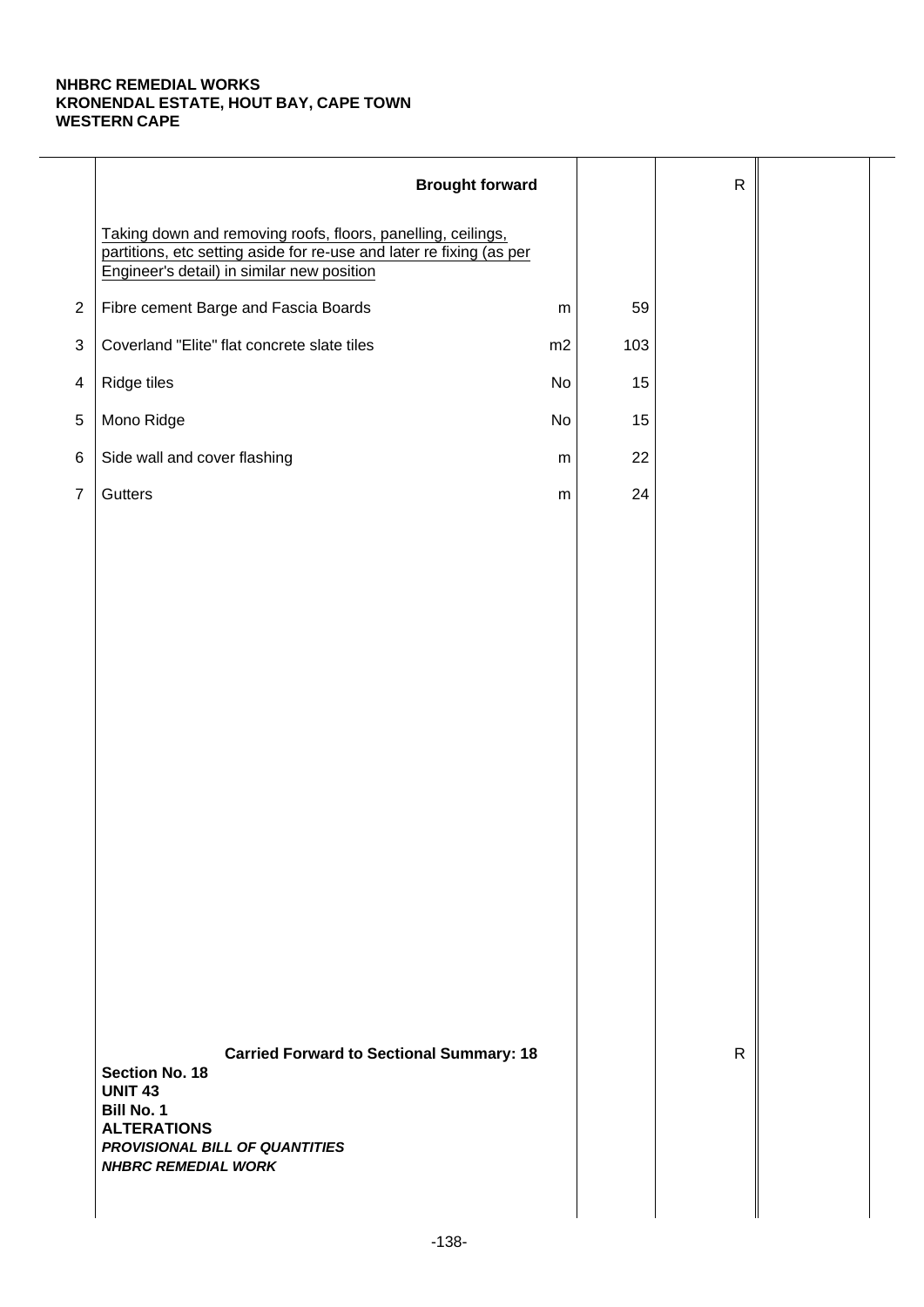$\mathcal{L}$ 

| Item<br><b>No</b> |                                                                                                                                                                                                                                                                                                                                 |   | Quantity | Rate | <b>Amount</b> |
|-------------------|---------------------------------------------------------------------------------------------------------------------------------------------------------------------------------------------------------------------------------------------------------------------------------------------------------------------------------|---|----------|------|---------------|
|                   | <b>BILL NO 3</b>                                                                                                                                                                                                                                                                                                                |   |          |      |               |
|                   | <b>WATERPROOFING</b>                                                                                                                                                                                                                                                                                                            |   |          |      |               |
|                   | <b>SUPPLEMENTARY PREAMBLES</b>                                                                                                                                                                                                                                                                                                  |   |          |      |               |
|                   | Waterproofing                                                                                                                                                                                                                                                                                                                   |   |          |      |               |
|                   | Waterproofing of roofs, basements, etc shall be laid under a ten<br>year guarantee. Waterproofing to roofs shall be laid to even<br>falls to outlets etc with necessary ridges, hips and valleys.<br>Descriptions of sheet or membrane waterproofing shall be<br>deemed to include additional labour to turn-ups and turn-downs |   |          |      |               |
|                   | <b>WATERPROOFING TO ROOFS, BASEMENTS,</b><br><b>ETC</b>                                                                                                                                                                                                                                                                         |   |          |      |               |
|                   | Agrement approved flashing (As per Engineer's detail/scope of<br>works)                                                                                                                                                                                                                                                         |   |          |      |               |
| 1                 | SIde wall flashing                                                                                                                                                                                                                                                                                                              | m | 22       |      |               |
| $\overline{2}$    | Head wall flashing (south light windows)                                                                                                                                                                                                                                                                                        | m | 6        |      |               |
|                   |                                                                                                                                                                                                                                                                                                                                 |   |          |      |               |
|                   | <b>Carried Forward to Sectional Summary: 18</b><br><b>Section No. 18</b><br><b>UNIT 43</b><br><b>Bill No. 2</b><br><b>WATERPROOFING</b><br><b>PROVISIONAL BILL OF QUANTITIES</b><br><b>NHBRC REMEDIAL WORK</b>                                                                                                                  |   |          | R.   |               |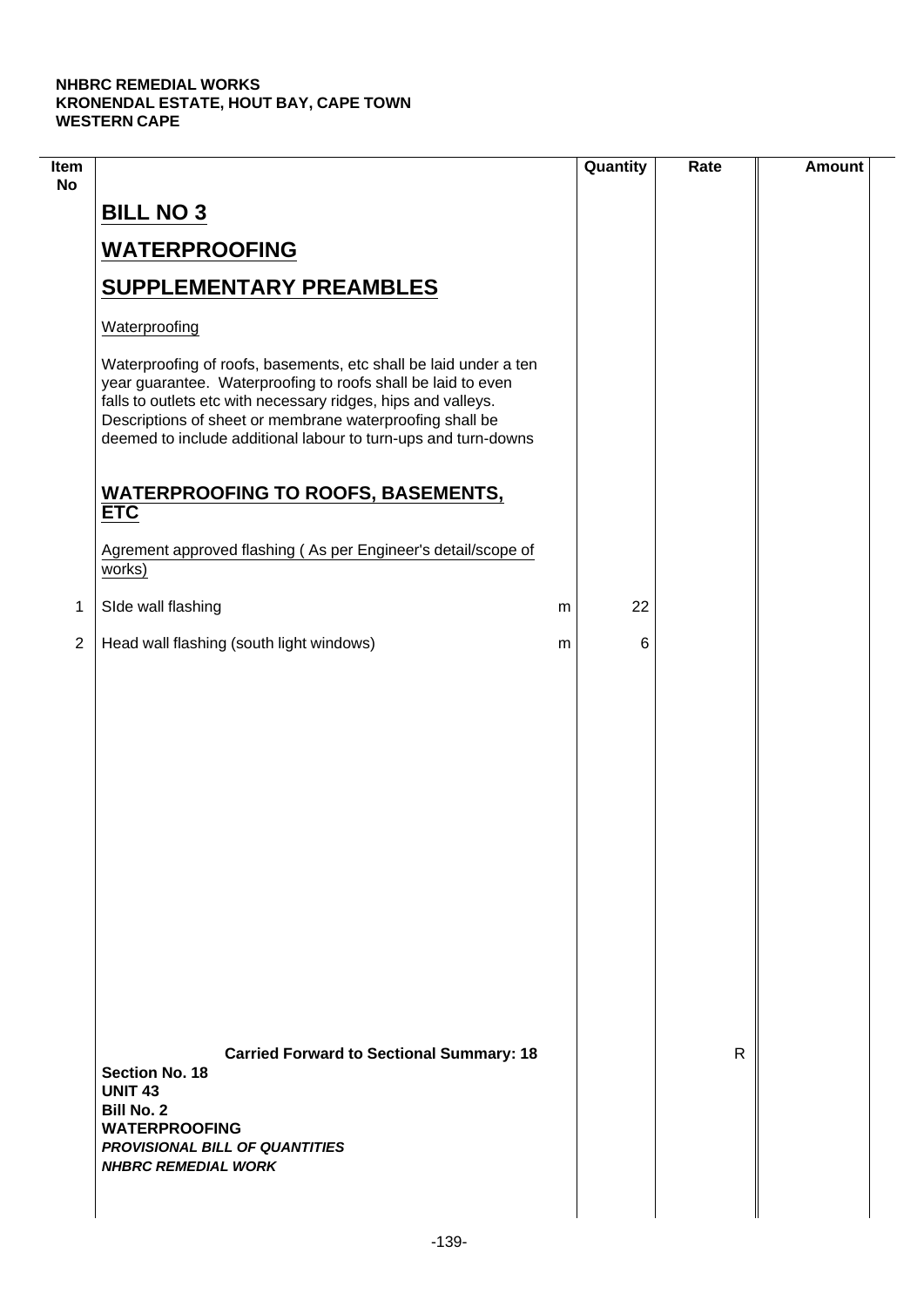| Item<br><b>No</b> |                                                                                                                                                                                                                                                                     |                | Quantity | Rate | <b>Amount</b> |
|-------------------|---------------------------------------------------------------------------------------------------------------------------------------------------------------------------------------------------------------------------------------------------------------------|----------------|----------|------|---------------|
|                   | <b>BILL NO 4</b>                                                                                                                                                                                                                                                    |                |          |      |               |
|                   | <b>ROOF COVERINGS ETC</b>                                                                                                                                                                                                                                           |                |          |      |               |
|                   | Where battens for roof coverings form part of the plate nailed<br>timber not roof truss design it shall be included under the roof<br>construction i the "Carpentry and Joinery" trade and not under<br>this trade                                                  |                |          |      |               |
|                   | 340x420mm Elite flat concrete slate concrete tiles nailed with<br>non corrosive nails to battens and purlins                                                                                                                                                        |                |          |      |               |
| 1                 | Roof covering with a 26 degree pitch (Allow to replace 45% of<br>existing tiles set aside for reuse due to breakage)                                                                                                                                                | m <sub>2</sub> | 60       |      |               |
| $\overline{2}$    | Ridges of tiles to match roofing tiles, bedded and pointed in 1:3<br>tinted cement mortar, including 300mm wide strip of 375 micron<br>embossed dampproof course in accordance with SANS 952<br>Type B underlay                                                     | No             | 8        |      |               |
| 3                 | Mono ridges of tiles to match roofing tiles, bedded and pointed<br>in 1:3 tinted cement mortar, including 300mm wide strip of 375<br>micron embossed dampproof course in accordance with SANS<br>952 Type B underlay                                                | No             | 8        |      |               |
|                   | <b>ROOF WALL INSULATION</b>                                                                                                                                                                                                                                         |                |          |      |               |
|                   | Polyethylene bubblefold aluminium foil faced both sides                                                                                                                                                                                                             |                |          |      |               |
| 4                 | Insulation sheeting laid taut over purlins and fixed concurrent<br>with roof covering with minimum 150mm stapled laps including<br>galvanised (PVC coated) steel straining wires at not exceeding<br>400mm centres and double-sided tape at edges where required m2 |                | 133      |      |               |
|                   |                                                                                                                                                                                                                                                                     |                |          |      |               |
|                   |                                                                                                                                                                                                                                                                     |                |          |      |               |
|                   |                                                                                                                                                                                                                                                                     |                |          |      |               |
|                   | <b>Carried Forward to Sectional Summary: 18</b><br><b>Section No. 18</b><br><b>UNIT 43</b><br><b>Bill No. 3</b><br><b>ROOF COVERING</b><br><b>PROVISIONAL BILL OF QUANTITIES</b><br><b>NHBRC REMEDIAL WORK</b>                                                      |                |          | R    |               |
|                   |                                                                                                                                                                                                                                                                     |                |          |      |               |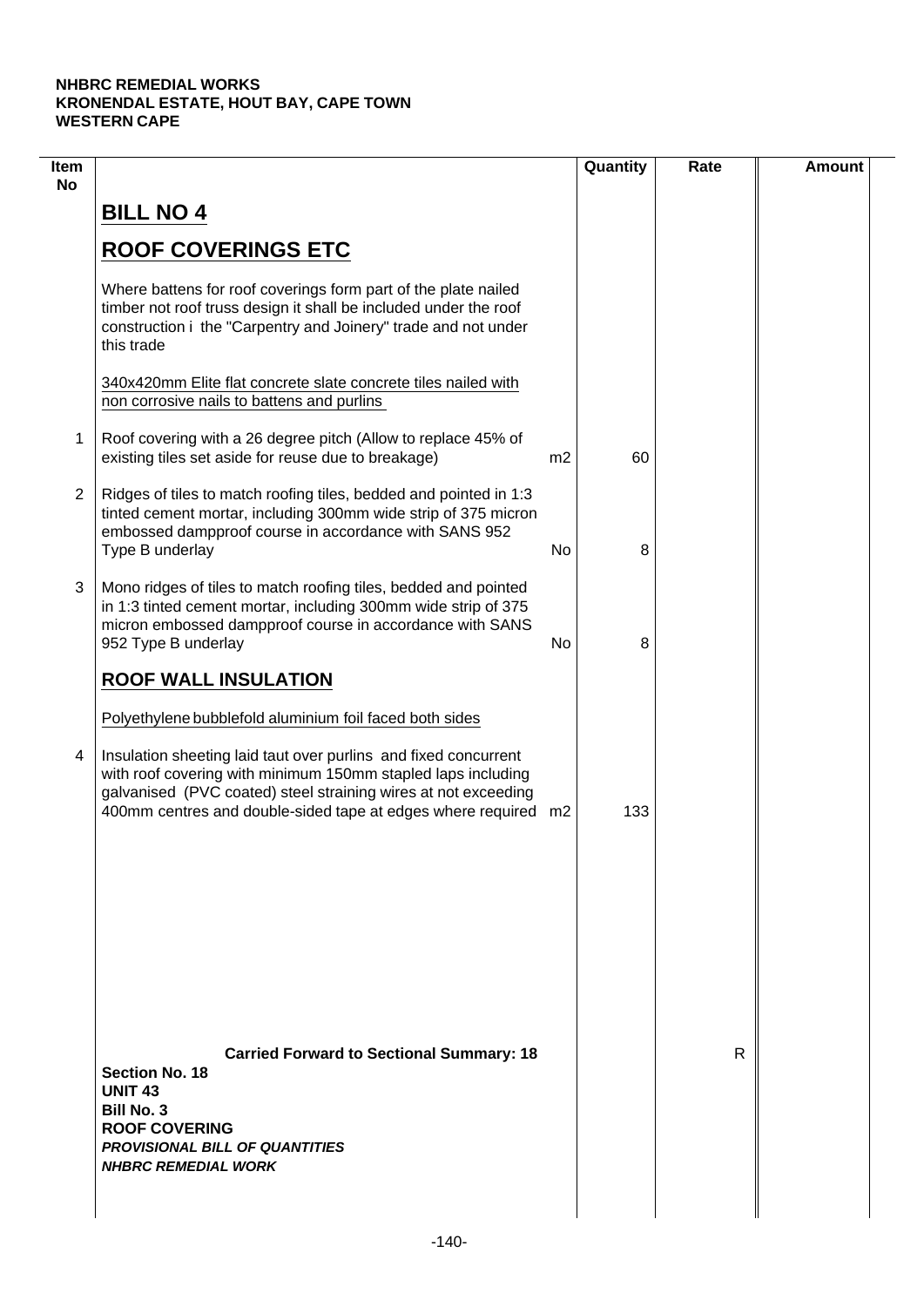|                                                                                                                                                                                                                                                                                                                                                                                                                                               | Quantity | Rate | <b>Amount</b> |
|-----------------------------------------------------------------------------------------------------------------------------------------------------------------------------------------------------------------------------------------------------------------------------------------------------------------------------------------------------------------------------------------------------------------------------------------------|----------|------|---------------|
| <b>BILL NO 5</b>                                                                                                                                                                                                                                                                                                                                                                                                                              |          |      |               |
| <b>CARPENTRY AND JOINERY</b>                                                                                                                                                                                                                                                                                                                                                                                                                  |          |      |               |
| <b>SUPPLEMENTARY PREAMBLES</b>                                                                                                                                                                                                                                                                                                                                                                                                                |          |      |               |
| Fixing                                                                                                                                                                                                                                                                                                                                                                                                                                        |          |      |               |
| Items described as "nailed" shall be deemed to be fixed with<br>hardened steel nails or shot pins to brickwork or concrete                                                                                                                                                                                                                                                                                                                    |          |      |               |
| Items described as "plugged" shall be deemed to include<br>screwing to fibre, plastic or metal plugs at not exceeding<br>500mm centres, and where described as "bolted", the bolts<br>have been given elsewhere                                                                                                                                                                                                                               |          |      |               |
| Joinery:                                                                                                                                                                                                                                                                                                                                                                                                                                      |          |      |               |
| Descriptions of frames shall be deemed to include frames,<br>transomes, mullions, rails, etc                                                                                                                                                                                                                                                                                                                                                  |          |      |               |
| Descriptions of hardwood joinery shall be deemed to include<br>pelleting of bolt holes                                                                                                                                                                                                                                                                                                                                                        |          |      |               |
| <b>ROOFS ETC</b>                                                                                                                                                                                                                                                                                                                                                                                                                              |          |      |               |
| <b>Note</b>                                                                                                                                                                                                                                                                                                                                                                                                                                   |          |      |               |
| New (grade 5 SA PINE, H2 treated) purlins (50mmx76mm<br>minimum size) on the exposed rafters. The purlins need to be<br>sized on site according to the gap between top of rafter and top<br>batten on truss. This gap varies and must be assessed for each<br>house as the work progress. Due to the isoboard, wedges<br>cannot be used to adjust the levels after the purlin has been<br>fixed down and the purlin size will have to correct |          |      |               |
| Purlins should be fixed to rafters with 200mm long M8 coach<br>screws at each purlin/rafter intersection. Holes through purlins<br>should be pre-drilled and 6mm pilot holes should be drilled for<br>coach screws into rafters. The coach screw head should be<br>countersunk into purlin                                                                                                                                                    |          |      |               |
| Battens should be nailed down with 100mmx4mm wired nails at<br>each battten truss intersection                                                                                                                                                                                                                                                                                                                                                |          |      |               |
| <b>Carried forward</b><br><b>Section No. 18</b>                                                                                                                                                                                                                                                                                                                                                                                               |          | R    |               |
| <b>UNIT 43</b><br><b>Bill No. 4</b><br><b>CARPENTRY AND JOINERY</b><br><b>PROVISIONAL BILL OF QUANTITIES</b>                                                                                                                                                                                                                                                                                                                                  |          |      |               |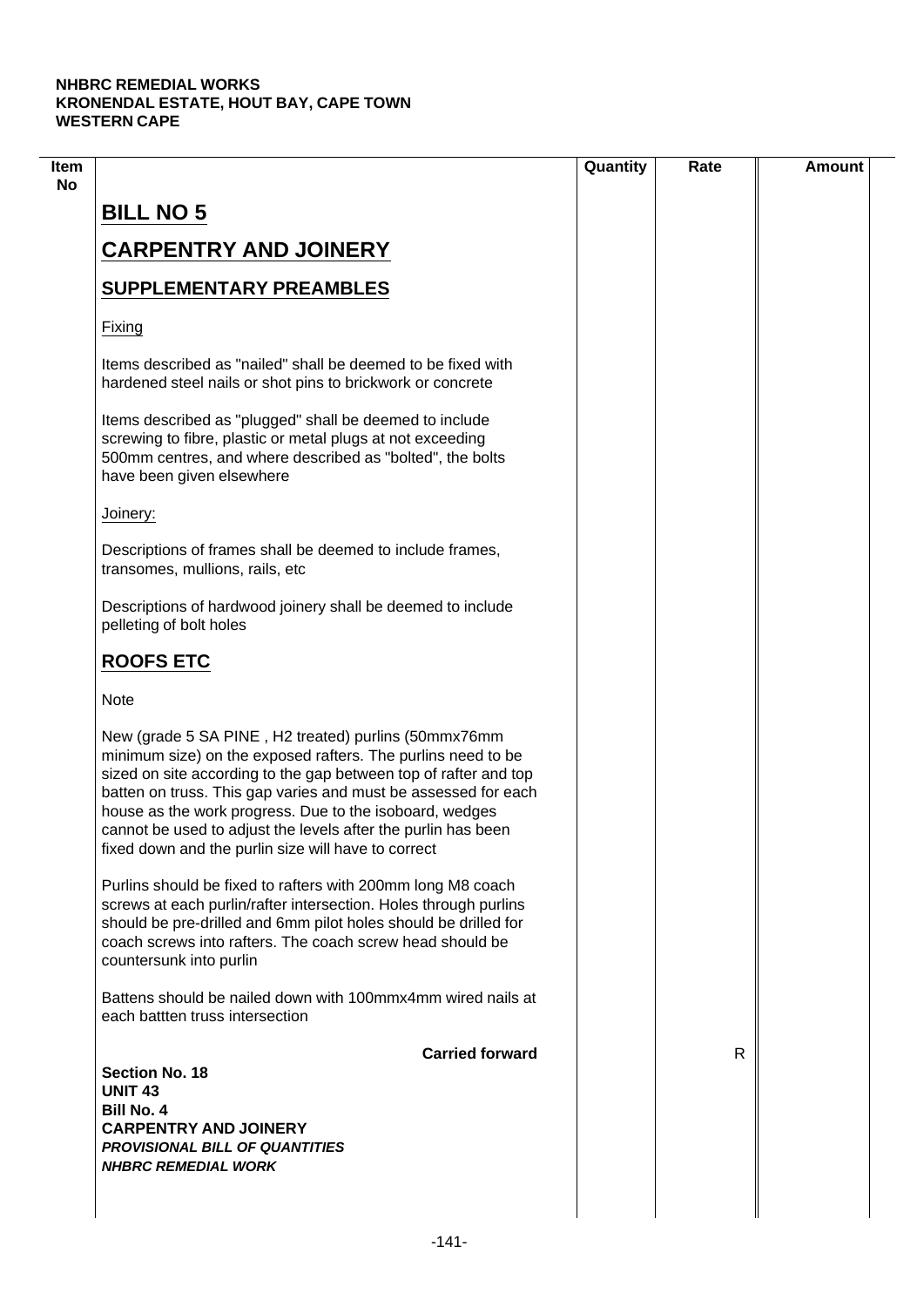|              | <b>Brought forward</b>                                                                                                                                                                                          |           |     | ${\sf R}$    |  |
|--------------|-----------------------------------------------------------------------------------------------------------------------------------------------------------------------------------------------------------------|-----------|-----|--------------|--|
|              | Sawn softwood grade?                                                                                                                                                                                            |           |     |              |  |
| $\mathbf{1}$ | 38x38mm Battening at 450mm centres for concrete slate roof<br>tiles covering                                                                                                                                    | m         | 153 |              |  |
| $\sqrt{2}$   | 50x76 mmm Purlins                                                                                                                                                                                               | ${\sf m}$ | 279 |              |  |
|              |                                                                                                                                                                                                                 |           |     |              |  |
|              |                                                                                                                                                                                                                 |           |     |              |  |
|              |                                                                                                                                                                                                                 |           |     |              |  |
|              |                                                                                                                                                                                                                 |           |     |              |  |
|              |                                                                                                                                                                                                                 |           |     |              |  |
|              |                                                                                                                                                                                                                 |           |     |              |  |
|              |                                                                                                                                                                                                                 |           |     |              |  |
|              |                                                                                                                                                                                                                 |           |     |              |  |
|              |                                                                                                                                                                                                                 |           |     |              |  |
|              |                                                                                                                                                                                                                 |           |     |              |  |
|              |                                                                                                                                                                                                                 |           |     |              |  |
|              |                                                                                                                                                                                                                 |           |     |              |  |
|              |                                                                                                                                                                                                                 |           |     |              |  |
|              |                                                                                                                                                                                                                 |           |     |              |  |
|              |                                                                                                                                                                                                                 |           |     |              |  |
|              | <b>Carried Forward to Sectional Summary: 18</b><br><b>Section No. 18</b><br><b>UNIT 43</b><br><b>Bill No. 4</b><br><b>CARPENTRY AND JOINERY</b><br>PROVISIONAL BILL OF QUANTITIES<br><b>NHBRC REMEDIAL WORK</b> |           |     | $\mathsf{R}$ |  |
|              |                                                                                                                                                                                                                 |           |     |              |  |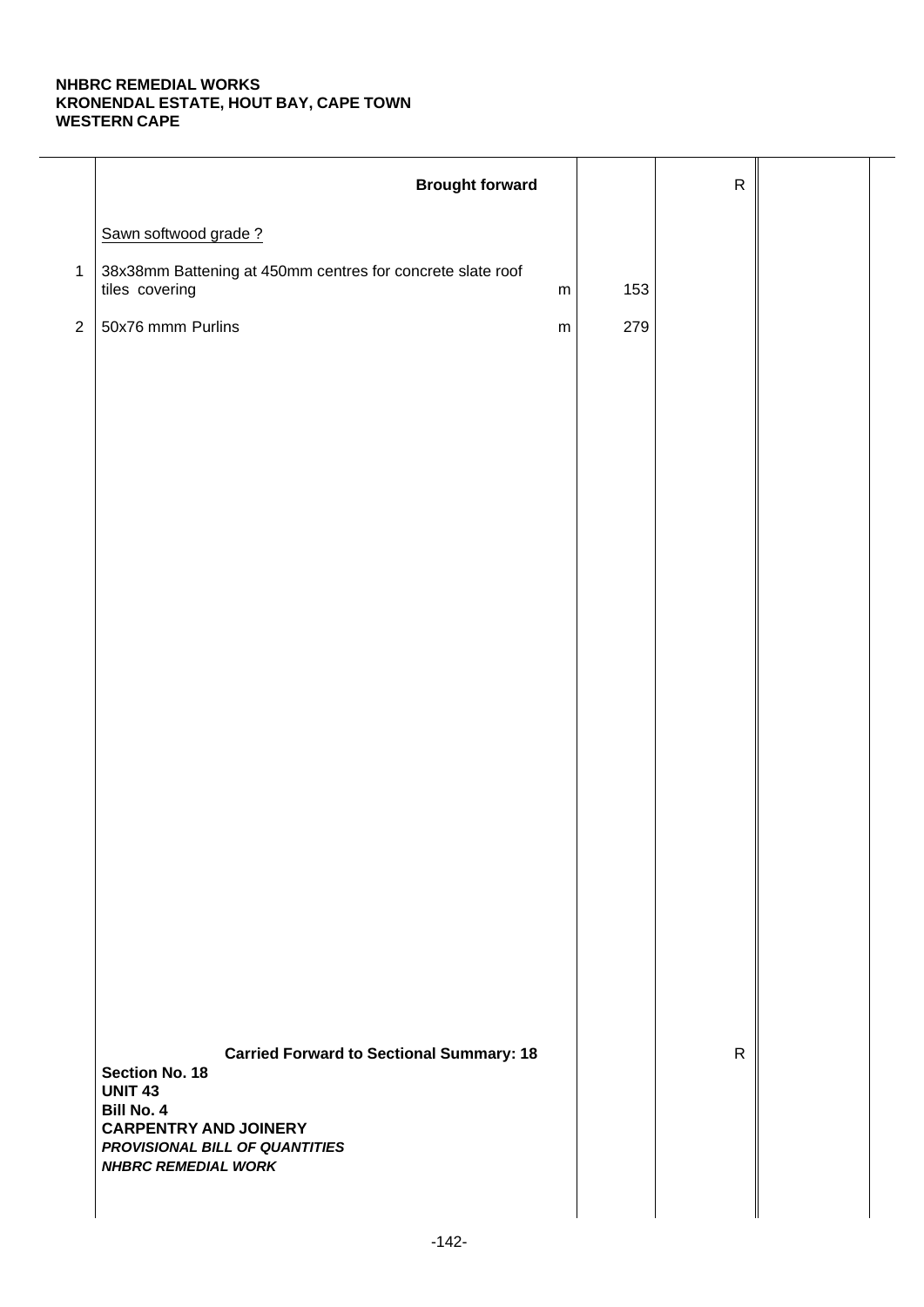|                   | Section No. 18                          |                                 |            |              |            |  |
|-------------------|-----------------------------------------|---------------------------------|------------|--------------|------------|--|
|                   | <b>UNIT 43</b>                          |                                 |            |              |            |  |
|                   | <b>SECTION SUMMARY - UNIT 43</b>        |                                 |            |              |            |  |
| Bill<br><b>No</b> |                                         |                                 | Page<br>No |              | Amount     |  |
| $\mathbf{1}$      | <b>ALTERATIONS</b>                      |                                 | $-138-$    |              |            |  |
| $\overline{2}$    | WATERPROOFING                           |                                 | $-139-$    |              | __________ |  |
| $\mathbf{3}$      | ROOF COVERING                           |                                 | $-140-$    |              | __________ |  |
| $\overline{4}$    | CARPENTRY AND JOINERY                   |                                 | $-142-$    |              |            |  |
|                   |                                         |                                 |            |              |            |  |
|                   |                                         |                                 |            |              |            |  |
|                   |                                         |                                 |            |              |            |  |
|                   |                                         |                                 |            |              |            |  |
|                   |                                         |                                 |            |              |            |  |
|                   |                                         |                                 |            |              |            |  |
|                   |                                         |                                 |            |              |            |  |
|                   |                                         |                                 |            |              |            |  |
|                   |                                         |                                 |            |              |            |  |
|                   |                                         |                                 |            |              |            |  |
|                   |                                         |                                 |            |              |            |  |
|                   |                                         |                                 |            |              |            |  |
|                   |                                         |                                 |            |              |            |  |
|                   |                                         |                                 |            |              |            |  |
|                   |                                         |                                 |            |              |            |  |
|                   |                                         |                                 |            |              |            |  |
|                   |                                         | <b>Carried to Final Summary</b> |            | $\mathsf{R}$ |            |  |
|                   | <b>Section No. 18</b><br><b>UNIT 43</b> |                                 |            |              |            |  |
|                   | PROVISIONAL BILL OF QUANTITIES          |                                 |            |              |            |  |
|                   | <b>NHBRC REMEDIAL WORK</b>              |                                 |            |              |            |  |
|                   |                                         |                                 |            |              |            |  |
|                   |                                         |                                 |            |              |            |  |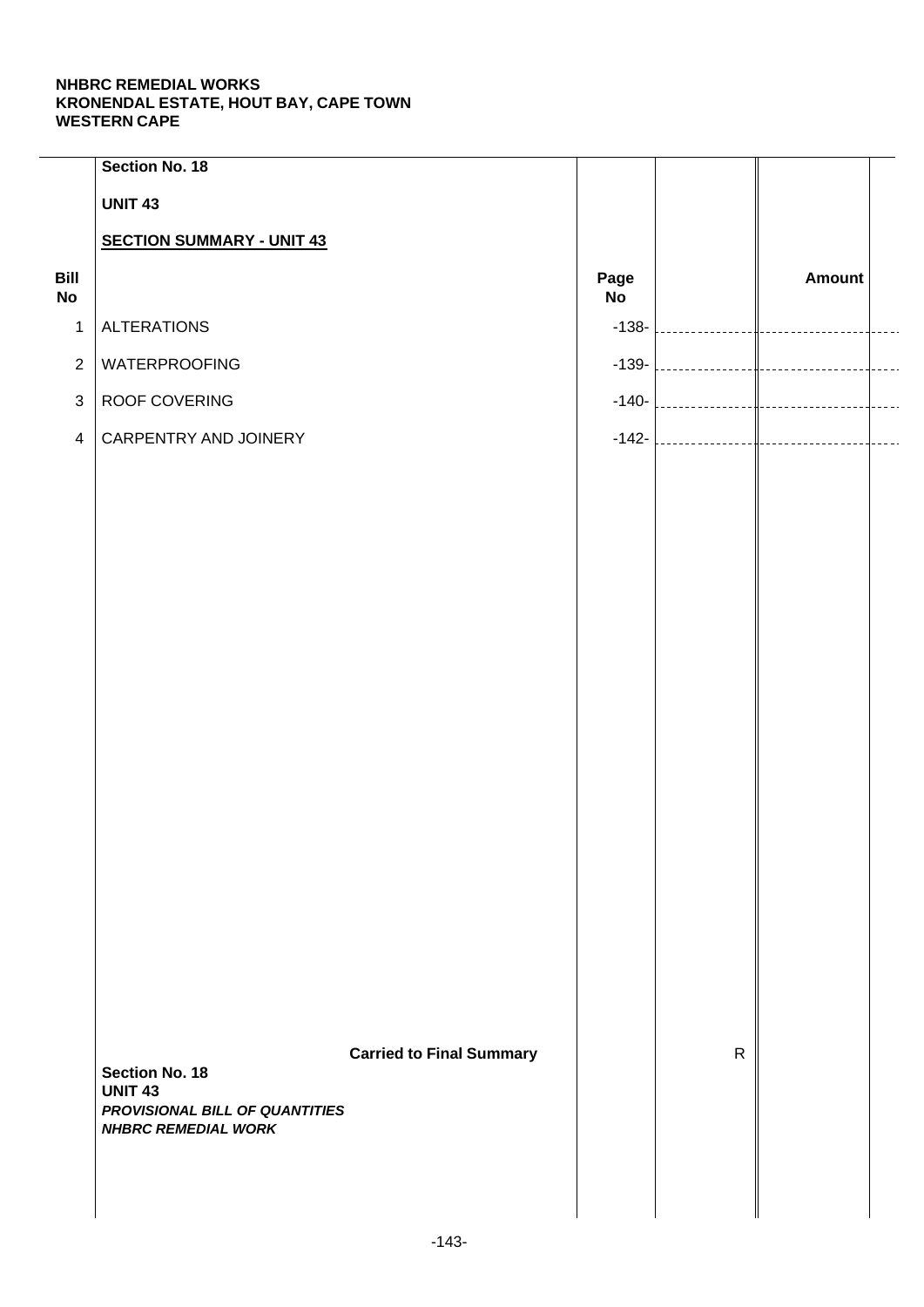| Item |                                                                                                                                                                                                                                                                                                                                                                                                                             | Quantity | Rate | <b>Amount</b> |
|------|-----------------------------------------------------------------------------------------------------------------------------------------------------------------------------------------------------------------------------------------------------------------------------------------------------------------------------------------------------------------------------------------------------------------------------|----------|------|---------------|
| No   | <b>BILL NO 2</b>                                                                                                                                                                                                                                                                                                                                                                                                            |          |      |               |
|      | <b>ALTERATIONS</b>                                                                                                                                                                                                                                                                                                                                                                                                          |          |      |               |
|      | <b>SUPPLEMENTARY PREAMBLES</b>                                                                                                                                                                                                                                                                                                                                                                                              |          |      |               |
|      | View site                                                                                                                                                                                                                                                                                                                                                                                                                   |          |      |               |
|      | Before submitting the tender the contractor shall visit the site<br>and satisfy himself as to the nature and extent of the work to be<br>done and the value of the materials contained in the buildings<br>or portions of the buildings to be demolished. No claim for any<br>variations of the contract sum in respect of the nature and<br>extent of the work or of inferior or damaged materials will be<br>entertained. |          |      |               |
|      | <b>Explosives</b>                                                                                                                                                                                                                                                                                                                                                                                                           |          |      |               |
|      | No explosives whatsoever may be used for demolition<br>purposes unless otherwise stated                                                                                                                                                                                                                                                                                                                                     |          |      |               |
|      | General                                                                                                                                                                                                                                                                                                                                                                                                                     |          |      |               |
|      | The contractor shall carry out the whole of the works with as<br>little mess and noise as possible and with minimum of<br>disturbance to adjoining premises and their tenants. He/she<br>shall provide proper protection and provide, erect and remove<br>when directed, any temporary tarpaulins that may be necessary<br>during the progress of the works, all to the satisfaction of the<br>engineer.                    |          |      |               |
|      | Water supply pipes and other piping that may be encountered<br>and found necessary to disconnect or cut, shall be effectually<br>stopped off or grubbed up and removed, and any new<br>connections that may be necessary shall be made with proper<br>fittings, to the satisfaction of the engineer.                                                                                                                        |          |      |               |
|      |                                                                                                                                                                                                                                                                                                                                                                                                                             |          |      |               |
|      | <b>Carried forward</b><br>Section No. 19<br><b>UNIT 45</b><br><b>Bill No. 1</b><br><b>ALTERATIONS</b><br><b>PROVISIONAL BILL OF QUANTITIES</b><br><b>NHBRC REMEDIAL WORK</b>                                                                                                                                                                                                                                                |          | R    |               |
|      |                                                                                                                                                                                                                                                                                                                                                                                                                             |          |      |               |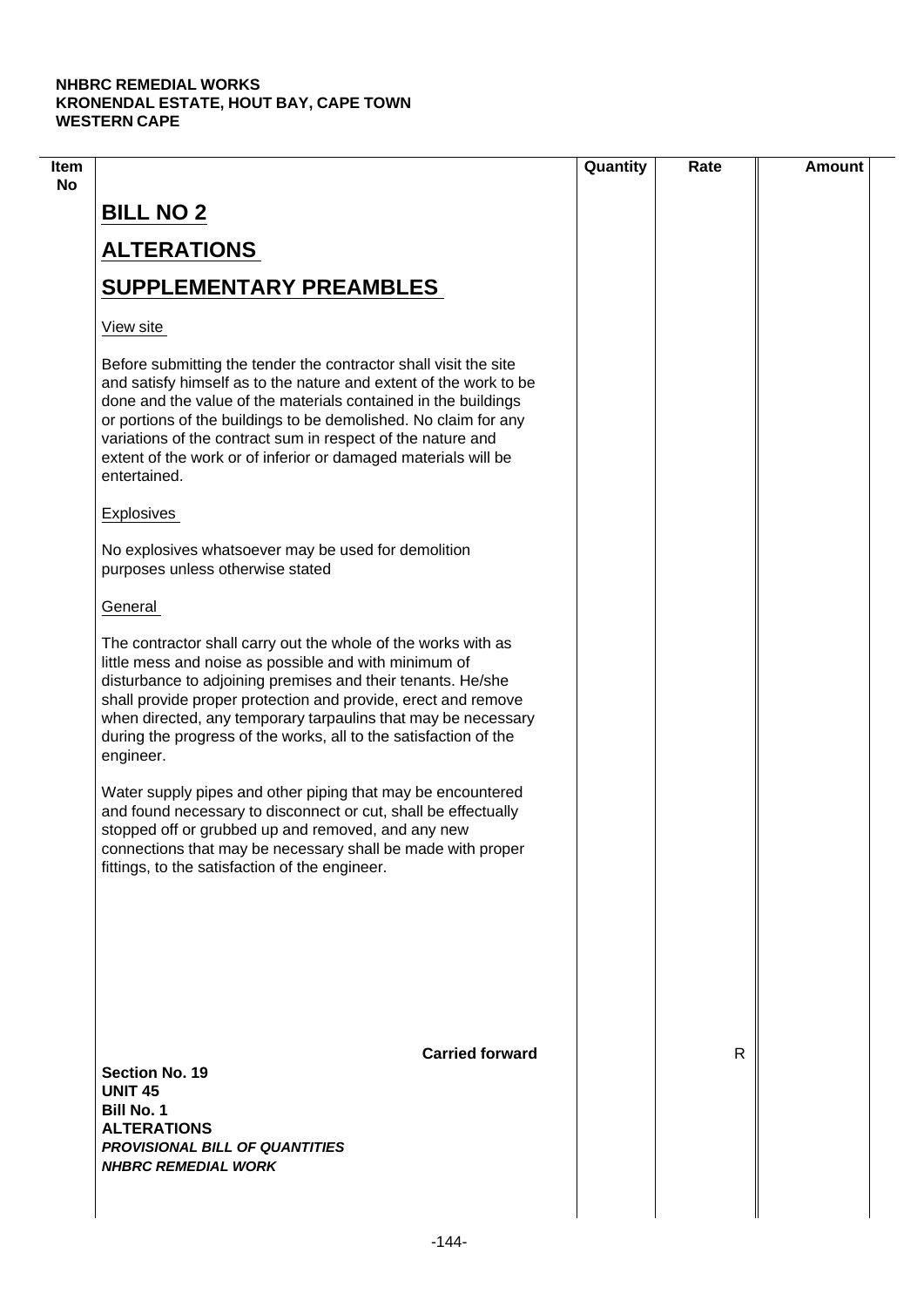|   | <b>Brought forward</b>                                                                                                                                                                                                                                                                                                                                                                                                                                                                                                                                           |   |     | $\mathsf{R}$ |  |
|---|------------------------------------------------------------------------------------------------------------------------------------------------------------------------------------------------------------------------------------------------------------------------------------------------------------------------------------------------------------------------------------------------------------------------------------------------------------------------------------------------------------------------------------------------------------------|---|-----|--------------|--|
|   | Doors, fanlights, fittings, frames, linings, etc which are to be<br>re-used shall be thoroughly overhauled before refixing including<br>taking off. easing and rehanging, cramping up, re-wedging as<br>required and making good cramps, dowels, etc, and easing,<br>oiling, adjusting and repairing ironmongery as necessary,<br>replacing any glass damaged in removal or subsequently and<br>stopping up all ail and screw holes with tinted plastic wood to<br>match timber, unless otherwise described. Re-painting or<br>re-varnishing is given separately |   |     |              |  |
|   | Prices for taking out doors, windows, etc shall including for<br>removal of all beads, architraves, ironmongery, etc                                                                                                                                                                                                                                                                                                                                                                                                                                             |   |     |              |  |
|   | Prices for taking out and removing doors and frames shall<br>include for removing door stop, cabin hook, etc and making<br>good floor and wall finishes to match existing                                                                                                                                                                                                                                                                                                                                                                                        |   |     |              |  |
|   | With regard to building up of openings in existing walls, cement<br>screeds and pavings, granolithis, tops of walls, etc, shall be<br>levelled and prepared for raising of brickwork                                                                                                                                                                                                                                                                                                                                                                             |   |     |              |  |
|   | Making good of finishes shall include making good of the brick<br>and concrete surfaces onto which the new finishes are applied,<br>where necessary                                                                                                                                                                                                                                                                                                                                                                                                              |   |     |              |  |
|   | The contractor will be required to take all dimensions affecting<br>the existing buildings on the site and he will be held solely<br>responsible for the accuracy of all such dimensions where used<br>in the manufacture of new items (doors, windows, fittings, etc)                                                                                                                                                                                                                                                                                           |   |     |              |  |
|   | <b>REMOVAL OF EXISTING WORK</b>                                                                                                                                                                                                                                                                                                                                                                                                                                                                                                                                  |   |     |              |  |
|   | Taking down and removing roofs, floors, panelling, ceilings,<br>partitions, etc                                                                                                                                                                                                                                                                                                                                                                                                                                                                                  |   |     |              |  |
| 1 | Timber purlins and battens                                                                                                                                                                                                                                                                                                                                                                                                                                                                                                                                       | m | 432 |              |  |
|   | <b>Carried forward</b><br><b>Section No. 19</b><br><b>UNIT 45</b><br><b>Bill No. 1</b><br><b>ALTERATIONS</b><br><b>PROVISIONAL BILL OF QUANTITIES</b><br><b>NHBRC REMEDIAL WORK</b>                                                                                                                                                                                                                                                                                                                                                                              |   |     | R            |  |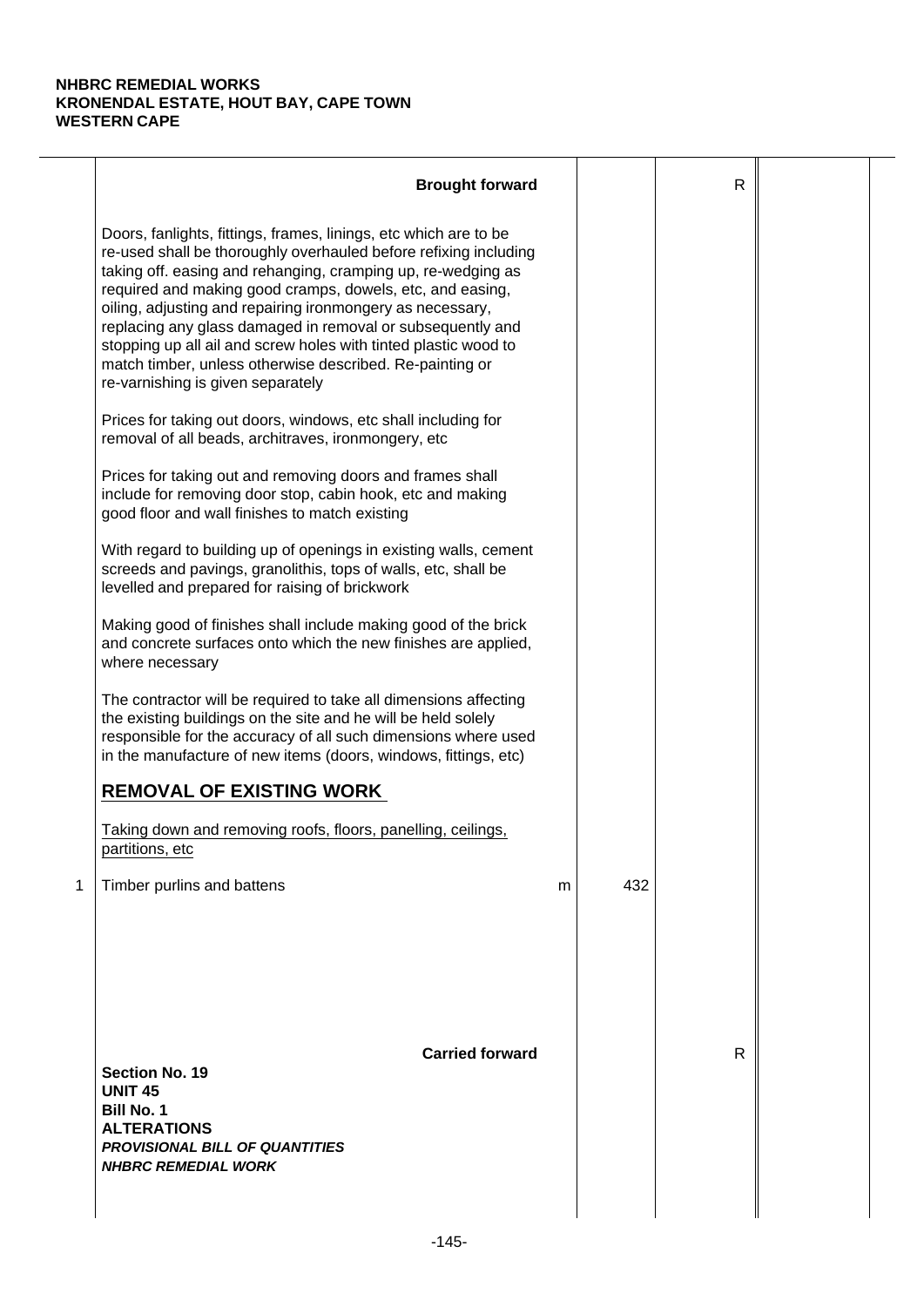|                | <b>Brought forward</b>                                                                                                                                                                                |           |     | $\mathsf{R}$ |  |
|----------------|-------------------------------------------------------------------------------------------------------------------------------------------------------------------------------------------------------|-----------|-----|--------------|--|
|                | Taking down and removing roofs, floors, panelling, ceilings,<br>partitions, etc setting aside for re-use and later re fixing (as per<br>Engineer's detail) in similar new position                    |           |     |              |  |
| $\overline{2}$ | Fibre cement Barge and Fascia Boards                                                                                                                                                                  | ${\sf m}$ | 59  |              |  |
| 3              | Coverland "Elite" flat concrete slate tiles                                                                                                                                                           | m2        | 103 |              |  |
| 4              | Ridge tiles                                                                                                                                                                                           | No        | 15  |              |  |
| $\,$ 5 $\,$    | Mono Ridge                                                                                                                                                                                            | No        | 15  |              |  |
| 6              | Side wall and cover flashing                                                                                                                                                                          | ${\sf m}$ | 22  |              |  |
| $\overline{7}$ | Gutters                                                                                                                                                                                               | ${\sf m}$ | 24  |              |  |
|                |                                                                                                                                                                                                       |           |     |              |  |
|                |                                                                                                                                                                                                       |           |     |              |  |
|                |                                                                                                                                                                                                       |           |     |              |  |
|                |                                                                                                                                                                                                       |           |     |              |  |
|                |                                                                                                                                                                                                       |           |     |              |  |
|                |                                                                                                                                                                                                       |           |     |              |  |
|                |                                                                                                                                                                                                       |           |     |              |  |
|                |                                                                                                                                                                                                       |           |     |              |  |
|                |                                                                                                                                                                                                       |           |     |              |  |
|                |                                                                                                                                                                                                       |           |     |              |  |
|                |                                                                                                                                                                                                       |           |     |              |  |
|                |                                                                                                                                                                                                       |           |     |              |  |
|                |                                                                                                                                                                                                       |           |     |              |  |
|                |                                                                                                                                                                                                       |           |     |              |  |
|                | <b>Carried Forward to Sectional Summary: 19</b><br><b>Section No. 19</b><br><b>UNIT 45</b><br><b>Bill No. 1</b><br><b>ALTERATIONS</b><br>PROVISIONAL BILL OF QUANTITIES<br><b>NHBRC REMEDIAL WORK</b> |           |     | $\mathsf{R}$ |  |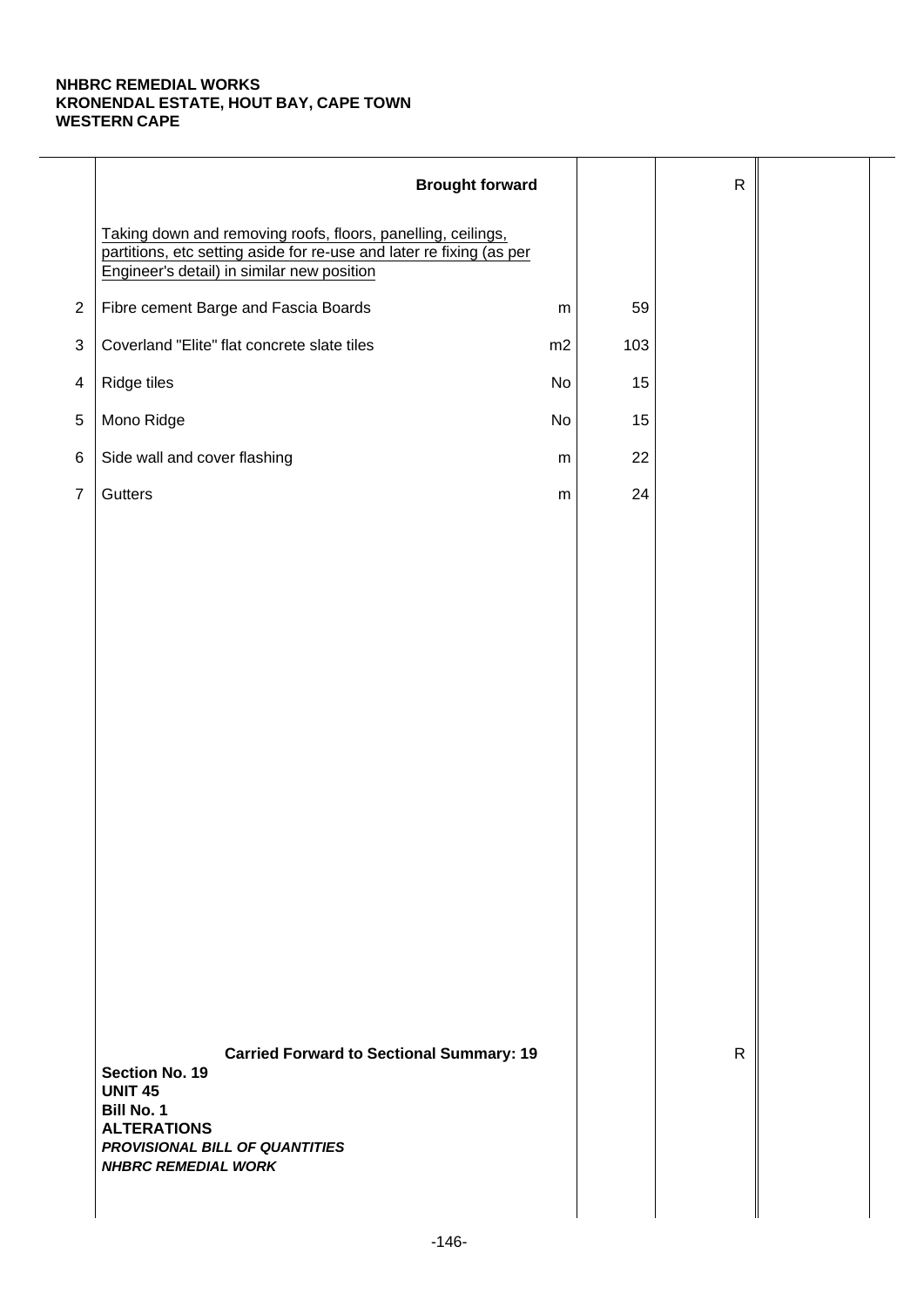$\overline{\phantom{a}}$ 

| Item<br><b>No</b> |                                                                                                                                                                                                                                                                                                                                 |   | Quantity | Rate | <b>Amount</b> |
|-------------------|---------------------------------------------------------------------------------------------------------------------------------------------------------------------------------------------------------------------------------------------------------------------------------------------------------------------------------|---|----------|------|---------------|
|                   | <b>BILL NO 3</b>                                                                                                                                                                                                                                                                                                                |   |          |      |               |
|                   | <b>WATERPROOFING</b>                                                                                                                                                                                                                                                                                                            |   |          |      |               |
|                   | <b>SUPPLEMENTARY PREAMBLES</b>                                                                                                                                                                                                                                                                                                  |   |          |      |               |
|                   | Waterproofing                                                                                                                                                                                                                                                                                                                   |   |          |      |               |
|                   | Waterproofing of roofs, basements, etc shall be laid under a ten<br>year guarantee. Waterproofing to roofs shall be laid to even<br>falls to outlets etc with necessary ridges, hips and valleys.<br>Descriptions of sheet or membrane waterproofing shall be<br>deemed to include additional labour to turn-ups and turn-downs |   |          |      |               |
|                   | <b>WATERPROOFING TO ROOFS, BASEMENTS,</b><br><b>ETC</b>                                                                                                                                                                                                                                                                         |   |          |      |               |
|                   | Agrement approved flashing (As per Engineer's detail/scope of<br>works)                                                                                                                                                                                                                                                         |   |          |      |               |
| 1                 | SIde wall flashing                                                                                                                                                                                                                                                                                                              | m | 22       |      |               |
| $\overline{2}$    | Head wall flashing (south light windows)                                                                                                                                                                                                                                                                                        | m | 6        |      |               |
|                   |                                                                                                                                                                                                                                                                                                                                 |   |          |      |               |
|                   | <b>Carried Forward to Sectional Summary: 19</b><br><b>Section No. 19</b><br><b>UNIT 45</b><br><b>Bill No. 2</b><br><b>WATERPROOFING</b><br><b>PROVISIONAL BILL OF QUANTITIES</b><br><b>NHBRC REMEDIAL WORK</b>                                                                                                                  |   |          | R    |               |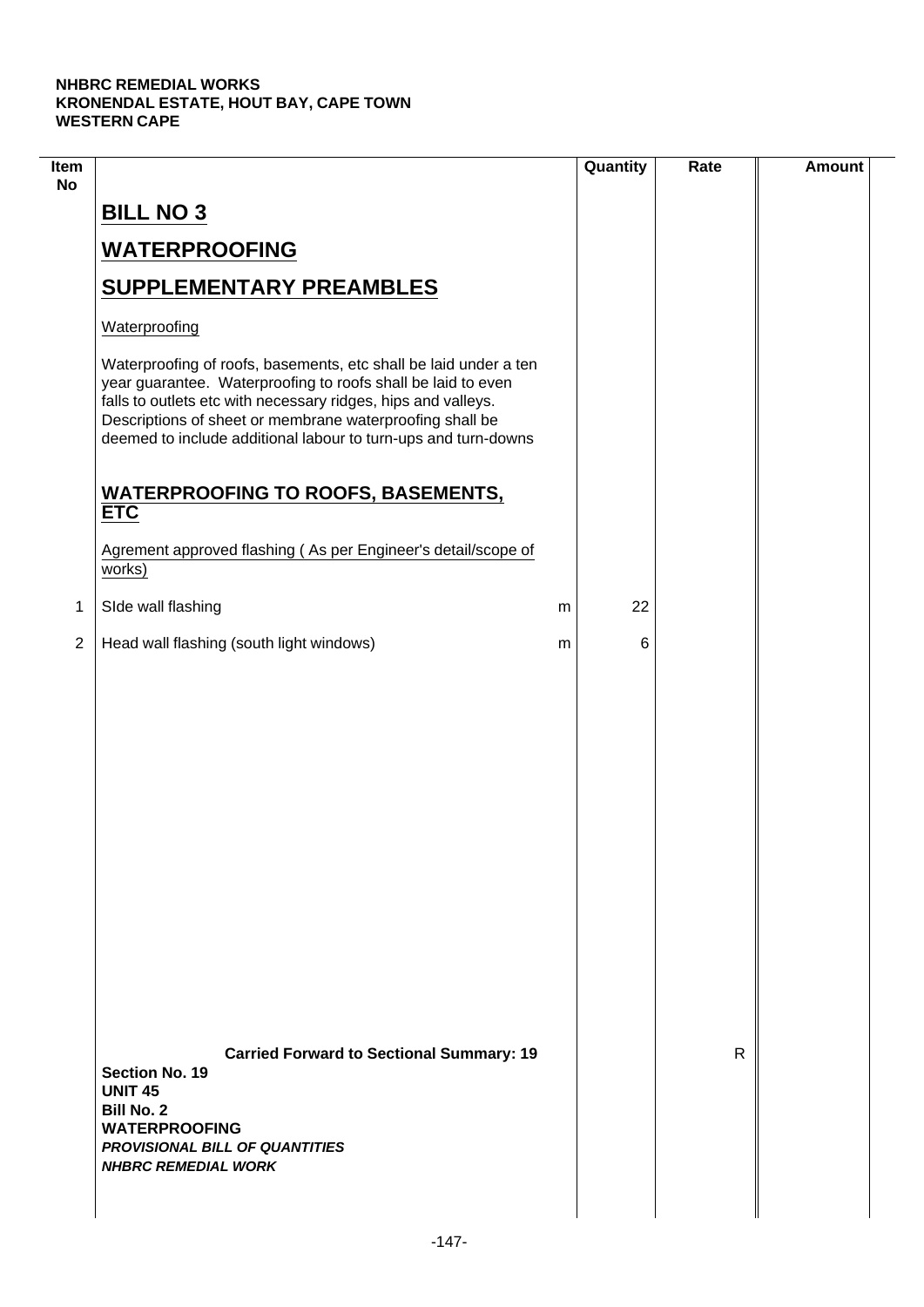| Item<br><b>No</b> |                                                                                                                                                                                                                                                                                                                                |                | Quantity | Rate | <b>Amount</b> |
|-------------------|--------------------------------------------------------------------------------------------------------------------------------------------------------------------------------------------------------------------------------------------------------------------------------------------------------------------------------|----------------|----------|------|---------------|
|                   | <b>BILL NO 4</b>                                                                                                                                                                                                                                                                                                               |                |          |      |               |
|                   | <b>ROOF COVERINGS ETC</b>                                                                                                                                                                                                                                                                                                      |                |          |      |               |
|                   | Where battens for roof coverings form part of the plate nailed<br>timber not roof truss design it shall be included under the roof<br>construction i the "Carpentry and Joinery" trade and not under<br>this trade                                                                                                             |                |          |      |               |
|                   | 340x420mm Elite flat concrete slate concrete tiles nailed with<br>non corrosive nails to battens and purlins                                                                                                                                                                                                                   |                |          |      |               |
| 1                 | Roof covering with a 26 degree pitch (Allow to replace 45% of<br>existing tiles set aside for reuse due to breakage)                                                                                                                                                                                                           | m <sub>2</sub> | 60       |      |               |
| $\overline{2}$    | Ridges of tiles to match roofing tiles, bedded and pointed in 1:3<br>tinted cement mortar, including 300mm wide strip of 375 micron<br>embossed dampproof course in accordance with SANS 952<br>Type B underlay                                                                                                                | No             | 8        |      |               |
| 3                 | Mono ridges of tiles to match roofing tiles, bedded and pointed<br>in 1:3 tinted cement mortar, including 300mm wide strip of 375<br>micron embossed dampproof course in accordance with SANS<br>952 Type B underlay                                                                                                           | No             | 8        |      |               |
|                   | <b>ROOF WALL INSULATION</b>                                                                                                                                                                                                                                                                                                    |                |          |      |               |
| 4                 | Polyethylene bubblefold aluminium foil faced both sides<br>Insulation sheeting laid taut over purlins and fixed concurrent<br>with roof covering with minimum 150mm stapled laps including<br>galvanised (PVC coated) steel straining wires at not exceeding<br>400mm centres and double-sided tape at edges where required m2 |                | 133      |      |               |
|                   |                                                                                                                                                                                                                                                                                                                                |                |          |      |               |
|                   | <b>Carried Forward to Sectional Summary: 19</b><br><b>Section No. 19</b>                                                                                                                                                                                                                                                       |                |          | R    |               |
|                   | <b>UNIT 45</b><br><b>Bill No. 3</b><br><b>ROOF COVERING</b><br><b>PROVISIONAL BILL OF QUANTITIES</b><br><b>NHBRC REMEDIAL WORK</b>                                                                                                                                                                                             |                |          |      |               |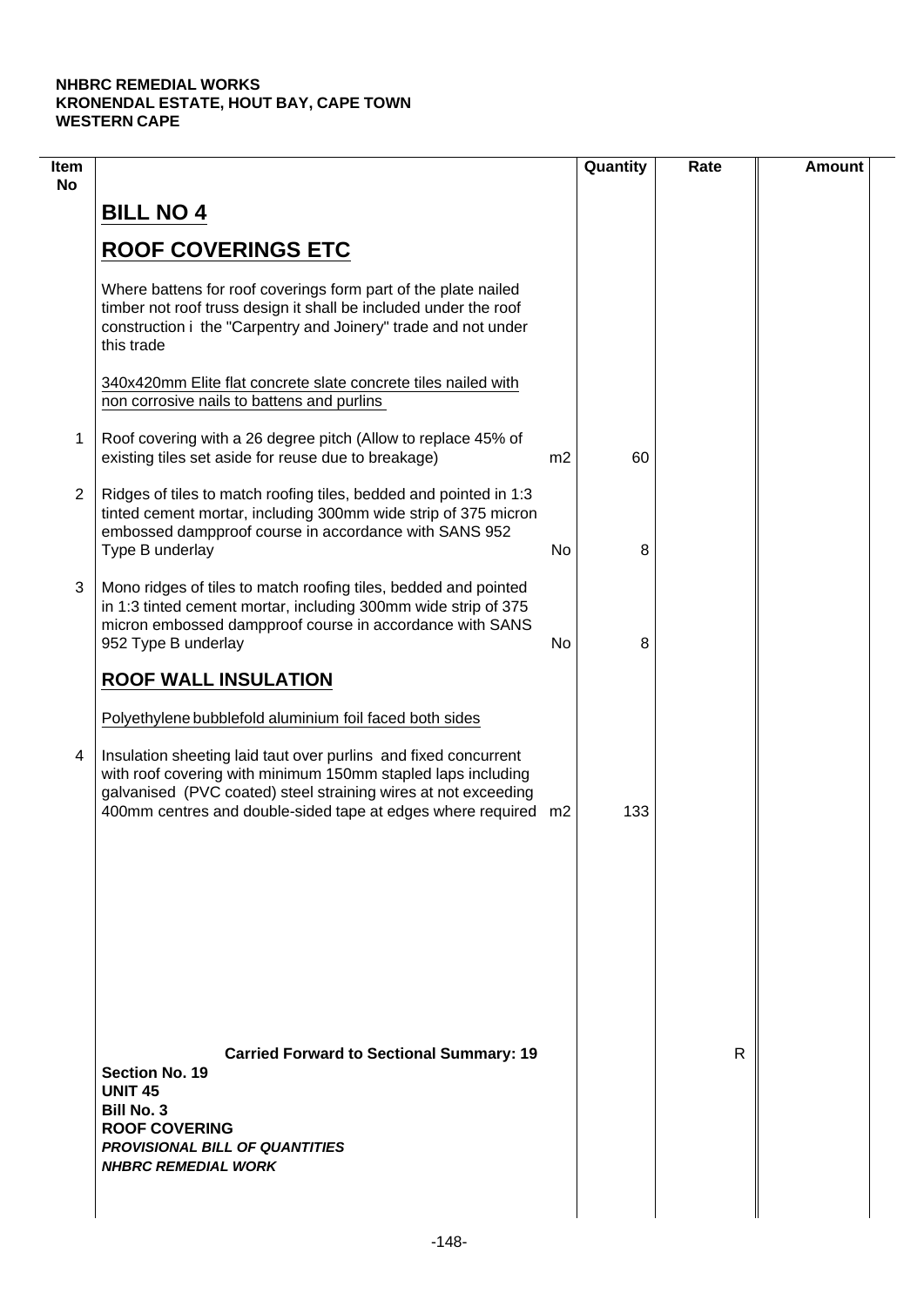|                                                                                                                                                                                                                                                                                                                                                                                                                                               | Quantity | Rate | <b>Amount</b> |
|-----------------------------------------------------------------------------------------------------------------------------------------------------------------------------------------------------------------------------------------------------------------------------------------------------------------------------------------------------------------------------------------------------------------------------------------------|----------|------|---------------|
| <b>BILL NO 5</b>                                                                                                                                                                                                                                                                                                                                                                                                                              |          |      |               |
| <b>CARPENTRY AND JOINERY</b>                                                                                                                                                                                                                                                                                                                                                                                                                  |          |      |               |
|                                                                                                                                                                                                                                                                                                                                                                                                                                               |          |      |               |
| <b>SUPPLEMENTARY PREAMBLES</b>                                                                                                                                                                                                                                                                                                                                                                                                                |          |      |               |
| Fixing                                                                                                                                                                                                                                                                                                                                                                                                                                        |          |      |               |
| Items described as "nailed" shall be deemed to be fixed with<br>hardened steel nails or shot pins to brickwork or concrete                                                                                                                                                                                                                                                                                                                    |          |      |               |
| Items described as "plugged" shall be deemed to include<br>screwing to fibre, plastic or metal plugs at not exceeding<br>500mm centres, and where described as "bolted", the bolts<br>have been given elsewhere                                                                                                                                                                                                                               |          |      |               |
| Joinery:                                                                                                                                                                                                                                                                                                                                                                                                                                      |          |      |               |
| Descriptions of frames shall be deemed to include frames,<br>transomes, mullions, rails, etc                                                                                                                                                                                                                                                                                                                                                  |          |      |               |
| Descriptions of hardwood joinery shall be deemed to include<br>pelleting of bolt holes                                                                                                                                                                                                                                                                                                                                                        |          |      |               |
| <b>ROOFS ETC</b>                                                                                                                                                                                                                                                                                                                                                                                                                              |          |      |               |
| <b>Note</b>                                                                                                                                                                                                                                                                                                                                                                                                                                   |          |      |               |
| New (grade 5 SA PINE, H2 treated) purlins (50mmx76mm<br>minimum size) on the exposed rafters. The purlins need to be<br>sized on site according to the gap between top of rafter and top<br>batten on truss. This gap varies and must be assessed for each<br>house as the work progress. Due to the isoboard, wedges<br>cannot be used to adjust the levels after the purlin has been<br>fixed down and the purlin size will have to correct |          |      |               |
| Purlins should be fixed to rafters with 200mm long M8 coach<br>screws at each purlin/rafter intersection. Holes through purlins<br>should be pre-drilled and 6mm pilot holes should be drilled for<br>coach screws into rafters. The coach screw head should be<br>countersunk into purlin                                                                                                                                                    |          |      |               |
| Battens should be nailed down with 100mmx4mm wired nails at<br>each battten truss intersection                                                                                                                                                                                                                                                                                                                                                |          |      |               |
| <b>Carried forward</b>                                                                                                                                                                                                                                                                                                                                                                                                                        |          | R    |               |
| <b>Section No. 19</b><br><b>UNIT 45</b>                                                                                                                                                                                                                                                                                                                                                                                                       |          |      |               |
| <b>Bill No. 4</b>                                                                                                                                                                                                                                                                                                                                                                                                                             |          |      |               |
| <b>CARPENTRY AND JOINERY</b>                                                                                                                                                                                                                                                                                                                                                                                                                  |          |      |               |
| <b>PROVISIONAL BILL OF QUANTITIES</b>                                                                                                                                                                                                                                                                                                                                                                                                         |          |      |               |
| <b>NHBRC REMEDIAL WORK</b>                                                                                                                                                                                                                                                                                                                                                                                                                    |          |      |               |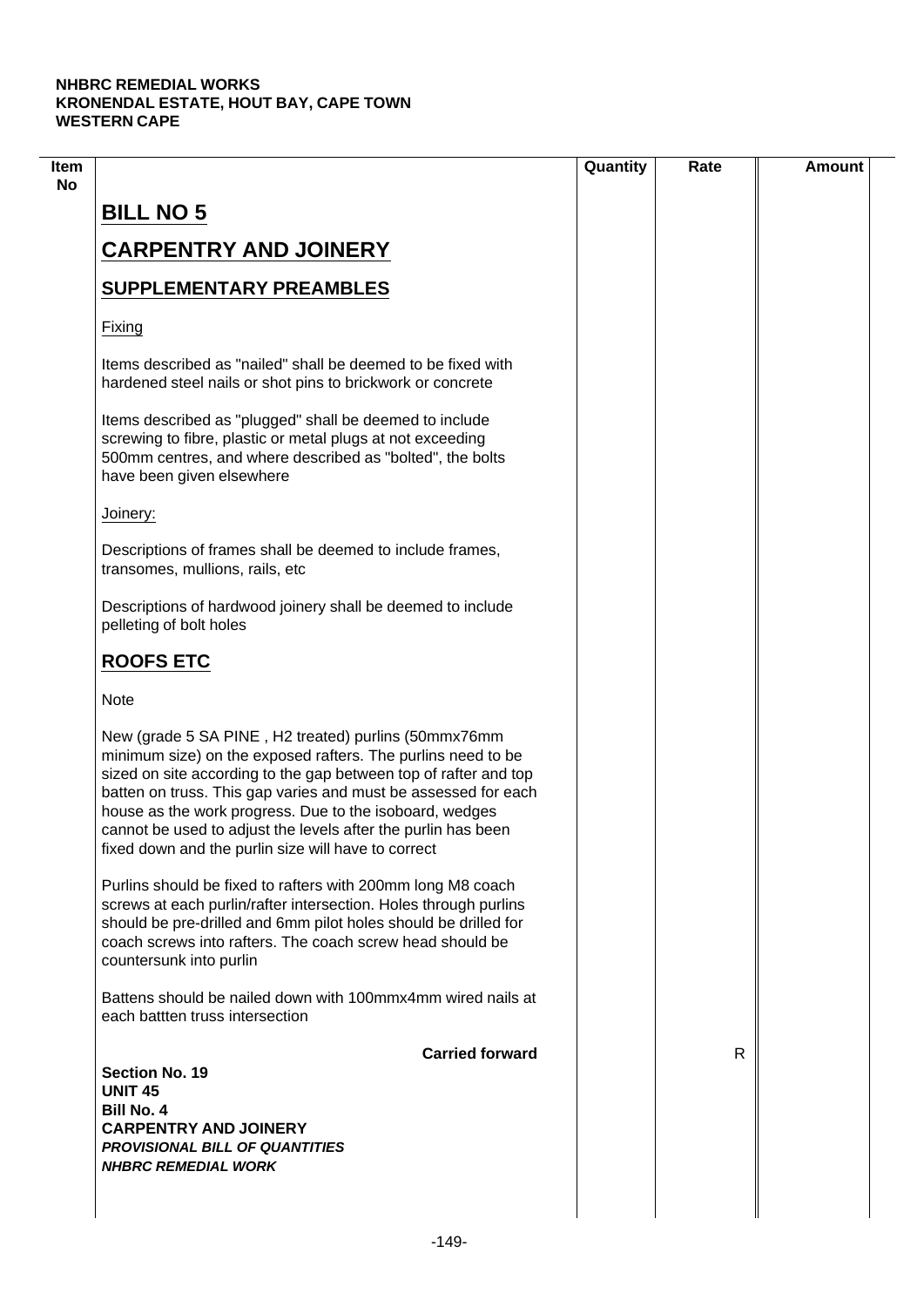|              | <b>Brought forward</b>                                                                       |     | ${\sf R}$    |  |
|--------------|----------------------------------------------------------------------------------------------|-----|--------------|--|
|              | Sawn softwood grade?                                                                         |     |              |  |
| $\mathbf{1}$ | 38x38mm Battening at 450mm centres for concrete slate roof<br>tiles covering<br>${\sf m}$    | 153 |              |  |
| $\sqrt{2}$   | 50x76 mmm Purlins<br>${\sf m}$                                                               | 279 |              |  |
|              |                                                                                              |     |              |  |
|              |                                                                                              |     |              |  |
|              |                                                                                              |     |              |  |
|              |                                                                                              |     |              |  |
|              |                                                                                              |     |              |  |
|              |                                                                                              |     |              |  |
|              |                                                                                              |     |              |  |
|              |                                                                                              |     |              |  |
|              |                                                                                              |     |              |  |
|              |                                                                                              |     |              |  |
|              |                                                                                              |     |              |  |
|              |                                                                                              |     |              |  |
|              |                                                                                              |     |              |  |
|              |                                                                                              |     |              |  |
|              |                                                                                              |     |              |  |
|              |                                                                                              |     |              |  |
|              | <b>Carried Forward to Sectional Summary: 19</b><br><b>Section No. 19</b>                     |     | $\mathsf{R}$ |  |
|              | <b>UNIT 45</b><br><b>Bill No. 4</b>                                                          |     |              |  |
|              | <b>CARPENTRY AND JOINERY</b><br>PROVISIONAL BILL OF QUANTITIES<br><b>NHBRC REMEDIAL WORK</b> |     |              |  |
|              |                                                                                              |     |              |  |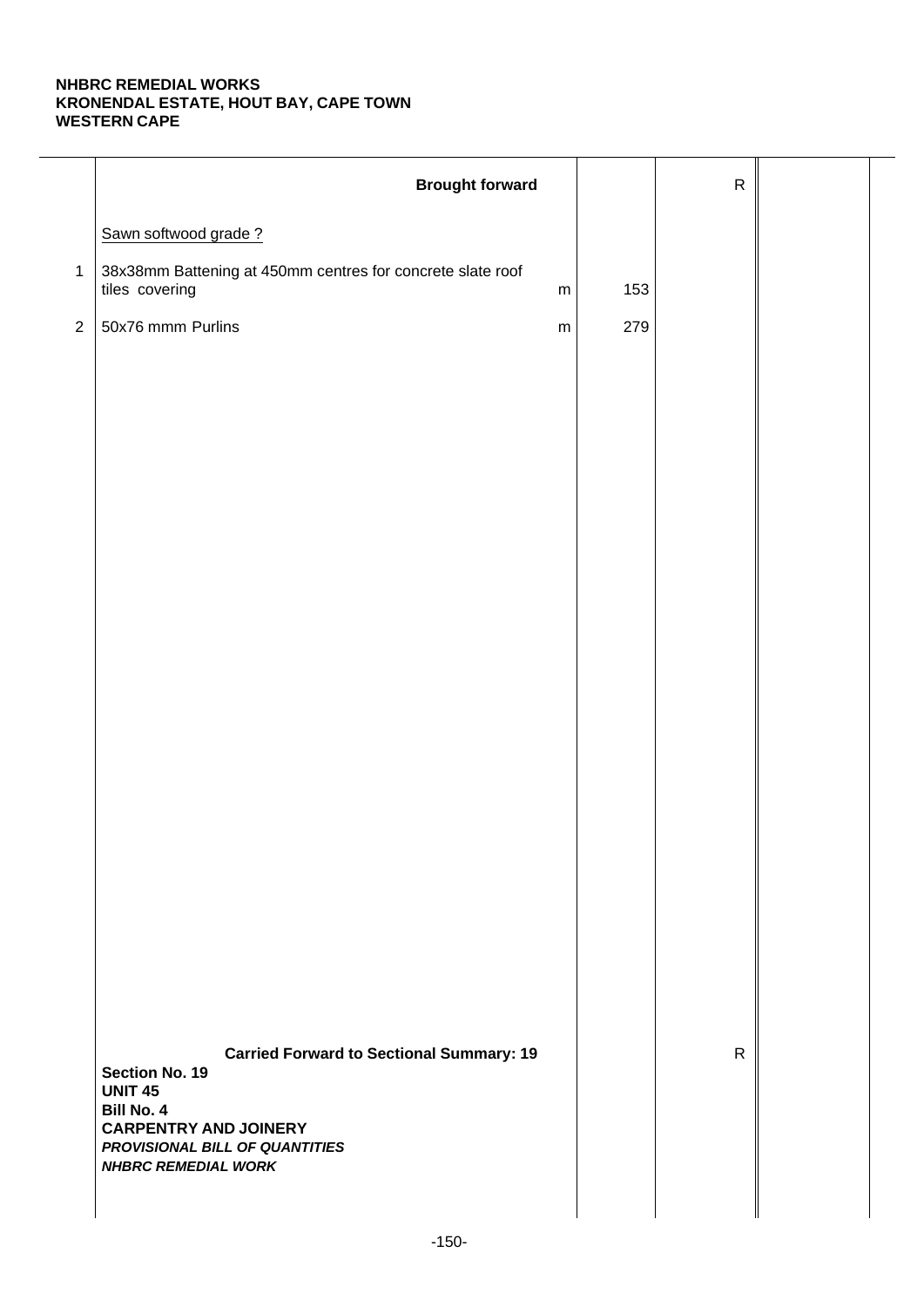|                   | Section No. 19                                               |                                 |            |              |                                |                |
|-------------------|--------------------------------------------------------------|---------------------------------|------------|--------------|--------------------------------|----------------|
|                   | <b>UNIT 45</b>                                               |                                 |            |              |                                |                |
|                   | <b>SECTION SUMMARY - UNIT 45</b>                             |                                 |            |              |                                |                |
| Bill<br><b>No</b> |                                                              |                                 | Page<br>No |              | Amount                         |                |
| $\mathbf{1}$      | <b>ALTERATIONS</b>                                           |                                 | $-146-$    | .            | <b>Contract Contract State</b> |                |
| $\overline{2}$    | <b>WATERPROOFING</b>                                         |                                 | $-147-$    |              |                                | $\overline{a}$ |
| $\mathbf{3}$      | ROOF COVERING                                                |                                 | $-148-$    |              |                                | $\overline{a}$ |
| $\overline{4}$    | CARPENTRY AND JOINERY                                        |                                 | $-150-$    |              |                                | $\overline{a}$ |
|                   |                                                              |                                 |            |              |                                |                |
|                   |                                                              |                                 |            |              |                                |                |
|                   |                                                              |                                 |            |              |                                |                |
|                   |                                                              |                                 |            |              |                                |                |
|                   |                                                              |                                 |            |              |                                |                |
|                   |                                                              |                                 |            |              |                                |                |
|                   |                                                              |                                 |            |              |                                |                |
|                   |                                                              |                                 |            |              |                                |                |
|                   |                                                              |                                 |            |              |                                |                |
|                   |                                                              |                                 |            |              |                                |                |
|                   |                                                              |                                 |            |              |                                |                |
|                   |                                                              |                                 |            |              |                                |                |
|                   |                                                              |                                 |            |              |                                |                |
|                   |                                                              |                                 |            |              |                                |                |
|                   |                                                              |                                 |            |              |                                |                |
|                   |                                                              |                                 |            |              |                                |                |
|                   |                                                              | <b>Carried to Final Summary</b> |            | $\mathsf{R}$ |                                |                |
|                   | <b>Section No. 19</b><br><b>UNIT 45</b>                      |                                 |            |              |                                |                |
|                   | PROVISIONAL BILL OF QUANTITIES<br><b>NHBRC REMEDIAL WORK</b> |                                 |            |              |                                |                |
|                   |                                                              |                                 |            |              |                                |                |
|                   |                                                              |                                 |            |              |                                |                |
|                   |                                                              |                                 |            |              |                                |                |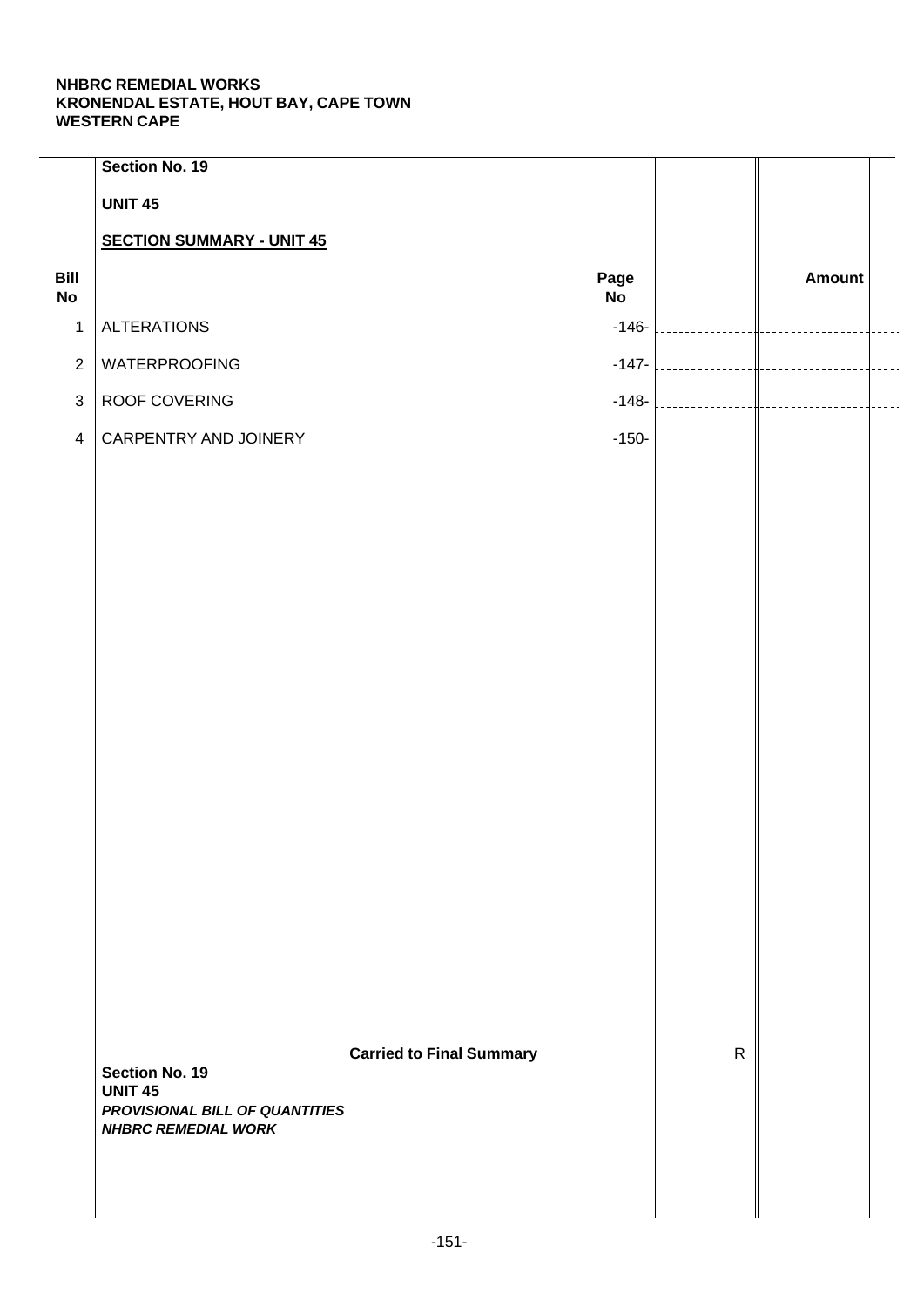| Item                                                                                                                                                                                                                                                                                                                                                                                                                        |                        | Quantity | Rate         | <b>Amount</b> |
|-----------------------------------------------------------------------------------------------------------------------------------------------------------------------------------------------------------------------------------------------------------------------------------------------------------------------------------------------------------------------------------------------------------------------------|------------------------|----------|--------------|---------------|
| <b>BILL NO 2</b>                                                                                                                                                                                                                                                                                                                                                                                                            |                        |          |              |               |
| <b>ALTERATIONS</b>                                                                                                                                                                                                                                                                                                                                                                                                          |                        |          |              |               |
| <b>SUPPLEMENTARY PREAMBLES</b>                                                                                                                                                                                                                                                                                                                                                                                              |                        |          |              |               |
| View site                                                                                                                                                                                                                                                                                                                                                                                                                   |                        |          |              |               |
| Before submitting the tender the contractor shall visit the site<br>and satisfy himself as to the nature and extent of the work to be<br>done and the value of the materials contained in the buildings<br>or portions of the buildings to be demolished. No claim for any<br>variations of the contract sum in respect of the nature and<br>extent of the work or of inferior or damaged materials will be<br>entertained. |                        |          |              |               |
| Explosives                                                                                                                                                                                                                                                                                                                                                                                                                  |                        |          |              |               |
| No explosives whatsoever may be used for demolition<br>purposes unless otherwise stated                                                                                                                                                                                                                                                                                                                                     |                        |          |              |               |
| General                                                                                                                                                                                                                                                                                                                                                                                                                     |                        |          |              |               |
| The contractor shall carry out the whole of the works with as<br>little mess and noise as possible and with minimum of<br>disturbance to adjoining premises and their tenants. He/she<br>shall provide proper protection and provide, erect and remove<br>when directed, any temporary tarpaulins that may be necessary<br>during the progress of the works, all to the satisfaction of the<br>engineer.                    |                        |          |              |               |
| Water supply pipes and other piping that may be encountered<br>and found necessary to disconnect or cut, shall be effectually<br>stopped off or grubbed up and removed, and any new<br>connections that may be necessary shall be made with proper<br>fittings, to the satisfaction of the engineer.                                                                                                                        |                        |          |              |               |
|                                                                                                                                                                                                                                                                                                                                                                                                                             | <b>Carried forward</b> |          | $\mathsf{R}$ |               |
| <b>Section No. 20</b><br><b>UNIT 46</b><br><b>Bill No. 1</b><br><b>ALTERATIONS</b><br><b>PROVISIONAL BILL OF QUANTITIES</b><br><b>NHBRC REMEDIAL WORK</b>                                                                                                                                                                                                                                                                   |                        |          |              |               |
|                                                                                                                                                                                                                                                                                                                                                                                                                             |                        |          |              |               |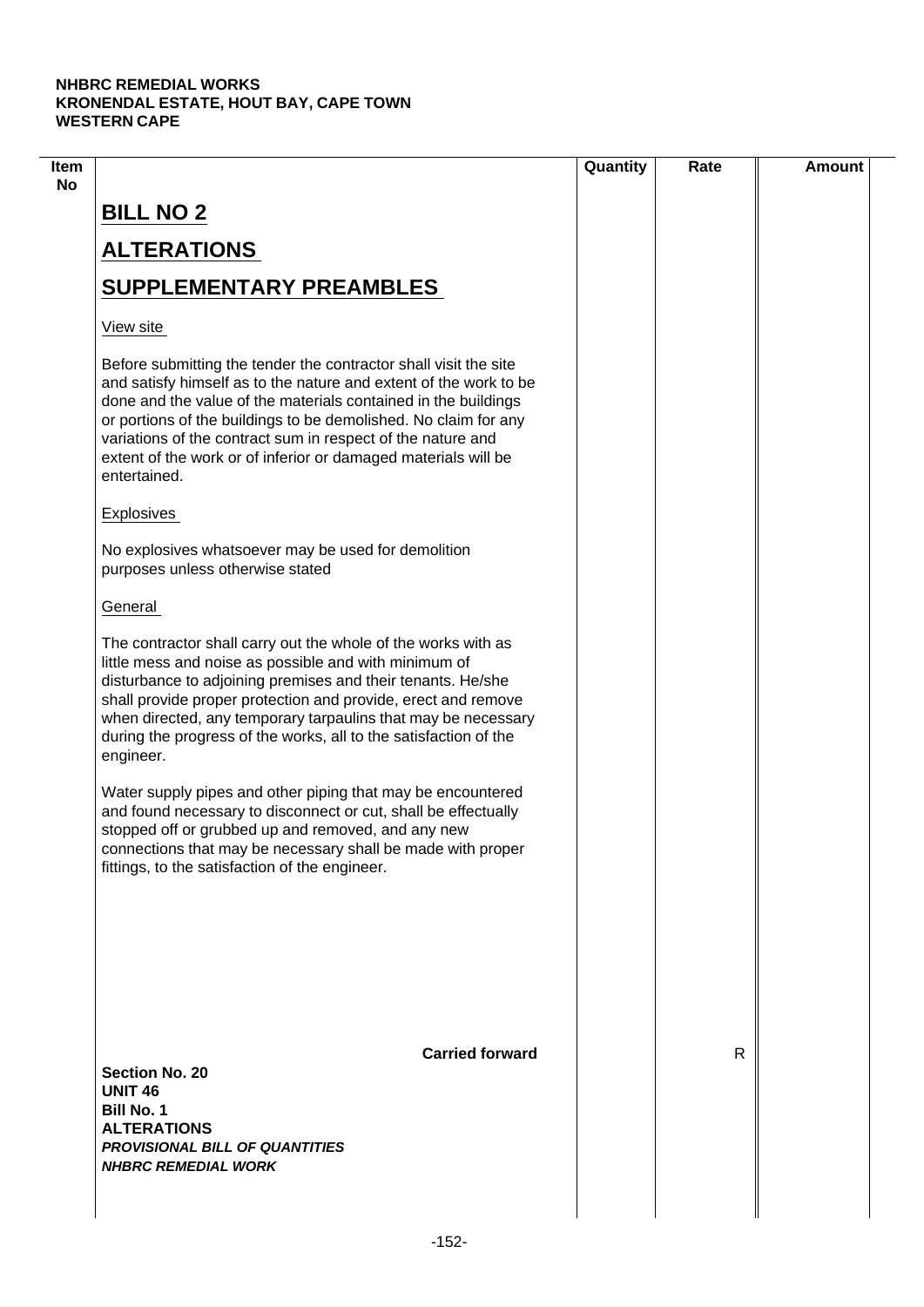|   | <b>Brought forward</b>                                                                                                                                                                                                                                                                                                                                                                                                                                                                                                                                           |   |     | $\mathsf{R}$ |  |
|---|------------------------------------------------------------------------------------------------------------------------------------------------------------------------------------------------------------------------------------------------------------------------------------------------------------------------------------------------------------------------------------------------------------------------------------------------------------------------------------------------------------------------------------------------------------------|---|-----|--------------|--|
|   | Doors, fanlights, fittings, frames, linings, etc which are to be<br>re-used shall be thoroughly overhauled before refixing including<br>taking off. easing and rehanging, cramping up, re-wedging as<br>required and making good cramps, dowels, etc, and easing,<br>oiling, adjusting and repairing ironmongery as necessary,<br>replacing any glass damaged in removal or subsequently and<br>stopping up all ail and screw holes with tinted plastic wood to<br>match timber, unless otherwise described. Re-painting or<br>re-varnishing is given separately |   |     |              |  |
|   | Prices for taking out doors, windows, etc shall including for<br>removal of all beads, architraves, ironmongery, etc                                                                                                                                                                                                                                                                                                                                                                                                                                             |   |     |              |  |
|   | Prices for taking out and removing doors and frames shall<br>include for removing door stop, cabin hook, etc and making<br>good floor and wall finishes to match existing                                                                                                                                                                                                                                                                                                                                                                                        |   |     |              |  |
|   | With regard to building up of openings in existing walls, cement<br>screeds and pavings, granolithis, tops of walls, etc, shall be<br>levelled and prepared for raising of brickwork                                                                                                                                                                                                                                                                                                                                                                             |   |     |              |  |
|   | Making good of finishes shall include making good of the brick<br>and concrete surfaces onto which the new finishes are applied,<br>where necessary                                                                                                                                                                                                                                                                                                                                                                                                              |   |     |              |  |
|   | The contractor will be required to take all dimensions affecting<br>the existing buildings on the site and he will be held solely<br>responsible for the accuracy of all such dimensions where used<br>in the manufacture of new items (doors, windows, fittings, etc)                                                                                                                                                                                                                                                                                           |   |     |              |  |
|   | <b>REMOVAL OF EXISTING WORK</b>                                                                                                                                                                                                                                                                                                                                                                                                                                                                                                                                  |   |     |              |  |
|   | Taking down and removing roofs, floors, panelling, ceilings,<br>partitions, etc                                                                                                                                                                                                                                                                                                                                                                                                                                                                                  |   |     |              |  |
| 1 | Timber purlins and battens                                                                                                                                                                                                                                                                                                                                                                                                                                                                                                                                       | m | 432 |              |  |
|   | <b>Carried forward</b><br><b>Section No. 20</b><br><b>UNIT 46</b><br><b>Bill No. 1</b><br><b>ALTERATIONS</b><br><b>PROVISIONAL BILL OF QUANTITIES</b><br><b>NHBRC REMEDIAL WORK</b>                                                                                                                                                                                                                                                                                                                                                                              |   |     | R            |  |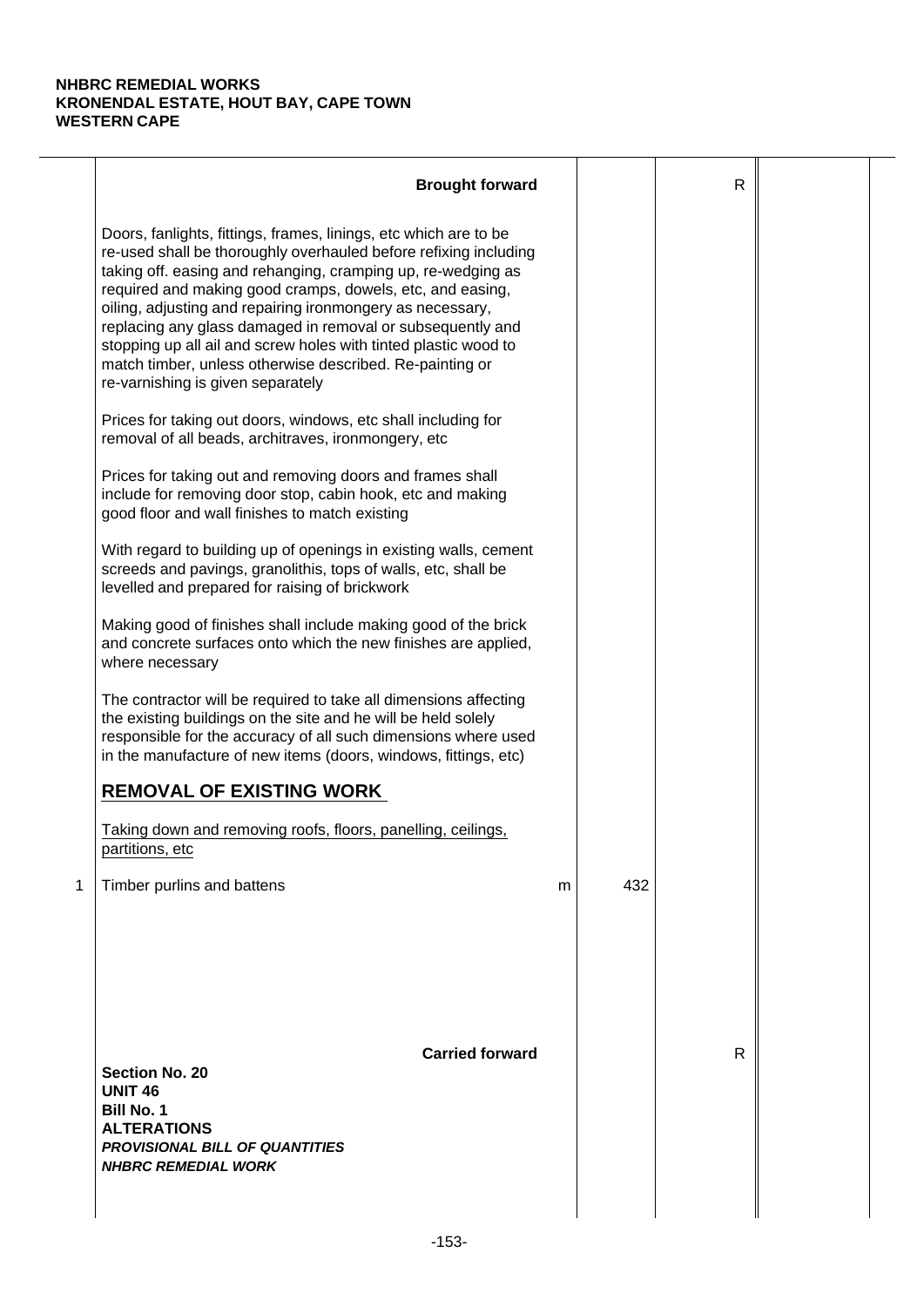|                | <b>Brought forward</b>                                                                                                                                                                                |           |     | $\mathsf{R}$ |  |
|----------------|-------------------------------------------------------------------------------------------------------------------------------------------------------------------------------------------------------|-----------|-----|--------------|--|
|                | Taking down and removing roofs, floors, panelling, ceilings,<br>partitions, etc setting aside for re-use and later re fixing (as per<br>Engineer's detail) in similar new position                    |           |     |              |  |
| $\overline{2}$ | Fibre cement Barge and Fascia Boards                                                                                                                                                                  | ${\sf m}$ | 59  |              |  |
| 3              | Coverland "Elite" flat concrete slate tiles                                                                                                                                                           | m2        | 103 |              |  |
| 4              | Ridge tiles                                                                                                                                                                                           | No        | 15  |              |  |
| $\,$ 5 $\,$    | Mono Ridge                                                                                                                                                                                            | No        | 15  |              |  |
| 6              | Side wall and cover flashing                                                                                                                                                                          | ${\sf m}$ | 22  |              |  |
| $\overline{7}$ | Gutters                                                                                                                                                                                               | ${\sf m}$ | 24  |              |  |
|                |                                                                                                                                                                                                       |           |     |              |  |
|                |                                                                                                                                                                                                       |           |     |              |  |
|                |                                                                                                                                                                                                       |           |     |              |  |
|                |                                                                                                                                                                                                       |           |     |              |  |
|                |                                                                                                                                                                                                       |           |     |              |  |
|                |                                                                                                                                                                                                       |           |     |              |  |
|                |                                                                                                                                                                                                       |           |     |              |  |
|                |                                                                                                                                                                                                       |           |     |              |  |
|                |                                                                                                                                                                                                       |           |     |              |  |
|                |                                                                                                                                                                                                       |           |     |              |  |
|                |                                                                                                                                                                                                       |           |     |              |  |
|                |                                                                                                                                                                                                       |           |     |              |  |
|                |                                                                                                                                                                                                       |           |     |              |  |
|                |                                                                                                                                                                                                       |           |     |              |  |
|                | <b>Carried Forward to Sectional Summary: 20</b><br><b>Section No. 20</b><br><b>UNIT 46</b><br><b>Bill No. 1</b><br><b>ALTERATIONS</b><br>PROVISIONAL BILL OF QUANTITIES<br><b>NHBRC REMEDIAL WORK</b> |           |     | $\mathsf{R}$ |  |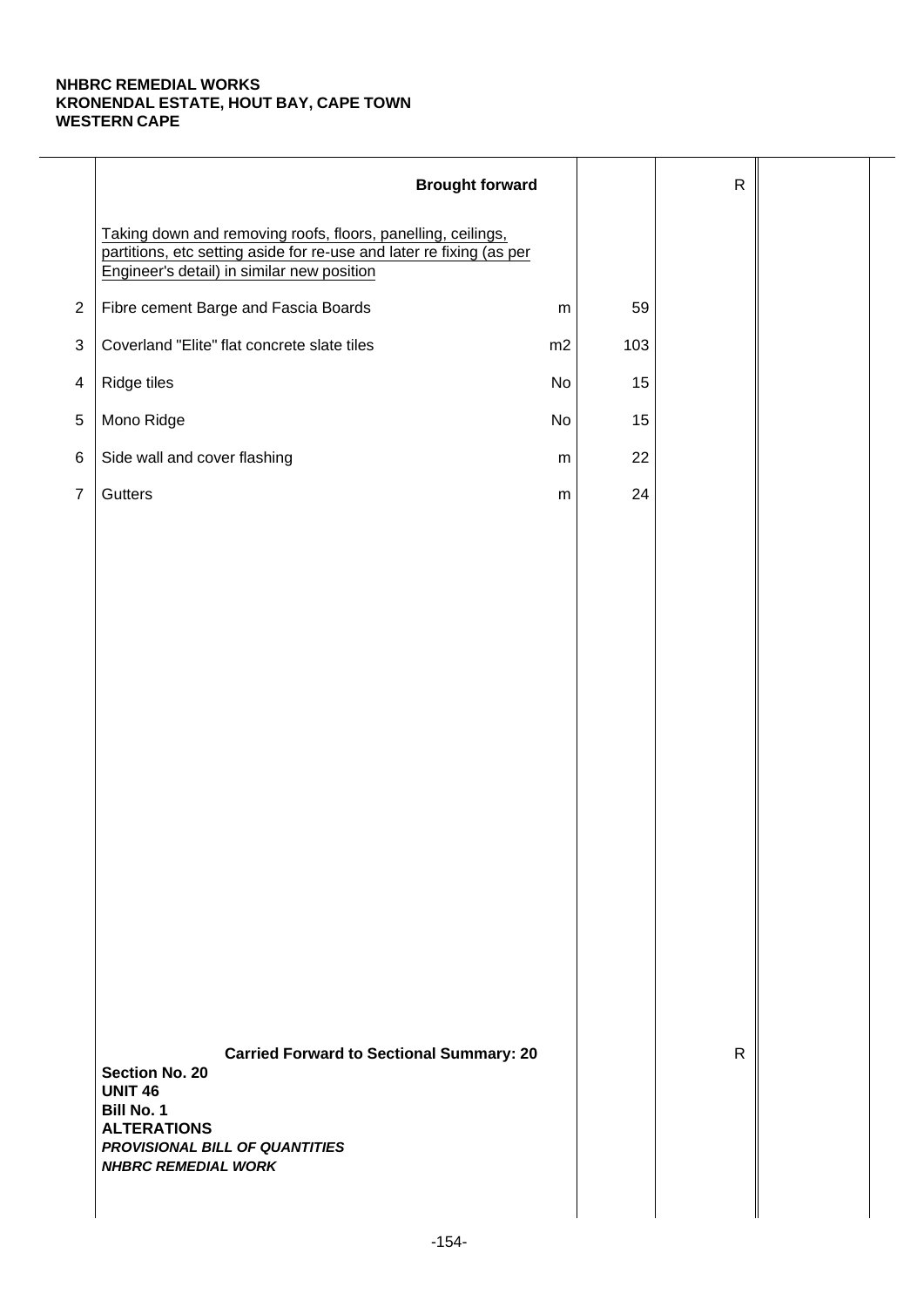$\mathcal{L}$ 

| Item<br><b>No</b> |                                                                                                                                                                                                                                                                                                                                 | Quantity | Rate | <b>Amount</b> |
|-------------------|---------------------------------------------------------------------------------------------------------------------------------------------------------------------------------------------------------------------------------------------------------------------------------------------------------------------------------|----------|------|---------------|
|                   | <b>BILL NO 3</b>                                                                                                                                                                                                                                                                                                                |          |      |               |
|                   | <b>WATERPROOFING</b>                                                                                                                                                                                                                                                                                                            |          |      |               |
|                   | <b>SUPPLEMENTARY PREAMBLES</b>                                                                                                                                                                                                                                                                                                  |          |      |               |
|                   | Waterproofing                                                                                                                                                                                                                                                                                                                   |          |      |               |
|                   | Waterproofing of roofs, basements, etc shall be laid under a ten<br>year guarantee. Waterproofing to roofs shall be laid to even<br>falls to outlets etc with necessary ridges, hips and valleys.<br>Descriptions of sheet or membrane waterproofing shall be<br>deemed to include additional labour to turn-ups and turn-downs |          |      |               |
|                   | <b>WATERPROOFING TO ROOFS, BASEMENTS,</b><br><b>ETC</b>                                                                                                                                                                                                                                                                         |          |      |               |
|                   | Agrement approved flashing (As per Engineer's detail/scope of<br>works)                                                                                                                                                                                                                                                         |          |      |               |
| 1                 | SIde wall flashing                                                                                                                                                                                                                                                                                                              | 22<br>m  |      |               |
| $\overline{2}$    | Head wall flashing (south light windows)                                                                                                                                                                                                                                                                                        | 6<br>m   |      |               |
|                   |                                                                                                                                                                                                                                                                                                                                 |          |      |               |
|                   | <b>Carried Forward to Sectional Summary: 20</b><br><b>Section No. 20</b><br><b>UNIT 46</b><br><b>Bill No. 2</b><br><b>WATERPROOFING</b><br><b>PROVISIONAL BILL OF QUANTITIES</b><br><b>NHBRC REMEDIAL WORK</b>                                                                                                                  |          | R    |               |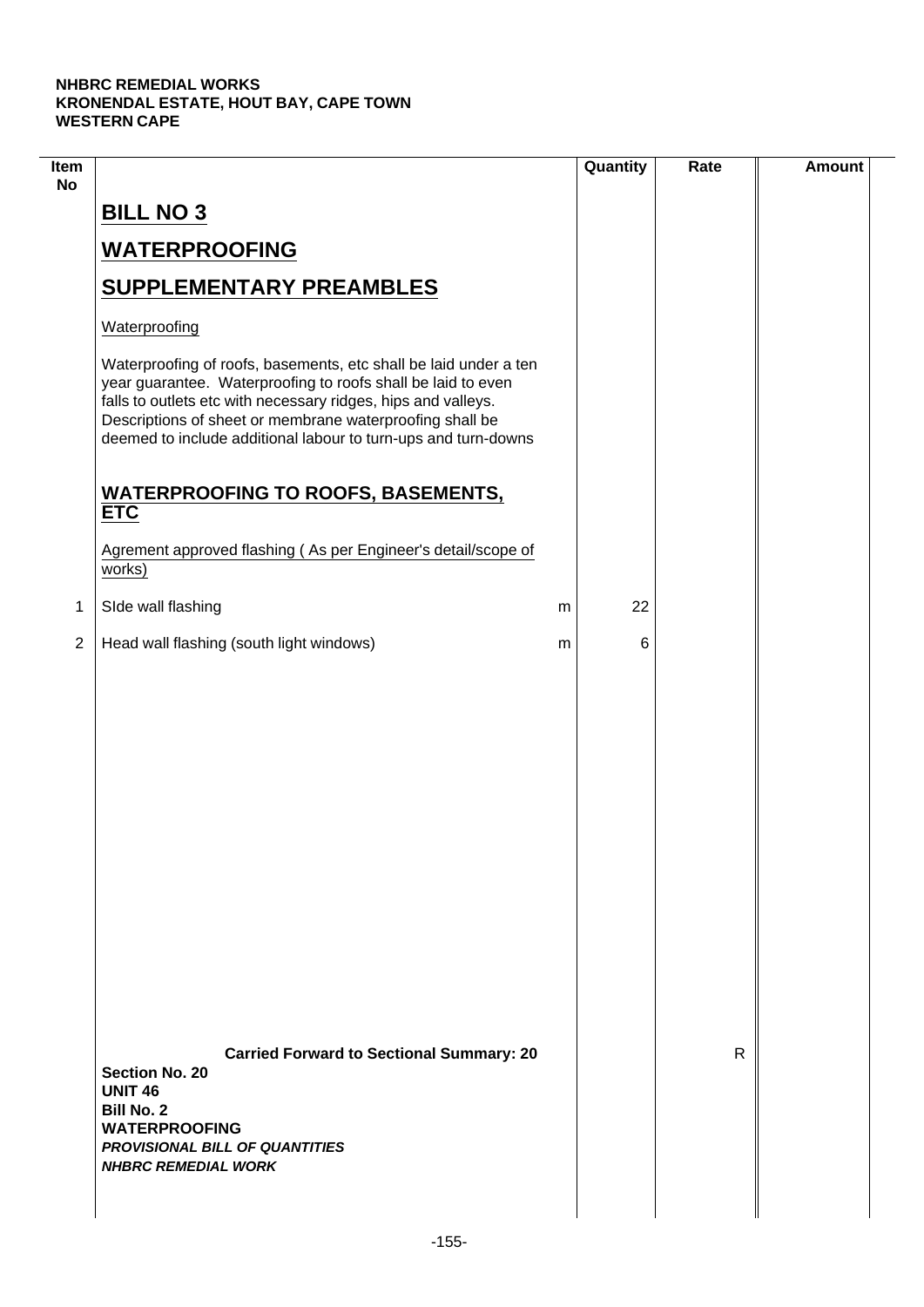| Item<br><b>No</b> |                                                                                                                                                                                                                                                                     |                | Quantity | Rate | <b>Amount</b> |
|-------------------|---------------------------------------------------------------------------------------------------------------------------------------------------------------------------------------------------------------------------------------------------------------------|----------------|----------|------|---------------|
|                   | <b>BILL NO 4</b>                                                                                                                                                                                                                                                    |                |          |      |               |
|                   | <b>ROOF COVERINGS ETC</b>                                                                                                                                                                                                                                           |                |          |      |               |
|                   | Where battens for roof coverings form part of the plate nailed<br>timber not roof truss design it shall be included under the roof<br>construction i the "Carpentry and Joinery" trade and not under<br>this trade                                                  |                |          |      |               |
|                   | 340x420mm Elite flat concrete slate concrete tiles nailed with<br>non corrosive nails to battens and purlins                                                                                                                                                        |                |          |      |               |
| 1                 | Roof covering with a 26 degree pitch (Allow to replace 45% of<br>existing tiles set aside for reuse due to breakage)                                                                                                                                                | m <sub>2</sub> | 60       |      |               |
| $\overline{2}$    | Ridges of tiles to match roofing tiles, bedded and pointed in 1:3<br>tinted cement mortar, including 300mm wide strip of 375 micron<br>embossed dampproof course in accordance with SANS 952<br>Type B underlay                                                     | No             | 8        |      |               |
| 3                 | Mono ridges of tiles to match roofing tiles, bedded and pointed<br>in 1:3 tinted cement mortar, including 300mm wide strip of 375<br>micron embossed dampproof course in accordance with SANS<br>952 Type B underlay                                                | No             | 8        |      |               |
|                   | <b>ROOF WALL INSULATION</b>                                                                                                                                                                                                                                         |                |          |      |               |
|                   | Polyethylene bubblefold aluminium foil faced both sides                                                                                                                                                                                                             |                |          |      |               |
| 4                 | Insulation sheeting laid taut over purlins and fixed concurrent<br>with roof covering with minimum 150mm stapled laps including<br>galvanised (PVC coated) steel straining wires at not exceeding<br>400mm centres and double-sided tape at edges where required m2 |                | 133      |      |               |
|                   |                                                                                                                                                                                                                                                                     |                |          |      |               |
|                   |                                                                                                                                                                                                                                                                     |                |          |      |               |
|                   |                                                                                                                                                                                                                                                                     |                |          |      |               |
|                   | <b>Carried Forward to Sectional Summary: 20</b><br><b>Section No. 20</b><br><b>UNIT 46</b><br><b>Bill No. 3</b><br><b>ROOF COVERING</b><br><b>PROVISIONAL BILL OF QUANTITIES</b><br><b>NHBRC REMEDIAL WORK</b>                                                      |                |          | R    |               |
|                   |                                                                                                                                                                                                                                                                     |                |          |      |               |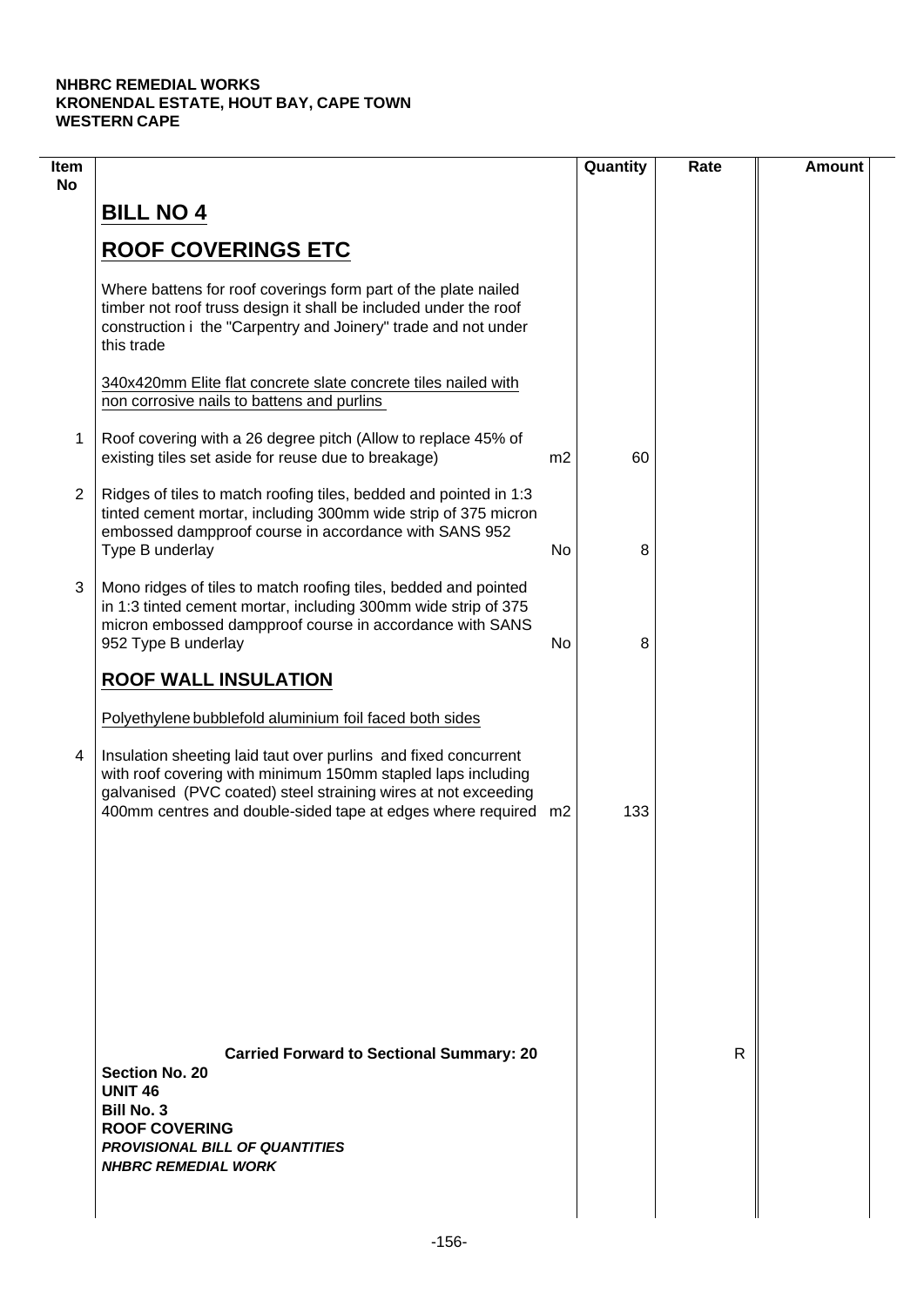|                                                                                                                                                                                                                                                                                                                                                                                                                                               | Quantity | Rate | <b>Amount</b> |
|-----------------------------------------------------------------------------------------------------------------------------------------------------------------------------------------------------------------------------------------------------------------------------------------------------------------------------------------------------------------------------------------------------------------------------------------------|----------|------|---------------|
| <b>BILL NO 5</b>                                                                                                                                                                                                                                                                                                                                                                                                                              |          |      |               |
| <b>CARPENTRY AND JOINERY</b>                                                                                                                                                                                                                                                                                                                                                                                                                  |          |      |               |
| <b>SUPPLEMENTARY PREAMBLES</b>                                                                                                                                                                                                                                                                                                                                                                                                                |          |      |               |
| Fixing                                                                                                                                                                                                                                                                                                                                                                                                                                        |          |      |               |
| Items described as "nailed" shall be deemed to be fixed with<br>hardened steel nails or shot pins to brickwork or concrete                                                                                                                                                                                                                                                                                                                    |          |      |               |
| Items described as "plugged" shall be deemed to include<br>screwing to fibre, plastic or metal plugs at not exceeding<br>500mm centres, and where described as "bolted", the bolts<br>have been given elsewhere                                                                                                                                                                                                                               |          |      |               |
| Joinery:                                                                                                                                                                                                                                                                                                                                                                                                                                      |          |      |               |
| Descriptions of frames shall be deemed to include frames,<br>transomes, mullions, rails, etc                                                                                                                                                                                                                                                                                                                                                  |          |      |               |
| Descriptions of hardwood joinery shall be deemed to include<br>pelleting of bolt holes                                                                                                                                                                                                                                                                                                                                                        |          |      |               |
| <b>ROOFS ETC</b>                                                                                                                                                                                                                                                                                                                                                                                                                              |          |      |               |
| <b>Note</b>                                                                                                                                                                                                                                                                                                                                                                                                                                   |          |      |               |
| New (grade 5 SA PINE, H2 treated) purlins (50mmx76mm<br>minimum size) on the exposed rafters. The purlins need to be<br>sized on site according to the gap between top of rafter and top<br>batten on truss. This gap varies and must be assessed for each<br>house as the work progress. Due to the isoboard, wedges<br>cannot be used to adjust the levels after the purlin has been<br>fixed down and the purlin size will have to correct |          |      |               |
| Purlins should be fixed to rafters with 200mm long M8 coach<br>screws at each purlin/rafter intersection. Holes through purlins<br>should be pre-drilled and 6mm pilot holes should be drilled for<br>coach screws into rafters. The coach screw head should be<br>countersunk into purlin                                                                                                                                                    |          |      |               |
| Battens should be nailed down with 100mmx4mm wired nails at<br>each battten truss intersection                                                                                                                                                                                                                                                                                                                                                |          |      |               |
| <b>Carried forward</b><br><b>Section No. 20</b>                                                                                                                                                                                                                                                                                                                                                                                               |          | R.   |               |
| <b>UNIT 46</b>                                                                                                                                                                                                                                                                                                                                                                                                                                |          |      |               |
| <b>Bill No. 4</b>                                                                                                                                                                                                                                                                                                                                                                                                                             |          |      |               |
| <b>CARPENTRY AND JOINERY</b>                                                                                                                                                                                                                                                                                                                                                                                                                  |          |      |               |
| <b>PROVISIONAL BILL OF QUANTITIES</b>                                                                                                                                                                                                                                                                                                                                                                                                         |          |      |               |
| <b>NHBRC REMEDIAL WORK</b>                                                                                                                                                                                                                                                                                                                                                                                                                    |          |      |               |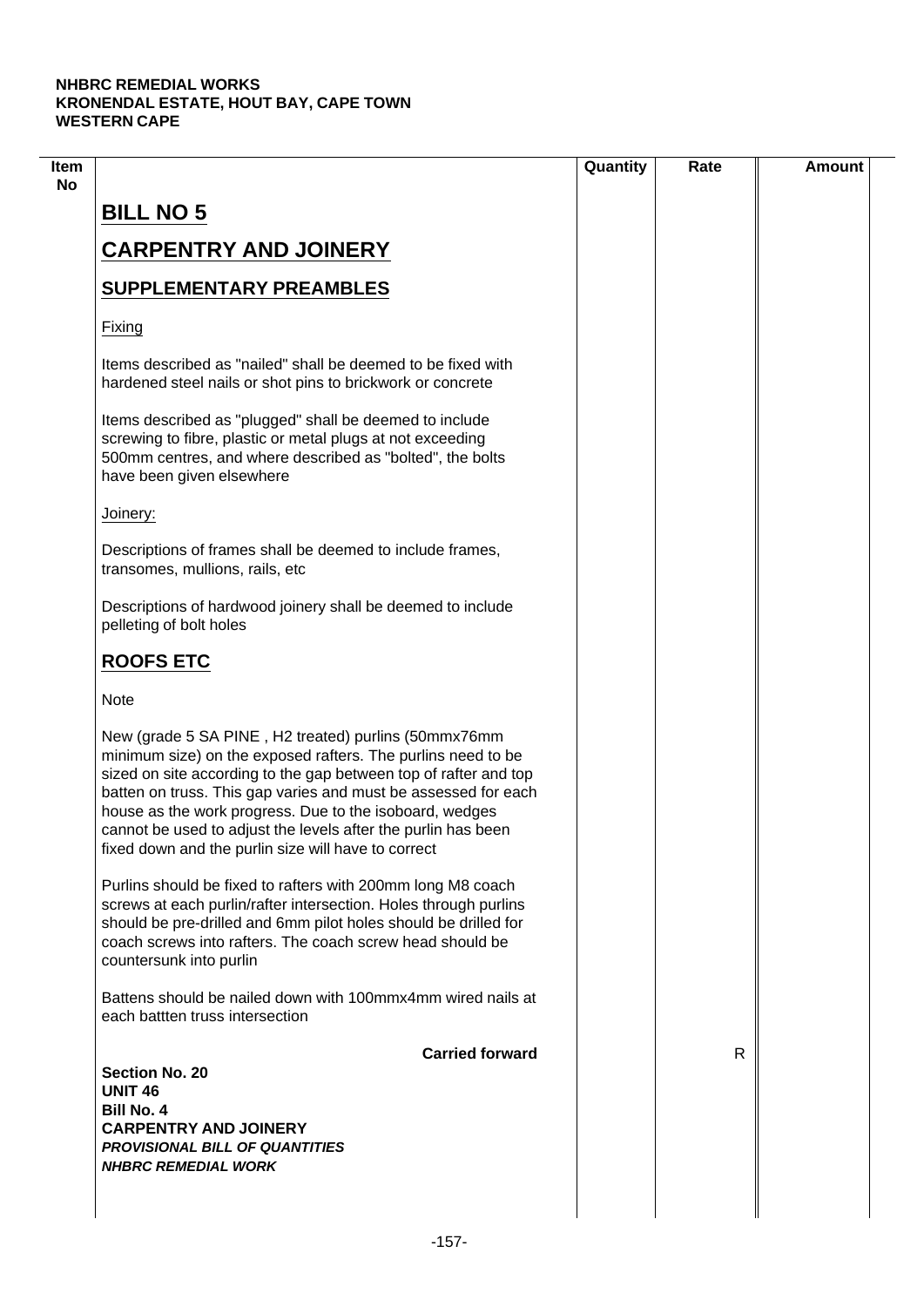|              | <b>Brought forward</b>                                                                     |           |     | ${\sf R}$    |  |
|--------------|--------------------------------------------------------------------------------------------|-----------|-----|--------------|--|
|              | Sawn softwood grade?                                                                       |           |     |              |  |
| $\mathbf{1}$ | 38x38mm Battening at 450mm centres for concrete slate roof<br>tiles covering               | ${\sf m}$ | 153 |              |  |
| $\sqrt{2}$   | 50x76 mmm Purlins                                                                          | ${\sf m}$ | 279 |              |  |
|              |                                                                                            |           |     |              |  |
|              |                                                                                            |           |     |              |  |
|              |                                                                                            |           |     |              |  |
|              |                                                                                            |           |     |              |  |
|              |                                                                                            |           |     |              |  |
|              |                                                                                            |           |     |              |  |
|              |                                                                                            |           |     |              |  |
|              |                                                                                            |           |     |              |  |
|              |                                                                                            |           |     |              |  |
|              |                                                                                            |           |     |              |  |
|              |                                                                                            |           |     |              |  |
|              |                                                                                            |           |     |              |  |
|              |                                                                                            |           |     |              |  |
|              |                                                                                            |           |     |              |  |
|              |                                                                                            |           |     |              |  |
|              |                                                                                            |           |     |              |  |
|              | <b>Carried Forward to Sectional Summary: 20</b><br><b>Section No. 20</b><br><b>UNIT 46</b> |           |     | $\mathsf{R}$ |  |
|              | <b>Bill No. 4</b><br><b>CARPENTRY AND JOINERY</b>                                          |           |     |              |  |
|              | PROVISIONAL BILL OF QUANTITIES<br><b>NHBRC REMEDIAL WORK</b>                               |           |     |              |  |
|              |                                                                                            |           |     |              |  |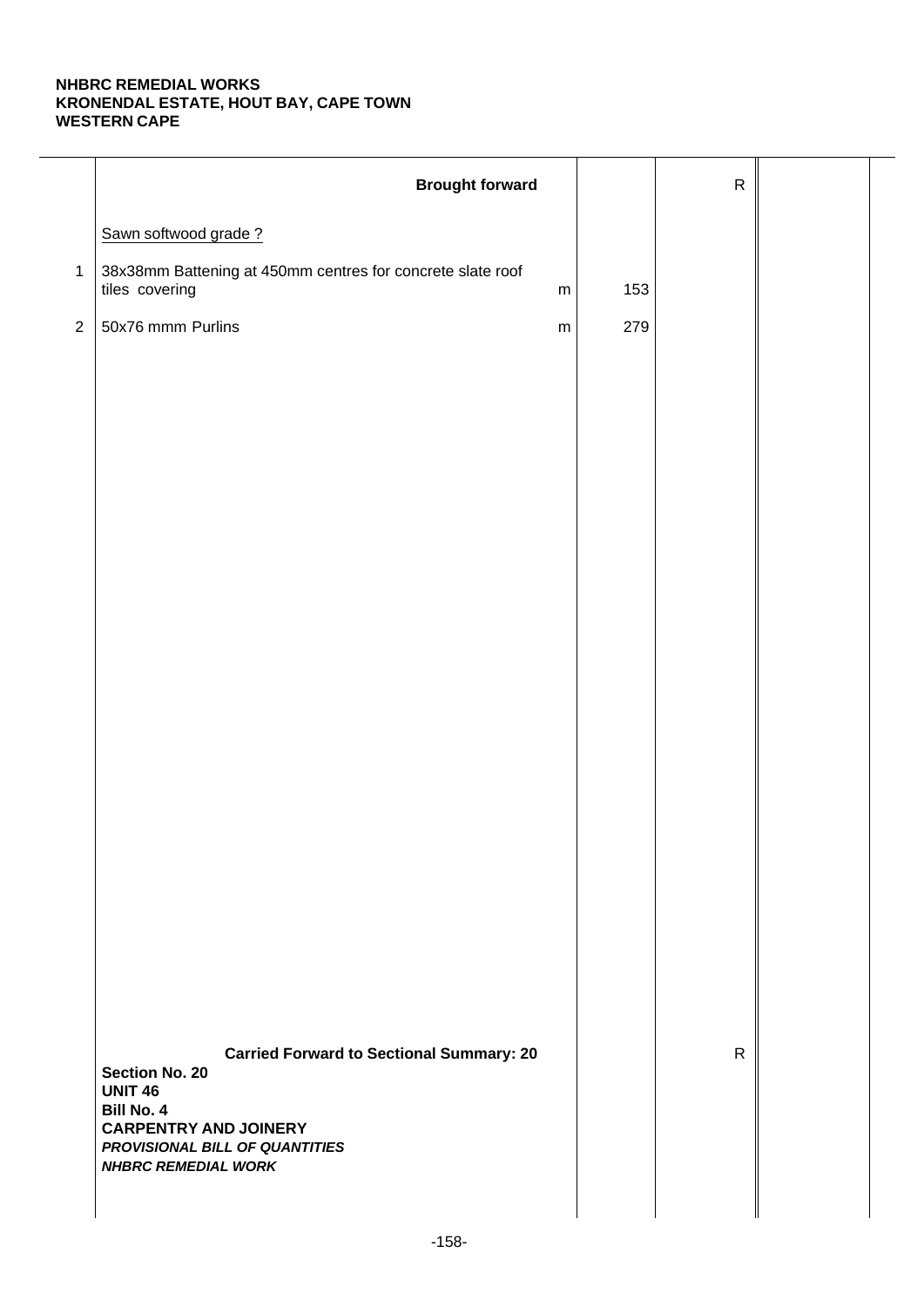|                   | <b>Section No. 20</b>                                        |                                 |                   |              |               |  |
|-------------------|--------------------------------------------------------------|---------------------------------|-------------------|--------------|---------------|--|
|                   | <b>UNIT 46</b>                                               |                                 |                   |              |               |  |
|                   | <b>SECTION SUMMARY - UNIT 46</b>                             |                                 |                   |              |               |  |
| Bill<br><b>No</b> |                                                              |                                 | Page<br><b>No</b> |              | <b>Amount</b> |  |
| $\mathbf{1}$      | <b>ALTERATIONS</b>                                           |                                 | $-154-$           |              |               |  |
| $\overline{2}$    | WATERPROOFING                                                |                                 | $-155-$           |              |               |  |
| $\mathfrak{S}$    | ROOF COVERING                                                |                                 | $-156-$           |              |               |  |
| $\overline{4}$    | CARPENTRY AND JOINERY                                        |                                 | $-158-$           |              |               |  |
|                   |                                                              |                                 |                   |              |               |  |
|                   |                                                              |                                 |                   |              |               |  |
|                   |                                                              |                                 |                   |              |               |  |
|                   |                                                              |                                 |                   |              |               |  |
|                   |                                                              |                                 |                   |              |               |  |
|                   |                                                              |                                 |                   |              |               |  |
|                   |                                                              |                                 |                   |              |               |  |
|                   |                                                              |                                 |                   |              |               |  |
|                   |                                                              |                                 |                   |              |               |  |
|                   |                                                              |                                 |                   |              |               |  |
|                   |                                                              |                                 |                   |              |               |  |
|                   |                                                              |                                 |                   |              |               |  |
|                   |                                                              |                                 |                   |              |               |  |
|                   |                                                              |                                 |                   |              |               |  |
|                   |                                                              |                                 |                   |              |               |  |
|                   |                                                              |                                 |                   |              |               |  |
|                   |                                                              | <b>Carried to Final Summary</b> |                   | $\mathsf{R}$ |               |  |
|                   | <b>Section No. 20</b><br><b>UNIT 46</b>                      |                                 |                   |              |               |  |
|                   | PROVISIONAL BILL OF QUANTITIES<br><b>NHBRC REMEDIAL WORK</b> |                                 |                   |              |               |  |
|                   |                                                              |                                 |                   |              |               |  |
|                   |                                                              |                                 |                   |              |               |  |
|                   |                                                              |                                 |                   |              |               |  |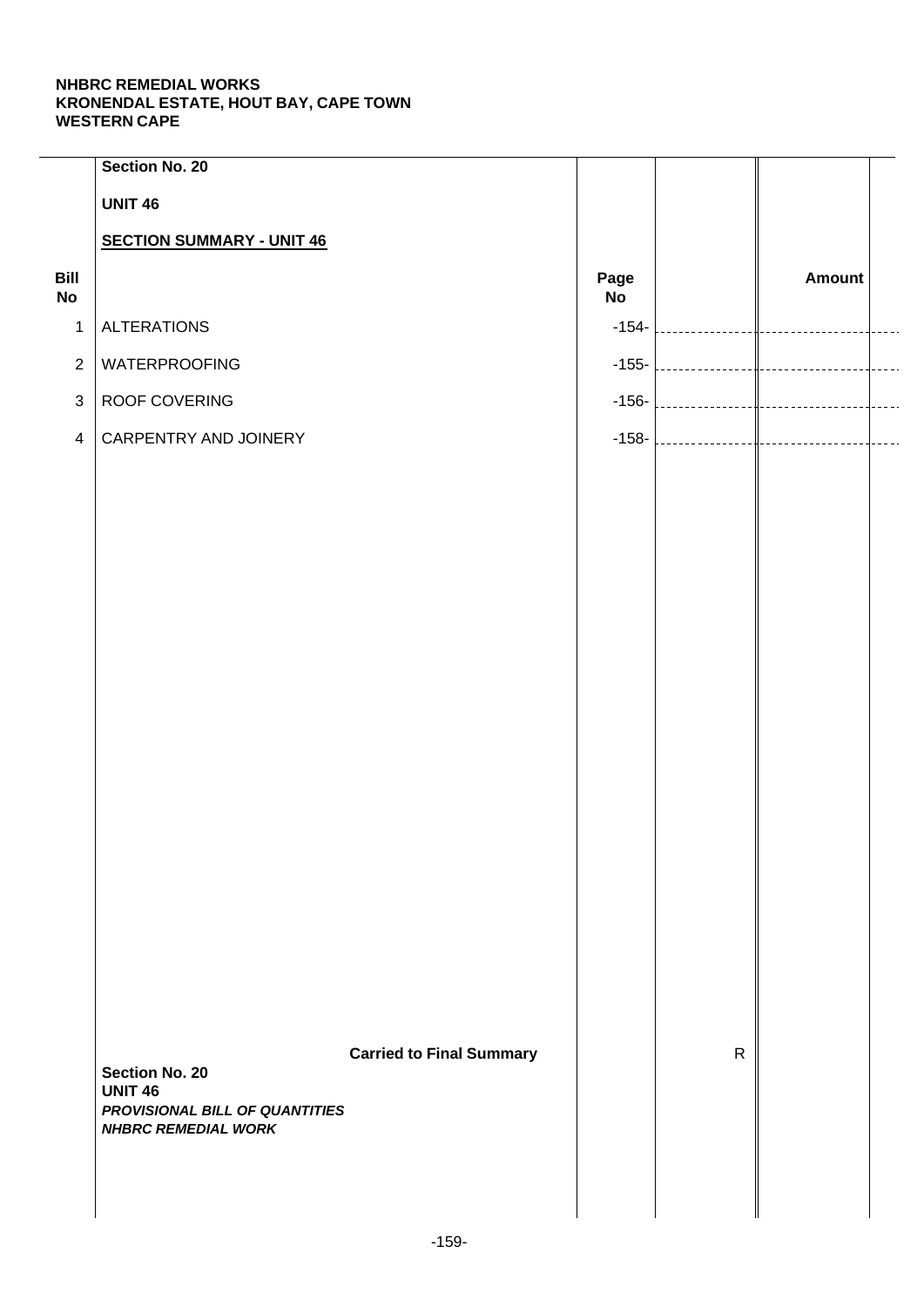| Item |                                                                                                                                                                                                                                                                                                                                                                                                                             | Quantity | Rate | <b>Amount</b> |
|------|-----------------------------------------------------------------------------------------------------------------------------------------------------------------------------------------------------------------------------------------------------------------------------------------------------------------------------------------------------------------------------------------------------------------------------|----------|------|---------------|
| No   | <b>BILL NO 2</b>                                                                                                                                                                                                                                                                                                                                                                                                            |          |      |               |
|      | <b>ALTERATIONS</b>                                                                                                                                                                                                                                                                                                                                                                                                          |          |      |               |
|      | <b>SUPPLEMENTARY PREAMBLES</b>                                                                                                                                                                                                                                                                                                                                                                                              |          |      |               |
|      | View site                                                                                                                                                                                                                                                                                                                                                                                                                   |          |      |               |
|      | Before submitting the tender the contractor shall visit the site<br>and satisfy himself as to the nature and extent of the work to be<br>done and the value of the materials contained in the buildings<br>or portions of the buildings to be demolished. No claim for any<br>variations of the contract sum in respect of the nature and<br>extent of the work or of inferior or damaged materials will be<br>entertained. |          |      |               |
|      | <b>Explosives</b>                                                                                                                                                                                                                                                                                                                                                                                                           |          |      |               |
|      | No explosives whatsoever may be used for demolition<br>purposes unless otherwise stated                                                                                                                                                                                                                                                                                                                                     |          |      |               |
|      | General                                                                                                                                                                                                                                                                                                                                                                                                                     |          |      |               |
|      | The contractor shall carry out the whole of the works with as<br>little mess and noise as possible and with minimum of<br>disturbance to adjoining premises and their tenants. He/she<br>shall provide proper protection and provide, erect and remove<br>when directed, any temporary tarpaulins that may be necessary<br>during the progress of the works, all to the satisfaction of the<br>engineer.                    |          |      |               |
|      | Water supply pipes and other piping that may be encountered<br>and found necessary to disconnect or cut, shall be effectually<br>stopped off or grubbed up and removed, and any new<br>connections that may be necessary shall be made with proper<br>fittings, to the satisfaction of the engineer.                                                                                                                        |          |      |               |
|      | <b>Carried forward</b><br><b>Section No. 21</b>                                                                                                                                                                                                                                                                                                                                                                             |          | R    |               |
|      | <b>UNIT 52</b><br><b>Bill No. 1</b><br><b>ALTERATIONS</b><br><b>PROVISIONAL BILL OF QUANTITIES</b><br><b>NHBRC REMEDIAL WORK</b>                                                                                                                                                                                                                                                                                            |          |      |               |
|      |                                                                                                                                                                                                                                                                                                                                                                                                                             |          |      |               |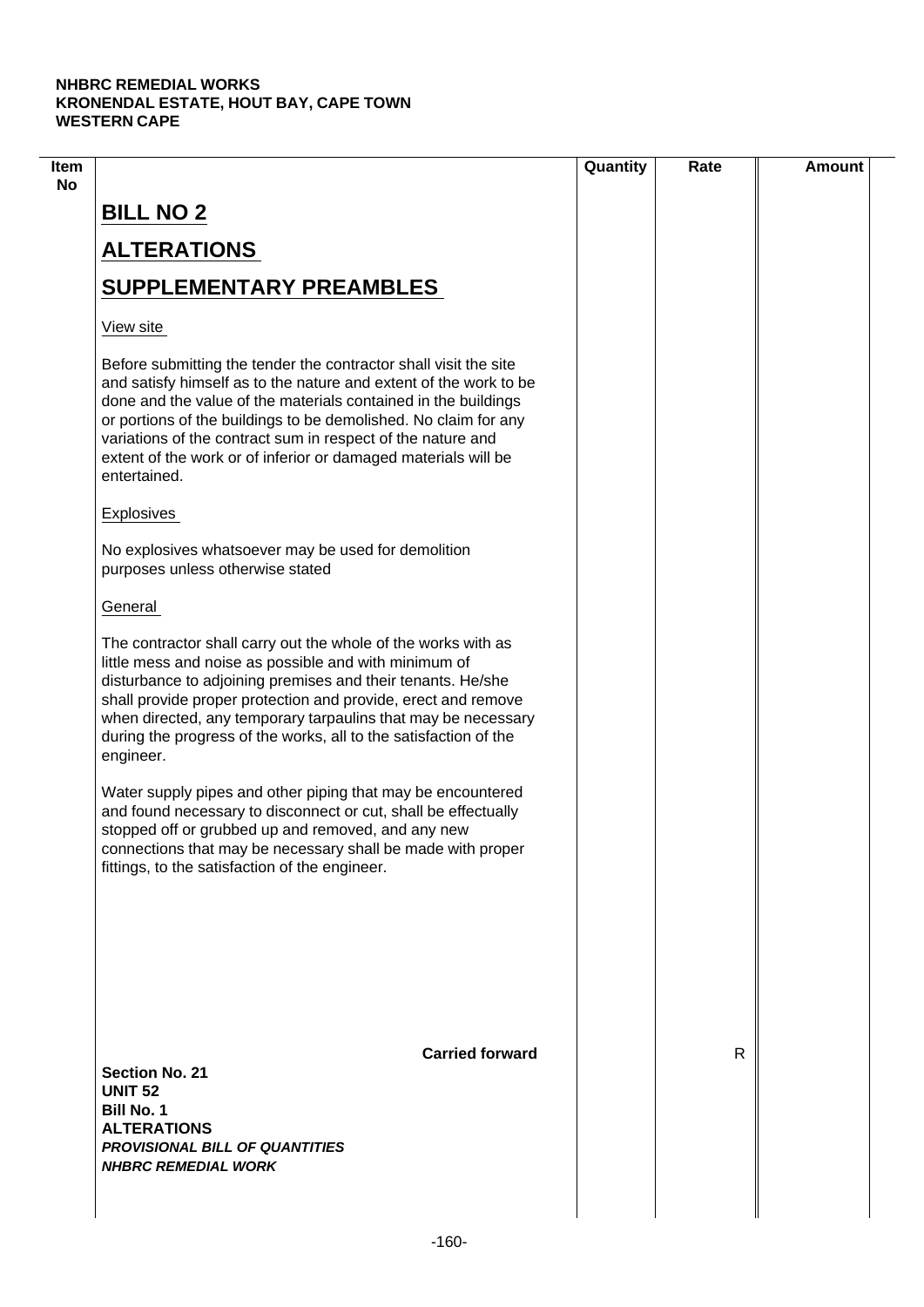|   | <b>Brought forward</b>                                                                                                                                                                                                                                                                                                                                                                                                                                                                                                                                           |   |     | $\mathsf{R}$ |  |
|---|------------------------------------------------------------------------------------------------------------------------------------------------------------------------------------------------------------------------------------------------------------------------------------------------------------------------------------------------------------------------------------------------------------------------------------------------------------------------------------------------------------------------------------------------------------------|---|-----|--------------|--|
|   | Doors, fanlights, fittings, frames, linings, etc which are to be<br>re-used shall be thoroughly overhauled before refixing including<br>taking off. easing and rehanging, cramping up, re-wedging as<br>required and making good cramps, dowels, etc, and easing,<br>oiling, adjusting and repairing ironmongery as necessary,<br>replacing any glass damaged in removal or subsequently and<br>stopping up all ail and screw holes with tinted plastic wood to<br>match timber, unless otherwise described. Re-painting or<br>re-varnishing is given separately |   |     |              |  |
|   | Prices for taking out doors, windows, etc shall including for<br>removal of all beads, architraves, ironmongery, etc                                                                                                                                                                                                                                                                                                                                                                                                                                             |   |     |              |  |
|   | Prices for taking out and removing doors and frames shall<br>include for removing door stop, cabin hook, etc and making<br>good floor and wall finishes to match existing                                                                                                                                                                                                                                                                                                                                                                                        |   |     |              |  |
|   | With regard to building up of openings in existing walls, cement<br>screeds and pavings, granolithis, tops of walls, etc, shall be<br>levelled and prepared for raising of brickwork                                                                                                                                                                                                                                                                                                                                                                             |   |     |              |  |
|   | Making good of finishes shall include making good of the brick<br>and concrete surfaces onto which the new finishes are applied,<br>where necessary                                                                                                                                                                                                                                                                                                                                                                                                              |   |     |              |  |
|   | The contractor will be required to take all dimensions affecting<br>the existing buildings on the site and he will be held solely<br>responsible for the accuracy of all such dimensions where used<br>in the manufacture of new items (doors, windows, fittings, etc)                                                                                                                                                                                                                                                                                           |   |     |              |  |
|   | <b>REMOVAL OF EXISTING WORK</b>                                                                                                                                                                                                                                                                                                                                                                                                                                                                                                                                  |   |     |              |  |
|   | Taking down and removing roofs, floors, panelling, ceilings,<br>partitions, etc                                                                                                                                                                                                                                                                                                                                                                                                                                                                                  |   |     |              |  |
| 1 | Timber purlins and battens                                                                                                                                                                                                                                                                                                                                                                                                                                                                                                                                       | m | 432 |              |  |
|   | <b>Carried forward</b><br><b>Section No. 21</b><br><b>UNIT 52</b><br><b>Bill No. 1</b><br><b>ALTERATIONS</b><br><b>PROVISIONAL BILL OF QUANTITIES</b><br><b>NHBRC REMEDIAL WORK</b>                                                                                                                                                                                                                                                                                                                                                                              |   |     | R            |  |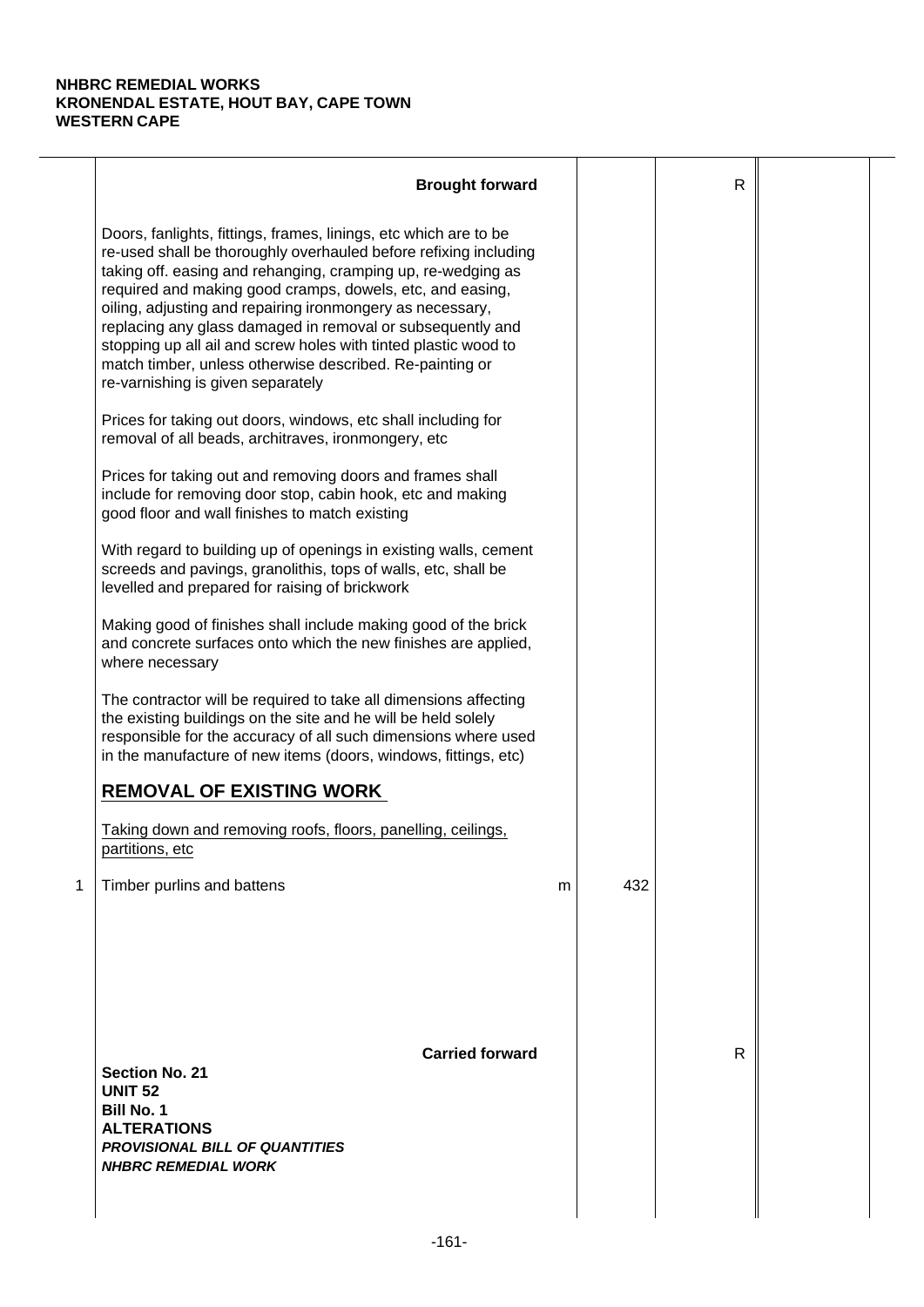|                | <b>Brought forward</b>                                                                                                                                                                                |           |     | $\mathsf{R}$ |  |
|----------------|-------------------------------------------------------------------------------------------------------------------------------------------------------------------------------------------------------|-----------|-----|--------------|--|
|                | Taking down and removing roofs, floors, panelling, ceilings,<br>partitions, etc setting aside for re-use and later re fixing (as per<br>Engineer's detail) in similar new position                    |           |     |              |  |
| $\overline{2}$ | Fibre cement Barge and Fascia Boards                                                                                                                                                                  | ${\sf m}$ | 59  |              |  |
| 3              | Coverland "Elite" flat concrete slate tiles                                                                                                                                                           | m2        | 103 |              |  |
| 4              | Ridge tiles                                                                                                                                                                                           | No        | 15  |              |  |
| $\,$ 5 $\,$    | Mono Ridge                                                                                                                                                                                            | No        | 15  |              |  |
| 6              | Side wall and cover flashing                                                                                                                                                                          | ${\sf m}$ | 22  |              |  |
| $\overline{7}$ | Gutters                                                                                                                                                                                               | ${\sf m}$ | 24  |              |  |
|                |                                                                                                                                                                                                       |           |     |              |  |
|                |                                                                                                                                                                                                       |           |     |              |  |
|                |                                                                                                                                                                                                       |           |     |              |  |
|                |                                                                                                                                                                                                       |           |     |              |  |
|                |                                                                                                                                                                                                       |           |     |              |  |
|                |                                                                                                                                                                                                       |           |     |              |  |
|                |                                                                                                                                                                                                       |           |     |              |  |
|                |                                                                                                                                                                                                       |           |     |              |  |
|                |                                                                                                                                                                                                       |           |     |              |  |
|                |                                                                                                                                                                                                       |           |     |              |  |
|                |                                                                                                                                                                                                       |           |     |              |  |
|                |                                                                                                                                                                                                       |           |     |              |  |
|                |                                                                                                                                                                                                       |           |     |              |  |
|                |                                                                                                                                                                                                       |           |     |              |  |
|                | <b>Carried Forward to Sectional Summary: 21</b><br><b>Section No. 21</b><br><b>UNIT 52</b><br><b>Bill No. 1</b><br><b>ALTERATIONS</b><br>PROVISIONAL BILL OF QUANTITIES<br><b>NHBRC REMEDIAL WORK</b> |           |     | $\mathsf{R}$ |  |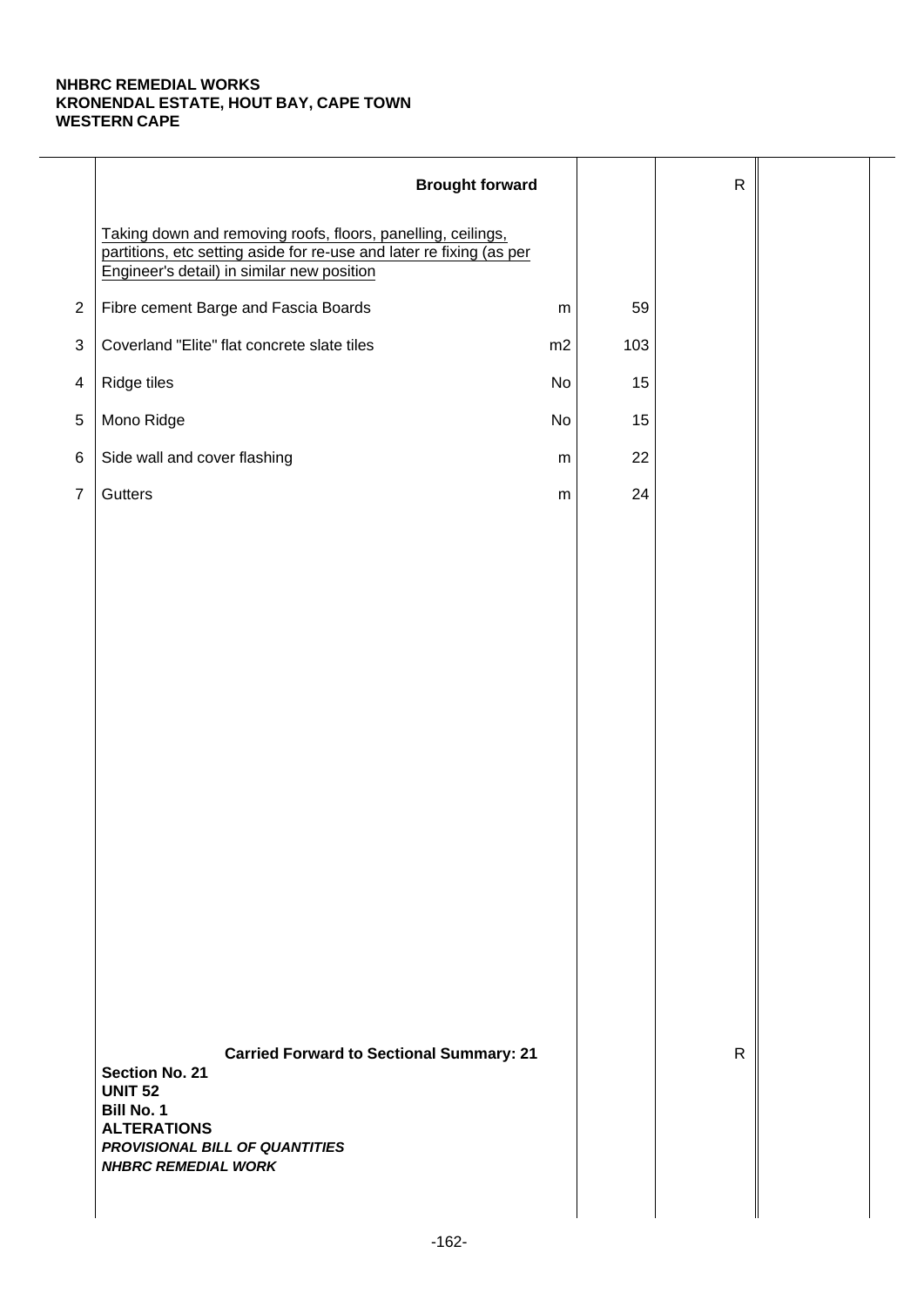$\mathcal{L}$ 

| Item<br><b>No</b> |                                                                                                                                                                                                                                                                                                                                 |   | Quantity | Rate | <b>Amount</b> |
|-------------------|---------------------------------------------------------------------------------------------------------------------------------------------------------------------------------------------------------------------------------------------------------------------------------------------------------------------------------|---|----------|------|---------------|
|                   | <b>BILL NO 3</b>                                                                                                                                                                                                                                                                                                                |   |          |      |               |
|                   | <b>WATERPROOFING</b>                                                                                                                                                                                                                                                                                                            |   |          |      |               |
|                   | <b>SUPPLEMENTARY PREAMBLES</b>                                                                                                                                                                                                                                                                                                  |   |          |      |               |
|                   | Waterproofing                                                                                                                                                                                                                                                                                                                   |   |          |      |               |
|                   | Waterproofing of roofs, basements, etc shall be laid under a ten<br>year guarantee. Waterproofing to roofs shall be laid to even<br>falls to outlets etc with necessary ridges, hips and valleys.<br>Descriptions of sheet or membrane waterproofing shall be<br>deemed to include additional labour to turn-ups and turn-downs |   |          |      |               |
|                   | <b>WATERPROOFING TO ROOFS, BASEMENTS,</b><br><b>ETC</b>                                                                                                                                                                                                                                                                         |   |          |      |               |
|                   | Agrement approved flashing (As per Engineer's detail/scope of<br>works)                                                                                                                                                                                                                                                         |   |          |      |               |
| 1                 | SIde wall flashing                                                                                                                                                                                                                                                                                                              | m | 22       |      |               |
| $\overline{2}$    | Head wall flashing (south light windows)                                                                                                                                                                                                                                                                                        | m | 6        |      |               |
|                   |                                                                                                                                                                                                                                                                                                                                 |   |          |      |               |
|                   | <b>Carried Forward to Sectional Summary: 21</b><br><b>Section No. 21</b><br><b>UNIT 52</b><br><b>Bill No. 2</b><br><b>WATERPROOFING</b><br><b>PROVISIONAL BILL OF QUANTITIES</b><br><b>NHBRC REMEDIAL WORK</b>                                                                                                                  |   |          | R    |               |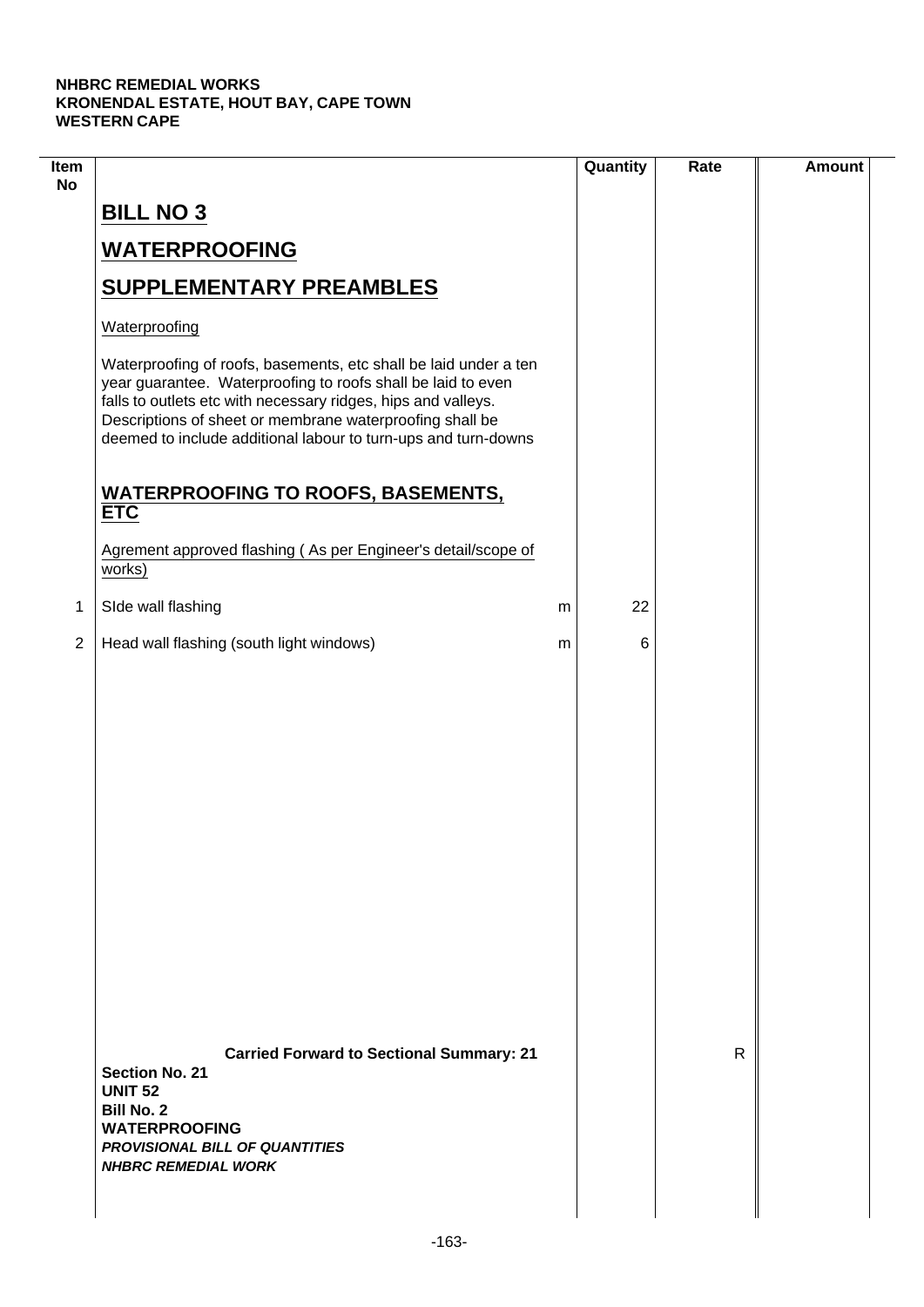| Item<br><b>No</b> |                                                                                                                                                                                                                                                                     |    | Quantity | Rate | <b>Amount</b> |
|-------------------|---------------------------------------------------------------------------------------------------------------------------------------------------------------------------------------------------------------------------------------------------------------------|----|----------|------|---------------|
|                   | <b>BILL NO 4</b>                                                                                                                                                                                                                                                    |    |          |      |               |
|                   | <b>ROOF COVERINGS ETC</b>                                                                                                                                                                                                                                           |    |          |      |               |
|                   | Where battens for roof coverings form part of the plate nailed<br>timber not roof truss design it shall be included under the roof<br>construction i the "Carpentry and Joinery" trade and not under<br>this trade                                                  |    |          |      |               |
|                   | 340x420mm Elite flat concrete slate concrete tiles nailed with<br>non corrosive nails to battens and purlins                                                                                                                                                        |    |          |      |               |
| 1                 | Roof covering with a 26 degree pitch (Allow to replace 45% of<br>existing tiles set aside for reuse due to breakage)                                                                                                                                                | m2 | 60       |      |               |
| 2                 | Ridges of tiles to match roofing tiles, bedded and pointed in 1:3<br>tinted cement mortar, including 300mm wide strip of 375 micron<br>embossed dampproof course in accordance with SANS 952<br>Type B underlay                                                     | No | 8        |      |               |
| 3                 | Mono ridges of tiles to match roofing tiles, bedded and pointed<br>in 1:3 tinted cement mortar, including 300mm wide strip of 375<br>micron embossed dampproof course in accordance with SANS<br>952 Type B underlay                                                | No | 8        |      |               |
|                   | <b>ROOF WALL INSULATION</b>                                                                                                                                                                                                                                         |    |          |      |               |
|                   | Polyethylene bubblefold aluminium foil faced both sides                                                                                                                                                                                                             |    |          |      |               |
| 4                 | Insulation sheeting laid taut over purlins and fixed concurrent<br>with roof covering with minimum 150mm stapled laps including<br>galvanised (PVC coated) steel straining wires at not exceeding<br>400mm centres and double-sided tape at edges where required m2 |    | 133      |      |               |
|                   |                                                                                                                                                                                                                                                                     |    |          |      |               |
|                   |                                                                                                                                                                                                                                                                     |    |          |      |               |
|                   |                                                                                                                                                                                                                                                                     |    |          |      |               |
|                   | <b>Carried Forward to Sectional Summary: 21</b><br><b>Section No. 21</b><br><b>UNIT 52</b><br><b>Bill No. 3</b><br><b>ROOF COVERING</b><br><b>PROVISIONAL BILL OF QUANTITIES</b><br><b>NHBRC REMEDIAL WORK</b>                                                      |    |          | R    |               |
|                   |                                                                                                                                                                                                                                                                     |    |          |      |               |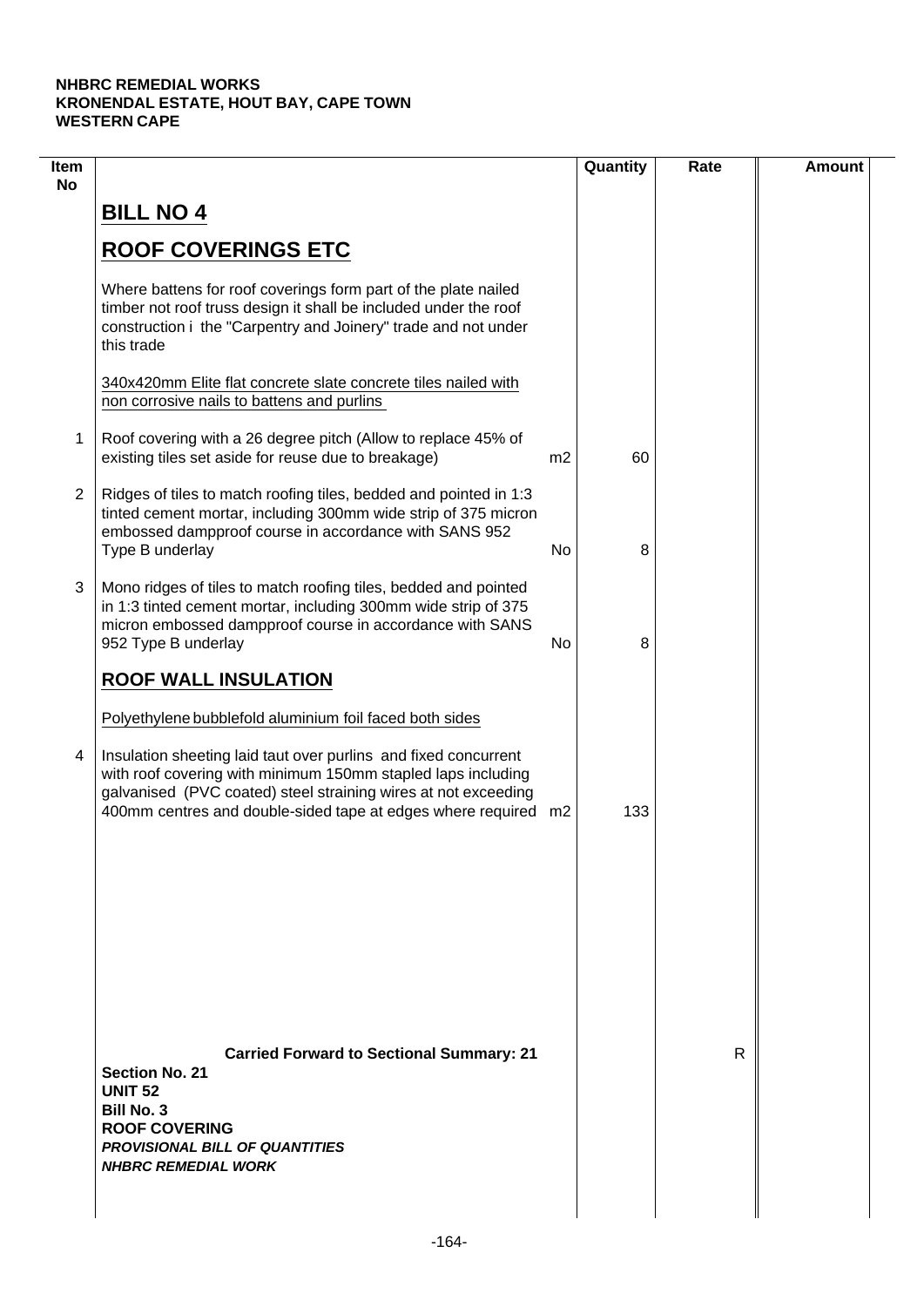|                                                                                                                                                                                                                                                                                                                                                                                                                                               | Quantity | Rate | <b>Amount</b> |
|-----------------------------------------------------------------------------------------------------------------------------------------------------------------------------------------------------------------------------------------------------------------------------------------------------------------------------------------------------------------------------------------------------------------------------------------------|----------|------|---------------|
| <b>BILL NO 5</b>                                                                                                                                                                                                                                                                                                                                                                                                                              |          |      |               |
| <b>CARPENTRY AND JOINERY</b>                                                                                                                                                                                                                                                                                                                                                                                                                  |          |      |               |
| <b>SUPPLEMENTARY PREAMBLES</b>                                                                                                                                                                                                                                                                                                                                                                                                                |          |      |               |
| Fixing                                                                                                                                                                                                                                                                                                                                                                                                                                        |          |      |               |
| Items described as "nailed" shall be deemed to be fixed with<br>hardened steel nails or shot pins to brickwork or concrete                                                                                                                                                                                                                                                                                                                    |          |      |               |
| Items described as "plugged" shall be deemed to include<br>screwing to fibre, plastic or metal plugs at not exceeding<br>500mm centres, and where described as "bolted", the bolts<br>have been given elsewhere                                                                                                                                                                                                                               |          |      |               |
| Joinery:                                                                                                                                                                                                                                                                                                                                                                                                                                      |          |      |               |
| Descriptions of frames shall be deemed to include frames,<br>transomes, mullions, rails, etc                                                                                                                                                                                                                                                                                                                                                  |          |      |               |
| Descriptions of hardwood joinery shall be deemed to include<br>pelleting of bolt holes                                                                                                                                                                                                                                                                                                                                                        |          |      |               |
| <b>ROOFS ETC</b>                                                                                                                                                                                                                                                                                                                                                                                                                              |          |      |               |
| <b>Note</b>                                                                                                                                                                                                                                                                                                                                                                                                                                   |          |      |               |
| New (grade 5 SA PINE, H2 treated) purlins (50mmx76mm<br>minimum size) on the exposed rafters. The purlins need to be<br>sized on site according to the gap between top of rafter and top<br>batten on truss. This gap varies and must be assessed for each<br>house as the work progress. Due to the isoboard, wedges<br>cannot be used to adjust the levels after the purlin has been<br>fixed down and the purlin size will have to correct |          |      |               |
| Purlins should be fixed to rafters with 200mm long M8 coach<br>screws at each purlin/rafter intersection. Holes through purlins<br>should be pre-drilled and 6mm pilot holes should be drilled for<br>coach screws into rafters. The coach screw head should be<br>countersunk into purlin                                                                                                                                                    |          |      |               |
| Battens should be nailed down with 100mmx4mm wired nails at<br>each battten truss intersection                                                                                                                                                                                                                                                                                                                                                |          |      |               |
| <b>Carried forward</b><br><b>Section No. 21</b>                                                                                                                                                                                                                                                                                                                                                                                               |          | R    |               |
| <b>UNIT 52</b>                                                                                                                                                                                                                                                                                                                                                                                                                                |          |      |               |
| <b>Bill No. 4</b>                                                                                                                                                                                                                                                                                                                                                                                                                             |          |      |               |
| <b>CARPENTRY AND JOINERY</b>                                                                                                                                                                                                                                                                                                                                                                                                                  |          |      |               |
| <b>PROVISIONAL BILL OF QUANTITIES</b><br><b>NHBRC REMEDIAL WORK</b>                                                                                                                                                                                                                                                                                                                                                                           |          |      |               |
|                                                                                                                                                                                                                                                                                                                                                                                                                                               |          |      |               |
|                                                                                                                                                                                                                                                                                                                                                                                                                                               |          |      |               |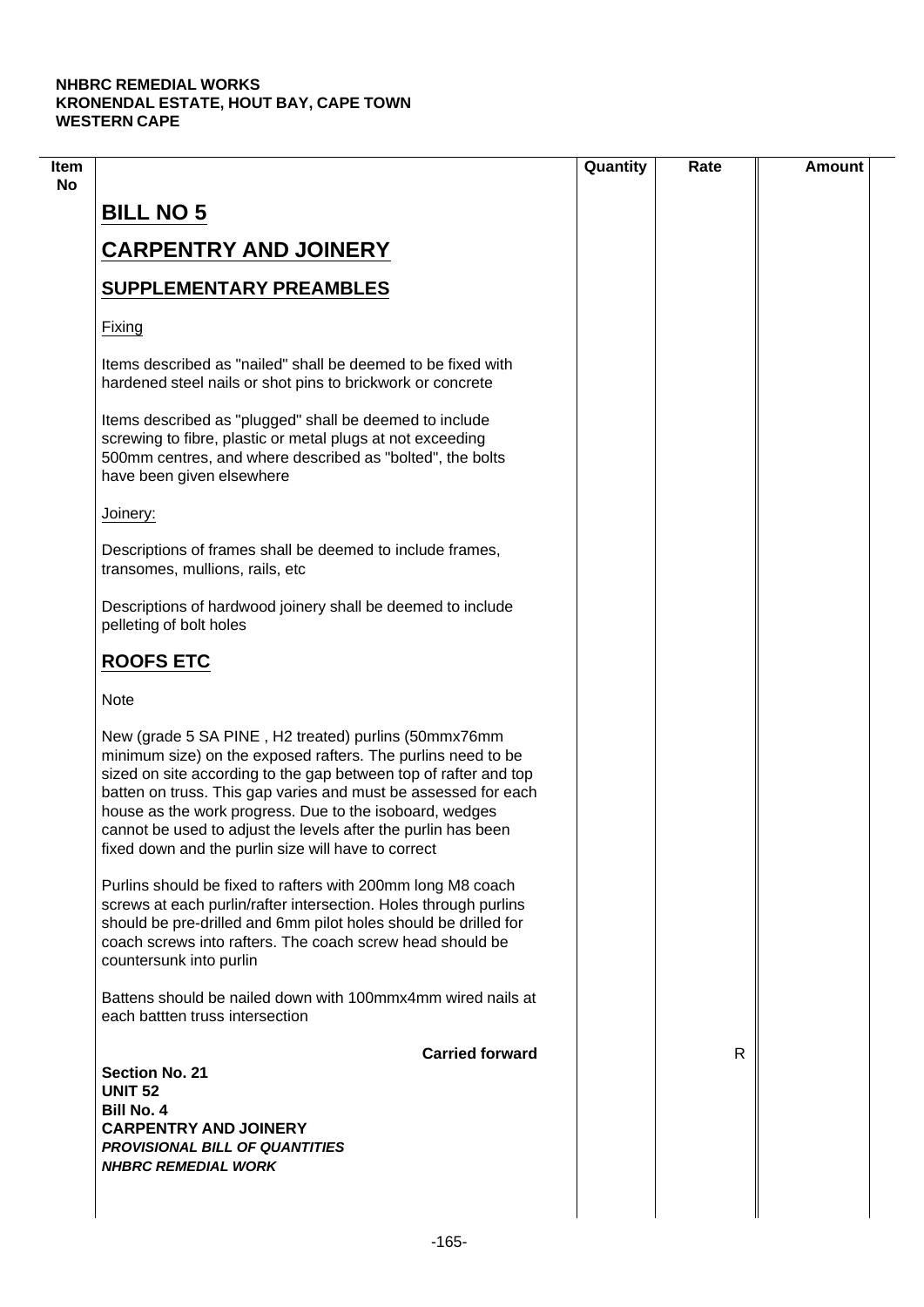|              | <b>Brought forward</b>                                                                                                                                       |           |     | ${\sf R}$    |  |
|--------------|--------------------------------------------------------------------------------------------------------------------------------------------------------------|-----------|-----|--------------|--|
|              | Sawn softwood grade?                                                                                                                                         |           |     |              |  |
| $\mathbf{1}$ | 38x38mm Battening at 450mm centres for concrete slate roof<br>tiles covering                                                                                 | ${\sf m}$ | 153 |              |  |
| $\sqrt{2}$   | 50x76 mmm Purlins                                                                                                                                            | ${\sf m}$ | 279 |              |  |
|              | <b>Carried Forward to Sectional Summary: 21</b>                                                                                                              |           |     | $\mathsf{R}$ |  |
|              | <b>Section No. 21</b><br><b>UNIT 52</b><br><b>Bill No. 4</b><br><b>CARPENTRY AND JOINERY</b><br>PROVISIONAL BILL OF QUANTITIES<br><b>NHBRC REMEDIAL WORK</b> |           |     |              |  |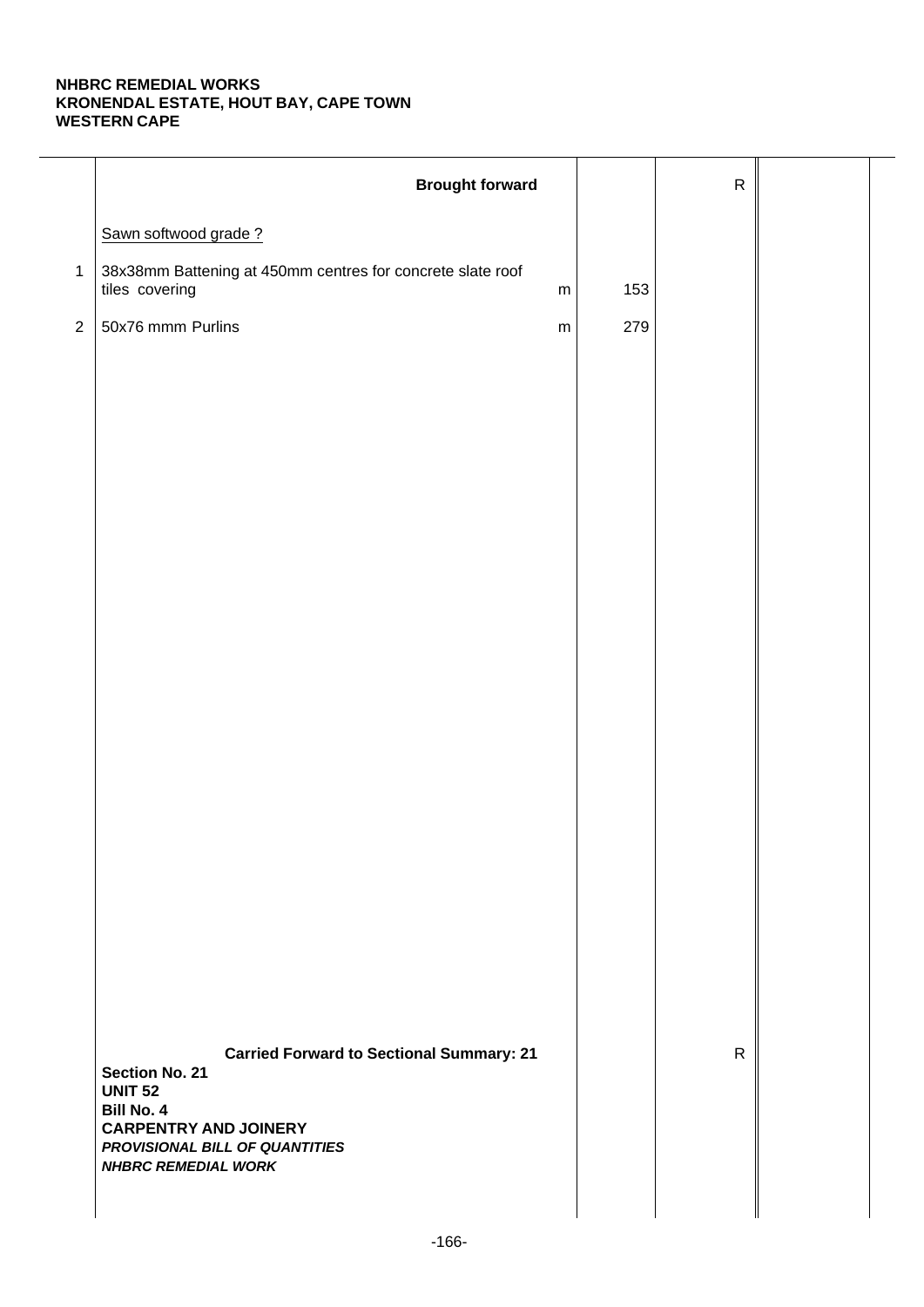|                   | Section No. 21                                   |                                 |                   |              |               |  |
|-------------------|--------------------------------------------------|---------------------------------|-------------------|--------------|---------------|--|
|                   | <b>UNIT 52</b>                                   |                                 |                   |              |               |  |
|                   | <b>SECTION SUMMARY - UNIT 52</b>                 |                                 |                   |              |               |  |
| Bill<br><b>No</b> |                                                  |                                 | Page<br><b>No</b> |              | <b>Amount</b> |  |
| $\mathbf{1}$      | <b>ALTERATIONS</b>                               |                                 | $-162-$           |              |               |  |
| $\overline{2}$    | WATERPROOFING                                    |                                 | $-163-$           |              |               |  |
| $\mathfrak{S}$    | ROOF COVERING                                    |                                 | $-164-$           |              |               |  |
| $\overline{4}$    | CARPENTRY AND JOINERY                            |                                 | $-166-$           |              |               |  |
|                   |                                                  |                                 |                   |              |               |  |
|                   |                                                  |                                 |                   |              |               |  |
|                   |                                                  |                                 |                   |              |               |  |
|                   |                                                  |                                 |                   |              |               |  |
|                   |                                                  |                                 |                   |              |               |  |
|                   |                                                  |                                 |                   |              |               |  |
|                   |                                                  |                                 |                   |              |               |  |
|                   |                                                  |                                 |                   |              |               |  |
|                   |                                                  |                                 |                   |              |               |  |
|                   |                                                  |                                 |                   |              |               |  |
|                   |                                                  |                                 |                   |              |               |  |
|                   |                                                  |                                 |                   |              |               |  |
|                   |                                                  |                                 |                   |              |               |  |
|                   |                                                  |                                 |                   |              |               |  |
|                   |                                                  |                                 |                   |              |               |  |
|                   |                                                  |                                 |                   |              |               |  |
|                   |                                                  |                                 |                   |              |               |  |
|                   | <b>Section No. 21</b>                            | <b>Carried to Final Summary</b> |                   | $\mathsf{R}$ |               |  |
|                   | <b>UNIT 52</b><br>PROVISIONAL BILL OF QUANTITIES |                                 |                   |              |               |  |
|                   | <b>NHBRC REMEDIAL WORK</b>                       |                                 |                   |              |               |  |
|                   |                                                  |                                 |                   |              |               |  |
|                   |                                                  |                                 |                   |              |               |  |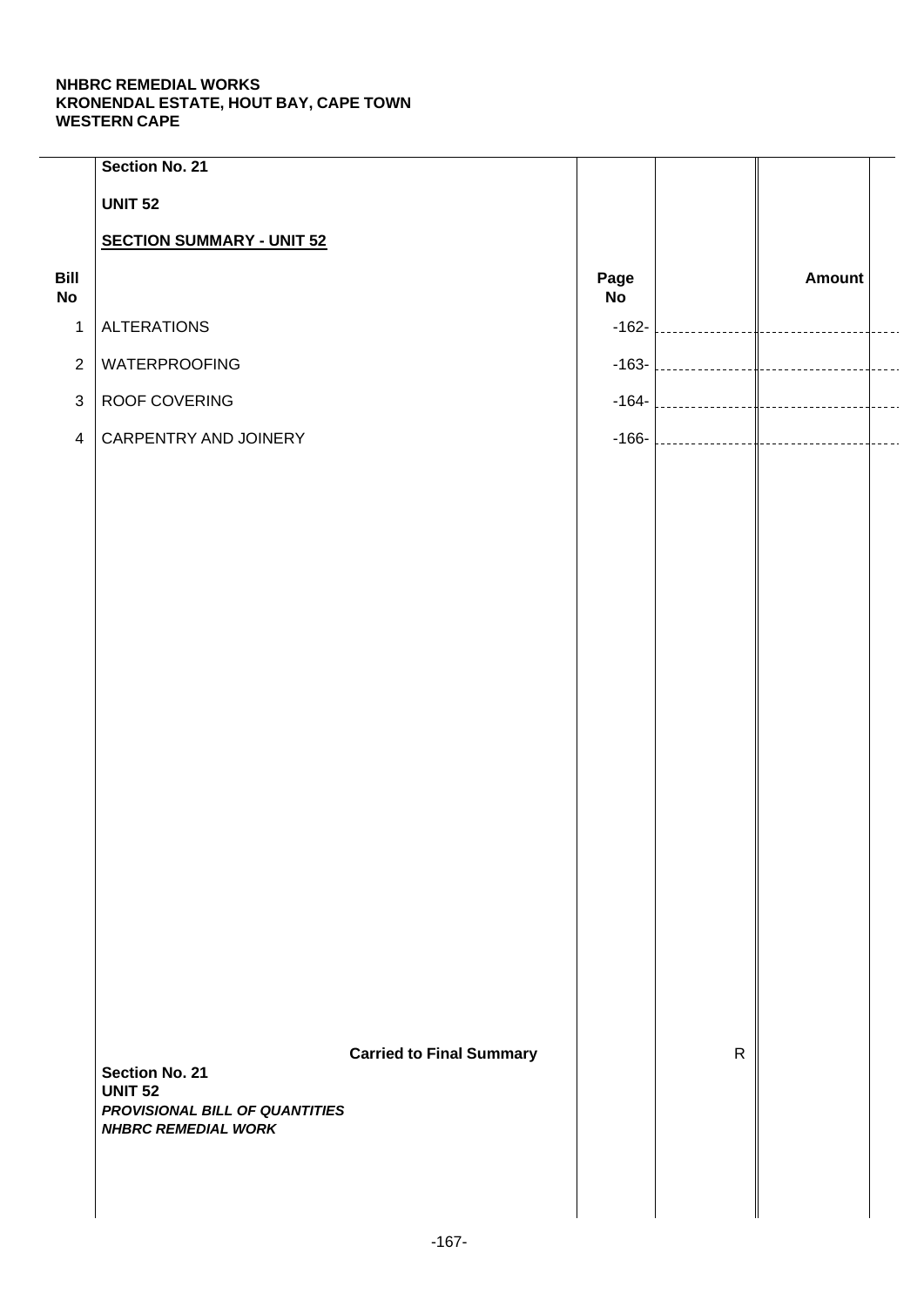| Item |                                                                                                                                                                                                                                                                                                                                                                                                                             | Quantity | Rate | <b>Amount</b> |
|------|-----------------------------------------------------------------------------------------------------------------------------------------------------------------------------------------------------------------------------------------------------------------------------------------------------------------------------------------------------------------------------------------------------------------------------|----------|------|---------------|
| No   | <b>BILL NO 2</b>                                                                                                                                                                                                                                                                                                                                                                                                            |          |      |               |
|      | <b>ALTERATIONS</b>                                                                                                                                                                                                                                                                                                                                                                                                          |          |      |               |
|      | <b>SUPPLEMENTARY PREAMBLES</b>                                                                                                                                                                                                                                                                                                                                                                                              |          |      |               |
|      | View site                                                                                                                                                                                                                                                                                                                                                                                                                   |          |      |               |
|      | Before submitting the tender the contractor shall visit the site<br>and satisfy himself as to the nature and extent of the work to be<br>done and the value of the materials contained in the buildings<br>or portions of the buildings to be demolished. No claim for any<br>variations of the contract sum in respect of the nature and<br>extent of the work or of inferior or damaged materials will be<br>entertained. |          |      |               |
|      | <b>Explosives</b>                                                                                                                                                                                                                                                                                                                                                                                                           |          |      |               |
|      | No explosives whatsoever may be used for demolition<br>purposes unless otherwise stated                                                                                                                                                                                                                                                                                                                                     |          |      |               |
|      | General                                                                                                                                                                                                                                                                                                                                                                                                                     |          |      |               |
|      | The contractor shall carry out the whole of the works with as<br>little mess and noise as possible and with minimum of<br>disturbance to adjoining premises and their tenants. He/she<br>shall provide proper protection and provide, erect and remove<br>when directed, any temporary tarpaulins that may be necessary<br>during the progress of the works, all to the satisfaction of the<br>engineer.                    |          |      |               |
|      | Water supply pipes and other piping that may be encountered<br>and found necessary to disconnect or cut, shall be effectually<br>stopped off or grubbed up and removed, and any new<br>connections that may be necessary shall be made with proper<br>fittings, to the satisfaction of the engineer.                                                                                                                        |          |      |               |
|      | <b>Carried forward</b><br><b>Section No. 22</b>                                                                                                                                                                                                                                                                                                                                                                             |          | R    |               |
|      | <b>UNIT 56</b><br><b>Bill No. 1</b><br><b>ALTERATIONS</b><br><b>PROVISIONAL BILL OF QUANTITIES</b><br><b>NHBRC REMEDIAL WORK</b>                                                                                                                                                                                                                                                                                            |          |      |               |
|      |                                                                                                                                                                                                                                                                                                                                                                                                                             |          |      |               |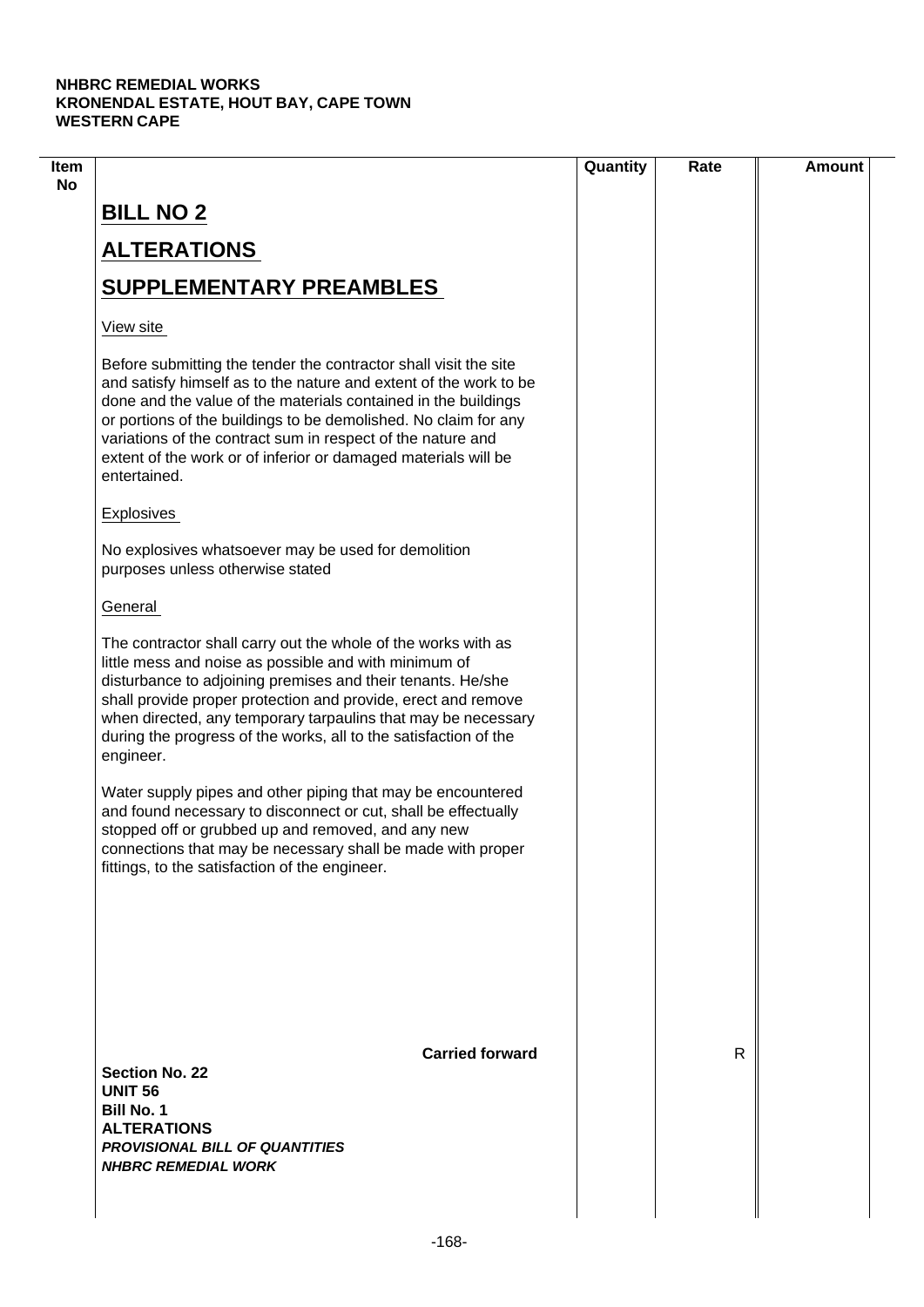|   | <b>Brought forward</b>                                                                                                                                                                                                                                                                                                                                                                                                                                                                                                                                           |   |     | $\mathsf{R}$ |  |
|---|------------------------------------------------------------------------------------------------------------------------------------------------------------------------------------------------------------------------------------------------------------------------------------------------------------------------------------------------------------------------------------------------------------------------------------------------------------------------------------------------------------------------------------------------------------------|---|-----|--------------|--|
|   | Doors, fanlights, fittings, frames, linings, etc which are to be<br>re-used shall be thoroughly overhauled before refixing including<br>taking off. easing and rehanging, cramping up, re-wedging as<br>required and making good cramps, dowels, etc, and easing,<br>oiling, adjusting and repairing ironmongery as necessary,<br>replacing any glass damaged in removal or subsequently and<br>stopping up all ail and screw holes with tinted plastic wood to<br>match timber, unless otherwise described. Re-painting or<br>re-varnishing is given separately |   |     |              |  |
|   | Prices for taking out doors, windows, etc shall including for<br>removal of all beads, architraves, ironmongery, etc                                                                                                                                                                                                                                                                                                                                                                                                                                             |   |     |              |  |
|   | Prices for taking out and removing doors and frames shall<br>include for removing door stop, cabin hook, etc and making<br>good floor and wall finishes to match existing                                                                                                                                                                                                                                                                                                                                                                                        |   |     |              |  |
|   | With regard to building up of openings in existing walls, cement<br>screeds and pavings, granolithis, tops of walls, etc, shall be<br>levelled and prepared for raising of brickwork                                                                                                                                                                                                                                                                                                                                                                             |   |     |              |  |
|   | Making good of finishes shall include making good of the brick<br>and concrete surfaces onto which the new finishes are applied,<br>where necessary                                                                                                                                                                                                                                                                                                                                                                                                              |   |     |              |  |
|   | The contractor will be required to take all dimensions affecting<br>the existing buildings on the site and he will be held solely<br>responsible for the accuracy of all such dimensions where used<br>in the manufacture of new items (doors, windows, fittings, etc)                                                                                                                                                                                                                                                                                           |   |     |              |  |
|   | <b>REMOVAL OF EXISTING WORK</b>                                                                                                                                                                                                                                                                                                                                                                                                                                                                                                                                  |   |     |              |  |
|   | Taking down and removing roofs, floors, panelling, ceilings,<br>partitions, etc                                                                                                                                                                                                                                                                                                                                                                                                                                                                                  |   |     |              |  |
| 1 | Timber purlins and battens                                                                                                                                                                                                                                                                                                                                                                                                                                                                                                                                       | m | 432 |              |  |
|   | <b>Carried forward</b><br><b>Section No. 22</b><br><b>UNIT 56</b><br><b>Bill No. 1</b><br><b>ALTERATIONS</b><br><b>PROVISIONAL BILL OF QUANTITIES</b><br><b>NHBRC REMEDIAL WORK</b>                                                                                                                                                                                                                                                                                                                                                                              |   |     | R            |  |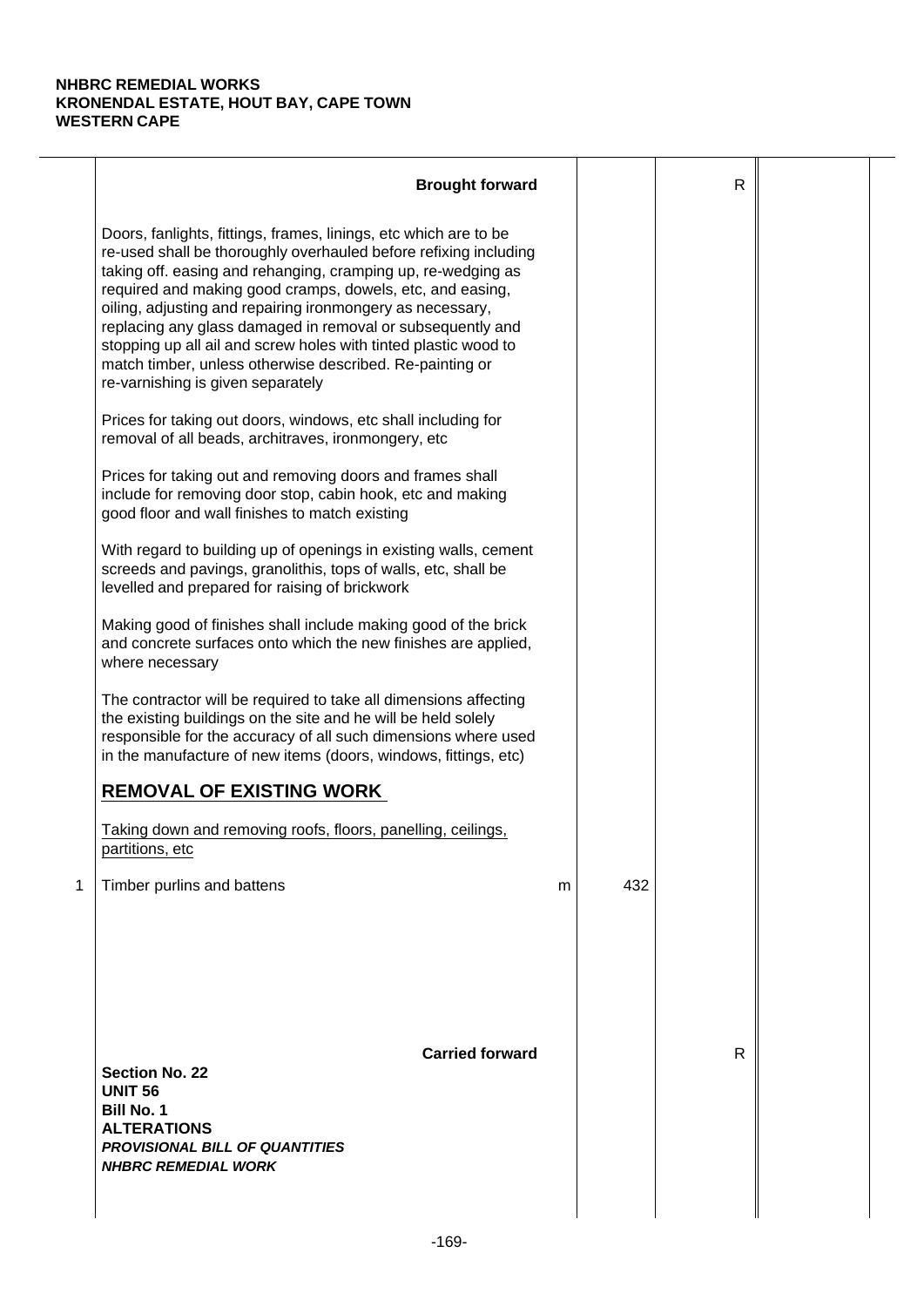|                | <b>Brought forward</b>                                                                                                                                                                                |           |     | $\mathsf{R}$ |  |
|----------------|-------------------------------------------------------------------------------------------------------------------------------------------------------------------------------------------------------|-----------|-----|--------------|--|
|                | Taking down and removing roofs, floors, panelling, ceilings,<br>partitions, etc setting aside for re-use and later re fixing (as per<br>Engineer's detail) in similar new position                    |           |     |              |  |
| $\overline{2}$ | Fibre cement Barge and Fascia Boards                                                                                                                                                                  | ${\sf m}$ | 59  |              |  |
| $\sqrt{3}$     | Coverland "Elite" flat concrete slate tiles                                                                                                                                                           | m2        | 103 |              |  |
| $\overline{4}$ | Ridge tiles                                                                                                                                                                                           | No        | 15  |              |  |
| 5              | Mono Ridge                                                                                                                                                                                            | No        | 15  |              |  |
| $\,6$          | Side wall and cover flashing                                                                                                                                                                          | m         | 22  |              |  |
| $\overline{7}$ | Gutters                                                                                                                                                                                               | ${\sf m}$ | 24  |              |  |
|                |                                                                                                                                                                                                       |           |     |              |  |
|                |                                                                                                                                                                                                       |           |     |              |  |
|                |                                                                                                                                                                                                       |           |     |              |  |
|                |                                                                                                                                                                                                       |           |     |              |  |
|                |                                                                                                                                                                                                       |           |     |              |  |
|                |                                                                                                                                                                                                       |           |     |              |  |
|                |                                                                                                                                                                                                       |           |     |              |  |
|                |                                                                                                                                                                                                       |           |     |              |  |
|                |                                                                                                                                                                                                       |           |     |              |  |
|                |                                                                                                                                                                                                       |           |     |              |  |
|                |                                                                                                                                                                                                       |           |     |              |  |
|                |                                                                                                                                                                                                       |           |     |              |  |
|                |                                                                                                                                                                                                       |           |     |              |  |
|                |                                                                                                                                                                                                       |           |     |              |  |
|                | <b>Carried Forward to Sectional Summary: 22</b><br><b>Section No. 22</b><br><b>UNIT 56</b><br><b>Bill No. 1</b><br><b>ALTERATIONS</b><br>PROVISIONAL BILL OF QUANTITIES<br><b>NHBRC REMEDIAL WORK</b> |           |     | $\mathsf{R}$ |  |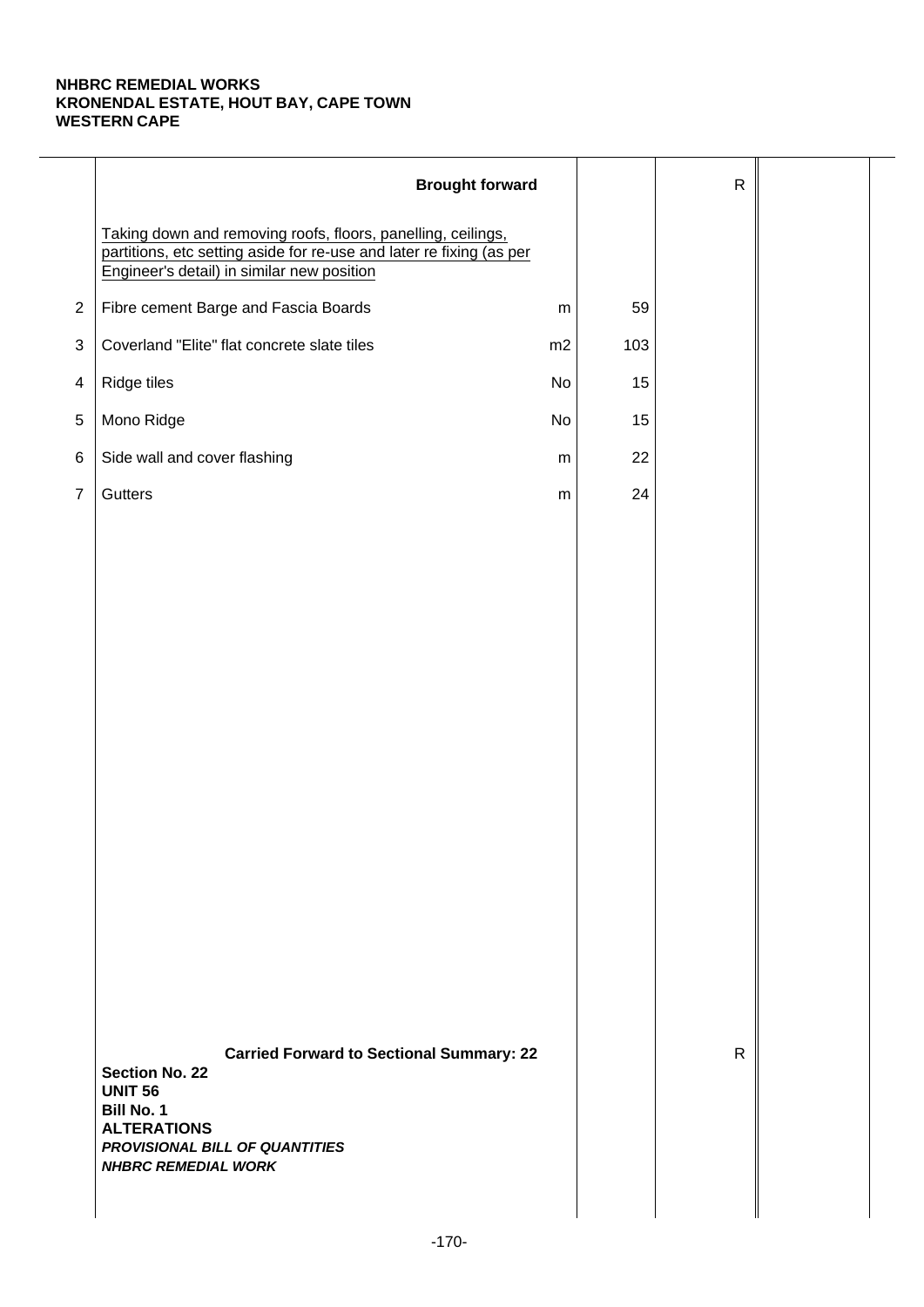| Item<br><b>No</b> |                                                                                                                                                                                                                                                                                                                                 |   | Quantity | Rate | <b>Amount</b> |
|-------------------|---------------------------------------------------------------------------------------------------------------------------------------------------------------------------------------------------------------------------------------------------------------------------------------------------------------------------------|---|----------|------|---------------|
|                   | <b>BILL NO 3</b>                                                                                                                                                                                                                                                                                                                |   |          |      |               |
|                   | <b>WATERPROOFING</b>                                                                                                                                                                                                                                                                                                            |   |          |      |               |
|                   | <b>SUPPLEMENTARY PREAMBLES</b>                                                                                                                                                                                                                                                                                                  |   |          |      |               |
|                   | Waterproofing                                                                                                                                                                                                                                                                                                                   |   |          |      |               |
|                   | Waterproofing of roofs, basements, etc shall be laid under a ten<br>year guarantee. Waterproofing to roofs shall be laid to even<br>falls to outlets etc with necessary ridges, hips and valleys.<br>Descriptions of sheet or membrane waterproofing shall be<br>deemed to include additional labour to turn-ups and turn-downs |   |          |      |               |
|                   | <b>WATERPROOFING TO ROOFS, BASEMENTS,</b><br><b>ETC</b>                                                                                                                                                                                                                                                                         |   |          |      |               |
|                   | Agrement approved flashing (As per Engineer's detail/scope of<br>works)                                                                                                                                                                                                                                                         |   |          |      |               |
| 1                 | SIde wall flashing                                                                                                                                                                                                                                                                                                              | m | 22       |      |               |
| $\overline{2}$    | Head wall flashing (south light windows)                                                                                                                                                                                                                                                                                        | m | 6        |      |               |
|                   |                                                                                                                                                                                                                                                                                                                                 |   |          |      |               |
|                   | <b>Carried Forward to Sectional Summary: 22</b><br><b>Section No. 22</b><br><b>UNIT 56</b><br><b>Bill No. 2</b><br><b>WATERPROOFING</b><br><b>PROVISIONAL BILL OF QUANTITIES</b><br><b>NHBRC REMEDIAL WORK</b>                                                                                                                  |   |          | R    |               |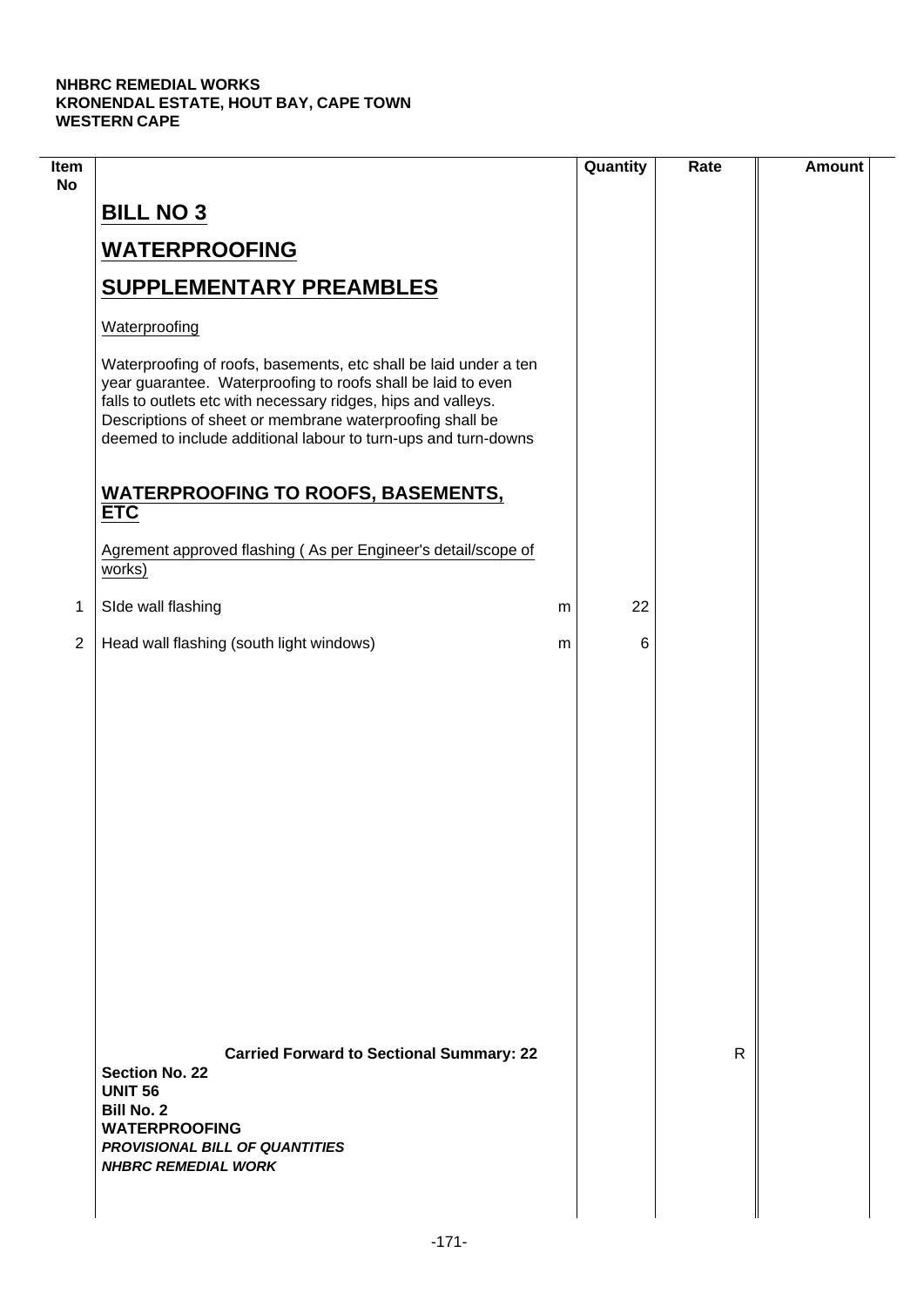| Item<br><b>No</b> |                                                                                                                                                                                                                                                                     |                | Quantity | Rate | <b>Amount</b> |
|-------------------|---------------------------------------------------------------------------------------------------------------------------------------------------------------------------------------------------------------------------------------------------------------------|----------------|----------|------|---------------|
|                   | <b>BILL NO 4</b>                                                                                                                                                                                                                                                    |                |          |      |               |
|                   | <b>ROOF COVERINGS ETC</b>                                                                                                                                                                                                                                           |                |          |      |               |
|                   | Where battens for roof coverings form part of the plate nailed<br>timber not roof truss design it shall be included under the roof<br>construction i the "Carpentry and Joinery" trade and not under<br>this trade                                                  |                |          |      |               |
|                   | 340x420mm Elite flat concrete slate concrete tiles nailed with<br>non corrosive nails to battens and purlins                                                                                                                                                        |                |          |      |               |
| 1                 | Roof covering with a 26 degree pitch (Allow to replace 45% of<br>existing tiles set aside for reuse due to breakage)                                                                                                                                                | m <sub>2</sub> | 60       |      |               |
| $\overline{2}$    | Ridges of tiles to match roofing tiles, bedded and pointed in 1:3<br>tinted cement mortar, including 300mm wide strip of 375 micron<br>embossed dampproof course in accordance with SANS 952<br>Type B underlay                                                     | No             | 8        |      |               |
| 3                 | Mono ridges of tiles to match roofing tiles, bedded and pointed<br>in 1:3 tinted cement mortar, including 300mm wide strip of 375<br>micron embossed dampproof course in accordance with SANS<br>952 Type B underlay                                                | No             | 8        |      |               |
|                   | <b>ROOF WALL INSULATION</b>                                                                                                                                                                                                                                         |                |          |      |               |
|                   | Polyethylene bubblefold aluminium foil faced both sides                                                                                                                                                                                                             |                |          |      |               |
| 4                 | Insulation sheeting laid taut over purlins and fixed concurrent<br>with roof covering with minimum 150mm stapled laps including<br>galvanised (PVC coated) steel straining wires at not exceeding<br>400mm centres and double-sided tape at edges where required m2 |                | 133      |      |               |
|                   |                                                                                                                                                                                                                                                                     |                |          |      |               |
|                   |                                                                                                                                                                                                                                                                     |                |          |      |               |
|                   |                                                                                                                                                                                                                                                                     |                |          |      |               |
|                   | <b>Carried Forward to Sectional Summary: 22</b><br><b>Section No. 22</b><br><b>UNIT 56</b><br><b>Bill No. 3</b><br><b>ROOF COVERING</b><br><b>PROVISIONAL BILL OF QUANTITIES</b><br><b>NHBRC REMEDIAL WORK</b>                                                      |                |          | R    |               |
|                   |                                                                                                                                                                                                                                                                     |                |          |      |               |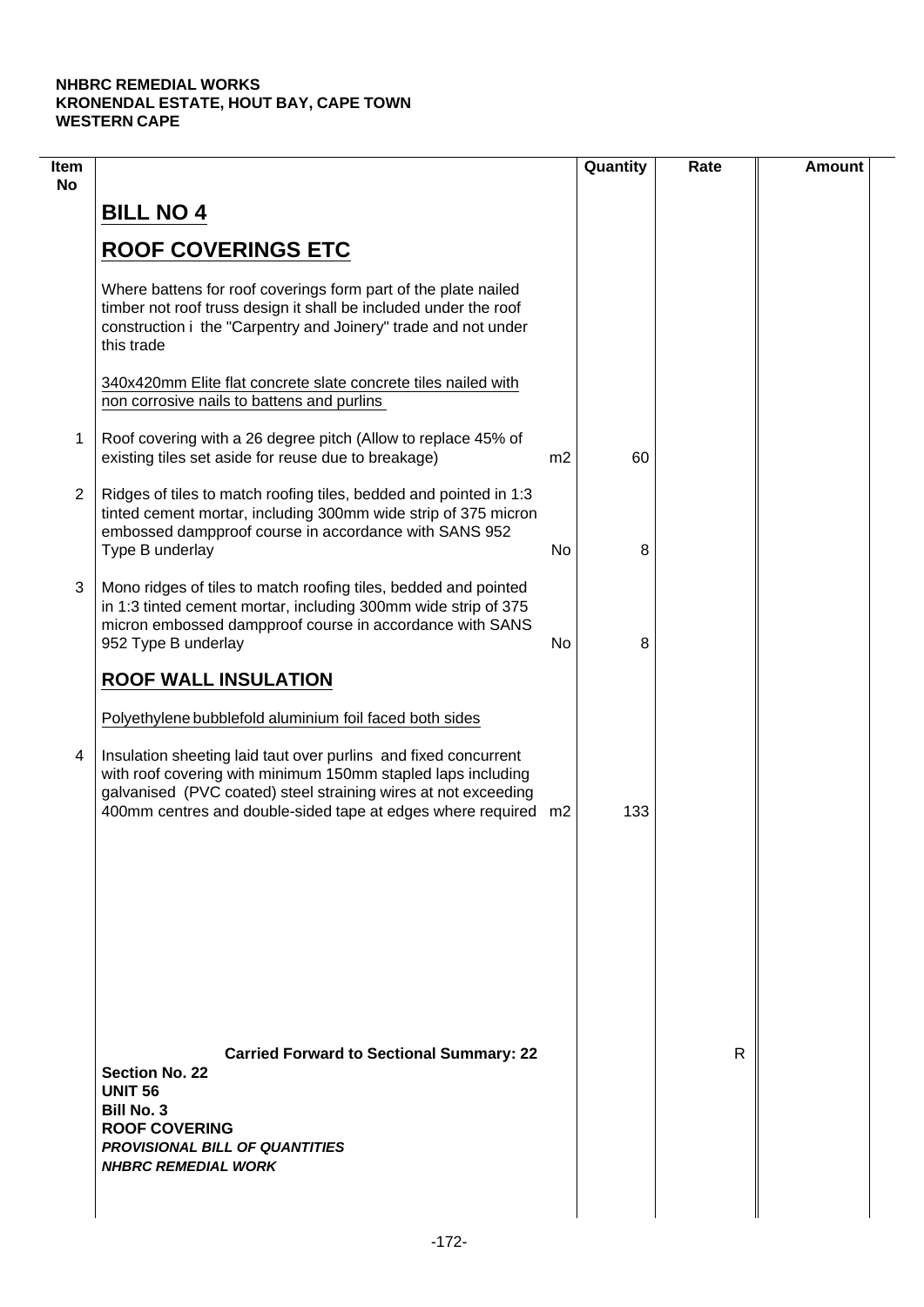| <b>BILL NO 5</b>                                                                                                                                                                                                                                                                                                                                                                                                                              |   |  |
|-----------------------------------------------------------------------------------------------------------------------------------------------------------------------------------------------------------------------------------------------------------------------------------------------------------------------------------------------------------------------------------------------------------------------------------------------|---|--|
| <b>CARPENTRY AND JOINERY</b>                                                                                                                                                                                                                                                                                                                                                                                                                  |   |  |
| <b>SUPPLEMENTARY PREAMBLES</b>                                                                                                                                                                                                                                                                                                                                                                                                                |   |  |
| Fixing                                                                                                                                                                                                                                                                                                                                                                                                                                        |   |  |
| Items described as "nailed" shall be deemed to be fixed with<br>hardened steel nails or shot pins to brickwork or concrete                                                                                                                                                                                                                                                                                                                    |   |  |
| Items described as "plugged" shall be deemed to include<br>screwing to fibre, plastic or metal plugs at not exceeding<br>500mm centres, and where described as "bolted", the bolts<br>have been given elsewhere                                                                                                                                                                                                                               |   |  |
| Joinery:                                                                                                                                                                                                                                                                                                                                                                                                                                      |   |  |
| Descriptions of frames shall be deemed to include frames,<br>transomes, mullions, rails, etc                                                                                                                                                                                                                                                                                                                                                  |   |  |
| Descriptions of hardwood joinery shall be deemed to include<br>pelleting of bolt holes                                                                                                                                                                                                                                                                                                                                                        |   |  |
| <b>ROOFS ETC</b>                                                                                                                                                                                                                                                                                                                                                                                                                              |   |  |
| <b>Note</b>                                                                                                                                                                                                                                                                                                                                                                                                                                   |   |  |
| New (grade 5 SA PINE, H2 treated) purlins (50mmx76mm<br>minimum size) on the exposed rafters. The purlins need to be<br>sized on site according to the gap between top of rafter and top<br>batten on truss. This gap varies and must be assessed for each<br>house as the work progress. Due to the isoboard, wedges<br>cannot be used to adjust the levels after the purlin has been<br>fixed down and the purlin size will have to correct |   |  |
| Purlins should be fixed to rafters with 200mm long M8 coach<br>screws at each purlin/rafter intersection. Holes through purlins<br>should be pre-drilled and 6mm pilot holes should be drilled for<br>coach screws into rafters. The coach screw head should be<br>countersunk into purlin                                                                                                                                                    |   |  |
| Battens should be nailed down with 100mmx4mm wired nails at<br>each battlen truss intersection                                                                                                                                                                                                                                                                                                                                                |   |  |
| <b>Carried forward</b>                                                                                                                                                                                                                                                                                                                                                                                                                        | R |  |
| <b>Section No. 22</b>                                                                                                                                                                                                                                                                                                                                                                                                                         |   |  |
| <b>UNIT 56</b><br><b>Bill No. 4</b>                                                                                                                                                                                                                                                                                                                                                                                                           |   |  |
| <b>CARPENTRY AND JOINERY</b>                                                                                                                                                                                                                                                                                                                                                                                                                  |   |  |
| <b>PROVISIONAL BILL OF QUANTITIES</b>                                                                                                                                                                                                                                                                                                                                                                                                         |   |  |
| <b>NHBRC REMEDIAL WORK</b>                                                                                                                                                                                                                                                                                                                                                                                                                    |   |  |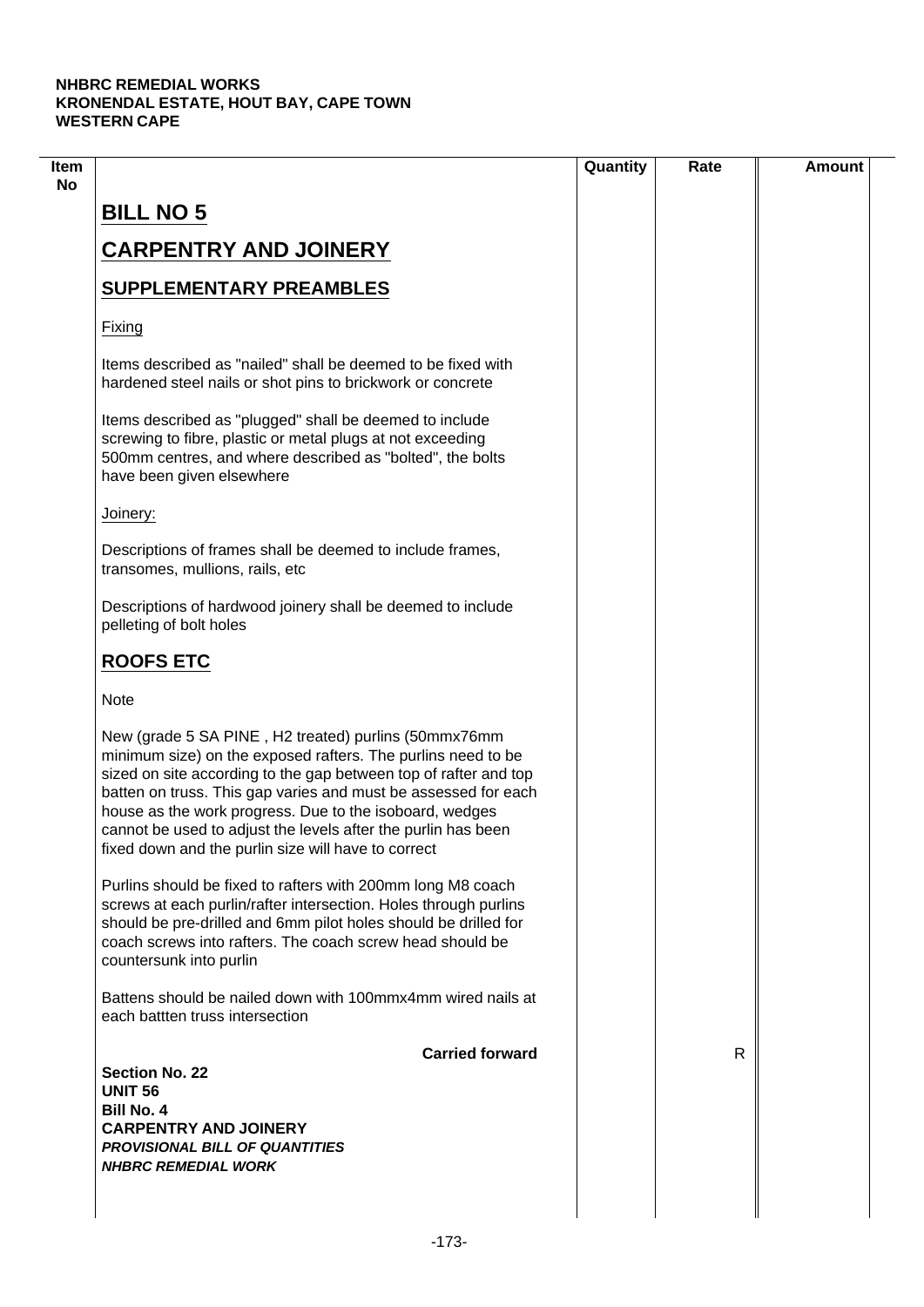| 153<br>${\sf m}$<br>279<br>${\sf m}$ |              |  |
|--------------------------------------|--------------|--|
|                                      |              |  |
|                                      |              |  |
|                                      |              |  |
|                                      |              |  |
|                                      |              |  |
|                                      |              |  |
|                                      |              |  |
|                                      |              |  |
|                                      |              |  |
|                                      |              |  |
|                                      |              |  |
|                                      |              |  |
|                                      |              |  |
|                                      |              |  |
|                                      |              |  |
|                                      |              |  |
|                                      |              |  |
|                                      |              |  |
|                                      | $\mathsf{R}$ |  |
|                                      |              |  |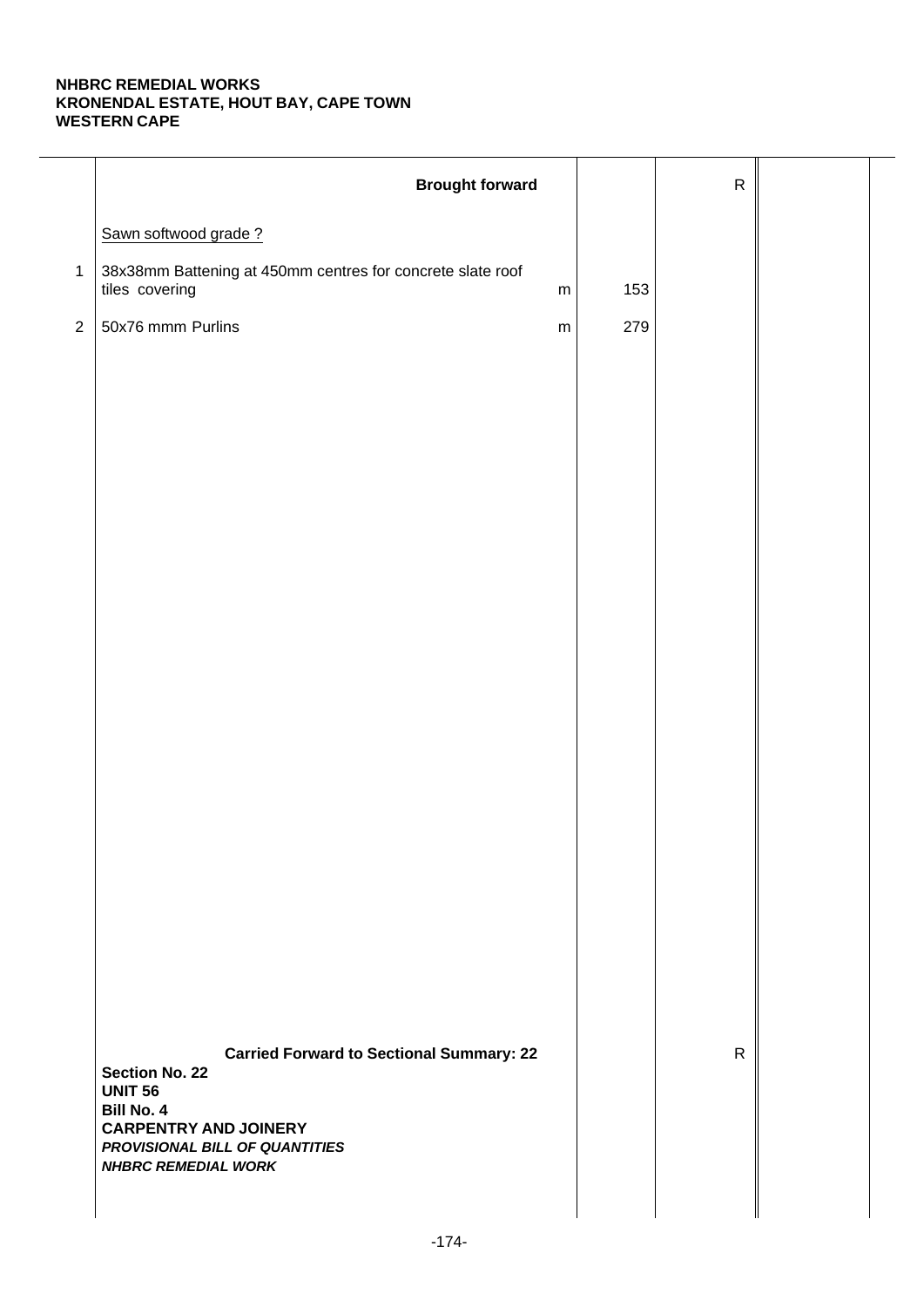|                   | Section No. 22                                                            |                                 |                   |              |                   |  |
|-------------------|---------------------------------------------------------------------------|---------------------------------|-------------------|--------------|-------------------|--|
|                   | <b>UNIT 56</b>                                                            |                                 |                   |              |                   |  |
|                   | <b>SECTION SUMMARY - UNIT 56</b>                                          |                                 |                   |              |                   |  |
| Bill<br><b>No</b> |                                                                           |                                 | Page<br><b>No</b> |              | Amount            |  |
| $\mathbf{1}$      | <b>ALTERATIONS</b>                                                        |                                 | $-170-$           |              |                   |  |
| $\overline{2}$    | <b>WATERPROOFING</b>                                                      |                                 | $-171-$           |              |                   |  |
| $\mathbf{3}$      | ROOF COVERING                                                             |                                 | $-172-$           |              |                   |  |
| $\overline{4}$    | CARPENTRY AND JOINERY                                                     |                                 |                   |              | $-174$ - $\Big\}$ |  |
|                   |                                                                           |                                 |                   |              |                   |  |
|                   |                                                                           |                                 |                   |              |                   |  |
|                   |                                                                           |                                 |                   |              |                   |  |
|                   |                                                                           |                                 |                   |              |                   |  |
|                   |                                                                           |                                 |                   |              |                   |  |
|                   |                                                                           |                                 |                   |              |                   |  |
|                   |                                                                           |                                 |                   |              |                   |  |
|                   |                                                                           |                                 |                   |              |                   |  |
|                   |                                                                           |                                 |                   |              |                   |  |
|                   |                                                                           |                                 |                   |              |                   |  |
|                   |                                                                           |                                 |                   |              |                   |  |
|                   |                                                                           |                                 |                   |              |                   |  |
|                   |                                                                           |                                 |                   |              |                   |  |
|                   |                                                                           |                                 |                   |              |                   |  |
|                   |                                                                           |                                 |                   |              |                   |  |
|                   |                                                                           |                                 |                   |              |                   |  |
|                   | <b>Section No. 22</b><br><b>UNIT 56</b><br>PROVISIONAL BILL OF QUANTITIES | <b>Carried to Final Summary</b> |                   | $\mathsf{R}$ |                   |  |
|                   | <b>NHBRC REMEDIAL WORK</b>                                                |                                 |                   |              |                   |  |
|                   |                                                                           |                                 |                   |              |                   |  |
|                   |                                                                           |                                 |                   |              |                   |  |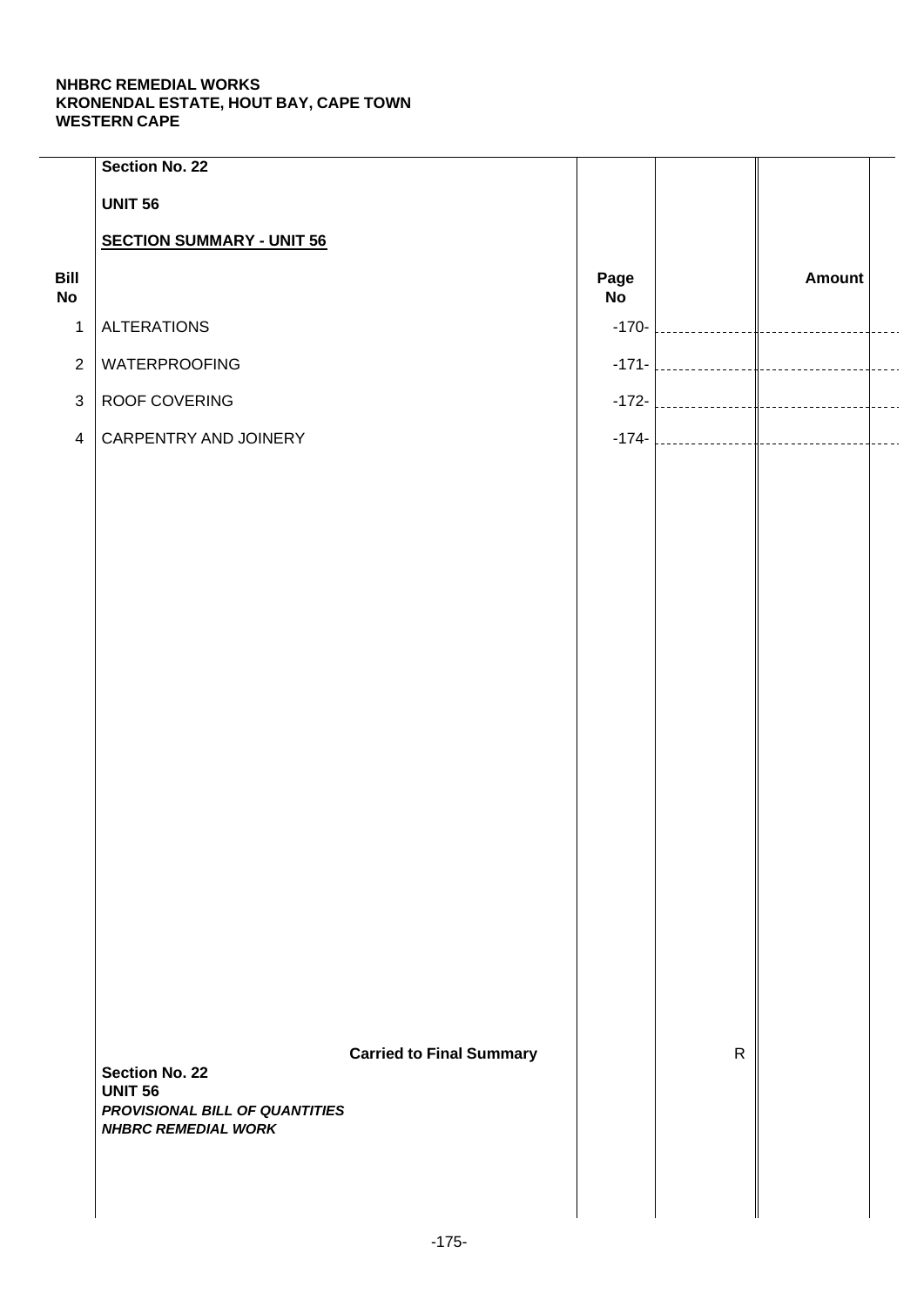| Item |                                                                                                                                                                                                                                                                                                                                                                                                                             | Quantity | Rate | <b>Amount</b> |
|------|-----------------------------------------------------------------------------------------------------------------------------------------------------------------------------------------------------------------------------------------------------------------------------------------------------------------------------------------------------------------------------------------------------------------------------|----------|------|---------------|
| No   | <b>BILL NO 2</b>                                                                                                                                                                                                                                                                                                                                                                                                            |          |      |               |
|      | <b>ALTERATIONS</b>                                                                                                                                                                                                                                                                                                                                                                                                          |          |      |               |
|      | <b>SUPPLEMENTARY PREAMBLES</b>                                                                                                                                                                                                                                                                                                                                                                                              |          |      |               |
|      | View site                                                                                                                                                                                                                                                                                                                                                                                                                   |          |      |               |
|      | Before submitting the tender the contractor shall visit the site<br>and satisfy himself as to the nature and extent of the work to be<br>done and the value of the materials contained in the buildings<br>or portions of the buildings to be demolished. No claim for any<br>variations of the contract sum in respect of the nature and<br>extent of the work or of inferior or damaged materials will be<br>entertained. |          |      |               |
|      | <b>Explosives</b>                                                                                                                                                                                                                                                                                                                                                                                                           |          |      |               |
|      | No explosives whatsoever may be used for demolition<br>purposes unless otherwise stated                                                                                                                                                                                                                                                                                                                                     |          |      |               |
|      | General                                                                                                                                                                                                                                                                                                                                                                                                                     |          |      |               |
|      | The contractor shall carry out the whole of the works with as<br>little mess and noise as possible and with minimum of<br>disturbance to adjoining premises and their tenants. He/she<br>shall provide proper protection and provide, erect and remove<br>when directed, any temporary tarpaulins that may be necessary<br>during the progress of the works, all to the satisfaction of the<br>engineer.                    |          |      |               |
|      | Water supply pipes and other piping that may be encountered<br>and found necessary to disconnect or cut, shall be effectually<br>stopped off or grubbed up and removed, and any new<br>connections that may be necessary shall be made with proper<br>fittings, to the satisfaction of the engineer.                                                                                                                        |          |      |               |
|      |                                                                                                                                                                                                                                                                                                                                                                                                                             |          |      |               |
|      | <b>Carried forward</b><br><b>Section No. 23</b><br><b>UNIT 57</b><br><b>Bill No. 1</b><br><b>ALTERATIONS</b><br><b>PROVISIONAL BILL OF QUANTITIES</b><br><b>NHBRC REMEDIAL WORK</b>                                                                                                                                                                                                                                         |          | R    |               |
|      |                                                                                                                                                                                                                                                                                                                                                                                                                             |          |      |               |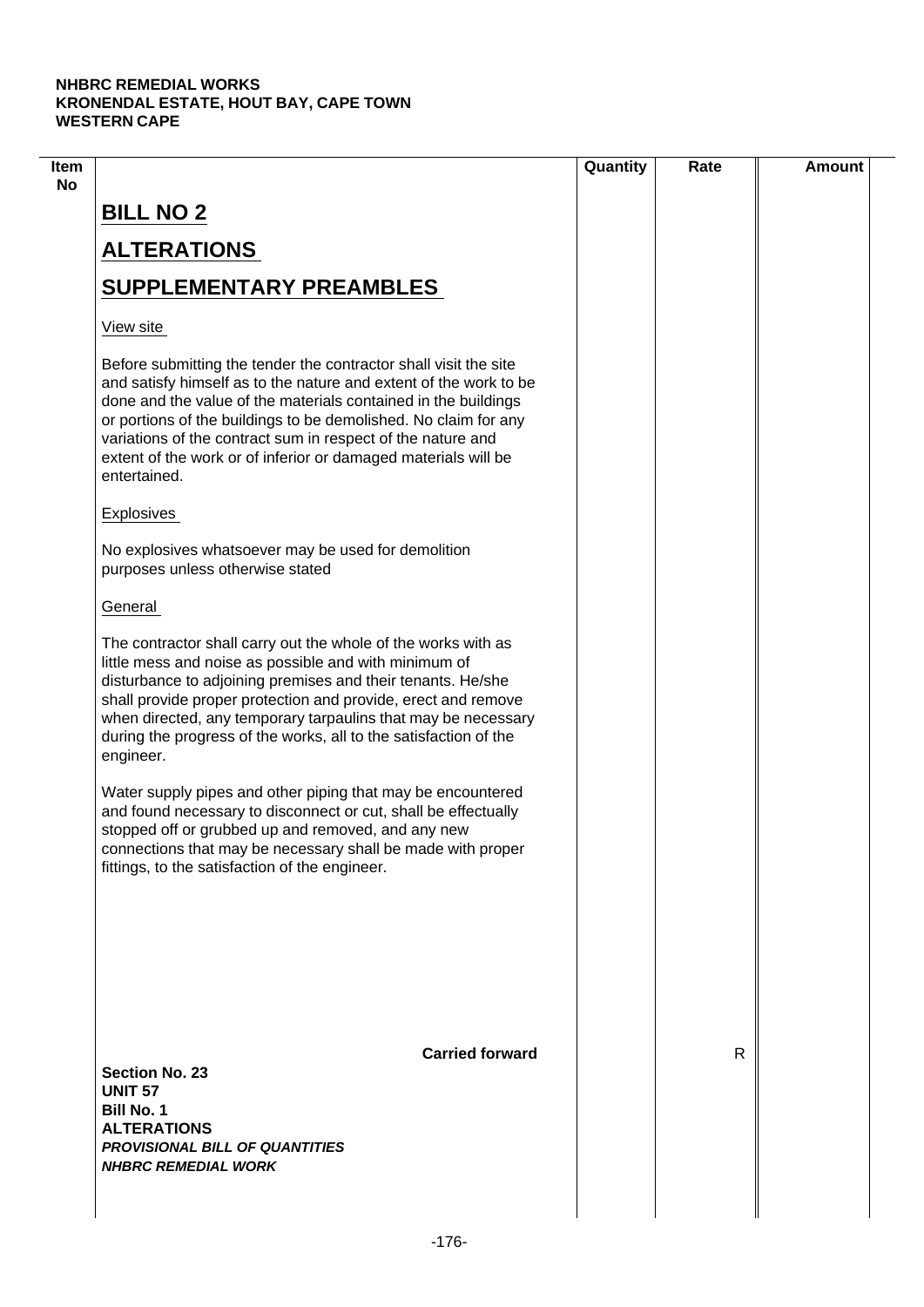|   | <b>Brought forward</b>                                                                                                                                                                                                                                                                                                                                                                                                                                                                                                                                           |   |     | $\mathsf{R}$ |  |
|---|------------------------------------------------------------------------------------------------------------------------------------------------------------------------------------------------------------------------------------------------------------------------------------------------------------------------------------------------------------------------------------------------------------------------------------------------------------------------------------------------------------------------------------------------------------------|---|-----|--------------|--|
|   | Doors, fanlights, fittings, frames, linings, etc which are to be<br>re-used shall be thoroughly overhauled before refixing including<br>taking off. easing and rehanging, cramping up, re-wedging as<br>required and making good cramps, dowels, etc, and easing,<br>oiling, adjusting and repairing ironmongery as necessary,<br>replacing any glass damaged in removal or subsequently and<br>stopping up all ail and screw holes with tinted plastic wood to<br>match timber, unless otherwise described. Re-painting or<br>re-varnishing is given separately |   |     |              |  |
|   | Prices for taking out doors, windows, etc shall including for<br>removal of all beads, architraves, ironmongery, etc                                                                                                                                                                                                                                                                                                                                                                                                                                             |   |     |              |  |
|   | Prices for taking out and removing doors and frames shall<br>include for removing door stop, cabin hook, etc and making<br>good floor and wall finishes to match existing                                                                                                                                                                                                                                                                                                                                                                                        |   |     |              |  |
|   | With regard to building up of openings in existing walls, cement<br>screeds and pavings, granolithis, tops of walls, etc, shall be<br>levelled and prepared for raising of brickwork                                                                                                                                                                                                                                                                                                                                                                             |   |     |              |  |
|   | Making good of finishes shall include making good of the brick<br>and concrete surfaces onto which the new finishes are applied,<br>where necessary                                                                                                                                                                                                                                                                                                                                                                                                              |   |     |              |  |
|   | The contractor will be required to take all dimensions affecting<br>the existing buildings on the site and he will be held solely<br>responsible for the accuracy of all such dimensions where used<br>in the manufacture of new items (doors, windows, fittings, etc)                                                                                                                                                                                                                                                                                           |   |     |              |  |
|   | <b>REMOVAL OF EXISTING WORK</b>                                                                                                                                                                                                                                                                                                                                                                                                                                                                                                                                  |   |     |              |  |
|   | Taking down and removing roofs, floors, panelling, ceilings,<br>partitions, etc                                                                                                                                                                                                                                                                                                                                                                                                                                                                                  |   |     |              |  |
| 1 | Timber purlins and battens                                                                                                                                                                                                                                                                                                                                                                                                                                                                                                                                       | m | 432 |              |  |
|   | <b>Carried forward</b><br><b>Section No. 23</b><br><b>UNIT 57</b><br><b>Bill No. 1</b><br><b>ALTERATIONS</b><br><b>PROVISIONAL BILL OF QUANTITIES</b><br><b>NHBRC REMEDIAL WORK</b>                                                                                                                                                                                                                                                                                                                                                                              |   |     | R            |  |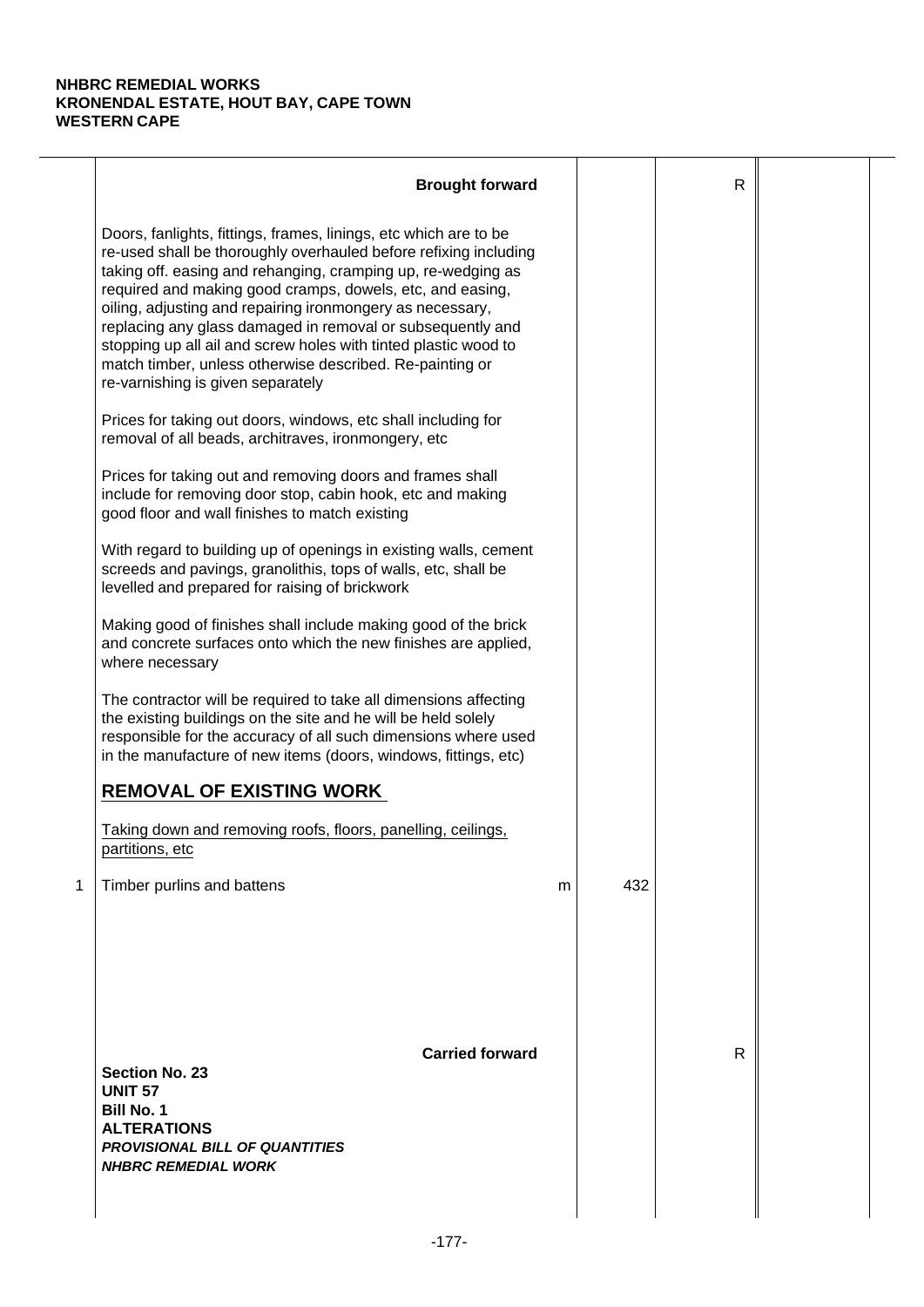|                | <b>Brought forward</b>                                                                                                                                                                                |           |     | $\mathsf{R}$ |  |
|----------------|-------------------------------------------------------------------------------------------------------------------------------------------------------------------------------------------------------|-----------|-----|--------------|--|
|                | Taking down and removing roofs, floors, panelling, ceilings,<br>partitions, etc setting aside for re-use and later re fixing (as per<br>Engineer's detail) in similar new position                    |           |     |              |  |
| $\overline{2}$ | Fibre cement Barge and Fascia Boards                                                                                                                                                                  | ${\sf m}$ | 59  |              |  |
| $\sqrt{3}$     | Coverland "Elite" flat concrete slate tiles                                                                                                                                                           | m2        | 103 |              |  |
| $\overline{4}$ | Ridge tiles                                                                                                                                                                                           | No        | 15  |              |  |
| 5              | Mono Ridge                                                                                                                                                                                            | No        | 15  |              |  |
| $\,6$          | Side wall and cover flashing                                                                                                                                                                          | m         | 22  |              |  |
| $\overline{7}$ | Gutters                                                                                                                                                                                               | ${\sf m}$ | 24  |              |  |
|                |                                                                                                                                                                                                       |           |     |              |  |
|                |                                                                                                                                                                                                       |           |     |              |  |
|                |                                                                                                                                                                                                       |           |     |              |  |
|                |                                                                                                                                                                                                       |           |     |              |  |
|                |                                                                                                                                                                                                       |           |     |              |  |
|                |                                                                                                                                                                                                       |           |     |              |  |
|                |                                                                                                                                                                                                       |           |     |              |  |
|                |                                                                                                                                                                                                       |           |     |              |  |
|                |                                                                                                                                                                                                       |           |     |              |  |
|                |                                                                                                                                                                                                       |           |     |              |  |
|                |                                                                                                                                                                                                       |           |     |              |  |
|                |                                                                                                                                                                                                       |           |     |              |  |
|                |                                                                                                                                                                                                       |           |     |              |  |
|                |                                                                                                                                                                                                       |           |     |              |  |
|                | <b>Carried Forward to Sectional Summary: 23</b><br><b>Section No. 23</b><br><b>UNIT 57</b><br><b>Bill No. 1</b><br><b>ALTERATIONS</b><br>PROVISIONAL BILL OF QUANTITIES<br><b>NHBRC REMEDIAL WORK</b> |           |     | $\mathsf{R}$ |  |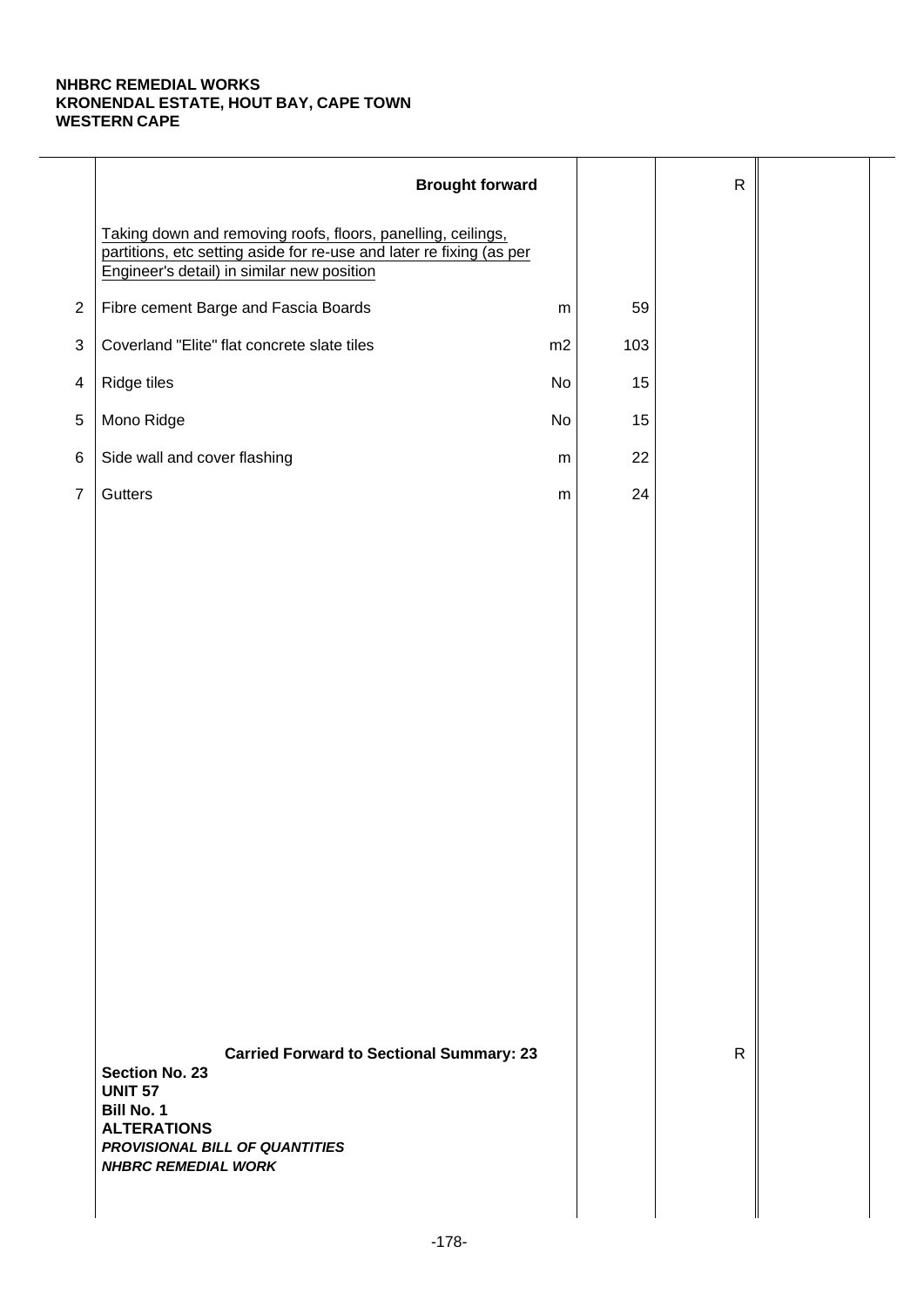$\mathcal{L}$ 

| Item<br><b>No</b> |                                                                                                                                                                                                                                                                                                                                 | Quantity | Rate | <b>Amount</b> |
|-------------------|---------------------------------------------------------------------------------------------------------------------------------------------------------------------------------------------------------------------------------------------------------------------------------------------------------------------------------|----------|------|---------------|
|                   | <b>BILL NO 3</b>                                                                                                                                                                                                                                                                                                                |          |      |               |
|                   | <b>WATERPROOFING</b>                                                                                                                                                                                                                                                                                                            |          |      |               |
|                   | <b>SUPPLEMENTARY PREAMBLES</b>                                                                                                                                                                                                                                                                                                  |          |      |               |
|                   | Waterproofing                                                                                                                                                                                                                                                                                                                   |          |      |               |
|                   | Waterproofing of roofs, basements, etc shall be laid under a ten<br>year guarantee. Waterproofing to roofs shall be laid to even<br>falls to outlets etc with necessary ridges, hips and valleys.<br>Descriptions of sheet or membrane waterproofing shall be<br>deemed to include additional labour to turn-ups and turn-downs |          |      |               |
|                   | <b>WATERPROOFING TO ROOFS, BASEMENTS,</b><br><b>ETC</b>                                                                                                                                                                                                                                                                         |          |      |               |
|                   | Agrement approved flashing (As per Engineer's detail/scope of<br>works)                                                                                                                                                                                                                                                         |          |      |               |
| 1                 | SIde wall flashing                                                                                                                                                                                                                                                                                                              | 22<br>m  |      |               |
| $\overline{2}$    | Head wall flashing (south light windows)                                                                                                                                                                                                                                                                                        | 6<br>m   |      |               |
|                   |                                                                                                                                                                                                                                                                                                                                 |          |      |               |
|                   | <b>Carried Forward to Sectional Summary: 23</b><br><b>Section No. 23</b><br><b>UNIT 57</b><br><b>Bill No. 2</b><br><b>WATERPROOFING</b><br><b>PROVISIONAL BILL OF QUANTITIES</b><br><b>NHBRC REMEDIAL WORK</b>                                                                                                                  |          | R    |               |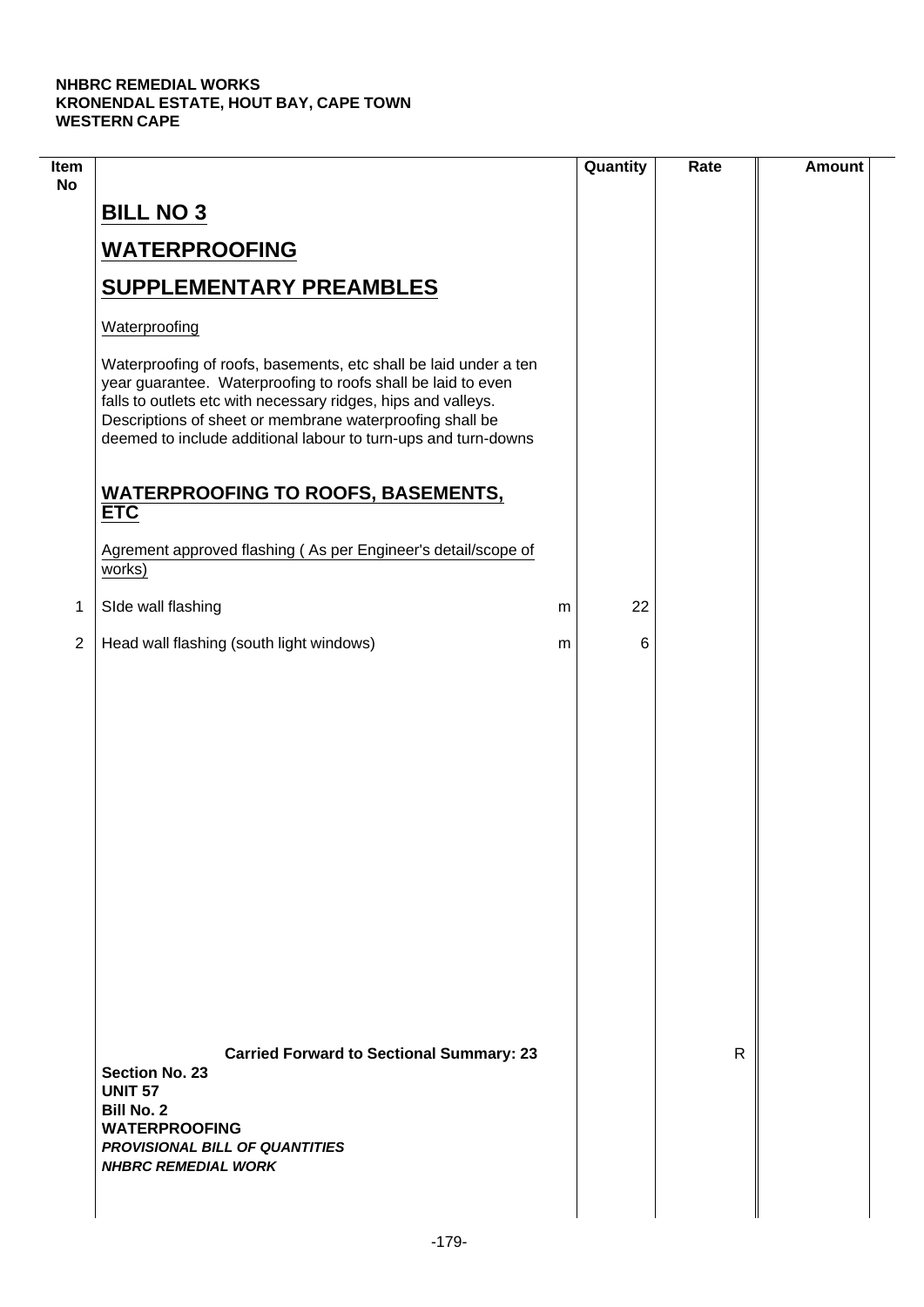| Item<br><b>No</b> |                                                                                                                                                                                                                                                                     |    | Quantity | Rate | <b>Amount</b> |
|-------------------|---------------------------------------------------------------------------------------------------------------------------------------------------------------------------------------------------------------------------------------------------------------------|----|----------|------|---------------|
|                   | <b>BILL NO 4</b>                                                                                                                                                                                                                                                    |    |          |      |               |
|                   | <b>ROOF COVERINGS ETC</b>                                                                                                                                                                                                                                           |    |          |      |               |
|                   | Where battens for roof coverings form part of the plate nailed<br>timber not roof truss design it shall be included under the roof<br>construction i the "Carpentry and Joinery" trade and not under<br>this trade                                                  |    |          |      |               |
|                   | 340x420mm Elite flat concrete slate concrete tiles nailed with<br>non corrosive nails to battens and purlins                                                                                                                                                        |    |          |      |               |
| 1                 | Roof covering with a 26 degree pitch (Allow to replace 45% of<br>existing tiles set aside for reuse due to breakage)                                                                                                                                                | m2 | 60       |      |               |
| 2                 | Ridges of tiles to match roofing tiles, bedded and pointed in 1:3<br>tinted cement mortar, including 300mm wide strip of 375 micron<br>embossed dampproof course in accordance with SANS 952<br>Type B underlay                                                     | No | 8        |      |               |
| 3                 | Mono ridges of tiles to match roofing tiles, bedded and pointed<br>in 1:3 tinted cement mortar, including 300mm wide strip of 375<br>micron embossed dampproof course in accordance with SANS<br>952 Type B underlay                                                | No | 8        |      |               |
|                   | <b>ROOF WALL INSULATION</b>                                                                                                                                                                                                                                         |    |          |      |               |
|                   | Polyethylene bubblefold aluminium foil faced both sides                                                                                                                                                                                                             |    |          |      |               |
| 4                 | Insulation sheeting laid taut over purlins and fixed concurrent<br>with roof covering with minimum 150mm stapled laps including<br>galvanised (PVC coated) steel straining wires at not exceeding<br>400mm centres and double-sided tape at edges where required m2 |    | 133      |      |               |
|                   |                                                                                                                                                                                                                                                                     |    |          |      |               |
|                   |                                                                                                                                                                                                                                                                     |    |          |      |               |
|                   |                                                                                                                                                                                                                                                                     |    |          |      |               |
|                   | <b>Carried Forward to Sectional Summary: 23</b><br><b>Section No. 23</b><br><b>UNIT 57</b><br><b>Bill No. 3</b><br><b>ROOF COVERING</b><br><b>PROVISIONAL BILL OF QUANTITIES</b><br><b>NHBRC REMEDIAL WORK</b>                                                      |    |          | R    |               |
|                   |                                                                                                                                                                                                                                                                     |    |          |      |               |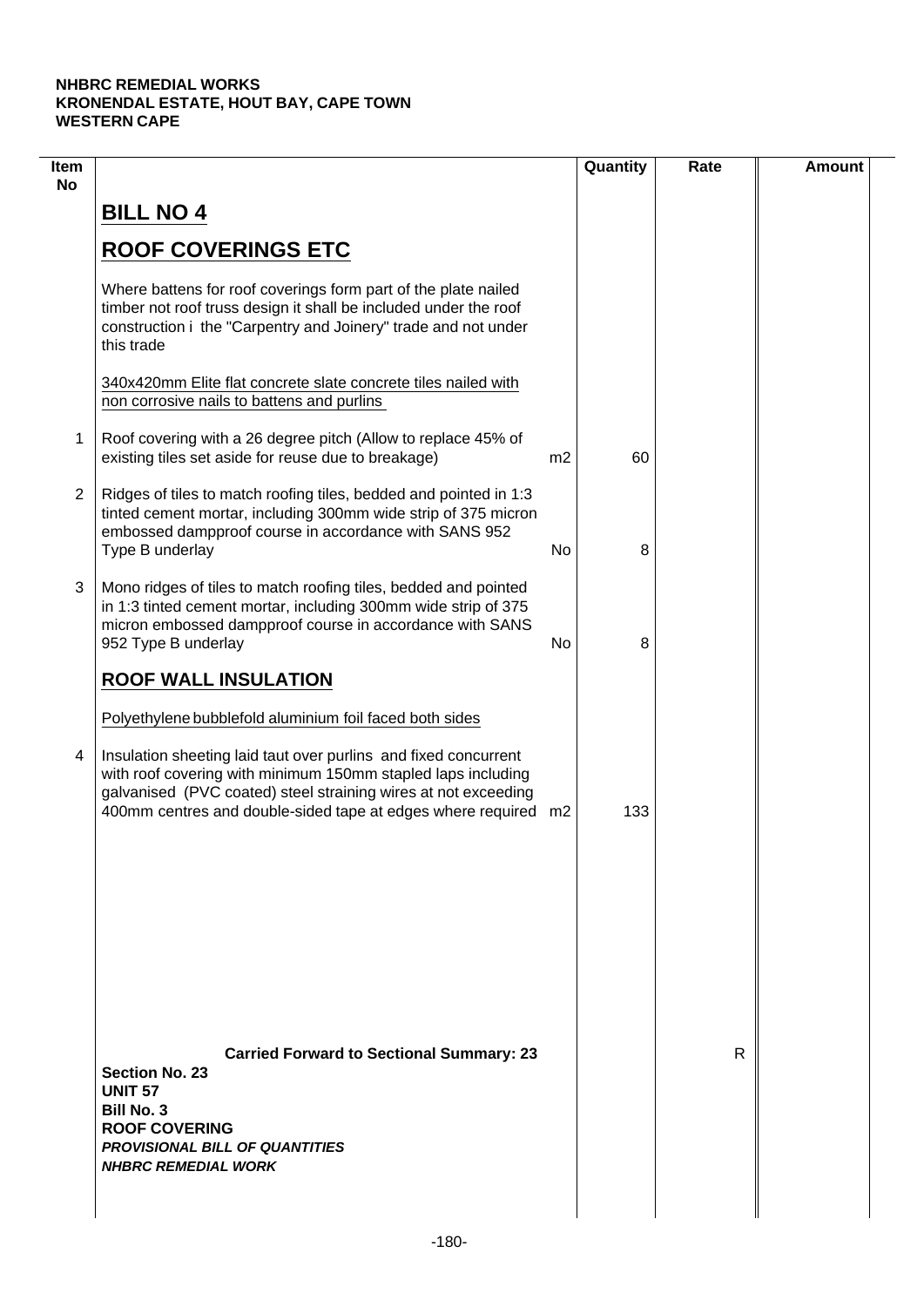| <b>BILL NO 5</b><br><b>CARPENTRY AND JOINERY</b><br><b>SUPPLEMENTARY PREAMBLES</b><br>Fixing                                                                                                                                                                                                                                                                                                                                                  |   |  |
|-----------------------------------------------------------------------------------------------------------------------------------------------------------------------------------------------------------------------------------------------------------------------------------------------------------------------------------------------------------------------------------------------------------------------------------------------|---|--|
|                                                                                                                                                                                                                                                                                                                                                                                                                                               |   |  |
|                                                                                                                                                                                                                                                                                                                                                                                                                                               |   |  |
|                                                                                                                                                                                                                                                                                                                                                                                                                                               |   |  |
|                                                                                                                                                                                                                                                                                                                                                                                                                                               |   |  |
| Items described as "nailed" shall be deemed to be fixed with<br>hardened steel nails or shot pins to brickwork or concrete                                                                                                                                                                                                                                                                                                                    |   |  |
| Items described as "plugged" shall be deemed to include<br>screwing to fibre, plastic or metal plugs at not exceeding<br>500mm centres, and where described as "bolted", the bolts<br>have been given elsewhere                                                                                                                                                                                                                               |   |  |
| Joinery:                                                                                                                                                                                                                                                                                                                                                                                                                                      |   |  |
| Descriptions of frames shall be deemed to include frames,<br>transomes, mullions, rails, etc                                                                                                                                                                                                                                                                                                                                                  |   |  |
| Descriptions of hardwood joinery shall be deemed to include<br>pelleting of bolt holes                                                                                                                                                                                                                                                                                                                                                        |   |  |
| <b>ROOFS ETC</b>                                                                                                                                                                                                                                                                                                                                                                                                                              |   |  |
| <b>Note</b>                                                                                                                                                                                                                                                                                                                                                                                                                                   |   |  |
| New (grade 5 SA PINE, H2 treated) purlins (50mmx76mm<br>minimum size) on the exposed rafters. The purlins need to be<br>sized on site according to the gap between top of rafter and top<br>batten on truss. This gap varies and must be assessed for each<br>house as the work progress. Due to the isoboard, wedges<br>cannot be used to adjust the levels after the purlin has been<br>fixed down and the purlin size will have to correct |   |  |
| Purlins should be fixed to rafters with 200mm long M8 coach<br>screws at each purlin/rafter intersection. Holes through purlins<br>should be pre-drilled and 6mm pilot holes should be drilled for<br>coach screws into rafters. The coach screw head should be<br>countersunk into purlin                                                                                                                                                    |   |  |
| Battens should be nailed down with 100mmx4mm wired nails at<br>each battlen truss intersection                                                                                                                                                                                                                                                                                                                                                |   |  |
| <b>Carried forward</b>                                                                                                                                                                                                                                                                                                                                                                                                                        | R |  |
| <b>Section No. 23</b>                                                                                                                                                                                                                                                                                                                                                                                                                         |   |  |
| <b>UNIT 57</b><br><b>Bill No. 4</b>                                                                                                                                                                                                                                                                                                                                                                                                           |   |  |
| <b>CARPENTRY AND JOINERY</b>                                                                                                                                                                                                                                                                                                                                                                                                                  |   |  |
| <b>PROVISIONAL BILL OF QUANTITIES</b>                                                                                                                                                                                                                                                                                                                                                                                                         |   |  |
| <b>NHBRC REMEDIAL WORK</b>                                                                                                                                                                                                                                                                                                                                                                                                                    |   |  |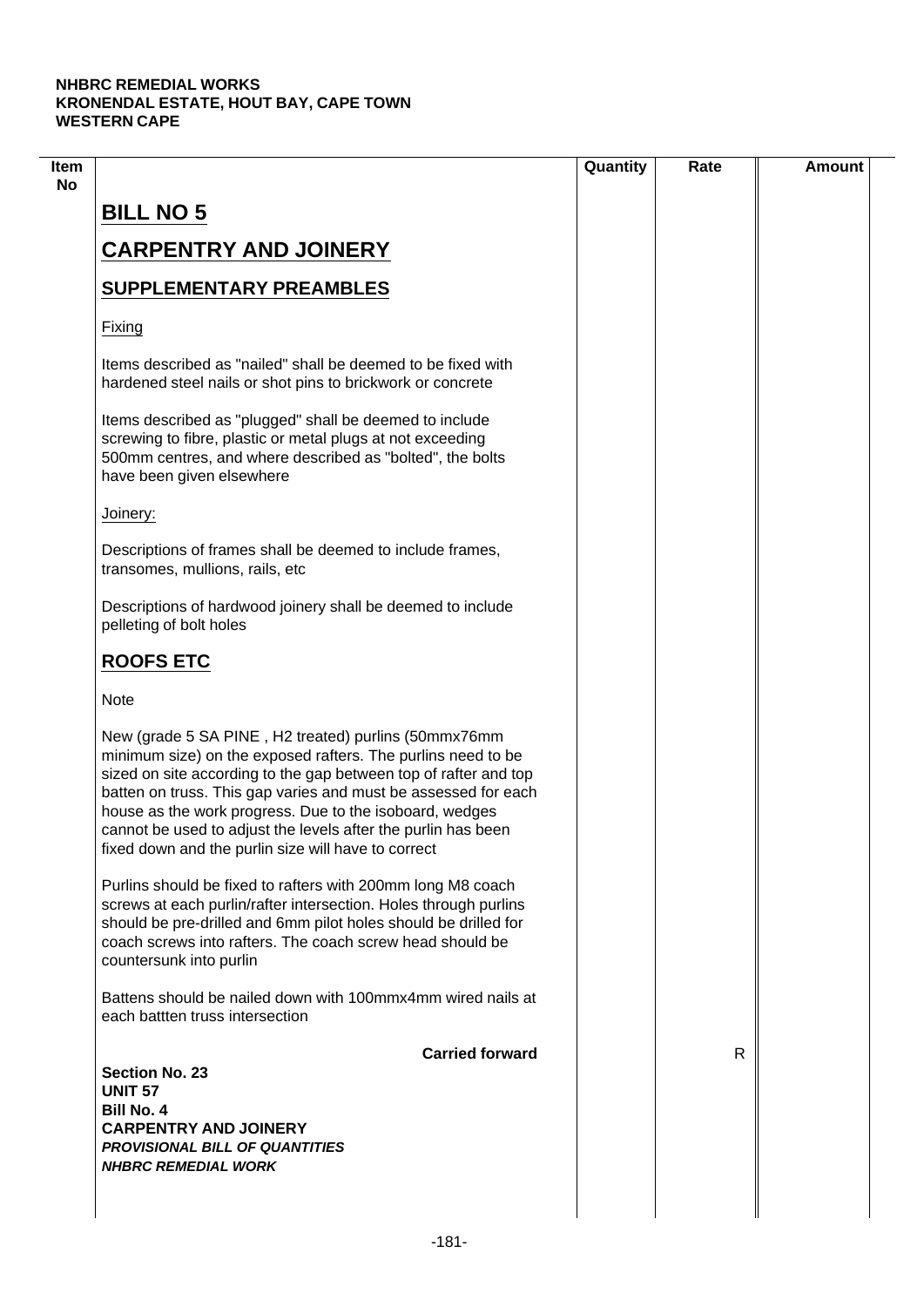|              | <b>Brought forward</b>                                                                                                                                                     |     | ${\sf R}$    |  |
|--------------|----------------------------------------------------------------------------------------------------------------------------------------------------------------------------|-----|--------------|--|
|              | Sawn softwood grade?                                                                                                                                                       |     |              |  |
| $\mathbf{1}$ | 38x38mm Battening at 450mm centres for concrete slate roof<br>tiles covering<br>${\sf m}$                                                                                  | 153 |              |  |
| $\sqrt{2}$   | 50x76 mmm Purlins<br>${\sf m}$                                                                                                                                             | 279 |              |  |
|              |                                                                                                                                                                            |     |              |  |
|              |                                                                                                                                                                            |     |              |  |
|              |                                                                                                                                                                            |     |              |  |
|              |                                                                                                                                                                            |     |              |  |
|              |                                                                                                                                                                            |     |              |  |
|              |                                                                                                                                                                            |     |              |  |
|              |                                                                                                                                                                            |     |              |  |
|              |                                                                                                                                                                            |     |              |  |
|              |                                                                                                                                                                            |     |              |  |
|              |                                                                                                                                                                            |     |              |  |
|              |                                                                                                                                                                            |     |              |  |
|              |                                                                                                                                                                            |     |              |  |
|              |                                                                                                                                                                            |     |              |  |
|              |                                                                                                                                                                            |     |              |  |
|              |                                                                                                                                                                            |     |              |  |
|              |                                                                                                                                                                            |     |              |  |
|              | <b>Carried Forward to Sectional Summary: 23</b><br><b>Section No. 23</b><br><b>UNIT 57</b><br>Bill No. 4<br><b>CARPENTRY AND JOINERY</b><br>PROVISIONAL BILL OF QUANTITIES |     | $\mathsf{R}$ |  |
|              | <b>NHBRC REMEDIAL WORK</b>                                                                                                                                                 |     |              |  |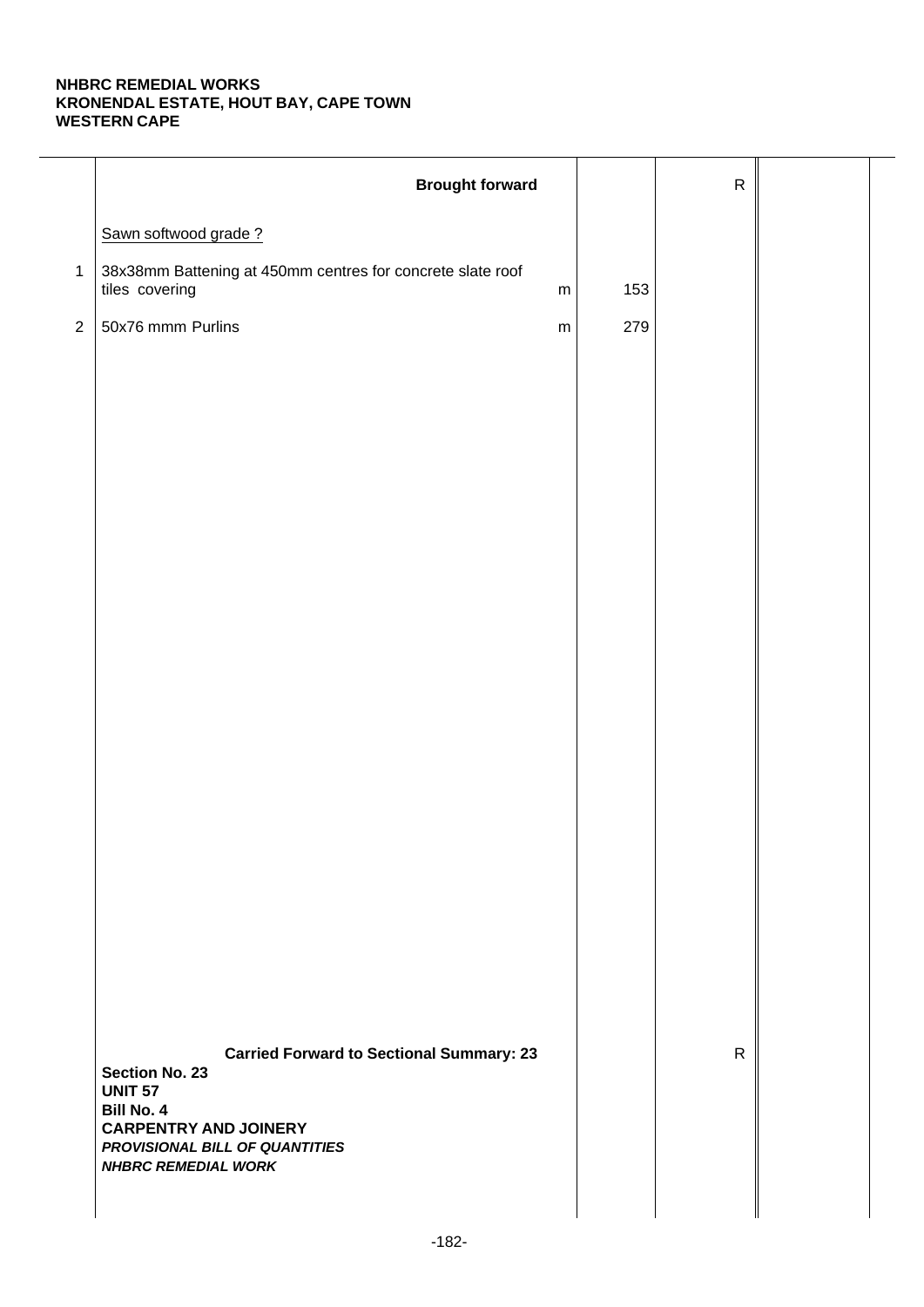|                   | Section No. 23                                               |                                 |                   |              |               |  |
|-------------------|--------------------------------------------------------------|---------------------------------|-------------------|--------------|---------------|--|
|                   | <b>UNIT 57</b>                                               |                                 |                   |              |               |  |
|                   | <b>SECTION SUMMARY - UNIT 57</b>                             |                                 |                   |              |               |  |
| Bill<br><b>No</b> |                                                              |                                 | Page<br><b>No</b> |              | <b>Amount</b> |  |
| $\mathbf{1}$      | <b>ALTERATIONS</b>                                           |                                 | $-178-$           |              |               |  |
| $\overline{2}$    | WATERPROOFING                                                |                                 | $-179-$           |              |               |  |
| $\mathbf{3}$      | ROOF COVERING                                                |                                 | $-180-$           |              |               |  |
| $\overline{4}$    | CARPENTRY AND JOINERY                                        |                                 | $-182-$           |              |               |  |
|                   |                                                              |                                 |                   |              |               |  |
|                   |                                                              |                                 |                   |              |               |  |
|                   |                                                              |                                 |                   |              |               |  |
|                   |                                                              |                                 |                   |              |               |  |
|                   |                                                              |                                 |                   |              |               |  |
|                   |                                                              |                                 |                   |              |               |  |
|                   |                                                              |                                 |                   |              |               |  |
|                   |                                                              |                                 |                   |              |               |  |
|                   |                                                              |                                 |                   |              |               |  |
|                   |                                                              |                                 |                   |              |               |  |
|                   |                                                              |                                 |                   |              |               |  |
|                   |                                                              |                                 |                   |              |               |  |
|                   |                                                              |                                 |                   |              |               |  |
|                   |                                                              |                                 |                   |              |               |  |
|                   |                                                              |                                 |                   |              |               |  |
|                   |                                                              |                                 |                   |              |               |  |
|                   | <b>Section No. 23</b>                                        | <b>Carried to Final Summary</b> |                   | $\mathsf{R}$ |               |  |
|                   | <b>UNIT 57</b>                                               |                                 |                   |              |               |  |
|                   | PROVISIONAL BILL OF QUANTITIES<br><b>NHBRC REMEDIAL WORK</b> |                                 |                   |              |               |  |
|                   |                                                              |                                 |                   |              |               |  |
|                   |                                                              |                                 |                   |              |               |  |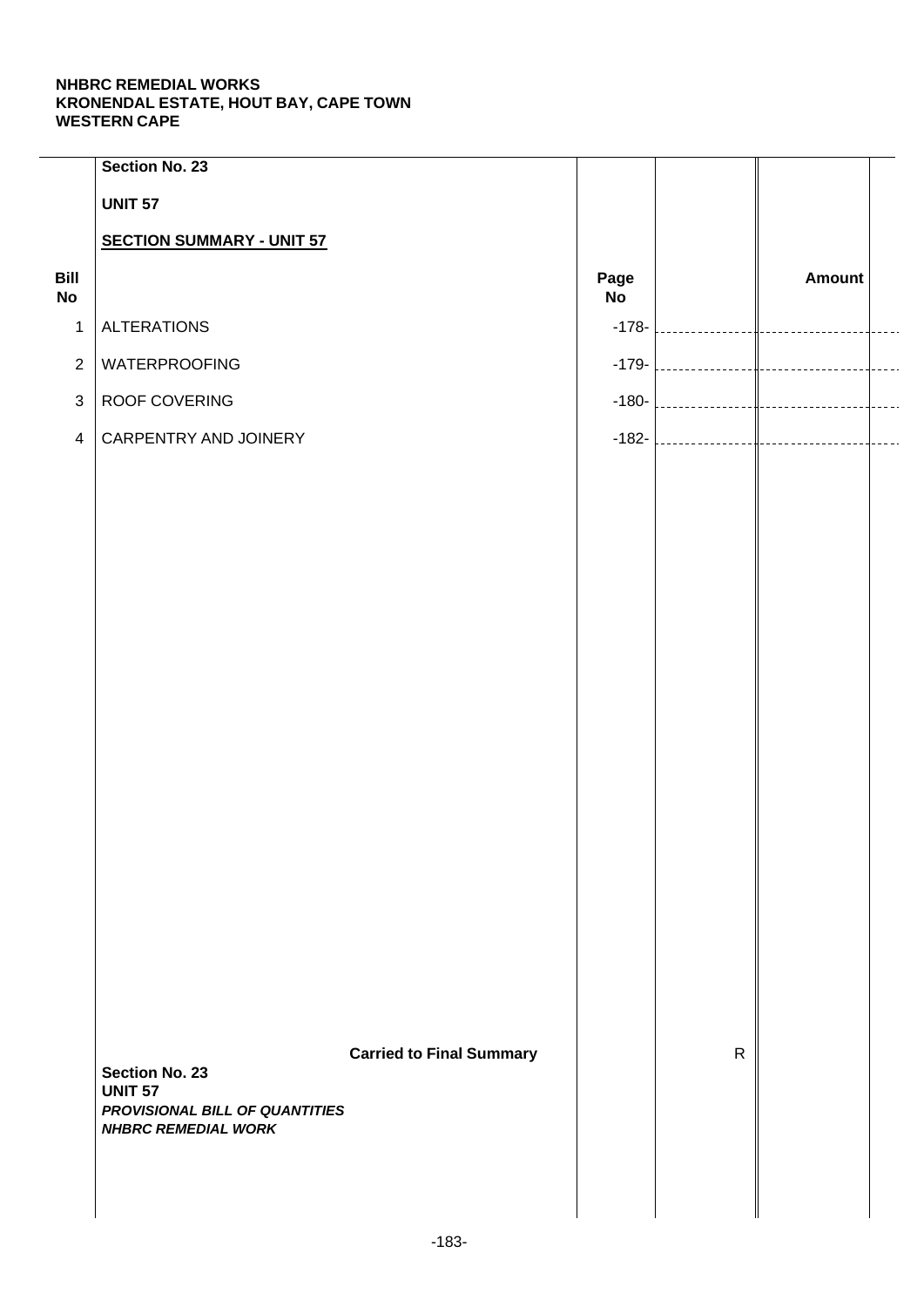|                             | <b>FINAL SUMMARY</b>                                                                   |                   |                                 |                        |           |
|-----------------------------|----------------------------------------------------------------------------------------|-------------------|---------------------------------|------------------------|-----------|
| <b>Section</b><br><b>No</b> |                                                                                        | Page<br><b>No</b> |                                 | <b>Amount</b>          |           |
| $\mathbf{1}$                | PRELIMINARIES AND GENERAL                                                              | $-7-$             |                                 |                        |           |
| $\overline{2}$              | UNIT <sub>3</sub>                                                                      | $-15-$            |                                 |                        |           |
| $\mathbf{3}$                | UNIT <sub>6</sub>                                                                      | $-23-$            |                                 |                        |           |
| $\overline{\mathbf{4}}$     | UNIT <sub>7</sub>                                                                      | $-31-$            |                                 |                        |           |
| $\sqrt{5}$                  | UNIT <sub>8</sub>                                                                      | $-39-$            |                                 |                        |           |
| $\,6$                       | UNIT <sub>9</sub>                                                                      | $-47-$            |                                 |                        |           |
| $\overline{7}$              | <b>UNIT 14</b>                                                                         | $-55-$            |                                 |                        |           |
| $\, 8$                      | <b>UNIT 15</b>                                                                         | $-63-$            |                                 |                        |           |
| 9                           | <b>UNIT 16</b>                                                                         | $-71-$            |                                 |                        |           |
| 10                          | <b>UNIT 20</b>                                                                         | $-79-$            |                                 |                        |           |
| 11                          | <b>UNIT 26</b>                                                                         | $-87-$            |                                 |                        |           |
| 12                          | <b>UNIT 29</b>                                                                         | $-95-$            |                                 |                        |           |
| 13                          | <b>UNIT 31</b>                                                                         | $-103-$           |                                 |                        |           |
| 14                          | <b>UNIT 33</b>                                                                         | $-111-$           |                                 |                        |           |
| 15                          | <b>UNIT 36</b>                                                                         | $-119-$           |                                 |                        |           |
| 16                          | <b>UNIT 39</b>                                                                         | $-127-$           |                                 |                        |           |
| 17 <sub>2</sub>             | <b>UNIT 42</b>                                                                         | $-135-$           | __________                      |                        |           |
| 18                          | <b>UNIT 43</b>                                                                         | $-143-$           | the contract of the contract of | <br> ----------------- |           |
| 19                          | <b>UNIT 45</b>                                                                         | $-151-$           | the contract of the contract of | __________________     |           |
| 20                          | <b>UNIT 46</b>                                                                         | $-159-$           | . 1                             | -----------------      | $- - - -$ |
| 21                          | <b>UNIT 52</b>                                                                         | $-167-$           |                                 | -----------------      | $- - - -$ |
|                             | <b>Carried forward</b><br>PROVISIONAL BILL OF QUANTITIES<br><b>NHBRC REMEDIAL WORK</b> |                   | ${\sf R}$                       |                        |           |
|                             |                                                                                        |                   |                                 |                        |           |